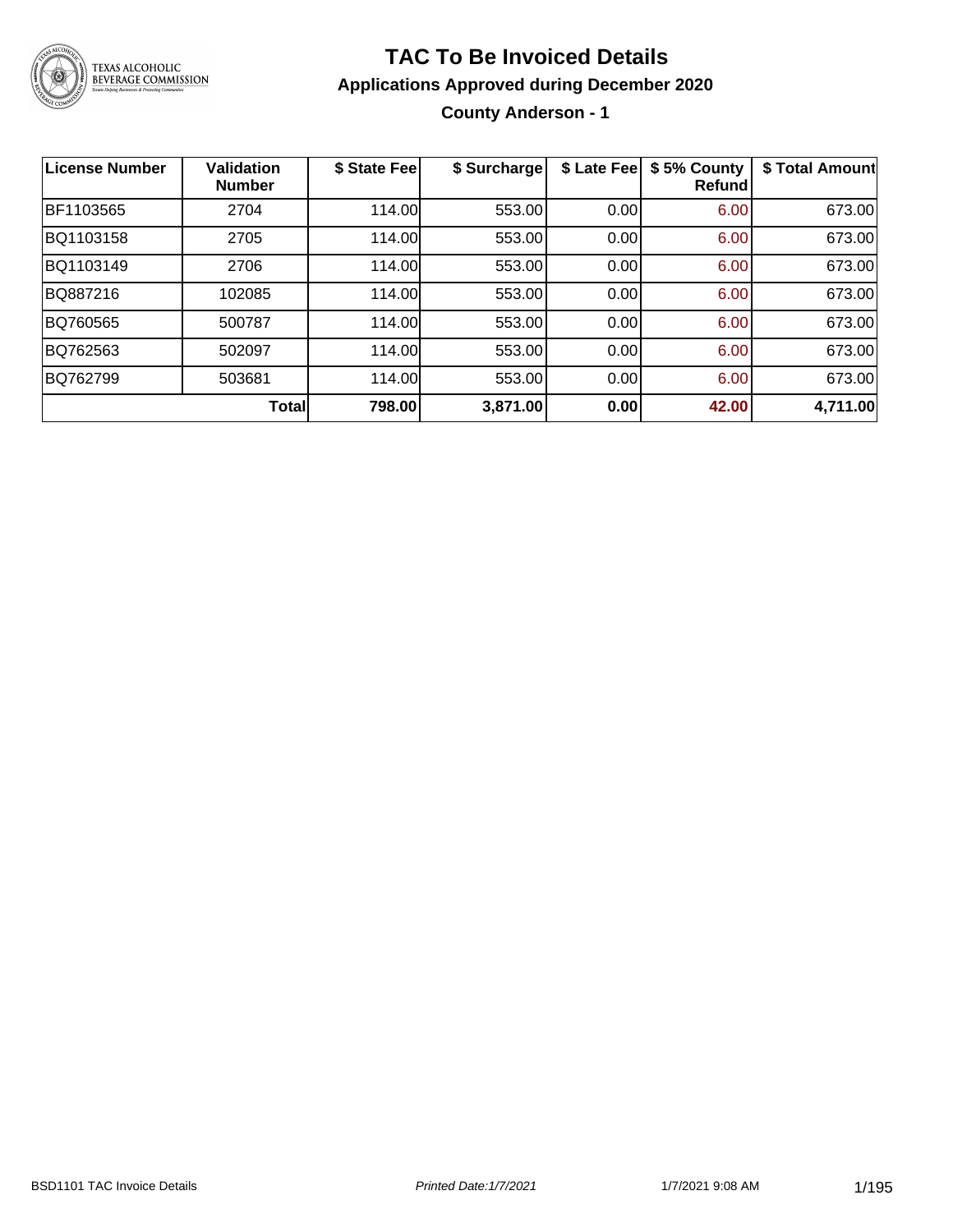

#### **TAC To Be Invoiced Details Applications Approved during December 2020 County Angelina - 3**

| <b>License Number</b> | <b>Validation</b><br><b>Number</b> | \$ State Fee | \$ Surcharge | \$ Late Fee | \$5% County<br><b>Refund</b> | \$ Total Amount |
|-----------------------|------------------------------------|--------------|--------------|-------------|------------------------------|-----------------|
| BQ1034004             | 100724                             | 114.00       | 553.00       | 0.00        | 6.00                         | 673.00          |
| BG958805              | 131659                             | 332.50       | 553.00       | 0.00        | 17.50                        | 903.00          |
| BF1030024             | 500524                             | 114.00       | 553.00       | 0.00        | 6.00                         | 673.00          |
| BQ963740              | 501273                             | 114.00       | 553.00       | 0.00        | 6.00                         | 673.00          |
| BQ761479              | 502014                             | 114.00       | 553.00       | 0.00        | 6.00                         | 673.00          |
| BQ761251              | 502040                             | 114.00       | 553.00       | 0.00        | 6.00                         | 673.00          |
| BQ761221              | 502053                             | 114.00       | 553.00       | 0.00        | 6.00                         | 673.00          |
| BQ761798              | 502058                             | 114.00       | 553.00       | 0.00        | 6.00                         | 673.00          |
| BQ761148              | 502061                             | 114.00       | 553.00       | 0.00        | 6.00                         | 673.00          |
| BQ761480              | 502081                             | 114.00       | 553.00       | 0.00        | 6.00                         | 673.00          |
| BQ761147              | 502125                             | 114.00       | 553.00       | 0.00        | 6.00                         | 673.00          |
| BQ960041              | 517318                             | 114.00       | 553.00       | 0.00        | 6.00                         | 673.00          |
|                       | <b>Total</b>                       | 1,586.50     | 6,636.00     | 0.00        | 83.50                        | 8,306.00        |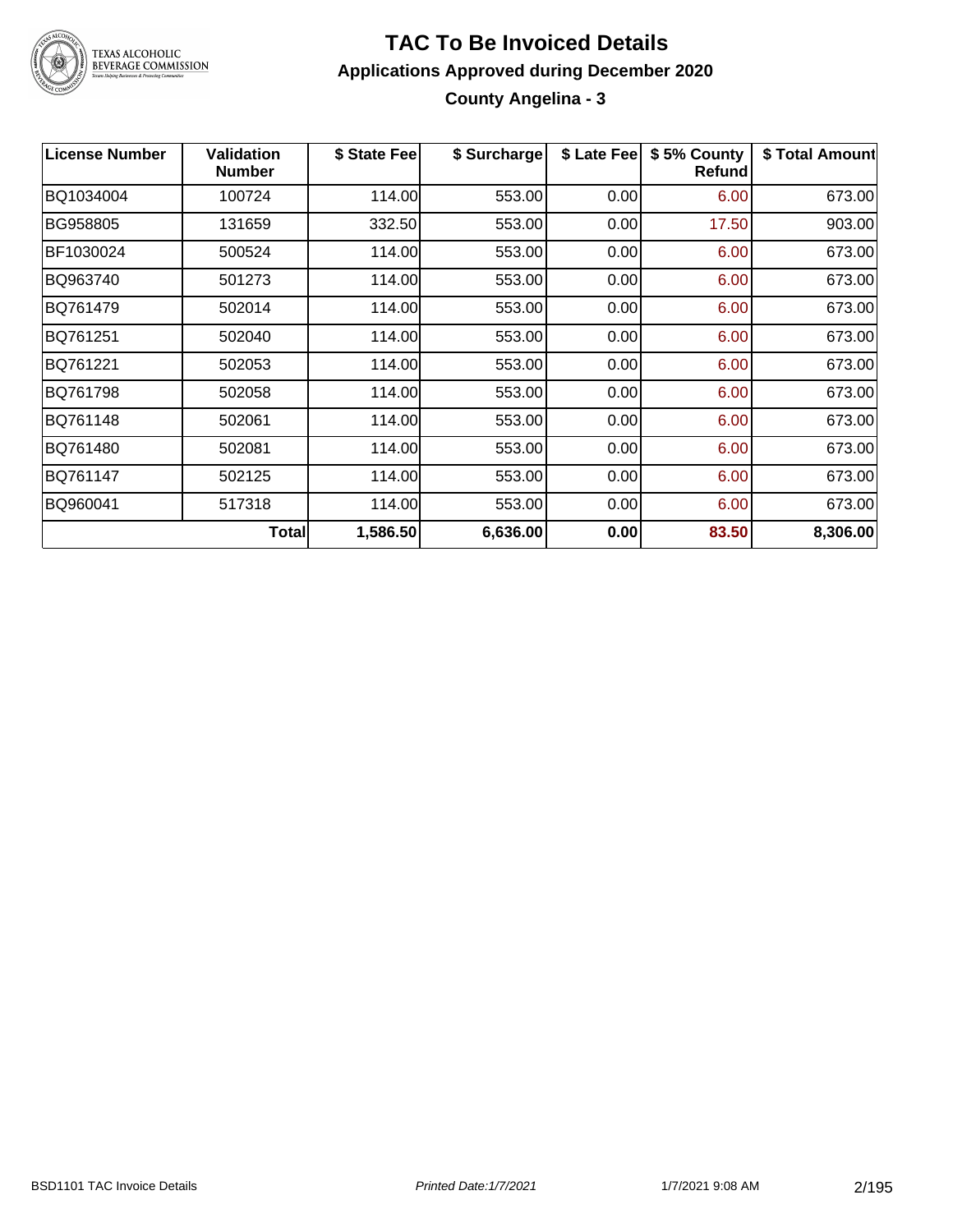

**County Aransas - 4**

| License Number | <b>Validation</b><br><b>Number</b> | \$ State Fee | \$ Surcharge |      | Refundl | \$ Late Fee   \$5% County   \$ Total Amount |
|----------------|------------------------------------|--------------|--------------|------|---------|---------------------------------------------|
| BG965903       | 103838                             | 332.50       | 553.00       | 0.00 | 17.501  | 903.00                                      |
|                | Totall                             | 332.50       | 553.00       | 0.00 | 17.50   | 903.00                                      |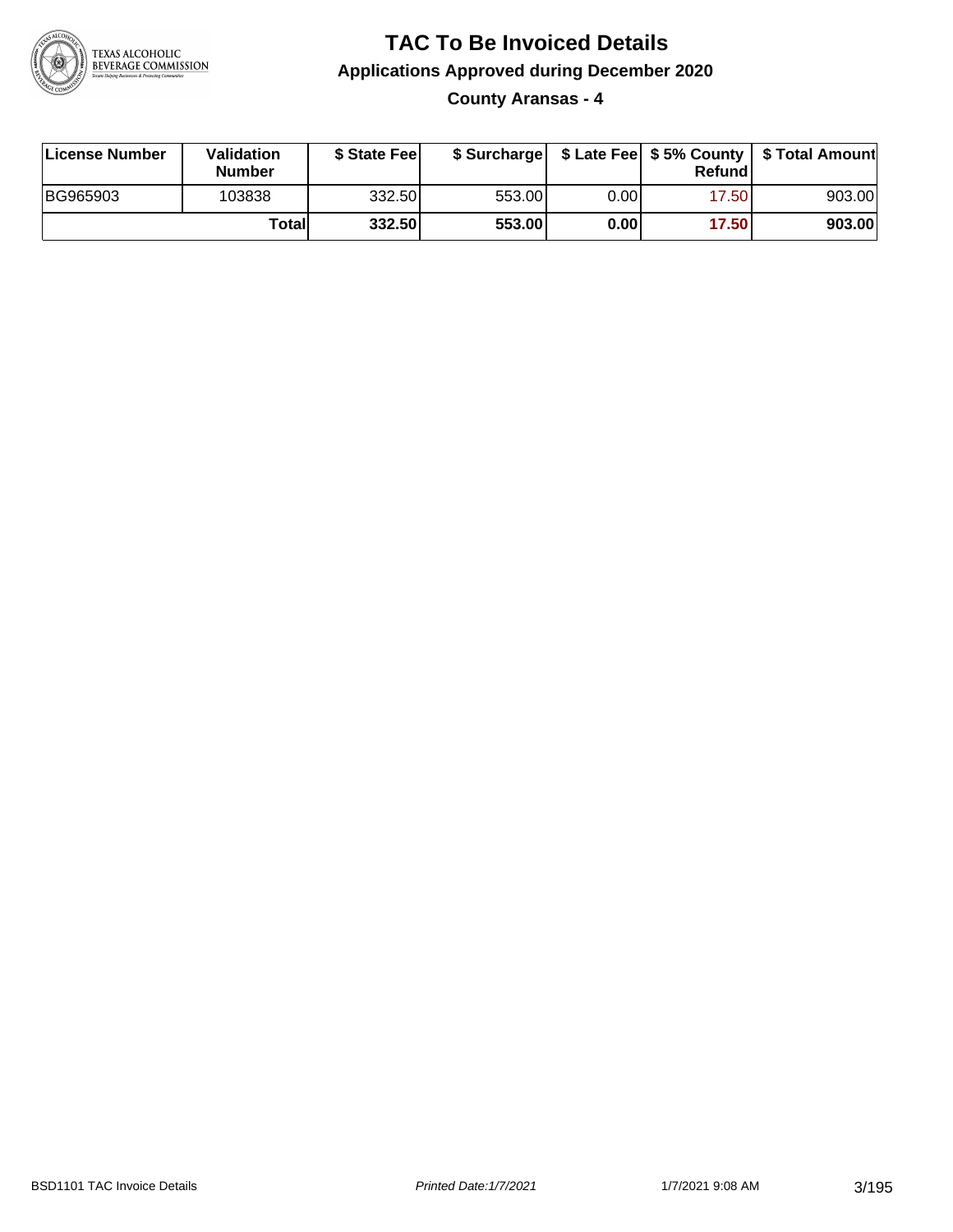

**County Archer - 5**

| License Number | <b>Validation</b><br>Number | \$ State Feel | \$ Surcharge |       | Refundl | \$ Late Fee   \$5% County   \$ Total Amount |
|----------------|-----------------------------|---------------|--------------|-------|---------|---------------------------------------------|
| BQ760608       | 500794                      | 114.00        | 553.00       | 0.001 | 6.00    | 673.00                                      |
|                | Totall                      | 114.00        | 553.00       | 0.00  | 6.00    | 673.00                                      |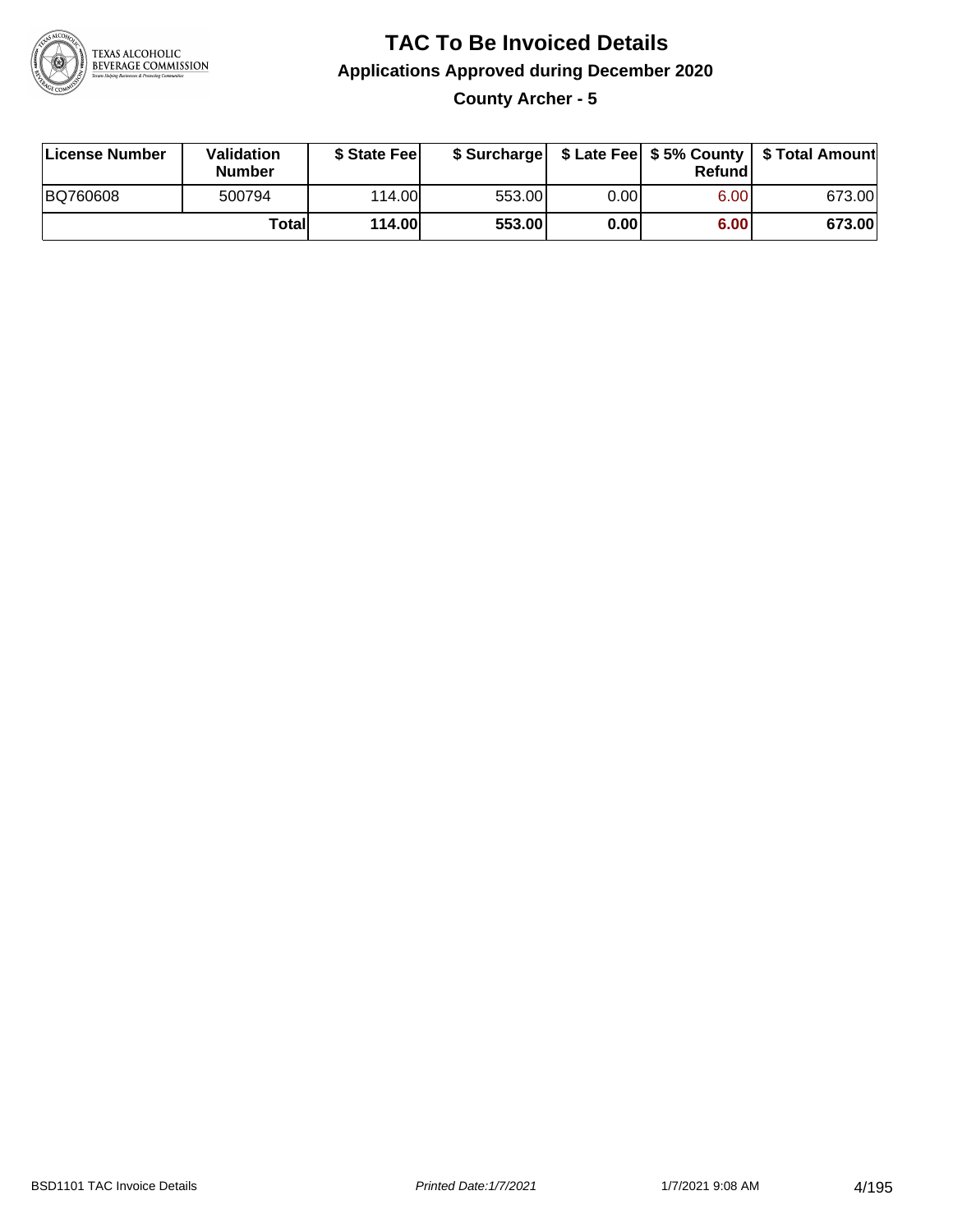

**County Atascosa - 7**

| License Number | Validation<br><b>Number</b> | \$ State Fee | \$ Surcharge | \$ Late Fee | \$5% County<br>Refundl | \$ Total Amount |
|----------------|-----------------------------|--------------|--------------|-------------|------------------------|-----------------|
| BQ1102339      | 2918                        | 114.00       | 553.00       | 0.00        | 6.00                   | 673.00          |
| BG1104617      | 3171                        | 332.50       | 553.00       | 0.00        | 17.50                  | 903.00          |
| BG1104805      | 3806                        | 332.50       | 553.00       | 0.00        | 17.50                  | 903.00          |
| BQ760965       | 101708                      | 114.00       | 553.00       | 0.00        | 6.00                   | 673.00          |
| BF824253       | 103243                      | 114.00       | 553.00       | 0.00        | 6.00                   | 673.00          |
| BG824500       | 104155                      | 332.50       | 553.00       | 0.00        | 17.50                  | 903.00          |
| BQ765529       | 504842                      | 114.00       | 553.00       | 0.00        | 6.00                   | 673.00          |
|                | <b>Total</b>                | 1,453.50     | 3,871.00     | 0.00        | 76.50                  | 5,401.00        |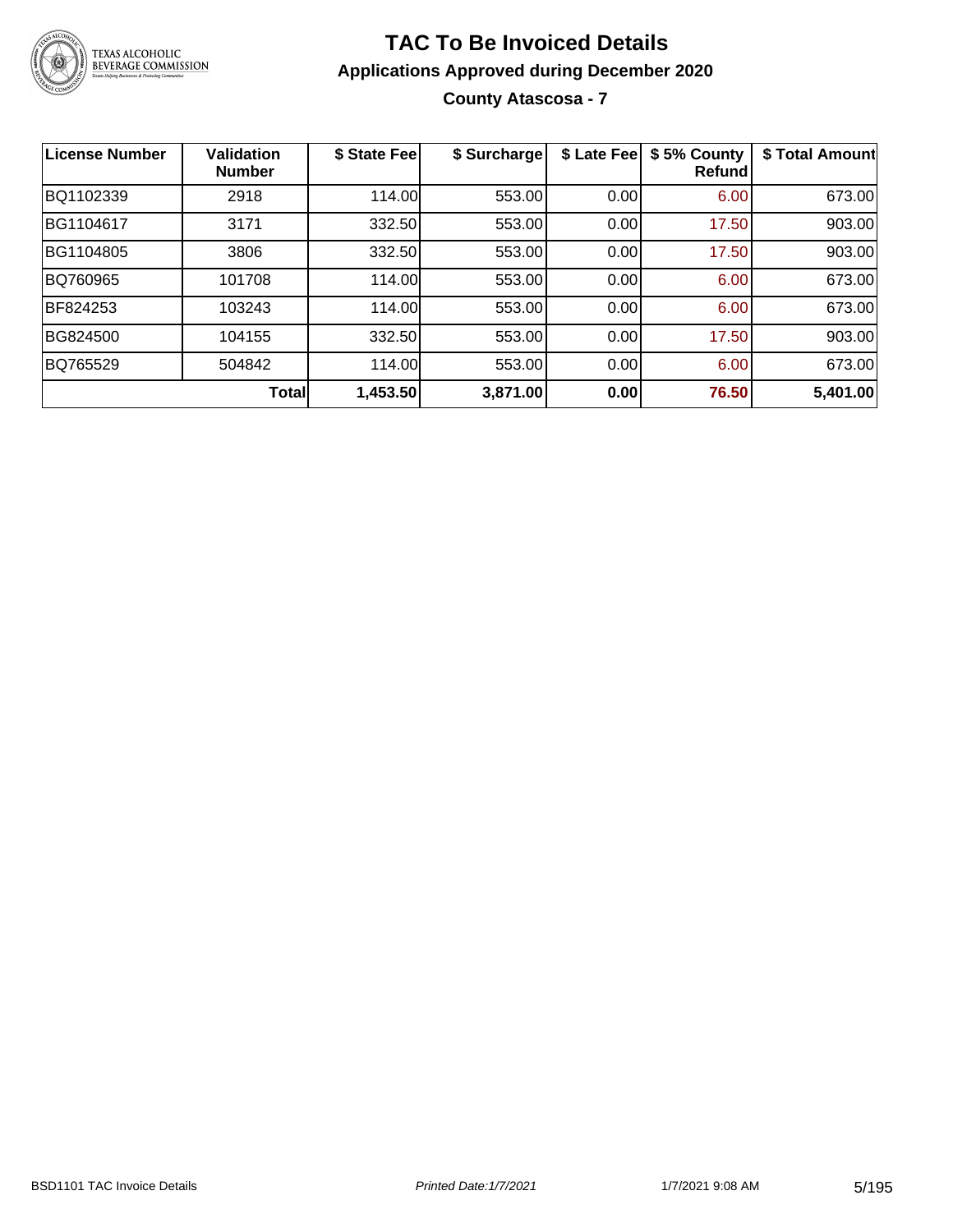

**County Austin - 8**

| ∣License Number | <b>Validation</b><br><b>Number</b> | \$ State Fee | \$ Surcharge |       | <b>Refund</b> | \$ Late Fee   \$5% County   \$ Total Amount |
|-----------------|------------------------------------|--------------|--------------|-------|---------------|---------------------------------------------|
| BQ1033585       | 100722                             | 114.00       | 553.00       | 0.001 | 6.00          | 673.00                                      |
| BQ759956        | 500391                             | 114.00       | 553.00       | 0.001 | 6.00          | 673.00                                      |
|                 | Totall                             | 228.00       | 1,106.00     | 0.00  | 12.00         | 1,346.00                                    |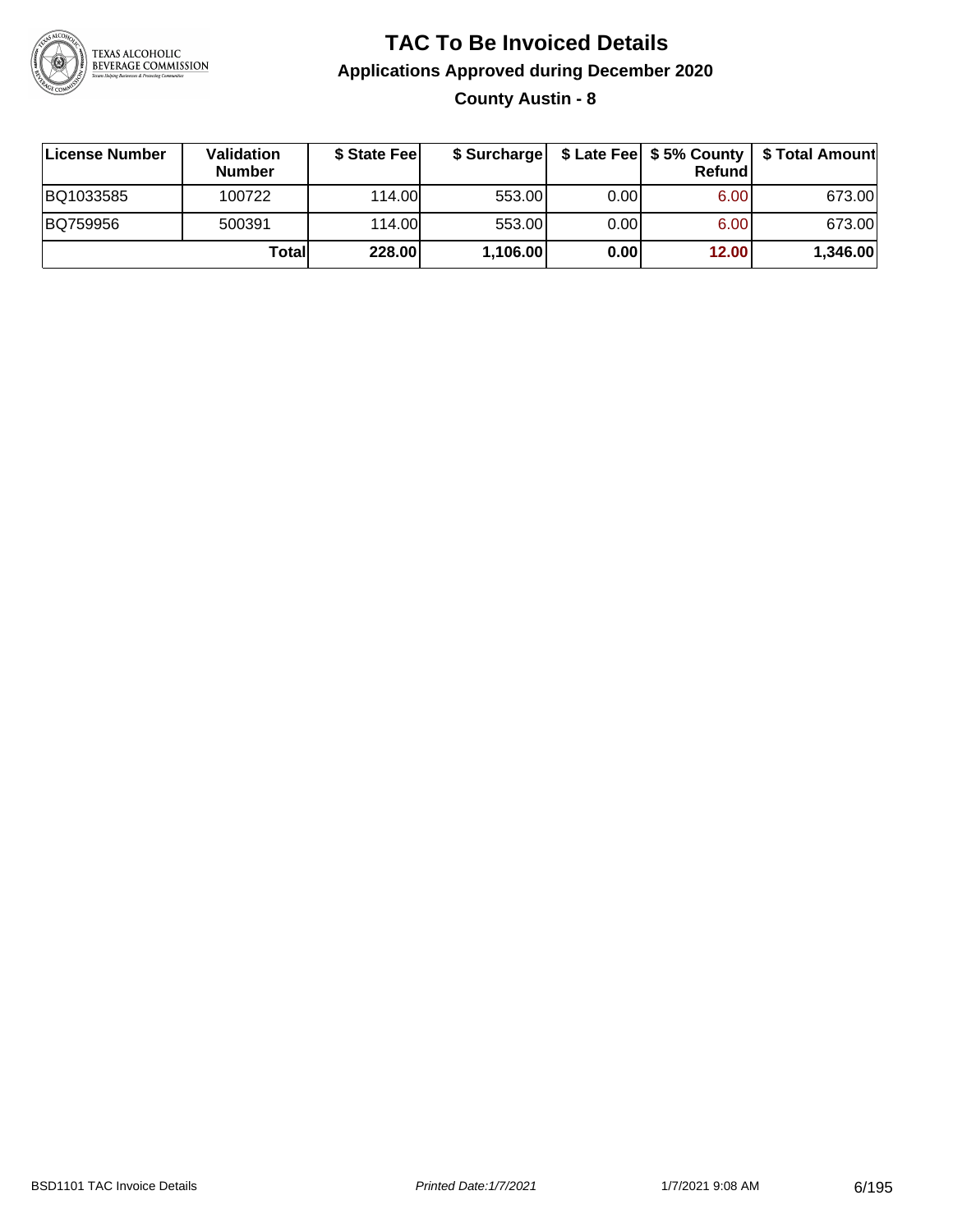

**County Bailey - 9**

| License Number | <b>Validation</b><br><b>Number</b> | \$ State Feel |        |       | Refundl | \$ Surcharge   \$ Late Fee   \$5% County   \$ Total Amount |
|----------------|------------------------------------|---------------|--------|-------|---------|------------------------------------------------------------|
| BG1038670      | 103123                             | 332.50        | 553.00 | 0.00I | 17.50   | 903.00                                                     |
|                | Totall                             | 332.50        | 553.00 | 0.00  | 17.50   | 903.00                                                     |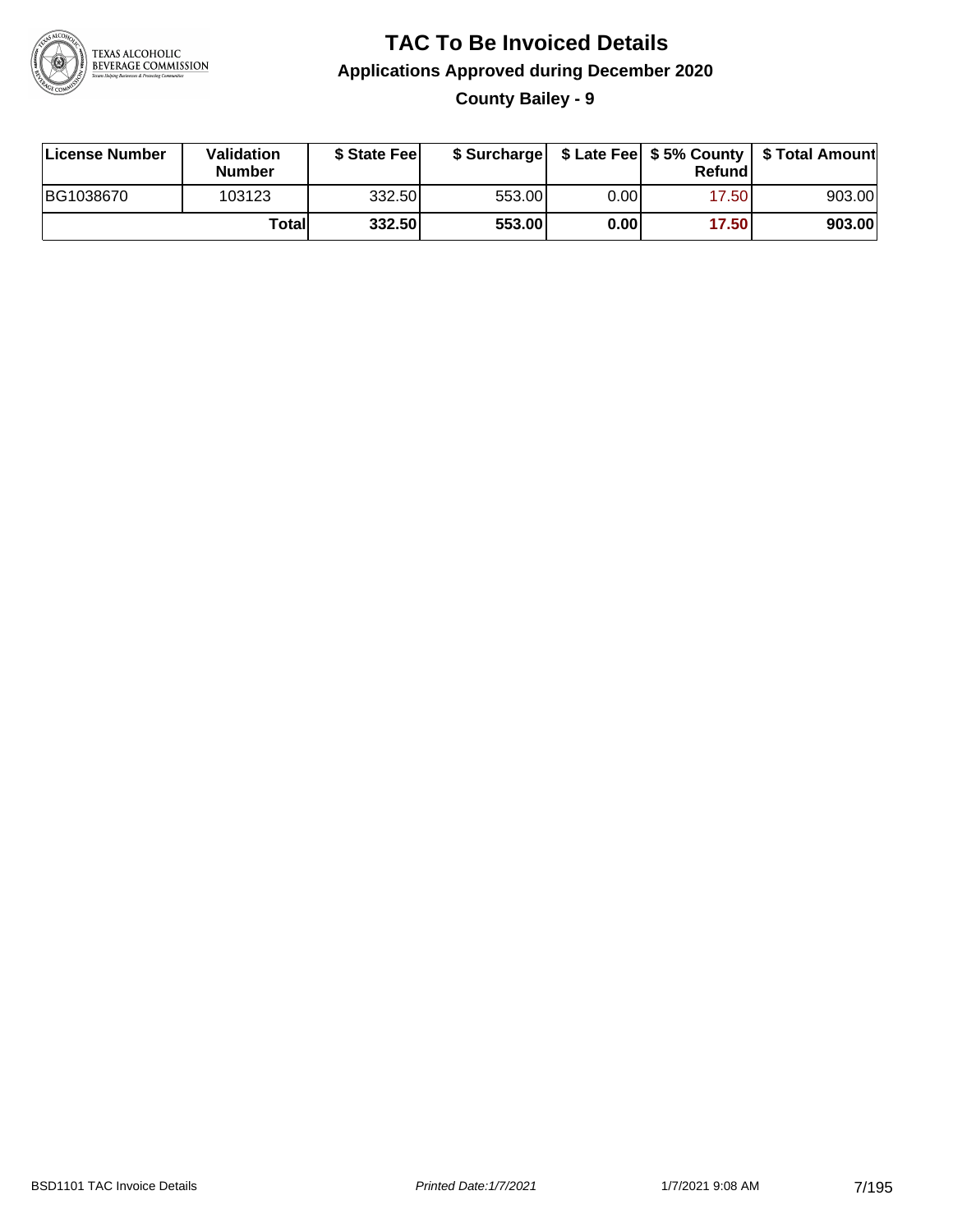

#### **TAC To Be Invoiced Details Applications Approved during December 2020 County Bastrop - 11**

| <b>License Number</b> | Validation<br><b>Number</b> | \$ State Fee | \$ Surcharge | \$ Late Fee | \$5% County<br>Refundl | \$ Total Amount |
|-----------------------|-----------------------------|--------------|--------------|-------------|------------------------|-----------------|
| BF1104851             | 1097                        | 114.00       | 553.00       | 0.00        | 6.00                   | 673.00          |
| BQ1103867             | 3259                        | 114.00       | 553.00       | 0.00        | 6.00                   | 673.00          |
| BQ888140              | 100451                      | 114.00       | 553.00       | 0.00        | 6.00                   | 673.00          |
| BQ822355              | 100590                      | 114.00       | 553.00       | 0.00        | 6.00                   | 673.00          |
| BQ888949              | 101062                      | 114.00       | 553.00       | 0.00        | 6.00                   | 673.00          |
| BF888347              | 101657                      | 114.00       | 553.00       | 0.00        | 6.00                   | 673.00          |
| BG889155              | 101779                      | 332.50       | 553.00       | 0.00        | 17.50                  | 903.00          |
| BE1036377             | 101781                      | 285.00       | 553.00       | 0.00        | 15.00                  | 853.00          |
| BQ432854              | 122821                      | 114.00       | 553.00       | 0.00        | 6.00                   | 673.00          |
| BQ764394              | 503704                      | 114.00       | 553.00       | 0.00        | 6.00                   | 673.00          |
|                       | Total                       | 1,529.50     | 5,530.00     | 0.00        | 80.50                  | 7,140.00        |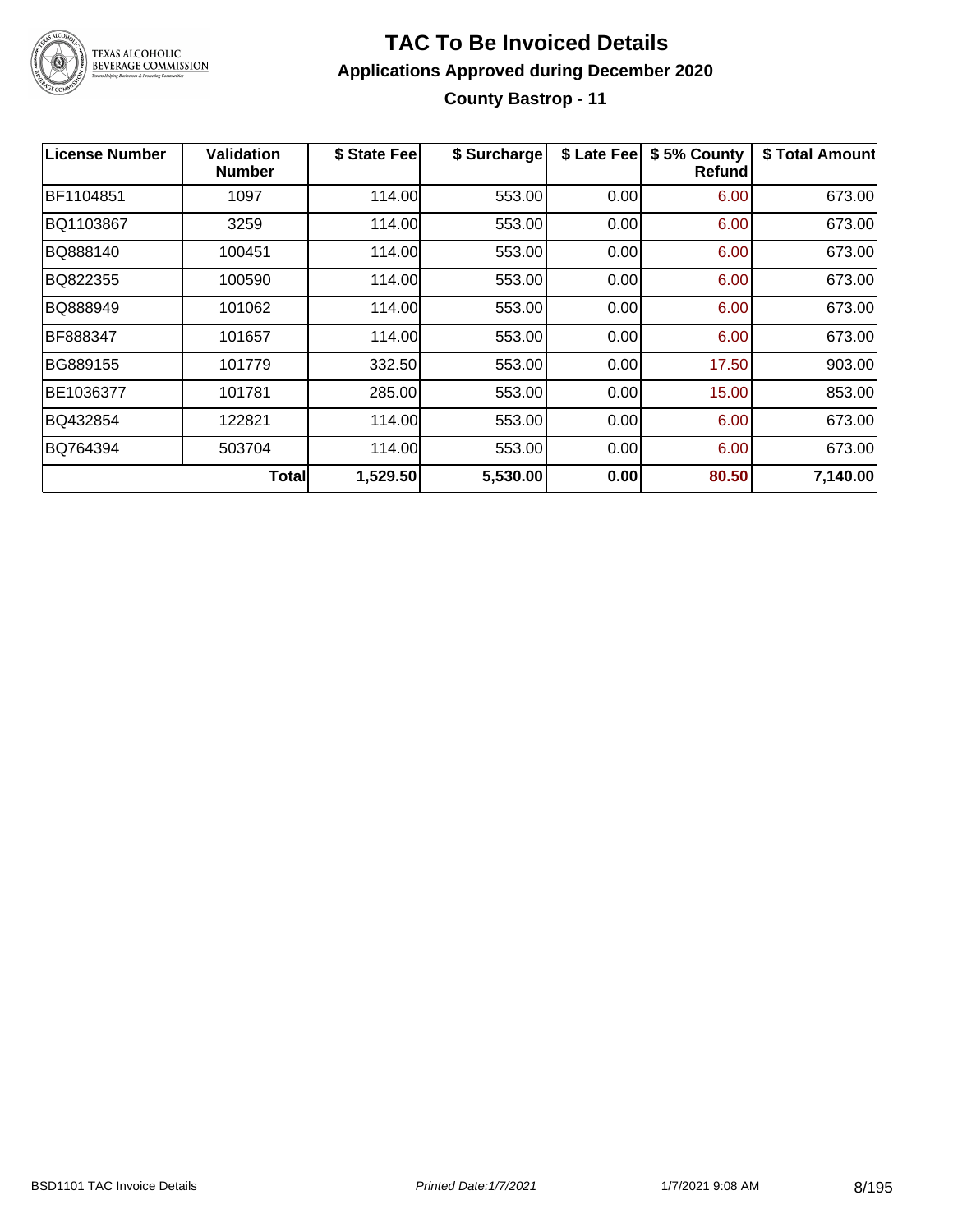

**County Baylor - 12**

| License Number | <b>Validation</b><br><b>Number</b> | \$ State Fee  | \$ Surcharge |      | Refundl |        |
|----------------|------------------------------------|---------------|--------------|------|---------|--------|
| BQ1102435      | 1934                               | 114.00L       | 553.00       | 0.00 | 6.00    | 673.00 |
|                | Totall                             | <b>114.00</b> | 553.00       | 0.00 | 6.00    | 673.00 |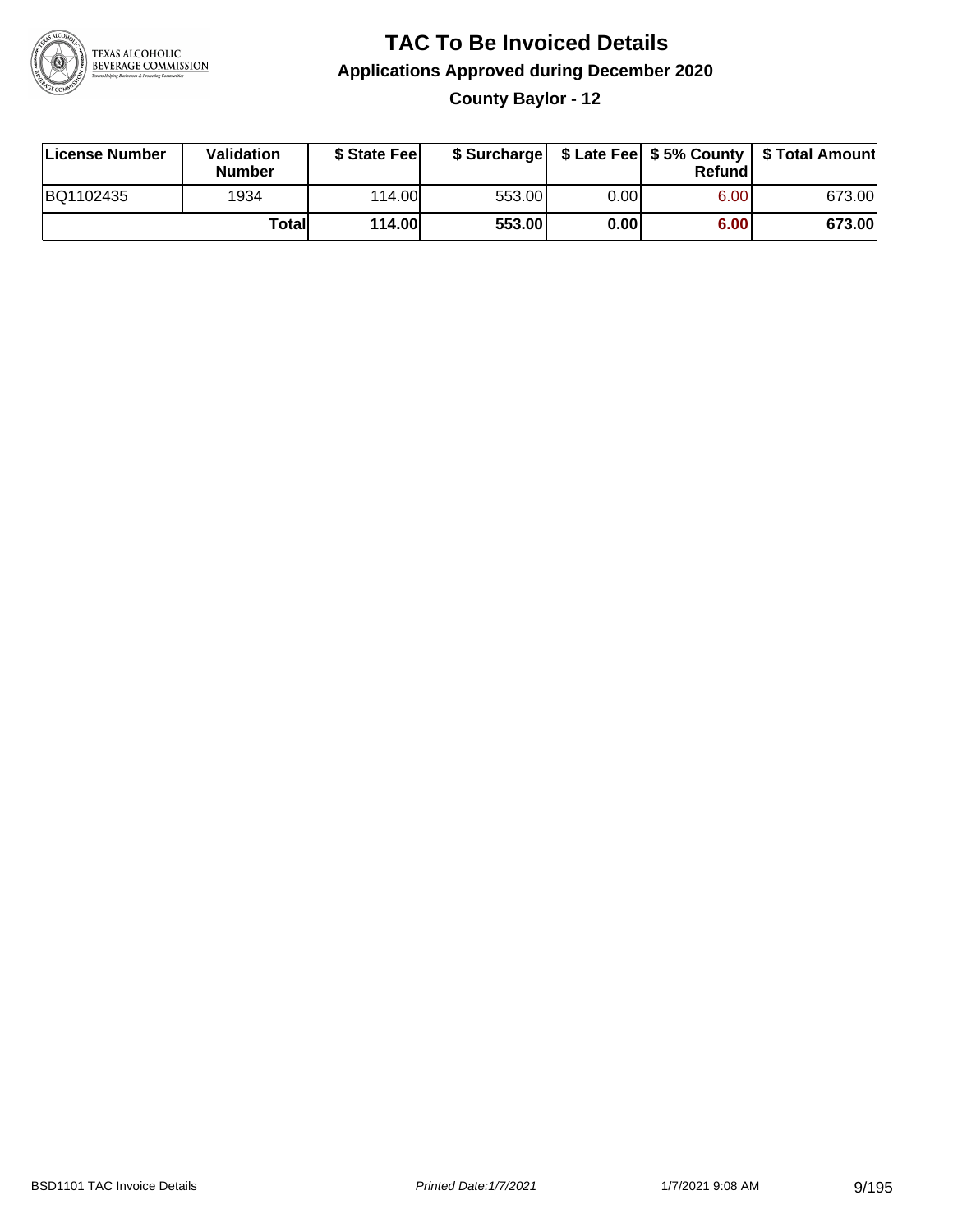

**County Bee - 13**

| ∣License Number | <b>Validation</b><br><b>Number</b> | \$ State Fee | \$ Surcharge |       | <b>Refund</b> | \$ Late Fee   \$5% County   \$ Total Amount |
|-----------------|------------------------------------|--------------|--------------|-------|---------------|---------------------------------------------|
| BG1104248       | 3489                               | 332.50       | 553.00       | 0.001 | 17.50         | 903.00                                      |
| BQ825155        | 102168                             | 114.00       | 553.00       | 0.001 | 6.00          | 673.00                                      |
|                 | Totall                             | 446.50       | 1,106.00     | 0.00  | 23.50         | 1,576.00                                    |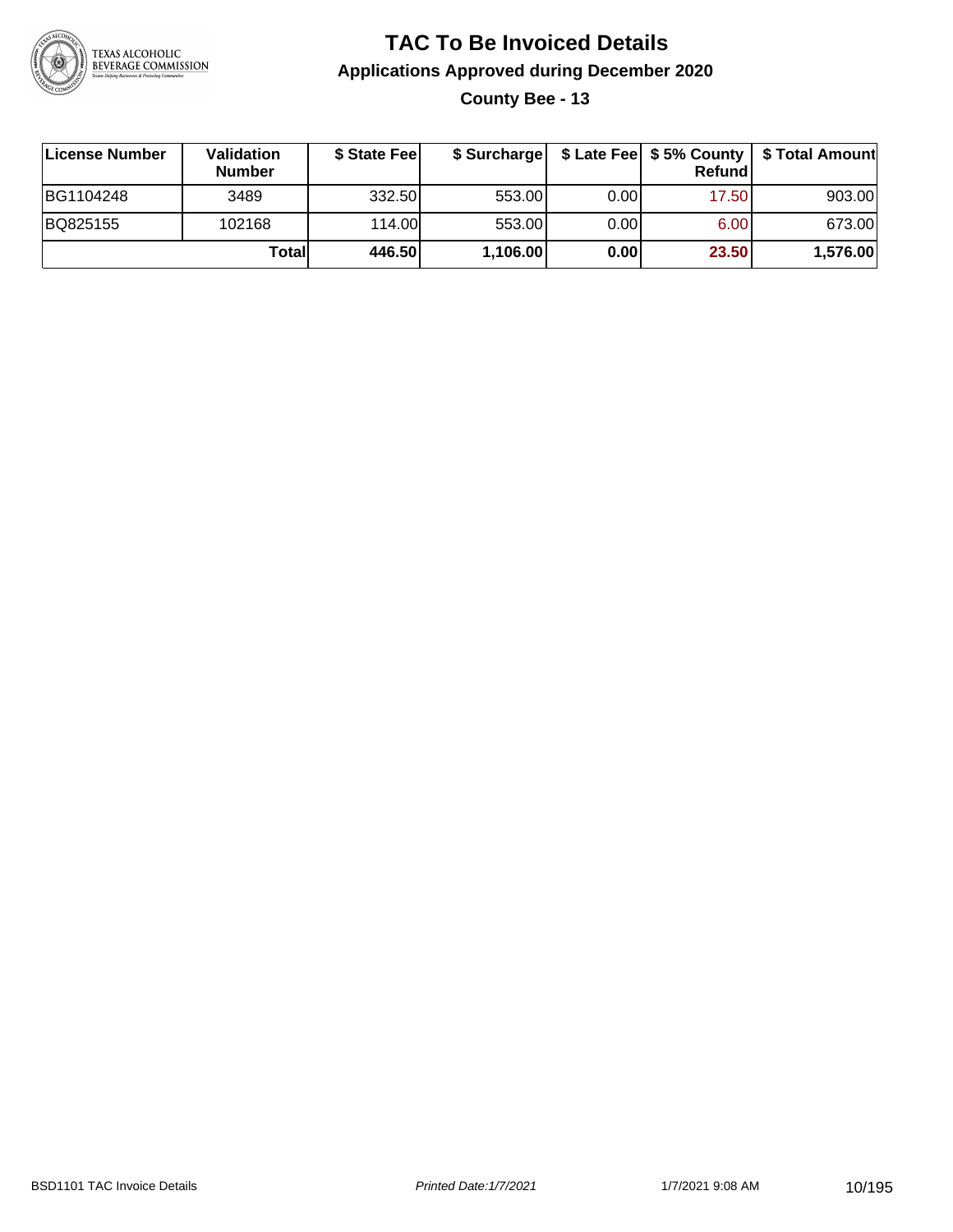

#### **TAC To Be Invoiced Details Applications Approved during December 2020 County Bell - 14**

| <b>License Number</b> | <b>Validation</b><br><b>Number</b> | \$ State Fee | \$ Surcharge |      | \$ Late Fee   \$5% County<br><b>Refund</b> | \$ Total Amount |
|-----------------------|------------------------------------|--------------|--------------|------|--------------------------------------------|-----------------|
| BQ1104520             | 2099                               | 114.00       | 553.00       | 0.00 | 6.00                                       | 673.00          |
| BG1102805             | 2294                               | 332.50       | 553.00       | 0.00 | 17.50                                      | 903.00          |
| BG958541              | 100036                             | 332.50       | 553.00       | 0.00 | 17.50                                      | 903.00          |
| BQ1033908             | 100559                             | 114.00       | 553.00       | 0.00 | 6.00                                       | 673.00          |
| BG1034717             | 100604                             | 332.50       | 553.00       | 0.00 | 17.50                                      | 903.00          |
| BG961503              | 100789                             | 332.50       | 553.00       | 0.00 | 17.50                                      | 903.00          |
| BG1033595             | 100968                             | 332.50       | 553.00       | 0.00 | 17.50                                      | 903.00          |
| BF1034241             | 101447                             | 114.00       | 553.00       | 0.00 | 6.00                                       | 673.00          |
| BG957286              | 131502                             | 332.50       | 553.00       | 0.00 | 17.50                                      | 903.00          |
| BF822759              | 500940                             | 114.00       | 553.00       | 0.00 | 6.00                                       | 673.00          |
| BF825495              | 502007                             | 114.00       | 553.00       | 0.00 | 6.00                                       | 673.00          |
| BQ761275              | 502046                             | 114.00       | 553.00       | 0.00 | 6.00                                       | 673.00          |
| BQ761254              | 502092                             | 114.00       | 553.00       | 0.00 | 6.00                                       | 673.00          |
| BQ764592              | 503601                             | 114.00       | 553.00       | 0.00 | 6.00                                       | 673.00          |
| BQ764491              | 503716                             | 114.00       | 553.00       | 0.00 | 6.00                                       | 673.00          |
| BQ764596              | 503717                             | 114.00       | 553.00       | 0.00 | 6.00                                       | 673.00          |
| BQ764589              | 503728                             | 114.00       | 553.00       | 0.00 | 6.00                                       | 673.00          |
|                       | <b>Total</b>                       | 3,249.00     | 9,401.00     | 0.00 | 171.00                                     | 12,821.00       |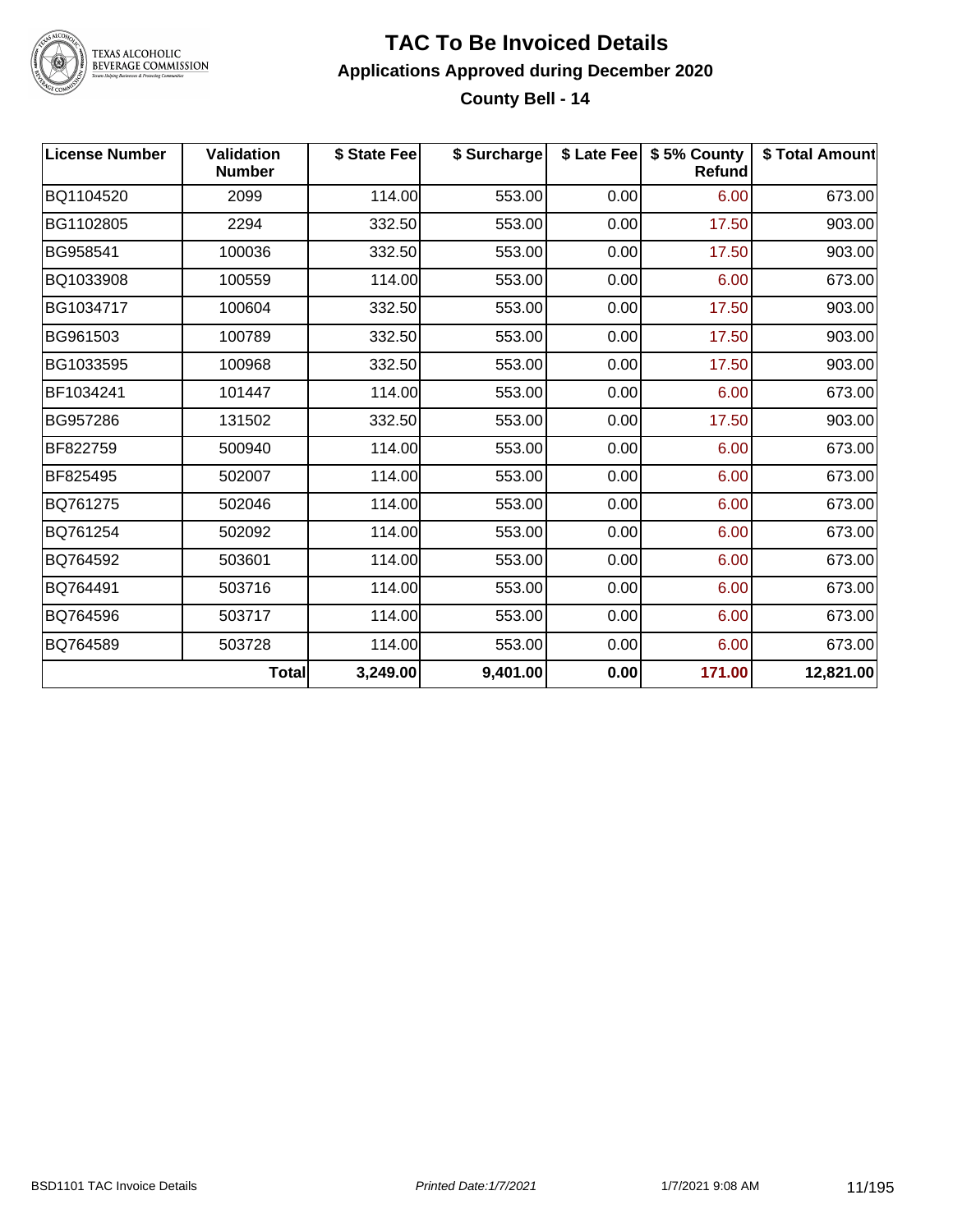

#### **TAC To Be Invoiced Details Applications Approved during December 2020 County Bexar - 15**

| <b>License Number</b> | Validation<br><b>Number</b> | \$ State Fee | \$ Surcharge |        | \$ Late Fee   \$5% County<br>Refund | \$ Total Amount |
|-----------------------|-----------------------------|--------------|--------------|--------|-------------------------------------|-----------------|
| BQ1103998             | 2846                        | 114.00       | 553.00       | 0.00   | 6.00                                | 673.00          |
| BF1102523             | 2873                        | 114.00       | 553.00       | 0.00   | 6.00                                | 673.00          |
| BQ1103831             | 2917                        | 114.00       | 553.00       | 0.00   | 6.00                                | 673.00          |
| BG1102261             | 2919                        | 1,900.00     | 553.00       | 0.00   | 100.00                              | 2,553.00        |
| BQ1102720             | 3006                        | 114.00       | 553.00       | 0.00   | 6.00                                | 673.00          |
| BQ1102338             | 3026                        | 114.00       | 553.00       | 0.00   | 6.00                                | 673.00          |
| BQ1103252             | 3027                        | 114.00       | 553.00       | 0.00   | 6.00                                | 673.00          |
| BQ1104251             | 3074                        | 114.00       | 553.00       | 0.00   | 6.00                                | 673.00          |
| BQ1103298             | 3168                        | 114.00       | 553.00       | 0.00   | 6.00                                | 673.00          |
| BF1102826             | 3172                        | 114.00       | 553.00       | 0.00   | 6.00                                | 673.00          |
| BG1104575             | 3175                        | 1,900.00     | 553.00       | 0.00   | 100.00                              | 2,553.00        |
| BF1104825             | 3257                        | 114.00       | 553.00       | 0.00   | 6.00                                | 673.00          |
| BQ1104802             | 3523                        | 114.00       | 553.00       | 0.00   | 6.00                                | 673.00          |
| BF1104516             | 3605                        | 114.00       | 553.00       | 0.00   | 6.00                                | 673.00          |
| BG1104776             | 3676                        | 1,900.00     | 553.00       | 0.00   | 100.00                              | 2,553.00        |
| BQ1104634             | 3770                        | 114.00       | 553.00       | 0.00   | 6.00                                | 673.00          |
| BG1032281             | 101339                      | 1,425.00     | 553.00       | 0.00   | 75.00                               | 2,053.00        |
| BQ963232              | 101364                      | 114.00       | 553.00       | 0.00   | 6.00                                | 673.00          |
| BQ958538              | 101601                      | 114.00       | 553.00       | 100.00 | 6.00                                | 773.00          |
| BQ888629              | 101706                      | 114.00       | 553.00       | 0.00   | 6.00                                | 673.00          |
| BQ889347              | 101709                      | 114.00       | 553.00       | 0.00   | 6.00                                | 673.00          |
| BG760128              | 101714                      | 1,425.00     | 553.00       | 0.00   | 75.00                               | 2,053.00        |
| BG959103              | 101722                      | 1,425.00     | 553.00       | 0.00   | 75.00                               | 2,053.00        |
| BG962639              | 101740                      | 1,425.00     | 553.00       | 0.00   | 75.00                               | 2,053.00        |
| BQ1037066             | 101771                      | 114.00       | 553.00       | 0.00   | 6.00                                | 673.00          |
| BQ1031923             | 101782                      | 114.00       | 553.00       | 100.00 | 6.00                                | 773.00          |
| BG961234              | 101825                      | 1,425.00     | 553.00       | 0.00   | 75.00                               | 2,053.00        |
| BP961234              | 101825                      | 950.00       | 426.00       | 0.00   | 50.00                               | 1,426.00        |
| BG959887              | 101863                      | 1,425.00     | 553.00       | 0.00   | 75.00                               | 2,053.00        |
| BG1032177             | 101961                      | 1,425.00     | 553.00       | 0.00   | 75.00                               | 2,053.00        |
| BG961042              | 101973                      | 1,425.00     | 553.00       | 0.00   | 75.00                               | 2,053.00        |
| BQ1036709             | 102000                      | 114.00       | 553.00       | 0.00   | 6.00                                | 673.00          |
| BQ961333              | 102047                      | 114.00       | 553.00       | 0.00   | 6.00                                | 673.00          |
| BQ1032716             | 102080                      | 114.00       | 553.00       | 0.00   | 6.00                                | 673.00          |
| BG963233              | 102164                      | 1,425.00     | 553.00       | 0.00   | 75.00                               | 2,053.00        |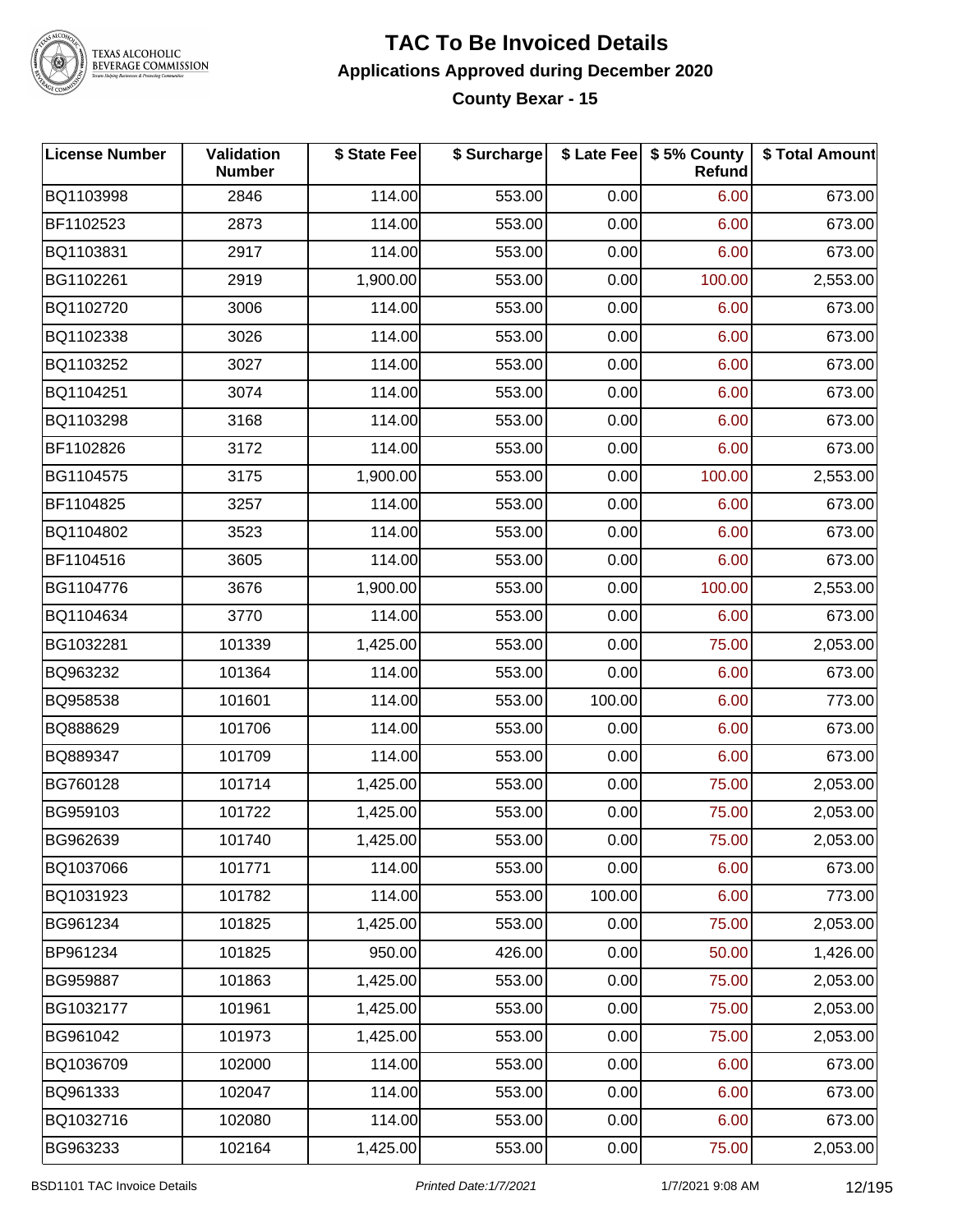| <b>License Number</b> | Validation<br><b>Number</b> | \$ State Fee | \$ Surcharge |        | \$ Late Fee   \$5% County<br>Refund | \$ Total Amount |
|-----------------------|-----------------------------|--------------|--------------|--------|-------------------------------------|-----------------|
| BQ961345              | 102217                      | 114.00       | 553.00       | 0.00   | 6.00                                | 673.00          |
| BG1035896             | 102388                      | 1,425.00     | 553.00       | 0.00   | 75.00                               | 2,053.00        |
| BG761503              | 102502                      | 1,425.00     | 553.00       | 0.00   | 75.00                               | 2,053.00        |
| BG886877              | 102634                      | 1,425.00     | 553.00       | 0.00   | 75.00                               | 2,053.00        |
| BQ964869              | 102648                      | 114.00       | 553.00       | 0.00   | 6.00                                | 673.00          |
| BQ759899              | 102743                      | 114.00       | 553.00       | 0.00   | 6.00                                | 673.00          |
| BQ760100              | 102798                      | 114.00       | 553.00       | 0.00   | 6.00                                | 673.00          |
| BG822208              | 102816                      | 1,425.00     | 553.00       | 0.00   | 75.00                               | 2,053.00        |
| BQ761984              | 102893                      | 114.00       | 553.00       | 0.00   | 6.00                                | 673.00          |
| BG886882              | 102922                      | 1,425.00     | 553.00       | 100.00 | 75.00                               | 2,153.00        |
| BG965126              | 103006                      | 1,425.00     | 553.00       | 0.00   | 75.00                               | 2,053.00        |
| BG762235              | 103053                      | 1,425.00     | 553.00       | 0.00   | 75.00                               | 2,053.00        |
| BF961239              | 103087                      | 114.00       | 553.00       | 100.00 | 6.00                                | 773.00          |
| BG1038202             | 103205                      | 1,425.00     | 553.00       | 0.00   | 75.00                               | 2,053.00        |
| BF891636              | 103277                      | 114.00       | 553.00       | 0.00   | 6.00                                | 673.00          |
| BG889317              | 103353                      | 1,425.00     | 553.00       | 0.00   | 75.00                               | 2,053.00        |
| BL889317              | 103353                      | 475.00       | 327.00       | 0.00   | 25.00                               | 827.00          |
| BQ822940              | 103477                      | 114.00       | 553.00       | 0.00   | 6.00                                | 673.00          |
| BG825477              | 103529                      | 1,425.00     | 553.00       | 0.00   | 75.00                               | 2,053.00        |
| BQ761819              | 103739                      | 114.00       | 553.00       | 0.00   | 6.00                                | 673.00          |
| BG824922              | 103879                      | 1,425.00     | 553.00       | 0.00   | 75.00                               | 2,053.00        |
| BQ966499              | 103907                      | 114.00       | 553.00       | 0.00   | 6.00                                | 673.00          |
| BQ1037855             | 103929                      | 114.00       | 553.00       | 0.00   | 6.00                                | 673.00          |
| BQ891631              | 103975                      | 114.00       | 553.00       | 0.00   | 6.00                                | 673.00          |
| BA1036224             | 104065                      | 1,425.00     | 651.00       | 0.00   | 75.00                               | 2,151.00        |
| BQ1040419             | 104167                      | 114.00       | 553.00       | 0.00   | 6.00                                | 673.00          |
| BQ891343              | 104234                      | 114.00       | 553.00       | 0.00   | 6.00                                | 673.00          |
| BG966950              | 104251                      | 1,425.00     | 553.00       | 0.00   | 75.00                               | 2,053.00        |
| BF892446              | 104330                      | 114.00       | 553.00       | 0.00   | 6.00                                | 673.00          |
| BQ966853              | 104333                      | 114.00       | 553.00       | 0.00   | 6.00                                | 673.00          |
| BF826709              | 104344                      | 114.00       | 553.00       | 0.00   | 6.00                                | 673.00          |
| BQ1040905             | 104348                      | 114.00       | 553.00       | 0.00   | 6.00                                | 673.00          |
| BQ1040913             | 104348                      | 114.00       | 553.00       | 0.00   | 6.00                                | 673.00          |
| BG763581              | 104377                      | 1,425.00     | 553.00       | 0.00   | 75.00                               | 2,053.00        |
| BG763586              | 104378                      | 1,425.00     | 553.00       | 0.00   | 75.00                               | 2,053.00        |
| BG763582              | 104379                      | 1,425.00     | 553.00       | 0.00   | 75.00                               | 2,053.00        |
| BG763583              | 104385                      | 1,425.00     | 553.00       | 0.00   | 75.00                               | 2,053.00        |
| BG763773              | 104386                      | 1,425.00     | 553.00       | 0.00   | 75.00                               | 2,053.00        |
| BG1039691             | 104418                      | 1,425.00     | 553.00       | 0.00   | 75.00                               | 2,053.00        |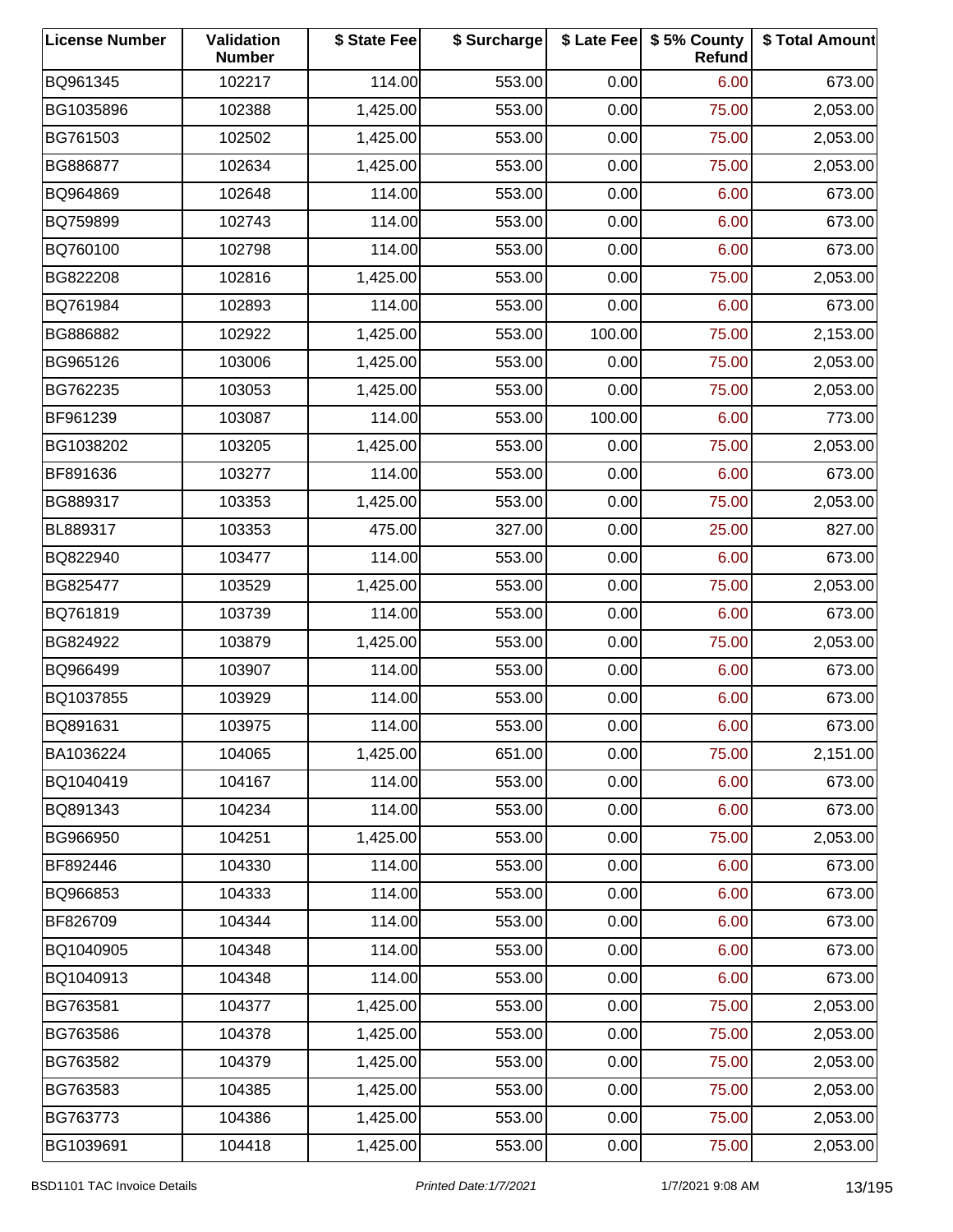| <b>License Number</b> | Validation<br><b>Number</b> | \$ State Fee | \$ Surcharge |        | \$ Late Fee   \$5% County<br><b>Refund</b> | \$ Total Amount |
|-----------------------|-----------------------------|--------------|--------------|--------|--------------------------------------------|-----------------|
| BQ893373              | 104491                      | 114.00       | 553.00       | 0.00   | 6.00                                       | 673.00          |
| BF865060              | 116048                      | 114.00       | 553.00       | 0.00   | 6.00                                       | 673.00          |
| BF755956              | 129077                      | 114.00       | 553.00       | 0.00   | 6.00                                       | 673.00          |
| BF822325              | 501213                      | 114.00       | 553.00       | 0.00   | 6.00                                       | 673.00          |
| BG1031531             | 501228                      | 1,425.00     | 553.00       | 0.00   | 75.00                                      | 2,053.00        |
| BG958735              | 501411                      | 1,425.00     | 553.00       | 0.00   | 75.00                                      | 2,053.00        |
| BQ1032773             | 501533                      | 114.00       | 553.00       | 0.00   | 6.00                                       | 673.00          |
| BG884005              | 501570                      | 1,425.00     | 553.00       | 100.00 | 75.00                                      | 2,153.00        |
| BQ760421              | 501640                      | 114.00       | 553.00       | 0.00   | 6.00                                       | 673.00          |
| BG759680              | 501830                      | 1,425.00     | 553.00       | 0.00   | 75.00                                      | 2,053.00        |
| BQ1033700             | 501853                      | 114.00       | 553.00       | 0.00   | 6.00                                       | 673.00          |
| BQ1036758             | 501939                      | 114.00       | 553.00       | 0.00   | 6.00                                       | 673.00          |
| BQ1035890             | 501940                      | 114.00       | 553.00       | 0.00   | 6.00                                       | 673.00          |
| BG957940              | 501941                      | 1,425.00     | 553.00       | 100.00 | 75.00                                      | 2,153.00        |
| BG959690              | 502270                      | 1,425.00     | 553.00       | 0.00   | 75.00                                      | 2,053.00        |
| BF823843              | 502354                      | 114.00       | 553.00       | 0.00   | 6.00                                       | 673.00          |
| BG540645              | 503172                      | 1,425.00     | 553.00       | 0.00   | 75.00                                      | 2,053.00        |
| BG880755              | 503185                      | 1,425.00     | 553.00       | 0.00   | 75.00                                      | 2,053.00        |
| BL880755              | 503185                      | 475.00       | 327.00       | 0.00   | 25.00                                      | 827.00          |
| BG887714              | 503346                      | 1,425.00     | 553.00       | 0.00   | 75.00                                      | 2,053.00        |
| BG887720              | 503347                      | 1,425.00     | 553.00       | 0.00   | 75.00                                      | 2,053.00        |
| BG1034460             | 503418                      | 1,425.00     | 553.00       | 0.00   | 75.00                                      | 2,053.00        |
| BG1033592             | 503419                      | 1,425.00     | 553.00       | 0.00   | 75.00                                      | 2,053.00        |
| BQ892578              | 503626                      | 114.00       | 553.00       | 0.00   | 6.00                                       | 673.00          |
| BG1037419             | 503778                      | 1,425.00     | 553.00       | 0.00   | 75.00                                      | 2,053.00        |
| BG1037416             | 503779                      | 1,425.00     | 553.00       | 0.00   | 75.00                                      | 2,053.00        |
| BG758846              | 503814                      | 1,425.00     | 553.00       | 0.00   | 75.00                                      | 2,053.00        |
| BG1035516             | 503978                      | 1,425.00     | 553.00       | 100.00 | 75.00                                      | 2,153.00        |
| BG946980              | 503990                      | 1,425.00     | 553.00       | 0.00   | 75.00                                      | 2,053.00        |
| BG662358              | 514669                      | 1,425.00     | 553.00       | 0.00   | 75.00                                      | 2,053.00        |
| BG941454              | 515724                      | 1,425.00     | 553.00       | 0.00   | 75.00                                      | 2,053.00        |
|                       | <b>Total</b>                | 80,503.00    | 57,584.00    | 700.00 | 4,237.00                                   | 143,024.00      |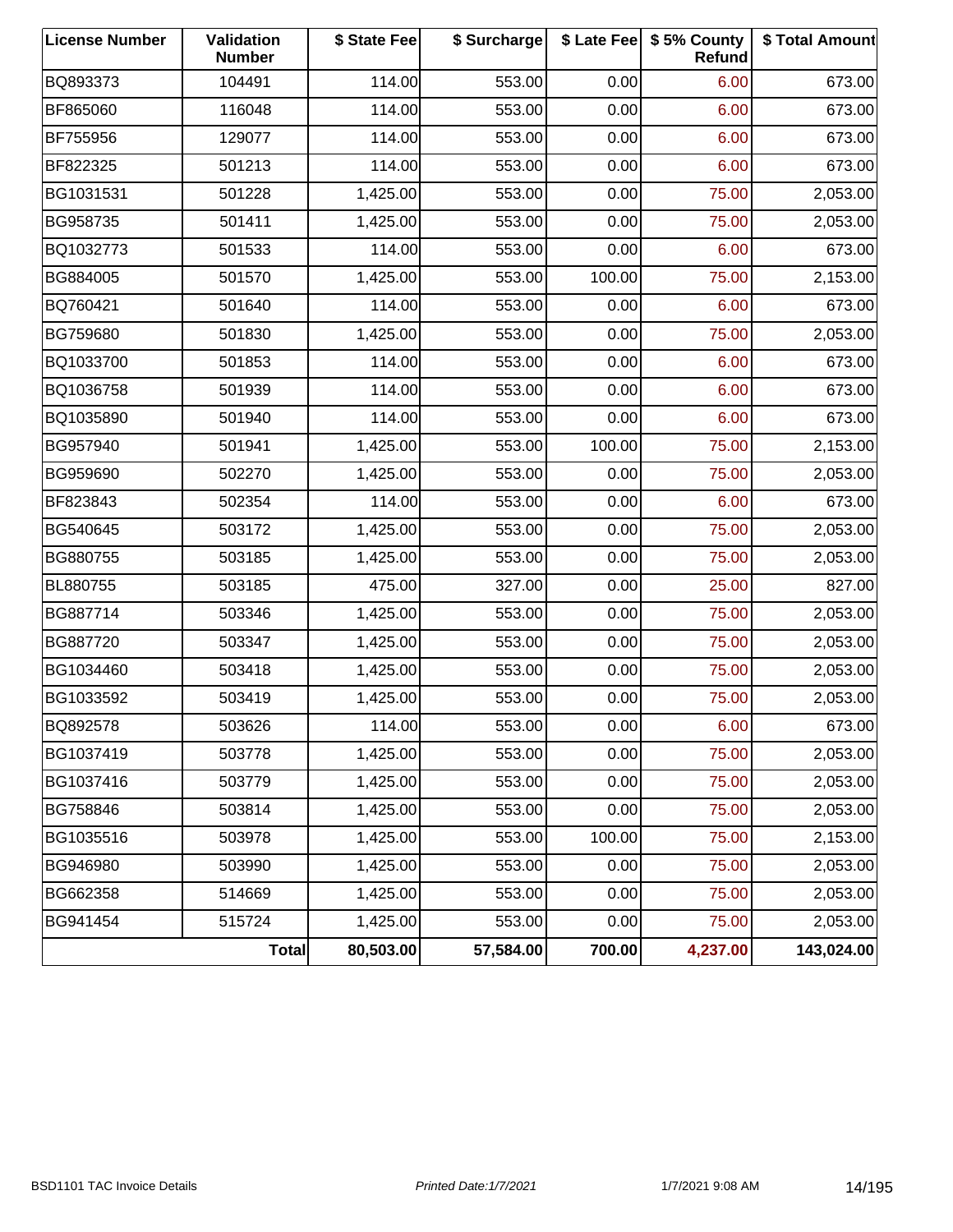

**County Blanco - 16**

| ∣License Number | <b>Validation</b><br><b>Number</b> | \$ State Fee | \$ Surcharge |      | \$ Late Fee   \$5% County<br><b>Refund</b> | \$ Total Amount |
|-----------------|------------------------------------|--------------|--------------|------|--------------------------------------------|-----------------|
| BF820045        | 100029                             | 114.00       | 553.00       | 0.00 | 6.00                                       | 673.00          |
| BG819217        | 131430                             | 332.50       | 553.00       | 0.00 | 17.50                                      | 903.00          |
| BQ819252        | 500311                             | 114.00       | 553.00       | 0.00 | 6.00                                       | 673.00          |
| BQ761385        | 502119                             | 114.00       | 553.00       | 0.00 | 6.00                                       | 673.00          |
|                 | Total                              | 674.50       | 2,212.00     | 0.00 | 35.50                                      | 2,922.00        |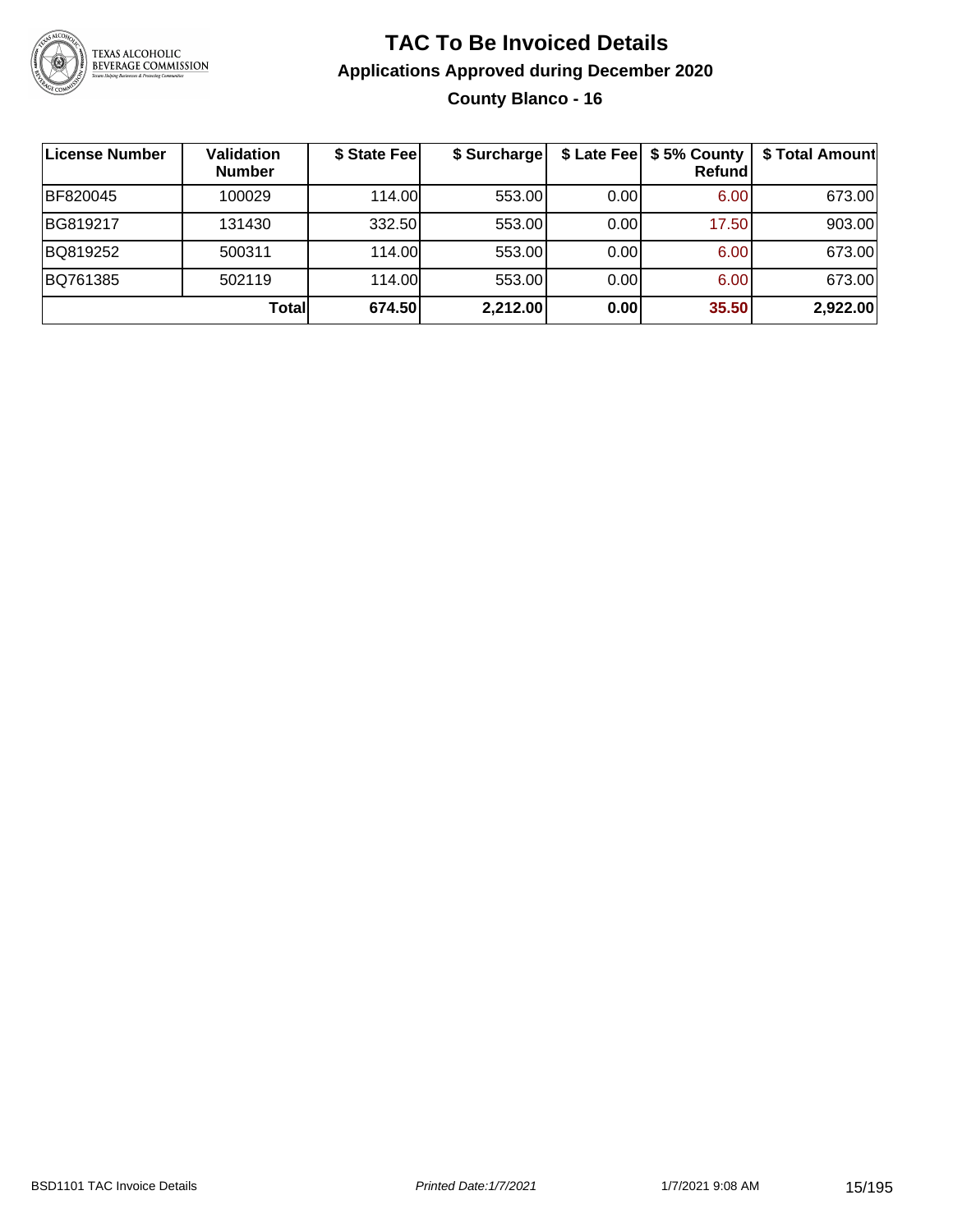

**County Bosque - 18**

| License Number | Validation<br><b>Number</b> | \$ State Fee  | \$ Surcharge |      | Refund | \$ Late Fee   \$5% County   \$ Total Amount |
|----------------|-----------------------------|---------------|--------------|------|--------|---------------------------------------------|
| BQ762149       | 502088                      | 114.00        | 553.00       | 0.00 | 6.00   | 673.00                                      |
|                | Totall                      | <b>114.00</b> | 553.00       | 0.00 | 6.00   | 673.00                                      |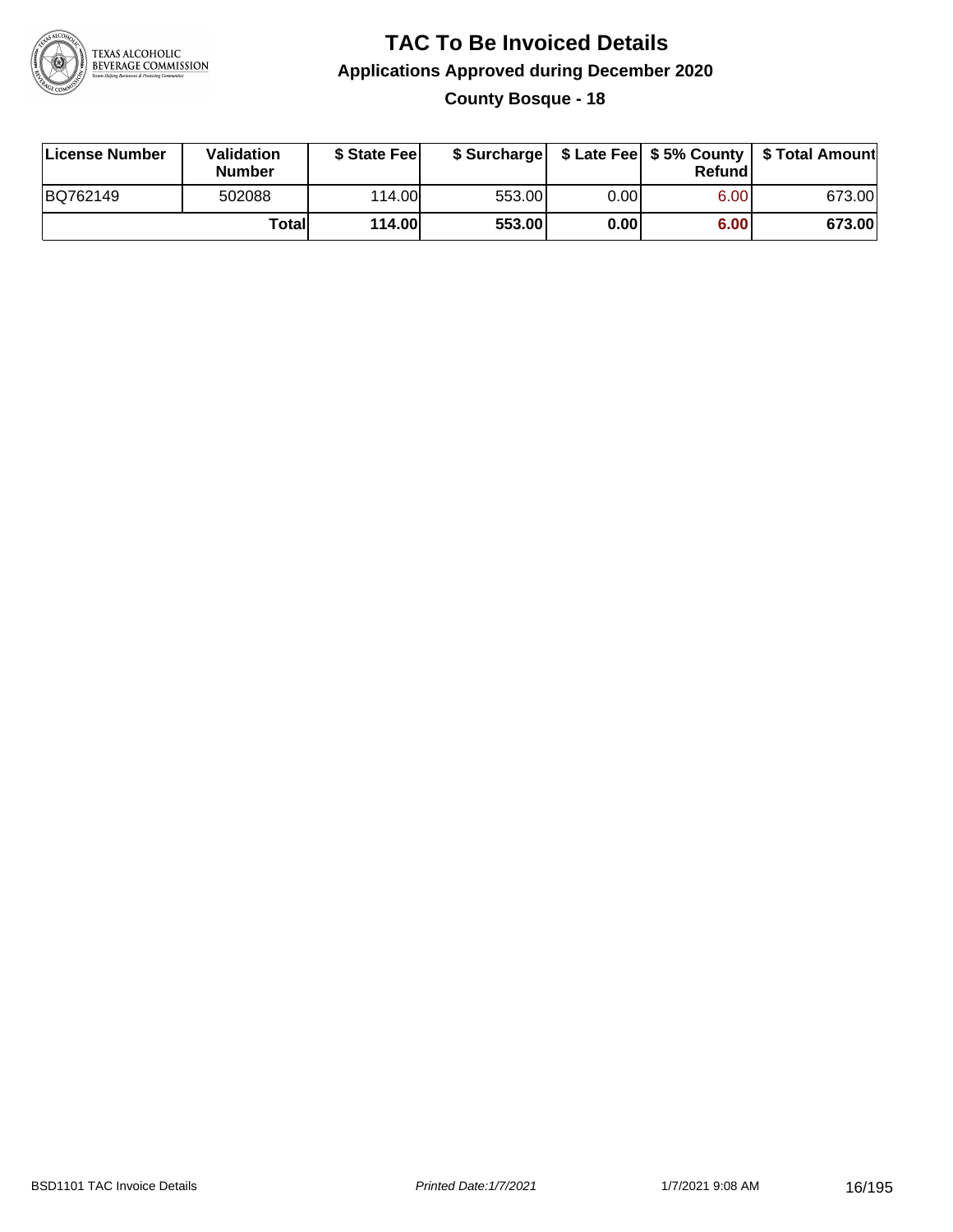

#### **TAC To Be Invoiced Details Applications Approved during December 2020 County Bowie - 19**

| License Number | <b>Validation</b><br><b>Number</b> | \$ State Fee | \$ Surcharge |      | \$ Late Fee   \$5% County  <br>Refundl | \$ Total Amount |
|----------------|------------------------------------|--------------|--------------|------|----------------------------------------|-----------------|
| BQ1104980      | 3028                               | 114.00       | 553.00       | 0.00 | 6.00 <sub>1</sub>                      | 673.00          |
| BQ887721       | 100749                             | 114.00L      | 553.00       | 0.00 | 6.00                                   | 673.00          |
| BG1026906      | 127909                             | 332.50       | 553.00       | 0.00 | 17.50                                  | 903.00          |
| BP1026906      | 127909                             | 950.00       | 426.00       | 0.00 | 50.00                                  | 1,426.00        |
|                | Total                              | 1,510.50     | 2,085.00     | 0.00 | 79.50                                  | 3,675.00        |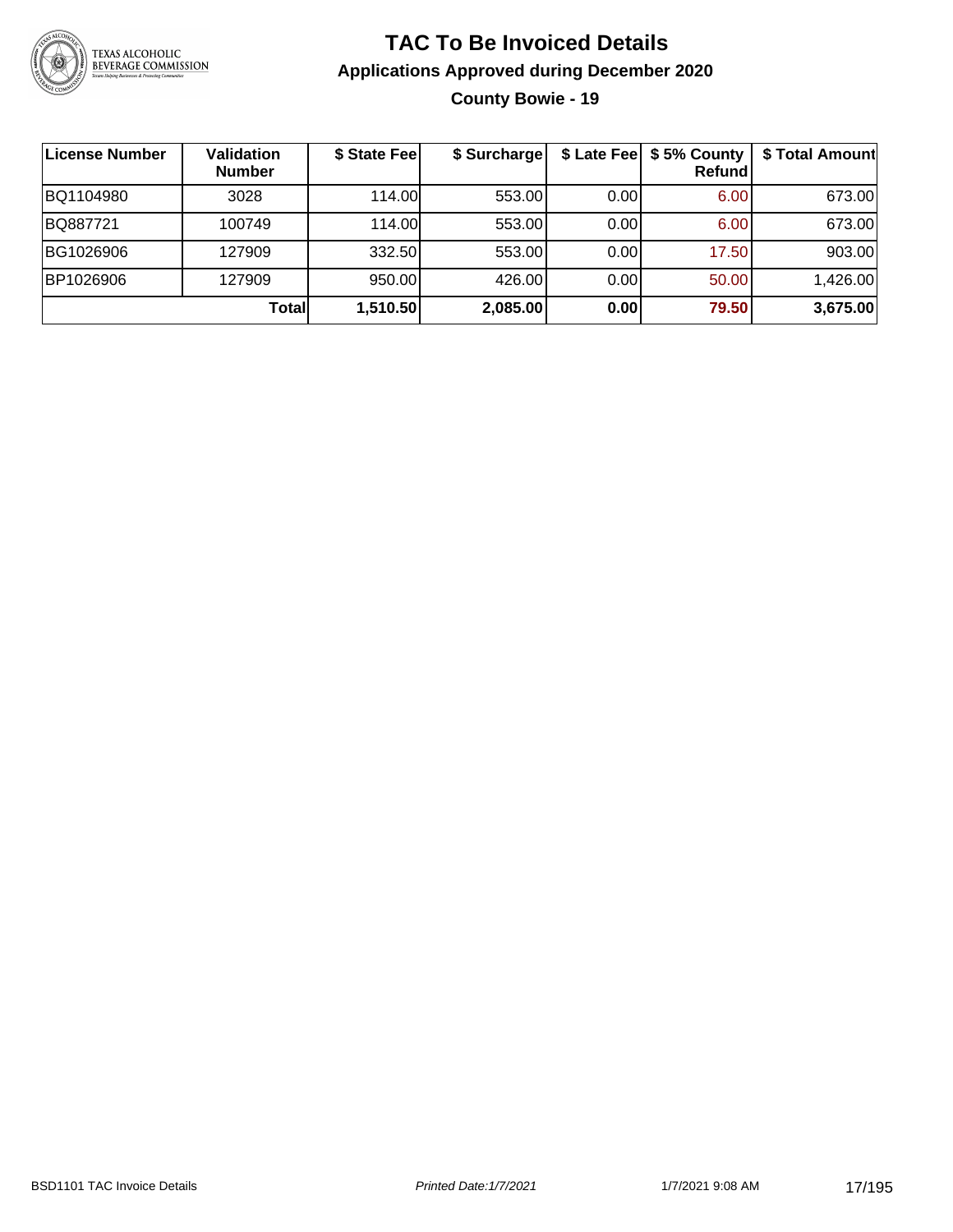

#### **TAC To Be Invoiced Details Applications Approved during December 2020 County Brazoria - 20**

| <b>License Number</b> | Validation<br><b>Number</b> | \$ State Fee | \$ Surcharge |      | \$ Late Fee   \$5% County<br>Refund | \$ Total Amount |
|-----------------------|-----------------------------|--------------|--------------|------|-------------------------------------|-----------------|
| BQ1102187             | 1907                        | 114.00       | 553.00       | 0.00 | 6.00                                | 673.00          |
| BQ1102178             | 1909                        | 114.00       | 553.00       | 0.00 | 6.00                                | 673.00          |
| BQ1102166             | 1911                        | 114.00       | 553.00       | 0.00 | 6.00                                | 673.00          |
| BF1104477             | 2283                        | 114.00       | 553.00       | 0.00 | 6.00                                | 673.00          |
| BF1102416             | 2621                        | 114.00       | 553.00       | 0.00 | 6.00                                | 673.00          |
| BQ1104928             | 2654                        | 114.00       | 553.00       | 0.00 | 6.00                                | 673.00          |
| BQ1102941             | 2772                        | 114.00       | 553.00       | 0.00 | 6.00                                | 673.00          |
| BG1102244             | 2787                        | 332.50       | 553.00       | 0.00 | 17.50                               | 903.00          |
| BQ1103851             | 2858                        | 114.00       | 553.00       | 0.00 | 6.00                                | 673.00          |
| BG1029715             | 100121                      | 332.50       | 553.00       | 0.00 | 17.50                               | 903.00          |
| BQ886804              | 100189                      | 114.00       | 553.00       | 0.00 | 6.00                                | 673.00          |
| BQ1032869             | 100193                      | 114.00       | 553.00       | 0.00 | 6.00                                | 673.00          |
| BG1033241             | 101489                      | 332.50       | 553.00       | 0.00 | 17.50                               | 903.00          |
| BQ823503              | 101770                      | 114.00       | 553.00       | 0.00 | 6.00                                | 673.00          |
| BQ1035369             | 102235                      | 114.00       | 553.00       | 0.00 | 6.00                                | 673.00          |
| BG1035479             | 501225                      | 332.50       | 553.00       | 0.00 | 17.50                               | 903.00          |
| BQ889320              | 503395                      | 114.00       | 553.00       | 0.00 | 6.00                                | 673.00          |
|                       | <b>Total</b>                | 2,812.00     | 9,401.00     | 0.00 | 148.00                              | 12,361.00       |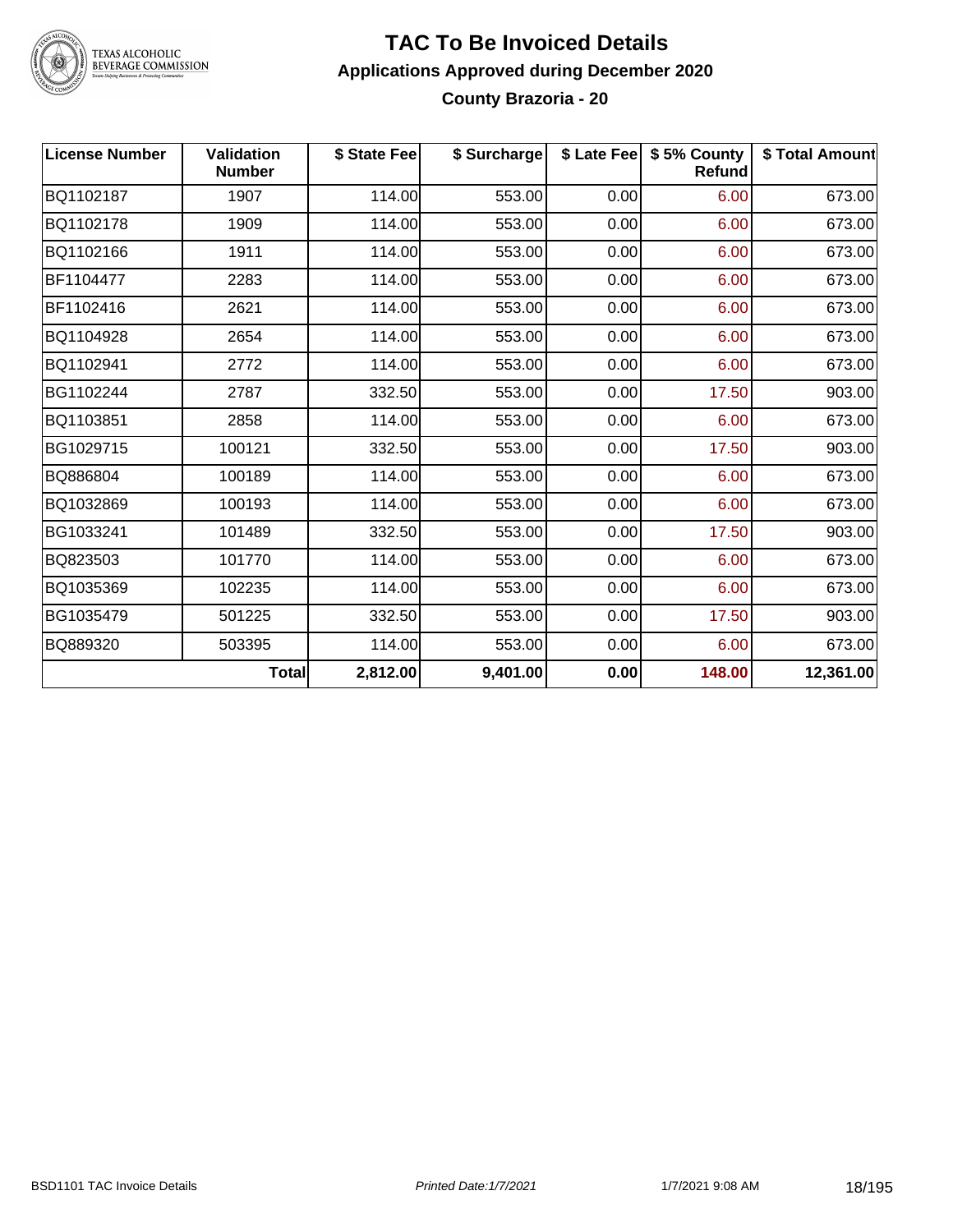

#### **TAC To Be Invoiced Details Applications Approved during December 2020 County Brazos - 21**

| License Number | Validation<br><b>Number</b> | \$ State Fee | \$ Surcharge | \$ Late Fee | \$5% County<br>Refundl | \$ Total Amount |
|----------------|-----------------------------|--------------|--------------|-------------|------------------------|-----------------|
| BG1103058      | 1103                        | 332.50       | 553.00       | 0.00        | 17.50                  | 903.00          |
| BG518433       | 8775                        | 332.50       | 553.00       | 0.00        | 17.50                  | 903.00          |
| BG759052       | 100086                      | 332.50       | 553.00       | 0.00        | 17.50                  | 903.00          |
| BQ886534       | 100407                      | 114.00       | 553.00       | 0.00        | 6.00                   | 673.00          |
| BG1034289      | 100947                      | 332.50       | 553.00       | 0.00        | 17.50                  | 903.00          |
| BQ889376       | 101737                      | 114.00       | 553.00       | 0.00        | 6.00                   | 673.00          |
| BG631626       | 500097                      | 332.50       | 553.00       | 0.00        | 17.50                  | 903.00          |
| BQ757535       | 500765                      | 114.00       | 553.00       | 0.00        | 6.00                   | 673.00          |
| BQ757530       | 500767                      | 114.00       | 553.00       | 0.00        | 6.00                   | 673.00          |
| BQ764464       | 503699                      | 114.00       | 553.00       | 0.00        | 6.00                   | 673.00          |
|                | <b>Total</b>                | 2,232.50     | 5,530.00     | 0.00        | 117.50                 | 7,880.00        |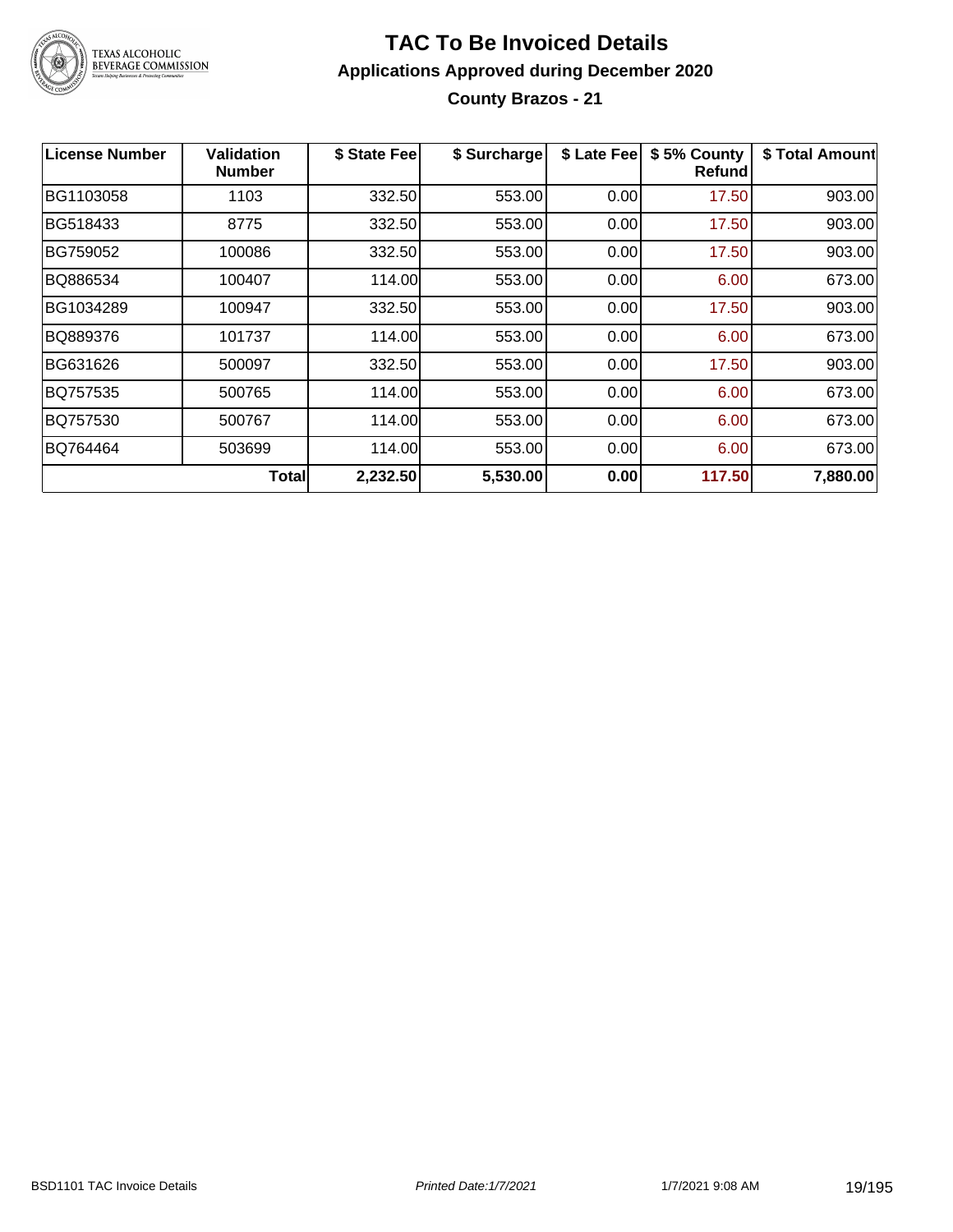

**County Brewster - 22**

| License Number | <b>Validation</b><br><b>Number</b> | \$ State Fee  | \$ Surcharge |       | Refundl | \$ Late Fee   \$5% County   \$ Total Amount |
|----------------|------------------------------------|---------------|--------------|-------|---------|---------------------------------------------|
| BQ962796       | 101282                             | 114.00        | 553.00       | 0.001 | 6.00    | 673.00                                      |
|                | Totall                             | <b>114.00</b> | 553.00       | 0.00  | 6.00    | 673.00                                      |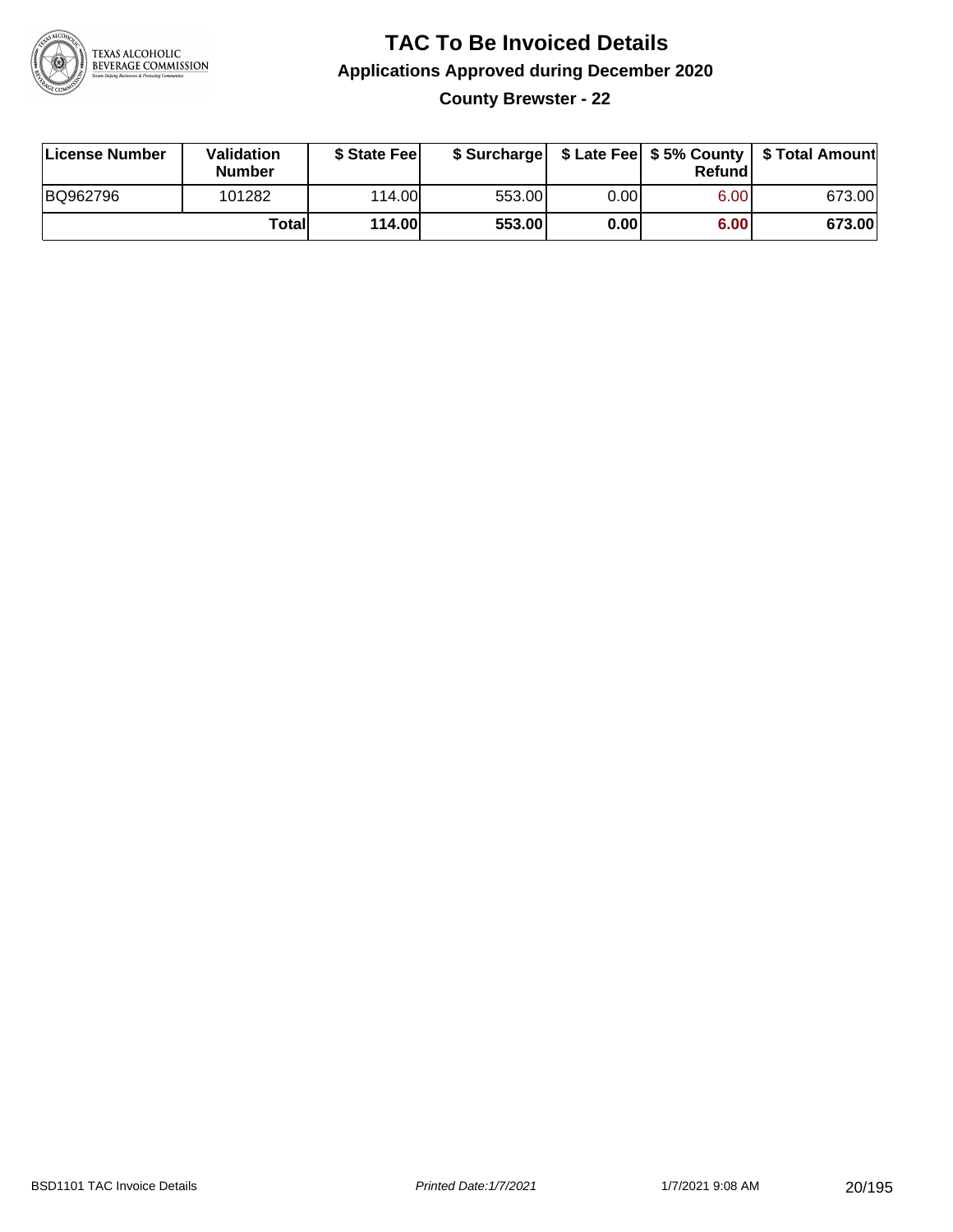

**County Brooks - 24**

| License Number | <b>Validation</b><br><b>Number</b> | \$ State Fee | \$ Surcharge |       | Refundl | \$ Late Fee   \$5% County   \$ Total Amount |
|----------------|------------------------------------|--------------|--------------|-------|---------|---------------------------------------------|
| BQ1102400      | 2298                               | 114.00       | 553.00       | 0.001 | 6.00    | 673.00                                      |
| BE762697       | 103428                             | 285.00       | 553.00       | 0.001 | 15.00   | 853.00                                      |
|                | Totall                             | 399.00       | 1,106.00     | 0.00  | 21.00   | 1,526.00                                    |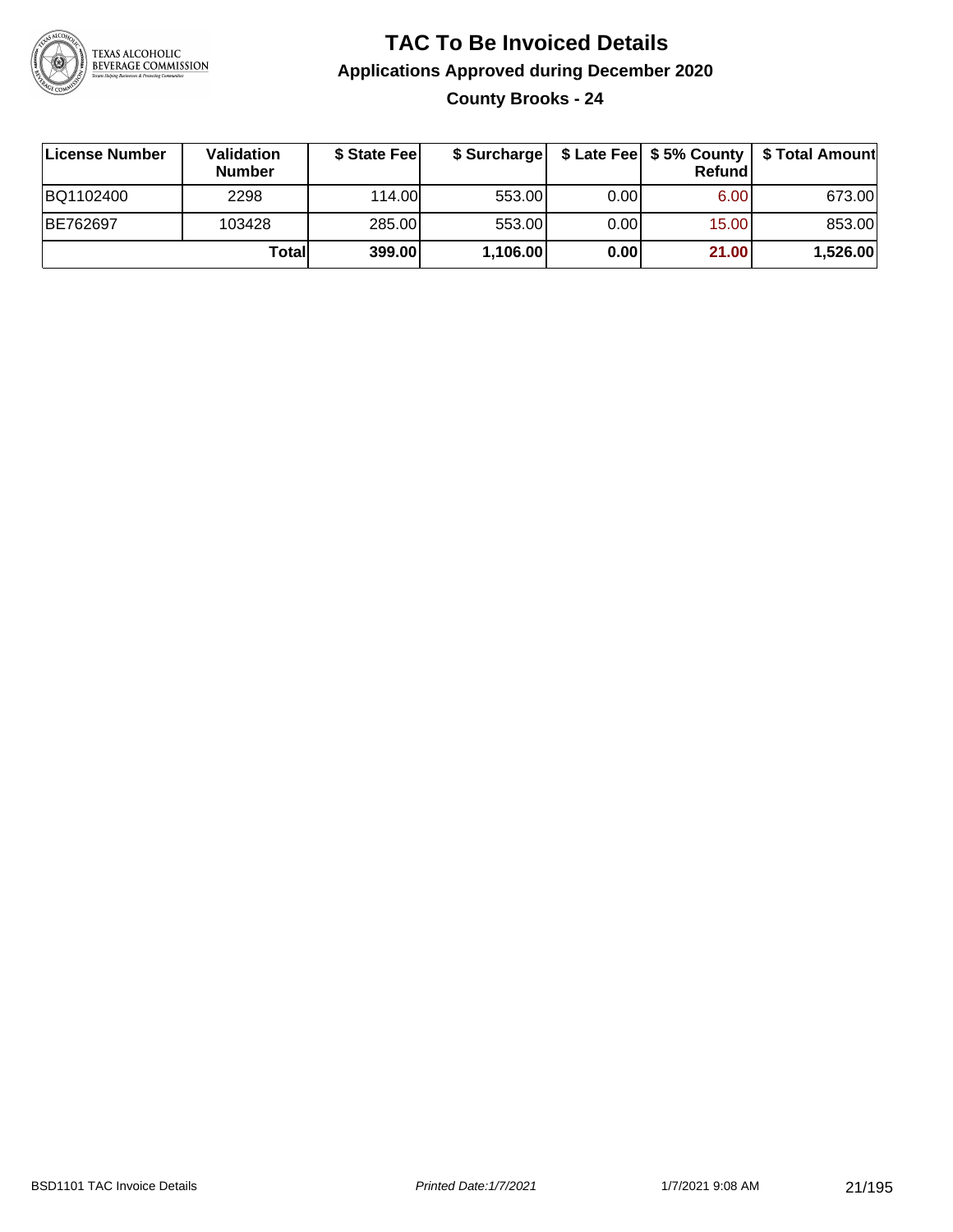

**County Brown - 25**

| License Number | Validation<br><b>Number</b> | \$ State Fee  | \$ Surcharge |      | Refundl | \$ Late Fee   \$5% County   \$ Total Amount |
|----------------|-----------------------------|---------------|--------------|------|---------|---------------------------------------------|
| BQ1040512      | 503711                      | 114.00        | 553.00       | 0.00 | 6.00    | 673.00                                      |
|                | Totall                      | <b>114.00</b> | 553.00       | 0.00 | 6.00    | 673.00                                      |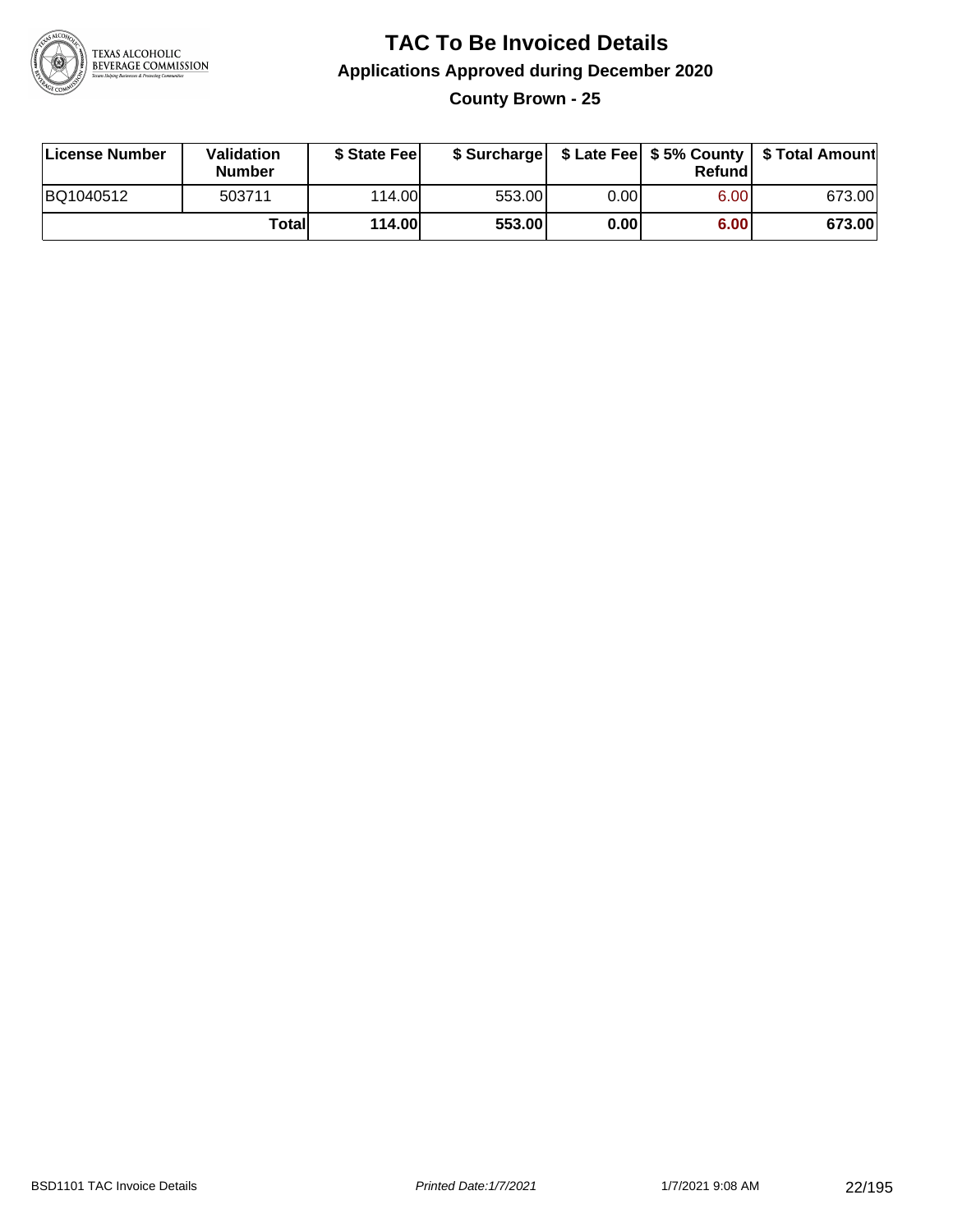

**County Burleson - 26**

| License Number | <b>Validation</b><br><b>Number</b> | \$ State Fee | \$ Surcharge |      | \$ Late Fee   \$5% County<br><b>Refund</b> | \$ Total Amount |
|----------------|------------------------------------|--------------|--------------|------|--------------------------------------------|-----------------|
| BQ757380       | 100901                             | 114.00       | 553.00       | 0.00 | 6.00                                       | 673.00          |
| BQ759053       | 131734                             | 114.00       | 553.00       | 0.00 | 6.00                                       | 673.00          |
| BQ761650       | 502043                             | 114.00       | 553.00       | 0.00 | 6.00                                       | 673.00          |
| BQ765103       | 504925                             | 114.00       | 553.00       | 0.00 | 6.00                                       | 673.00          |
|                | Totall                             | 456.00       | 2,212.00     | 0.00 | 24.00                                      | 2,692.00        |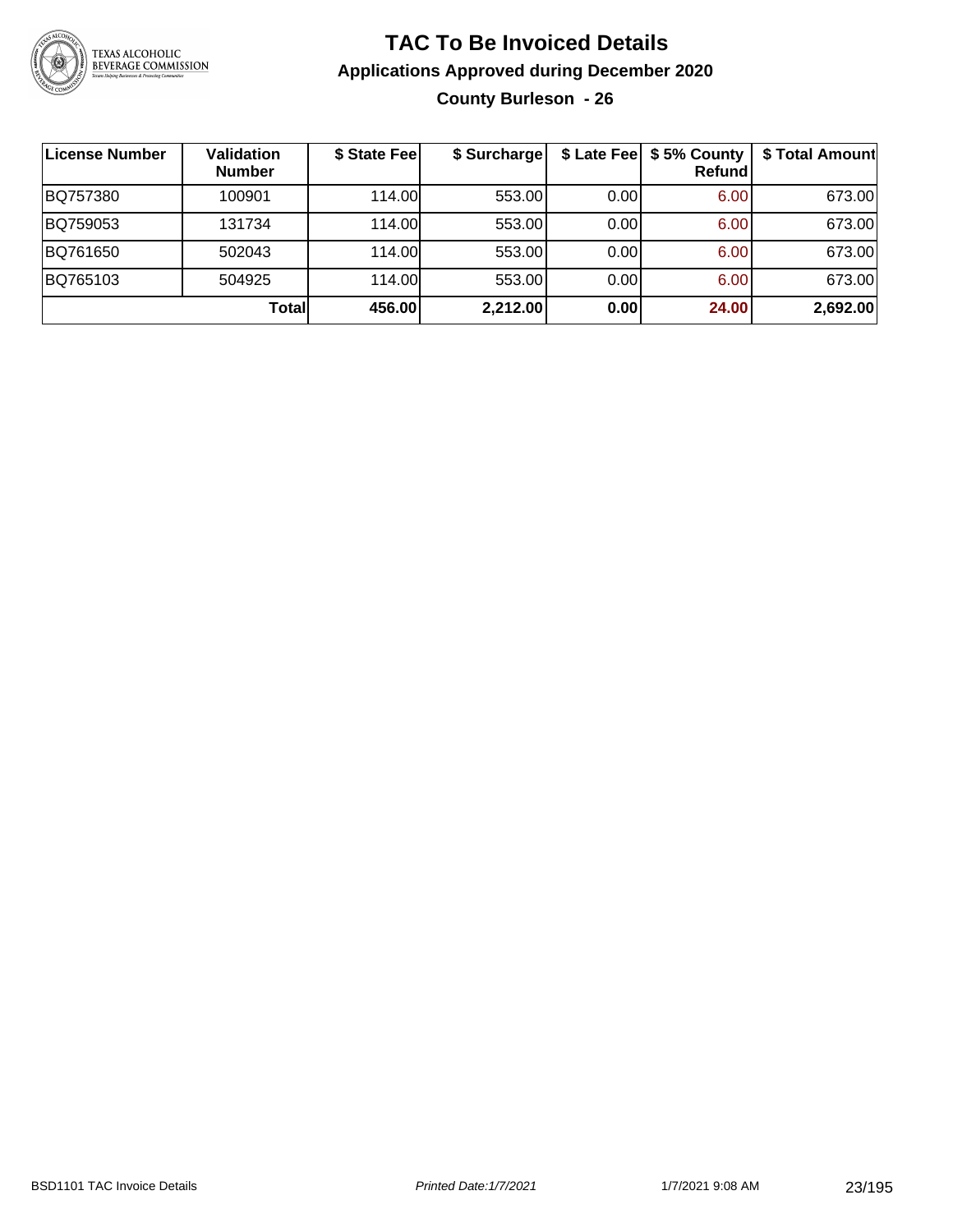

**County Burnet - 27**

| License Number | Validation<br><b>Number</b> | \$ State Fee  | \$ Surcharge |      | Refund | \$ Late Fee   \$5% County   \$ Total Amount |
|----------------|-----------------------------|---------------|--------------|------|--------|---------------------------------------------|
| BQ760570       | 500415                      | 114.00        | 553.00       | 0.00 | 6.00   | 673.00                                      |
|                | Totall                      | <b>114.00</b> | 553.00       | 0.00 | 6.00   | 673.00                                      |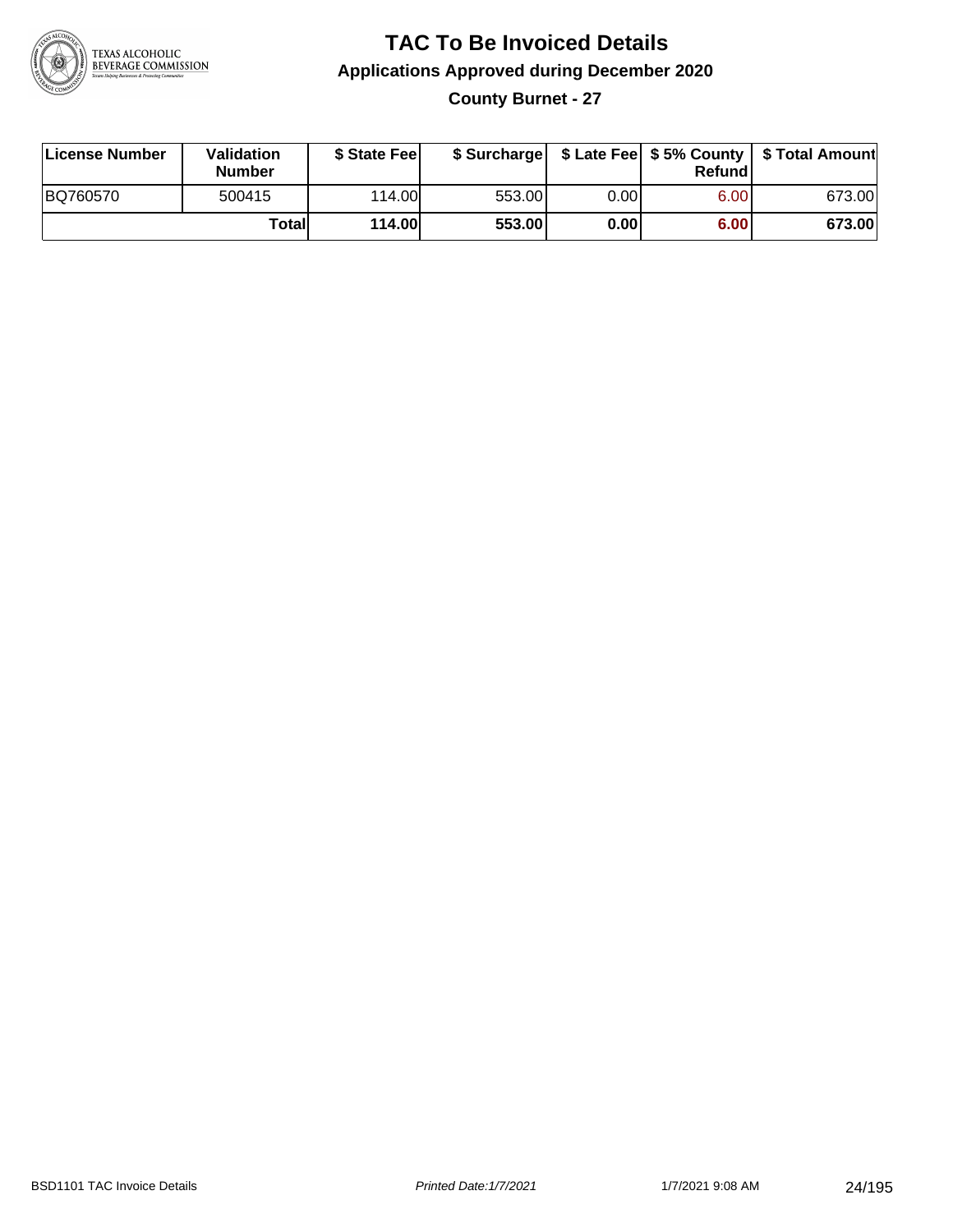

**County Caldwell - 28**

| License Number | <b>Validation</b><br><b>Number</b> | \$ State Fee  | \$ Surcharge |      | Refundl | \$ Late Fee   \$5% County   \$ Total Amount |
|----------------|------------------------------------|---------------|--------------|------|---------|---------------------------------------------|
| BQ821102       | 100801                             | 114.00L       | 553.00       | 0.00 | 6.00    | 673.00                                      |
|                | Totall                             | <b>114.00</b> | 553.00       | 0.00 | 6.00    | 673.00                                      |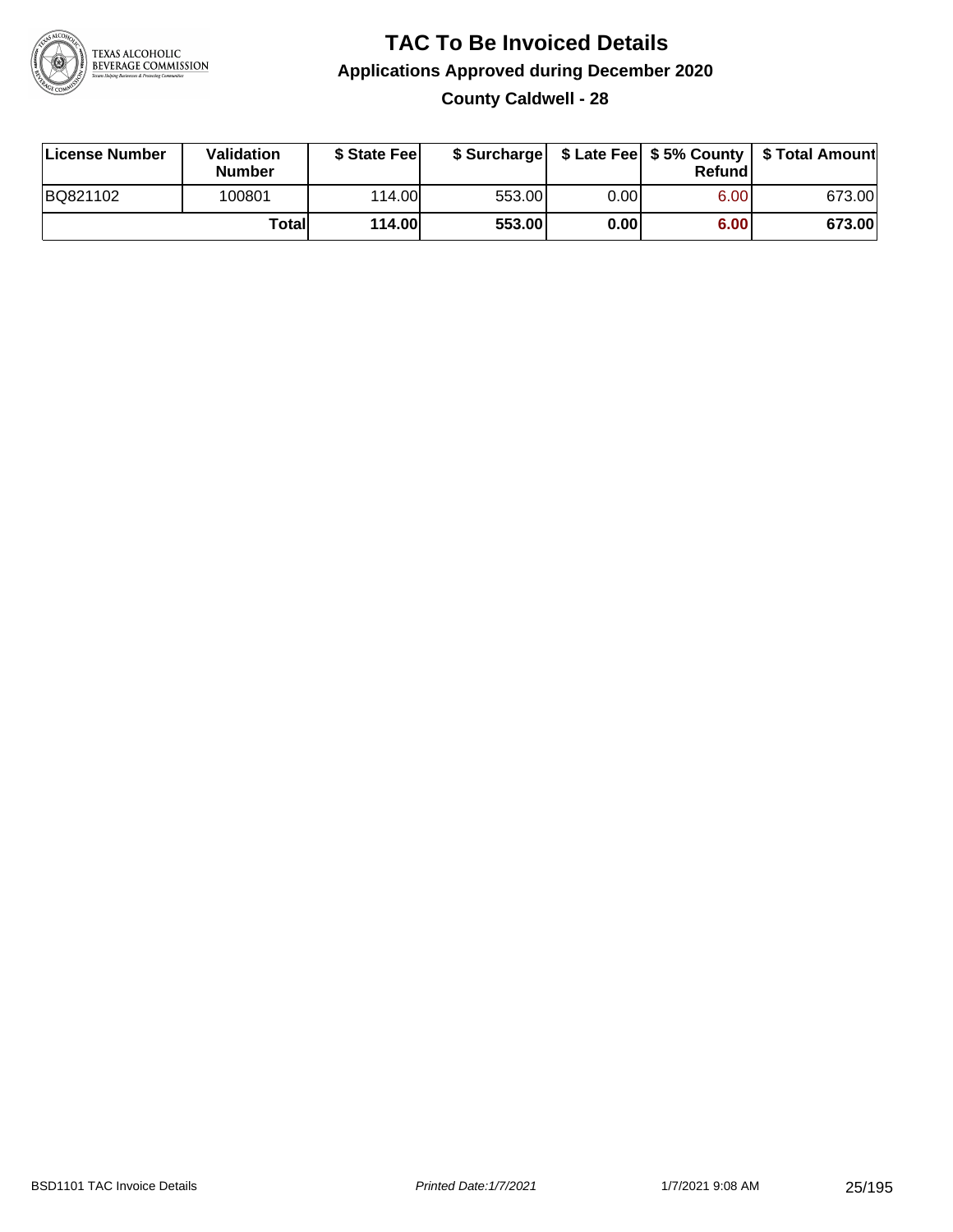

#### **TAC To Be Invoiced Details Applications Approved during December 2020 County Calhoun - 29**

| License Number | Validation<br>Number | \$ State Feel |        |       | Refundl | \$ Surcharge   \$ Late Fee   \$5% County   \$ Total Amount |
|----------------|----------------------|---------------|--------|-------|---------|------------------------------------------------------------|
| BG961537       | 101630               | 332.50        | 553.00 | 0.00  | 17.50   | 903.00                                                     |
|                | Totall               | 332.50        | 553.00 | 0.001 | 17.50   | 903.00                                                     |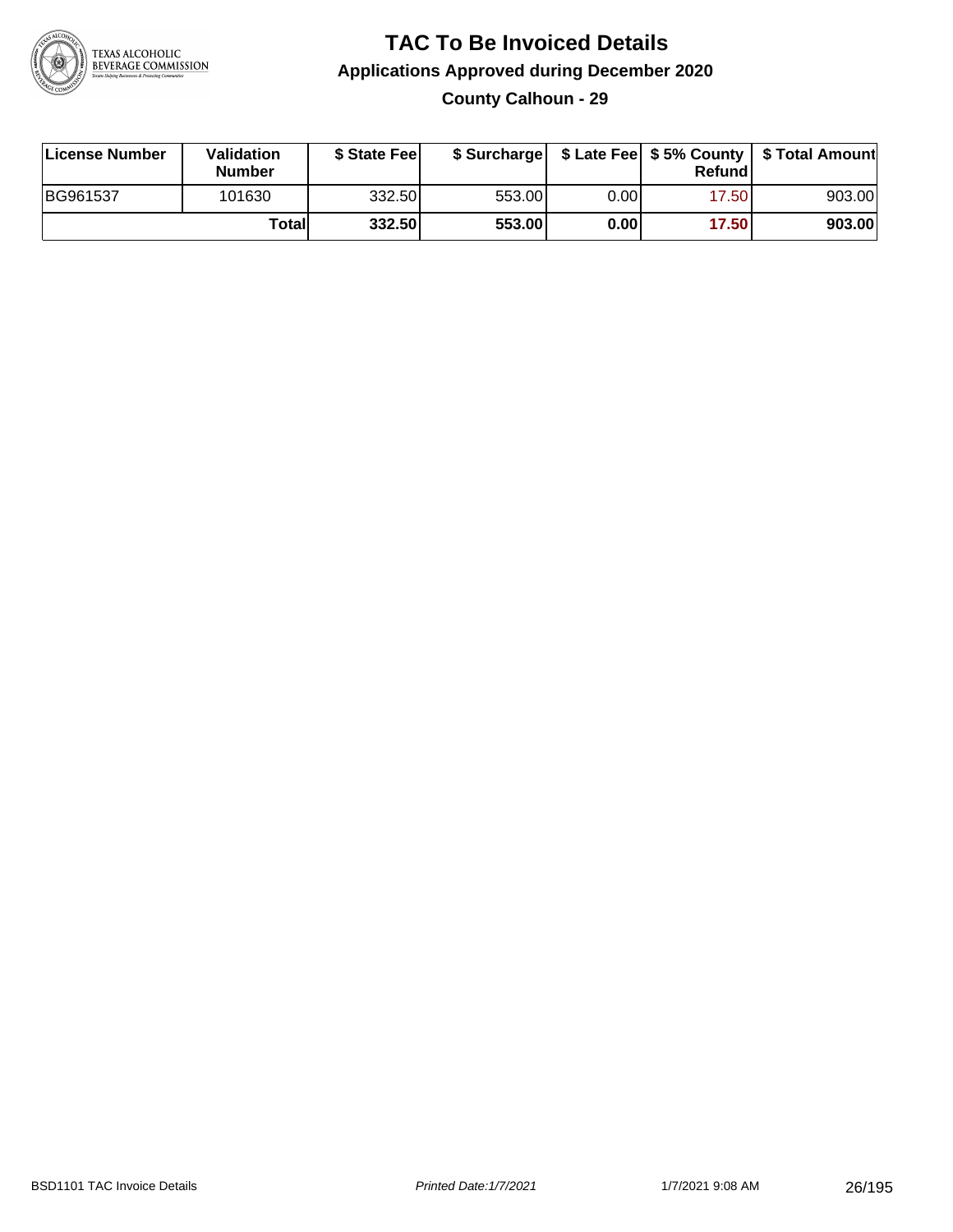

**County Callahan - 30**

| ∣License Number | <b>Validation</b><br><b>Number</b> | \$ State Fee | \$ Surcharge |       | <b>Refund</b> | \$ Late Fee   \$5% County   \$ Total Amount |
|-----------------|------------------------------------|--------------|--------------|-------|---------------|---------------------------------------------|
| <b>BF762490</b> | 103055                             | 114.00       | 553.00       | 0.001 | 6.00          | 673.00                                      |
| BQ763433        | 103950                             | 114.00       | 553.00       | 0.001 | 6.00          | 673.00                                      |
|                 | Totall                             | 228.00       | 1,106.00     | 0.00  | 12.00         | 1,346.00                                    |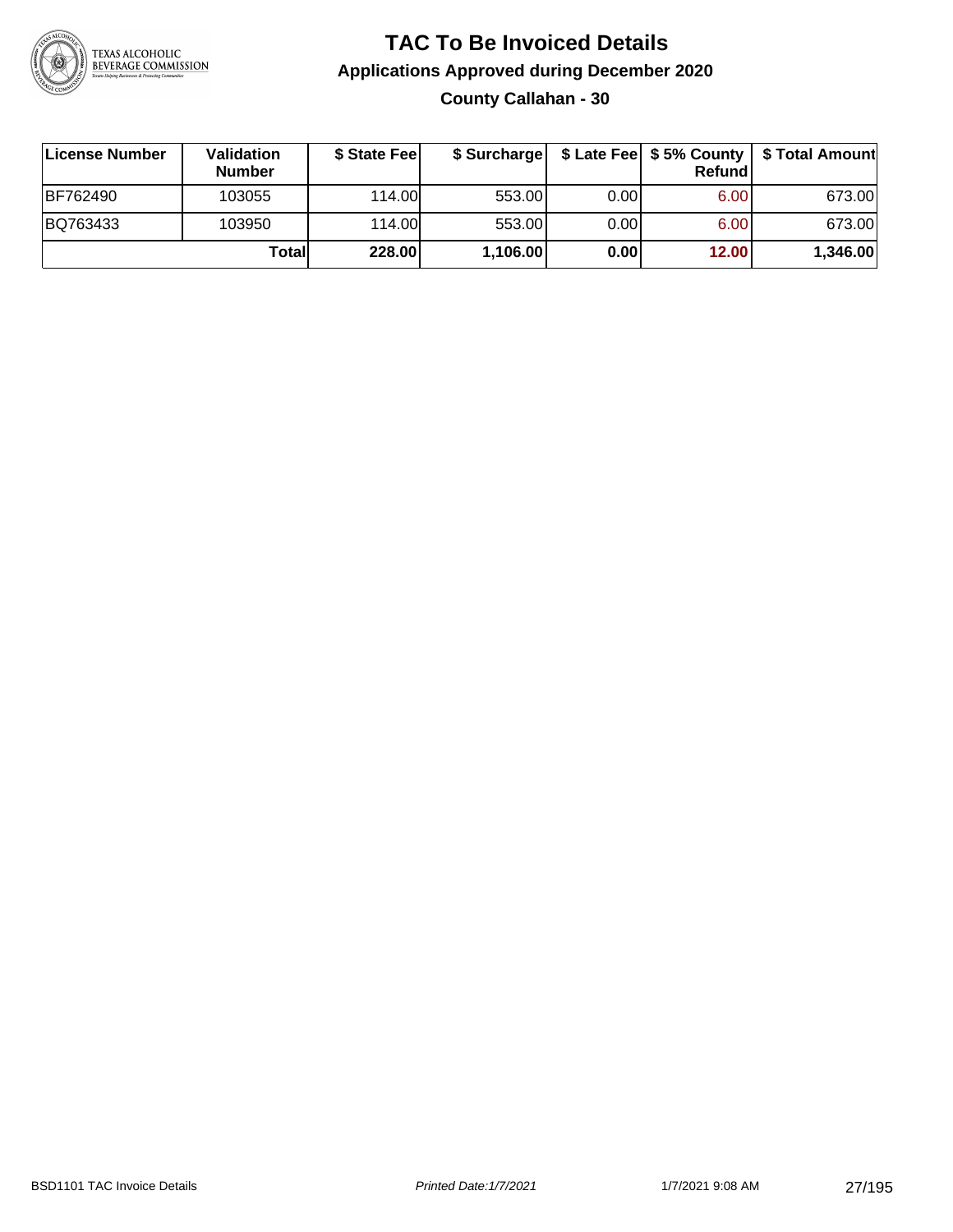

#### **TAC To Be Invoiced Details Applications Approved during December 2020 County Cameron - 31**

| <b>License Number</b> | <b>Validation</b><br><b>Number</b> | \$ State Fee | \$ Surcharge |      | \$ Late Fee   \$5% County<br><b>Refund</b> | \$ Total Amount |
|-----------------------|------------------------------------|--------------|--------------|------|--------------------------------------------|-----------------|
| BQ1103339             | 2074                               | 114.00       | 553.00       | 0.00 | 6.00                                       | 673.00          |
| BF1103324             | 2927                               | 114.00       | 553.00       | 0.00 | 6.00                                       | 673.00          |
| BG1104500             | 3013                               | 332.50       | 553.00       | 0.00 | 17.50                                      | 903.00          |
| BQ1103341             | 3064                               | 114.00       | 553.00       | 0.00 | 6.00                                       | 673.00          |
| BQ1104499             | 3194                               | 114.00       | 553.00       | 0.00 | 6.00                                       | 673.00          |
| BQ1103381             | 3393                               | 114.00       | 553.00       | 0.00 | 6.00                                       | 673.00          |
| BQ761548              | 101771                             | 114.00       | 553.00       | 0.00 | 6.00                                       | 673.00          |
| BF824083              | 101792                             | 114.00       | 553.00       | 0.00 | 6.00                                       | 673.00          |
| BQ964561              | 102311                             | 114.00       | 553.00       | 0.00 | 6.00                                       | 673.00          |
| BG1035166             | 103065                             | 332.50       | 553.00       | 0.00 | 17.50                                      | 903.00          |
| BQ890379              | 103582                             | 114.00       | 553.00       | 0.00 | 6.00                                       | 673.00          |
| BQ698490              | 128120                             | 114.00       | 553.00       | 0.00 | 6.00                                       | 673.00          |
| BF821423              | 501211                             | 114.00       | 553.00       | 0.00 | 6.00                                       | 673.00          |
| BF824854              | 503340                             | 114.00       | 553.00       | 0.00 | 6.00                                       | 673.00          |
| BF824861              | 503342                             | 114.00       | 553.00       | 0.00 | 6.00                                       | 673.00          |
|                       | <b>Total</b>                       | 2,147.00     | 8,295.00     | 0.00 | 113.00                                     | 10,555.00       |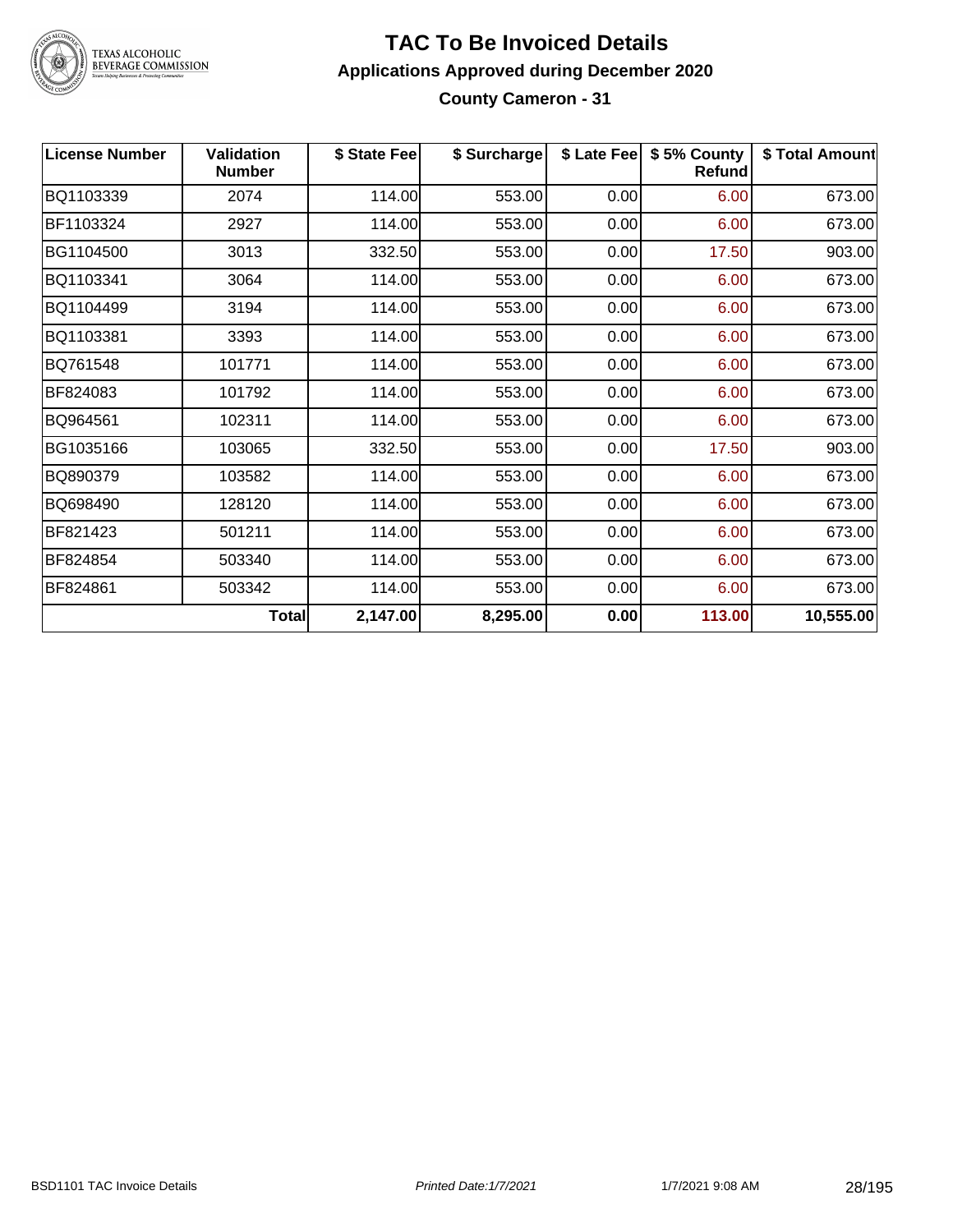

**County Cass - 34**

| License Number | Validation<br><b>Number</b> | \$ State Fee  | \$ Surcharge |       | Refundl |        |
|----------------|-----------------------------|---------------|--------------|-------|---------|--------|
| BF1104580      | 3638                        | 114.00        | 553.00       | 0.00I | 6.00    | 673.00 |
|                | Totall                      | <b>114.00</b> | 553.00       | 0.00  | 6.00    | 673.00 |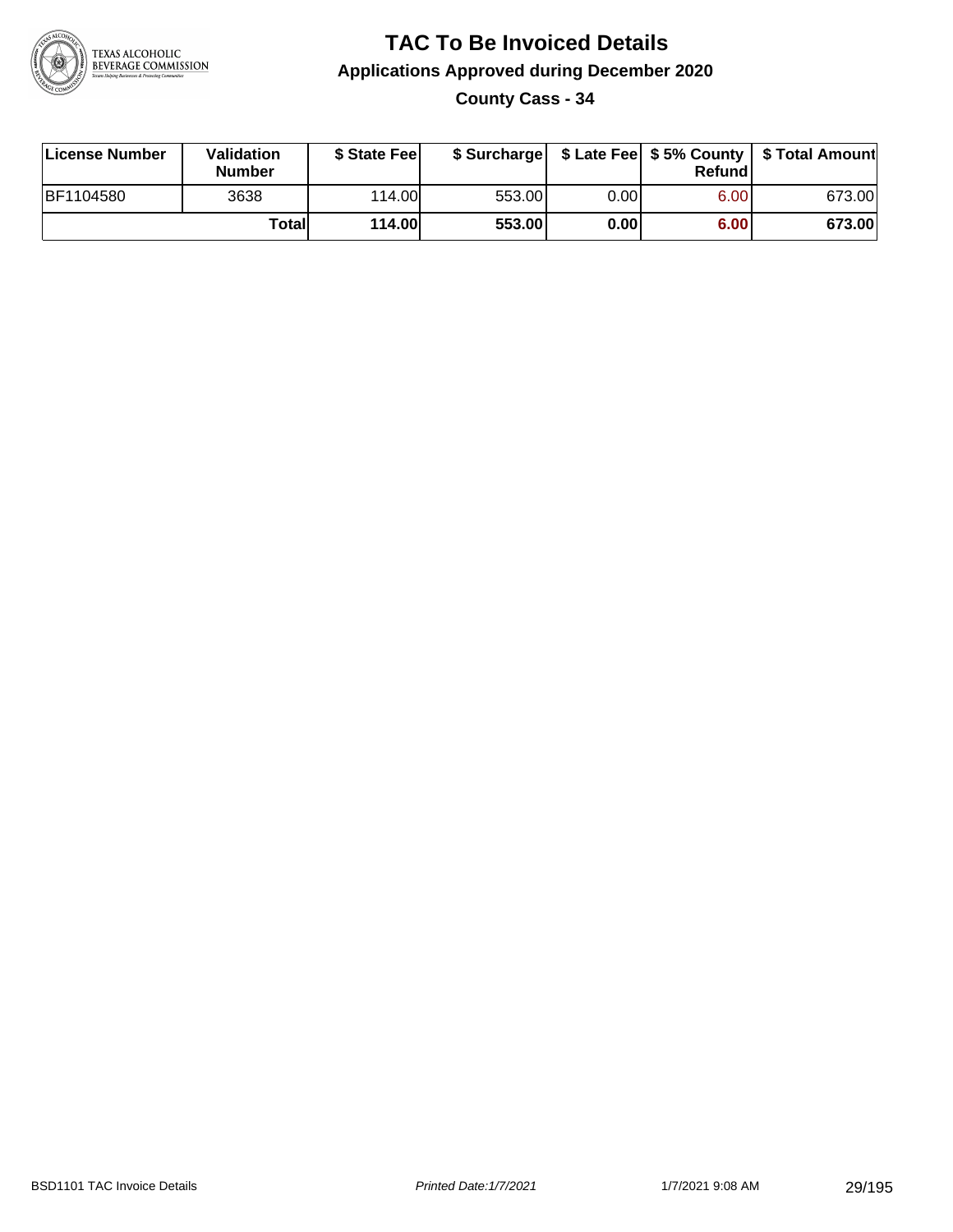

#### **TAC To Be Invoiced Details Applications Approved during December 2020 County Chambers - 36**

| <b>License Number</b> | <b>Validation</b><br><b>Number</b> | \$ State Fee | \$ Surcharge |      | \$ Late Fee   \$5% County<br>Refund | \$ Total Amount |
|-----------------------|------------------------------------|--------------|--------------|------|-------------------------------------|-----------------|
| BE1031701             | 100979                             | 285.00       | 553.00       | 0.00 | 15.00                               | 853.00          |
| BF758146              | 500347                             | 114.00       | 553.00       | 0.00 | 6.00                                | 673.00          |
| BQ820995              | 500410                             | 114.00       | 553.00       | 0.00 | 6.00                                | 673.00          |
| BQ763007              | 503659                             | 114.00       | 553.00       | 0.00 | 6.00                                | 673.00          |
| BQ763006              | 503672                             | 114.00       | 553.00       | 0.00 | 6.00                                | 673.00          |
|                       | Total                              | 741.00       | 2,765.00     | 0.00 | 39.00                               | 3,545.00        |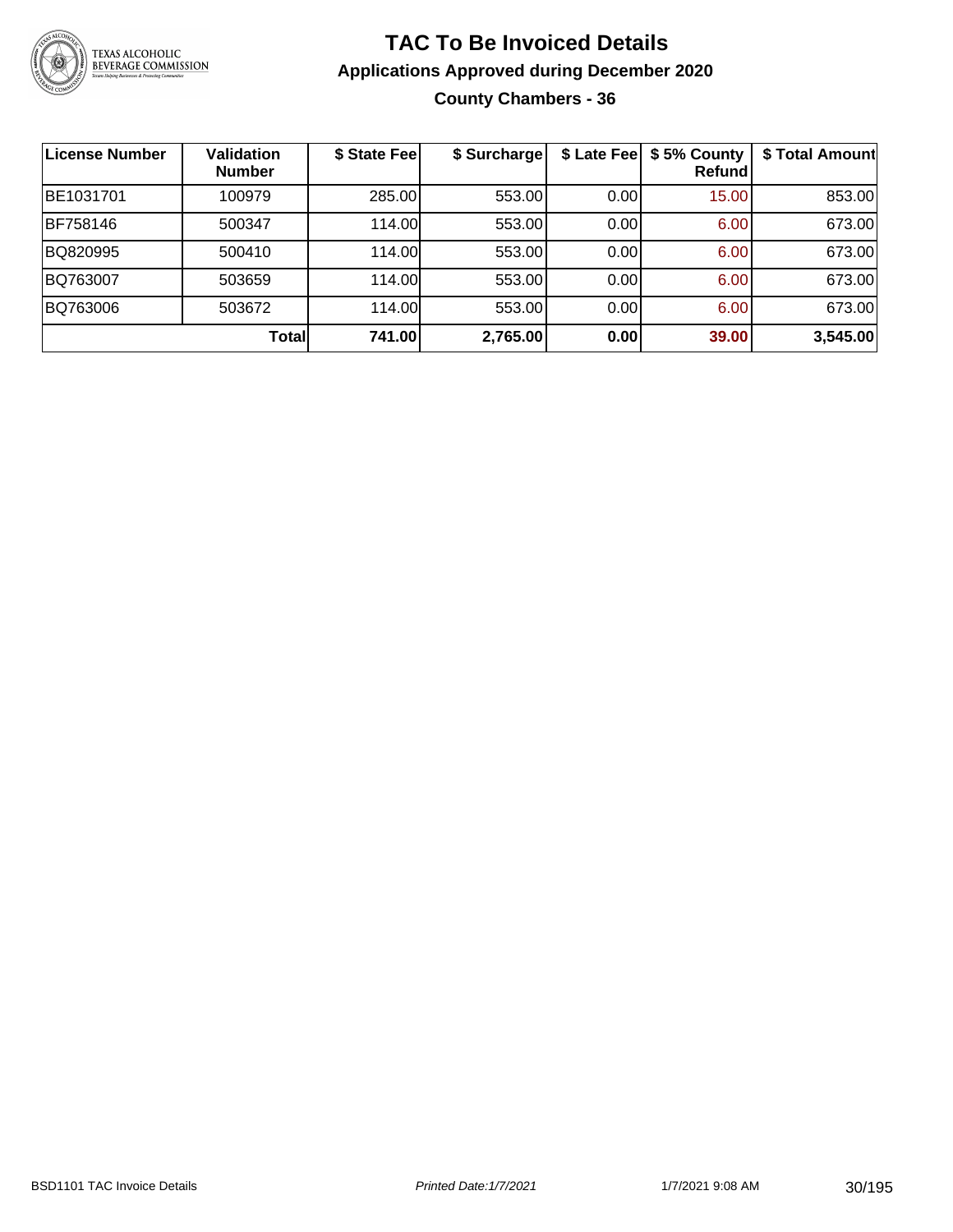

**County Cherokee - 37**

| License Number | <b>Validation</b><br><b>Number</b> | \$ State Fee | \$ Surcharge |      | \$ Late Fee   \$5% County  <br><b>Refund</b> | \$ Total Amount |
|----------------|------------------------------------|--------------|--------------|------|----------------------------------------------|-----------------|
| BQ1035042      | 100726                             | 114.00L      | 553.00       | 0.00 | 6.00                                         | 673.00          |
| BQ960390       | 131752                             | 114.00L      | 553.00       | 0.00 | 6.00                                         | 673.00          |
| BQ759477       | 502255                             | 114.00L      | 553.00       | 0.00 | 6.00                                         | 673.00          |
| BQ1041013      | 504246                             | 114.00       | 553.00       | 0.00 | 6.00                                         | 673.00          |
|                | Totall                             | 456.00       | 2,212.00     | 0.00 | 24.00                                        | 2,692.00        |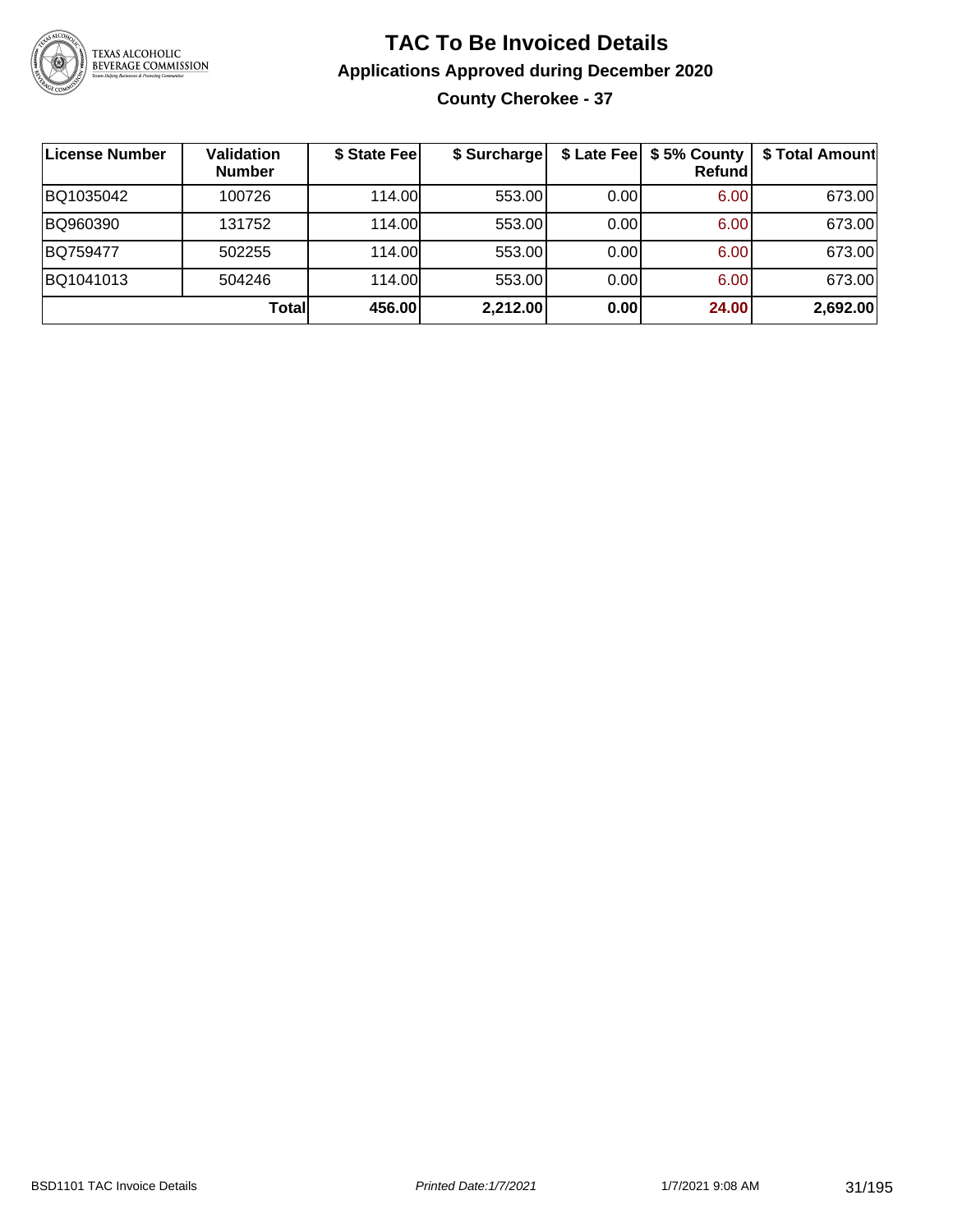

**County Childress - 38**

| License Number | <b>Validation</b><br><b>Number</b> | \$ State Fee | \$ Surcharge |      | Refundl |        |
|----------------|------------------------------------|--------------|--------------|------|---------|--------|
| BG889553       | 102117                             | 332.50       | 553.00       | 0.00 | 17.501  | 903.00 |
|                | Totall                             | 332.50       | 553.00       | 0.00 | 17.50   | 903.00 |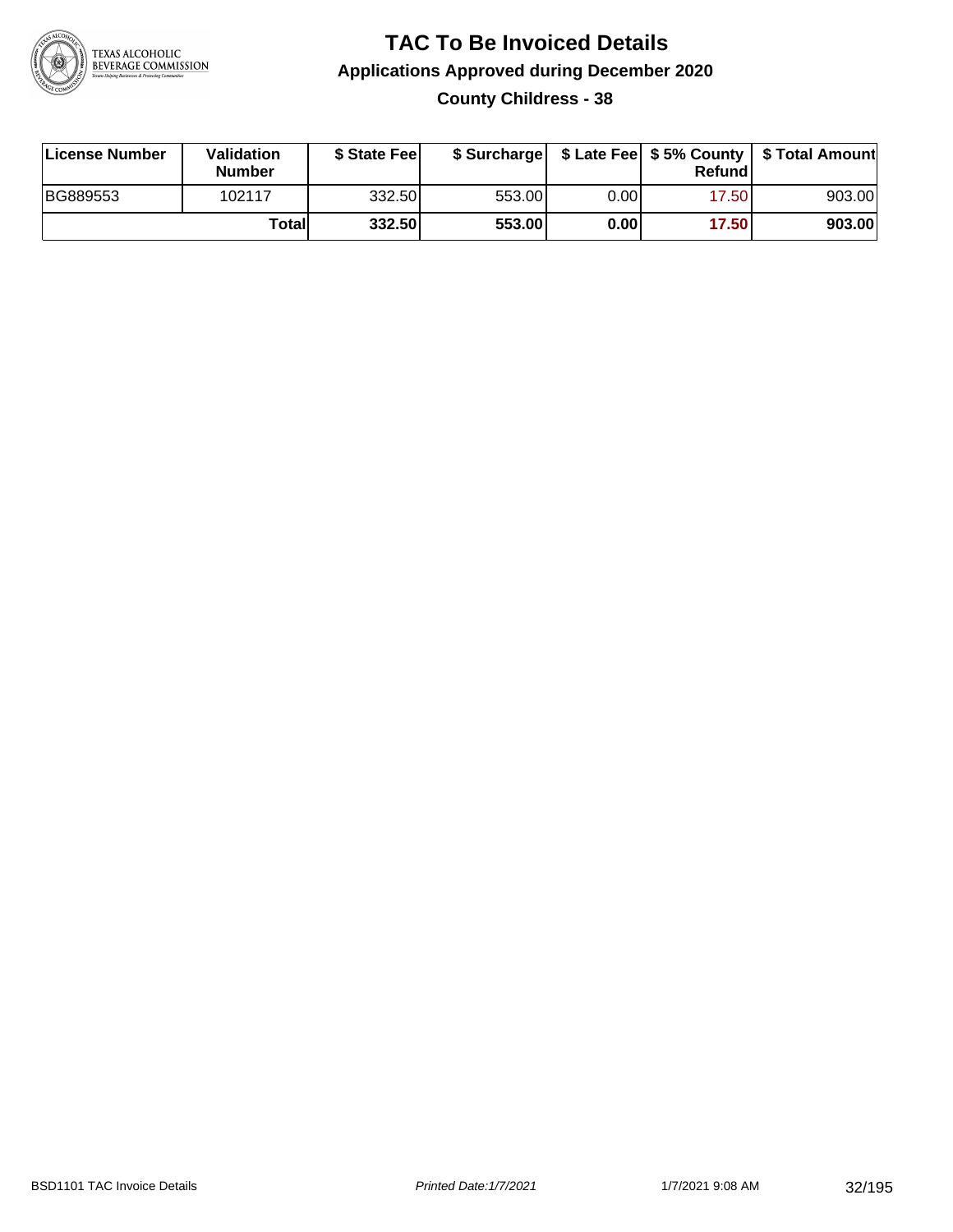

**County Clay - 39**

| License Number | Validation<br><b>Number</b> | \$ State Feel | \$ Surcharge |      | Refund | \$ Late Fee   \$5% County   \$ Total Amount |
|----------------|-----------------------------|---------------|--------------|------|--------|---------------------------------------------|
| BQ1033667      | 500807                      | 114.00        | 553.00       | 0.00 | 6.00   | 673.00                                      |
|                | Totall                      | <b>114.00</b> | 553.00       | 0.00 | 6.00   | 673.00                                      |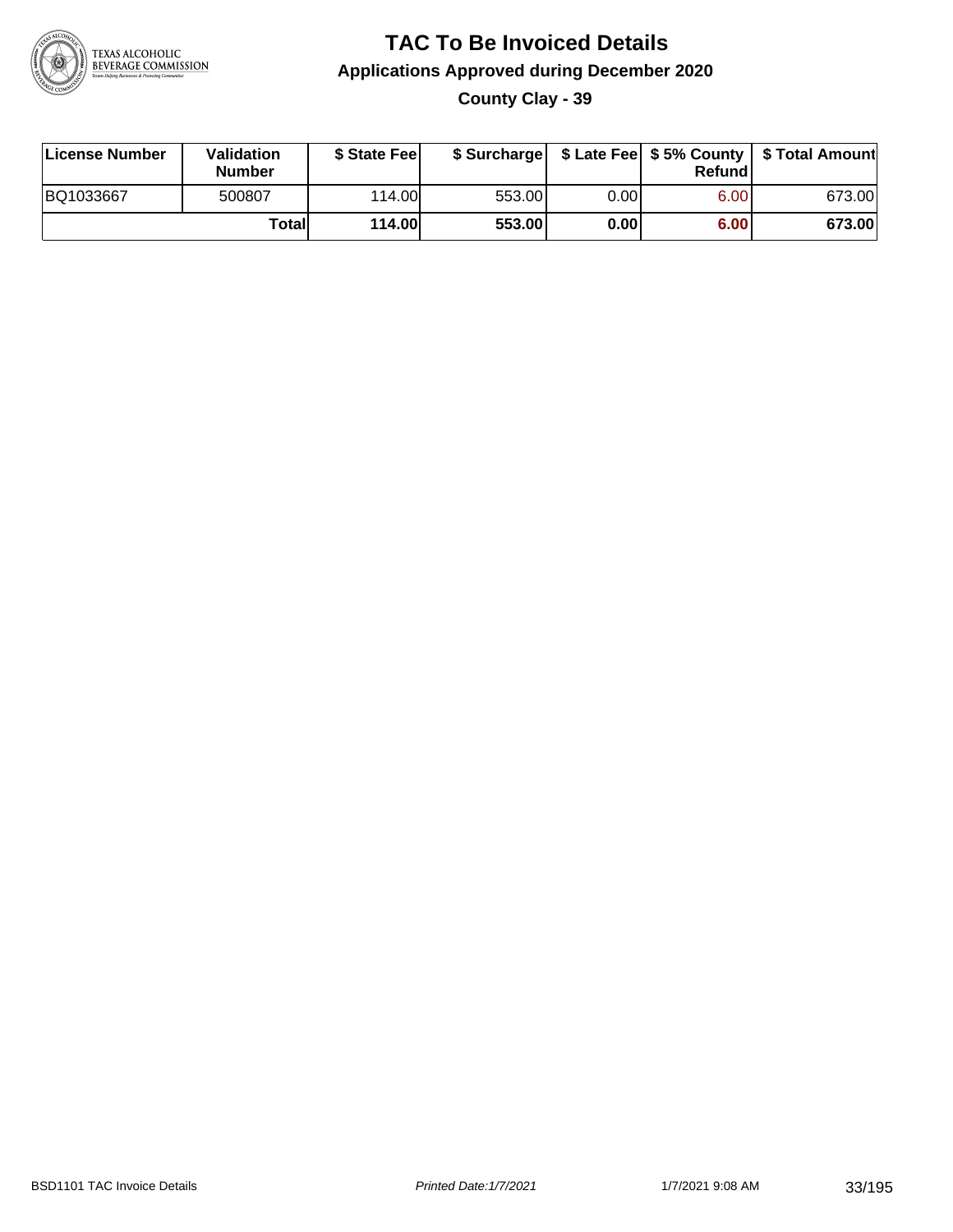

**County Coleman - 42**

| License Number | Validation<br><b>Number</b> | \$ State Feel | \$ Surcharge |      | Refund | \$ Late Fee   \$5% County   \$ Total Amount |
|----------------|-----------------------------|---------------|--------------|------|--------|---------------------------------------------|
| BQ893164       | 104273                      | 114.00        | 553.00       | 0.00 | 6.00   | 673.00                                      |
|                | Totall                      | <b>114.00</b> | 553.00       | 0.00 | 6.00   | 673.00                                      |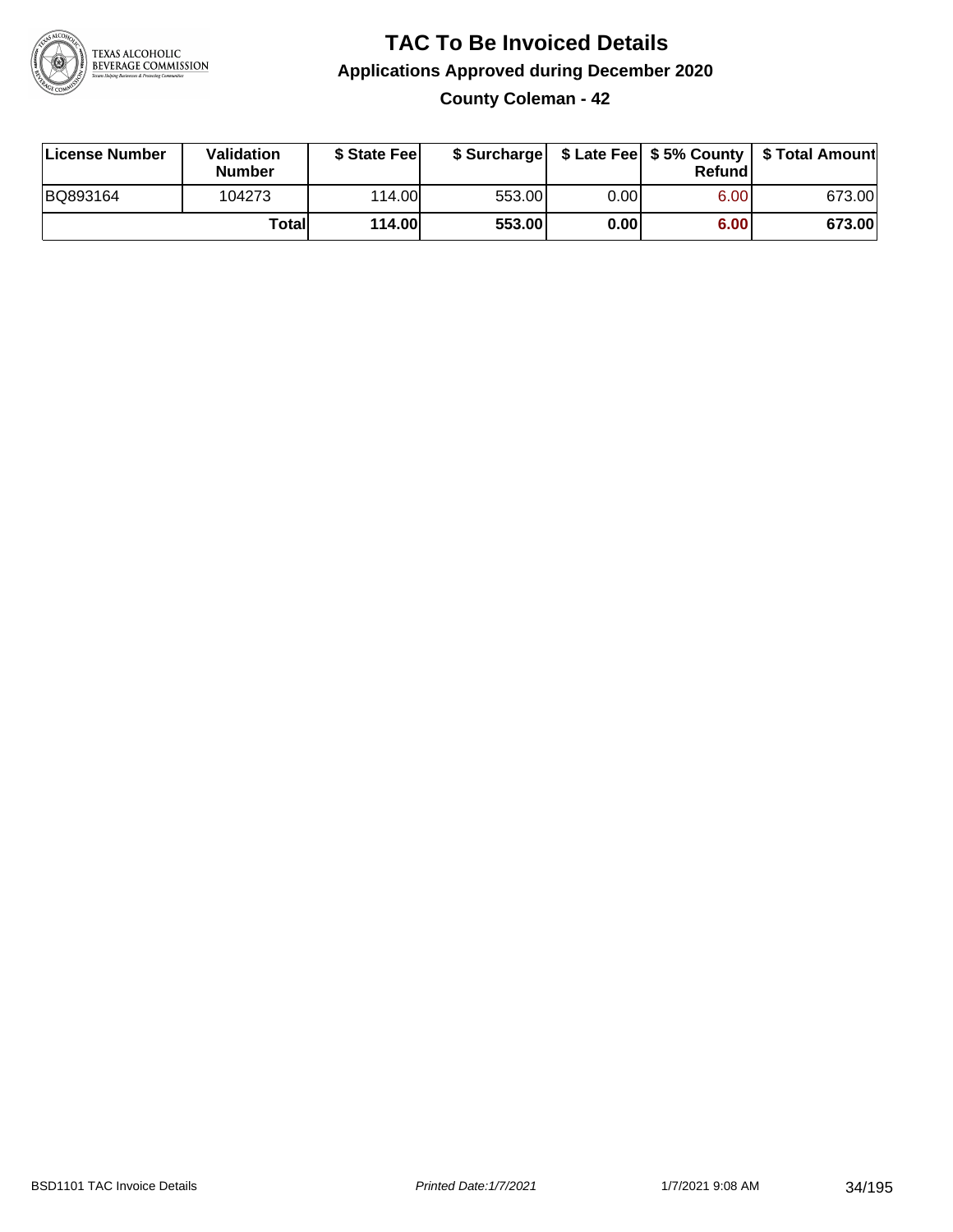

#### **TAC To Be Invoiced Details Applications Approved during December 2020 County Collin - 43**

| <b>License Number</b> | Validation<br><b>Number</b> | \$ State Fee | \$ Surcharge |      | \$ Late Fee   \$5% County<br><b>Refund</b> | \$ Total Amount |
|-----------------------|-----------------------------|--------------|--------------|------|--------------------------------------------|-----------------|
| BQ1102291             | 1987                        | 114.00       | 553.00       | 0.00 | 6.00                                       | 673.00          |
| BG1103529             | 2624                        | 332.50       | 553.00       | 0.00 | 17.50                                      | 903.00          |
| BQ1104744             | 2833                        | 114.00       | 553.00       | 0.00 | 6.00                                       | 673.00          |
| BF1033070             | 100084                      | 114.00       | 553.00       | 0.00 | 6.00                                       | 673.00          |
| BQ959247              | 100414                      | 114.00       | 553.00       | 0.00 | 6.00                                       | 673.00          |
| BQ887571              | 100630                      | 114.00       | 553.00       | 0.00 | 6.00                                       | 673.00          |
| BQ1032769             | 100944                      | 114.00       | 553.00       | 0.00 | 6.00                                       | 673.00          |
| BG885888              | 101363                      | 332.50       | 553.00       | 0.00 | 17.50                                      | 903.00          |
| BQ824032              | 101364                      | 114.00       | 553.00       | 0.00 | 6.00                                       | 673.00          |
| BQ1034194             | 101446                      | 114.00       | 553.00       | 0.00 | 6.00                                       | 673.00          |
| BG1034902             | 101637                      | 332.50       | 553.00       | 0.00 | 17.50                                      | 903.00          |
| BF887262              | 101728                      | 114.00       | 553.00       | 0.00 | 6.00                                       | 673.00          |
| BQ961487              | 101859                      | 114.00       | 553.00       | 0.00 | 6.00                                       | 673.00          |
| BQ890004              | 101945                      | 114.00       | 553.00       | 0.00 | 6.00                                       | 673.00          |
| BQ962709              | 102010                      | 114.00       | 553.00       | 0.00 | 6.00                                       | 673.00          |
| BG959892              | 102016                      | 332.50       | 553.00       | 0.00 | 17.50                                      | 903.00          |
| BQ759421              | 102085                      | 114.00       | 553.00       | 0.00 | 6.00                                       | 673.00          |
| BQ890966              | 102168                      | 114.00       | 553.00       | 0.00 | 6.00                                       | 673.00          |
| BQ1037422             | 102168                      | 114.00       | 553.00       | 0.00 | 6.00                                       | 673.00          |
| BG960657              | 102565                      | 332.50       | 553.00       | 0.00 | 17.50                                      | 903.00          |
| BG1034818             | 102602                      | 332.50       | 553.00       | 0.00 | 17.50                                      | 903.00          |
| BF962761              | 102620                      | 114.00       | 553.00       | 0.00 | 6.00                                       | 673.00          |
| BG1038537             | 103086                      | 332.50       | 553.00       | 0.00 | 17.50                                      | 903.00          |
| BQ891734              | 103096                      | 114.00       | 553.00       | 0.00 | 6.00                                       | 673.00          |
| BQ965755              | 103524                      | 114.00       | 553.00       | 0.00 | 6.00                                       | 673.00          |
| BF821762              | 131664                      | 114.00       | 553.00       | 0.00 | 6.00                                       | 673.00          |
| BQ959538              | 131729                      | 114.00       | 553.00       | 0.00 | 6.00                                       | 673.00          |
| BQ822953              | 501668                      | 114.00       | 553.00       | 0.00 | 6.00                                       | 673.00          |
| BQ759217              | 501669                      | 114.00       | 553.00       | 0.00 | 6.00                                       | 673.00          |
| BQ761768              | 502031                      | 114.00       | 553.00       | 0.00 | 6.00                                       | 673.00          |
| BQ761532              | 502057                      | 114.00       | 553.00       | 0.00 | 6.00                                       | 673.00          |
| BQ761557              | 502094                      | 114.00       | 553.00       | 0.00 | 6.00                                       | 673.00          |
| BQ761366              | 502731                      | 114.00       | 553.00       | 0.00 | 6.00                                       | 673.00          |
| BQ763960              | 503604                      | 114.00       | 553.00       | 0.00 | 6.00                                       | 673.00          |
|                       | <b>Total</b>                | 5,405.50     | 18,802.00    | 0.00 | 284.50                                     | 24,492.00       |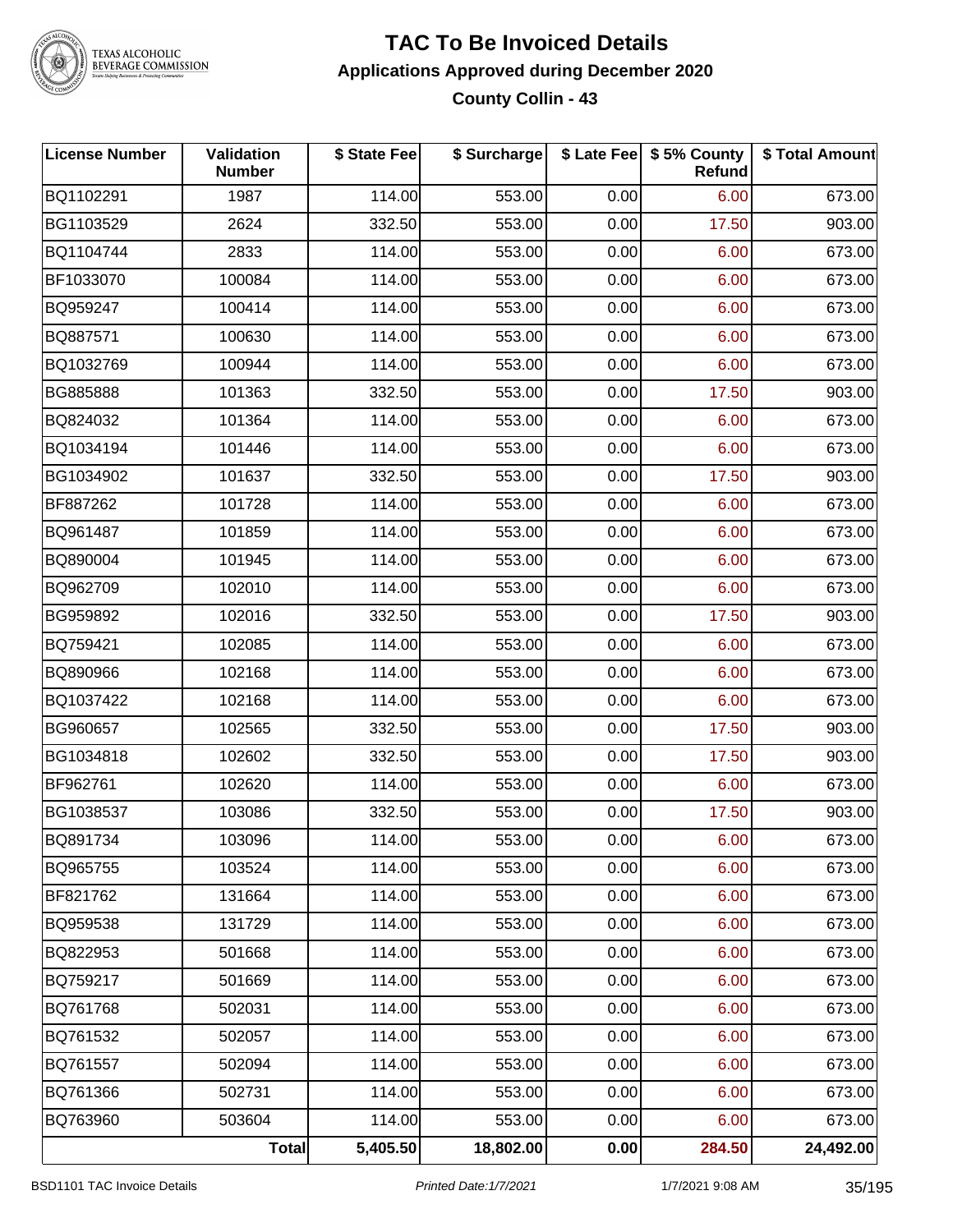

#### **TAC To Be Invoiced Details Applications Approved during December 2020 County Colorado - 45**

| License Number | <b>Validation</b><br><b>Number</b> | \$ State Fee | \$ Surcharge | \$ Late Fee | \$5% County<br>Refundl | \$ Total Amount |
|----------------|------------------------------------|--------------|--------------|-------------|------------------------|-----------------|
| BF1029439      | 100210                             | 114.00       | 553.00       | 0.00        | 6.00                   | 673.00          |
| BQ1034026      | 100211                             | 114.00L      | 553.00       | 0.00        | 6.00                   | 673.00          |
| BQ1037017      | 102307                             | 114.00       | 553.00       | 0.00        | 6.00                   | 673.00          |
| BQ761945       | 502052                             | 114.00       | 553.00       | 0.00        | 6.00                   | 673.00          |
| BQ761946       | 502132                             | 114.00       | 553.00       | 0.00        | 6.00                   | 673.00          |
|                | <b>Total</b>                       | 570.00       | 2,765.00     | 0.00        | 30.00                  | 3,365.00        |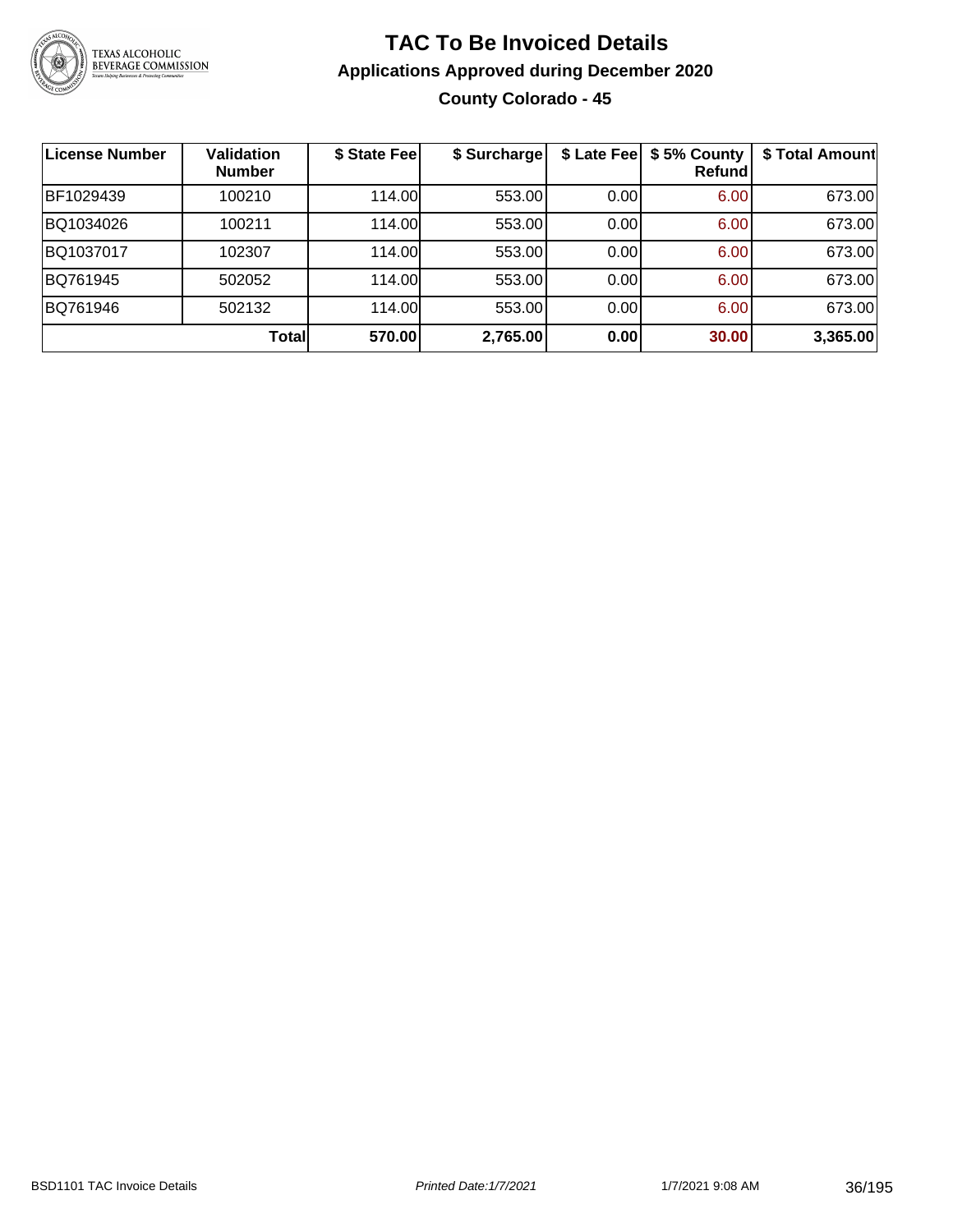

#### **TAC To Be Invoiced Details Applications Approved during December 2020 County Comal - 46**

| <b>License Number</b> | Validation<br><b>Number</b> | \$ State Fee | \$ Surcharge | \$ Late Fee | \$5% County<br><b>Refund</b> | \$ Total Amount |
|-----------------------|-----------------------------|--------------|--------------|-------------|------------------------------|-----------------|
| BQ1102347             | 2342                        | 114.00       | 553.00       | 0.00        | 6.00                         | 673.00          |
| BG943205              | 8798                        | 332.50       | 553.00       | 0.00        | 17.50                        | 903.00          |
| BF961446              | 100394                      | 114.00       | 553.00       | 0.00        | 6.00                         | 673.00          |
| BF961748              | 100396                      | 114.00       | 553.00       | 0.00        | 6.00                         | 673.00          |
| IBF758813             | 101179                      | 114.00       | 553.00       | 0.00        | 6.00                         | 673.00          |
| BQ760823              | 101475                      | 114.00       | 553.00       | 0.00        | 6.00                         | 673.00          |
| BG143391              | 131615                      | 332.50       | 553.00       | 100.00      | 17.50                        | 1,003.00        |
| BG1025797             | 500034                      | 332.50       | 553.00       | 0.00        | 17.50                        | 903.00          |
| BG1104493             | 504221                      | 332.50       | 553.00       | 0.00        | 17.50                        | 903.00          |
| BG222751              | 515646                      | 332.50       | 553.00       | 0.00        | 17.50                        | 903.00          |
|                       | <b>Total</b>                | 2,232.50     | 5,530.00     | 100.00      | 117.50                       | 7,980.00        |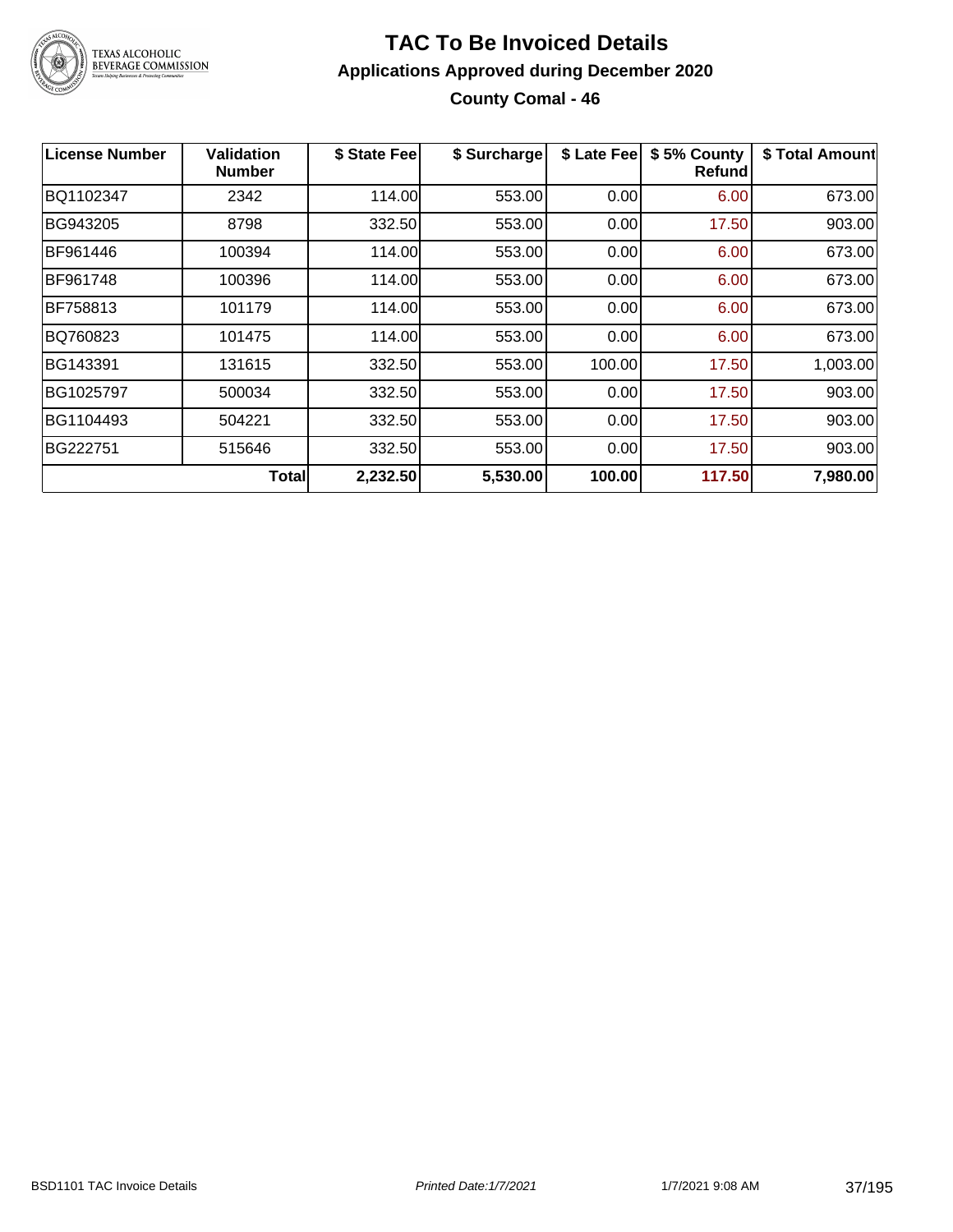

**County Comanche - 47**

| License Number | Validation<br><b>Number</b> | \$ State Fee  | \$ Surcharge |      | Refundl | \$ Late Fee   \$5% County   \$ Total Amount |
|----------------|-----------------------------|---------------|--------------|------|---------|---------------------------------------------|
| BQ827395       | 503619                      | 114.00        | 553.00       | 0.00 | 6.00    | 673.00                                      |
|                | Totall                      | <b>114.00</b> | 553.00       | 0.00 | 6.00    | 673.00                                      |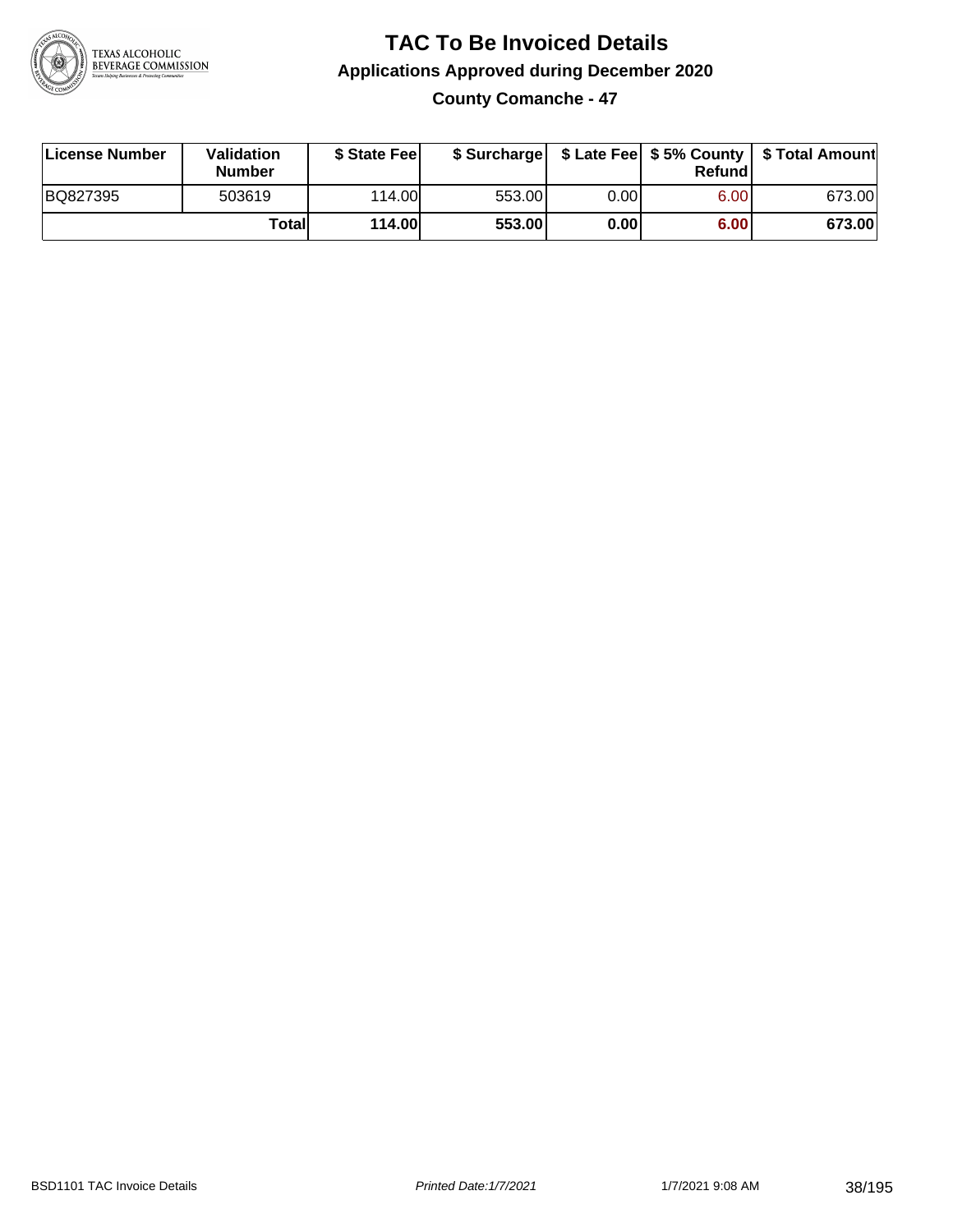

## **TAC To Be Invoiced Details Applications Approved during December 2020 County Concho - 48**

| License Number | Validation<br><b>Number</b> | \$ State Feel |          |      | <b>Refund</b> | \$ Surcharge   \$ Late Fee   \$5% County   \$ Total Amount |
|----------------|-----------------------------|---------------|----------|------|---------------|------------------------------------------------------------|
| BQ1102456      | 3083                        | 114.00L       | 553.00   | 0.00 | 6.00          | 673.00                                                     |
| BF1104912      | 3781                        | 114.00L       | 553.00   | 0.00 | 6.00          | 673.00                                                     |
|                | Totall                      | 228.00        | 1,106.00 | 0.00 | 12.00         | 1,346.00                                                   |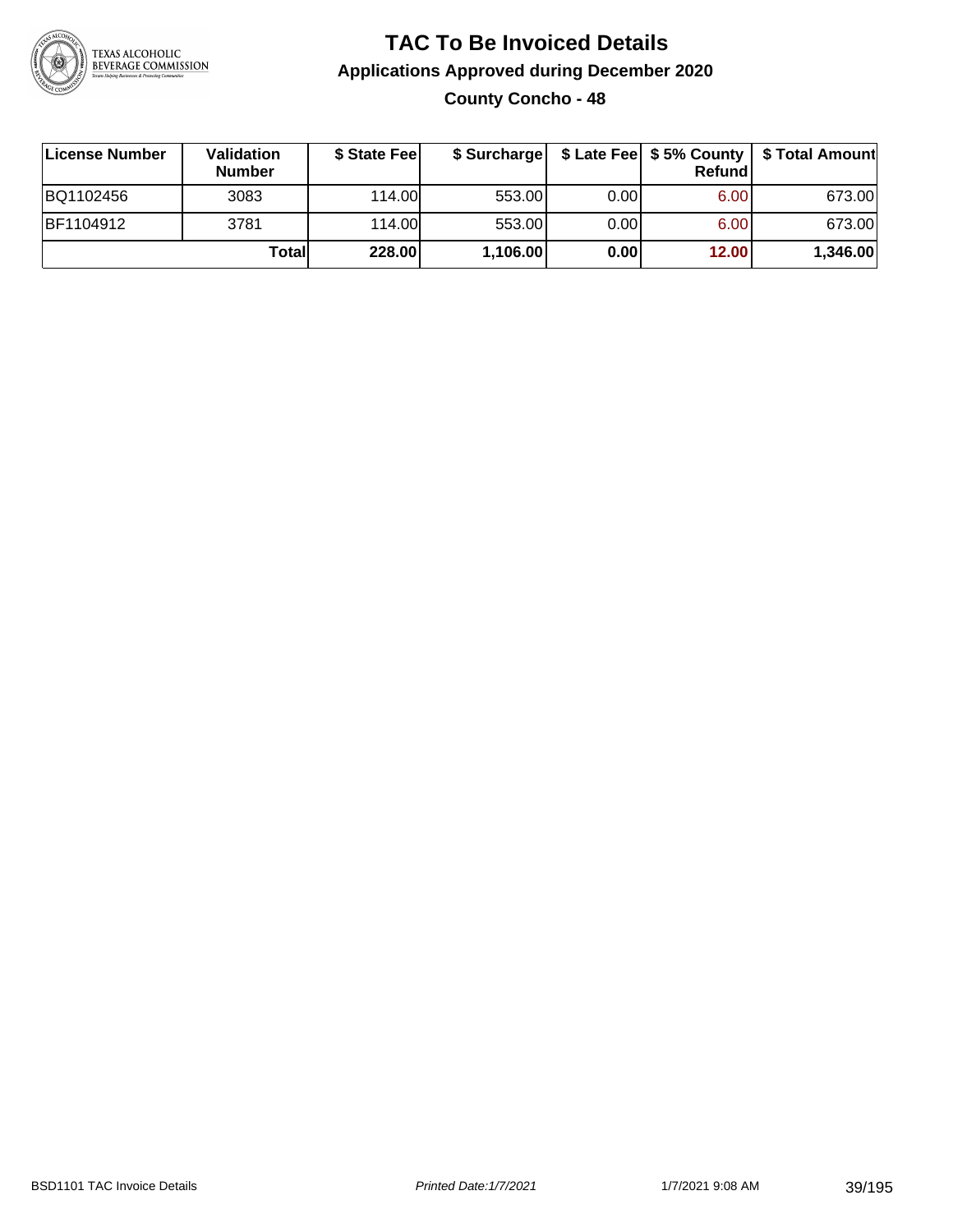

## **TAC To Be Invoiced Details Applications Approved during December 2020 County Cooke - 49**

| ∣License Number | Validation<br><b>Number</b> | \$ State Fee | \$ Surcharge |      | \$ Late Fee   \$5% County<br><b>Refund</b> | \$ Total Amount |
|-----------------|-----------------------------|--------------|--------------|------|--------------------------------------------|-----------------|
| BF1035569       | 100925                      | 114.00       | 553.00       | 0.00 | 6.00                                       | 673.00          |
| BQ1035038       | 101172                      | 114.00       | 553.00       | 0.00 | 6.00                                       | 673.00          |
| BQ1033869       | 101985                      | 114.00       | 553.00       | 0.00 | 6.00                                       | 673.00          |
| BQ761773        | 502039                      | 114.00       | 553.00       | 0.00 | 6.00                                       | 673.00          |
|                 | <b>Total</b>                | 456.00       | 2,212.00     | 0.00 | 24.00                                      | 2,692.00        |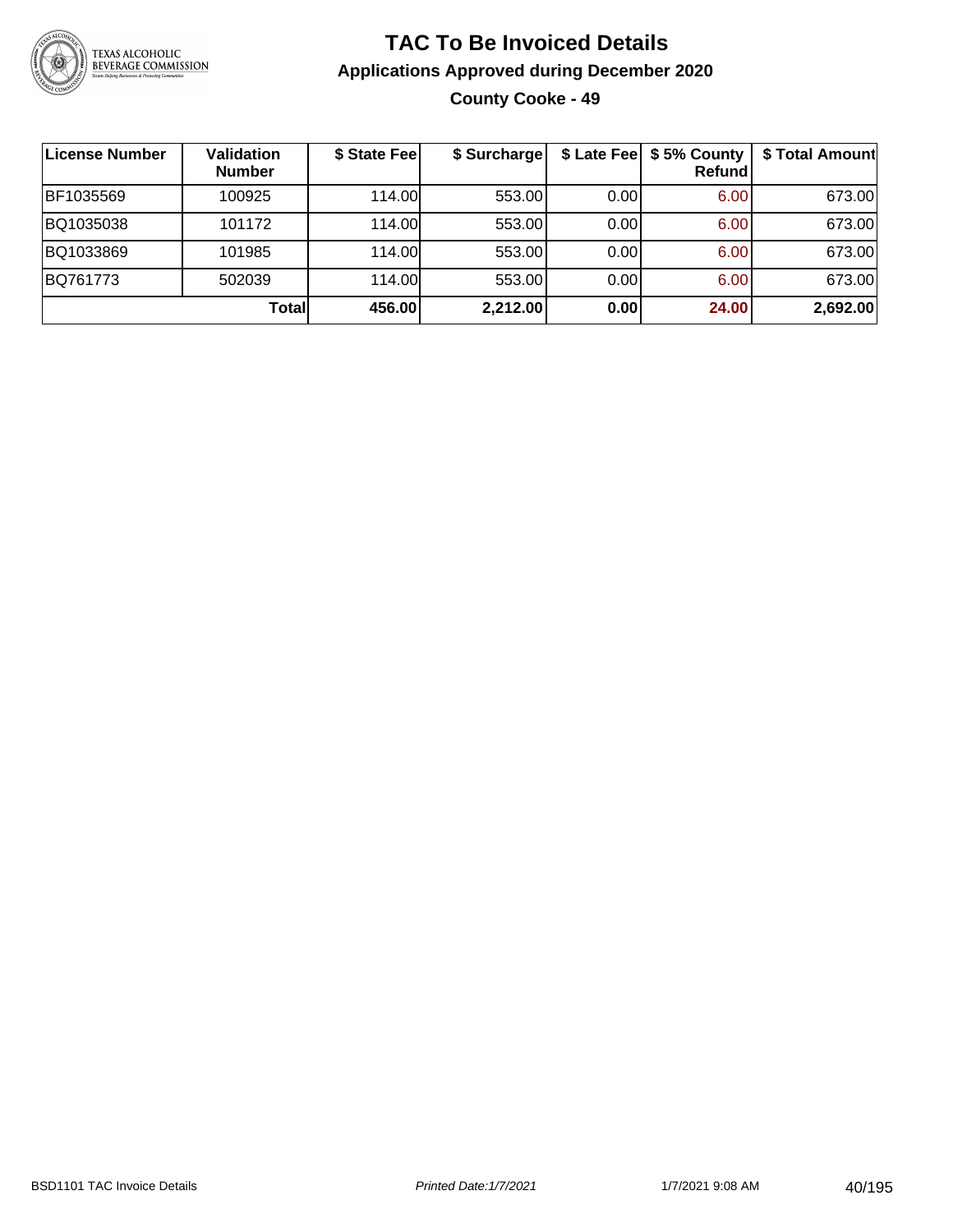

## **TAC To Be Invoiced Details Applications Approved during December 2020 County Coryell - 50**

| License Number | <b>Validation</b><br><b>Number</b> | \$ State Fee | \$ Surcharge |      | \$ Late Fee   \$5% County<br>Refundl | \$ Total Amount |
|----------------|------------------------------------|--------------|--------------|------|--------------------------------------|-----------------|
| BG1104716      | 2730                               | 332.50       | 553.00       | 0.00 | 17.50                                | 903.00          |
| BQ1104691      | 2731                               | 114.00       | 553.00       | 0.00 | 6.00                                 | 673.00          |
| BF1103045      | 2923                               | 114.00       | 553.00       | 0.00 | 6.00                                 | 673.00          |
| BQ889584       | 101364                             | 114.00       | 553.00       | 0.00 | 6.00                                 | 673.00          |
|                | Totall                             | 674.50       | 2,212.00     | 0.00 | 35.50                                | 2,922.00        |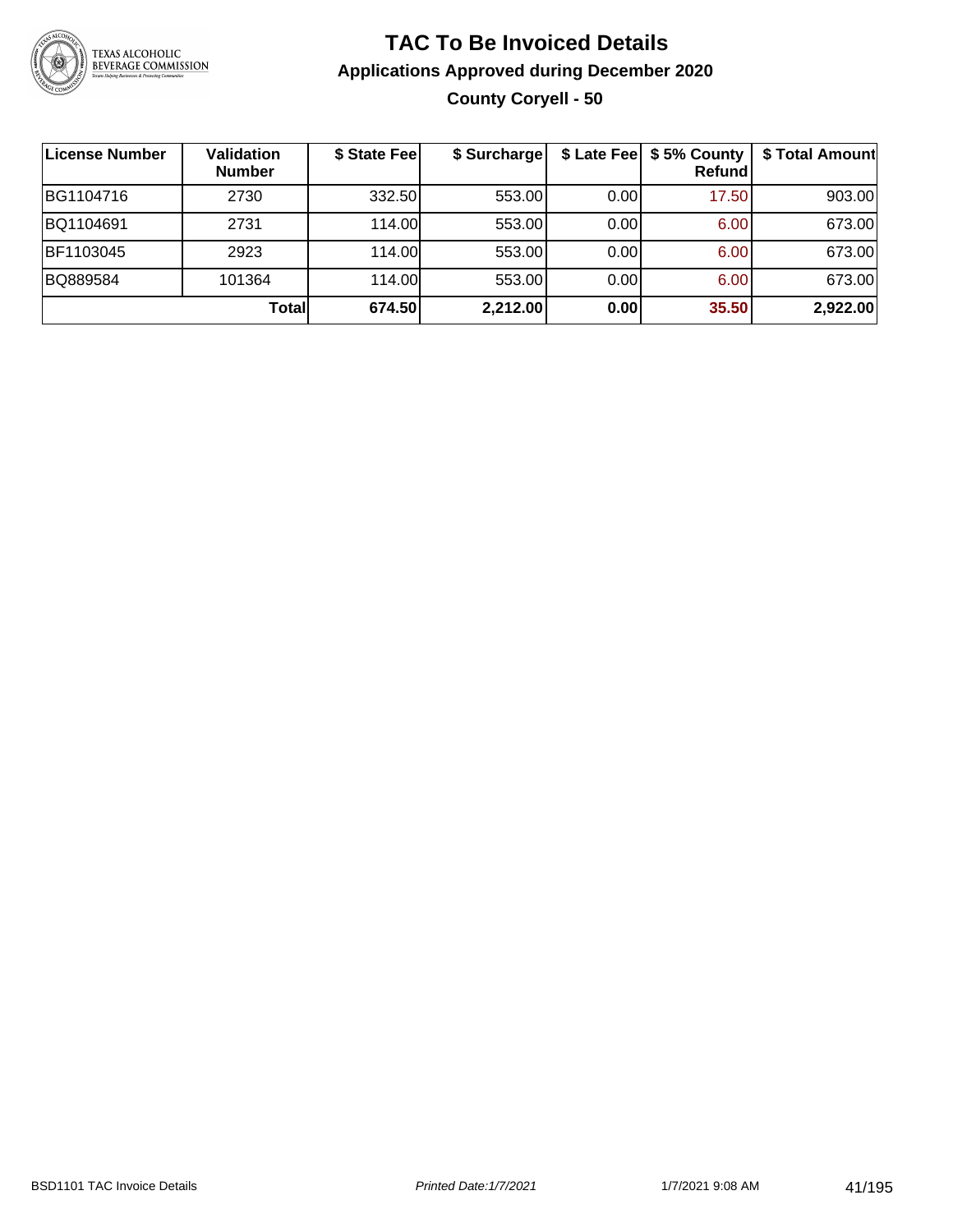

**County Dallam - 56**

| License Number | Validation<br><b>Number</b> | \$ State Fee  | \$ Surcharge |      | Refund | \$ Late Fee   \$5% County   \$ Total Amount |
|----------------|-----------------------------|---------------|--------------|------|--------|---------------------------------------------|
| BQ761530       | 502024                      | 114.00        | 553.00       | 0.00 | 6.00   | 673.00                                      |
|                | Totall                      | <b>114.00</b> | 553.00       | 0.00 | 6.00   | 673.00                                      |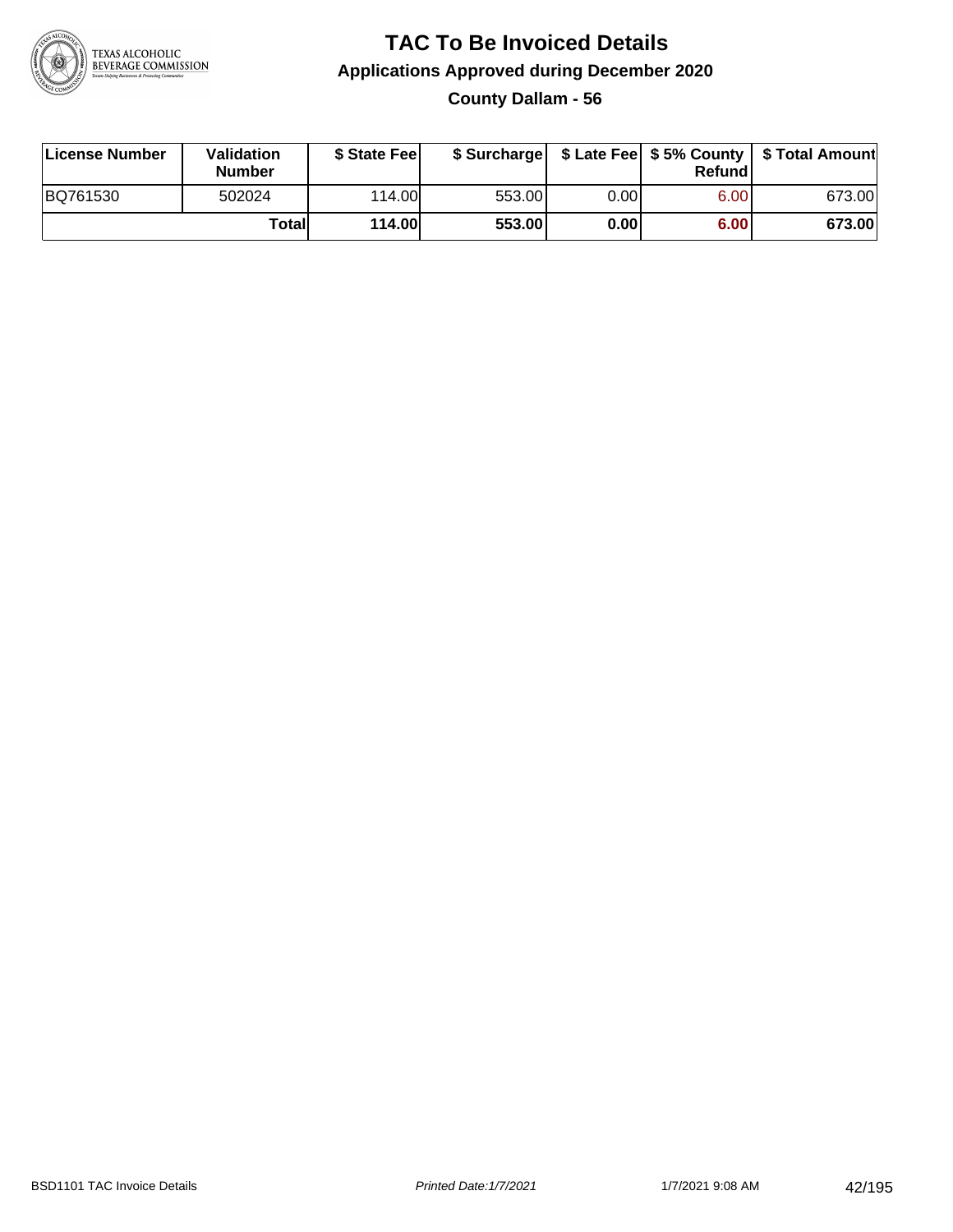

#### **TAC To Be Invoiced Details Applications Approved during December 2020 County Dallas - 57**

| <b>License Number</b> | Validation<br><b>Number</b> | \$ State Fee | \$ Surcharge |        | \$ Late Fee   \$5% County<br>Refund | \$ Total Amount |
|-----------------------|-----------------------------|--------------|--------------|--------|-------------------------------------|-----------------|
| BF1102238             | 872                         | 114.00       | 553.00       | 0.00   | 6.00                                | 673.00          |
| BQ1102428             | 1159                        | 114.00       | 553.00       | 0.00   | 6.00                                | 673.00          |
| BF1104022             | 2254                        | 114.00       | 553.00       | 0.00   | 6.00                                | 673.00          |
| BQ1102214             | 2366                        | 114.00       | 553.00       | 0.00   | 6.00                                | 673.00          |
| BQ1102216             | 2368                        | 114.00       | 553.00       | 0.00   | 6.00                                | 673.00          |
| BE1102179             | 2413                        | 1,900.00     | 553.00       | 0.00   | 100.00                              | 2,553.00        |
| BL1102179             | 2413                        | 475.00       | 327.00       | 0.00   | 25.00                               | 827.00          |
| BF1103747             | 2471                        | 114.00       | 553.00       | 0.00   | 6.00                                | 673.00          |
| BQ1102320             | 2480                        | 114.00       | 553.00       | 0.00   | 6.00                                | 673.00          |
| BQ1102536             | 2519                        | 114.00       | 553.00       | 0.00   | 6.00                                | 673.00          |
| BF1104453             | 2934                        | 114.00       | 553.00       | 0.00   | 6.00                                | 673.00          |
| BG1102245             | 2978                        | 1,900.00     | 553.00       | 0.00   | 100.00                              | 2,553.00        |
| BG1103569             | 2979                        | 1,900.00     | 553.00       | 0.00   | 100.00                              | 2,553.00        |
| BF1102437             | 2995                        | 114.00       | 553.00       | 0.00   | 6.00                                | 673.00          |
| BF1102383             | 3000                        | 114.00       | 553.00       | 0.00   | 6.00                                | 673.00          |
| BQ1104230             | 3058                        | 114.00       | 553.00       | 0.00   | 6.00                                | 673.00          |
| BF1102591             | 3105                        | 114.00       | 553.00       | 0.00   | 6.00                                | 673.00          |
| BQ1103539             | 3130                        | 114.00       | 553.00       | 0.00   | 6.00                                | 673.00          |
| BF1104954             | 3297                        | 114.00       | 553.00       | 0.00   | 6.00                                | 673.00          |
| BQ1104675             | 3324                        | 114.00       | 553.00       | 0.00   | 6.00                                | 673.00          |
| BG1103977             | 3398                        | 1,900.00     | 553.00       | 0.00   | 100.00                              | 2,553.00        |
| BQ1104959             | 3421                        | 114.00       | 553.00       | 0.00   | 6.00                                | 673.00          |
| BG1104513             | 3446                        | 1,900.00     | 553.00       | 0.00   | 100.00                              | 2,553.00        |
| BL1104513             | 3446                        | 475.00       | 327.00       | 0.00   | 25.00                               | 827.00          |
| BQ1103987             | 3456                        | 114.00       | 553.00       | 0.00   | 6.00                                | 673.00          |
| BQ1104628             | 3486                        | 114.00       | 553.00       | 0.00   | 6.00                                | 673.00          |
| BQ1104439             | 3513                        | 114.00       | 553.00       | 0.00   | 6.00                                | 673.00          |
| BQ882727              | 100041                      | 114.00       | 553.00       | 100.00 | 6.00                                | 773.00          |
| BQ757303              | 100087                      | 114.00       | 553.00       | 0.00   | 6.00                                | 673.00          |
| BG819356              | 100090                      | 1,425.00     | 553.00       | 0.00   | 75.00                               | 2,053.00        |
| BQ1030017             | 100176                      | 114.00       | 553.00       | 0.00   | 6.00                                | 673.00          |
| BQ822089              | 100186                      | 114.00       | 553.00       | 0.00   | 6.00                                | 673.00          |
| BQ819946              | 100209                      | 114.00       | 553.00       | 0.00   | 6.00                                | 673.00          |
| BQ758955              | 100241                      | 114.00       | 553.00       | 0.00   | 6.00                                | 673.00          |
| BQ960461              | 100296                      | 114.00       | 553.00       | 0.00   | 6.00                                | 673.00          |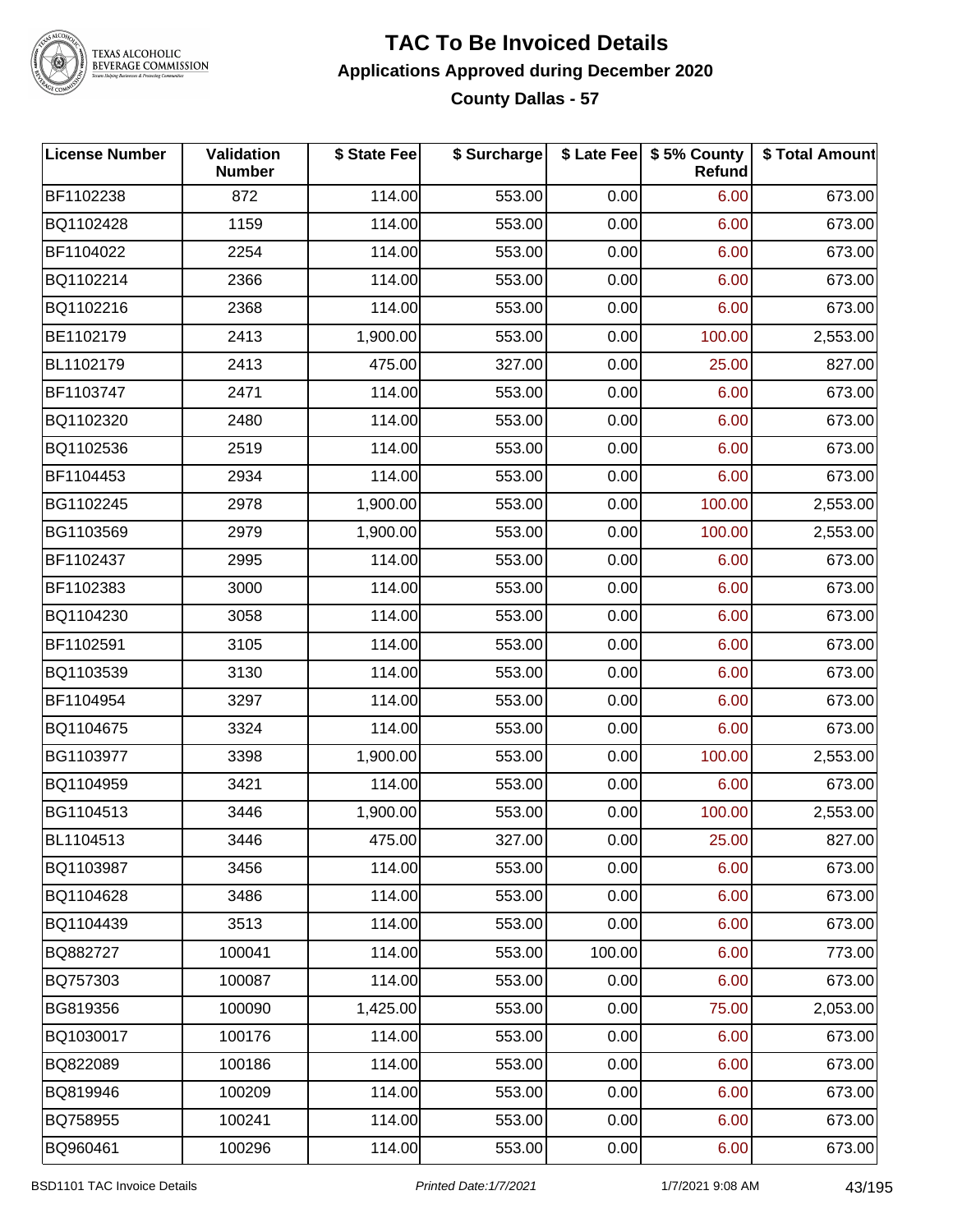| <b>License Number</b> | Validation<br><b>Number</b> | \$ State Fee | \$ Surcharge |        | \$ Late Fee   \$5% County<br>Refund | \$ Total Amount |
|-----------------------|-----------------------------|--------------|--------------|--------|-------------------------------------|-----------------|
| BQ961026              | 100334                      | 114.00       | 553.00       | 0.00   | 6.00                                | 673.00          |
| BQ1033841             | 100384                      | 114.00       | 553.00       | 0.00   | 6.00                                | 673.00          |
| BQ820428              | 100414                      | 114.00       | 553.00       | 0.00   | 6.00                                | 673.00          |
| BQ959462              | 100414                      | 114.00       | 553.00       | 0.00   | 6.00                                | 673.00          |
| BQ758463              | 100417                      | 114.00       | 553.00       | 0.00   | 6.00                                | 673.00          |
| BQ822646              | 100438                      | 114.00       | 553.00       | 0.00   | 6.00                                | 673.00          |
| BQ822785              | 100438                      | 114.00       | 553.00       | 0.00   | 6.00                                | 673.00          |
| BF1032438             | 100543                      | 114.00       | 553.00       | 0.00   | 6.00                                | 673.00          |
| BG961695              | 100644                      | 1,425.00     | 553.00       | 0.00   | 75.00                               | 2,053.00        |
| BQ1034051             | 100670                      | 114.00       | 553.00       | 0.00   | 6.00                                | 673.00          |
| BQ820271              | 100796                      | 114.00       | 553.00       | 0.00   | 6.00                                | 673.00          |
| BQ961101              | 100898                      | 114.00       | 553.00       | 0.00   | 6.00                                | 673.00          |
| BG820668              | 100939                      | 1,425.00     | 553.00       | 0.00   | 75.00                               | 2,053.00        |
| BP820668              | 100939                      | 950.00       | 426.00       | 0.00   | 50.00                               | 1,426.00        |
| BG819348              | 100961                      | 1,425.00     | 553.00       | 100.00 | 75.00                               | 2,153.00        |
| BF1033696             | 100984                      | 114.00       | 553.00       | 0.00   | 6.00                                | 673.00          |
| BF1035161             | 100988                      | 114.00       | 553.00       | 0.00   | 6.00                                | 673.00          |
| BF1035078             | 101212                      | 114.00       | 553.00       | 0.00   | 6.00                                | 673.00          |
| BQ886816              | 101233                      | 114.00       | 553.00       | 0.00   | 6.00                                | 673.00          |
| BF962914              | 101267                      | 114.00       | 553.00       | 0.00   | 6.00                                | 673.00          |
| BQ889069              | 101275                      | 114.00       | 553.00       | 0.00   | 6.00                                | 673.00          |
| BQ961475              | 101328                      | 114.00       | 553.00       | 0.00   | 6.00                                | 673.00          |
| BB884959              | 101484                      | 570.00       | 701.00       | 0.00   | 30.00                               | 1,301.00        |
| BI884960              | 101484                      | 38.00        | 278.00       | 0.00   | 2.00                                | 318.00          |
| BG961169              | 101505                      | 1,425.00     | 553.00       | 0.00   | 75.00                               | 2,053.00        |
| BG884260              | 101584                      | 1,425.00     | 553.00       | 100.00 | 75.00                               | 2,153.00        |
| BL884260              | 101584                      | 475.00       | 327.00       | 100.00 | 25.00                               | 927.00          |
| BQ1035032             | 101669                      | 114.00       | 553.00       | 0.00   | 6.00                                | 673.00          |
| BQ886384              | 101676                      | 114.00       | 553.00       | 0.00   | 6.00                                | 673.00          |
| BQ888131              | 101682                      | 114.00       | 553.00       | 0.00   | 6.00                                | 673.00          |
| BQ963877              | 101754                      | 114.00       | 553.00       | 0.00   | 6.00                                | 673.00          |
| BQ824252              | 101771                      | 114.00       | 553.00       | 0.00   | 6.00                                | 673.00          |
| BQ1036715             | 101771                      | 114.00       | 553.00       | 0.00   | 6.00                                | 673.00          |
| BF1035459             | 101778                      | 114.00       | 553.00       | 0.00   | 6.00                                | 673.00          |
| BQ962154              | 101879                      | 114.00       | 553.00       | 0.00   | 6.00                                | 673.00          |
| BQ887842              | 101896                      | 114.00       | 553.00       | 0.00   | 6.00                                | 673.00          |
| BF964374              | 102024                      | 114.00       | 553.00       | 0.00   | 6.00                                | 673.00          |
| BF964346              | 102030                      | 114.00       | 553.00       | 0.00   | 6.00                                | 673.00          |
| BF964372              | 102033                      | 114.00       | 553.00       | 0.00   | 6.00                                | 673.00          |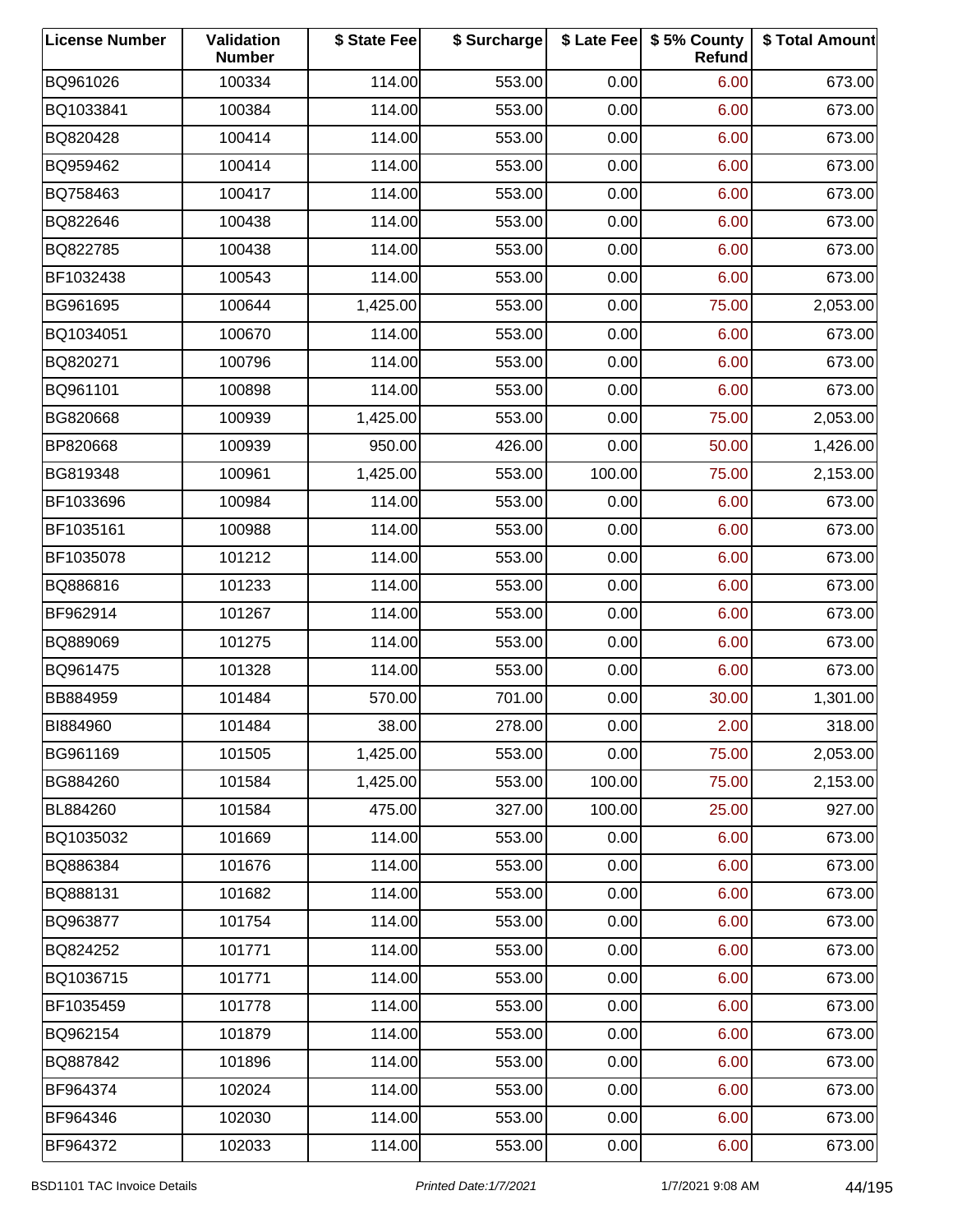| <b>License Number</b> | Validation<br><b>Number</b> | \$ State Fee | \$ Surcharge |        | \$ Late Fee   \$5% County<br>Refund | \$ Total Amount |
|-----------------------|-----------------------------|--------------|--------------|--------|-------------------------------------|-----------------|
| BF964381              | 102038                      | 114.00       | 553.00       | 0.00   | 6.00                                | 673.00          |
| BQ1037454             | 102044                      | 114.00       | 553.00       | 0.00   | 6.00                                | 673.00          |
| BQ1037316             | 102060                      | 114.00       | 553.00       | 0.00   | 6.00                                | 673.00          |
| BQ823405              | 102085                      | 114.00       | 553.00       | 0.00   | 6.00                                | 673.00          |
| BQ1034798             | 102123                      | 114.00       | 553.00       | 0.00   | 6.00                                | 673.00          |
| BQ760663              | 102127                      | 114.00       | 553.00       | 0.00   | 6.00                                | 673.00          |
| BQ1037425             | 102143                      | 114.00       | 553.00       | 0.00   | 6.00                                | 673.00          |
| BQ1037368             | 102168                      | 114.00       | 553.00       | 0.00   | 6.00                                | 673.00          |
| BQ1037514             | 102168                      | 114.00       | 553.00       | 0.00   | 6.00                                | 673.00          |
| BQ889545              | 102249                      | 114.00       | 553.00       | 0.00   | 6.00                                | 673.00          |
| BQ885269              | 102367                      | 114.00       | 553.00       | 0.00   | 6.00                                | 673.00          |
| BG1034400             | 102373                      | 1,425.00     | 553.00       | 0.00   | 75.00                               | 2,053.00        |
| BG890057              | 102386                      | 1,425.00     | 553.00       | 0.00   | 75.00                               | 2,053.00        |
| BQ885235              | 102394                      | 114.00       | 553.00       | 100.00 | 6.00                                | 773.00          |
| BQ1037524             | 102395                      | 114.00       | 553.00       | 0.00   | 6.00                                | 673.00          |
| BQ1036848             | 102443                      | 114.00       | 553.00       | 0.00   | 6.00                                | 673.00          |
| BQ889017              | 102521                      | 114.00       | 553.00       | 0.00   | 6.00                                | 673.00          |
| BQ890678              | 102582                      | 114.00       | 553.00       | 0.00   | 6.00                                | 673.00          |
| BQ889570              | 102784                      | 114.00       | 553.00       | 0.00   | 6.00                                | 673.00          |
| BG1035974             | 102823                      | 1,425.00     | 553.00       | 0.00   | 75.00                               | 2,053.00        |
| BQ964021              | 102835                      | 114.00       | 553.00       | 0.00   | 6.00                                | 673.00          |
| BQ761566              | 102854                      | 114.00       | 553.00       | 0.00   | 6.00                                | 673.00          |
| BQ825145              | 102854                      | 114.00       | 553.00       | 0.00   | 6.00                                | 673.00          |
| BQ961138              | 102858                      | 114.00       | 553.00       | 0.00   | 6.00                                | 673.00          |
| BG1034038             | 102877                      | 1,425.00     | 553.00       | 0.00   | 75.00                               | 2,053.00        |
| BQ890588              | 102969                      | 114.00       | 553.00       | 0.00   | 6.00                                | 673.00          |
| BG825285              | 102998                      | 1,425.00     | 553.00       | 0.00   | 75.00                               | 2,053.00        |
| BG1038423             | 103096                      | 1,425.00     | 553.00       | 0.00   | 75.00                               | 2,053.00        |
| BG965139              | 103395                      | 1,425.00     | 553.00       | 0.00   | 75.00                               | 2,053.00        |
| BQ1039131             | 104798                      | 114.00       | 553.00       | 0.00   | 6.00                                | 673.00          |
| BF1029346             | 131449                      | 114.00       | 553.00       | 0.00   | 6.00                                | 673.00          |
| BG959142              | 131578                      | 1,425.00     | 553.00       | 0.00   | 75.00                               | 2,053.00        |
| BQ821584              | 131661                      | 114.00       | 553.00       | 0.00   | 6.00                                | 673.00          |
| BQ821583              | 131663                      | 114.00       | 553.00       | 0.00   | 6.00                                | 673.00          |
| BQ1032928             | 131698                      | 114.00       | 553.00       | 0.00   | 6.00                                | 673.00          |
| BQ887202              | 131752                      | 114.00       | 553.00       | 0.00   | 6.00                                | 673.00          |
| BQ1033803             | 131752                      | 114.00       | 553.00       | 0.00   | 6.00                                | 673.00          |
| BQ819648              | 500363                      | 114.00       | 553.00       | 0.00   | 6.00                                | 673.00          |
| BQ760310              | 500387                      | 114.00       | 553.00       | 0.00   | 6.00                                | 673.00          |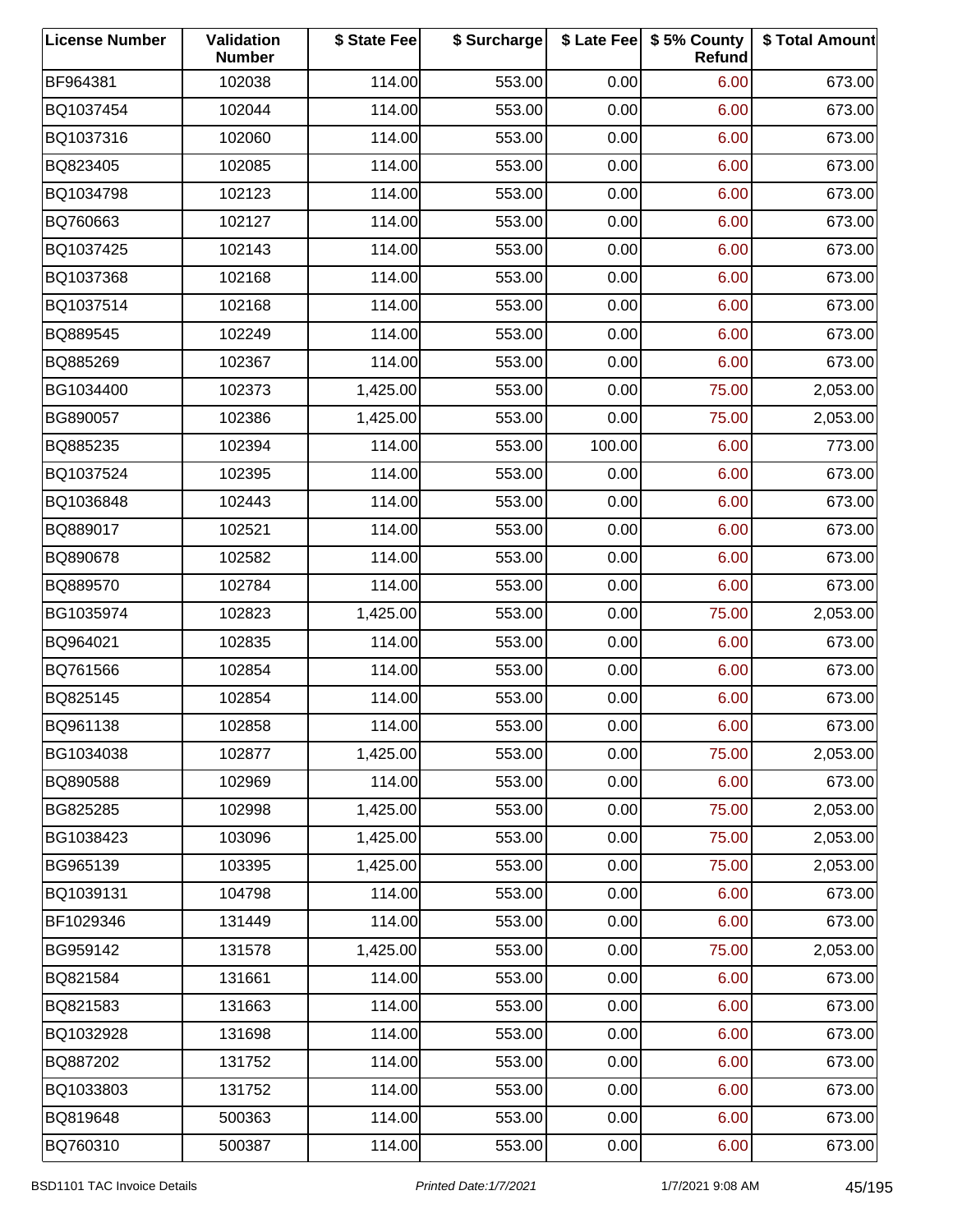| <b>License Number</b> | <b>Validation</b><br><b>Number</b> | \$ State Fee | \$ Surcharge | \$ Late Fee | \$5% County<br>Refund | \$ Total Amount |
|-----------------------|------------------------------------|--------------|--------------|-------------|-----------------------|-----------------|
| BQ760311              | 500398                             | 114.00       | 553.00       | 0.00        | 6.00                  | 673.00          |
| BQ760401              | 500399                             | 114.00       | 553.00       | 0.00        | 6.00                  | 673.00          |
| BQ760566              | 500416                             | 114.00       | 553.00       | 0.00        | 6.00                  | 673.00          |
| BI758697              | 500710                             | 38.00        | 278.00       | 0.00        | 2.00                  | 318.00          |
| BB758695              | 500712                             | 570.00       | 701.00       | 0.00        | 30.00                 | 1,301.00        |
| BQ760406              | 500785                             | 114.00       | 553.00       | 0.00        | 6.00                  | 673.00          |
| BQ1033621             | 500808                             | 114.00       | 553.00       | 0.00        | 6.00                  | 673.00          |
| BQ961927              | 501132                             | 114.00       | 553.00       | 0.00        | 6.00                  | 673.00          |
| BQ889731              | 501334                             | 114.00       | 553.00       | 0.00        | 6.00                  | 673.00          |
| BG959456              | 501711                             | 1,425.00     | 553.00       | 0.00        | 75.00                 | 2,053.00        |
| BQ761588              | 502021                             | 114.00       | 553.00       | 0.00        | 6.00                  | 673.00          |
| BQ761564              | 502074                             | 114.00       | 553.00       | 0.00        | 6.00                  | 673.00          |
| BQ761561              | 502127                             | 114.00       | 553.00       | 0.00        | 6.00                  | 673.00          |
| BQ763766              | 502559                             | 114.00       | 553.00       | 0.00        | 6.00                  | 673.00          |
| BQ760946              | 502728                             | 114.00       | 553.00       | 0.00        | 6.00                  | 673.00          |
| BG1033216             | 503369                             | 1,425.00     | 553.00       | 0.00        | 75.00                 | 2,053.00        |
| BG1021969             | 505125                             | 1,425.00     | 553.00       | 0.00        | 75.00                 | 2,053.00        |
| BQ883461              | 505178                             | 114.00       | 553.00       | 0.00        | 6.00                  | 673.00          |
|                       | <b>Total</b>                       | 48,830.00    | 71,384.00    | 500.00      | 2,570.00              | 123,284.00      |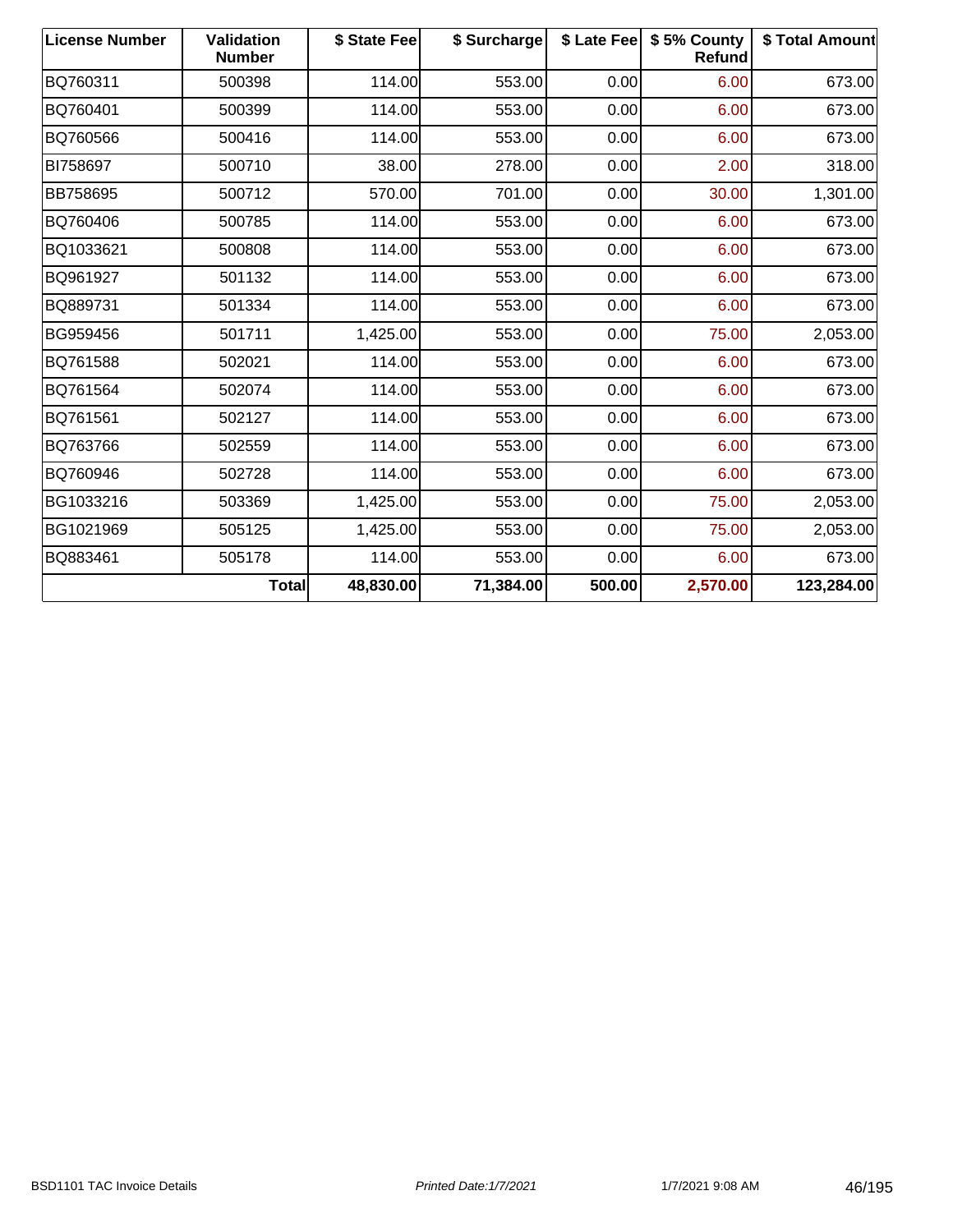

#### **TAC To Be Invoiced Details Applications Approved during December 2020 County Denton - 61**

| <b>License Number</b> | Validation<br><b>Number</b> | \$ State Fee | \$ Surcharge |        | \$ Late Fee   \$5% County<br>Refund | \$ Total Amount |
|-----------------------|-----------------------------|--------------|--------------|--------|-------------------------------------|-----------------|
| BG1103956             | 2112                        | 332.50       | 553.00       | 0.00   | 17.50                               | 903.00          |
| BG1102815             | 2230                        | 332.50       | 553.00       | 0.00   | 17.50                               | 903.00          |
| BQ1102854             | 2311                        | 114.00       | 553.00       | 0.00   | 6.00                                | 673.00          |
| BQ1103048             | 2759                        | 114.00       | 553.00       | 0.00   | 6.00                                | 673.00          |
| BG1103154             | 2956                        | 332.50       | 553.00       | 0.00   | 17.50                               | 903.00          |
| BG1102307             | 3041                        | 332.50       | 553.00       | 0.00   | 17.50                               | 903.00          |
| BG1104728             | 3734                        | 332.50       | 553.00       | 0.00   | 17.50                               | 903.00          |
| BQ1033322             | 100154                      | 114.00       | 553.00       | 0.00   | 6.00                                | 673.00          |
| BG821141              | 100312                      | 332.50       | 553.00       | 0.00   | 17.50                               | 903.00          |
| BQ884703              | 100414                      | 114.00       | 553.00       | 0.00   | 6.00                                | 673.00          |
| BF1034222             | 100579                      | 114.00       | 553.00       | 0.00   | 6.00                                | 673.00          |
| BQ822147              | 100606                      | 114.00       | 553.00       | 0.00   | 6.00                                | 673.00          |
| BQ822914              | 100672                      | 114.00       | 553.00       | 0.00   | 6.00                                | 673.00          |
| BG1029914             | 100682                      | 332.50       | 553.00       | 0.00   | 17.50                               | 903.00          |
| BG1030375             | 100757                      | 332.50       | 553.00       | 0.00   | 17.50                               | 903.00          |
| BF1035276             | 100876                      | 114.00       | 553.00       | 0.00   | 6.00                                | 673.00          |
| BQ760247              | 100910                      | 114.00       | 553.00       | 0.00   | 6.00                                | 673.00          |
| BQ886659              | 101105                      | 114.00       | 553.00       | 0.00   | 6.00                                | 673.00          |
| BQ961189              | 101343                      | 114.00       | 553.00       | 0.00   | 6.00                                | 673.00          |
| BQ889301              | 101364                      | 114.00       | 553.00       | 0.00   | 6.00                                | 673.00          |
| BQ823384              | 101438                      | 114.00       | 553.00       | 0.00   | 6.00                                | 673.00          |
| BQ1034629             | 101939                      | 114.00       | 553.00       | 0.00   | 6.00                                | 673.00          |
| BQ825085              | 102168                      | 114.00       | 553.00       | 0.00   | 6.00                                | 673.00          |
| BG1031924             | 102276                      | 332.50       | 553.00       | 100.00 | 17.50                               | 1,003.00        |
| BG963768              | 102700                      | 332.50       | 553.00       | 0.00   | 17.50                               | 903.00          |
| BQ890375              | 102714                      | 114.00       | 553.00       | 0.00   | 6.00                                | 673.00          |
| BQ825569              | 102854                      | 114.00       | 553.00       | 0.00   | 6.00                                | 673.00          |
| BG964400              | 102912                      | 332.50       | 553.00       | 0.00   | 17.50                               | 903.00          |
| BG1037156             | 102959                      | 332.50       | 553.00       | 0.00   | 17.50                               | 903.00          |
| BQ1034046             | 131752                      | 114.00       | 553.00       | 0.00   | 6.00                                | 673.00          |
| BF820022              | 500026                      | 114.00       | 553.00       | 0.00   | 6.00                                | 673.00          |
| BF890178              | 501345                      | 114.00       | 553.00       | 0.00   | 6.00                                | 673.00          |
| BQ762132              | 501611                      | 114.00       | 553.00       | 0.00   | 6.00                                | 673.00          |
| BQ1036159             | 501667                      | 114.00       | 553.00       | 0.00   | 6.00                                | 673.00          |
| BQ761767              | 502063                      | 114.00       | 553.00       | 0.00   | 6.00                                | 673.00          |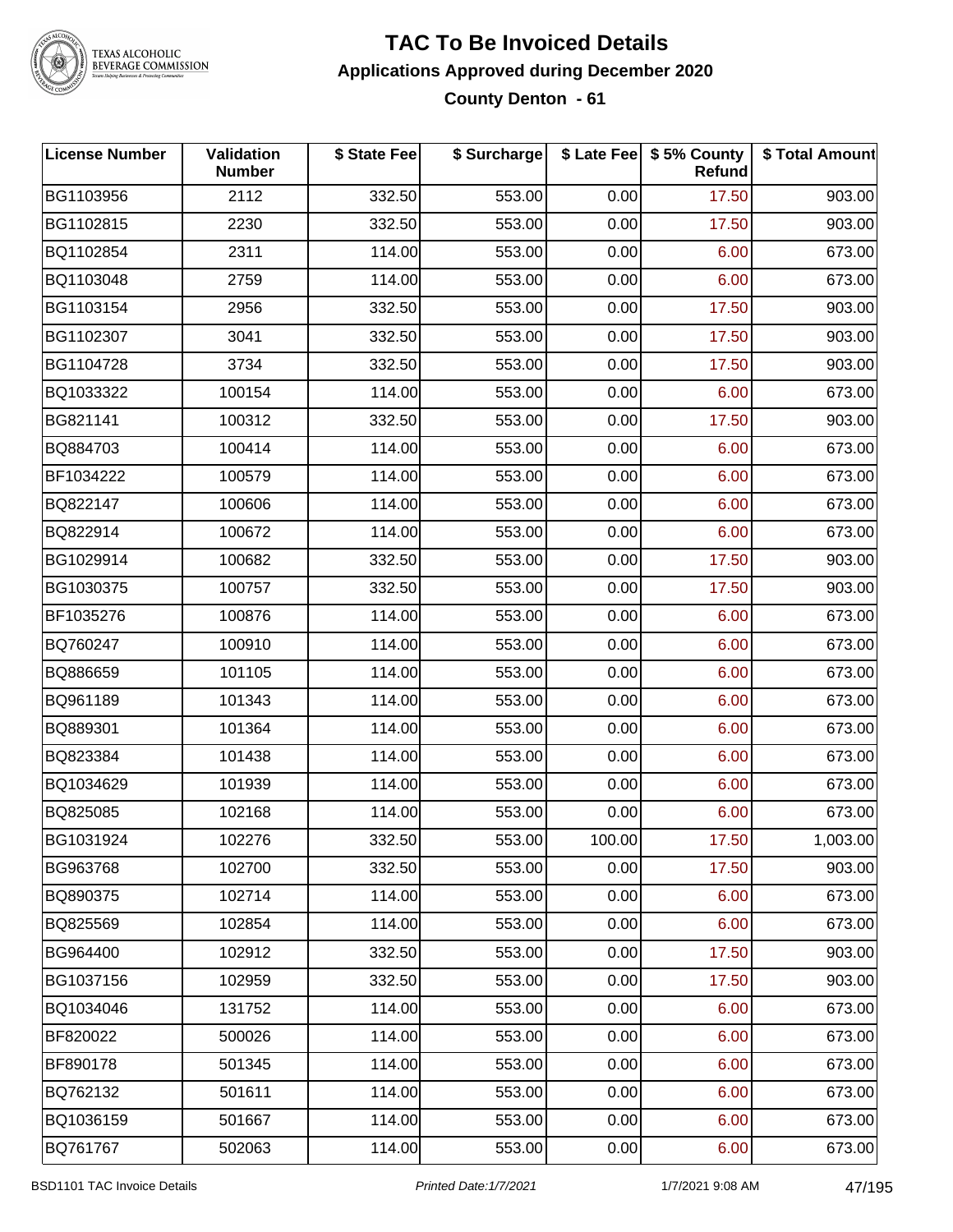| License Number | <b>Validation</b><br><b>Number</b> | \$ State Fee |           |        | Refundl           | \$ Surcharge   \$ Late Fee   \$5% County   \$ Total Amount |
|----------------|------------------------------------|--------------|-----------|--------|-------------------|------------------------------------------------------------|
| BQ764167       | 503638                             | 114.00       | 553.001   | 0.001  | 6.00 <sub>1</sub> | 673.00                                                     |
|                | Totall                             | 6,726.00     | 19,908.00 | 100.00 | 354.00            | 27,088.00                                                  |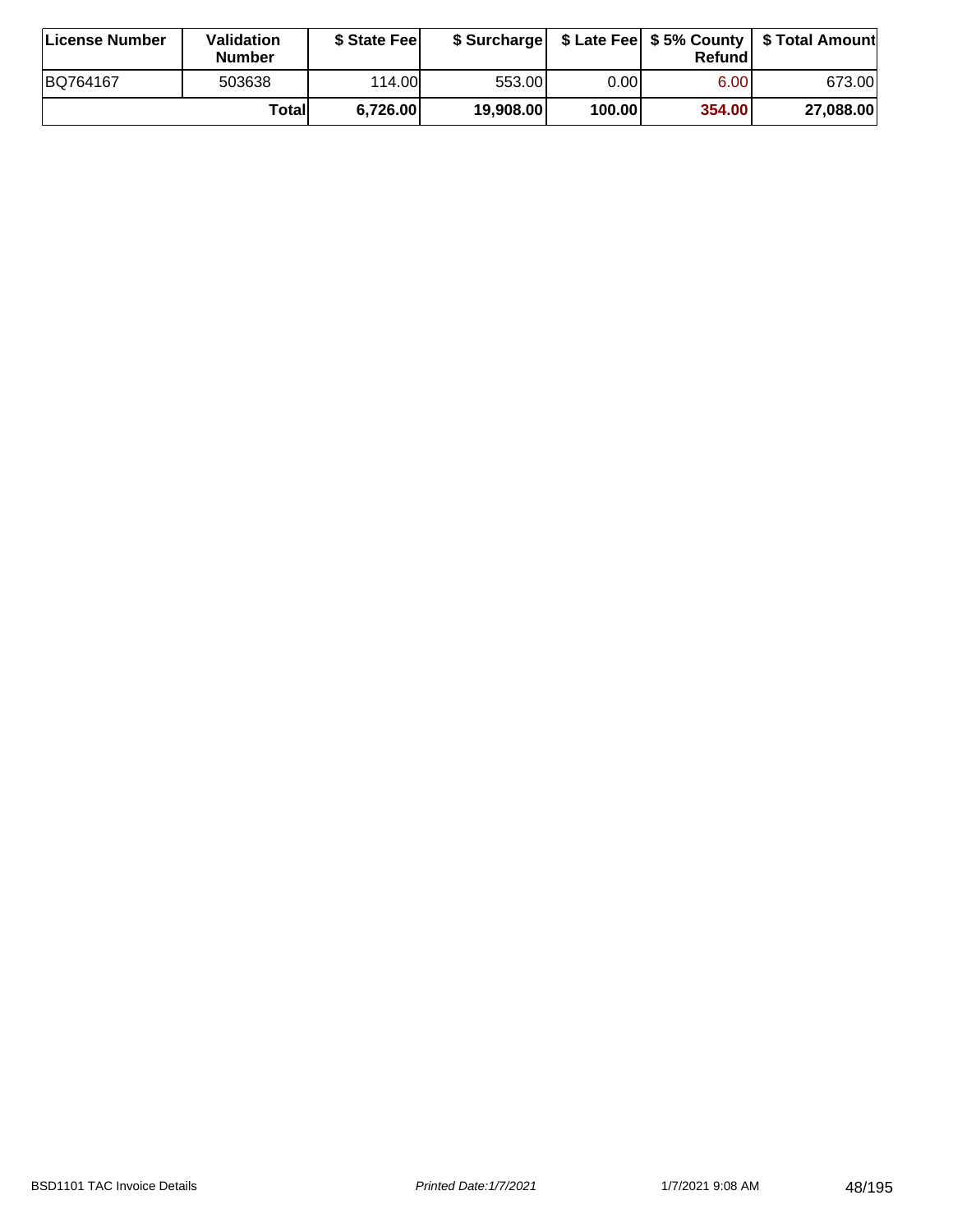

## **TAC To Be Invoiced Details Applications Approved during December 2020 County DeWitt - 62**

| License Number | Validation<br><b>Number</b> | \$ State Fee | \$ Surcharge |       | $$$ Late Fee $$5%$ County<br>Refund | \$ Total Amount |
|----------------|-----------------------------|--------------|--------------|-------|-------------------------------------|-----------------|
| BQ1035553      | 101393                      | 114.00       | 553.00       | 0.001 | 6.00                                | 673.00          |
| BG963506       | 103324                      | 332.50       | 553.00       | 0.001 | 17.50                               | 903.00          |
| BG759186       | 501683                      | 332.50       | 553.00       | 0.001 | 17.50                               | 903.00          |
|                | Totall                      | 779.00       | 1,659.00     | 0.00  | 41.00                               | 2,479.00        |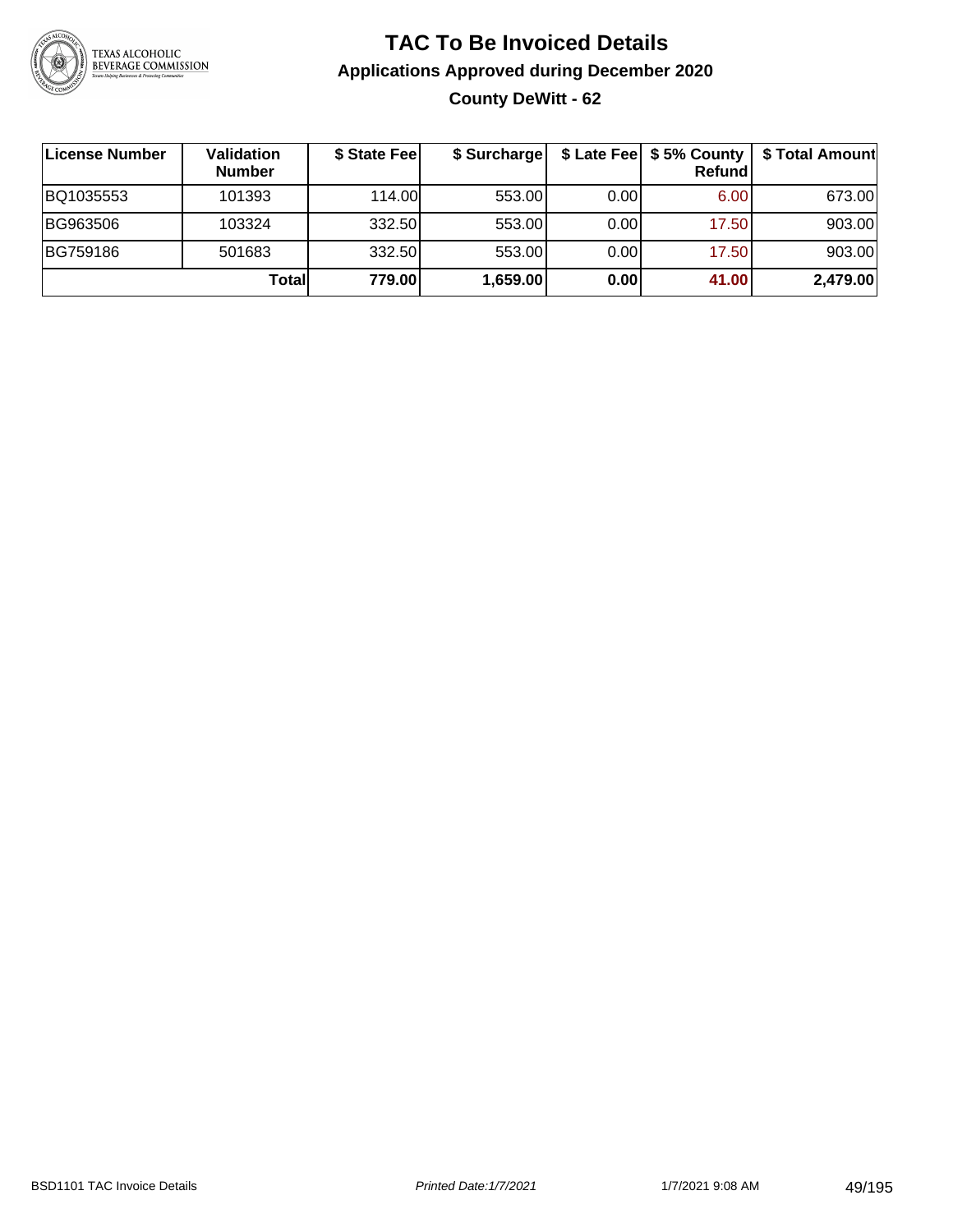

**County Dimmit - 64**

| License Number | Validation<br><b>Number</b> | \$ State Fee  | \$ Surcharge |      | Refundl |        |
|----------------|-----------------------------|---------------|--------------|------|---------|--------|
| BQ823214       | 101707                      | 114.00        | 553.00       | 0.00 | 6.00    | 673.00 |
|                | Totall                      | <b>114.00</b> | 553.00       | 0.00 | 6.00    | 673.00 |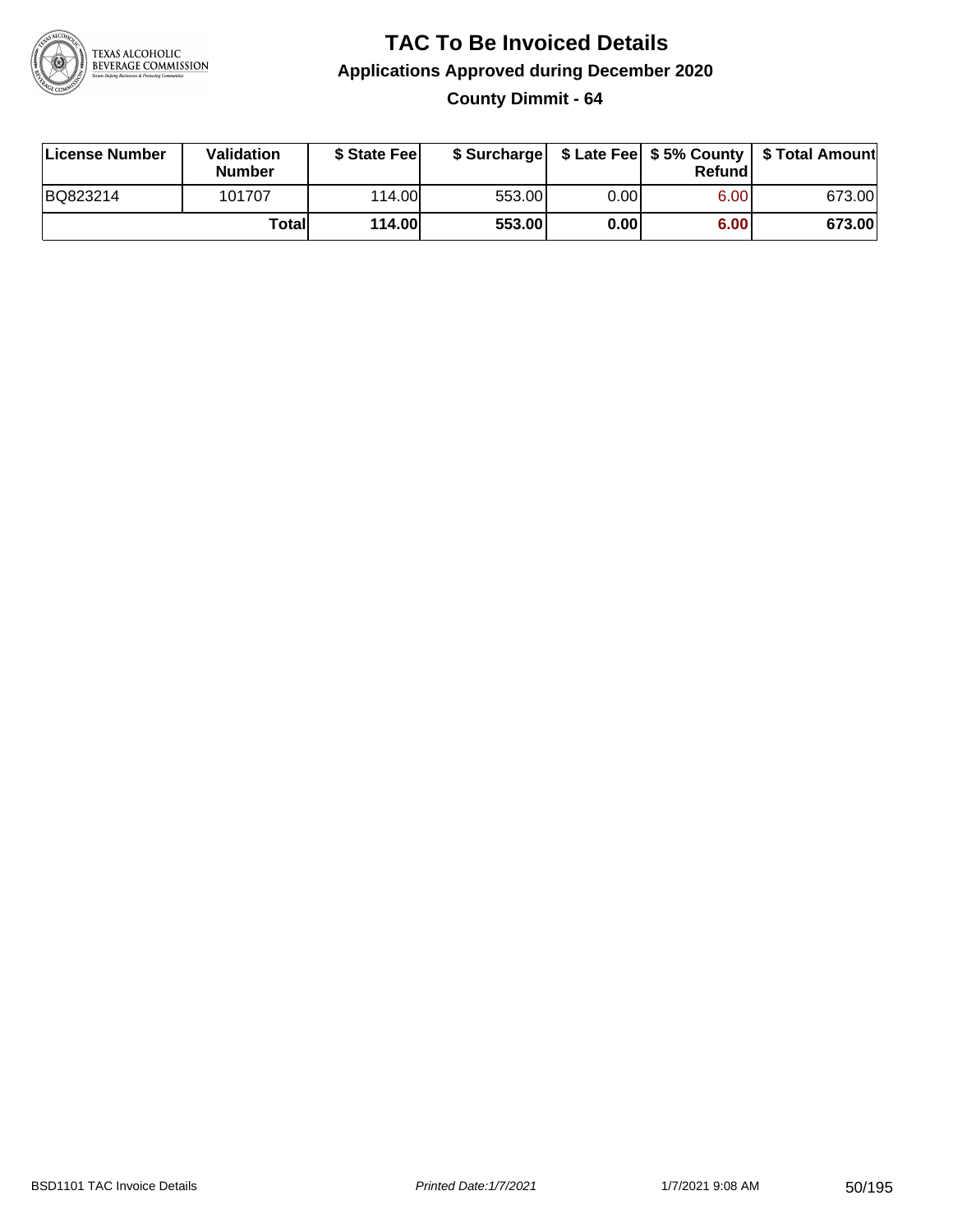

### **TAC To Be Invoiced Details Applications Approved during December 2020 County Duval - 66**

| License Number | Validation<br>Number | \$ State Fee |        |      | Refund | \$ Surcharge   \$ Late Fee   \$5% County   \$ Total Amount |
|----------------|----------------------|--------------|--------|------|--------|------------------------------------------------------------|
| BG1036985      | 103910               | 332.50       | 553.00 | 0.00 | 17.50  | 903.00                                                     |
|                | Totall               | 332.50       | 553.00 | 0.00 | 17.50  | 903.00                                                     |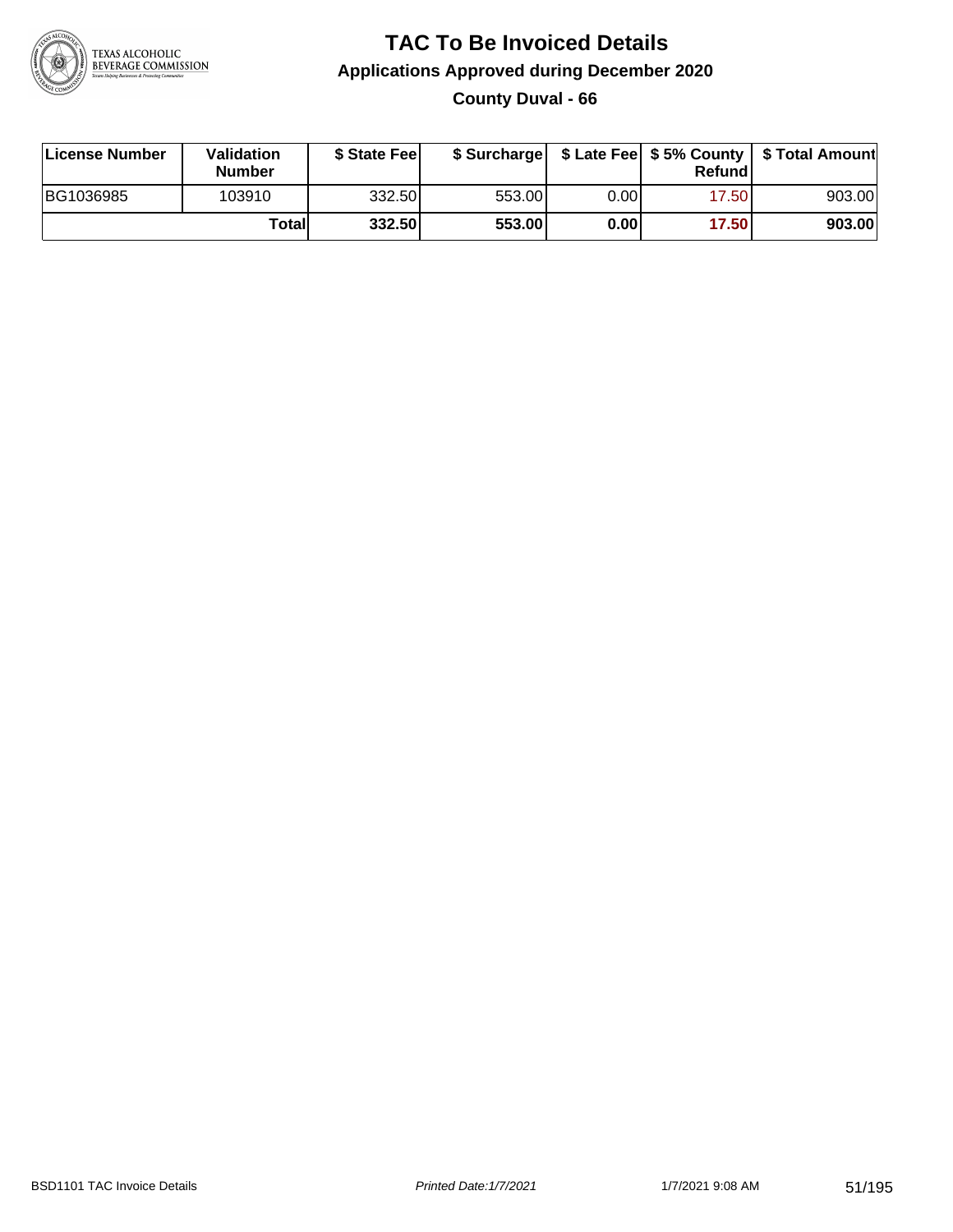

## **TAC To Be Invoiced Details Applications Approved during December 2020 County Eastland - 67**

| ∣License Number | <b>Validation</b><br><b>Number</b> | \$ State Fee | \$ Surcharge |      | \$ Late Fee   \$5% County  <br><b>Refund</b> | \$ Total Amount |
|-----------------|------------------------------------|--------------|--------------|------|----------------------------------------------|-----------------|
| BQ1035395       | 100624                             | 114.00       | 553.00       | 0.00 | 6.00                                         | 673.00          |
| BQ1033238       | 101317                             | 114.00       | 553.00       | 0.00 | 6.00                                         | 673.00          |
| BQ964133        | 102661                             | 114.00       | 553.00       | 0.00 | 6.00                                         | 673.00          |
| BQ892648        | 103941                             | 114.00       | 553.00       | 0.00 | 6.00                                         | 673.00          |
|                 | <b>Total</b>                       | 456.00       | 2,212.00     | 0.00 | 24.00                                        | 2,692.00        |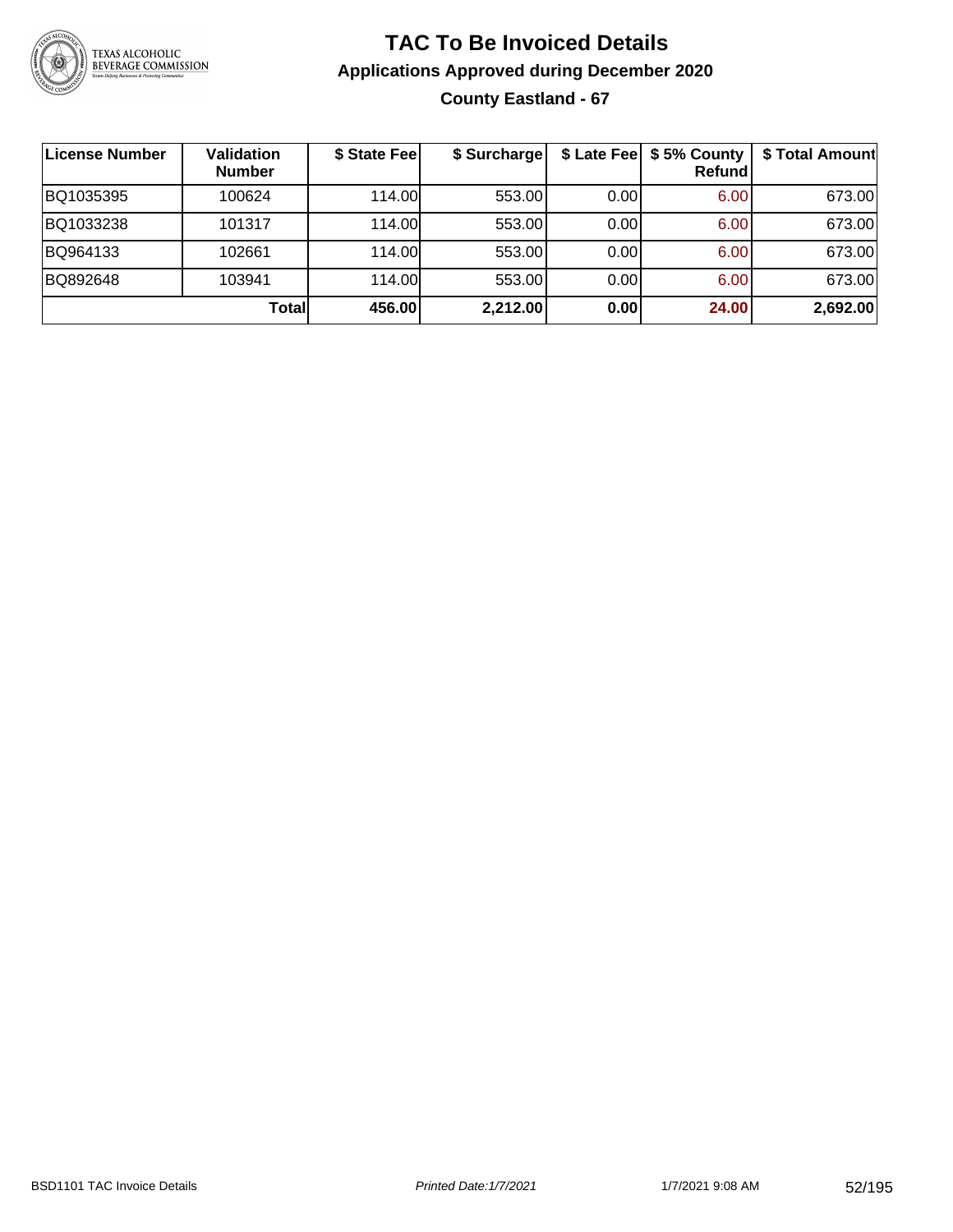

## **TAC To Be Invoiced Details Applications Approved during December 2020 County Ector - 68**

| <b>License Number</b> | <b>Validation</b><br><b>Number</b> | \$ State Fee | \$ Surcharge | \$ Late Fee | \$5% County<br><b>Refund</b> | \$ Total Amount |
|-----------------------|------------------------------------|--------------|--------------|-------------|------------------------------|-----------------|
| BQ760876              | 102218                             | 114.00       | 553.00       | 0.00        | 6.00                         | 673.00          |
| BG963526              | 103786                             | 332.50       | 553.00       | 0.00        | 17.50                        | 903.00          |
| BQ762105              | 103909                             | 114.00       | 553.00       | 0.00        | 6.00                         | 673.00          |
| BQ825048              | 104001                             | 114.00       | 553.00       | 0.00        | 6.00                         | 673.00          |
| BQ762035              | 502055                             | 114.00       | 553.00       | 0.00        | 6.00                         | 673.00          |
| BG562700              | 517132                             | 332.50       | 553.00       | 0.00        | 17.50                        | 903.00          |
| BL562700              | 517132                             | 475.00       | 327.00       | 0.00        | 25.00                        | 827.00          |
|                       | Total                              | 1,596.00     | 3,645.00     | 0.00        | 84.00                        | 5,325.00        |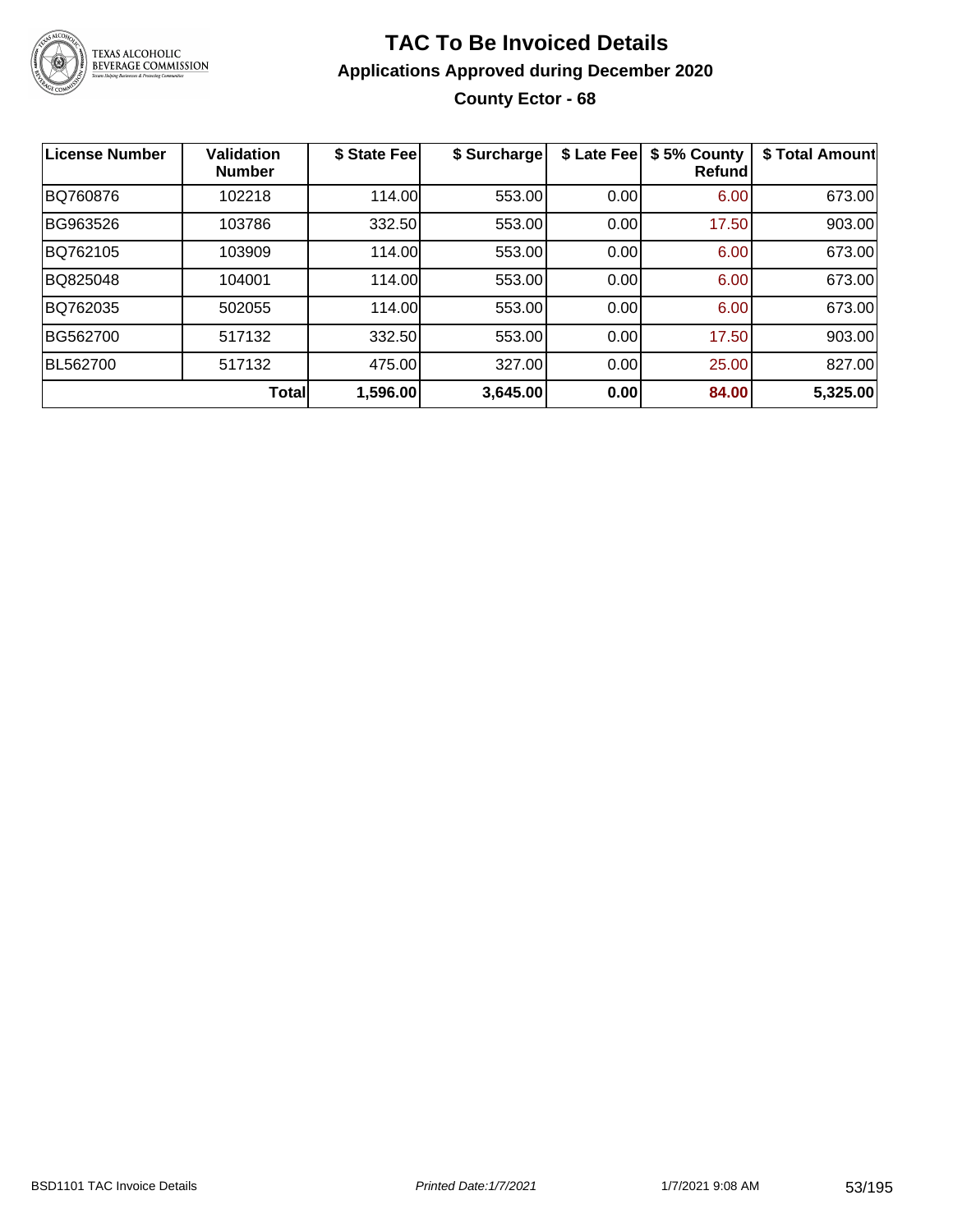

### **TAC To Be Invoiced Details Applications Approved during December 2020 County Ellis - 70**

| <b>License Number</b> | Validation<br><b>Number</b> | \$ State Fee | \$ Surcharge | \$ Late Fee | \$5% County<br>Refundl | \$ Total Amount |
|-----------------------|-----------------------------|--------------|--------------|-------------|------------------------|-----------------|
| BQ1104441             | 3152                        | 114.00       | 553.00       | 0.00        | 6.00                   | 673.00          |
| BQ1104727             | 3507                        | 114.00       | 553.00       | 0.00        | 6.00                   | 673.00          |
| BF1035062             | 100993                      | 114.00       | 553.00       | 0.00        | 6.00                   | 673.00          |
| BF1035105             | 101002                      | 114.00       | 553.00       | 0.00        | 6.00                   | 673.00          |
| BF1034122             | 101008                      | 114.00       | 553.00       | 0.00        | 6.00                   | 673.00          |
| BF1034063             | 101012                      | 114.00       | 553.00       | 0.00        | 6.00                   | 673.00          |
| BQ757851              | 131725                      | 114.00       | 553.00       | 0.00        | 6.00                   | 673.00          |
| BF1033268             | 131738                      | 114.00       | 553.00       | 0.00        | 6.00                   | 673.00          |
| BQ762374              | 502044                      | 114.00       | 553.00       | 0.00        | 6.00                   | 673.00          |
| BQ963606              | 502054                      | 114.00       | 553.00       | 0.00        | 6.00                   | 673.00          |
|                       | Total                       | 1,140.00     | 5,530.00     | 0.00        | 60.00                  | 6,730.00        |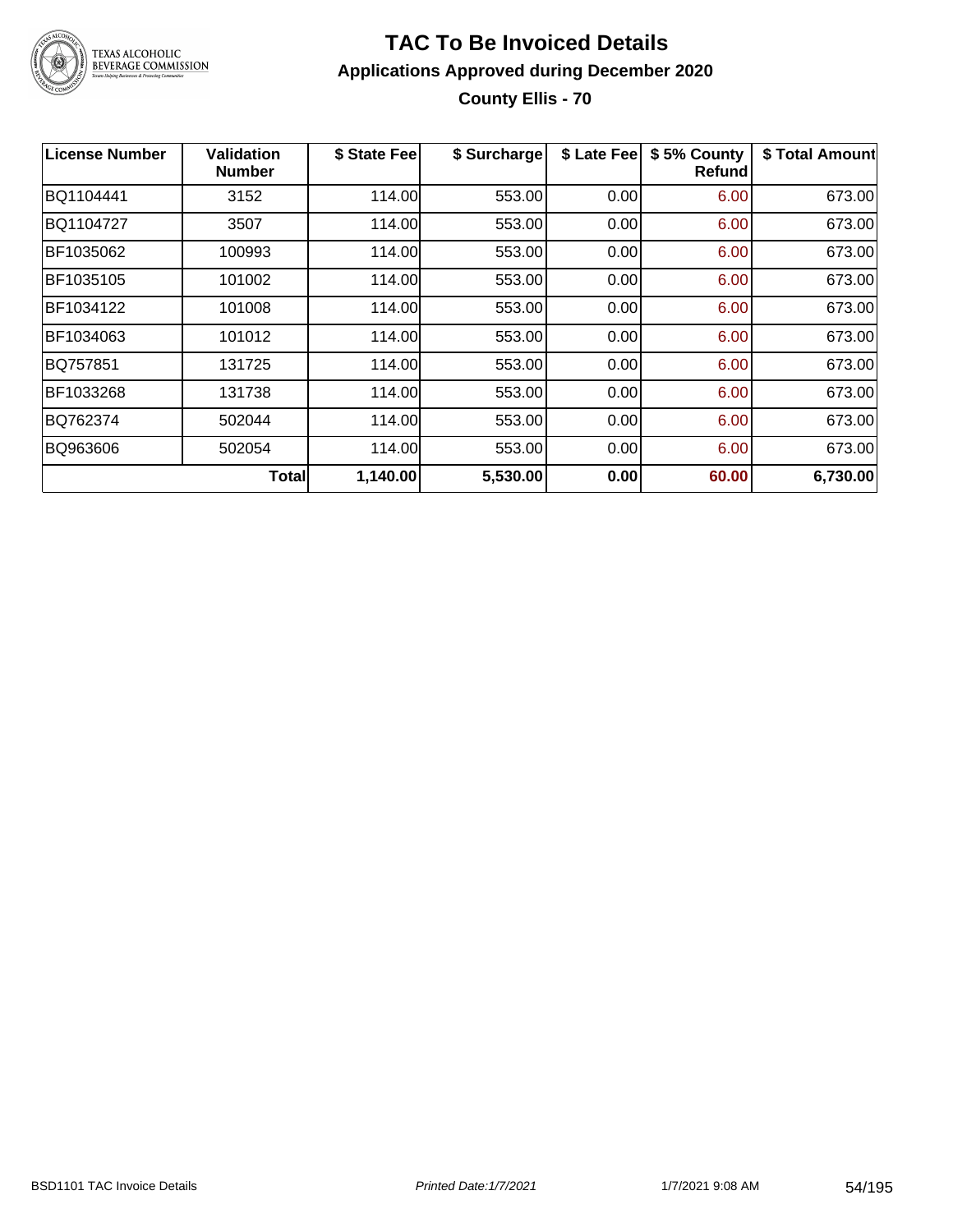

#### **TAC To Be Invoiced Details Applications Approved during December 2020 County El Paso - 71**

| <b>License Number</b> | <b>Validation</b><br><b>Number</b> | \$ State Fee | \$ Surcharge |        | \$ Late Fee   \$5% County<br><b>Refund</b> | \$ Total Amount |
|-----------------------|------------------------------------|--------------|--------------|--------|--------------------------------------------|-----------------|
| BQ1104115             | 2811                               | 114.00       | 553.00       | 0.00   | 6.00                                       | 673.00          |
| BG1102335             | 3003                               | 332.50       | 553.00       | 0.00   | 17.50                                      | 903.00          |
| BL1102335             | 3003                               | 475.00       | 327.00       | 0.00   | 25.00                                      | 827.00          |
| BQ1035050             | 100577                             | 114.00       | 553.00       | 0.00   | 6.00                                       | 673.00          |
| BG1030759             | 101016                             | 332.50       | 553.00       | 0.00   | 17.50                                      | 903.00          |
| BG884798              | 101027                             | 332.50       | 553.00       | 0.00   | 17.50                                      | 903.00          |
| BG760592              | 101028                             | 332.50       | 553.00       | 0.00   | 17.50                                      | 903.00          |
| BQ962905              | 101133                             | 114.00       | 553.00       | 0.00   | 6.00                                       | 673.00          |
| BQ959653              | 101676                             | 114.00       | 553.00       | 0.00   | 6.00                                       | 673.00          |
| BQ1034756             | 101842                             | 114.00       | 553.00       | 0.00   | 6.00                                       | 673.00          |
| BG1036706             | 102190                             | 332.50       | 553.00       | 0.00   | 17.50                                      | 903.00          |
| BG1036846             | 102192                             | 332.50       | 553.00       | 0.00   | 17.50                                      | 903.00          |
| BG1034030             | 102210                             | 332.50       | 553.00       | 0.00   | 17.50                                      | 903.00          |
| BG1033106             | 102248                             | 332.50       | 553.00       | 0.00   | 17.50                                      | 903.00          |
| BF889381              | 102639                             | 114.00       | 553.00       | 0.00   | 6.00                                       | 673.00          |
| BG964701              | 102687                             | 332.50       | 553.00       | 0.00   | 17.50                                      | 903.00          |
| BL964701              | 102687                             | 475.00       | 327.00       | 0.00   | 25.00                                      | 827.00          |
| BQ1033916             | 102759                             | 114.00       | 553.00       | 0.00   | 6.00                                       | 673.00          |
| BG961149              | 102870                             | 332.50       | 553.00       | 0.00   | 17.50                                      | 903.00          |
| BG823370              | 103242                             | 332.50       | 553.00       | 0.00   | 17.50                                      | 903.00          |
| BL823370              | 103242                             | 475.00       | 327.00       | 0.00   | 25.00                                      | 827.00          |
| BG961996              | 103743                             | 332.50       | 553.00       | 100.00 | 17.50                                      | 1,003.00        |
| BG1037185             | 103844                             | 332.50       | 553.00       | 0.00   | 17.50                                      | 903.00          |
| BG966484              | 103937                             | 332.50       | 553.00       | 0.00   | 17.50                                      | 903.00          |
| BG965128              | 104166                             | 332.50       | 553.00       | 0.00   | 17.50                                      | 903.00          |
| BQ759562              | 500397                             | 114.00       | 553.00       | 0.00   | 6.00                                       | 673.00          |
| BQ759979              | 500786                             | 114.00       | 553.00       | 0.00   | 6.00                                       | 673.00          |
| BQ759560              | 500789                             | 114.00       | 553.00       | 0.00   | 6.00                                       | 673.00          |
| BQ759446              | 500790                             | 114.00       | 553.00       | 0.00   | 6.00                                       | 673.00          |
| BQ759492              | 500795                             | 114.00       | 553.00       | 0.00   | 6.00                                       | 673.00          |
| BQ759667              | 500796                             | 114.00       | 553.00       | 0.00   | 6.00                                       | 673.00          |
| BG1026477             | 500980                             | 332.50       | 553.00       | 0.00   | 17.50                                      | 903.00          |
| BG754145              | 501626                             | 332.50       | 553.00       | 0.00   | 17.50                                      | 903.00          |
| BL754145              | 501626                             | 475.00       | 327.00       | 0.00   | 25.00                                      | 827.00          |
| BQ761091              | 502016                             | 114.00       | 553.00       | 0.00   | 6.00                                       | 673.00          |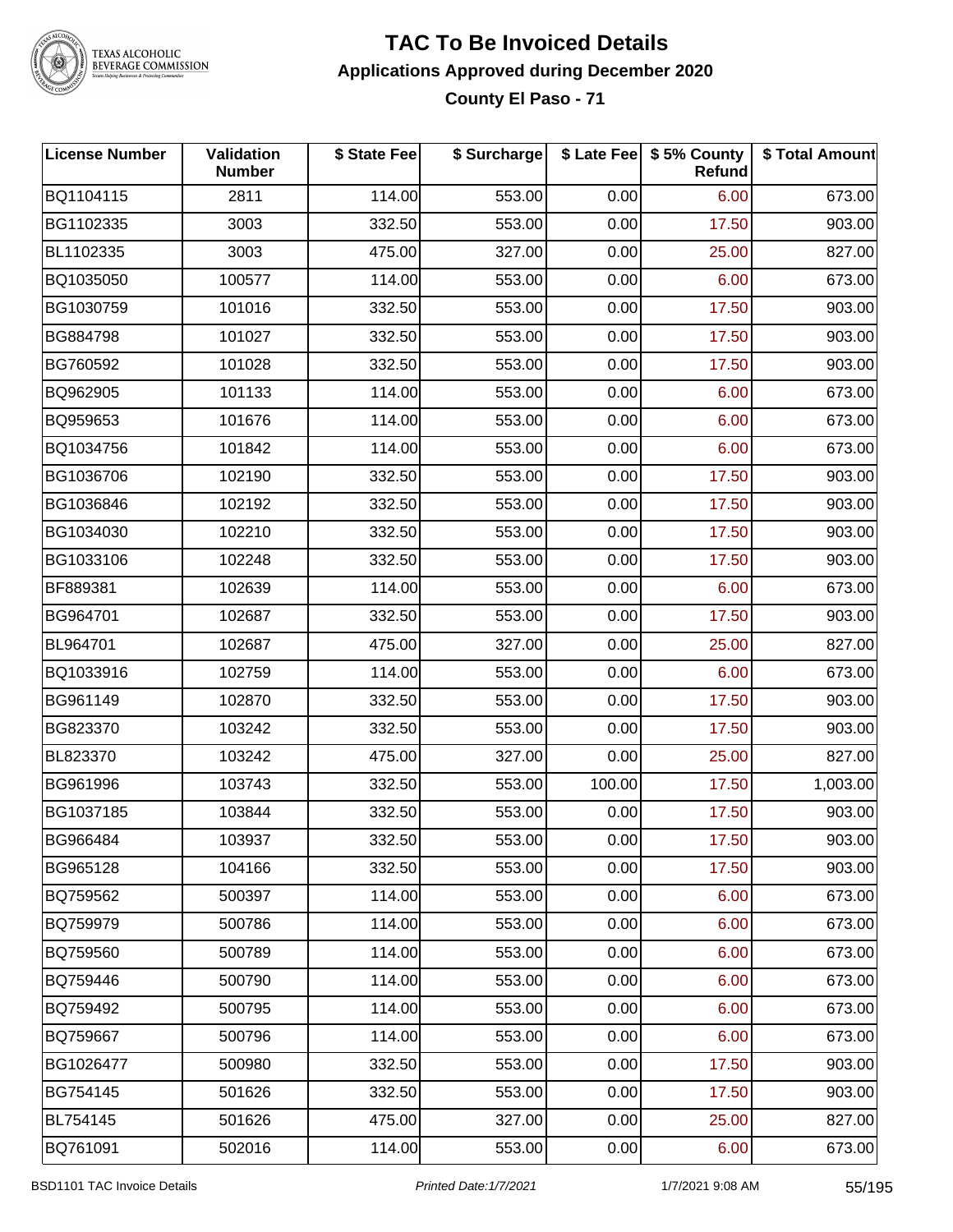| <b>License Number</b> | Validation<br><b>Number</b> | \$ State Fee | \$ Surcharge | \$ Late Fee | \$5% County<br>Refund | \$ Total Amount |
|-----------------------|-----------------------------|--------------|--------------|-------------|-----------------------|-----------------|
| BQ761090              | 502025                      | 114.00       | 553.00       | 0.00        | 6.00                  | 673.00          |
| BQ760998              | 502077                      | 114.00       | 553.00       | 0.00        | 6.00                  | 673.00          |
| BQ761179              | 502082                      | 114.00       | 553.00       | 0.00        | 6.00                  | 673.00          |
| BQ761102              | 502084                      | 114.00       | 553.00       | 0.00        | 6.00                  | 673.00          |
| BQ761066              | 502085                      | 114.00       | 553.00       | 0.00        | 6.00                  | 673.00          |
| BQ761095              | 502106                      | 114.00       | 553.00       | 0.00        | 6.00                  | 673.00          |
| BQ761084              | 502108                      | 114.00       | 553.00       | 0.00        | 6.00                  | 673.00          |
| BQ761088              | 502109                      | 114.00       | 553.00       | 0.00        | 6.00                  | 673.00          |
| BQ760957              | 502113                      | 114.00       | 553.00       | 0.00        | 6.00                  | 673.00          |
| BQ760955              | 502114                      | 114.00       | 553.00       | 0.00        | 6.00                  | 673.00          |
| BQ761086              | 502117                      | 114.00       | 553.00       | 0.00        | 6.00                  | 673.00          |
| BQ761112              | 502118                      | 114.00       | 553.00       | 0.00        | 6.00                  | 673.00          |
| BQ761572              | 502271                      | 114.00       | 553.00       | 0.00        | 6.00                  | 673.00          |
|                       | Total                       | 10,630.50    | 25,640.00    | 100.00      | 559.50                | 36,930.00       |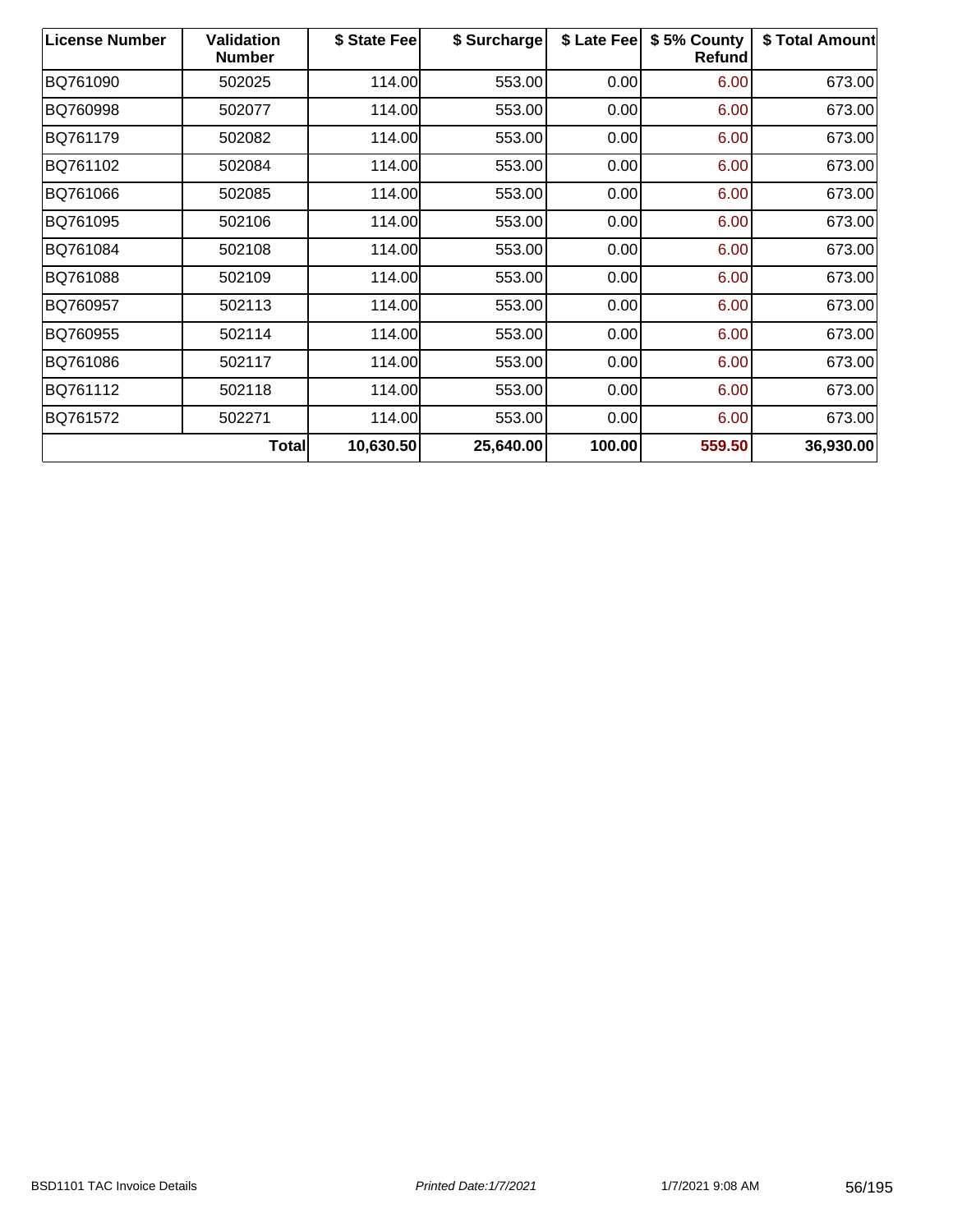

**County Erath - 72**

| License Number | Validation<br><b>Number</b> | \$ State Fee  | \$ Surcharge |      | Refundl | \$ Late Fee   \$5% County   \$ Total Amount |
|----------------|-----------------------------|---------------|--------------|------|---------|---------------------------------------------|
| BQ760293       | 500938                      | 114.00        | 553.00       | 0.00 | 6.00    | 673.00                                      |
|                | Totall                      | <b>114.00</b> | 553.00       | 0.00 | 6.00    | 673.00                                      |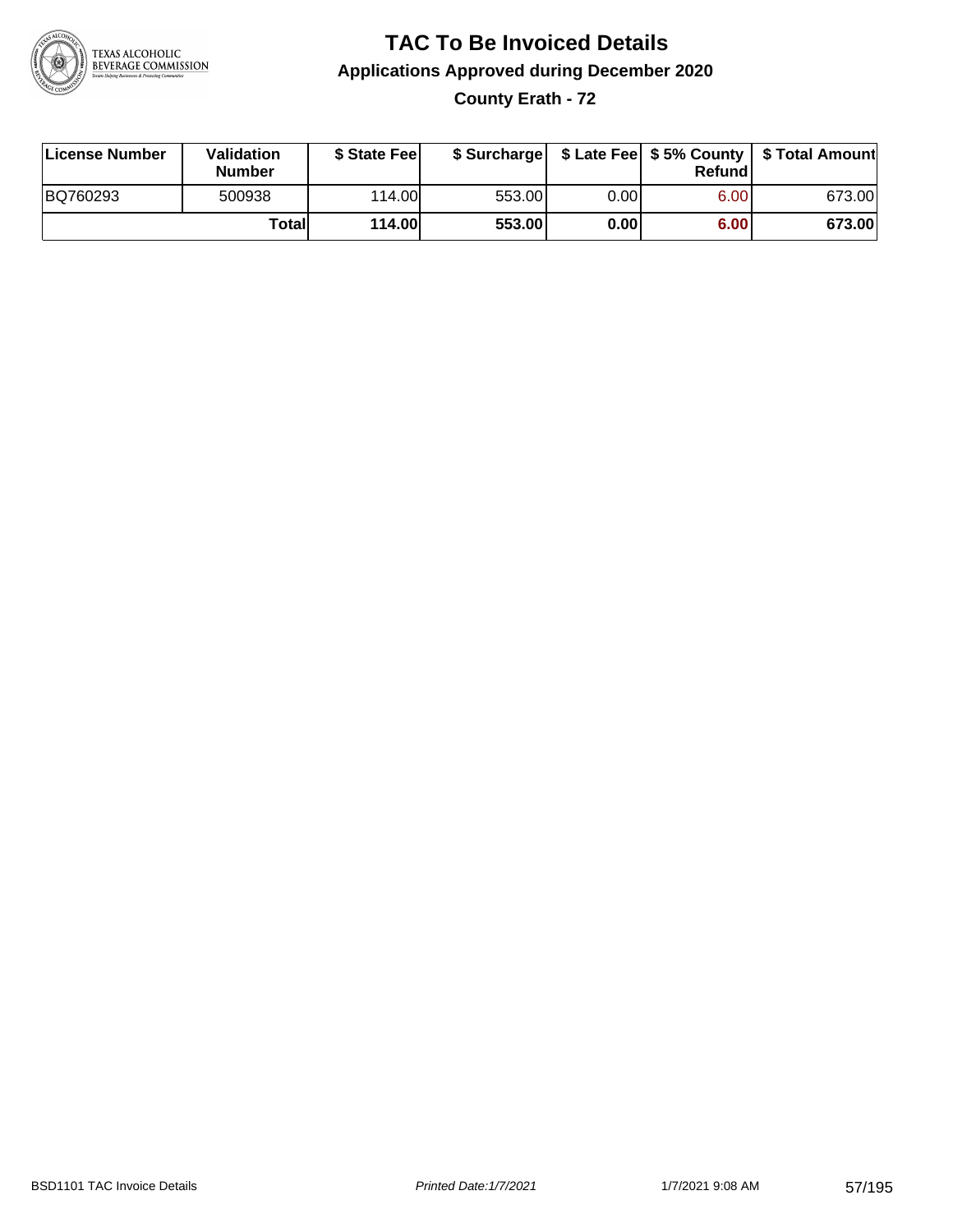

**County Falls - 73**

| License Number | Validation<br><b>Number</b> | \$ State Feel | \$ Surcharge |      | Refund | \$ Late Fee   \$5% County   \$ Total Amount |
|----------------|-----------------------------|---------------|--------------|------|--------|---------------------------------------------|
| BE1103050      | 807                         | 285.00        | 553.00       | 0.00 | 15.00  | 853.00                                      |
|                | Totall                      | <b>285.00</b> | 553.00       | 0.00 | 15.00  | 853.00                                      |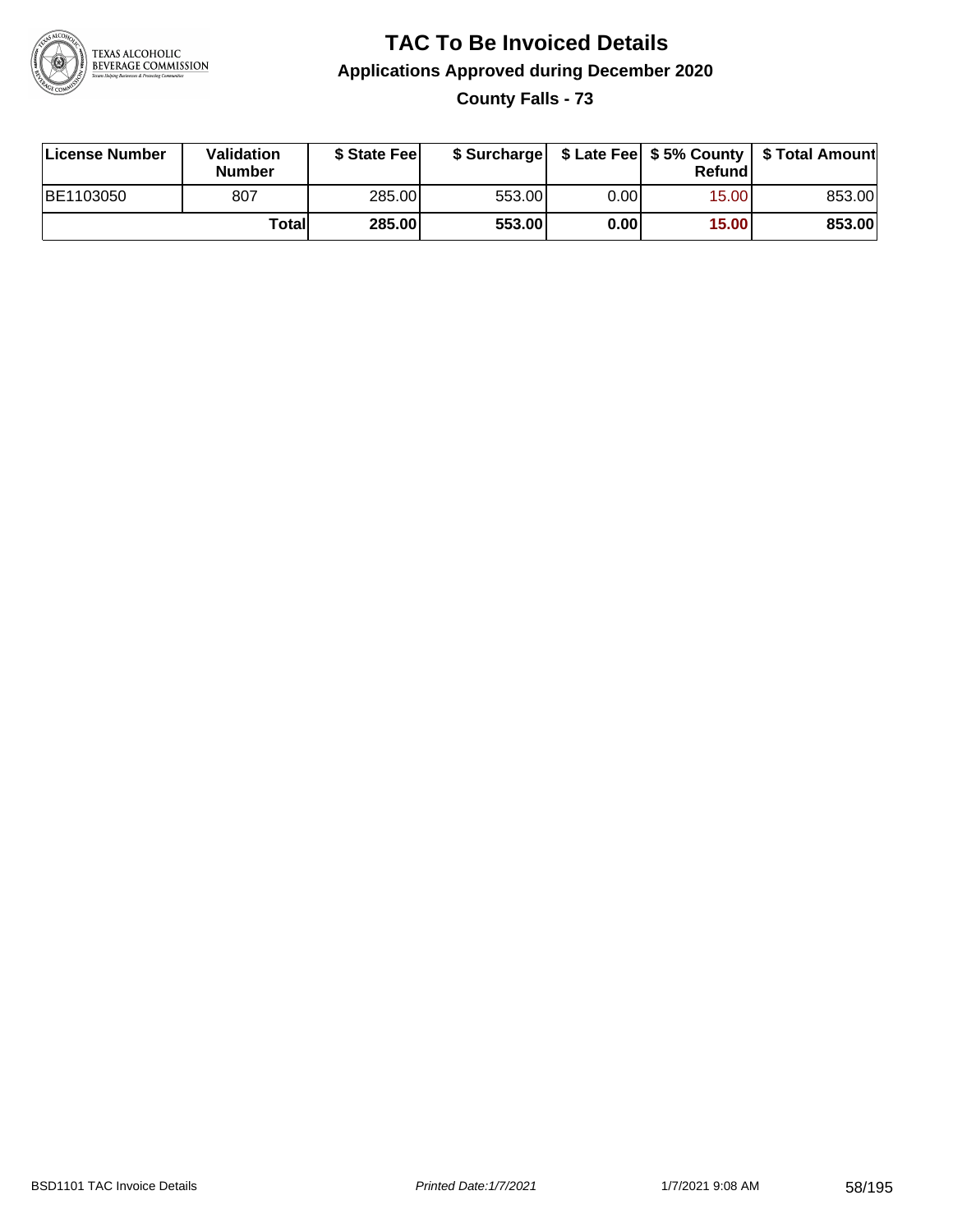

**County Fannin - 74**

| ∣License Number | <b>Validation</b><br><b>Number</b> | \$ State Fee | \$ Surcharge |      | \$ Late Fee   \$5% County<br>Refundl | \$ Total Amount |
|-----------------|------------------------------------|--------------|--------------|------|--------------------------------------|-----------------|
| BQ1102454       | 3022                               | 114.00       | 553.00       | 0.00 | 6.00                                 | 673.00          |
| BF824391        | 102651                             | 114.00       | 553.00       | 0.00 | 6.00                                 | 673.00          |
| BQ893324        | 503616                             | 114.00       | 553.00       | 0.00 | 6.00                                 | 673.00          |
| BQ893341        | 503750                             | 114.00       | 553.00       | 0.00 | 6.00                                 | 673.00          |
|                 | Totall                             | 456.00       | 2,212.00     | 0.00 | 24.00                                | 2,692.00        |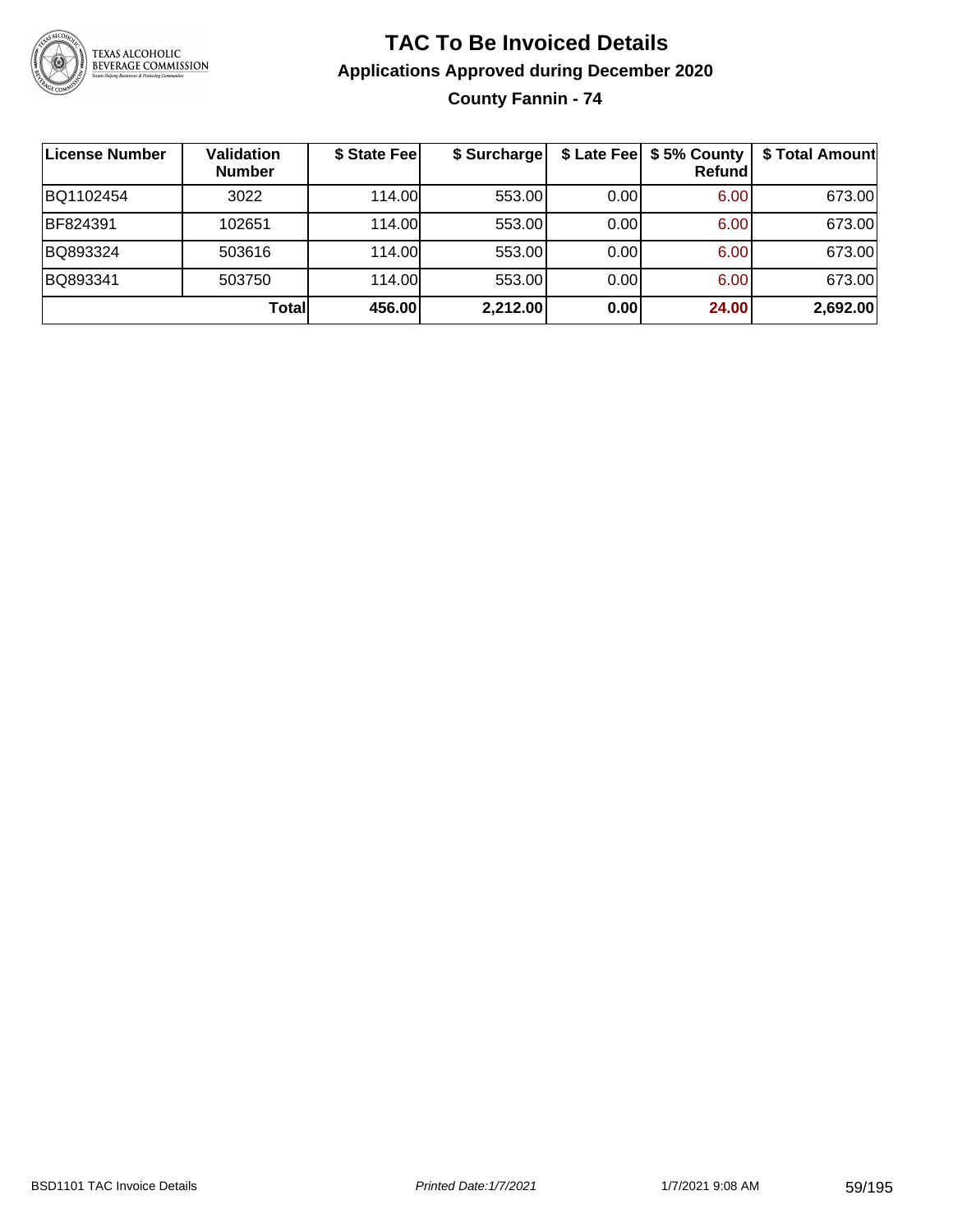

#### **TAC To Be Invoiced Details Applications Approved during December 2020 County Fayette - 75**

| <b>License Number</b> | Validation<br><b>Number</b> | \$ State Fee | \$ Surcharge | \$ Late Fee | \$5% County<br>Refund | \$ Total Amount |
|-----------------------|-----------------------------|--------------|--------------|-------------|-----------------------|-----------------|
| BQ1104573             | 2561                        | 114.00       | 553.00       | 0.00        | 6.00                  | 673.00          |
| BG1102593             | 2651                        | 332.50       | 553.00       | 0.00        | 17.50                 | 903.00          |
| BQ1104722             | 3441                        | 114.00       | 553.00       | 0.00        | 6.00                  | 673.00          |
| BG731056              | 100033                      | 332.50       | 553.00       | 100.00      | 17.50                 | 1,003.00        |
| BG1029354             | 100318                      | 332.50       | 553.00       | 0.00        | 17.50                 | 903.00          |
| BG884284              | 100382                      | 332.50       | 553.00       | 0.00        | 17.50                 | 903.00          |
| BG958999              | 100729                      | 332.50       | 553.00       | 0.00        | 17.50                 | 903.00          |
| BG958345              | 101210                      | 332.50       | 553.00       | 0.00        | 17.50                 | 903.00          |
| BF960138              | 101744                      | 114.00       | 553.00       | 0.00        | 6.00                  | 673.00          |
| BQ1031258             | 516074                      | 114.00       | 553.00       | 0.00        | 6.00                  | 673.00          |
|                       | Totall                      | 2,451.00     | 5,530.00     | 100.00      | 129.00                | 8,210.00        |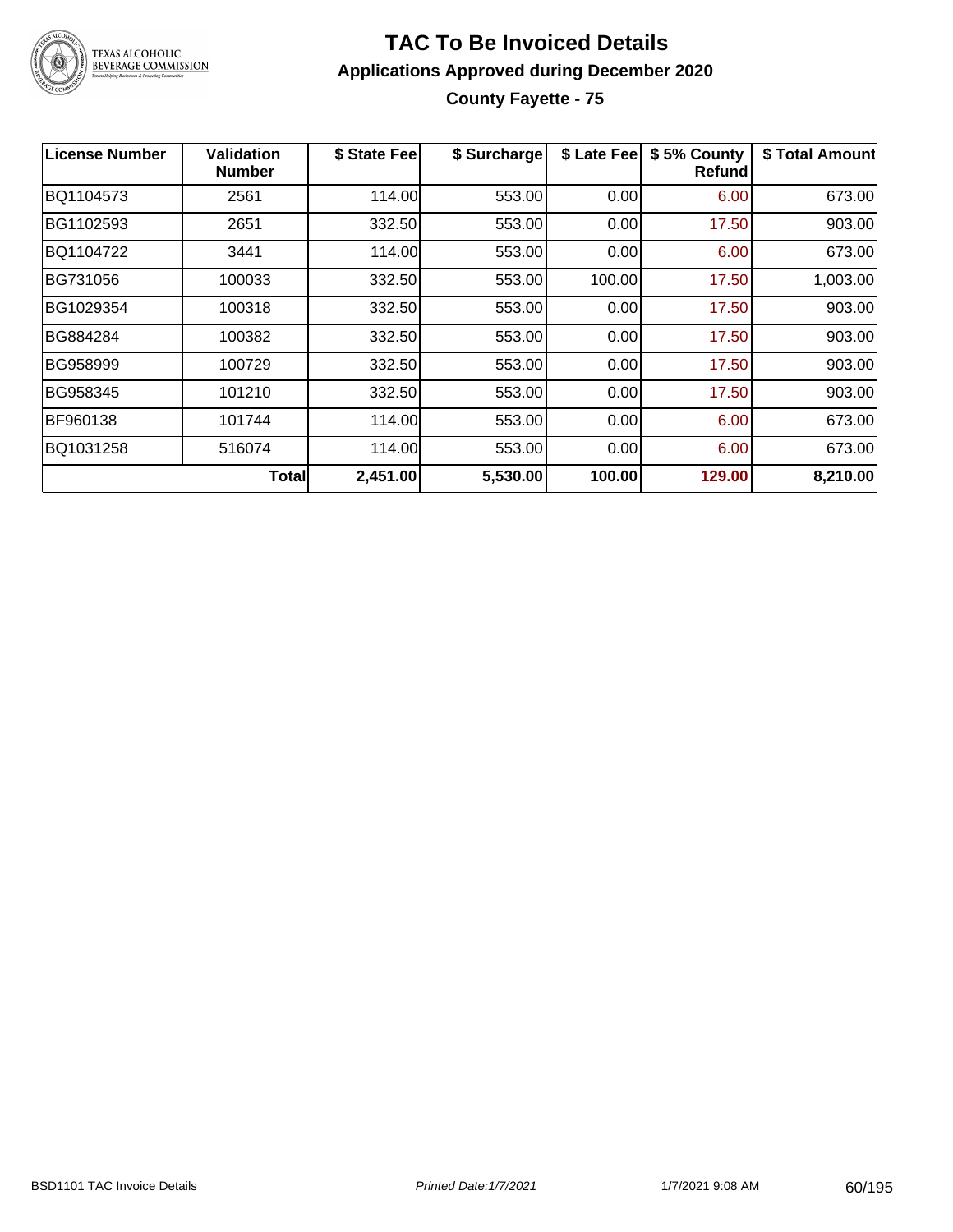

**County Fisher - 76**

| License Number | <b>Validation</b><br><b>Number</b> | \$ State Fee  | \$ Surcharge |      | Refundl |        |
|----------------|------------------------------------|---------------|--------------|------|---------|--------|
| BF1032823      | 101350                             | 114.00L       | 553.00       | 0.00 | 6.00    | 673.00 |
|                | Totall                             | <b>114.00</b> | 553.00       | 0.00 | 6.00    | 673.00 |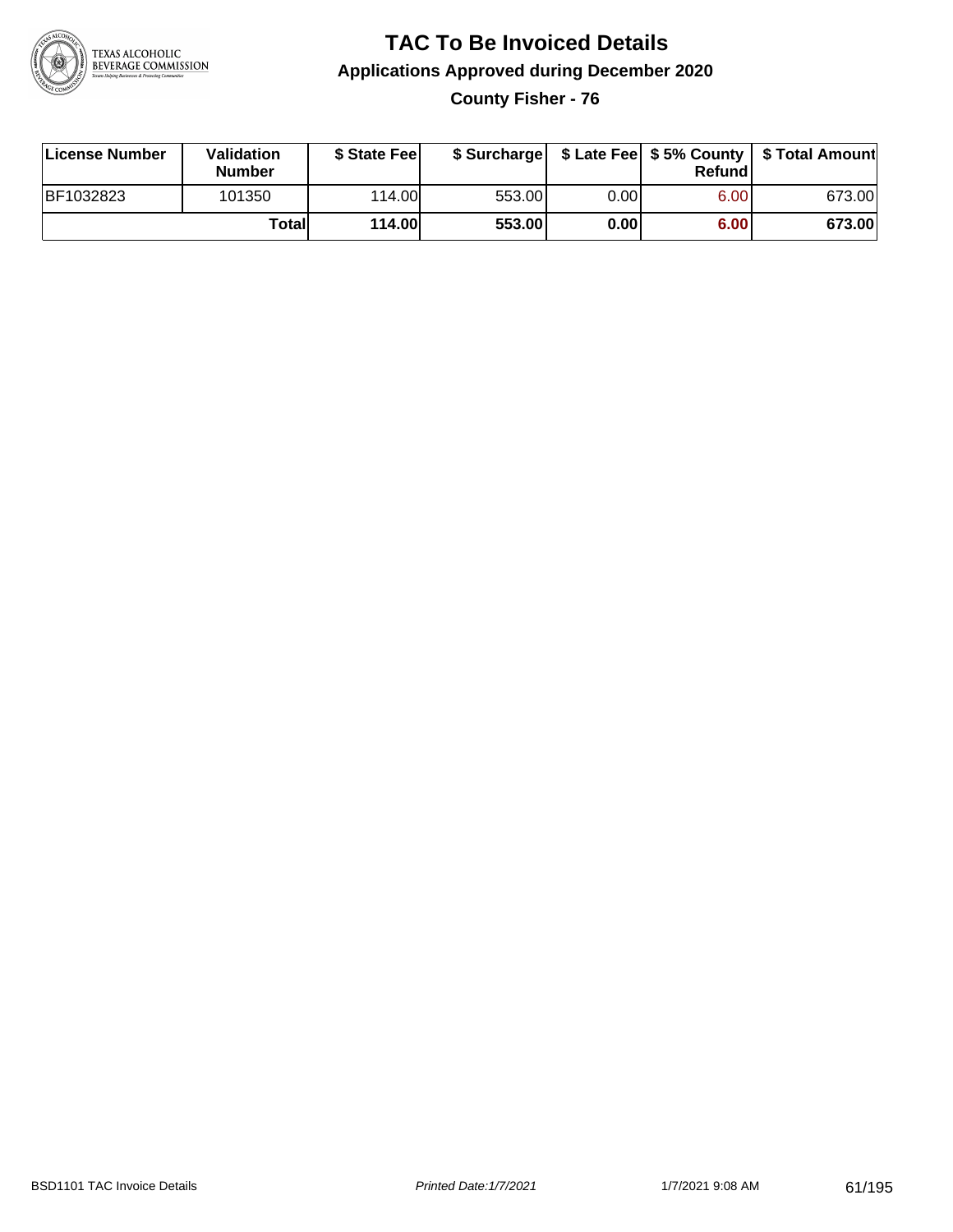

**County Floyd - 77**

| License Number | Validation<br><b>Number</b> | \$ State Fee  | \$ Surcharge |      | Refundl |        |
|----------------|-----------------------------|---------------|--------------|------|---------|--------|
| BQ1103434      | 3011                        | 114.00        | 553.00       | 0.00 | 6.00    | 673.00 |
|                | Totall                      | <b>114.00</b> | 553.00       | 0.00 | 6.00    | 673.00 |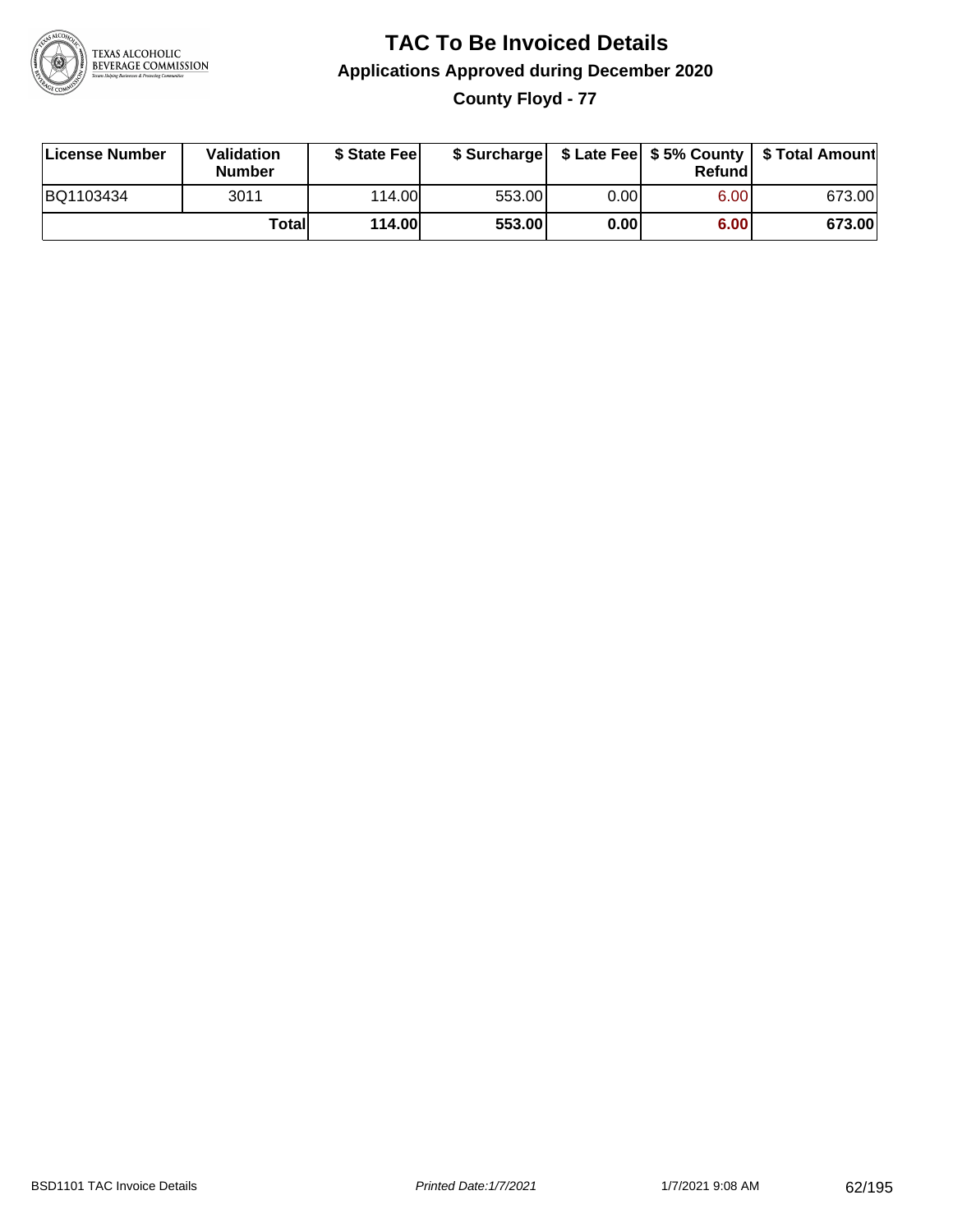

#### **TAC To Be Invoiced Details Applications Approved during December 2020 County Fort Bend - 79**

| <b>License Number</b> | <b>Validation</b><br><b>Number</b> | \$ State Fee | \$ Surcharge |      | \$ Late Fee   \$5% County<br>Refund | \$ Total Amount |
|-----------------------|------------------------------------|--------------|--------------|------|-------------------------------------|-----------------|
| BG1104543             | 1190                               | 332.50       | 553.00       | 0.00 | 17.50                               | 903.00          |
| BQ1103328             | 1761                               | 114.00       | 553.00       | 0.00 | 6.00                                | 673.00          |
| BQ1104525             | 1853                               | 114.00       | 553.00       | 0.00 | 6.00                                | 673.00          |
| BF1104275             | 1908                               | 114.00       | 553.00       | 0.00 | 6.00                                | 673.00          |
| BQ1102175             | 1910                               | 114.00       | 553.00       | 0.00 | 6.00                                | 673.00          |
| BQ1102168             | 1912                               | 114.00       | 553.00       | 0.00 | 6.00                                | 673.00          |
| BG1103938             | 1913                               | 332.50       | 553.00       | 0.00 | 17.50                               | 903.00          |
| BQ1102172             | 2051                               | 114.00       | 553.00       | 0.00 | 6.00                                | 673.00          |
| BQ1103031             | 2280                               | 114.00       | 553.00       | 0.00 | 6.00                                | 673.00          |
| BQ1102183             | 2285                               | 114.00       | 553.00       | 0.00 | 6.00                                | 673.00          |
| BG1103797             | 2467                               | 332.50       | 553.00       | 0.00 | 17.50                               | 903.00          |
| BF1103853             | 2562                               | 114.00       | 553.00       | 0.00 | 6.00                                | 673.00          |
| BG1102249             | 2620                               | 332.50       | 553.00       | 0.00 | 17.50                               | 903.00          |
| BQ1103152             | 2756                               | 114.00       | 553.00       | 0.00 | 6.00                                | 673.00          |
| BF1103768             | 2769                               | 114.00       | 553.00       | 0.00 | 6.00                                | 673.00          |
| BF1104460             | 2804                               | 114.00       | 553.00       | 0.00 | 6.00                                | 673.00          |
| BQ1104165             | 2944                               | 114.00       | 553.00       | 0.00 | 6.00                                | 673.00          |
| BF1102376             | 2972                               | 114.00       | 553.00       | 0.00 | 6.00                                | 673.00          |
| BF1103115             | 3278                               | 114.00       | 553.00       | 0.00 | 6.00                                | 673.00          |
| BQ1104510             | 3311                               | 114.00       | 553.00       | 0.00 | 6.00                                | 673.00          |
| BG757512              | 100129                             | 332.50       | 553.00       | 0.00 | 17.50                               | 903.00          |
| BG1032334             | 100614                             | 332.50       | 553.00       | 0.00 | 17.50                               | 903.00          |
| BG1030561             | 100825                             | 332.50       | 553.00       | 0.00 | 17.50                               | 903.00          |
| BQ962001              | 100896                             | 114.00       | 553.00       | 0.00 | 6.00                                | 673.00          |
| BG884914              | 100906                             | 332.50       | 553.00       | 0.00 | 17.50                               | 903.00          |
| BQ962667              | 100924                             | 114.00       | 553.00       | 0.00 | 6.00                                | 673.00          |
| BQ822881              | 100959                             | 114.00       | 553.00       | 0.00 | 6.00                                | 673.00          |
| BQ823419              | 101329                             | 114.00       | 553.00       | 0.00 | 6.00                                | 673.00          |
| BQ823987              | 101364                             | 114.00       | 553.00       | 0.00 | 6.00                                | 673.00          |
| BQ962013              | 101453                             | 114.00       | 553.00       | 0.00 | 6.00                                | 673.00          |
| BF959913              | 101456                             | 114.00       | 553.00       | 0.00 | 6.00                                | 673.00          |
| BQ823414              | 101618                             | 114.00       | 553.00       | 0.00 | 6.00                                | 673.00          |
| BQ823416              | 101753                             | 114.00       | 553.00       | 0.00 | 6.00                                | 673.00          |
| BQ888960              | 101791                             | 114.00       | 553.00       | 0.00 | 6.00                                | 673.00          |
| BG1032612             | 101815                             | 332.50       | 553.00       | 0.00 | 17.50                               | 903.00          |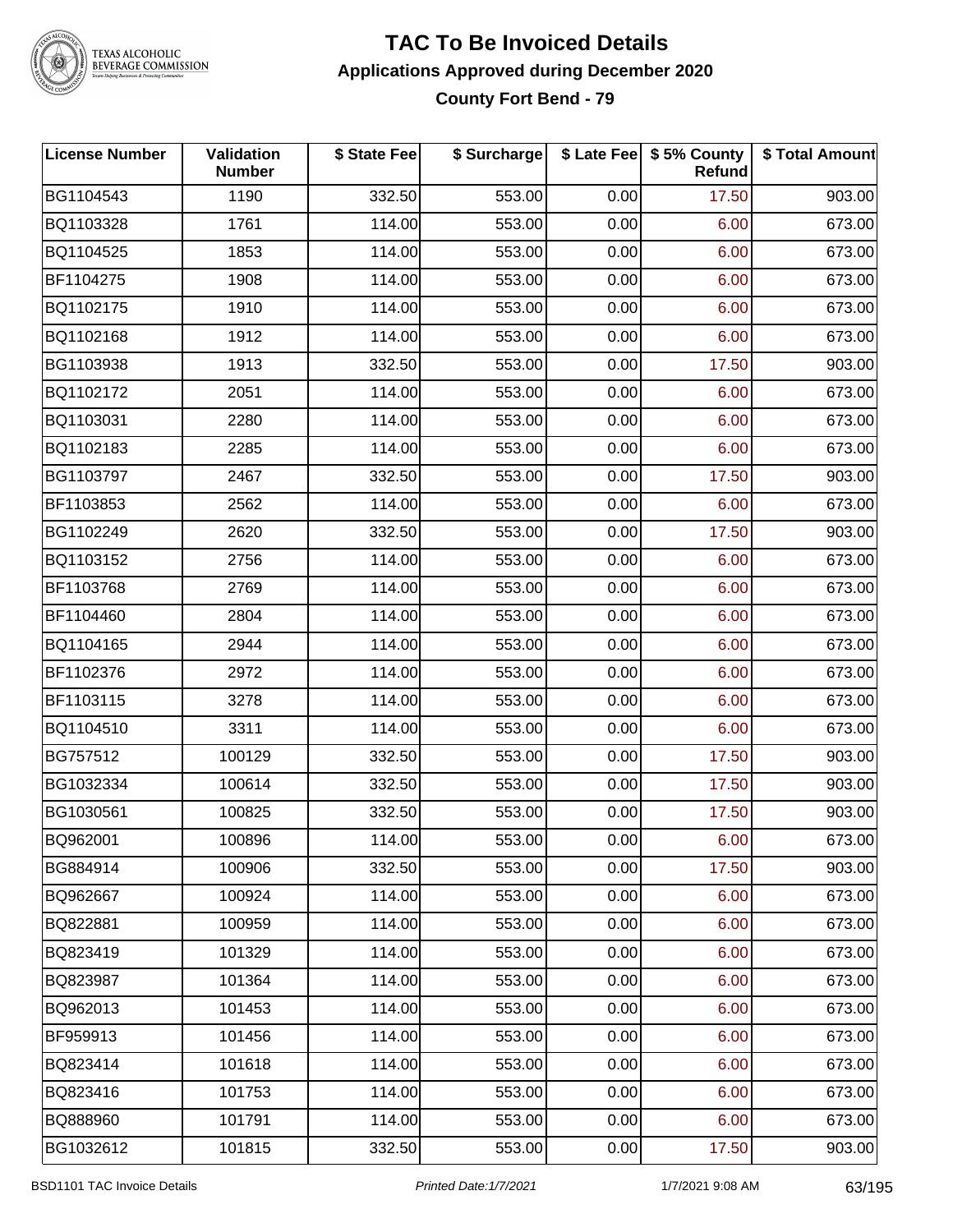| <b>License Number</b> | <b>Validation</b><br><b>Number</b> | \$ State Fee | \$ Surcharge | \$ Late Fee | \$5% County<br>Refund | \$ Total Amount |
|-----------------------|------------------------------------|--------------|--------------|-------------|-----------------------|-----------------|
| BQ886574              | 101918                             | 114.00       | 553.00       | 0.00        | 6.00                  | 673.00          |
| BQ961687              | 101937                             | 114.00       | 553.00       | 0.00        | 6.00                  | 673.00          |
| BQ822236              | 102085                             | 114.00       | 553.00       | 0.00        | 6.00                  | 673.00          |
| BQ825193              | 102168                             | 114.00       | 553.00       | 0.00        | 6.00                  | 673.00          |
| BF1032122             | 131498                             | 114.00       | 553.00       | 0.00        | 6.00                  | 673.00          |
| BG756656              | 131723                             | 332.50       | 553.00       | 0.00        | 17.50                 | 903.00          |
| BQ1029174             | 131792                             | 114.00       | 553.00       | 0.00        | 6.00                  | 673.00          |
| BF822902              | 501271                             | 114.00       | 553.00       | 0.00        | 6.00                  | 673.00          |
| BG820472              | 501410                             | 332.50       | 553.00       | 0.00        | 17.50                 | 903.00          |
| BQ765289              | 504860                             | 114.00       | 553.00       | 0.00        | 6.00                  | 673.00          |
| BQ765288              | 504893                             | 114.00       | 553.00       | 0.00        | 6.00                  | 673.00          |
| BQ765290              | 504902                             | 114.00       | 553.00       | 0.00        | 6.00                  | 673.00          |
| BG950285              | 517195                             | 332.50       | 553.00       | 0.00        | 17.50                 | 903.00          |
| BG1029680             | 517259                             | 332.50       | 553.00       | 0.00        | 17.50                 | 903.00          |
|                       | Total                              | 8,426.50     | 27,097.00    | 0.00        | 443.50                | 35,967.00       |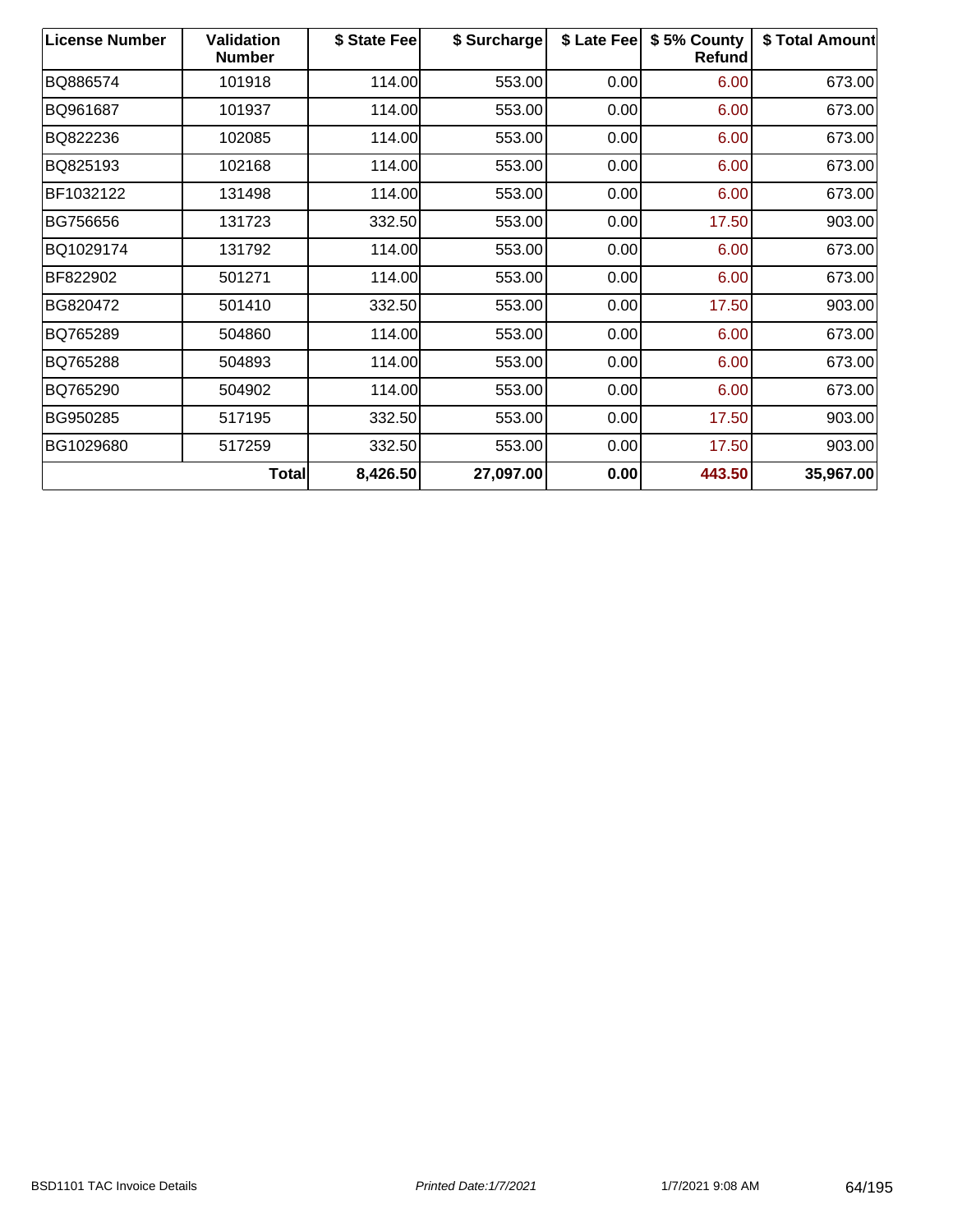

**County Freestone - 81**

| ∣License Number | <b>Validation</b><br><b>Number</b> | \$ State Fee | \$ Surcharge |       | <b>Refund</b> | \$ Late Fee   \$5% County   \$ Total Amount |
|-----------------|------------------------------------|--------------|--------------|-------|---------------|---------------------------------------------|
| BF757543        | 100671                             | 114.00       | 553.00       | 0.001 | 6.00          | 673.00                                      |
| BQ1034998       | 100735                             | 114.00       | 553.00       | 0.001 | 6.00          | 673.00                                      |
|                 | Totall                             | 228.00       | 1,106.00     | 0.00  | 12.00         | 1,346.00                                    |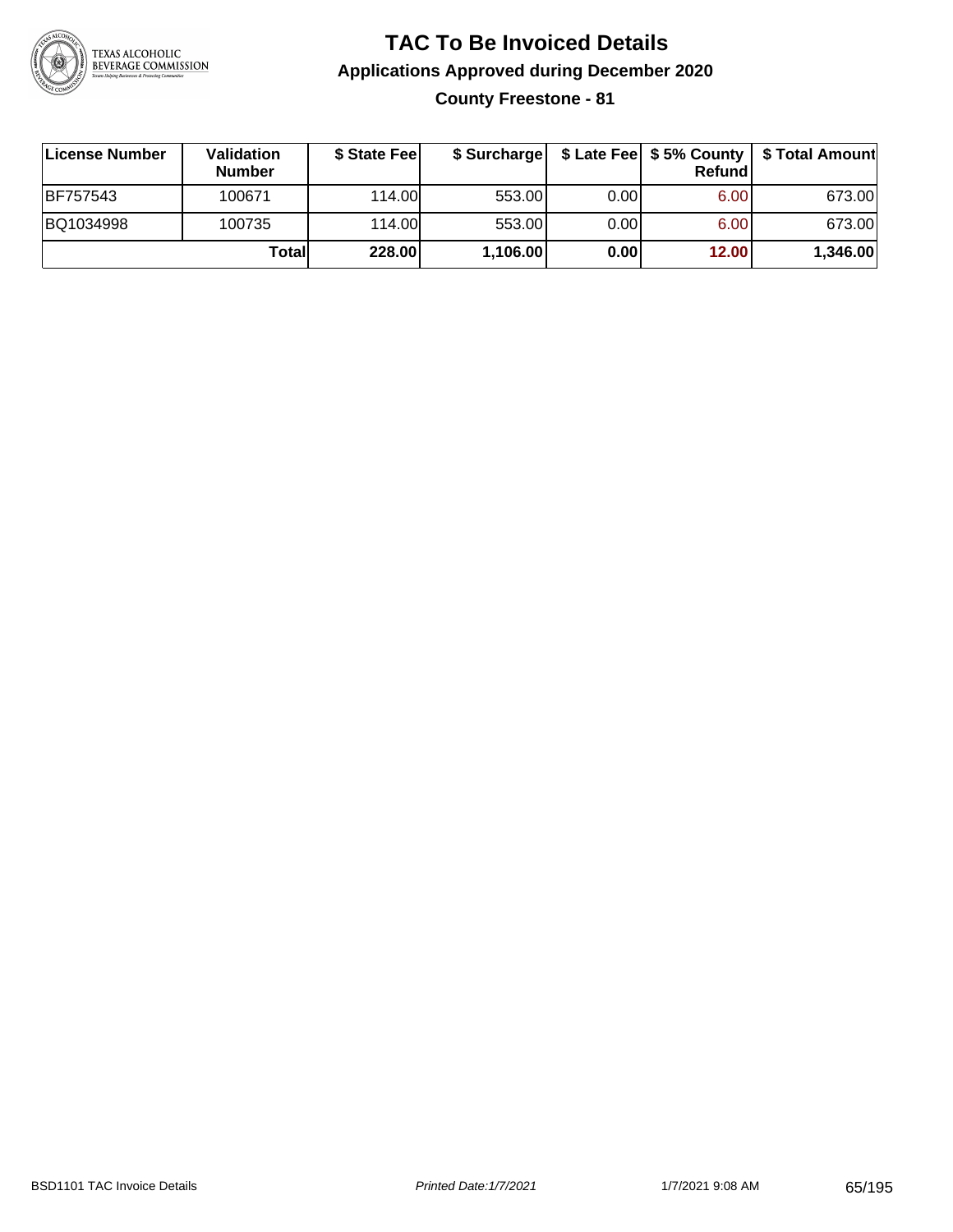

## **TAC To Be Invoiced Details Applications Approved during December 2020 County Frio - 82**

| License Number | Validation<br><b>Number</b> | \$ State Fee | \$ Surcharge |      | $$$ Late Fee $$5%$ County<br>Refund | \$ Total Amount |
|----------------|-----------------------------|--------------|--------------|------|-------------------------------------|-----------------|
| BG1104446      | 3392                        | 332.50       | 553.00       | 0.00 | 17.50                               | 903.00          |
| BQ890201       | 102607                      | 114.00L      | 553.00       | 0.00 | 6.00                                | 673.00          |
| BG1035246      | 503810                      | 332.50       | 553.00       | 0.00 | 17.50                               | 903.00          |
|                | Totall                      | 779.00       | 1,659.00     | 0.00 | 41.00                               | 2,479.00        |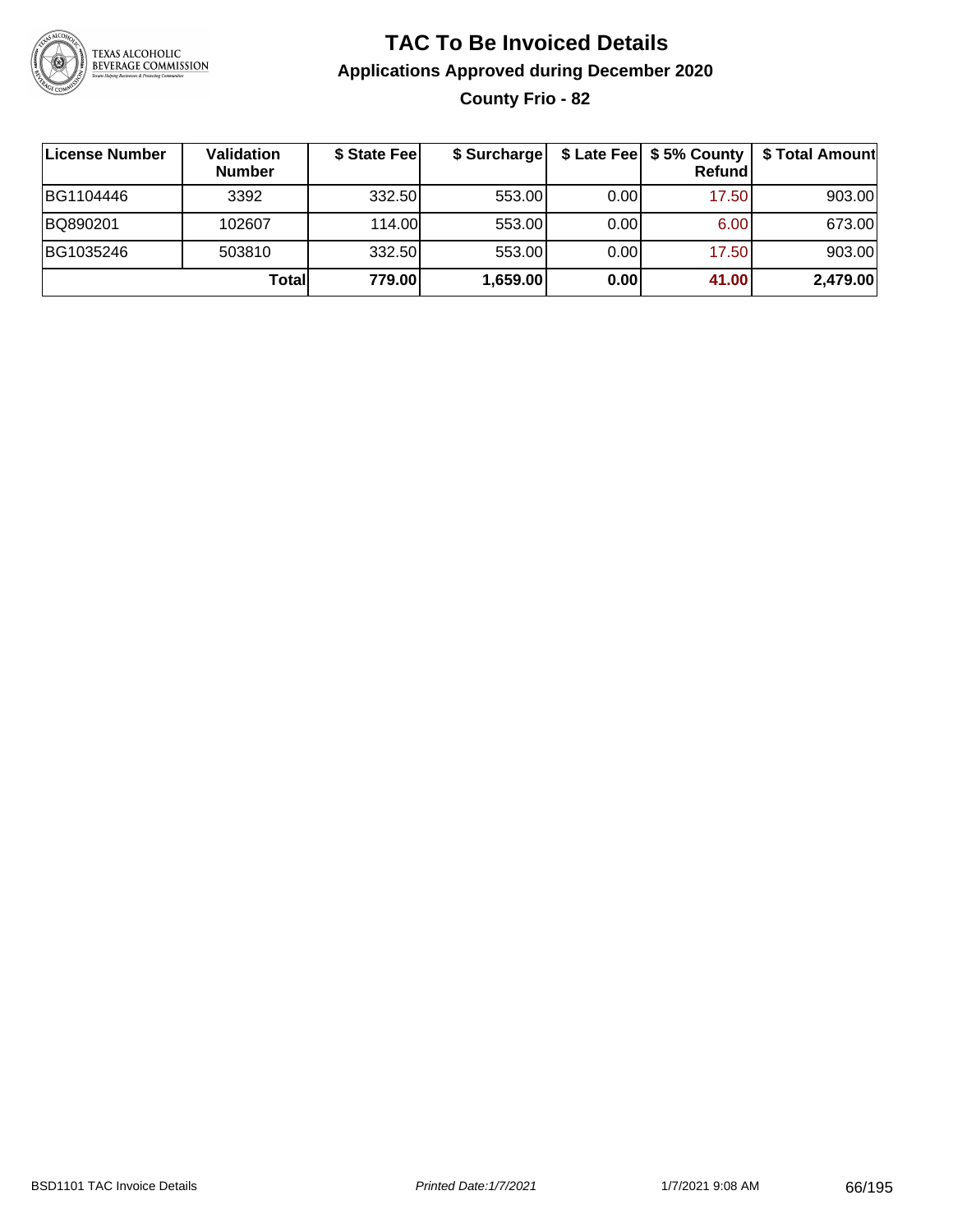

**County Gaines - 83**

| License Number | <b>Validation</b><br><b>Number</b> | \$ State Feel | \$ Surcharge |       | Refundl |        |
|----------------|------------------------------------|---------------|--------------|-------|---------|--------|
| BQ893197       | 104001                             | 114.00L       | 553.00       | 0.001 | 6.00    | 673.00 |
|                | Totall                             | <b>114.00</b> | 553.00       | 0.00  | 6.00    | 673.00 |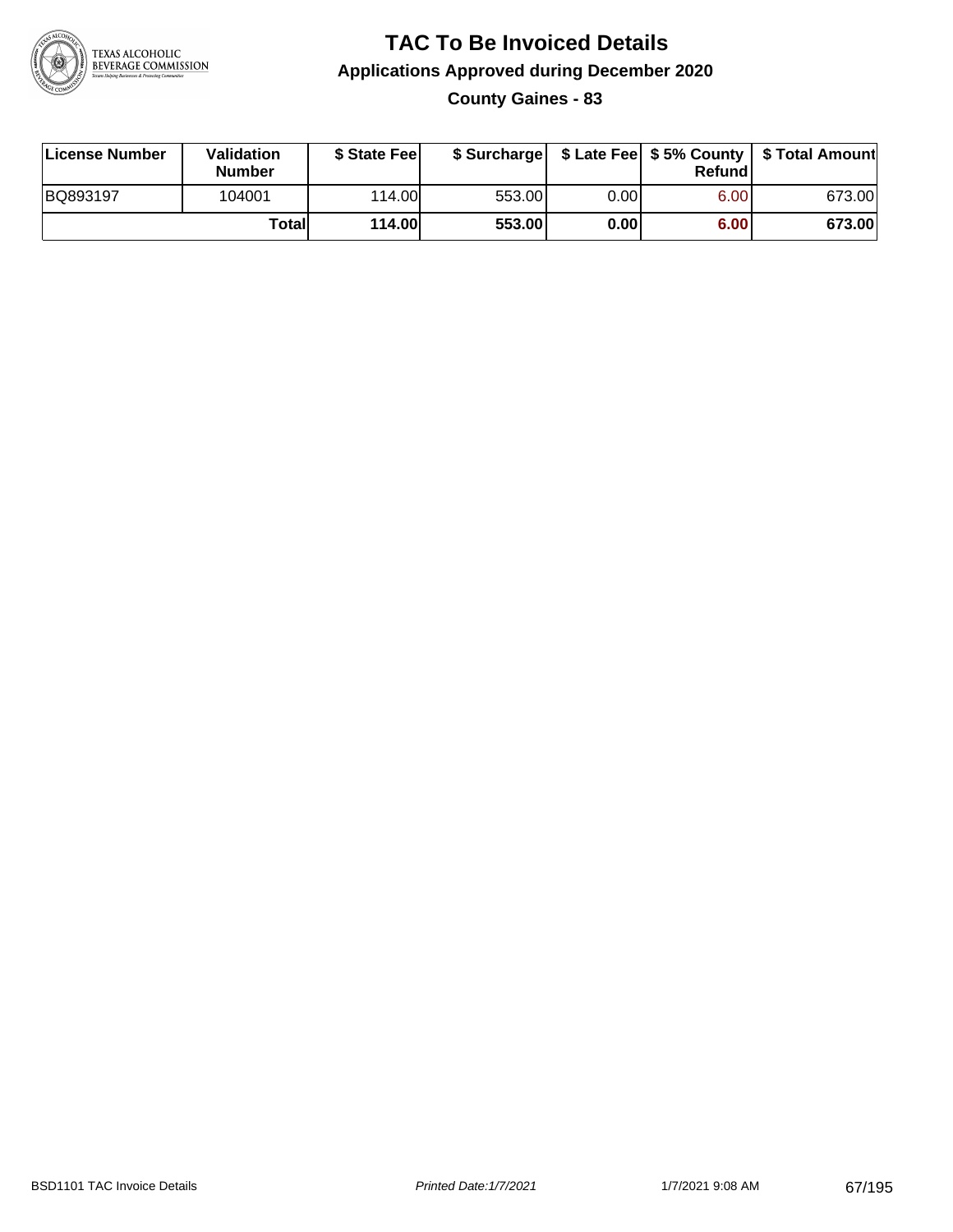

#### **TAC To Be Invoiced Details Applications Approved during December 2020 County Galveston - 84**

| <b>License Number</b> | <b>Validation</b><br><b>Number</b> | \$ State Fee | \$ Surcharge |        | \$ Late Fee   \$5% County<br>Refund | \$ Total Amount |
|-----------------------|------------------------------------|--------------|--------------|--------|-------------------------------------|-----------------|
| BQ1104168             | 1785                               | 114.00       | 553.00       | 0.00   | 6.00                                | 673.00          |
| BQ1102177             | 1972                               | 114.00       | 553.00       | 0.00   | 6.00                                | 673.00          |
| BE1103858             | 2826                               | 285.00       | 553.00       | 0.00   | 15.00                               | 853.00          |
| BF1103197             | 3169                               | 114.00       | 553.00       | 0.00   | 6.00                                | 673.00          |
| BQ1102807             | 3238                               | 114.00       | 553.00       | 0.00   | 6.00                                | 673.00          |
| BG959449              | 100192                             | 332.50       | 553.00       | 0.00   | 17.50                               | 903.00          |
| BG961903              | 100820                             | 332.50       | 553.00       | 0.00   | 17.50                               | 903.00          |
| BQ958952              | 101168                             | 114.00       | 553.00       | 0.00   | 6.00                                | 673.00          |
| BQ822510              | 101463                             | 114.00       | 553.00       | 0.00   | 6.00                                | 673.00          |
| BQ819916              | 101470                             | 114.00       | 553.00       | 100.00 | 6.00                                | 773.00          |
| BG959248              | 101636                             | 332.50       | 553.00       | 0.00   | 17.50                               | 903.00          |
| BL959248              | 101636                             | 475.00       | 327.00       | 0.00   | 25.00                               | 827.00          |
| BQ824187              | 101771                             | 114.00       | 553.00       | 0.00   | 6.00                                | 673.00          |
| BQ962974              | 102244                             | 114.00       | 553.00       | 0.00   | 6.00                                | 673.00          |
| BQ761096              | 102343                             | 114.00       | 553.00       | 0.00   | 6.00                                | 673.00          |
| BQ1031806             | 131642                             | 114.00       | 553.00       | 0.00   | 6.00                                | 673.00          |
| BQ965261              | 501997                             | 114.00       | 553.00       | 0.00   | 6.00                                | 673.00          |
| BG761594              | 504060                             | 332.50       | 553.00       | 0.00   | 17.50                               | 903.00          |
| BL761594              | 504060                             | 475.00       | 327.00       | 0.00   | 25.00                               | 827.00          |
| BG882754              | 517209                             | 332.50       | 553.00       | 0.00   | 17.50                               | 903.00          |
| BG751406              | 518319                             | 332.50       | 553.00       | 100.00 | 17.50                               | 1,003.00        |
| BL751406              | 518319                             | 475.00       | 327.00       | 100.00 | 25.00                               | 927.00          |
|                       | <b>Total</b>                       | 5,073.00     | 11,488.00    | 300.00 | 267.00                              | 17,128.00       |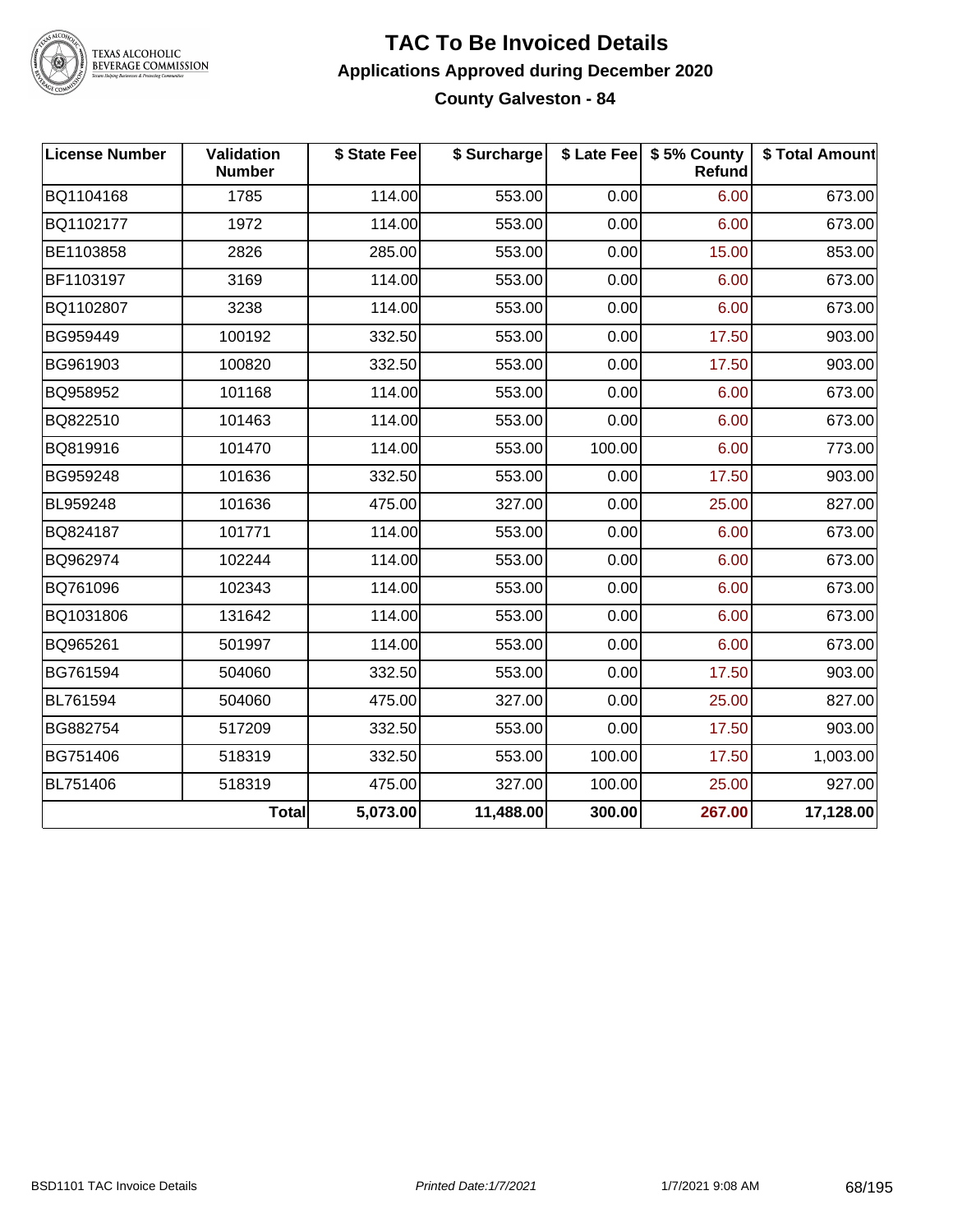

## **TAC To Be Invoiced Details Applications Approved during December 2020 County Gillespie - 86**

| <b>License Number</b> | <b>Validation</b><br><b>Number</b> | \$ State Fee | \$ Surcharge | \$ Late Fee | \$5% County<br>Refundl | \$ Total Amount |
|-----------------------|------------------------------------|--------------|--------------|-------------|------------------------|-----------------|
| BG1104320             | 2542                               | 332.50       | 553.00       | 0.00        | 17.50                  | 903.00          |
| BL1104320             | 2542                               | 475.00       | 327.00       | 0.00        | 25.00                  | 827.00          |
| BQ1102798             | 2650                               | 114.00       | 553.00       | 0.00        | 6.00                   | 673.00          |
| BE821940              | 101572                             | 285.00       | 553.00       | 0.00        | 15.00                  | 853.00          |
| BL821940              | 101572                             | 475.00       | 327.00       | 0.00        | 25.00                  | 827.00          |
| BG885712              | 501384                             | 332.50       | 553.00       | 0.00        | 17.50                  | 903.00          |
|                       | <b>Total</b>                       | 2,014.00     | 2,866.00     | 0.00        | 106.00                 | 4,986.00        |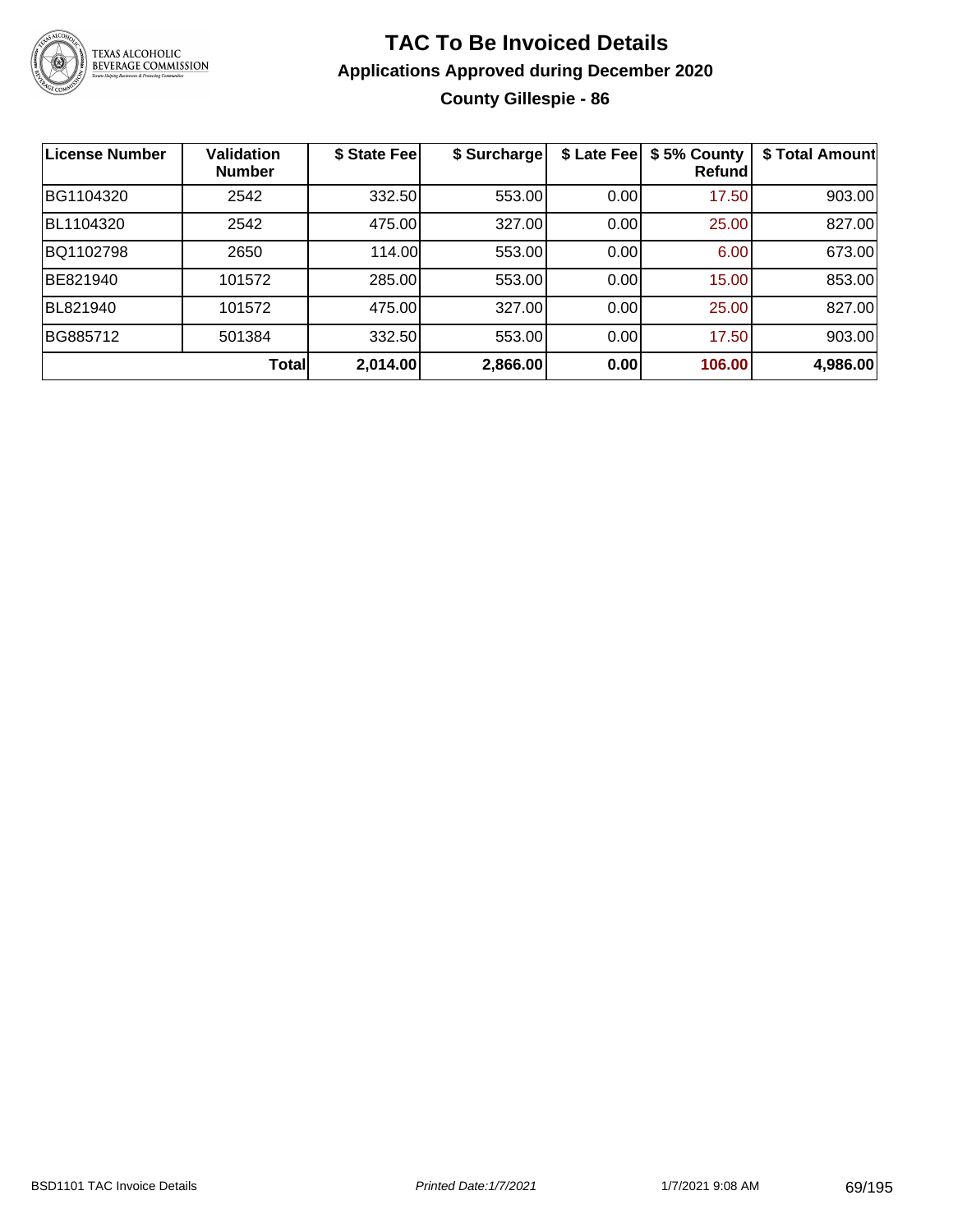

## **TAC To Be Invoiced Details Applications Approved during December 2020 County Gonzales - 89**

| License Number | Validation<br><b>Number</b> | \$ State Fee | \$ Surcharge |      | \$ Late Fee   \$5% County  <br>Refund | \$ Total Amount |
|----------------|-----------------------------|--------------|--------------|------|---------------------------------------|-----------------|
| BG1102782      | 3237                        | 332.50       | 553.00       | 0.00 | 17.50                                 | 903.00          |
| BG1035281      | 101787                      | 332.50       | 553.00       | 0.00 | 17.50                                 | 903.00          |
| BG966116       | 104445                      | 332.50       | 553.00       | 0.00 | 17.50                                 | 903.00          |
|                | Totall                      | 997.50       | 1,659.00     | 0.00 | 52.50                                 | 2,709.00        |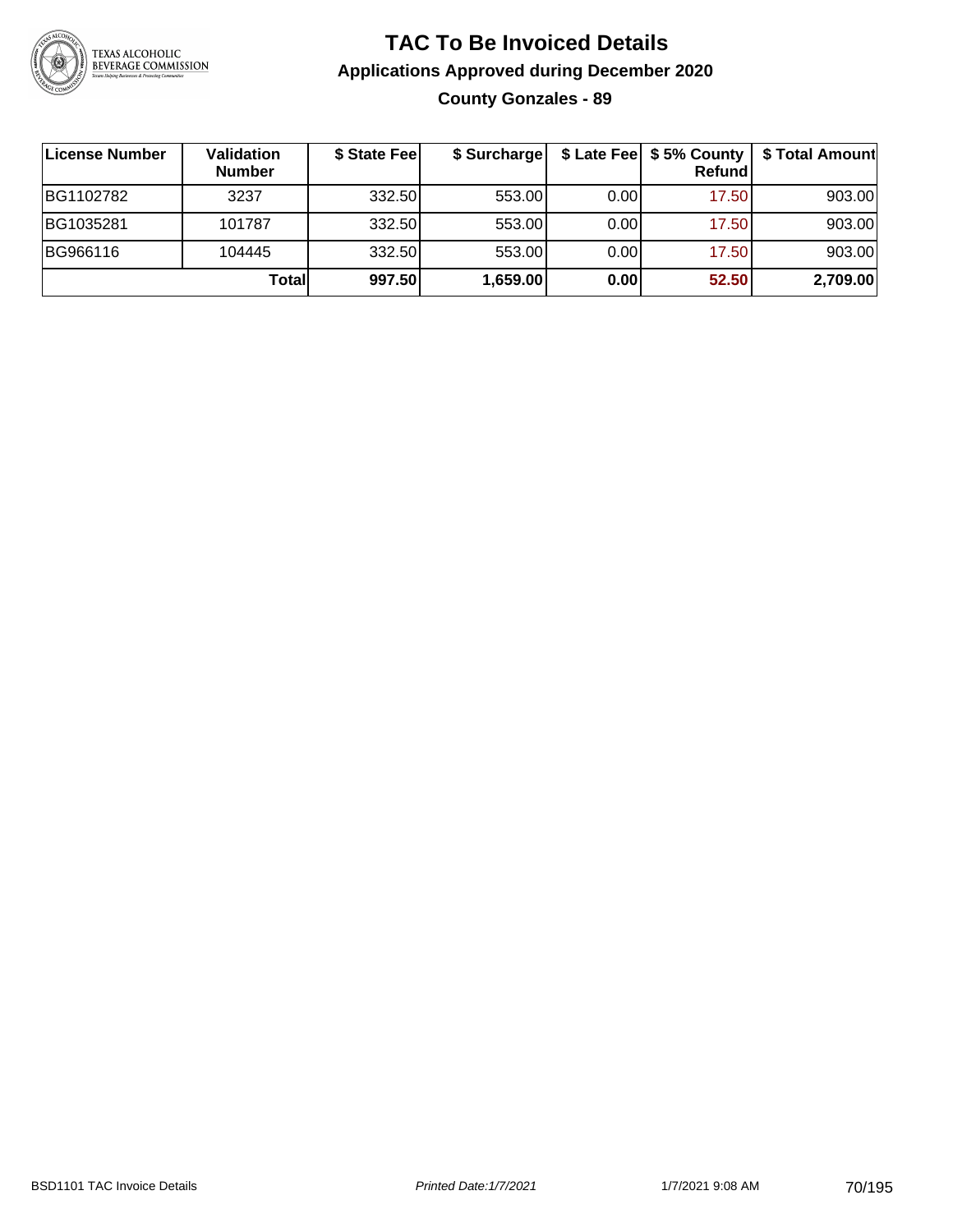

### **TAC To Be Invoiced Details Applications Approved during December 2020 County Gray - 90**

| <b>License Number</b> | <b>Validation</b><br><b>Number</b> | \$ State Fee | \$ Surcharge |      | Refundl | \$ Late Fee   \$5% County   \$ Total Amount |
|-----------------------|------------------------------------|--------------|--------------|------|---------|---------------------------------------------|
| BG963228              | 101680                             | 332.50       | 553.00       | 0.00 | 17.50   | 903.00                                      |
|                       | Totall                             | 332.50       | 553.00       | 0.00 | 17.50   | 903.00                                      |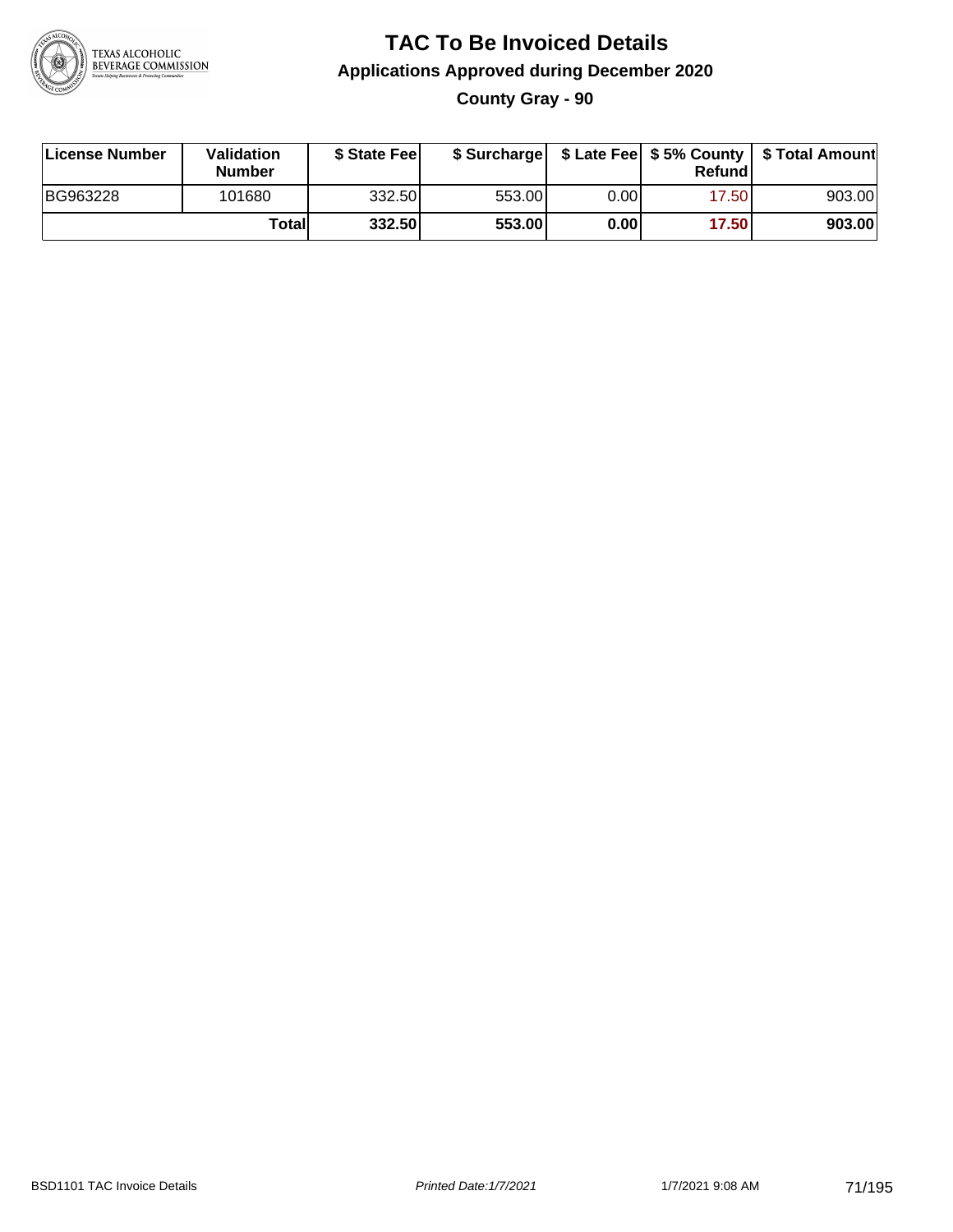

## **TAC To Be Invoiced Details Applications Approved during December 2020 County Grayson - 91**

| <b>License Number</b> | Validation<br><b>Number</b> | \$ State Fee | \$ Surcharge | \$ Late Fee | \$5% County<br>Refundl | \$ Total Amount |
|-----------------------|-----------------------------|--------------|--------------|-------------|------------------------|-----------------|
| BG887258              | 101099                      | 332.50       | 553.00       | 0.00        | 17.50                  | 903.00          |
| BQ1036096             | 101711                      | 114.00       | 553.00       | 0.00        | 6.00                   | 673.00          |
| BQ824490              | 102647                      | 114.00       | 553.00       | 0.00        | 6.00                   | 673.00          |
| BF1032739             | 501539                      | 114.00       | 553.00       | 0.00        | 6.00                   | 673.00          |
| BQ964554              | 501996                      | 114.00       | 553.00       | 0.00        | 6.00                   | 673.00          |
| BQ890512              | 501999                      | 114.00       | 553.00       | 0.00        | 6.00                   | 673.00          |
| BQ761774              | 502036                      | 114.00       | 553.00       | 0.00        | 6.00                   | 673.00          |
| BQ761772              | 502048                      | 114.00       | 553.00       | 0.00        | 6.00                   | 673.00          |
| BQ761770              | 502073                      | 114.00       | 553.00       | 0.00        | 6.00                   | 673.00          |
| BQ761771              | 502075                      | 114.00       | 553.00       | 0.00        | 6.00                   | 673.00          |
|                       | Totall                      | 1,358.50     | 5,530.00     | 0.00        | 71.50                  | 6,960.00        |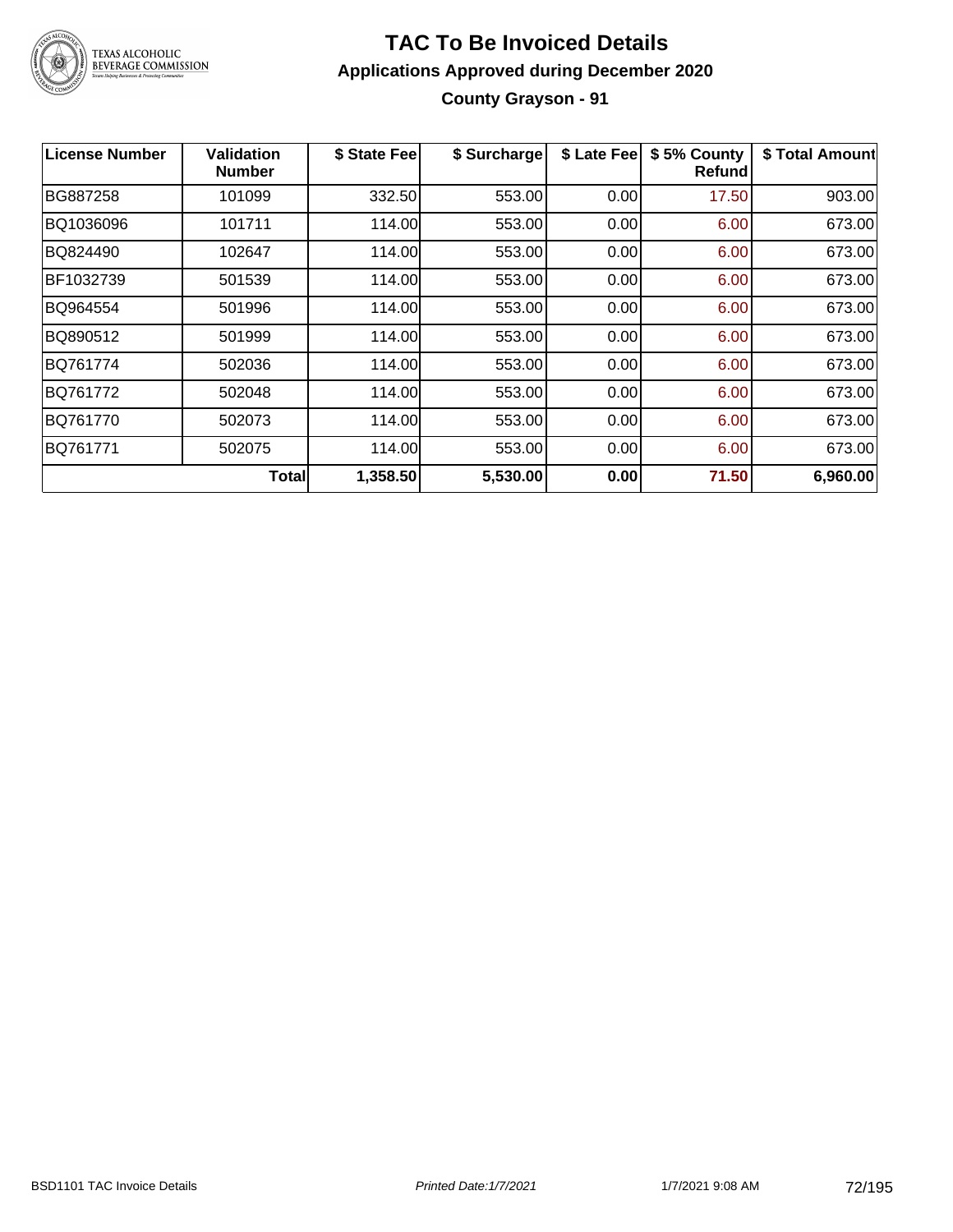

TEXAS ALCOHOLIC<br>BEVERAGE COMMISSION

#### **TAC To Be Invoiced Details Applications Approved during December 2020 County Gregg - 92**

| <b>License Number</b> | <b>Validation</b><br><b>Number</b> | \$ State Fee | \$ Surcharge | \$ Late Fee | \$5% County<br><b>Refund</b> | \$ Total Amount |
|-----------------------|------------------------------------|--------------|--------------|-------------|------------------------------|-----------------|
| BG1104046             | 1400                               | 332.50       | 553.00       | 0.00        | 17.50                        | 903.00          |
| BG1102248             | 2049                               | 332.50       | 553.00       | 0.00        | 17.50                        | 903.00          |
| BG1104090             | 2677                               | 332.50       | 553.00       | 0.00        | 17.50                        | 903.00          |
| BF1104238             | 3007                               | 114.00       | 553.00       | 0.00        | 6.00                         | 673.00          |
| BQ1102457             | 3036                               | 114.00       | 553.00       | 0.00        | 6.00                         | 673.00          |
| BQ1031133             | 100350                             | 114.00       | 553.00       | 0.00        | 6.00                         | 673.00          |
| BQ959832              | 100572                             | 114.00       | 553.00       | 0.00        | 6.00                         | 673.00          |
| BF759432              | 100585                             | 114.00       | 553.00       | 0.00        | 6.00                         | 673.00          |
| BF759422              | 100591                             | 114.00       | 553.00       | 0.00        | 6.00                         | 673.00          |
| BQ1034907             | 100798                             | 114.00       | 553.00       | 0.00        | 6.00                         | 673.00          |
| BG962038              | 101596                             | 332.50       | 553.00       | 0.00        | 17.50                        | 903.00          |
| BG1032274             | 101654                             | 332.50       | 553.00       | 0.00        | 17.50                        | 903.00          |
| BG761264              | 101868                             | 332.50       | 553.00       | 0.00        | 17.50                        | 903.00          |
| BG1036320             | 102578                             | 332.50       | 553.00       | 0.00        | 17.50                        | 903.00          |
|                       | <b>Total</b>                       | 3,125.50     | 7,742.00     | 0.00        | 164.50                       | 11,032.00       |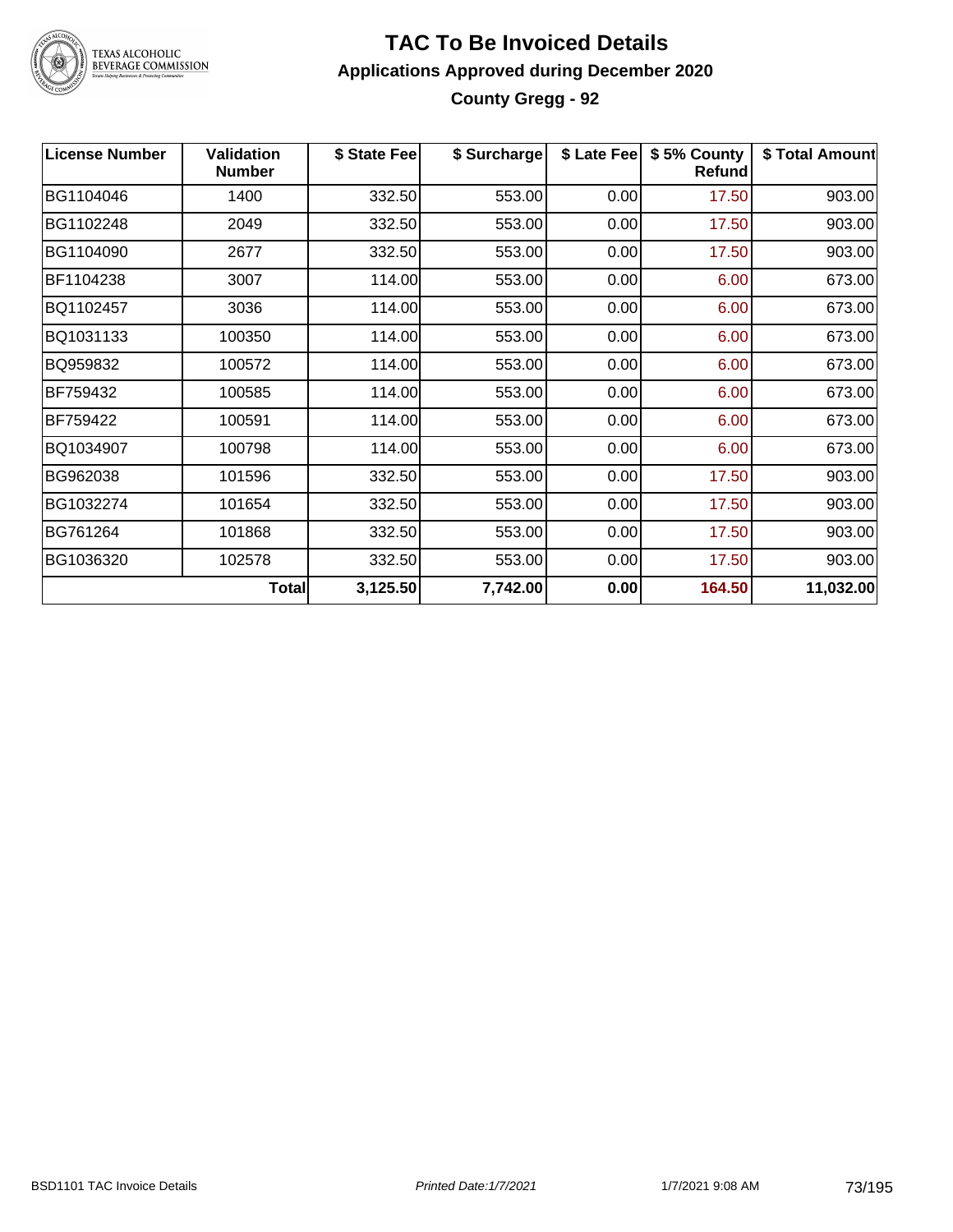

**County Grimes - 93**

| ∣License Number | Validation<br><b>Number</b> | \$ State Fee | \$ Surcharge |      | Refundl | \$ Late Fee   \$5% County   \$ Total Amount |
|-----------------|-----------------------------|--------------|--------------|------|---------|---------------------------------------------|
| BG1102433       | 1774                        | 332.50       | 553.00       | 0.00 | 17.50   | 903.00                                      |
| BQ959908        | 100576                      | 114.00       | 553.00       | 0.00 | 6.00    | 673.00                                      |
| BG820214        | 131522                      | 332.50       | 553.00       | 0.00 | 17.50   | 903.00                                      |
|                 | <b>Total</b>                | 779.00       | 1,659.00     | 0.00 | 41.00   | 2,479.00                                    |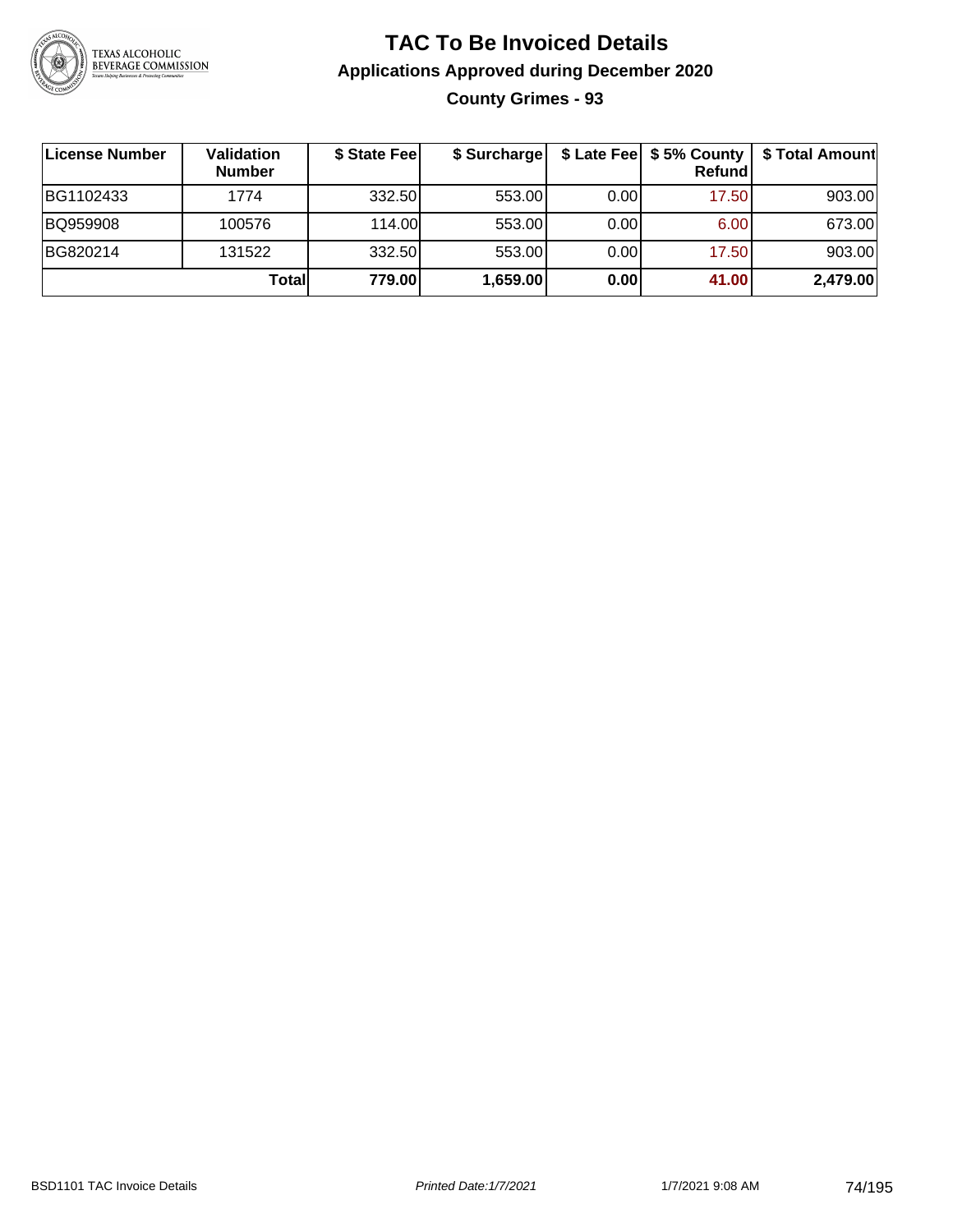

#### **TAC To Be Invoiced Details Applications Approved during December 2020 County Guadalupe - 94**

**License Number Validation Number \$ State Fee \$ Surcharge \$ Late Fee \$ 5% County Refund \$ Total Amount** BF1104550 | 2360 | 114.00| 553.00| 0.00| 6.00| 673.00 BG1035686 | 101717 | 332.50| 553.00| 0.00| 17.50| 903.00 BG885228 | 131567 | 332.50| 553.00| 0.00| 17.50| 903.00 BQ763511 | 503689 | 114.00| 553.00| 0.00| 6.00| 673.00 BG1022677 | 517129 | 332.50| 553.00| 0.00| 17.50| 903.00 **Total 1,225.50 2,765.00 0.00 64.50 4,055.00**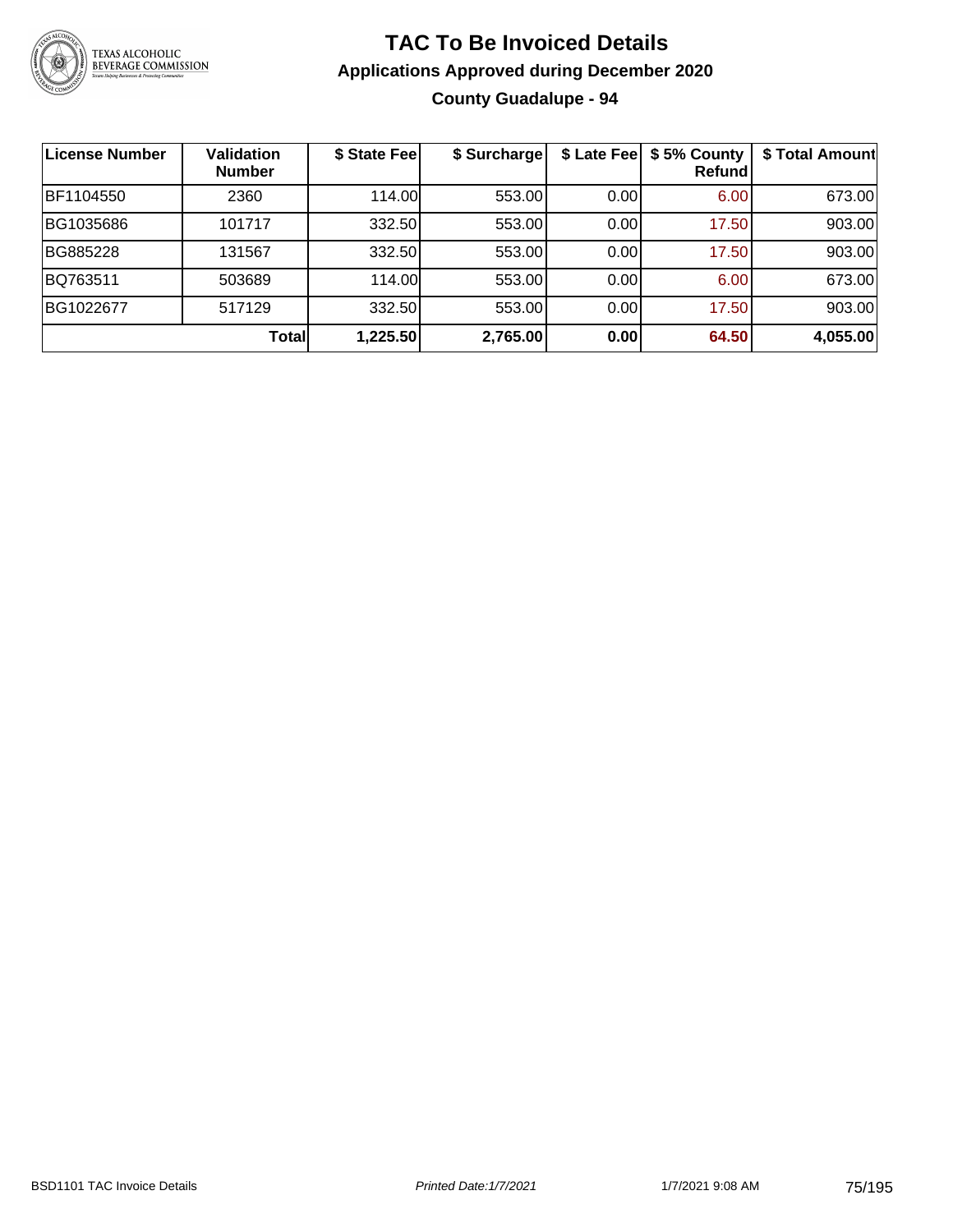

### **TAC To Be Invoiced Details Applications Approved during December 2020 County Hale - 95**

| License Number | <b>Validation</b><br><b>Number</b> | \$ State Fee | \$ Surcharge |       | <b>Refund</b> | \$ Late Fee   \$5% County   \$ Total Amount |
|----------------|------------------------------------|--------------|--------------|-------|---------------|---------------------------------------------|
| BG1104951      | 3202                               | 332.50       | 553.00       | 0.001 | 17.50         | 903.00                                      |
| BG1037464      | 102529                             | 332.50       | 553.00       | 0.00  | 17.50         | 903.00                                      |
|                | Totall                             | 665.00       | 1,106.00     | 0.00  | 35.00         | 1,806.00                                    |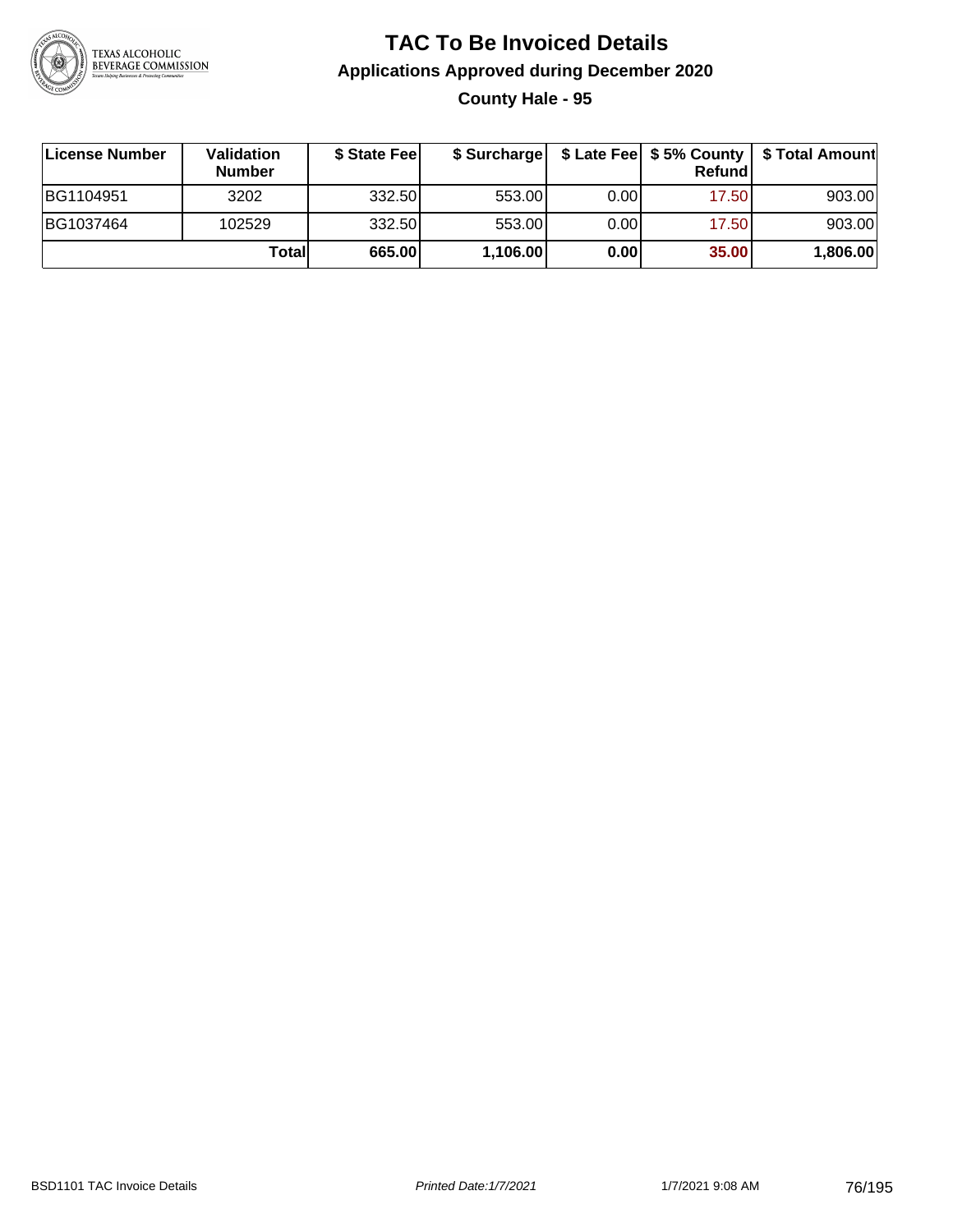

### **TAC To Be Invoiced Details Applications Approved during December 2020 County Hall - 96**

| License Number   | Validation<br><b>Number</b> | \$ State Feel |        |      | Refund | \$ Surcharge   \$ Late Fee   \$5% County   \$ Total Amount |
|------------------|-----------------------------|---------------|--------|------|--------|------------------------------------------------------------|
| <b>BF1104498</b> | 3512                        | 114.00        | 553.00 | 0.00 | 6.00   | 673.00                                                     |
|                  | Totall                      | 114.00        | 553.00 | 0.00 | 6.00   | 673.00                                                     |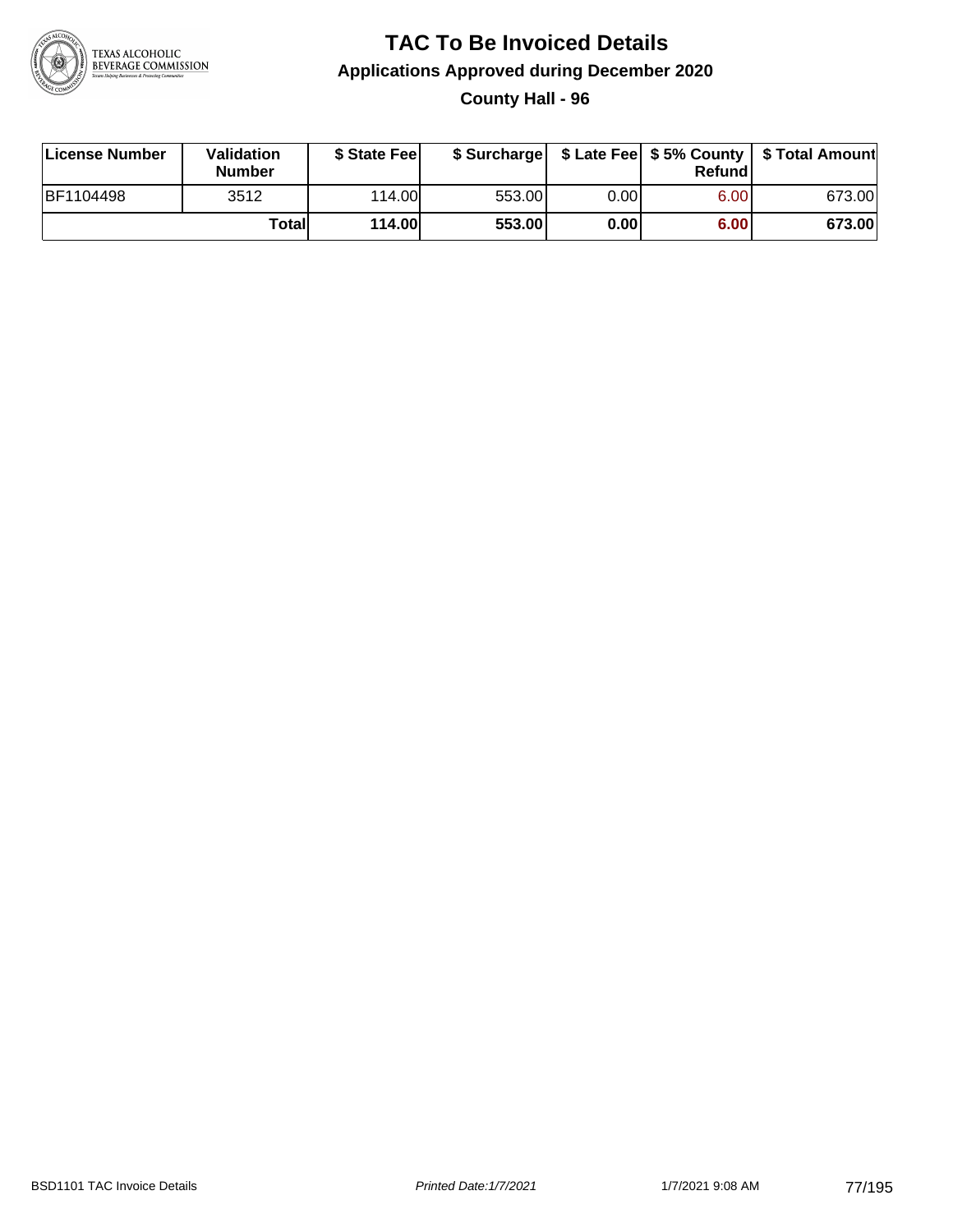

### **TAC To Be Invoiced Details Applications Approved during December 2020 County Hardin - 100**

| License Number | <b>Validation</b><br><b>Number</b> | \$ State Fee |          |       | Refundl | \$ Surcharge   \$ Late Fee   \$5% County   \$ Total Amount |
|----------------|------------------------------------|--------------|----------|-------|---------|------------------------------------------------------------|
| BQ765350       | 504924                             | 114.00       | 553.00   | 0.001 | 6.00    | 673.00                                                     |
| BQ765347       | 504944                             | 114.00       | 553.00   | 0.00  | 6.00    | 673.00                                                     |
|                | Totall                             | 228.00       | 1,106.00 | 0.00  | 12.00   | 1,346.00                                                   |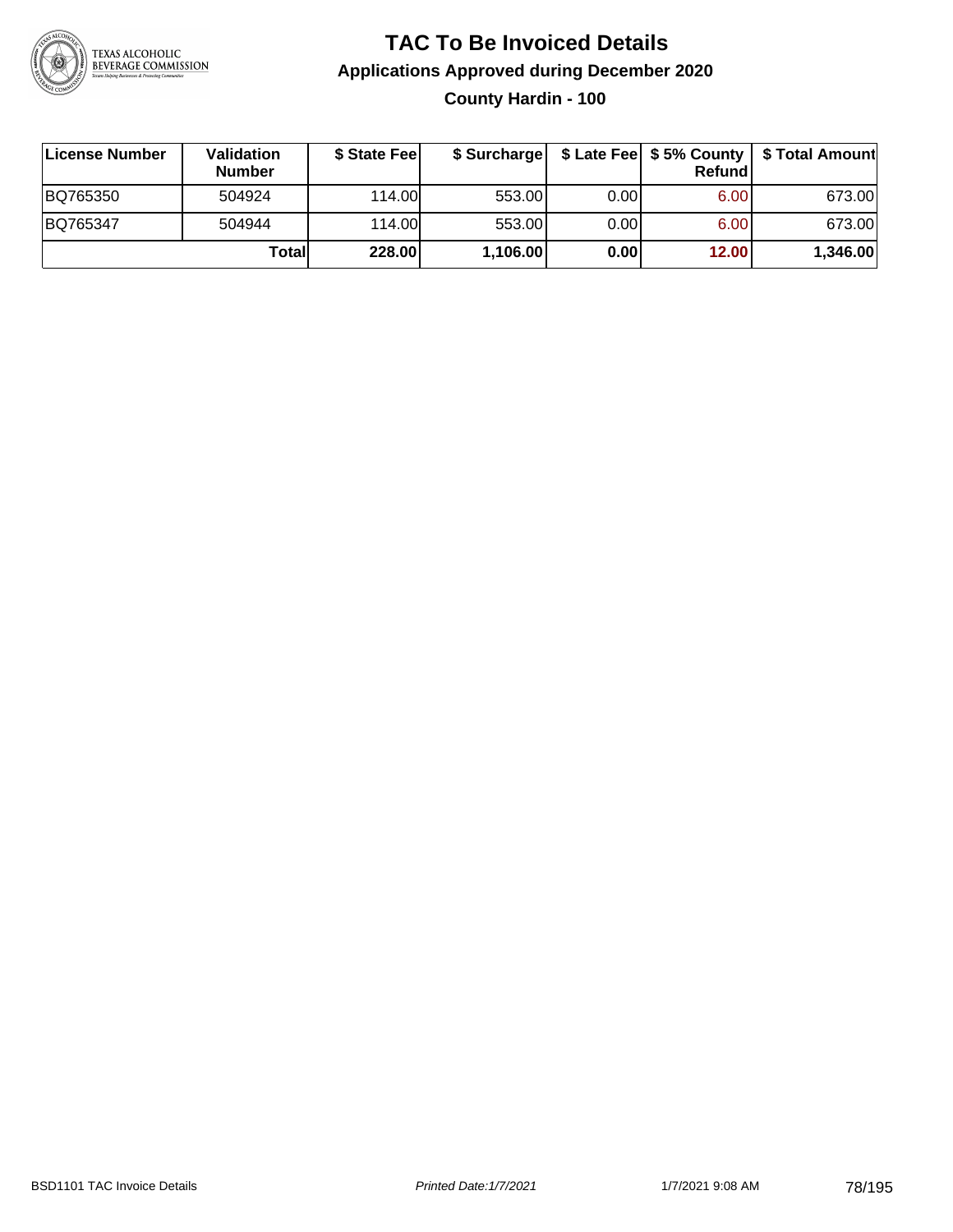

TEXAS ALCOHOLIC<br>BEVERAGE COMMISSION

#### **TAC To Be Invoiced Details Applications Approved during December 2020 County Harris - 101**

| <b>License Number</b> | Validation<br><b>Number</b> | \$ State Fee | \$ Surcharge |      | \$ Late Fee   \$5% County<br>Refund | \$ Total Amount |
|-----------------------|-----------------------------|--------------|--------------|------|-------------------------------------|-----------------|
| BQ1104559             | 569                         | 114.00       | 553.00       | 0.00 | 6.00                                | 673.00          |
| BQ1104496             | 1076                        | 114.00       | 553.00       | 0.00 | 6.00                                | 673.00          |
| BQ1103547             | 1303                        | 114.00       | 553.00       | 0.00 | 6.00                                | 673.00          |
| BF1103392             | 1567                        | 114.00       | 553.00       | 0.00 | 6.00                                | 673.00          |
| BF1102708             | 1627                        | 114.00       | 553.00       | 0.00 | 6.00                                | 673.00          |
| BQ1104865             | 1645                        | 114.00       | 553.00       | 0.00 | 6.00                                | 673.00          |
| BQ1102992             | 1714                        | 114.00       | 553.00       | 0.00 | 6.00                                | 673.00          |
| BF1102538             | 1757                        | 114.00       | 553.00       | 0.00 | 6.00                                | 673.00          |
| BG1103756             | 1861                        | 1,900.00     | 553.00       | 0.00 | 100.00                              | 2,553.00        |
| BQ1103163             | 1929                        | 114.00       | 553.00       | 0.00 | 6.00                                | 673.00          |
| BF1104985             | 1930                        | 114.00       | 553.00       | 0.00 | 6.00                                | 673.00          |
| BQ1104808             | 1959                        | 114.00       | 553.00       | 0.00 | 6.00                                | 673.00          |
| BG1104095             | 1996                        | 1,900.00     | 553.00       | 0.00 | 100.00                              | 2,553.00        |
| BL1104095             | 1996                        | 475.00       | 327.00       | 0.00 | 25.00                               | 827.00          |
| BQ1104569             | 2005                        | 114.00       | 553.00       | 0.00 | 6.00                                | 673.00          |
| BF1102184             | 2050                        | 114.00       | 553.00       | 0.00 | 6.00                                | 673.00          |
| BQ1104025             | 2077                        | 114.00       | 553.00       | 0.00 | 6.00                                | 673.00          |
| BQ1102174             | 2113                        | 114.00       | 553.00       | 0.00 | 6.00                                | 673.00          |
| BQ1102195             | 2114                        | 114.00       | 553.00       | 0.00 | 6.00                                | 673.00          |
| BQ1102170             | 2115                        | 114.00       | 553.00       | 0.00 | 6.00                                | 673.00          |
| BF1103404             | 2117                        | 114.00       | 553.00       | 0.00 | 6.00                                | 673.00          |
| BQ1104273             | 2126                        | 114.00       | 553.00       | 0.00 | 6.00                                | 673.00          |
| BG1102836             | 2151                        | 1,900.00     | 553.00       | 0.00 | 100.00                              | 2,553.00        |
| BQ1102186             | 2179                        | 114.00       | 553.00       | 0.00 | 6.00                                | 673.00          |
| BQ1103121             | 2235                        | 114.00       | 553.00       | 0.00 | 6.00                                | 673.00          |
| BG1104560             | 2268                        | 1,900.00     | 553.00       | 0.00 | 100.00                              | 2,553.00        |
| BQ1102190             | 2269                        | 114.00       | 553.00       | 0.00 | 6.00                                | 673.00          |
| BF1103860             | 2277                        | 114.00       | 553.00       | 0.00 | 6.00                                | 673.00          |
| BG1102540             | 2349                        | 1,900.00     | 553.00       | 0.00 | 100.00                              | 2,553.00        |
| BG1104183             | 2375                        | 1,900.00     | 553.00       | 0.00 | 100.00                              | 2,553.00        |
| BQ1103315             | 2376                        | 114.00       | 553.00       | 0.00 | 6.00                                | 673.00          |
| BG1102427             | 2409                        | 1,900.00     | 553.00       | 0.00 | 100.00                              | 2,553.00        |
| BF1102597             | 2420                        | 114.00       | 553.00       | 0.00 | 6.00                                | 673.00          |
| BG1102525             | 2453                        | 1,900.00     | 553.00       | 0.00 | 100.00                              | 2,553.00        |
| BL1102525             | 2453                        | 475.00       | 327.00       | 0.00 | 25.00                               | 827.00          |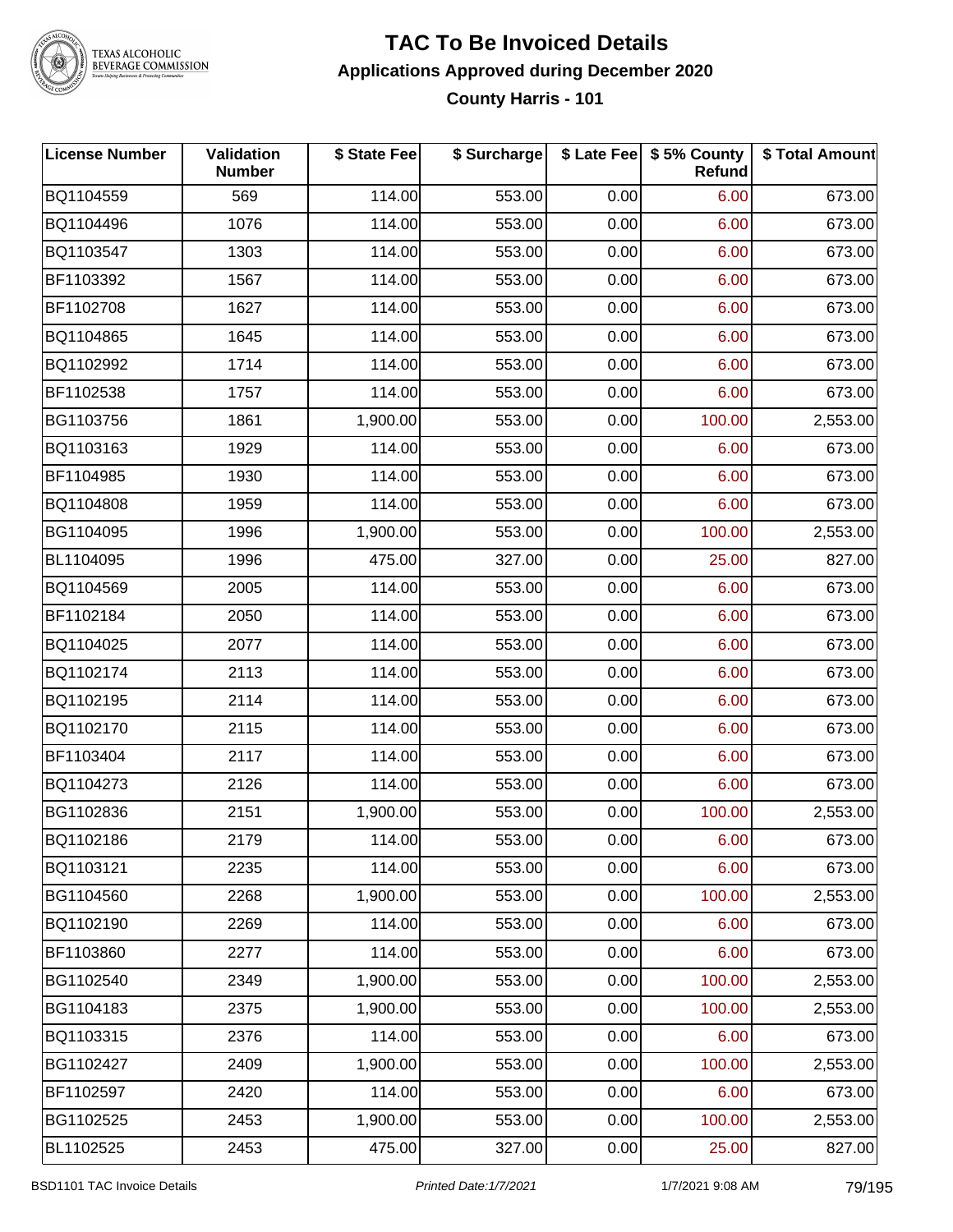| <b>License Number</b> | Validation<br><b>Number</b> | \$ State Fee | \$ Surcharge |      | \$ Late Fee   \$5% County<br>Refund | \$ Total Amount |
|-----------------------|-----------------------------|--------------|--------------|------|-------------------------------------|-----------------|
| BQ1104830             | 2520                        | 114.00       | 553.00       | 0.00 | 6.00                                | 673.00          |
| BQ1104624             | 2530                        | 114.00       | 553.00       | 0.00 | 6.00                                | 673.00          |
| BQ1103809             | 2552                        | 114.00       | 553.00       | 0.00 | 6.00                                | 673.00          |
| BQ1102345             | 2556                        | 114.00       | 553.00       | 0.00 | 6.00                                | 673.00          |
| BF1104094             | 2560                        | 114.00       | 553.00       | 0.00 | 6.00                                | 673.00          |
| BF1104562             | 2565                        | 114.00       | 553.00       | 0.00 | 6.00                                | 673.00          |
| BG1102426             | 2577                        | 1,900.00     | 553.00       | 0.00 | 100.00                              | 2,553.00        |
| BQ1103907             | 2645                        | 114.00       | 553.00       | 0.00 | 6.00                                | 673.00          |
| BF1104302             | 2707                        | 114.00       | 553.00       | 0.00 | 6.00                                | 673.00          |
| BQ1103949             | 2718                        | 114.00       | 553.00       | 0.00 | 6.00                                | 673.00          |
| BQ1104272             | 2789                        | 114.00       | 553.00       | 0.00 | 6.00                                | 673.00          |
| BG1104146             | 2805                        | 1,900.00     | 553.00       | 0.00 | 100.00                              | 2,553.00        |
| BF1102738             | 2887                        | 114.00       | 553.00       | 0.00 | 6.00                                | 673.00          |
| BG1104993             | 3043                        | 1,900.00     | 553.00       | 0.00 | 100.00                              | 2,553.00        |
| BQ1104538             | 3073                        | 114.00       | 553.00       | 0.00 | 6.00                                | 673.00          |
| BQ1103862             | 3081                        | 114.00       | 553.00       | 0.00 | 6.00                                | 673.00          |
| BG1102644             | 3173                        | 1,900.00     | 553.00       | 0.00 | 100.00                              | 2,553.00        |
| BL1102644             | 3173                        | 475.00       | 327.00       | 0.00 | 25.00                               | 827.00          |
| BQ1104336             | 3233                        | 114.00       | 553.00       | 0.00 | 6.00                                | 673.00          |
| BQ1104050             | 3269                        | 114.00       | 553.00       | 0.00 | 6.00                                | 673.00          |
| BQ1104726             | 3329                        | 114.00       | 553.00       | 0.00 | 6.00                                | 673.00          |
| BG1104157             | 3411                        | 1,900.00     | 553.00       | 0.00 | 100.00                              | 2,553.00        |
| BG1103491             | 3412                        | 1,900.00     | 553.00       | 0.00 | 100.00                              | 2,553.00        |
| BQ1103940             | 3506                        | 114.00       | 553.00       | 0.00 | 6.00                                | 673.00          |
| BG1104813             | 3569                        | 1,900.00     | 553.00       | 0.00 | 100.00                              | 2,553.00        |
| BQ1104764             | 3632                        | 114.00       | 553.00       | 0.00 | 6.00                                | 673.00          |
| BQ1104467             | 3641                        | 114.00       | 553.00       | 0.00 | 6.00                                | 673.00          |
| BQ1104555             | 3642                        | 114.00       | 553.00       | 0.00 | 6.00                                | 673.00          |
| BG1104540             | 3643                        | 1,900.00     | 553.00       | 0.00 | 100.00                              | 2,553.00        |
| BG958034              | 8790                        | 1,425.00     | 553.00       | 0.00 | 75.00                               | 2,053.00        |
| BL958034              | 8790                        | 475.00       | 327.00       | 0.00 | 25.00                               | 827.00          |
| BG417186              | 8894                        | 1,425.00     | 553.00       | 0.00 | 75.00                               | 2,053.00        |
| BQ499904              | 8895                        | 114.00       | 553.00       | 0.00 | 6.00                                | 673.00          |
| BG669433              | 8897                        | 1,425.00     | 553.00       | 0.00 | 75.00                               | 2,053.00        |
| BG957612              | 100074                      | 1,425.00     | 553.00       | 0.00 | 75.00                               | 2,053.00        |
| BG819274              | 100085                      | 1,425.00     | 553.00       | 0.00 | 75.00                               | 2,053.00        |
| BG759314              | 100103                      | 1,425.00     | 553.00       | 0.00 | 75.00                               | 2,053.00        |
| BG959727              | 100181                      | 1,425.00     | 553.00       | 0.00 | 75.00                               | 2,053.00        |
| BF756917              | 100210                      | 114.00       | 553.00       | 0.00 | 6.00                                | 673.00          |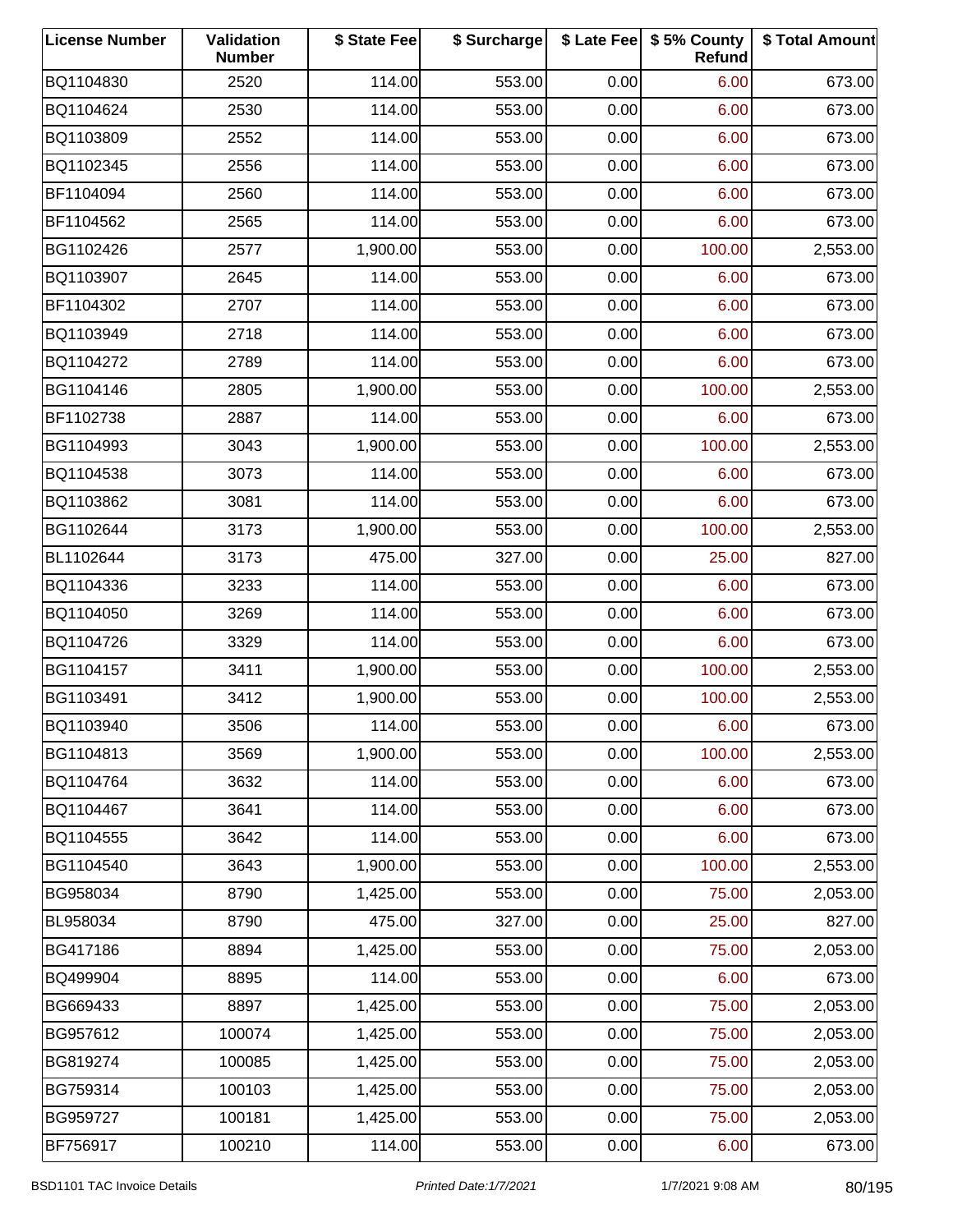| <b>License Number</b> | Validation<br><b>Number</b> | \$ State Fee | \$ Surcharge |        | \$ Late Fee   \$5% County<br>Refund | \$ Total Amount |
|-----------------------|-----------------------------|--------------|--------------|--------|-------------------------------------|-----------------|
| BQ883720              | 100210                      | 114.00       | 553.00       | 0.00   | 6.00                                | 673.00          |
| BF957215              | 100210                      | 114.00       | 553.00       | 0.00   | 6.00                                | 673.00          |
| BQ699950              | 100221                      | 114.00       | 553.00       | 0.00   | 6.00                                | 673.00          |
| BG756601              | 100270                      | 1,425.00     | 553.00       | 0.00   | 75.00                               | 2,053.00        |
| BQ819080              | 100273                      | 114.00       | 553.00       | 0.00   | 6.00                                | 673.00          |
| BG818725              | 100278                      | 1,425.00     | 553.00       | 0.00   | 75.00                               | 2,053.00        |
| BQ820215              | 100305                      | 114.00       | 553.00       | 0.00   | 6.00                                | 673.00          |
| BQ1030340             | 100365                      | 114.00       | 553.00       | 0.00   | 6.00                                | 673.00          |
| BQ885459              | 100414                      | 114.00       | 553.00       | 0.00   | 6.00                                | 673.00          |
| BQ1031230             | 100423                      | 114.00       | 553.00       | 0.00   | 6.00                                | 673.00          |
| BF959829              | 100501                      | 114.00       | 553.00       | 0.00   | 6.00                                | 673.00          |
| BQ1032866             | 100503                      | 114.00       | 553.00       | 0.00   | 6.00                                | 673.00          |
| BF1033114             | 100511                      | 114.00       | 553.00       | 0.00   | 6.00                                | 673.00          |
| BQ1033157             | 100512                      | 114.00       | 553.00       | 0.00   | 6.00                                | 673.00          |
| BQ1033332             | 100515                      | 114.00       | 553.00       | 0.00   | 6.00                                | 673.00          |
| BQ960455              | 100516                      | 114.00       | 553.00       | 0.00   | 6.00                                | 673.00          |
| BQ960448              | 100517                      | 114.00       | 553.00       | 0.00   | 6.00                                | 673.00          |
| BQ960810              | 100519                      | 114.00       | 553.00       | 0.00   | 6.00                                | 673.00          |
| BQ1033766             | 100526                      | 114.00       | 553.00       | 0.00   | 6.00                                | 673.00          |
| BQ1029013             | 100532                      | 114.00       | 553.00       | 100.00 | 6.00                                | 773.00          |
| BF1030841             | 100538                      | 114.00       | 553.00       | 0.00   | 6.00                                | 673.00          |
| BF1030392             | 100542                      | 114.00       | 553.00       | 0.00   | 6.00                                | 673.00          |
| BQ1034808             | 100571                      | 114.00       | 553.00       | 0.00   | 6.00                                | 673.00          |
| BQ1035211             | 100587                      | 114.00       | 553.00       | 0.00   | 6.00                                | 673.00          |
| BQ1034130             | 100601                      | 114.00       | 553.00       | 0.00   | 6.00                                | 673.00          |
| BQ881840              | 100627                      | 114.00       | 553.00       | 0.00   | 6.00                                | 673.00          |
| BQ960958              | 100628                      | 114.00       | 553.00       | 0.00   | 6.00                                | 673.00          |
| BQ885214              | 100642                      | 114.00       | 553.00       | 0.00   | 6.00                                | 673.00          |
| BF1033066             | 100650                      | 114.00       | 553.00       | 0.00   | 6.00                                | 673.00          |
| BF1033583             | 100665                      | 114.00       | 553.00       | 0.00   | 6.00                                | 673.00          |
| BQ962170              | 100674                      | 114.00       | 553.00       | 0.00   | 6.00                                | 673.00          |
| BQ1029796             | 100677                      | 114.00       | 553.00       | 0.00   | 6.00                                | 673.00          |
| BQ1030243             | 100677                      | 114.00       | 553.00       | 0.00   | 6.00                                | 673.00          |
| BF962409              | 100698                      | 114.00       | 553.00       | 0.00   | 6.00                                | 673.00          |
| BQ1033432             | 100719                      | 114.00       | 553.00       | 0.00   | 6.00                                | 673.00          |
| BQ1034613             | 100731                      | 114.00       | 553.00       | 0.00   | 6.00                                | 673.00          |
| BQ884906              | 100746                      | 114.00       | 553.00       | 0.00   | 6.00                                | 673.00          |
| BF1034318             | 100762                      | 114.00       | 553.00       | 0.00   | 6.00                                | 673.00          |
| BG1030098             | 100772                      | 1,425.00     | 553.00       | 0.00   | 75.00                               | 2,053.00        |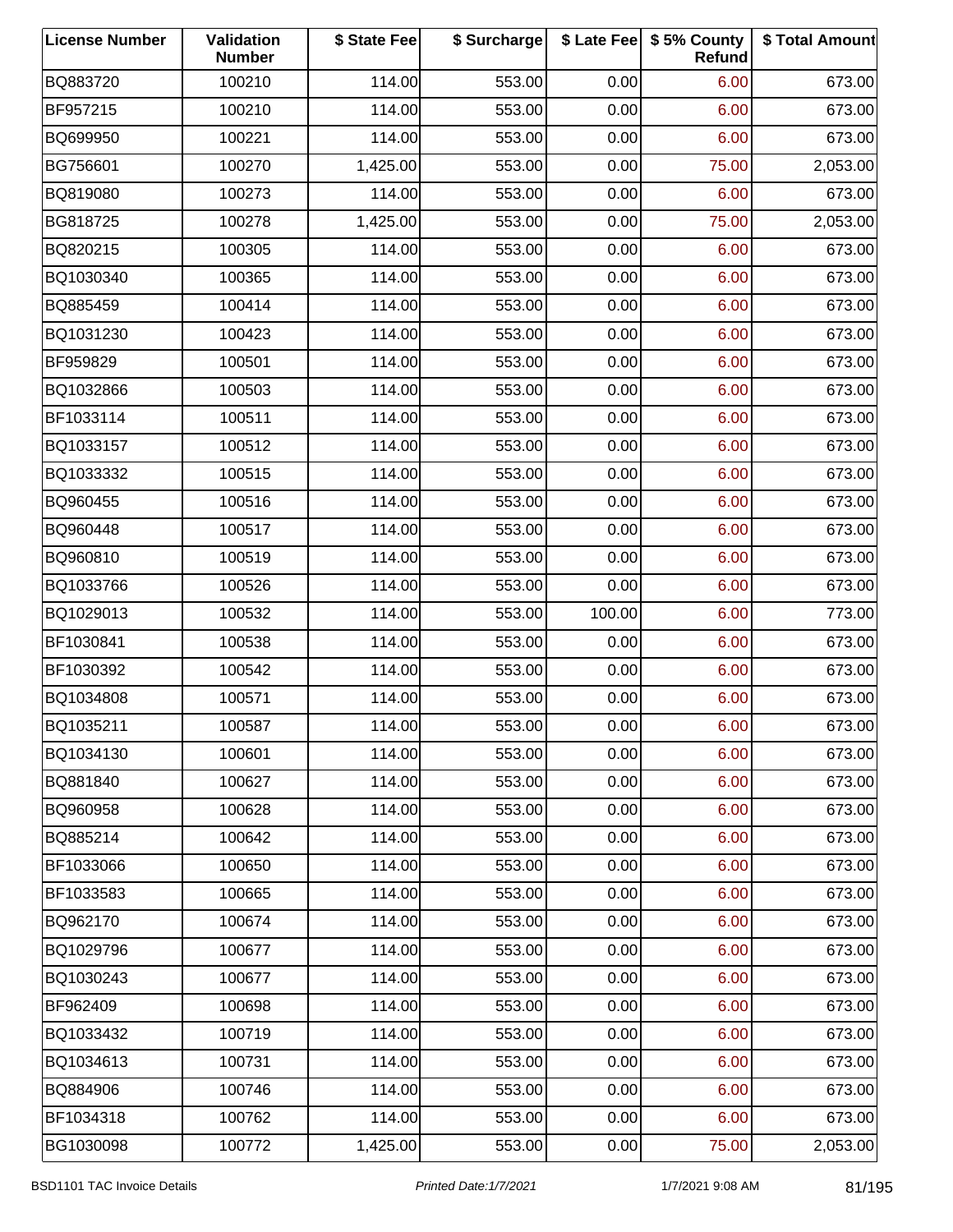| <b>License Number</b> | Validation<br><b>Number</b> | \$ State Fee | \$ Surcharge |        | \$ Late Fee   \$5% County<br>Refund | \$ Total Amount |
|-----------------------|-----------------------------|--------------|--------------|--------|-------------------------------------|-----------------|
| BQ960652              | 100849                      | 114.00       | 553.00       | 0.00   | 6.00                                | 673.00          |
| BQ1032400             | 100892                      | 114.00       | 553.00       | 0.00   | 6.00                                | 673.00          |
| BG820057              | 100901                      | 1,425.00     | 553.00       | 0.00   | 75.00                               | 2,053.00        |
| BF1031201             | 100901                      | 114.00       | 553.00       | 0.00   | 6.00                                | 673.00          |
| BQ960867              | 100902                      | 114.00       | 553.00       | 0.00   | 6.00                                | 673.00          |
| BF1031703             | 101003                      | 114.00       | 553.00       | 0.00   | 6.00                                | 673.00          |
| BQ884651              | 101014                      | 114.00       | 553.00       | 0.00   | 6.00                                | 673.00          |
| BQ1031325             | 101019                      | 114.00       | 553.00       | 0.00   | 6.00                                | 673.00          |
| BQ887986              | 101023                      | 114.00       | 553.00       | 0.00   | 6.00                                | 673.00          |
| BQ962311              | 101024                      | 114.00       | 553.00       | 0.00   | 6.00                                | 673.00          |
| BQ962183              | 101049                      | 114.00       | 553.00       | 0.00   | 6.00                                | 673.00          |
| BG1030088             | 101071                      | 1,425.00     | 553.00       | 100.00 | 75.00                               | 2,153.00        |
| BG1030978             | 101100                      | 1,425.00     | 553.00       | 0.00   | 75.00                               | 2,053.00        |
| BF962182              | 101107                      | 114.00       | 553.00       | 0.00   | 6.00                                | 673.00          |
| BG1030701             | 101110                      | 1,425.00     | 553.00       | 0.00   | 75.00                               | 2,053.00        |
| BG1032422             | 101111                      | 1,425.00     | 553.00       | 0.00   | 75.00                               | 2,053.00        |
| BG887438              | 101121                      | 1,425.00     | 553.00       | 0.00   | 75.00                               | 2,053.00        |
| BQ888850              | 101164                      | 114.00       | 553.00       | 0.00   | 6.00                                | 673.00          |
| BF885151              | 101166                      | 114.00       | 553.00       | 0.00   | 6.00                                | 673.00          |
| BG1034039             | 101250                      | 1,425.00     | 553.00       | 0.00   | 75.00                               | 2,053.00        |
| BP1034039             | 101250                      | 950.00       | 426.00       | 0.00   | 50.00                               | 1,426.00        |
| BQ886566              | 101255                      | 114.00       | 553.00       | 0.00   | 6.00                                | 673.00          |
| BG1030767             | 101285                      | 1,425.00     | 553.00       | 0.00   | 75.00                               | 2,053.00        |
| BG888690              | 101303                      | 1,425.00     | 553.00       | 0.00   | 75.00                               | 2,053.00        |
| BQ1034420             | 101327                      | 114.00       | 553.00       | 0.00   | 6.00                                | 673.00          |
| BG821791              | 101338                      | 1,425.00     | 553.00       | 0.00   | 75.00                               | 2,053.00        |
| BF962658              | 101349                      | 114.00       | 553.00       | 0.00   | 6.00                                | 673.00          |
| BG1031850             | 101369                      | 1,425.00     | 553.00       | 0.00   | 75.00                               | 2,053.00        |
| BG884822              | 101385                      | 1,425.00     | 553.00       | 0.00   | 75.00                               | 2,053.00        |
| BF1033421             | 101401                      | 114.00       | 553.00       | 0.00   | 6.00                                | 673.00          |
| BF1032356             | 101449                      | 114.00       | 553.00       | 0.00   | 6.00                                | 673.00          |
| BQ758703              | 101454                      | 114.00       | 553.00       | 0.00   | 6.00                                | 673.00          |
| BF759690              | 101458                      | 114.00       | 553.00       | 0.00   | 6.00                                | 673.00          |
| BQ887393              | 101459                      | 114.00       | 553.00       | 0.00   | 6.00                                | 673.00          |
| BQ961506              | 101461                      | 114.00       | 553.00       | 0.00   | 6.00                                | 673.00          |
| BF1035563             | 101464                      | 114.00       | 553.00       | 0.00   | 6.00                                | 673.00          |
| BF961527              | 101465                      | 114.00       | 553.00       | 0.00   | 6.00                                | 673.00          |
| BQ961833              | 101467                      | 114.00       | 553.00       | 0.00   | 6.00                                | 673.00          |
| BQ822789              | 101468                      | 114.00       | 553.00       | 0.00   | 6.00                                | 673.00          |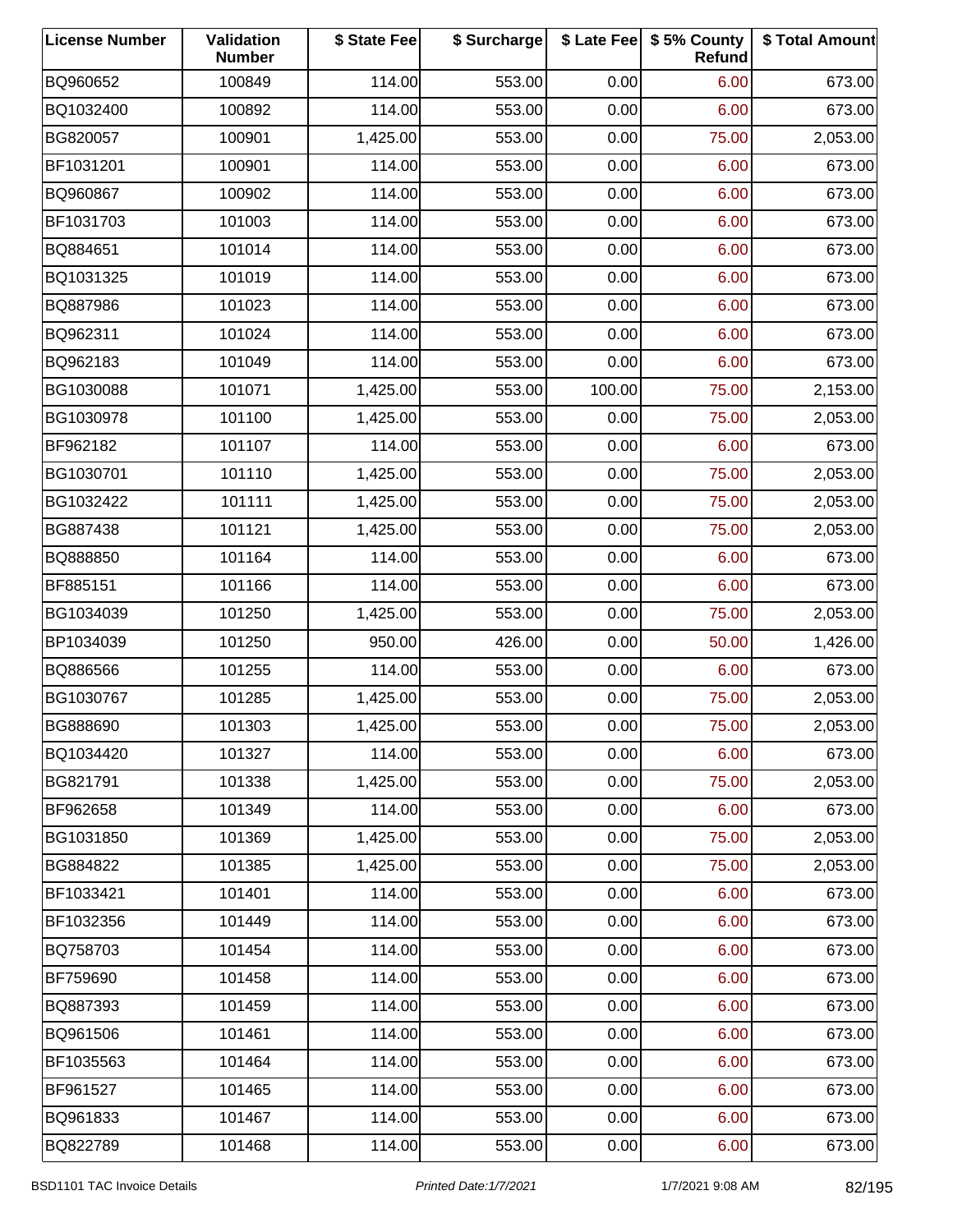| <b>License Number</b> | Validation<br><b>Number</b> | \$ State Fee | \$ Surcharge |        | \$ Late Fee   \$5% County<br>Refund | \$ Total Amount |
|-----------------------|-----------------------------|--------------|--------------|--------|-------------------------------------|-----------------|
| BF758585              | 101524                      | 114.00       | 553.00       | 0.00   | 6.00                                | 673.00          |
| BQ959069              | 101524                      | 114.00       | 553.00       | 0.00   | 6.00                                | 673.00          |
| BF1032397             | 101530                      | 114.00       | 553.00       | 0.00   | 6.00                                | 673.00          |
| BG963113              | 101556                      | 1,425.00     | 553.00       | 0.00   | 75.00                               | 2,053.00        |
| BF958884              | 101560                      | 114.00       | 553.00       | 0.00   | 6.00                                | 673.00          |
| BF961656              | 101563                      | 114.00       | 553.00       | 0.00   | 6.00                                | 673.00          |
| BG887990              | 101579                      | 1,425.00     | 553.00       | 0.00   | 75.00                               | 2,053.00        |
| BG1032007             | 101627                      | 1,425.00     | 553.00       | 0.00   | 75.00                               | 2,053.00        |
| BL1032007             | 101627                      | 475.00       | 327.00       | 0.00   | 25.00                               | 827.00          |
| BQ1032872             | 101676                      | 114.00       | 553.00       | 0.00   | 6.00                                | 673.00          |
| BG1033523             | 101696                      | 1,425.00     | 553.00       | 0.00   | 75.00                               | 2,053.00        |
| BF960535              | 101725                      | 114.00       | 553.00       | 0.00   | 6.00                                | 673.00          |
| BF824073              | 101741                      | 114.00       | 553.00       | 0.00   | 6.00                                | 673.00          |
| BQ963581              | 101743                      | 114.00       | 553.00       | 0.00   | 6.00                                | 673.00          |
| BQ886813              | 101768                      | 114.00       | 553.00       | 0.00   | 6.00                                | 673.00          |
| BQ886360              | 101769                      | 114.00       | 553.00       | 0.00   | 6.00                                | 673.00          |
| BQ889310              | 101802                      | 114.00       | 553.00       | 0.00   | 6.00                                | 673.00          |
| BG758332              | 101812                      | 1,425.00     | 553.00       | 100.00 | 75.00                               | 2,153.00        |
| BQ1037625             | 102215                      | 114.00       | 553.00       | 0.00   | 6.00                                | 673.00          |
| BQ961150              | 102233                      | 114.00       | 553.00       | 0.00   | 6.00                                | 673.00          |
| BQ962431              | 102239                      | 114.00       | 553.00       | 0.00   | 6.00                                | 673.00          |
| BQ962389              | 102241                      | 114.00       | 553.00       | 0.00   | 6.00                                | 673.00          |
| BQ962795              | 102242                      | 114.00       | 553.00       | 0.00   | 6.00                                | 673.00          |
| BQ891212              | 103222                      | 114.00       | 553.00       | 0.00   | 6.00                                | 673.00          |
| BQ826486              | 103903                      | 114.00       | 553.00       | 0.00   | 6.00                                | 673.00          |
| BQ1037402             | 104822                      | 114.00       | 553.00       | 0.00   | 6.00                                | 673.00          |
| BQ1043600             | 106826                      | 114.00       | 553.00       | 0.00   | 6.00                                | 673.00          |
| BG828947              | 108361                      | 1,425.00     | 553.00       | 0.00   | 75.00                               | 2,053.00        |
| BF820471              | 131498                      | 114.00       | 553.00       | 0.00   | 6.00                                | 673.00          |
| BF883878              | 131498                      | 114.00       | 553.00       | 0.00   | 6.00                                | 673.00          |
| BF1030500             | 131498                      | 114.00       | 553.00       | 0.00   | 6.00                                | 673.00          |
| BG542940              | 131523                      | 1,425.00     | 553.00       | 0.00   | 75.00                               | 2,053.00        |
| BL542940              | 131523                      | 475.00       | 327.00       | 0.00   | 25.00                               | 827.00          |
| BF955896              | 131541                      | 114.00       | 553.00       | 100.00 | 6.00                                | 773.00          |
| BG817980              | 131562                      | 1,425.00     | 553.00       | 0.00   | 75.00                               | 2,053.00        |
| BG882771              | 131599                      | 1,425.00     | 553.00       | 0.00   | 75.00                               | 2,053.00        |
| BQ885864              | 131645                      | 114.00       | 553.00       | 0.00   | 6.00                                | 673.00          |
| BG957341              | 131694                      | 1,425.00     | 553.00       | 0.00   | 75.00                               | 2,053.00        |
| BG1032737             | 131704                      | 1,425.00     | 553.00       | 0.00   | 75.00                               | 2,053.00        |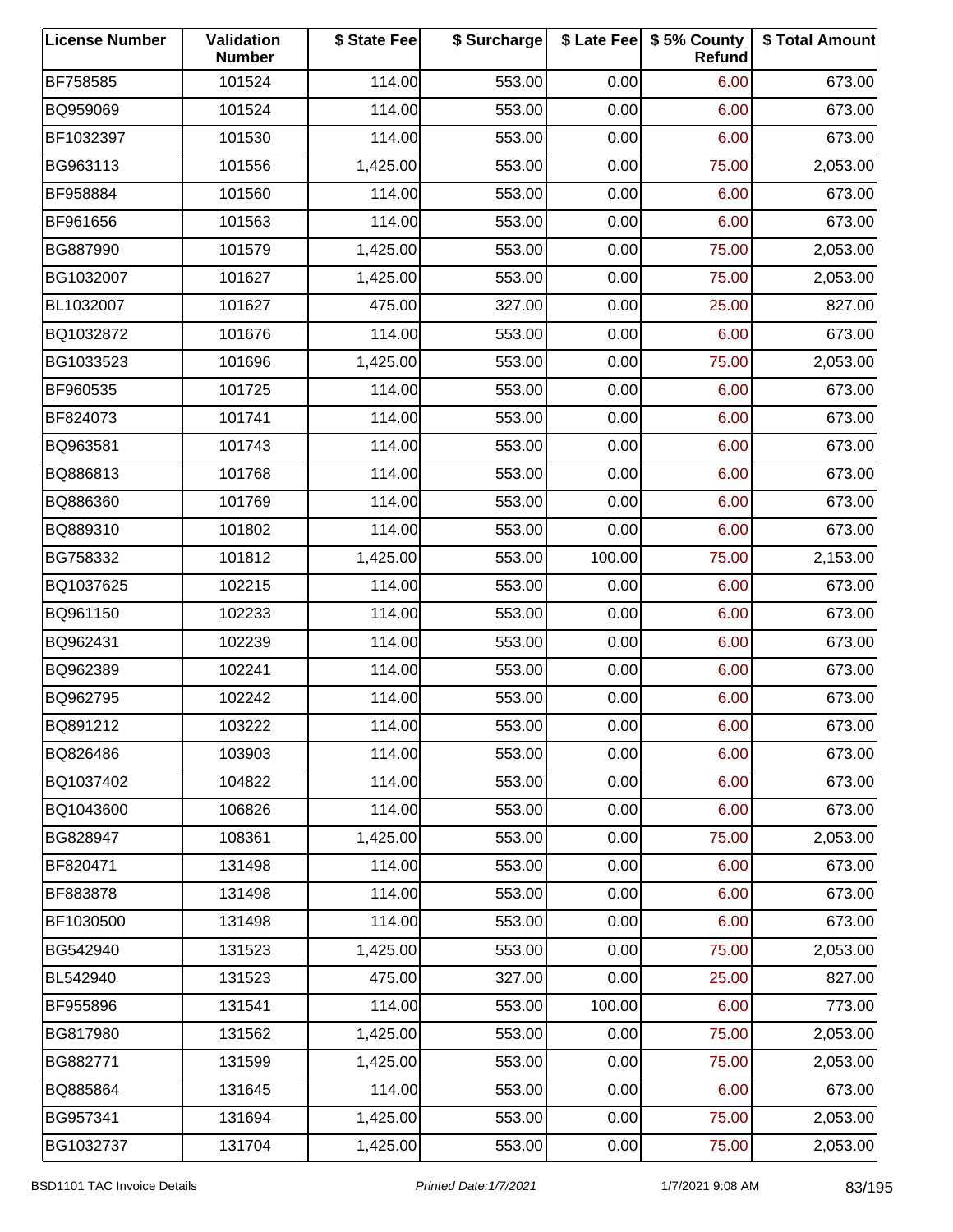| <b>License Number</b> | Validation<br><b>Number</b> | \$ State Fee | \$ Surcharge |      | \$ Late Fee   \$5% County<br>Refund | \$ Total Amount |
|-----------------------|-----------------------------|--------------|--------------|------|-------------------------------------|-----------------|
| BG757659              | 131736                      | 1,425.00     | 553.00       | 0.00 | 75.00                               | 2,053.00        |
| BF1029459             | 131767                      | 114.00       | 553.00       | 0.00 | 6.00                                | 673.00          |
| BQ956956              | 131768                      | 114.00       | 553.00       | 0.00 | 6.00                                | 673.00          |
| BF1032923             | 500029                      | 114.00       | 553.00       | 0.00 | 6.00                                | 673.00          |
| BQ1031788             | 500119                      | 114.00       | 553.00       | 0.00 | 6.00                                | 673.00          |
| BG1029172             | 500302                      | 1,425.00     | 553.00       | 0.00 | 75.00                               | 2,053.00        |
| BG731037              | 500303                      | 1,425.00     | 553.00       | 0.00 | 75.00                               | 2,053.00        |
| BQ962666              | 500394                      | 114.00       | 553.00       | 0.00 | 6.00                                | 673.00          |
| BG956948              | 500492                      | 1,425.00     | 553.00       | 0.00 | 75.00                               | 2,053.00        |
| BQ1029734             | 500504                      | 114.00       | 553.00       | 0.00 | 6.00                                | 673.00          |
| BQ1032340             | 500539                      | 114.00       | 553.00       | 0.00 | 6.00                                | 673.00          |
| BG959848              | 500541                      | 1,425.00     | 553.00       | 0.00 | 75.00                               | 2,053.00        |
| BG1017693             | 500691                      | 1,425.00     | 553.00       | 0.00 | 75.00                               | 2,053.00        |
| BG1026829             | 500696                      | 1,425.00     | 553.00       | 0.00 | 75.00                               | 2,053.00        |
| BQ1036053             | 500697                      | 114.00       | 553.00       | 0.00 | 6.00                                | 673.00          |
| BQ887360              | 500698                      | 114.00       | 553.00       | 0.00 | 6.00                                | 673.00          |
| BG1030461             | 500700                      | 1,425.00     | 553.00       | 0.00 | 75.00                               | 2,053.00        |
| BF757320              | 500702                      | 114.00       | 553.00       | 0.00 | 6.00                                | 673.00          |
| BG759334              | 500743                      | 1,425.00     | 553.00       | 0.00 | 75.00                               | 2,053.00        |
| BL759334              | 500743                      | 475.00       | 327.00       | 0.00 | 25.00                               | 827.00          |
| BQ1033865             | 500744                      | 114.00       | 553.00       | 0.00 | 6.00                                | 673.00          |
| BQ1031793             | 500755                      | 114.00       | 553.00       | 0.00 | 6.00                                | 673.00          |
| BG1031222             | 500756                      | 1,425.00     | 553.00       | 0.00 | 75.00                               | 2,053.00        |
| BG1031035             | 500757                      | 1,425.00     | 553.00       | 0.00 | 75.00                               | 2,053.00        |
| BQ1030369             | 500762                      | 114.00       | 553.00       | 0.00 | 6.00                                | 673.00          |
| BQ959886              | 500801                      | 114.00       | 553.00       | 0.00 | 6.00                                | 673.00          |
| BQ1035825             | 500806                      | 114.00       | 553.00       | 0.00 | 6.00                                | 673.00          |
| BQ1033889             | 500961                      | 114.00       | 553.00       | 0.00 | 6.00                                | 673.00          |
| BG242897              | 500979                      | 1,425.00     | 553.00       | 0.00 | 75.00                               | 2,053.00        |
| BG662490              | 501029                      | 1,425.00     | 553.00       | 0.00 | 75.00                               | 2,053.00        |
| BG1032792             | 501140                      | 1,425.00     | 553.00       | 0.00 | 75.00                               | 2,053.00        |
| BG959826              | 501198                      | 1,425.00     | 553.00       | 0.00 | 75.00                               | 2,053.00        |
| BF822342              | 501218                      | 114.00       | 553.00       | 0.00 | 6.00                                | 673.00          |
| BG1032620             | 501223                      | 1,425.00     | 553.00       | 0.00 | 75.00                               | 2,053.00        |
| BQ1034754             | 501224                      | 114.00       | 553.00       | 0.00 | 6.00                                | 673.00          |
| BF1030936             | 501246                      | 114.00       | 553.00       | 0.00 | 6.00                                | 673.00          |
| BG884791              | 501315                      | 1,425.00     | 553.00       | 0.00 | 75.00                               | 2,053.00        |
| BG1031351             | 501380                      | 1,425.00     | 553.00       | 0.00 | 75.00                               | 2,053.00        |
| BE760520              | 501432                      | 1,425.00     | 553.00       | 0.00 | 75.00                               | 2,053.00        |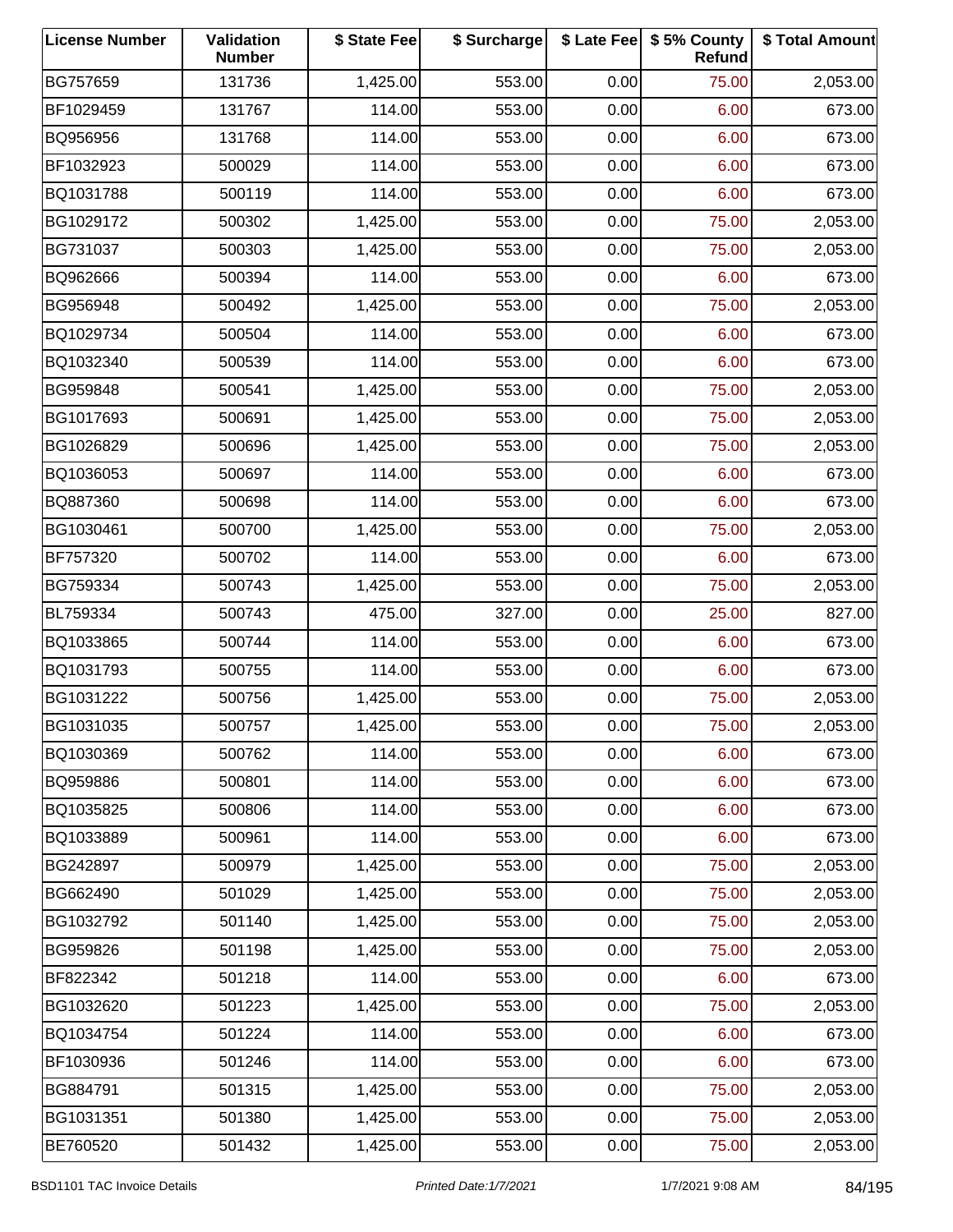| <b>License Number</b> | Validation<br><b>Number</b> | \$ State Fee | \$ Surcharge |        | \$ Late Fee   \$5% County<br><b>Refund</b> | \$ Total Amount |
|-----------------------|-----------------------------|--------------|--------------|--------|--------------------------------------------|-----------------|
| BQ760099              | 501624                      | 114.00       | 553.00       | 0.00   | 6.00                                       | 673.00          |
| BQ1036509             | 501993                      | 114.00       | 553.00       | 0.00   | 6.00                                       | 673.00          |
| BQ1036604             | 501994                      | 114.00       | 553.00       | 0.00   | 6.00                                       | 673.00          |
| BQ824509              | 502008                      | 114.00       | 553.00       | 0.00   | 6.00                                       | 673.00          |
| BQ764575              | 503603                      | 114.00       | 553.00       | 0.00   | 6.00                                       | 673.00          |
| BQ764171              | 503639                      | 114.00       | 553.00       | 0.00   | 6.00                                       | 673.00          |
| BQ965137              | 504242                      | 114.00       | 553.00       | 0.00   | 6.00                                       | 673.00          |
| BG1025699             | 504612                      | 1,425.00     | 553.00       | 0.00   | 75.00                                      | 2,053.00        |
| BQ764797              | 504848                      | 114.00       | 553.00       | 0.00   | 6.00                                       | 673.00          |
| BQ764800              | 504849                      | 114.00       | 553.00       | 0.00   | 6.00                                       | 673.00          |
| BQ764796              | 504901                      | 114.00       | 553.00       | 0.00   | 6.00                                       | 673.00          |
| BQ764794              | 504926                      | 114.00       | 553.00       | 0.00   | 6.00                                       | 673.00          |
| BQ764801              | 504933                      | 114.00       | 553.00       | 0.00   | 6.00                                       | 673.00          |
| BQ764795              | 504934                      | 114.00       | 553.00       | 0.00   | 6.00                                       | 673.00          |
| BQ764802              | 504939                      | 114.00       | 553.00       | 0.00   | 6.00                                       | 673.00          |
| BG1037605             | 505034                      | 1,425.00     | 553.00       | 0.00   | 75.00                                      | 2,053.00        |
| BL1037605             | 505034                      | 475.00       | 327.00       | 0.00   | 25.00                                      | 827.00          |
| BG603186              | 517154                      | 1,425.00     | 553.00       | 100.00 | 75.00                                      | 2,153.00        |
| BG819174              | 517169                      | 1,425.00     | 553.00       | 0.00   | 75.00                                      | 2,053.00        |
| BG955752              | 517208                      | 1,425.00     | 553.00       | 0.00   | 75.00                                      | 2,053.00        |
| BG438315              | 517248                      | 1,425.00     | 553.00       | 0.00   | 75.00                                      | 2,053.00        |
| BG818097              | 517251                      | 1,425.00     | 553.00       | 0.00   | 75.00                                      | 2,053.00        |
| BF1028373             | 517281                      | 114.00       | 553.00       | 0.00   | 6.00                                       | 673.00          |
| BG959435              | 517327                      | 1,425.00     | 553.00       | 0.00   | 75.00                                      | 2,053.00        |
| BQ956414              | 517412                      | 114.00       | 553.00       | 0.00   | 6.00                                       | 673.00          |
| BG756392              | 517413                      | 1,425.00     | 553.00       | 0.00   | 75.00                                      | 2,053.00        |
| BL756392              | 517413                      | 475.00       | 327.00       | 0.00   | 25.00                                      | 827.00          |
| BQ757041              | 517424                      | 114.00       | 553.00       | 0.00   | 6.00                                       | 673.00          |
|                       | <b>Total</b>                | 142,044.00   | 140,513.00   | 500.00 | 7,476.00                                   | 290,533.00      |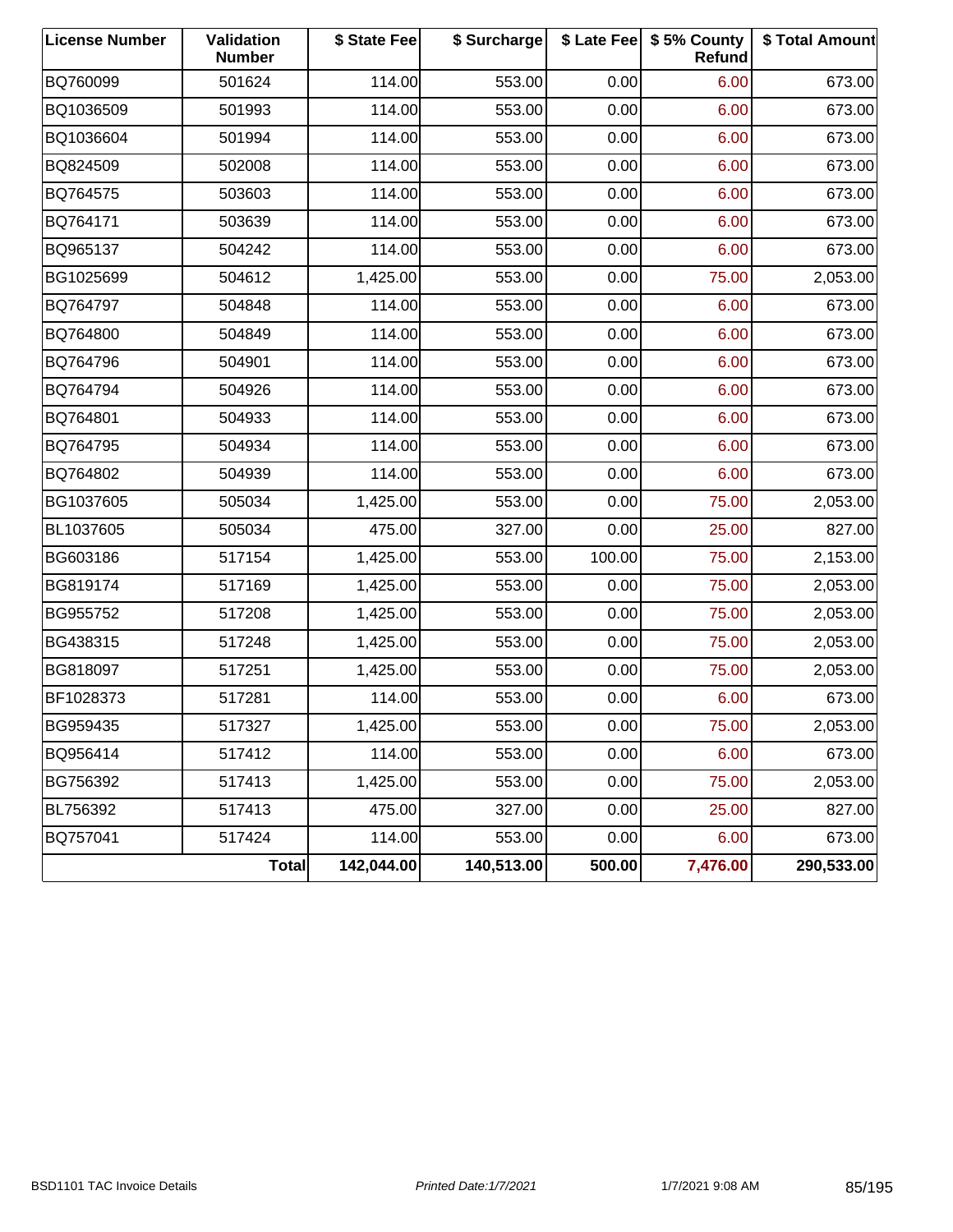

**County Harrison - 102**

| License Number | <b>Validation</b><br><b>Number</b> | \$ State Fee | \$ Surcharge | \$ Late Fee | \$5% County<br>Refundl | \$ Total Amount |
|----------------|------------------------------------|--------------|--------------|-------------|------------------------|-----------------|
| BQ962909       | 100931                             | 114.00       | 553.00       | 0.00        | 6.00                   | 673.00          |
| BQ1032652      | 101869                             | 114.00       | 553.00       | 0.00        | 6.00                   | 673.00          |
| BG961229       | 103056                             | 332.50       | 553.00       | 0.00        | 17.50                  | 903.00          |
| BF957938       | 131592                             | 114.00       | 553.00       | 0.00        | 6.00                   | 673.00          |
| BQ760945       | 502065                             | 114.00       | 553.00       | 0.00        | 6.00                   | 673.00          |
|                | <b>Total</b>                       | 788.50       | 2,765.00     | 0.00        | 41.50                  | 3,595.00        |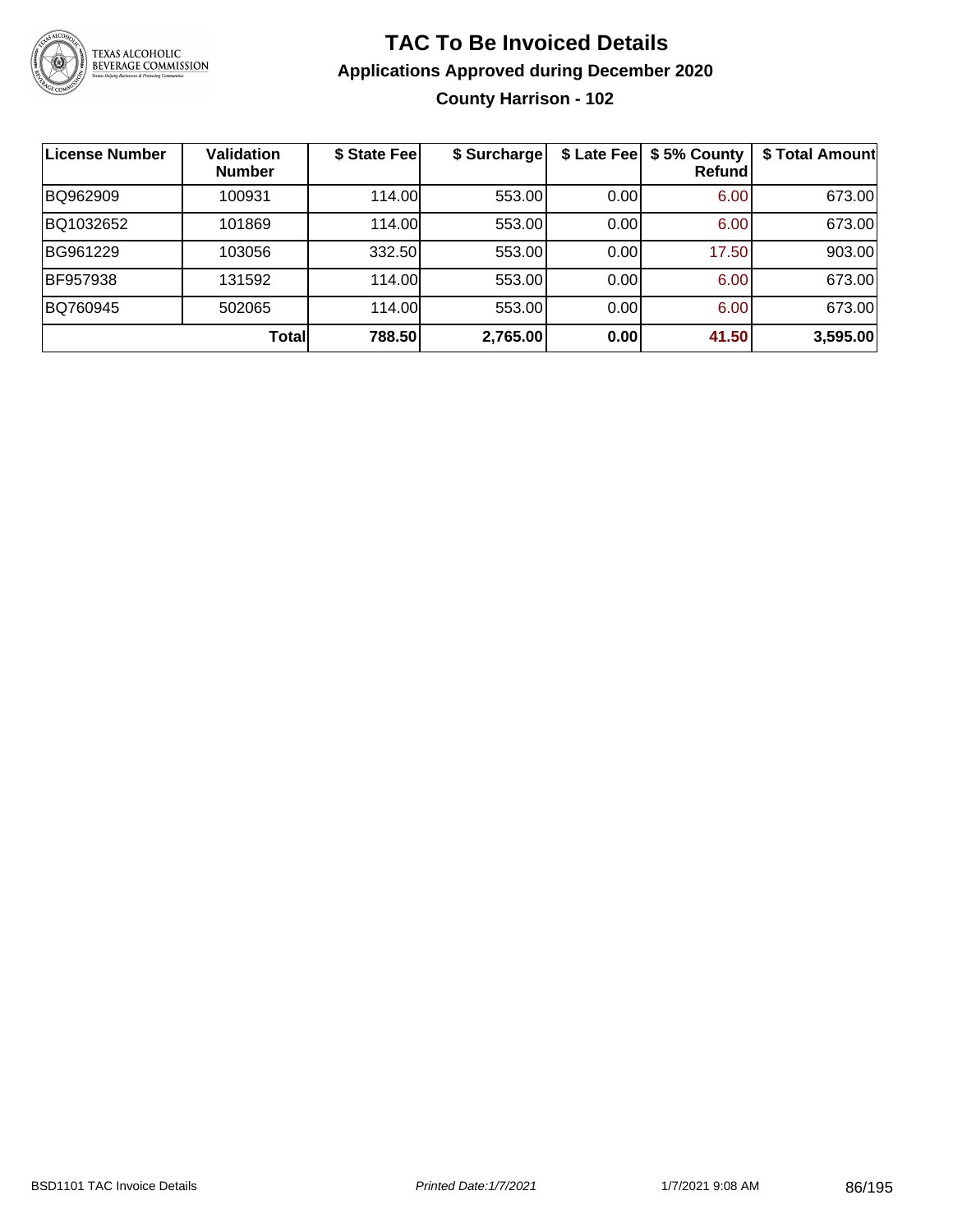

TEXAS ALCOHOLIC<br>BEVERAGE COMMISSION

#### **TAC To Be Invoiced Details Applications Approved during December 2020 County Hays - 105**

| <b>License Number</b> | Validation<br><b>Number</b> | \$ State Fee | \$ Surcharge |      | \$ Late Fee   \$5% County<br><b>Refund</b> | \$ Total Amount |
|-----------------------|-----------------------------|--------------|--------------|------|--------------------------------------------|-----------------|
| BF1102423             | 1886                        | 114.00       | 553.00       | 0.00 | 6.00                                       | 673.00          |
| BF1103319             | 3276                        | 114.00       | 553.00       | 0.00 | 6.00                                       | 673.00          |
| BQ1104803             | 3802                        | 114.00       | 553.00       | 0.00 | 6.00                                       | 673.00          |
| BG1031835             | 100185                      | 332.50       | 553.00       | 0.00 | 17.50                                      | 903.00          |
| BP1031835             | 100185                      | 950.00       | 426.00       | 0.00 | 50.00                                      | 1,426.00        |
| BG1029528             | 100449                      | 332.50       | 553.00       | 0.00 | 17.50                                      | 903.00          |
| BQ819515              | 100656                      | 114.00       | 553.00       | 0.00 | 6.00                                       | 673.00          |
| BG1031805             | 100871                      | 332.50       | 553.00       | 0.00 | 17.50                                      | 903.00          |
| BP1031805             | 100871                      | 950.00       | 426.00       | 0.00 | 50.00                                      | 1,426.00        |
| BG962245              | 101715                      | 332.50       | 553.00       | 0.00 | 17.50                                      | 903.00          |
| BQ962230              | 101729                      | 114.00       | 553.00       | 0.00 | 6.00                                       | 673.00          |
| BG1030119             | 500324                      | 332.50       | 553.00       | 0.00 | 17.50                                      | 903.00          |
| BG888259              | 501945                      | 332.50       | 553.00       | 0.00 | 17.50                                      | 903.00          |
| BQ1036763             | 501990                      | 114.00       | 553.00       | 0.00 | 6.00                                       | 673.00          |
| BQ761110              | 502035                      | 114.00       | 553.00       | 0.00 | 6.00                                       | 673.00          |
| BQ761117              | 502102                      | 114.00       | 553.00       | 0.00 | 6.00                                       | 673.00          |
|                       | Total                       | 4,807.00     | 8,594.00     | 0.00 | 253.00                                     | 13,654.00       |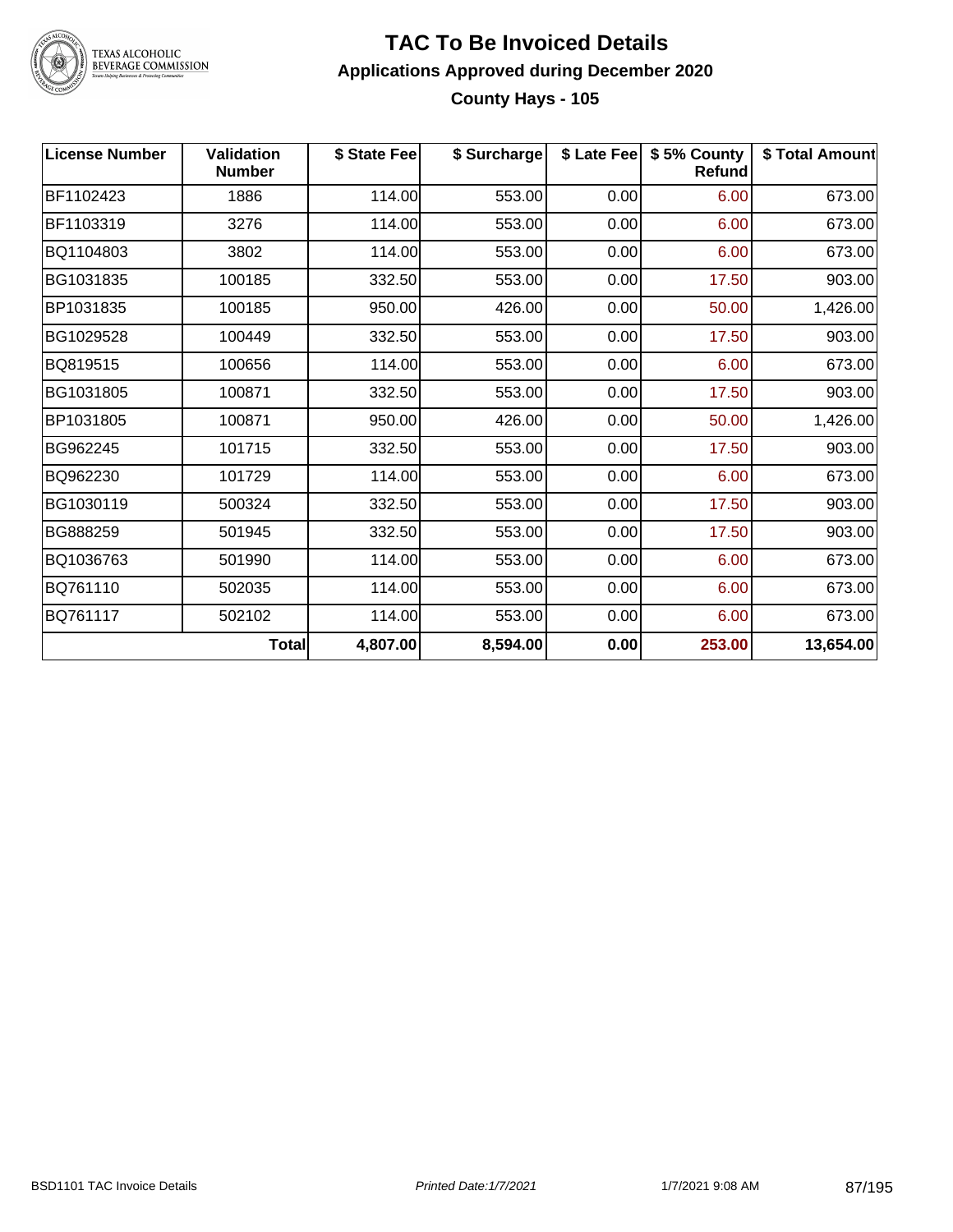

**County Henderson - 107**

| License Number | <b>Validation</b><br><b>Number</b> | \$ State Fee | \$ Surcharge | \$ Late Fee | \$5% County<br>Refundl | \$ Total Amount |
|----------------|------------------------------------|--------------|--------------|-------------|------------------------|-----------------|
| BF961451       | 100481                             | 114.00       | 553.00       | 0.00        | 6.00                   | 673.00          |
| BF963883       | 102677                             | 114.00L      | 553.00       | 0.00        | 6.00                   | 673.00          |
| BQ960693       | 131770                             | 114.00       | 553.00       | 0.00        | 6.00                   | 673.00          |
| BQ759726       | 500783                             | 114.00       | 553.00       | 0.00        | 6.00                   | 673.00          |
| BQ762308       | 502091                             | 114.00       | 553.00       | 0.00        | 6.00                   | 673.00          |
|                | <b>Total</b>                       | 570.00       | 2,765.00     | 0.00        | 30.00                  | 3,365.00        |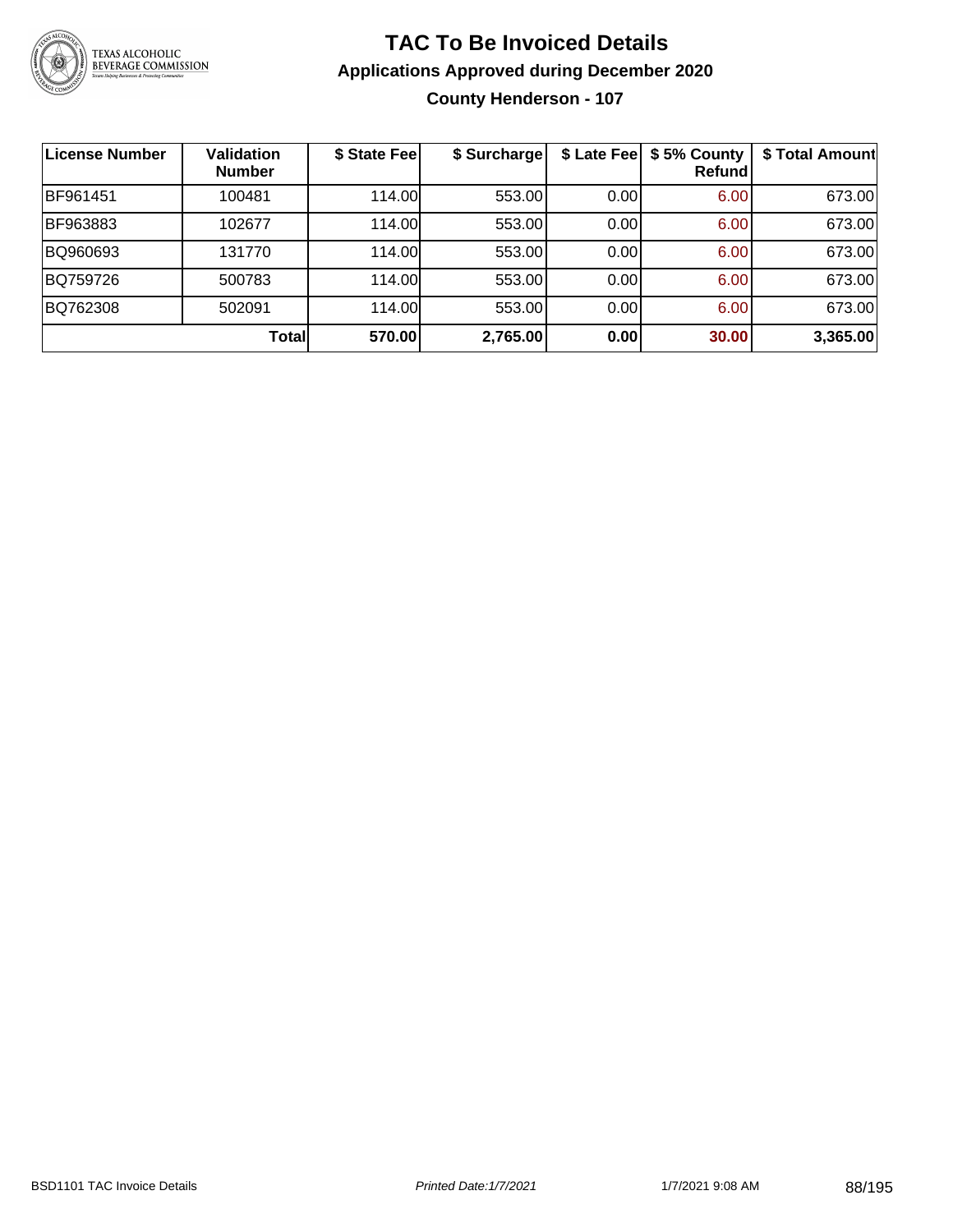

TEXAS ALCOHOLIC<br>BEVERAGE COMMISSION

#### **TAC To Be Invoiced Details Applications Approved during December 2020 County Hidalgo - 108**

| <b>License Number</b> | Validation<br><b>Number</b> | \$ State Fee | \$ Surcharge |      | \$ Late Fee   \$5% County<br><b>Refund</b> | \$ Total Amount |
|-----------------------|-----------------------------|--------------|--------------|------|--------------------------------------------|-----------------|
| BQ1103019             | 1848                        | 114.00       | 553.00       | 0.00 | 6.00                                       | 673.00          |
| BG1102439             | 2386                        | 332.50       | 553.00       | 0.00 | 17.50                                      | 903.00          |
| BQ1102719             | 2868                        | 114.00       | 553.00       | 0.00 | 6.00                                       | 673.00          |
| BQ1102314             | 2879                        | 114.00       | 553.00       | 0.00 | 6.00                                       | 673.00          |
| BF1102297             | 2909                        | 114.00       | 553.00       | 0.00 | 6.00                                       | 673.00          |
| BG1103778             | 3077                        | 332.50       | 553.00       | 0.00 | 17.50                                      | 903.00          |
| BG1103989             | 3107                        | 332.50       | 553.00       | 0.00 | 17.50                                      | 903.00          |
| BG1102520             | 3118                        | 332.50       | 553.00       | 0.00 | 17.50                                      | 903.00          |
| BG1102515             | 3119                        | 332.50       | 553.00       | 0.00 | 17.50                                      | 903.00          |
| BG1102495             | 3120                        | 332.50       | 553.00       | 0.00 | 17.50                                      | 903.00          |
| BG1102518             | 3121                        | 332.50       | 553.00       | 0.00 | 17.50                                      | 903.00          |
| BF1103330             | 3140                        | 114.00       | 553.00       | 0.00 | 6.00                                       | 673.00          |
| BG1103498             | 3288                        | 332.50       | 553.00       | 0.00 | 17.50                                      | 903.00          |
| BG1104794             | 3423                        | 332.50       | 553.00       | 0.00 | 17.50                                      | 903.00          |
| BG1032997             | 101225                      | 332.50       | 553.00       | 0.00 | 17.50                                      | 903.00          |
| BQ1032339             | 101359                      | 114.00       | 553.00       | 0.00 | 6.00                                       | 673.00          |
| BQ758633              | 101665                      | 114.00       | 553.00       | 0.00 | 6.00                                       | 673.00          |
| BQ758634              | 101666                      | 114.00       | 553.00       | 0.00 | 6.00                                       | 673.00          |
| BQ1035239             | 102230                      | 114.00       | 553.00       | 0.00 | 6.00                                       | 673.00          |
| BG821420              | 102322                      | 332.50       | 553.00       | 0.00 | 17.50                                      | 903.00          |
| BG1034519             | 102359                      | 332.50       | 553.00       | 0.00 | 17.50                                      | 903.00          |
| BG887152              | 102428                      | 332.50       | 553.00       | 0.00 | 17.50                                      | 903.00          |
| BG1037879             | 102463                      | 332.50       | 553.00       | 0.00 | 17.50                                      | 903.00          |
| BG1033562             | 102512                      | 332.50       | 553.00       | 0.00 | 17.50                                      | 903.00          |
| BQ760660              | 102521                      | 114.00       | 553.00       | 0.00 | 6.00                                       | 673.00          |
| BQ762392              | 102521                      | 114.00       | 553.00       | 0.00 | 6.00                                       | 673.00          |
| BG884263              | 102530                      | 332.50       | 553.00       | 0.00 | 17.50                                      | 903.00          |
| BG1034107             | 102596                      | 332.50       | 553.00       | 0.00 | 17.50                                      | 903.00          |
| BQ1036595             | 102616                      | 114.00       | 553.00       | 0.00 | 6.00                                       | 673.00          |
| BG1038306             | 102627                      | 332.50       | 553.00       | 0.00 | 17.50                                      | 903.00          |
| BQ891513              | 102773                      | 114.00       | 553.00       | 0.00 | 6.00                                       | 673.00          |
| BQ965071              | 103261                      | 114.00       | 553.00       | 0.00 | 6.00                                       | 673.00          |
| BQ1036704             | 103312                      | 114.00       | 553.00       | 0.00 | 6.00                                       | 673.00          |
| BG826096              | 103449                      | 332.50       | 553.00       | 0.00 | 17.50                                      | 903.00          |
| BQ1035745             | 103536                      | 114.00       | 553.00       | 0.00 | 6.00                                       | 673.00          |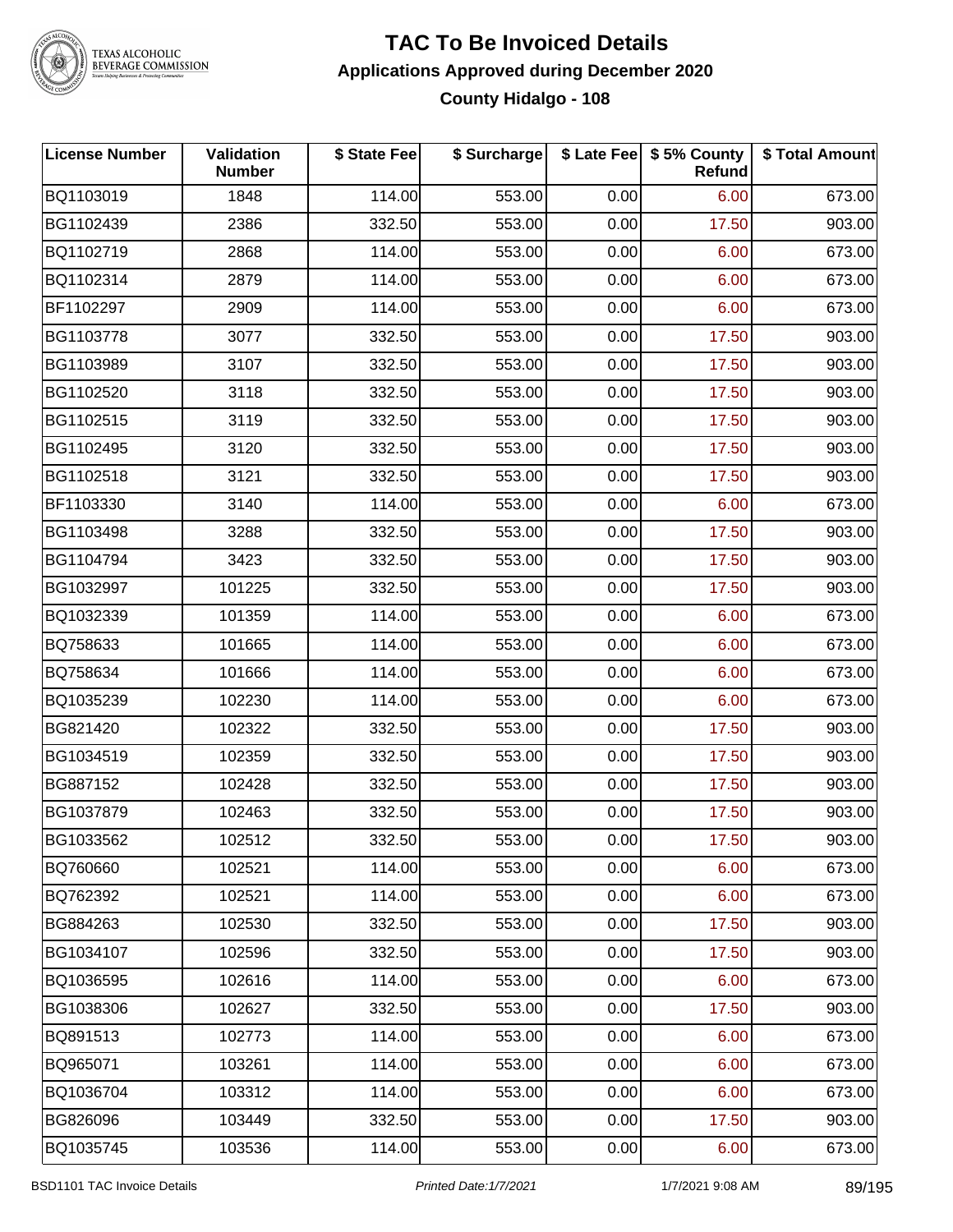| <b>License Number</b> | Validation<br><b>Number</b> | \$ State Fee | \$ Surcharge |        | \$ Late Fee   \$5% County<br>Refund | \$ Total Amount |
|-----------------------|-----------------------------|--------------|--------------|--------|-------------------------------------|-----------------|
| BQ965529              | 103711                      | 114.00       | 553.00       | 0.00   | 6.00                                | 673.00          |
| BQ965306              | 103908                      | 114.00       | 553.00       | 0.00   | 6.00                                | 673.00          |
| BF762355              | 103953                      | 114.00       | 553.00       | 0.00   | 6.00                                | 673.00          |
| BG1037762             | 104047                      | 332.50       | 553.00       | 0.00   | 17.50                               | 903.00          |
| BL1037762             | 104047                      | 475.00       | 327.00       | 0.00   | 25.00                               | 827.00          |
| BP1037762             | 104047                      | 950.00       | 426.00       | 0.00   | 50.00                               | 1,426.00        |
| BG963580              | 104061                      | 332.50       | 553.00       | 0.00   | 17.50                               | 903.00          |
| BG1040619             | 104255                      | 332.50       | 553.00       | 0.00   | 17.50                               | 903.00          |
| BG827195              | 104430                      | 332.50       | 553.00       | 0.00   | 17.50                               | 903.00          |
| BQ1040858             | 104442                      | 114.00       | 553.00       | 0.00   | 6.00                                | 673.00          |
| BG1036955             | 104511                      | 332.50       | 553.00       | 100.00 | 17.50                               | 1,003.00        |
| BE826436              | 104539                      | 285.00       | 553.00       | 0.00   | 15.00                               | 853.00          |
| BG981085              | 117339                      | 332.50       | 553.00       | 0.00   | 17.50                               | 903.00          |
| BF663269              | 122181                      | 114.00       | 553.00       | 0.00   | 6.00                                | 673.00          |
| BG885711              | 501230                      | 332.50       | 553.00       | 0.00   | 17.50                               | 903.00          |
| BQ1033921             | 501960                      | 114.00       | 553.00       | 0.00   | 6.00                                | 673.00          |
| BQ965298              | 501995                      | 114.00       | 553.00       | 0.00   | 6.00                                | 673.00          |
| BQ891453              | 502002                      | 114.00       | 553.00       | 0.00   | 6.00                                | 673.00          |
| BF824951              | 502275                      | 114.00       | 553.00       | 0.00   | 6.00                                | 673.00          |
| BQ1036956             | 503509                      | 114.00       | 553.00       | 0.00   | 6.00                                | 673.00          |
| BQ764177              | 503675                      | 114.00       | 553.00       | 0.00   | 6.00                                | 673.00          |
| BQ891761              | 503751                      | 114.00       | 553.00       | 0.00   | 6.00                                | 673.00          |
| BQ1102440             | 503842                      | 114.00       | 553.00       | 0.00   | 6.00                                | 673.00          |
| BQ765763              | 504844                      | 114.00       | 553.00       | 0.00   | 6.00                                | 673.00          |
| BQ764944              | 504846                      | 114.00       | 553.00       | 0.00   | 6.00                                | 673.00          |
| BQ765345              | 504854                      | 114.00       | 553.00       | 0.00   | 6.00                                | 673.00          |
|                       | <b>Total</b>                | 14,003.00    | 33,380.00    | 100.00 | 737.00                              | 48,220.00       |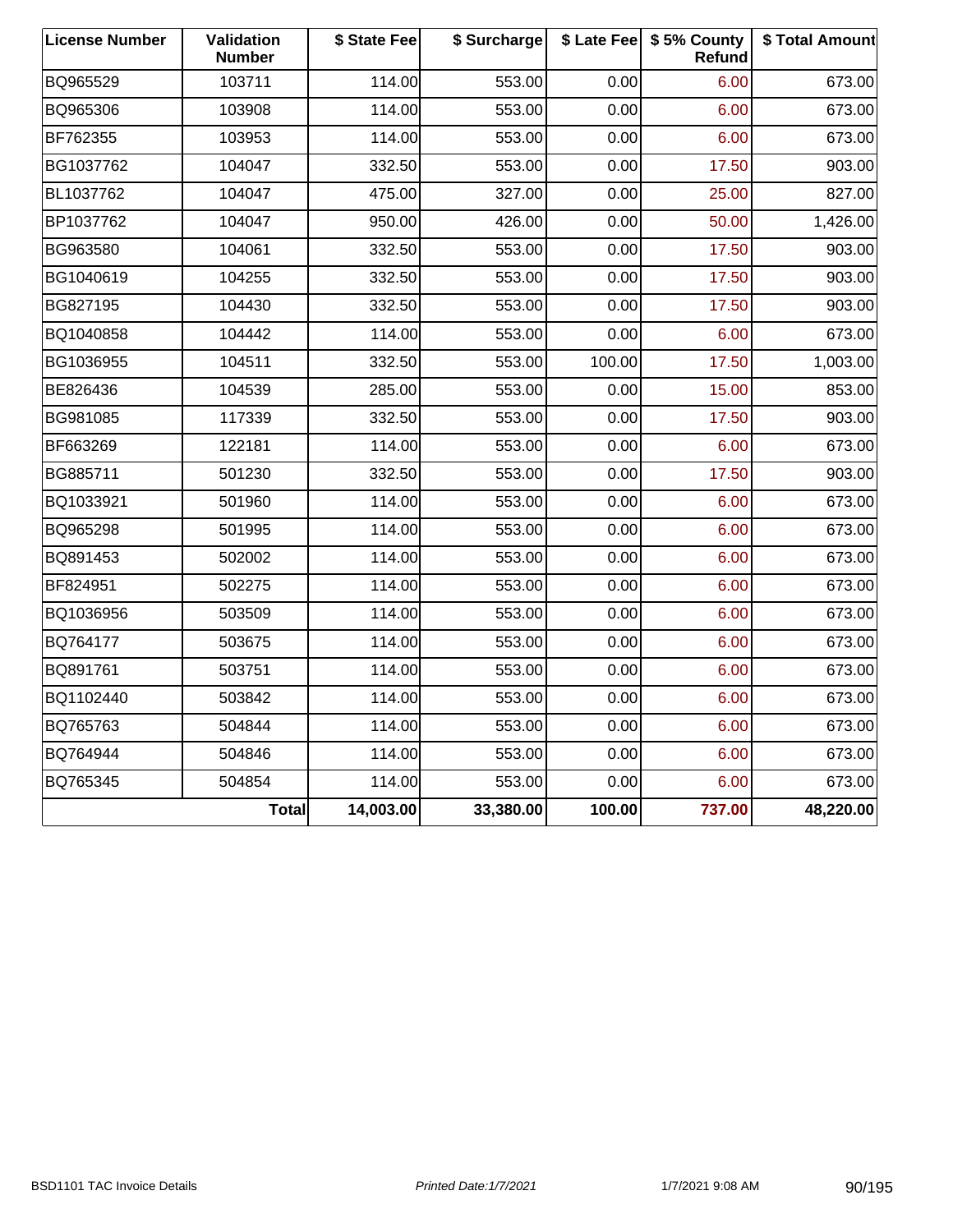

**County Hockley - 110**

| ∣License Number | <b>Validation</b><br><b>Number</b> | \$ State Fee |          |      | <b>Refund</b> | \$ Surcharge   \$ Late Fee   \$5% County   \$ Total Amount |
|-----------------|------------------------------------|--------------|----------|------|---------------|------------------------------------------------------------|
| BF1036313       | 101544                             | 114.00L      | 553.00   | 0.00 | 6.00          | 673.00                                                     |
| BF1036340       | 101547                             | 114.00L      | 553.00   | 0.00 | 6.00          | 673.00                                                     |
|                 | Total                              | 228.00       | 1,106.00 | 0.00 | 12.00         | 1,346.00                                                   |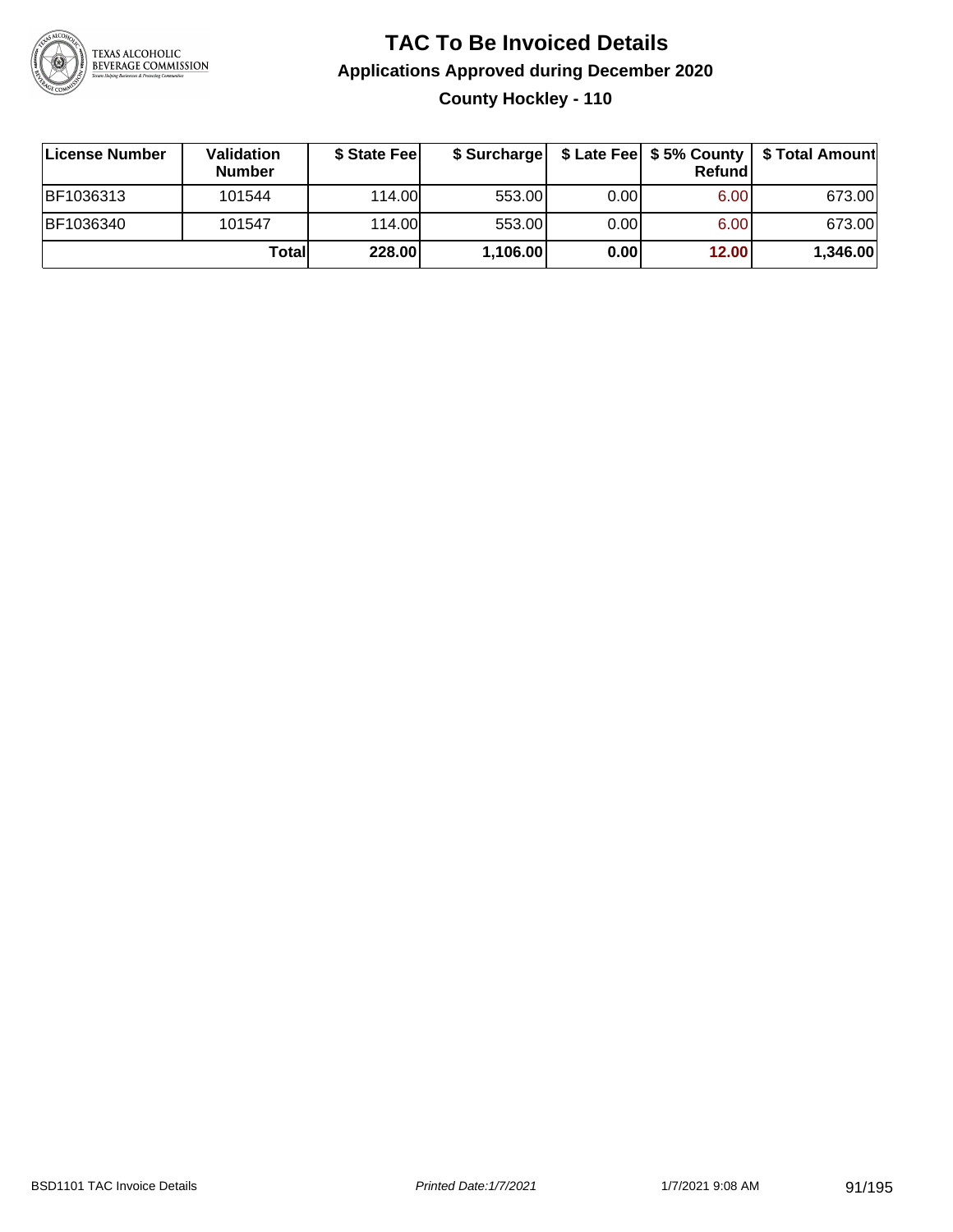

### **TAC To Be Invoiced Details Applications Approved during December 2020 County Hood - 111**

| License Number | Validation<br><b>Number</b> | \$ State Fee |          |      | <b>Refund</b> | \$ Surcharge   \$ Late Fee   \$5% County   \$ Total Amount |
|----------------|-----------------------------|--------------|----------|------|---------------|------------------------------------------------------------|
| BG1036397      | 102151                      | 332.50       | 553.00   | 0.00 | 17.50         | 903.00                                                     |
| BQ761533       | 502038                      | 114.00       | 553.00   | 0.00 | 6.00          | 673.00                                                     |
|                | Totall                      | 446.50       | 1,106.00 | 0.00 | 23.50         | 1,576.00                                                   |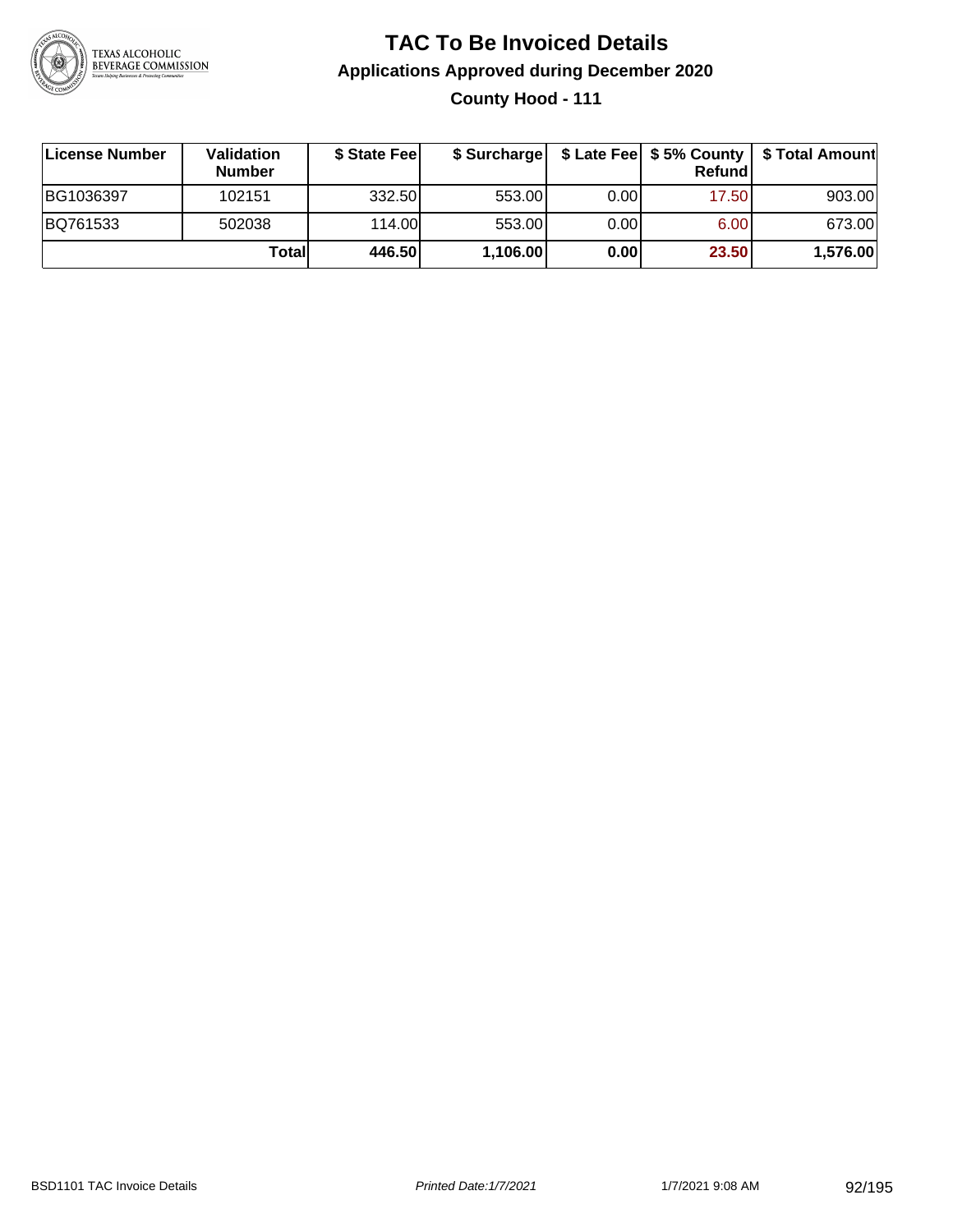

**County Hopkins - 112**

| License Number  | Validation<br><b>Number</b> | \$ State Feel | \$ Surcharge |       | Refundl | \$ Late Fee   \$5% County   \$ Total Amount |
|-----------------|-----------------------------|---------------|--------------|-------|---------|---------------------------------------------|
| <b>BF760696</b> | 101313                      | 114.00        | 553.00       | 0.001 | 6.00    | 673.00                                      |
|                 | Totall                      | <b>114.00</b> | 553.00       | 0.00  | 6.00    | 673.00                                      |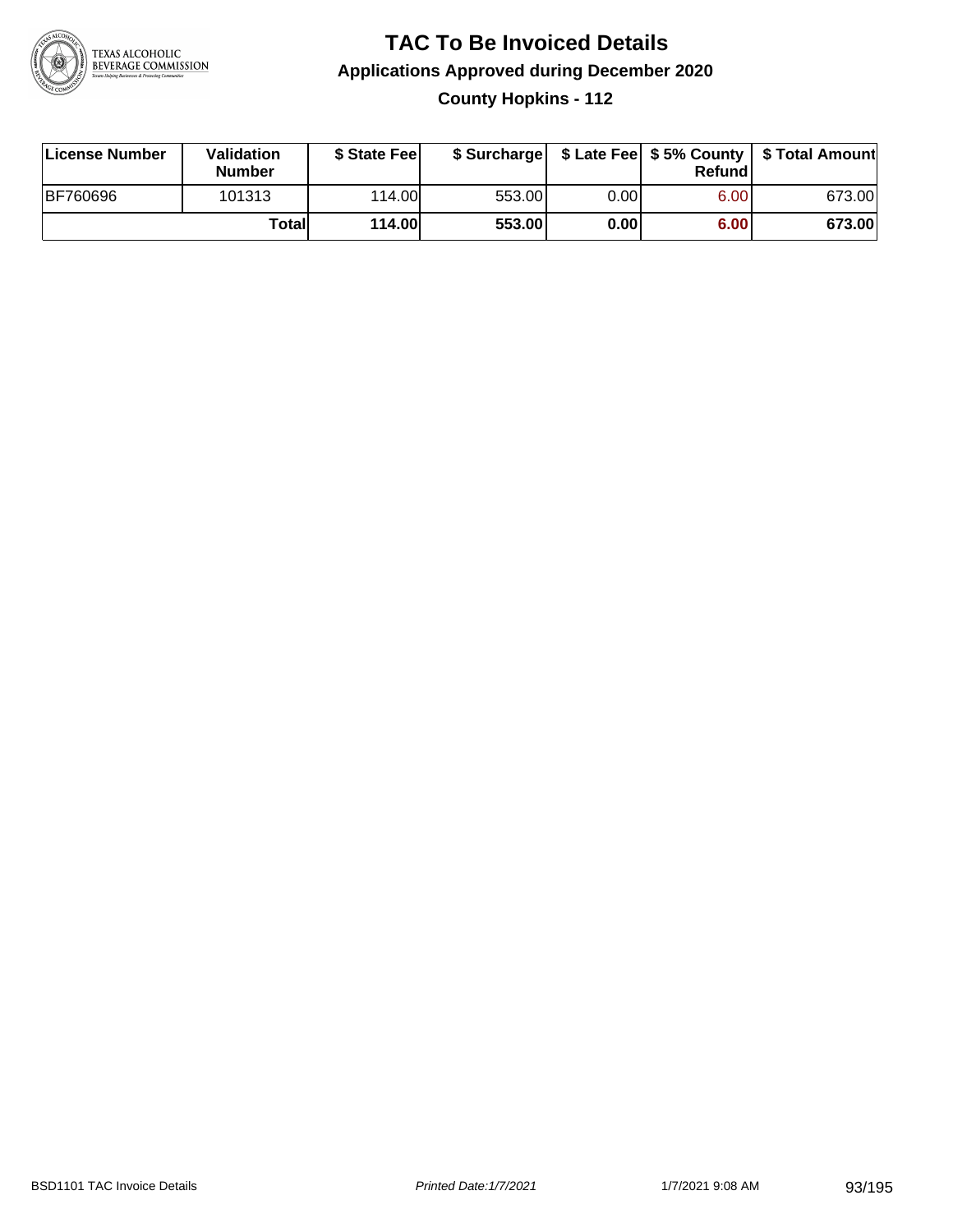

**County Houston - 113**

| ∣License Number | Validation<br><b>Number</b> | \$ State Fee | \$ Surcharge |       | <b>Refund</b> | \$ Late Fee   \$5% County   \$ Total Amount |
|-----------------|-----------------------------|--------------|--------------|-------|---------------|---------------------------------------------|
| BQ762488        | 502022                      | 114.00       | 553.00       | 0.00  | 6.00          | 673.00                                      |
| BQ960008        | 517318                      | 114.00L      | 553.00       | 0.001 | 6.00          | 673.00                                      |
|                 | Totall                      | 228.00       | 1,106.00     | 0.00  | 12.00         | 1,346.00                                    |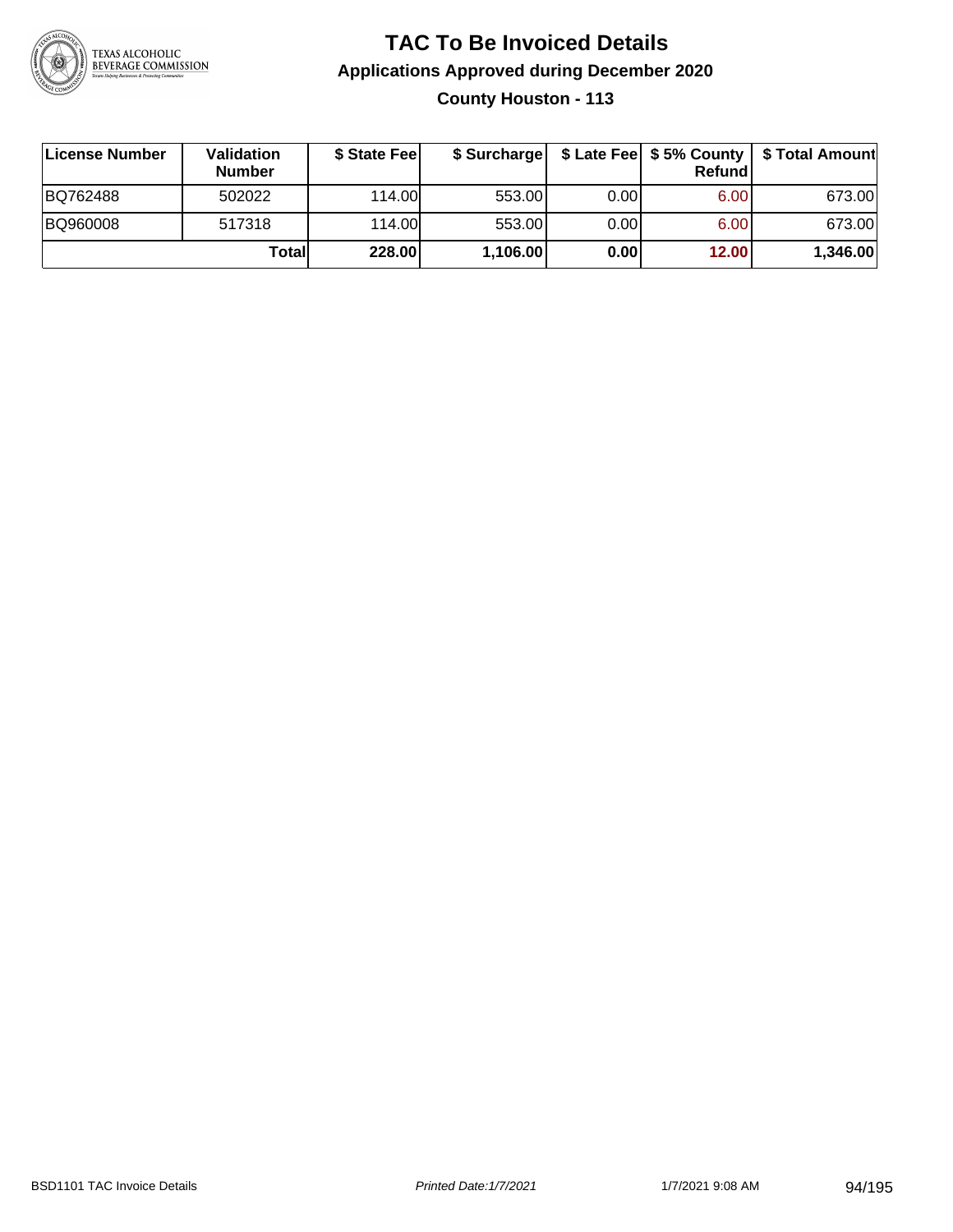

### **TAC To Be Invoiced Details Applications Approved during December 2020 County Howard - 114**

| ∣License Number | <b>Validation</b><br><b>Number</b> | \$ State Fee | \$ Surcharge |      | \$ Late Fee   \$5% County<br>Refundl | \$ Total Amount |
|-----------------|------------------------------------|--------------|--------------|------|--------------------------------------|-----------------|
| BQ1102466       | 3153                               | 114.00       | 553.00       | 0.00 | 6.00                                 | 673.00          |
| BQ1103488       | 3243                               | 114.00L      | 553.00       | 0.00 | 6.00                                 | 673.00          |
| BQ1102789       | 3244                               | 114.00       | 553.00       | 0.00 | 6.00                                 | 673.00          |
| BQ1102913       | 3244                               | 114.00L      | 553.00       | 0.00 | 6.00                                 | 673.00          |
|                 | <b>Total</b>                       | 456.00       | 2,212.00     | 0.00 | 24.00                                | 2,692.00        |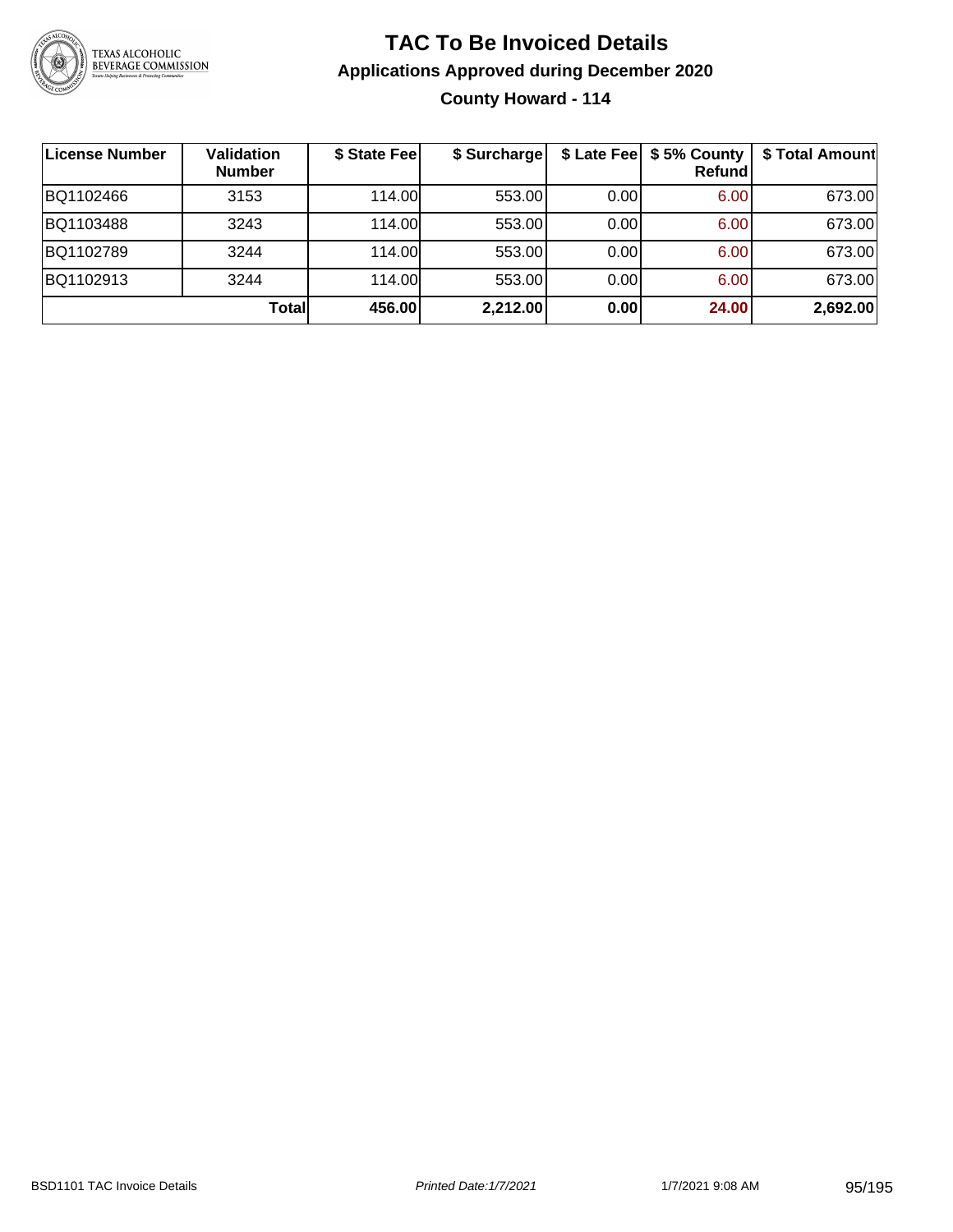

### **TAC To Be Invoiced Details Applications Approved during December 2020 County Hunt - 116**

| <b>License Number</b> | Validation<br><b>Number</b> | \$ State Fee | \$ Surcharge | \$ Late Fee | \$5% County<br>Refundl | \$ Total Amount |
|-----------------------|-----------------------------|--------------|--------------|-------------|------------------------|-----------------|
| BF759781              | 100376                      | 114.00       | 553.00       | 0.00        | 6.00                   | 673.00          |
| BF759784              | 100378                      | 114.00       | 553.00       | 0.00        | 6.00                   | 673.00          |
| BF1035226             | 100790                      | 114.00       | 553.00       | 0.00        | 6.00                   | 673.00          |
| BF1035178             | 100793                      | 114.00       | 553.00       | 0.00        | 6.00                   | 673.00          |
| BG964326              | 102601                      | 332.50       | 553.00       | 0.00        | 17.50                  | 903.00          |
| BQ823992              | 502006                      | 114.00       | 553.00       | 0.00        | 6.00                   | 673.00          |
| BQ761282              | 502018                      | 114.00       | 553.00       | 0.00        | 6.00                   | 673.00          |
| BQ761160              | 502045                      | 114.00       | 553.00       | 0.00        | 6.00                   | 673.00          |
| BQ761276              | 502070                      | 114.00       | 553.00       | 0.00        | 6.00                   | 673.00          |
| BQ763108              | 503676                      | 114.00       | 553.00       | 0.00        | 6.00                   | 673.00          |
|                       | Total                       | 1,358.50     | 5,530.00     | 0.00        | 71.50                  | 6,960.00        |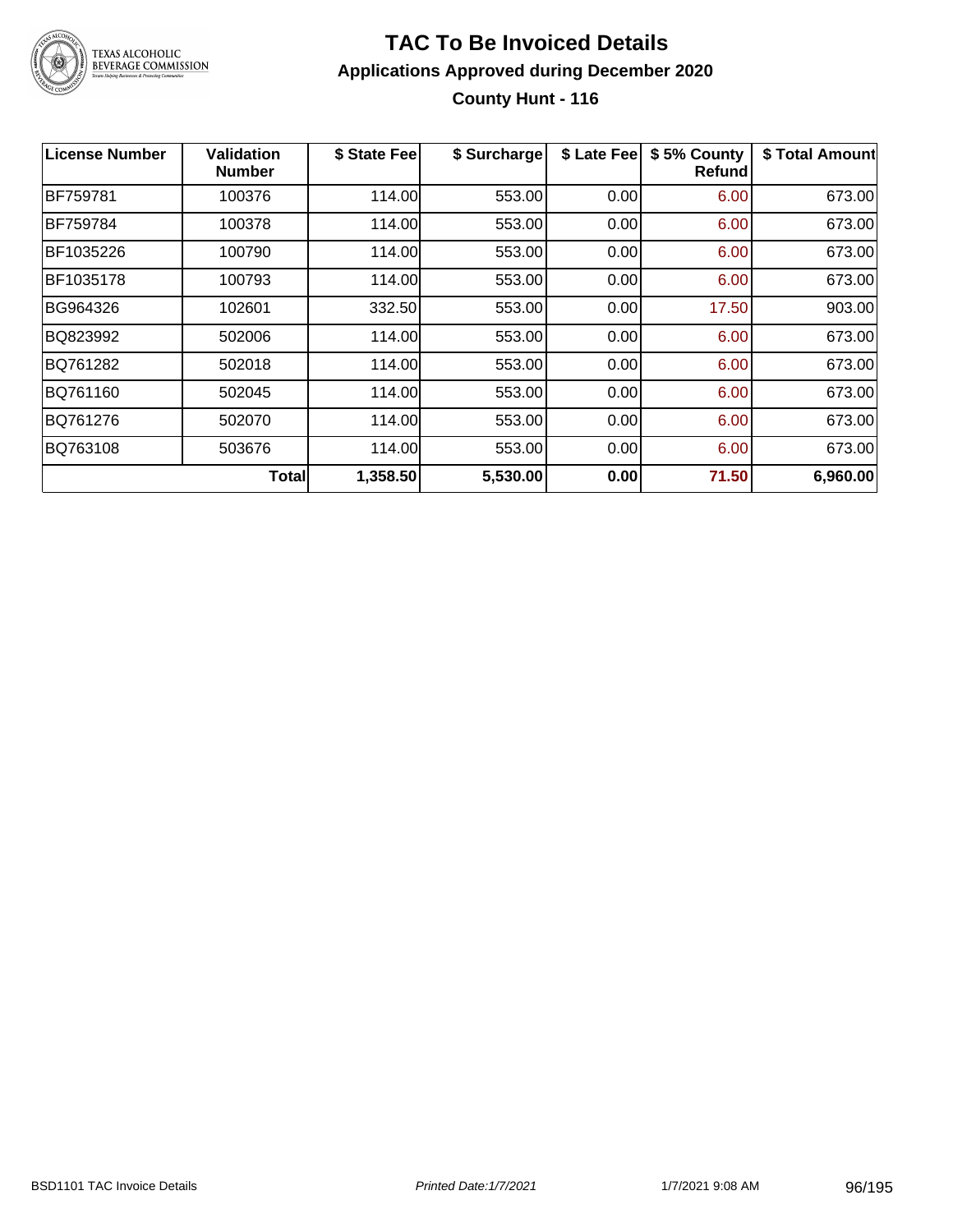

### **TAC To Be Invoiced Details Applications Approved during December 2020 County Hutchinson - 117**

| ∣License Number | <b>Validation</b><br><b>Number</b> | \$ State Feel | \$ Surcharge | \$ Late Fee | \$5% County<br>Refundl | \$ Total Amount |
|-----------------|------------------------------------|---------------|--------------|-------------|------------------------|-----------------|
| BG884446        | 102872                             | 332.50        | 553.00       | 0.00        | 17.50                  | 903.00          |
| BE824432        | 103187                             | 285.00        | 553.00       | 0.00        | 15.00                  | 853.00          |
| BQ892650        | 103839                             | 114.00        | 553.00       | 0.00        | 6.00                   | 673.00          |
| BQ892665        | 103941                             | 114.00        | 553.00       | 0.00        | 6.00                   | 673.00          |
| BQ826479        | 503617                             | 114.00L       | 553.00       | 0.00        | 6.00                   | 673.00          |
|                 | Total                              | 959.50        | 2,765.00     | 0.00        | 50.50                  | 3,775.00        |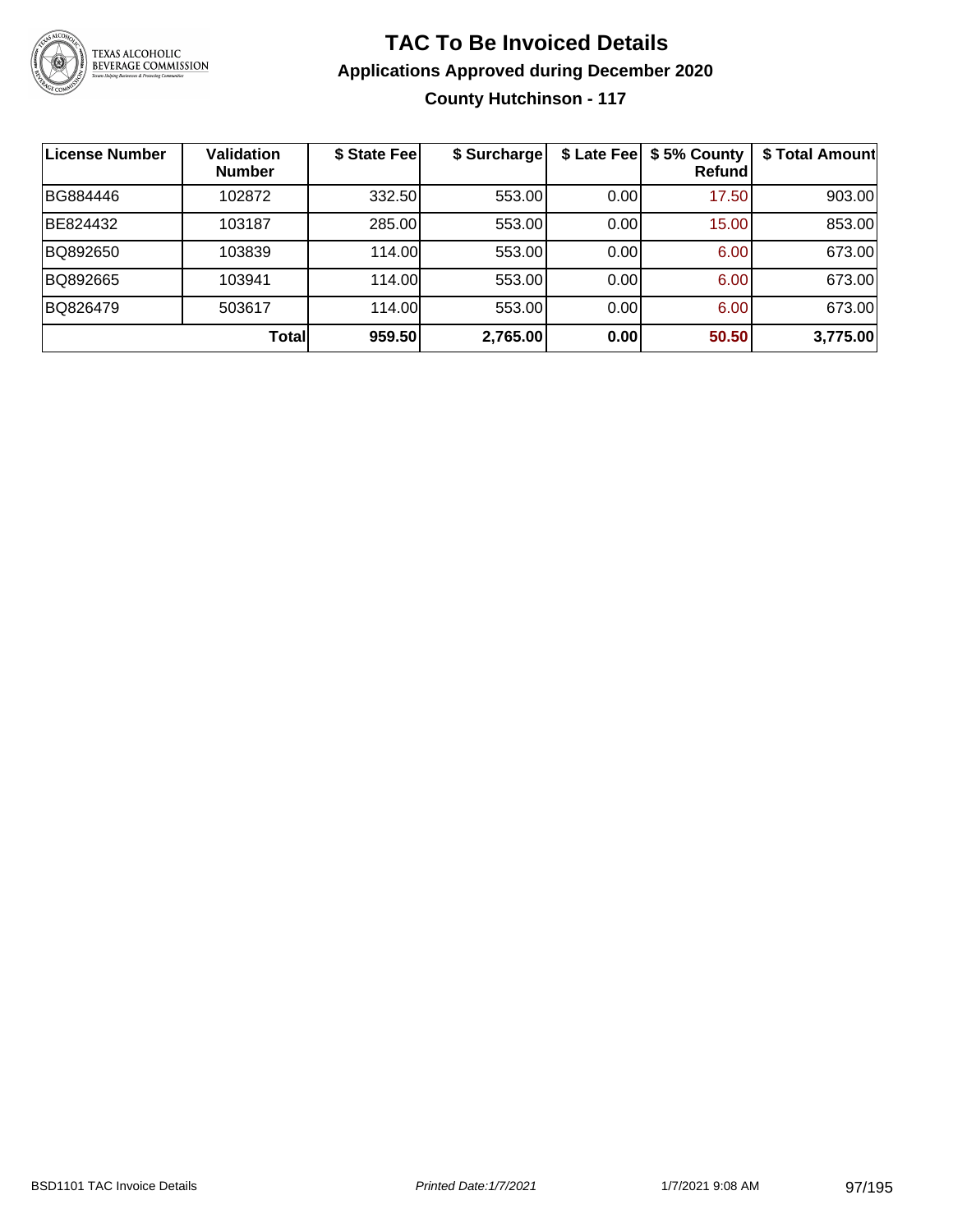

### **TAC To Be Invoiced Details Applications Approved during December 2020 County Irion - 118**

| ∣License Number | Validation<br><b>Number</b> | \$ State Fee | \$ Surcharge |      | <b>Refund</b> | \$ Late Fee   \$5% County   \$ Total Amount |
|-----------------|-----------------------------|--------------|--------------|------|---------------|---------------------------------------------|
| IBF1102847      | 3243                        | 114.00       | 553.00       | 0.00 | 6.00          | 673.00                                      |
| BF1102888       | 3243                        | 114.00       | 553.00       | 0.00 | 6.00          | 673.00                                      |
| BF888260        | 100932                      | 114.00       | 553.00       | 0.00 | 6.00          | 673.00                                      |
|                 | Total                       | 342.00       | 1,659.00     | 0.00 | 18.00         | 2,019.00                                    |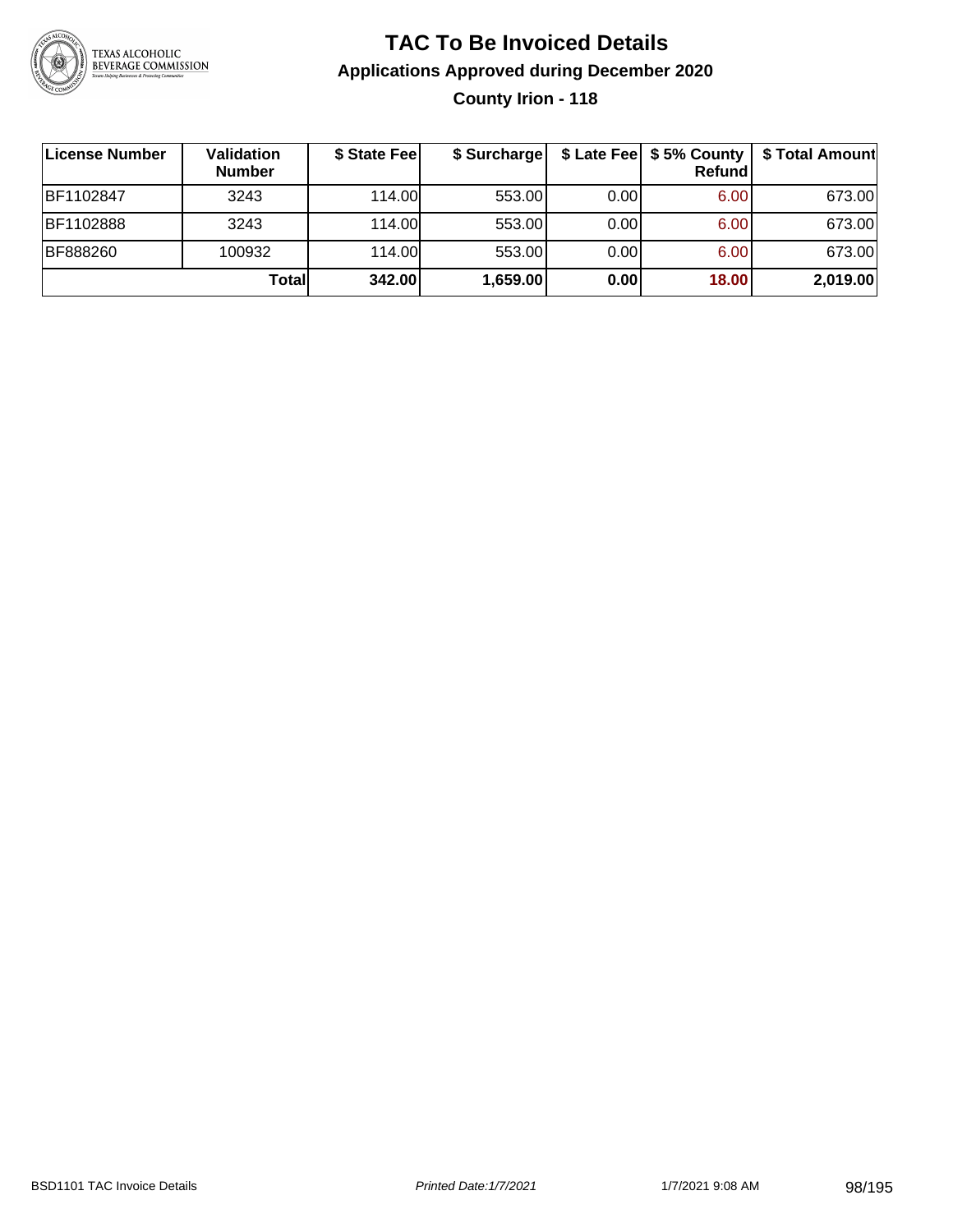

**County Jackson - 120**

| License Number | Validation<br><b>Number</b> | \$ State Fee | \$ Surcharge |       | Refundl | \$ Late Fee   \$5% County   \$ Total Amount |
|----------------|-----------------------------|--------------|--------------|-------|---------|---------------------------------------------|
| BF1036855      | 102451                      | 114.00       | 553.00       | 0.00  | 6.00    | 673.00                                      |
| BF726487       | 124380                      | 114.00       | 553.00       | 0.001 | 6.00    | 673.00                                      |
|                | Totall                      | 228.00       | 1,106.00     | 0.00  | 12.00   | 1,346.00                                    |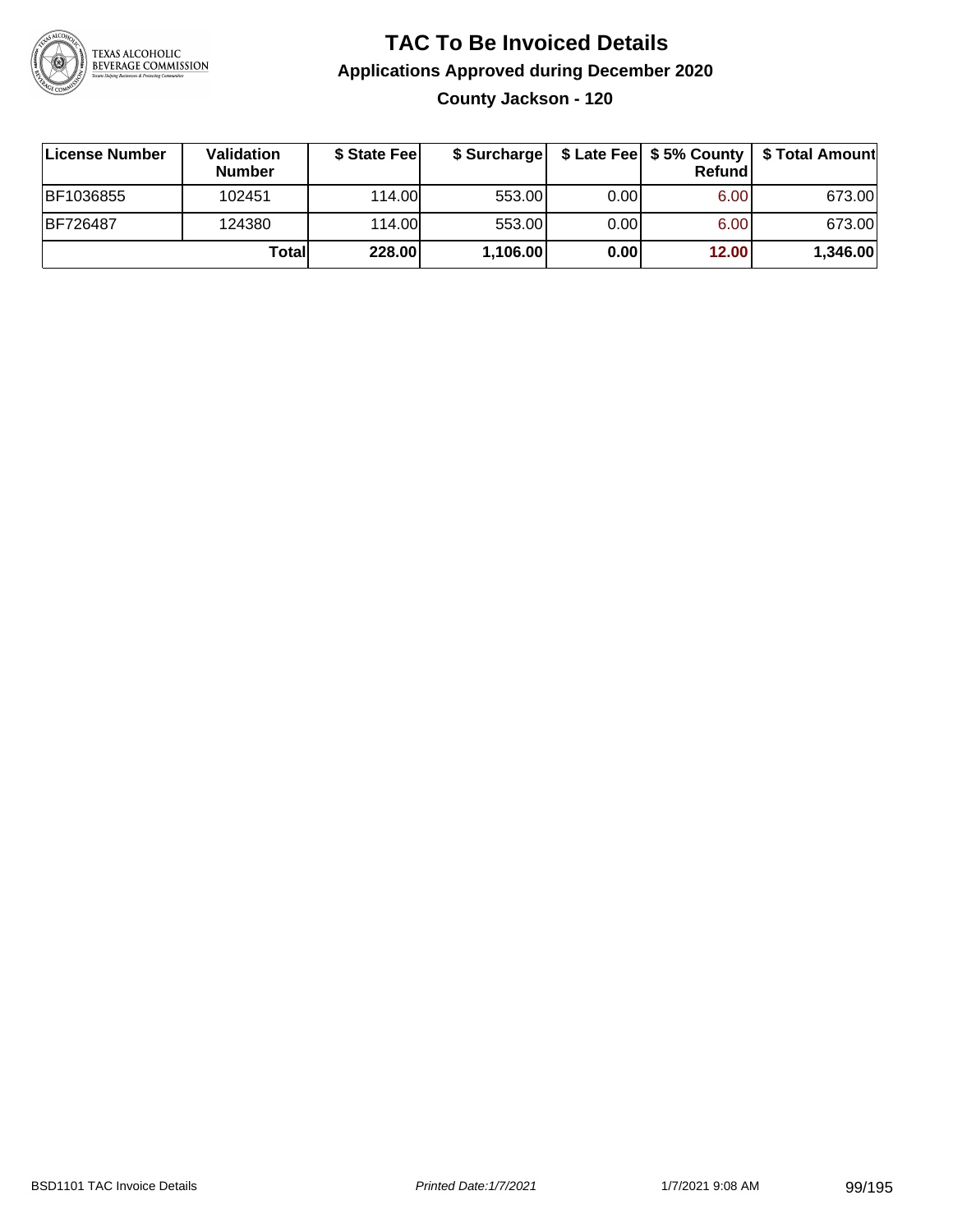

TEXAS ALCOHOLIC<br>BEVERAGE COMMISSION

#### **TAC To Be Invoiced Details Applications Approved during December 2020 County Jefferson - 123**

| <b>License Number</b> | <b>Validation</b><br>Number | \$ State Fee | \$ Surcharge | \$ Late Fee | \$5% County<br><b>Refund</b> | \$ Total Amount |
|-----------------------|-----------------------------|--------------|--------------|-------------|------------------------------|-----------------|
| BG1104313             | 3254                        | 332.50       | 553.00       | 0.00        | 17.50                        | 903.00          |
| BQ1033733             | 100197                      | 114.00       | 553.00       | 0.00        | 6.00                         | 673.00          |
| BQ884189              | 100901                      | 114.00       | 553.00       | 0.00        | 6.00                         | 673.00          |
| BQ958463              | 101075                      | 114.00       | 553.00       | 0.00        | 6.00                         | 673.00          |
| BG1035300             | 101169                      | 332.50       | 553.00       | 0.00        | 17.50                        | 903.00          |
| BG960957              | 101331                      | 332.50       | 553.00       | 0.00        | 17.50                        | 903.00          |
| BL960957              | 101331                      | 475.00       | 327.00       | 0.00        | 25.00                        | 827.00          |
| BG759414              | 101529                      | 332.50       | 553.00       | 0.00        | 17.50                        | 903.00          |
| BF820718              | 501408                      | 114.00       | 553.00       | 0.00        | 6.00                         | 673.00          |
| BQ825467              | 501989                      | 114.00       | 553.00       | 0.00        | 6.00                         | 673.00          |
| BQ890129              | 502003                      | 114.00       | 553.00       | 0.00        | 6.00                         | 673.00          |
| BQ763008              | 503610                      | 114.00       | 553.00       | 0.00        | 6.00                         | 673.00          |
| BQ636129              | 516521                      | 114.00       | 553.00       | 0.00        | 6.00                         | 673.00          |
|                       | <b>Total</b>                | 2,717.00     | 6,963.00     | 0.00        | 143.00                       | 9,823.00        |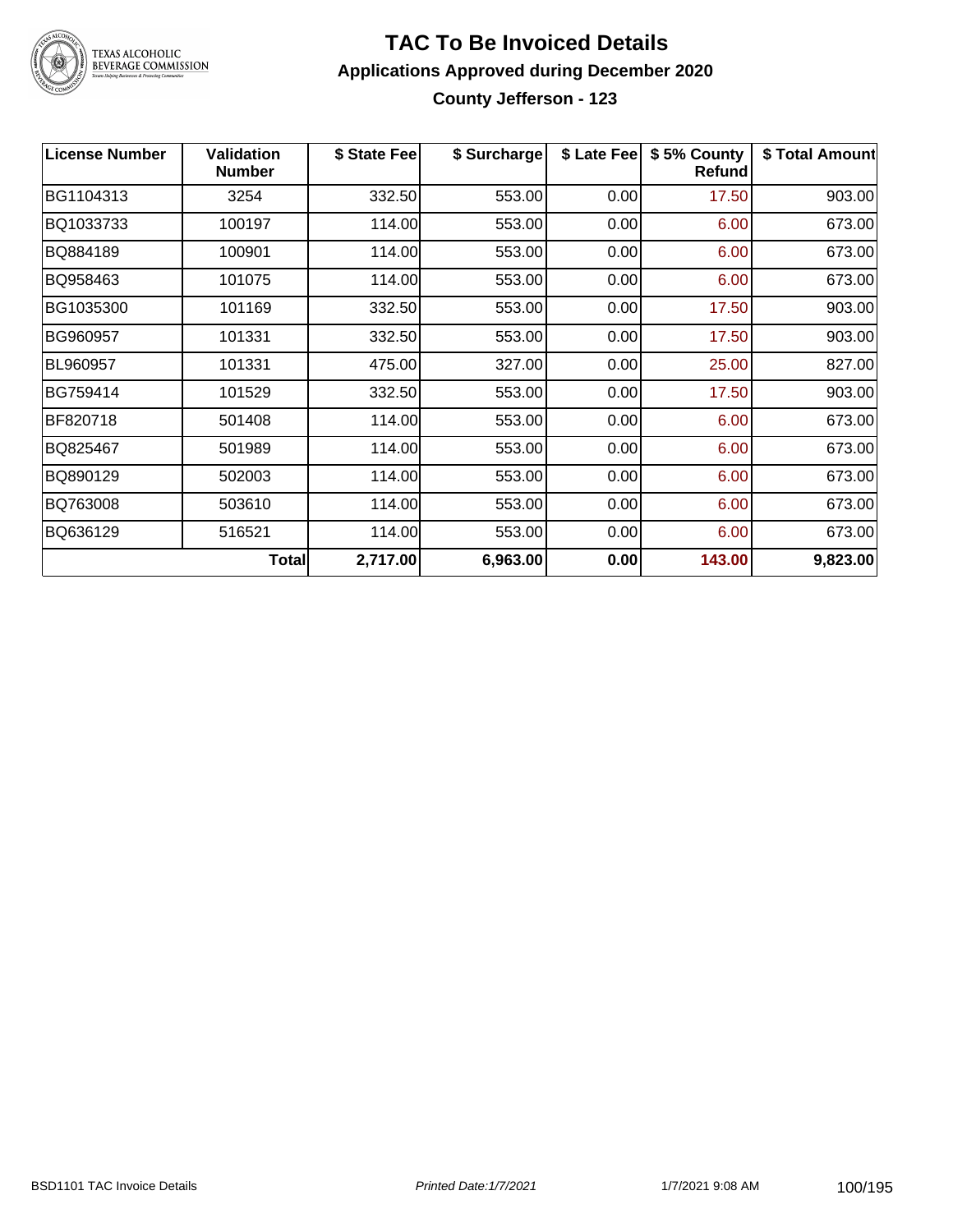

**County Jim Wells - 125**

| License Number | <b>Validation</b><br><b>Number</b> | \$ State Fee  | \$ Surcharge |      | Refundl | \$ Late Fee   \$5% County   \$ Total Amount |
|----------------|------------------------------------|---------------|--------------|------|---------|---------------------------------------------|
| BQ965312       | 103342                             | 114.00L       | 553.00       | 0.00 | 6.00    | 673.00                                      |
|                | Totall                             | <b>114.00</b> | 553.00       | 0.00 | 6.00    | 673.00                                      |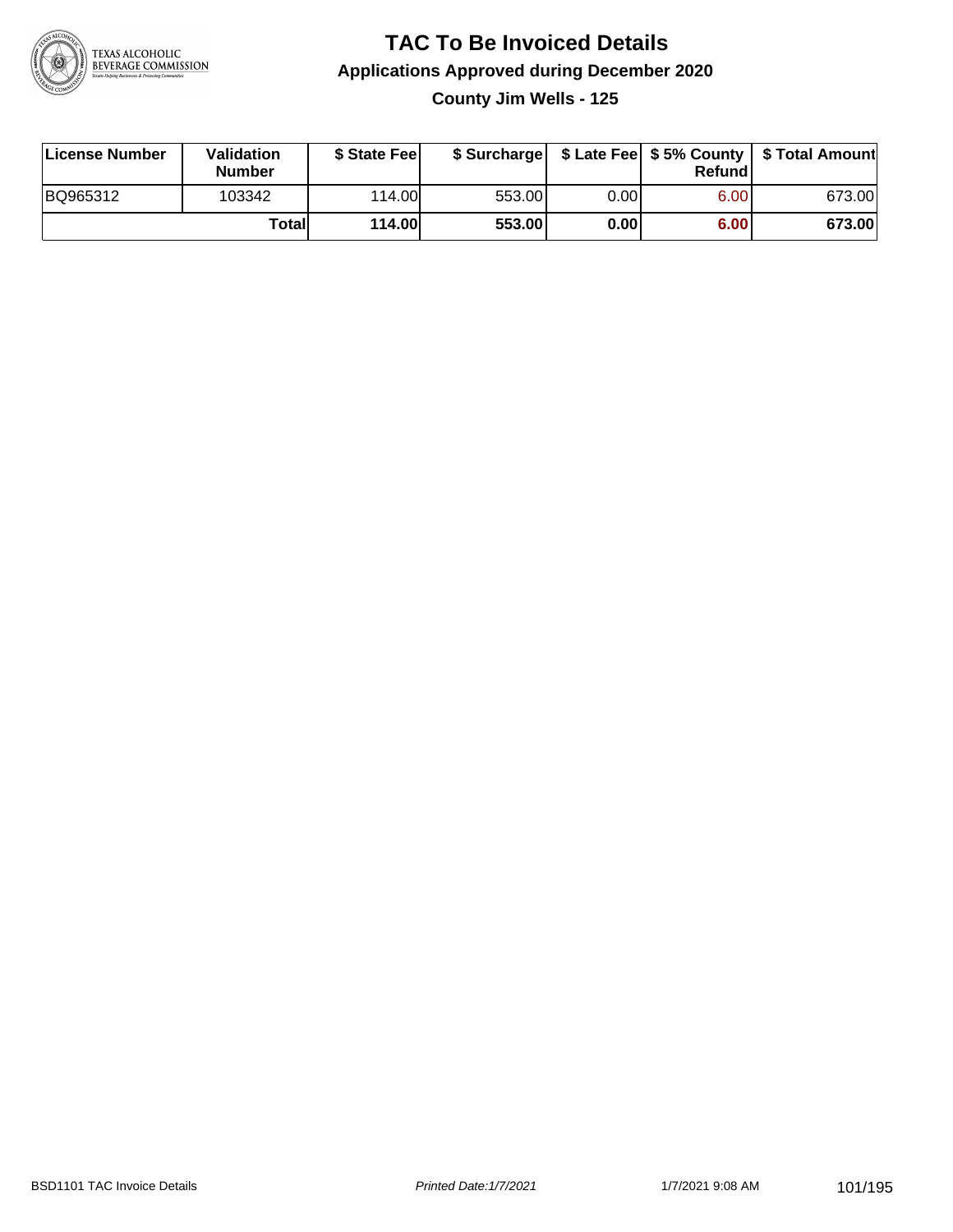

### **TAC To Be Invoiced Details Applications Approved during December 2020 County Johnson - 126**

| License Number | <b>Validation</b><br><b>Number</b> | \$ State Fee | \$ Surcharge | \$ Late Fee | \$5% County<br><b>Refund</b> | \$ Total Amount |
|----------------|------------------------------------|--------------|--------------|-------------|------------------------------|-----------------|
| BG1103492      | 2362                               | 332.50       | 553.00       | 0.00        | 17.50                        | 903.00          |
| BQ1103912      | 3318                               | 114.00       | 553.00       | 0.00        | 6.00                         | 673.00          |
| BQ760445       | 100964                             | 114.00       | 553.00       | 0.00        | 6.00                         | 673.00          |
| BG1036264      | 103003                             | 332.50       | 553.00       | 0.00        | 17.50                        | 903.00          |
| BQ1033323      | 131743                             | 114.00       | 553.00       | 0.00        | 6.00                         | 673.00          |
| BQ762305       | 502090                             | 114.00       | 553.00       | 0.00        | 6.00                         | 673.00          |
| BQ765698       | 504909                             | 114.00       | 553.00       | 0.00        | 6.00                         | 673.00          |
|                | <b>Total</b>                       | 1,235.00     | 3,871.00     | 0.00        | 65.00                        | 5,171.00        |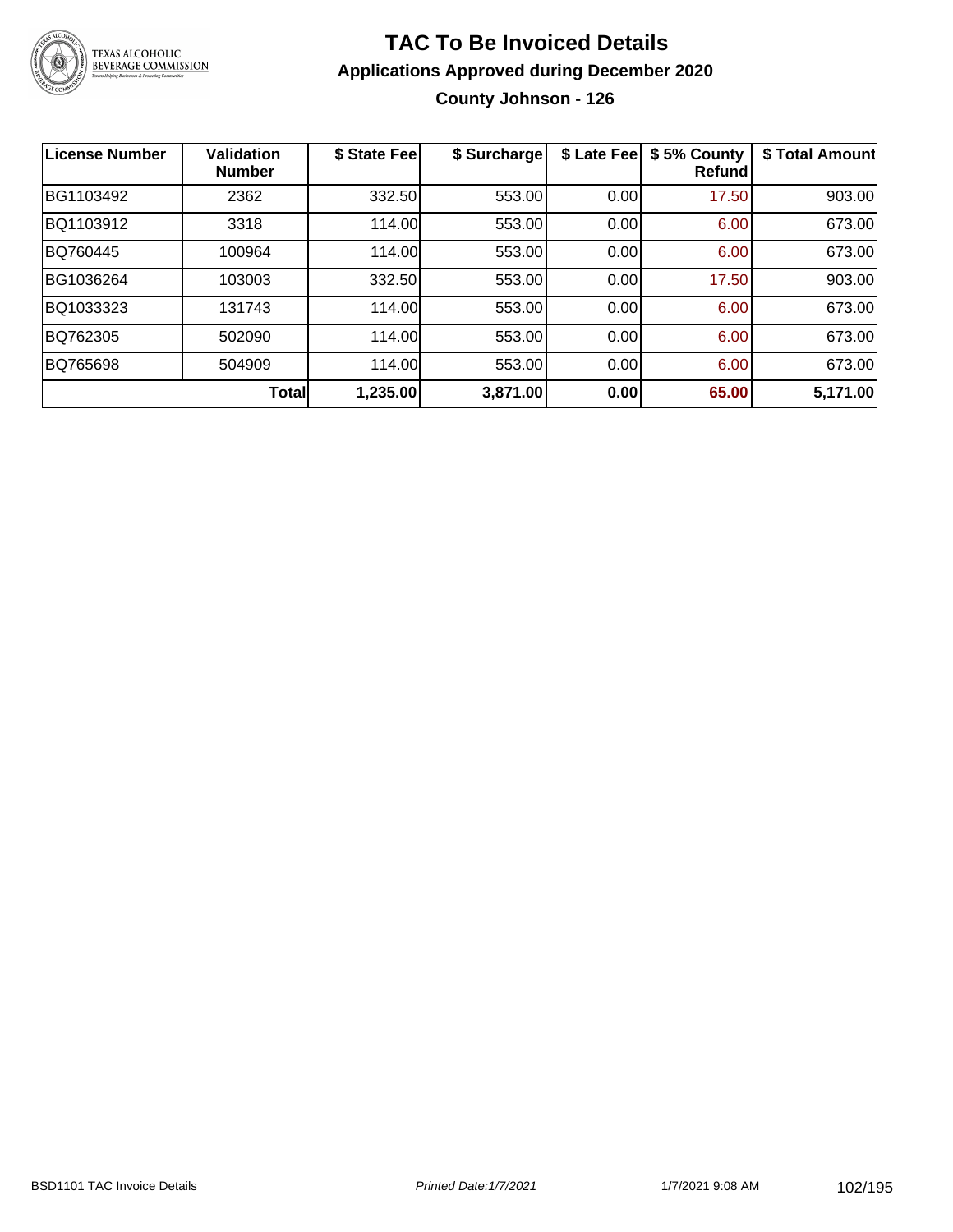

**County Karnes - 128**

| ∣License Number | Validation<br><b>Number</b> | \$ State Fee | \$ Surcharge |       | <b>Refund</b> | \$ Late Fee   \$5% County   \$ Total Amount |
|-----------------|-----------------------------|--------------|--------------|-------|---------------|---------------------------------------------|
| BQ1033063       | 101418                      | 114.00       | 553.00       | 0.00  | 6.00          | 673.00                                      |
| BE208995        | 505483                      | 285.00       | 553.00       | 0.001 | 15.00         | 853.00                                      |
|                 | Totall                      | 399.00       | 1,106.00     | 0.00  | 21.00         | 1,526.00                                    |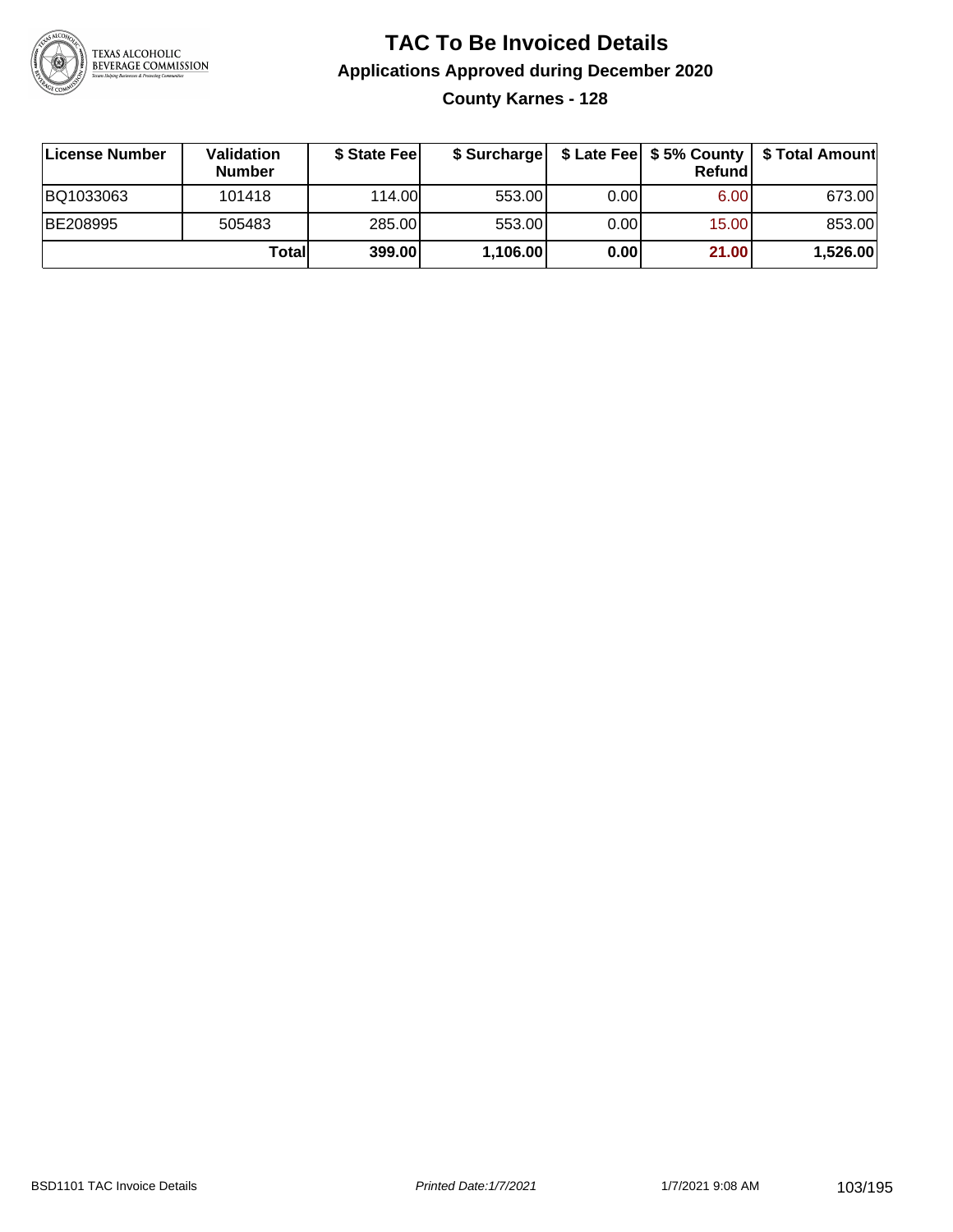

### **TAC To Be Invoiced Details Applications Approved during December 2020 County Kaufman - 129**

| License Number | <b>Validation</b><br><b>Number</b> | \$ State Fee | \$ Surcharge |      | \$ Late Fee   \$5% County<br>Refundl | \$ Total Amount |
|----------------|------------------------------------|--------------|--------------|------|--------------------------------------|-----------------|
| BQ1104264      | 3301                               | 114.00       | 553.00       | 0.00 | 6.00                                 | 673.00          |
| BF822440       | 100800                             | 114.00       | 553.00       | 0.00 | 6.00                                 | 673.00          |
| BQ962951       | 101240                             | 114.00       | 553.00       | 0.00 | 6.00                                 | 673.00          |
| BQ759578       | 500392                             | 114.00       | 553.00       | 0.00 | 6.00                                 | 673.00          |
| BQ759677       | 500406                             | 114.00       | 553.00       | 0.00 | 6.00                                 | 673.00          |
|                | <b>Total</b>                       | 570.00       | 2,765.00     | 0.00 | 30.00                                | 3,365.00        |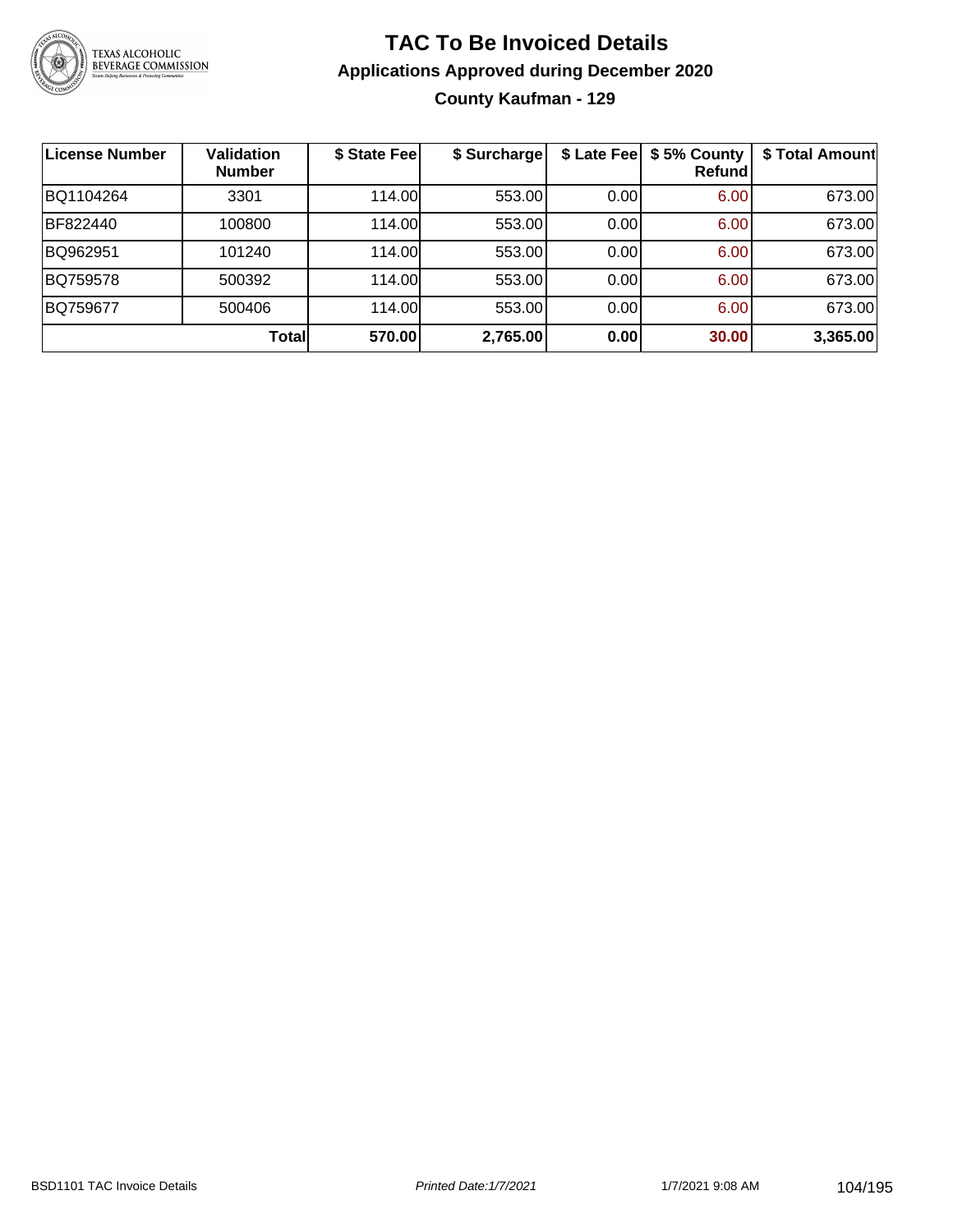

### **TAC To Be Invoiced Details Applications Approved during December 2020 County Kendall - 130**

| ∣License Number | <b>Validation</b><br><b>Number</b> | \$ State Fee | \$ Surcharge |       | \$ Late Fee   \$5% County  <br>Refundl | \$ Total Amount |
|-----------------|------------------------------------|--------------|--------------|-------|----------------------------------------|-----------------|
| BG883456        | 100287                             | 332.50       | 553.00       | 0.00  | 17.50                                  | 903.00          |
| BP883456        | 100287                             | 950.00       | 426.00       | 0.00  | 50.00                                  | 1,426.00        |
| BQ962430        | 101150                             | 114.00       | 553.00       | 0.001 | 6.00                                   | 673.00          |
| BQ762008        | 502013                             | 114.00       | 553.00       | 0.001 | 6.00                                   | 673.00          |
|                 | <b>Total</b>                       | 1,510.50     | 2,085.00     | 0.00  | 79.50                                  | 3,675.00        |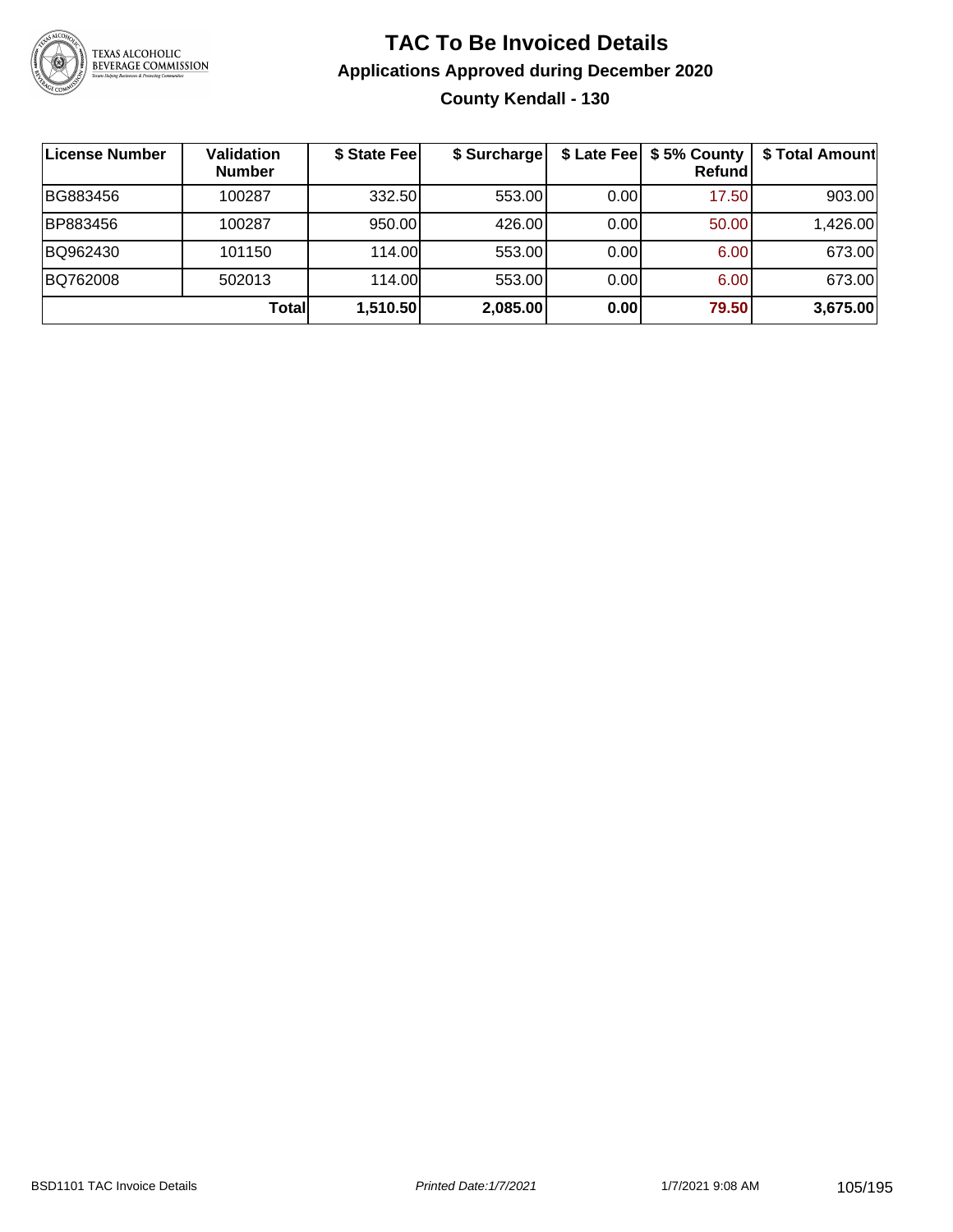

### **TAC To Be Invoiced Details Applications Approved during December 2020 County Kerr - 133**

| License Number | <b>Validation</b><br><b>Number</b> | \$ State Fee | \$ Surcharge |      | \$ Late Fee   \$5% County<br><b>Refund</b> | \$ Total Amount |
|----------------|------------------------------------|--------------|--------------|------|--------------------------------------------|-----------------|
| BF1102420      | 2509                               | 114.00       | 553.00       | 0.00 | 6.00                                       | 673.00          |
| BG1103649      | 3442                               | 332.50       | 553.00       | 0.00 | 17.50                                      | 903.00          |
| BF1034048      | 101464                             | 114.00       | 553.00       | 0.00 | 6.00                                       | 673.00          |
| BQ762350       | 502095                             | 114.00L      | 553.00       | 0.00 | 6.00                                       | 673.00          |
|                | Totall                             | 674.50       | 2,212.00     | 0.00 | 35.50                                      | 2,922.00        |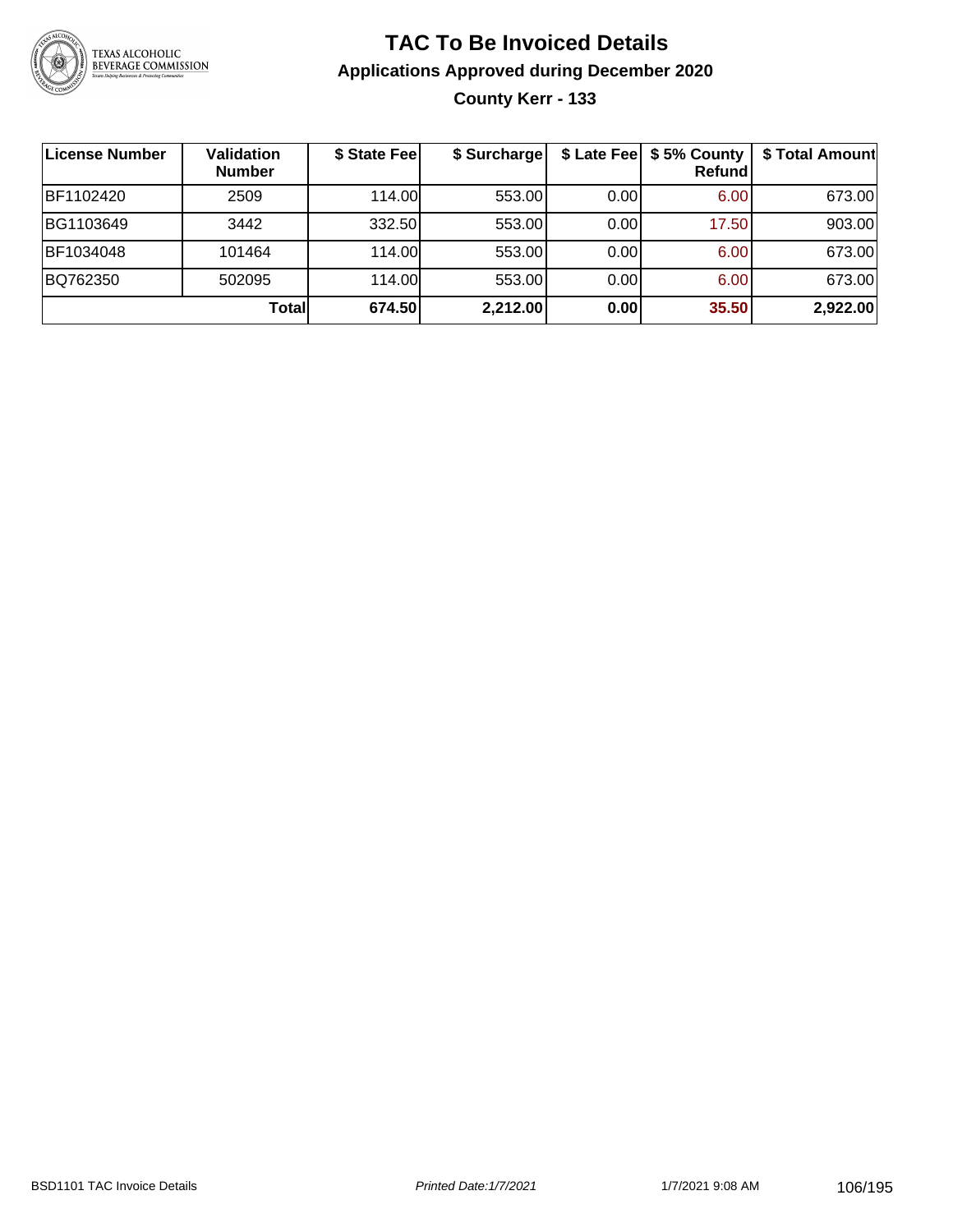

### **TAC To Be Invoiced Details Applications Approved during December 2020 County Kimble - 134**

| ∣License Number | Validation<br><b>Number</b> | \$ State Feel | \$ Surcharge |       | \$ Late Fee   \$5% County  <br>Refundl | \$ Total Amount |
|-----------------|-----------------------------|---------------|--------------|-------|----------------------------------------|-----------------|
| BQ1102787       | 3244                        | 114.00L       | 553.00       | 0.001 | 6.00                                   | 673.00          |
| BQ1102817       | 3244                        | 114.00        | 553.00       | 0.00  | 6.00                                   | 673.00          |
| BQ764585        | 503719                      | 114.00        | 553.00       | 0.00  | 6.00                                   | 673.00          |
|                 | Totall                      | 342.00        | 1,659.00     | 0.00  | 18.00                                  | 2,019.00        |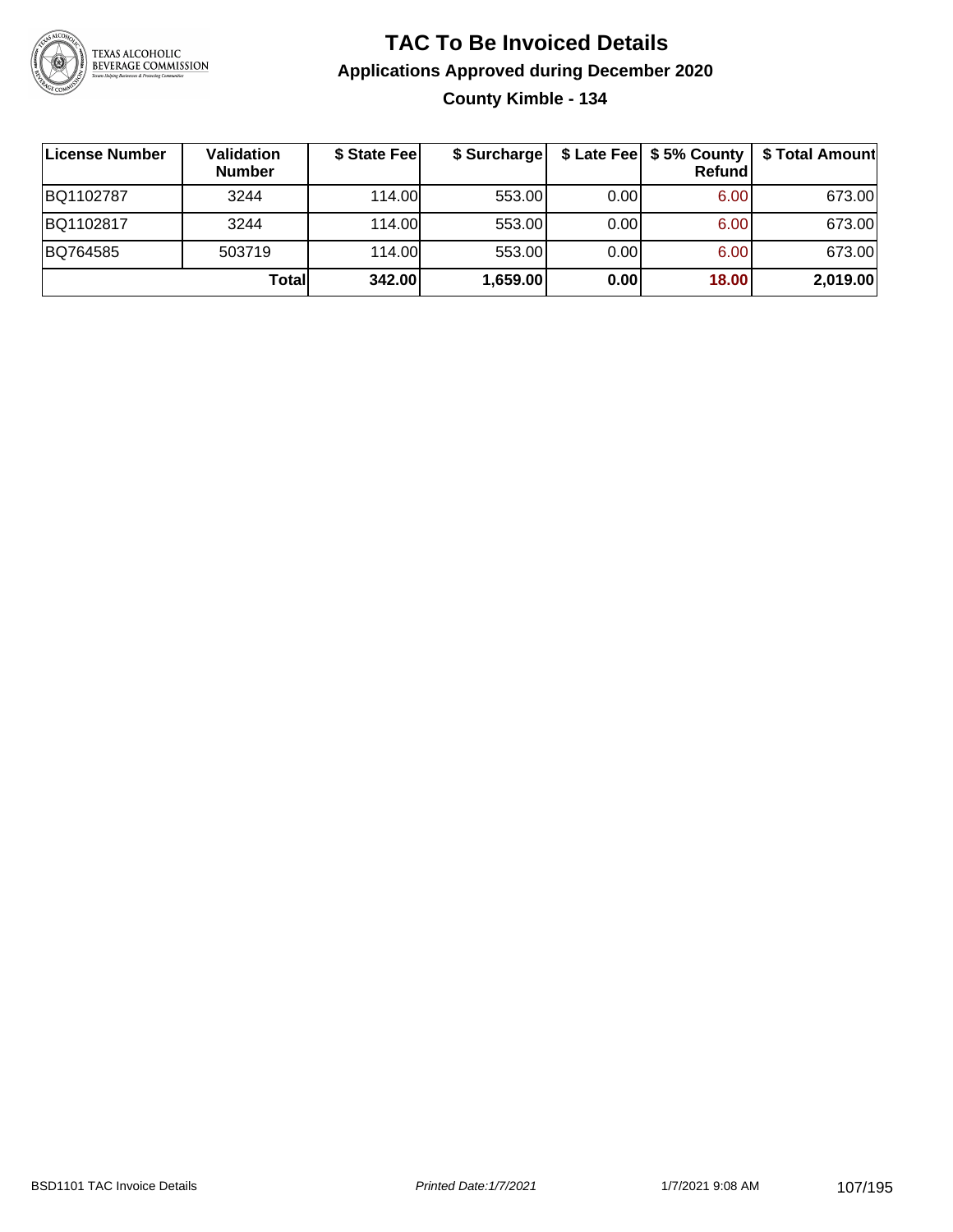

### **TAC To Be Invoiced Details Applications Approved during December 2020 County Kleberg - 137**

| License Number | <b>Validation</b><br><b>Number</b> | \$ State Fee | \$ Surcharge |      | \$ Late Fee   \$5% County  <br><b>Refund</b> | \$ Total Amount |
|----------------|------------------------------------|--------------|--------------|------|----------------------------------------------|-----------------|
| BQ962435       | 102604                             | 114.00       | 553.00       | 0.00 | 6.00                                         | 673.00          |
| BG1037701      | 104343                             | 332.50       | 553.00       | 0.00 | 17.50                                        | 903.00          |
| BP1037701      | 104343                             | 950.00       | 426.00       | 0.00 | 50.00                                        | 1,426.00        |
| BG868102       | 501962                             | 332.50       | 553.00       | 0.00 | 17.50                                        | 903.00          |
|                | Totall                             | 1,729.00     | 2,085.00     | 0.00 | 91.00                                        | 3,905.00        |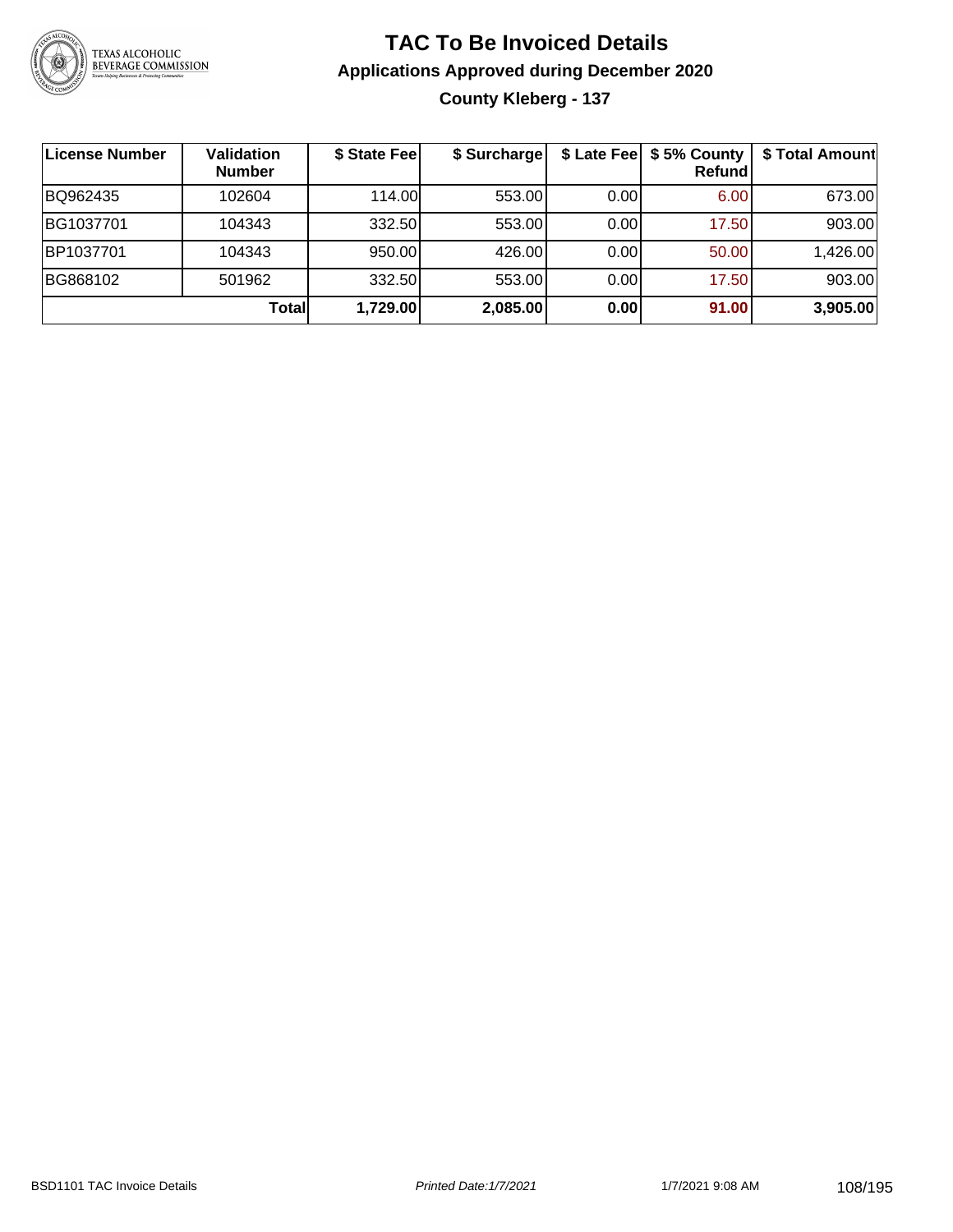

### **TAC To Be Invoiced Details Applications Approved during December 2020 County Knox - 138**

| License Number | <b>Validation</b><br><b>Number</b> | \$ State Fee  | \$ Surcharge |      | Refund | \$ Late Fee   \$5% County   \$ Total Amount |
|----------------|------------------------------------|---------------|--------------|------|--------|---------------------------------------------|
| BQ889251       | 101478                             | 114.00        | 553.00       | 0.00 | 6.00   | 673.00                                      |
|                | Totall                             | <b>114.00</b> | 553.00       | 0.00 | 6.00   | 673.00                                      |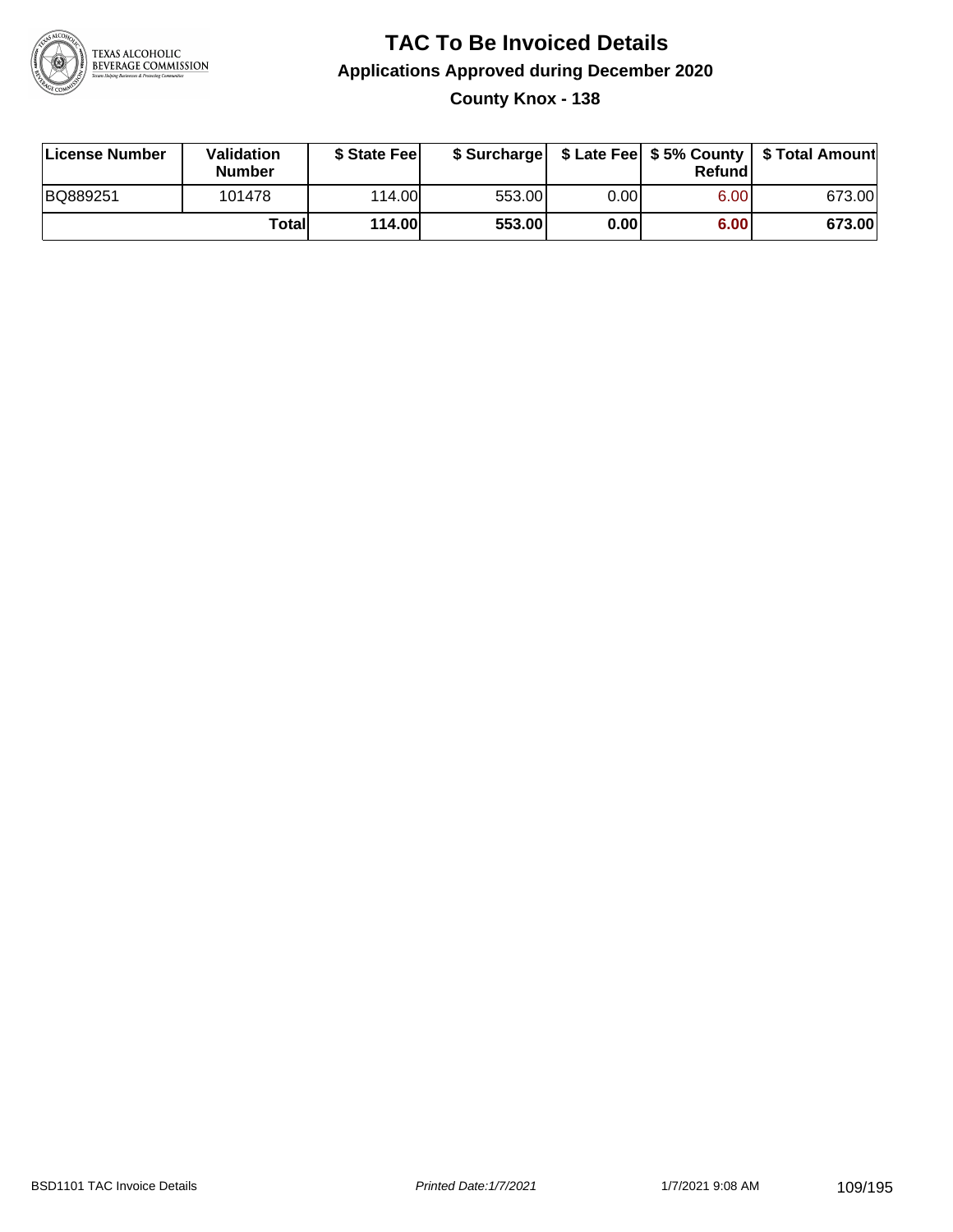

**County Lamar - 139**

| ∣License Number | Validation<br><b>Number</b> | \$ State Fee | \$ Surcharge |       | <b>Refund</b> | \$ Late Fee   \$5% County   \$ Total Amount |
|-----------------|-----------------------------|--------------|--------------|-------|---------------|---------------------------------------------|
| BQ761272        | 502064                      | 114.00       | 553.00       | 0.001 | 6.00          | 673.00                                      |
| BQ761157        | 502116                      | 114.00       | 553.00       | 0.001 | 6.00          | 673.00                                      |
|                 | Totall                      | 228.00       | 1,106.00     | 0.00  | 12.00         | 1,346.00                                    |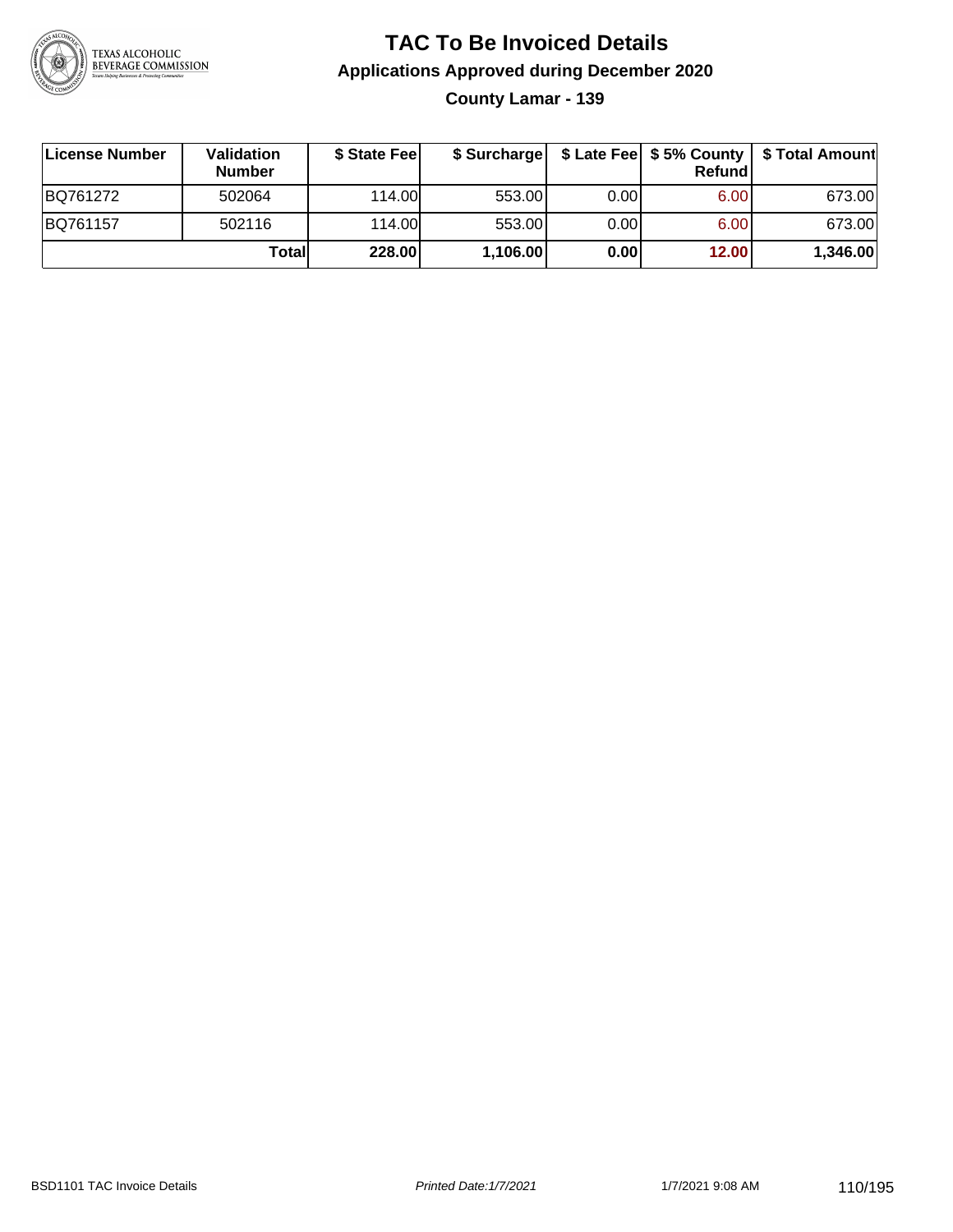

**County Lamb - 140**

| ∣License Number | Validation<br><b>Number</b> | \$ State Feel | \$ Surcharge |       | Refundl |          |
|-----------------|-----------------------------|---------------|--------------|-------|---------|----------|
| BG1031778       | 100555                      | 332.50        | 553.00       | 0.001 | 17.50   | 903.00   |
| BG1038677       | 103120                      | 332.50        | 553.00       | 0.001 | 17.50   | 903.00   |
|                 | Totall                      | 665.00        | 1,106.00     | 0.00  | 35.00   | 1,806.00 |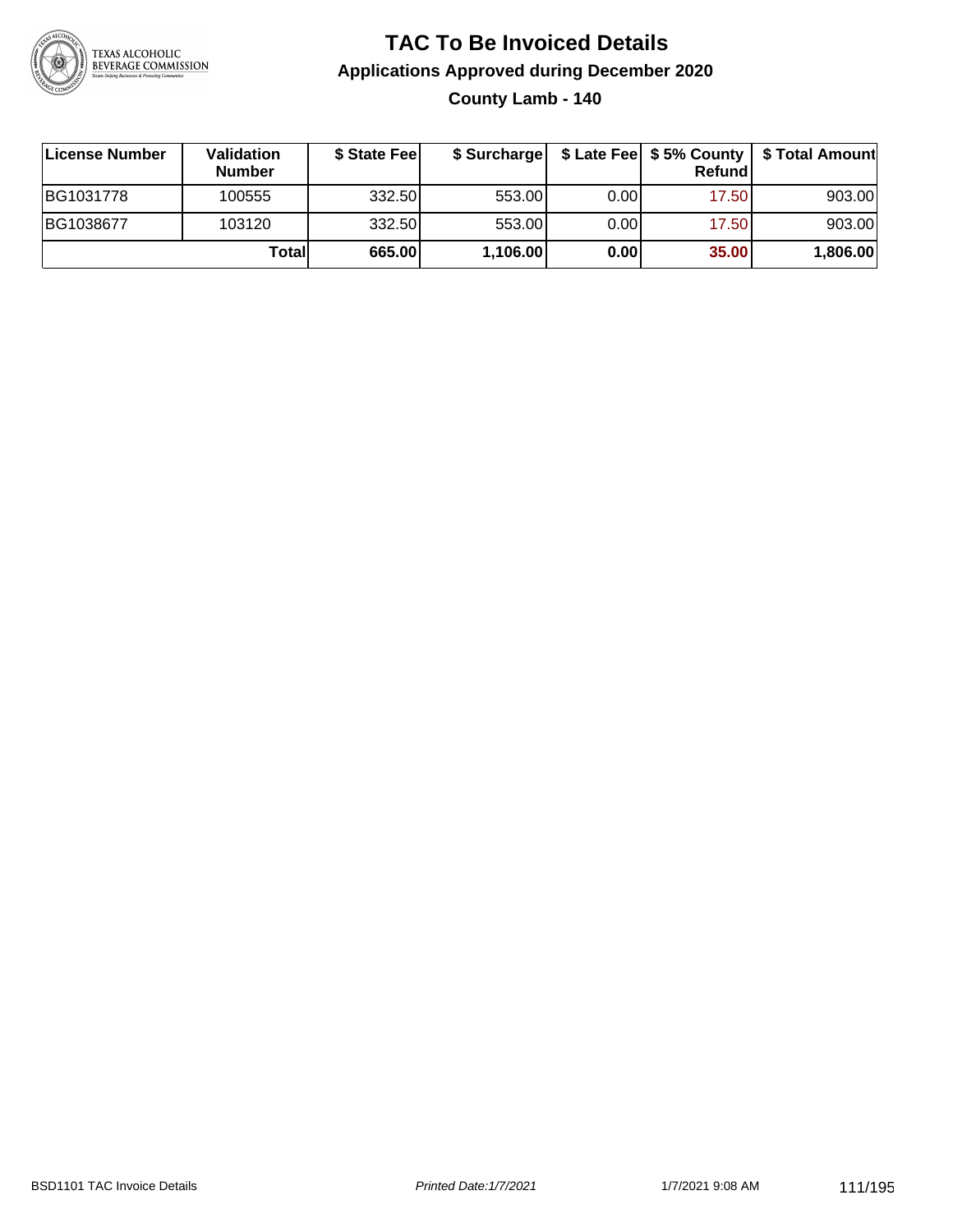

**County Lampasas - 141**

| ∣License Number | Validation<br><b>Number</b> | \$ State Fee | \$ Surcharge |       | <b>Refund</b>     | \$ Late Fee   \$5% County   \$ Total Amount |
|-----------------|-----------------------------|--------------|--------------|-------|-------------------|---------------------------------------------|
| BQ1034006       | 100198                      | 114.00       | 553.00       | 0.00  | 6.00              | 673.00                                      |
| BQ889664        | 101660                      | 114.00       | 553.00       | 0.001 | 6.00 <sub>1</sub> | 673.00                                      |
|                 | Totall                      | 228.00       | 1,106.00     | 0.00  | 12.00             | 1,346.00                                    |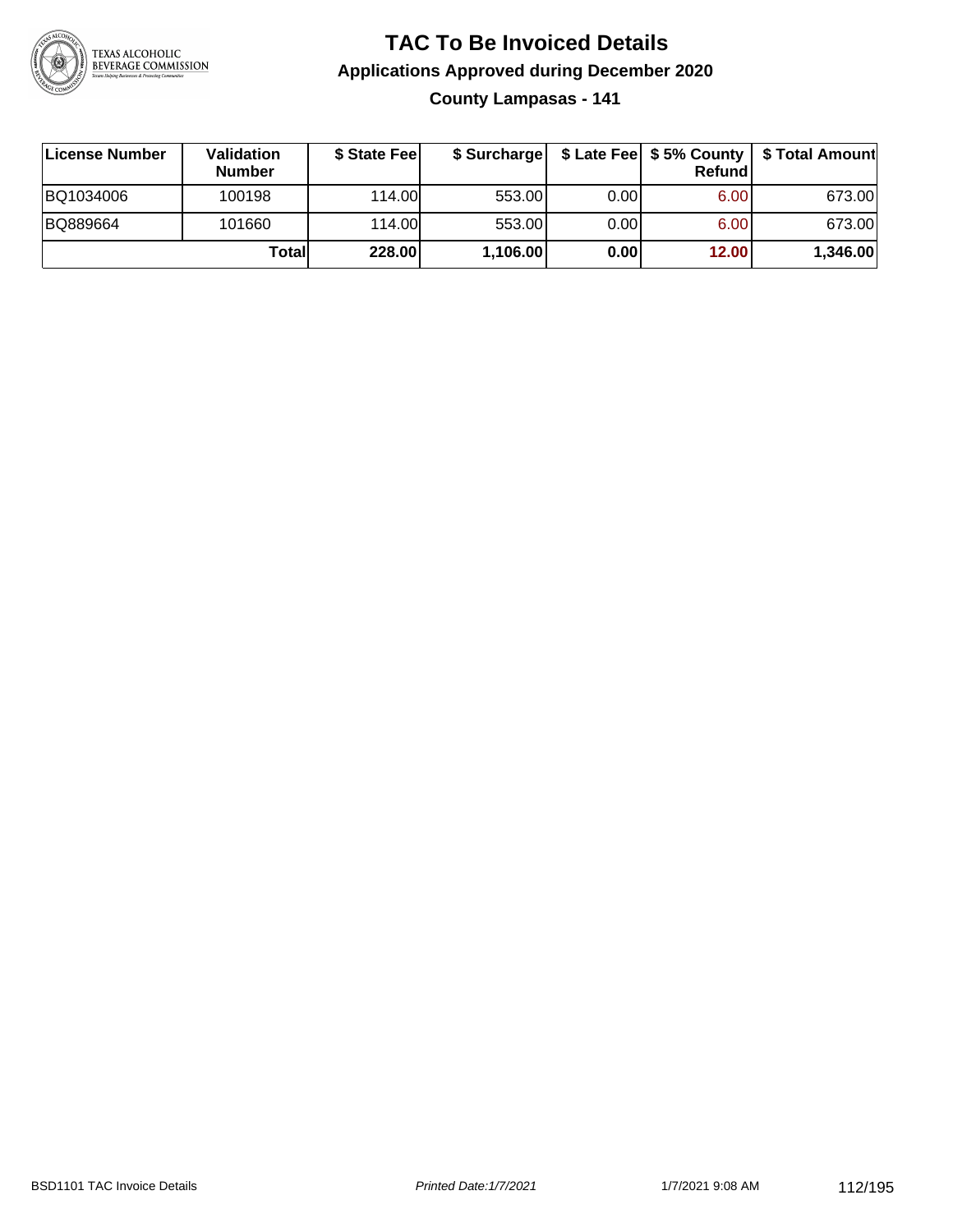

### **TAC To Be Invoiced Details Applications Approved during December 2020 County Lavaca - 143**

| License Number | Validation<br><b>Number</b> | \$ State Fee | \$ Surcharge |       | Refundl | \$ Late Fee   \$5% County   \$ Total Amount |
|----------------|-----------------------------|--------------|--------------|-------|---------|---------------------------------------------|
| BG961225       | 101378                      | 332.50       | 553.00       | 0.001 | 17.50   | 903.00                                      |
| BQ1035659      | 101394                      | 114.00       | 553.00       | 0.001 | 6.00    | 673.00                                      |
| BG1034286      | 502294                      | 332.50       | 553.00       | 0.001 | 17.50   | 903.00                                      |
|                | Totall                      | 779.00       | 1,659.00     | 0.00  | 41.00   | 2,479.00                                    |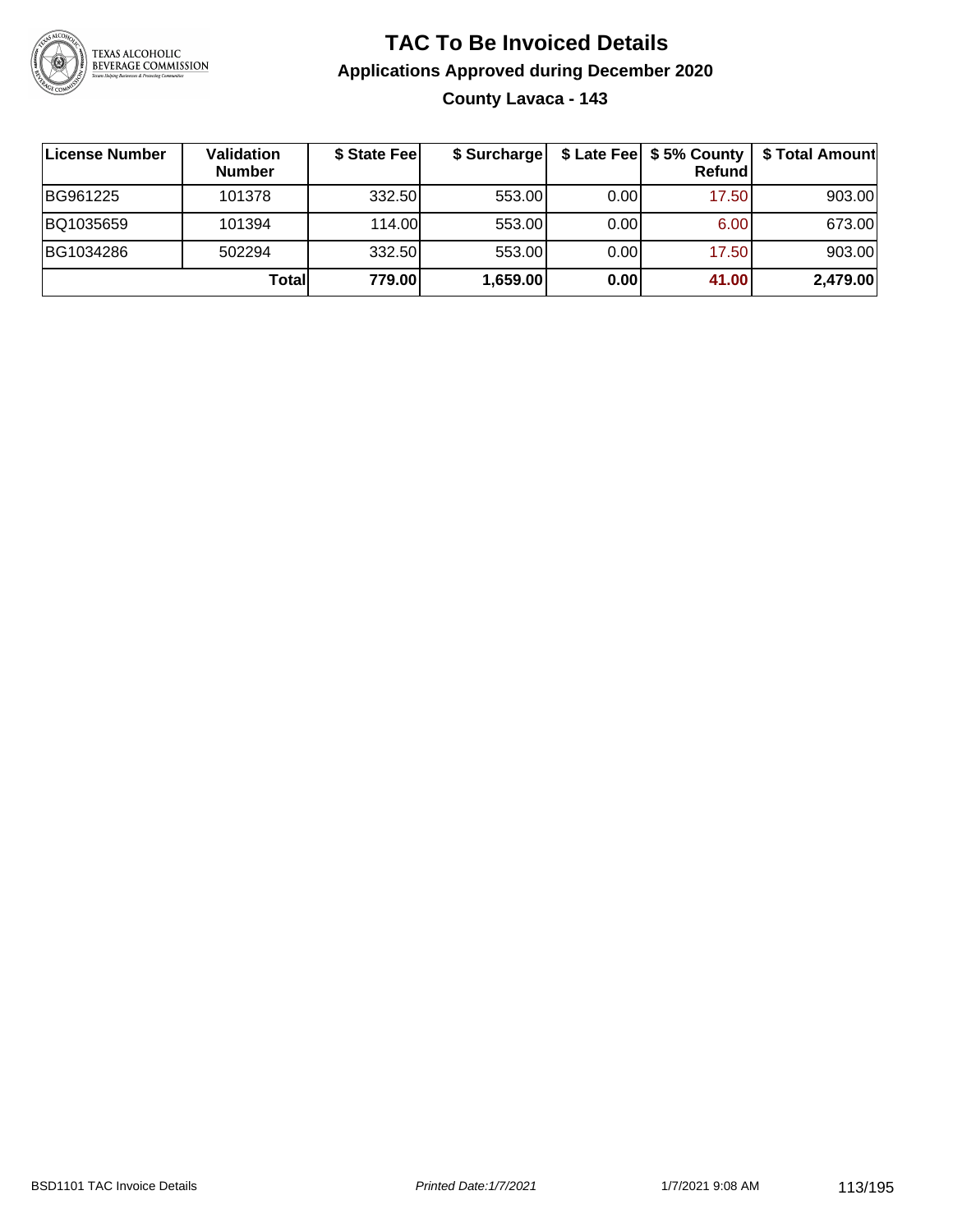

**County Lee - 144**

| License Number | <b>Validation</b><br><b>Number</b> | \$ State Feel |          |      | Refundl | \$ Surcharge   \$ Late Fee   \$5% County   \$ Total Amount |
|----------------|------------------------------------|---------------|----------|------|---------|------------------------------------------------------------|
| BF884073       | 100047                             | 114.00L       | 553.00   | 0.00 | 6.00    | 673.00                                                     |
| BQ1029226      | 100115                             | 114.00L       | 553.00   | 0.00 | 6.00    | 673.00                                                     |
|                | Totall                             | 228.00        | 1,106.00 | 0.00 | 12.00   | 1,346.00                                                   |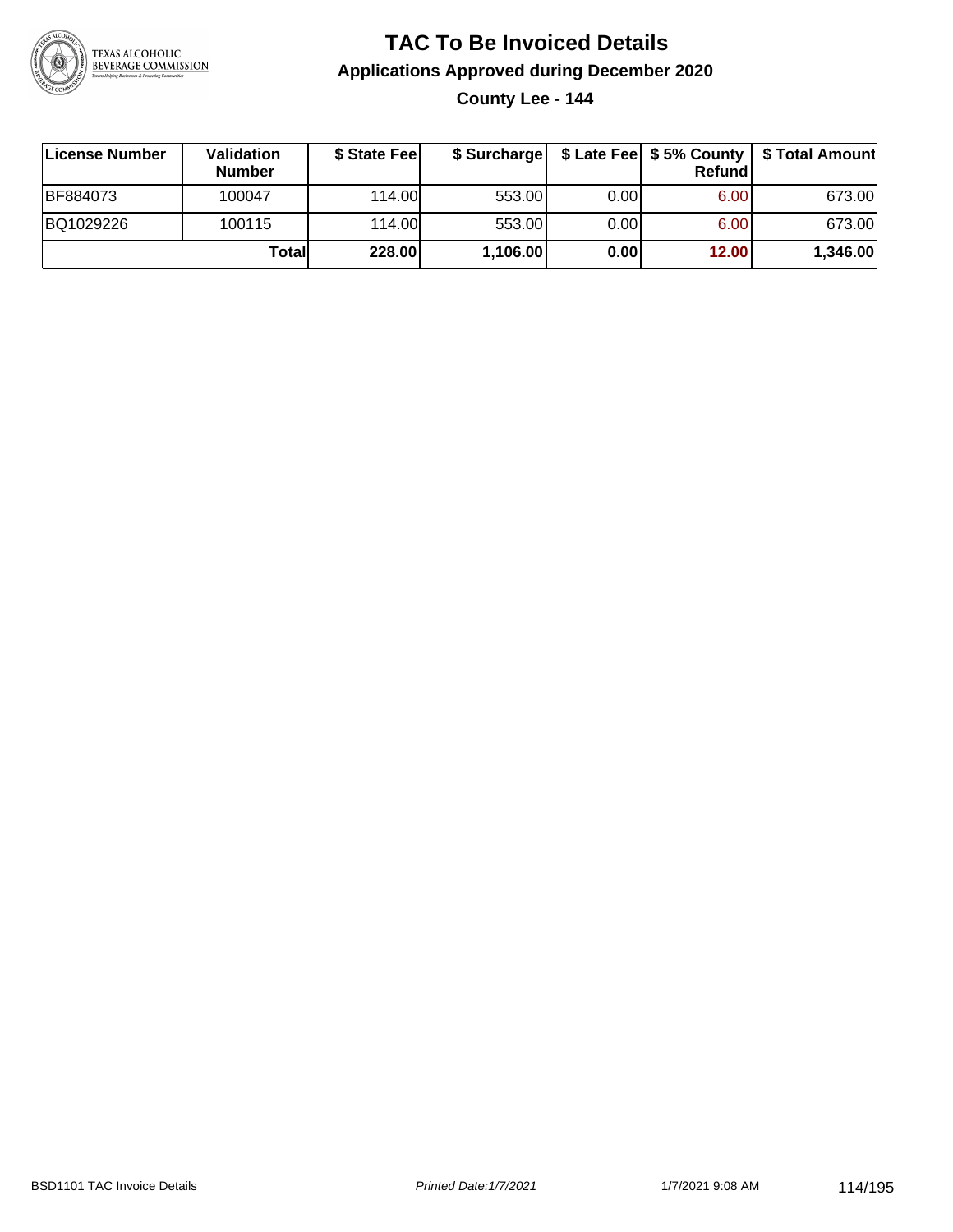

# TEXAS ALCOHOLIC<br>BEVERAGE COMMISSION

### **TAC To Be Invoiced Details Applications Approved during December 2020 County Liberty - 146**

| <b>License Number</b> | <b>Validation</b><br><b>Number</b> | \$ State Fee | \$ Surcharge | \$ Late Fee | \$5% County<br><b>Refund</b> | \$ Total Amount |
|-----------------------|------------------------------------|--------------|--------------|-------------|------------------------------|-----------------|
| BF1104340             | 1958                               | 114.00       | 553.00       | 0.00        | 6.00                         | 673.00          |
| BG1036613             | 101925                             | 332.50       | 553.00       | 0.00        | 17.50                        | 903.00          |
| BL1036613             | 101925                             | 475.00       | 327.00       | 0.00        | 25.00                        | 827.00          |
| BQ1035135             | 102234                             | 114.00       | 553.00       | 0.00        | 6.00                         | 673.00          |
| BQ889385              | 102245                             | 114.00       | 553.00       | 0.00        | 6.00                         | 673.00          |
| BQ965415              | 502010                             | 114.00       | 553.00       | 0.00        | 6.00                         | 673.00          |
| BQ963184              | 502105                             | 114.00       | 553.00       | 0.00        | 6.00                         | 673.00          |
|                       | Total                              | 1,377.50     | 3,645.00     | 0.00        | 72.50                        | 5,095.00        |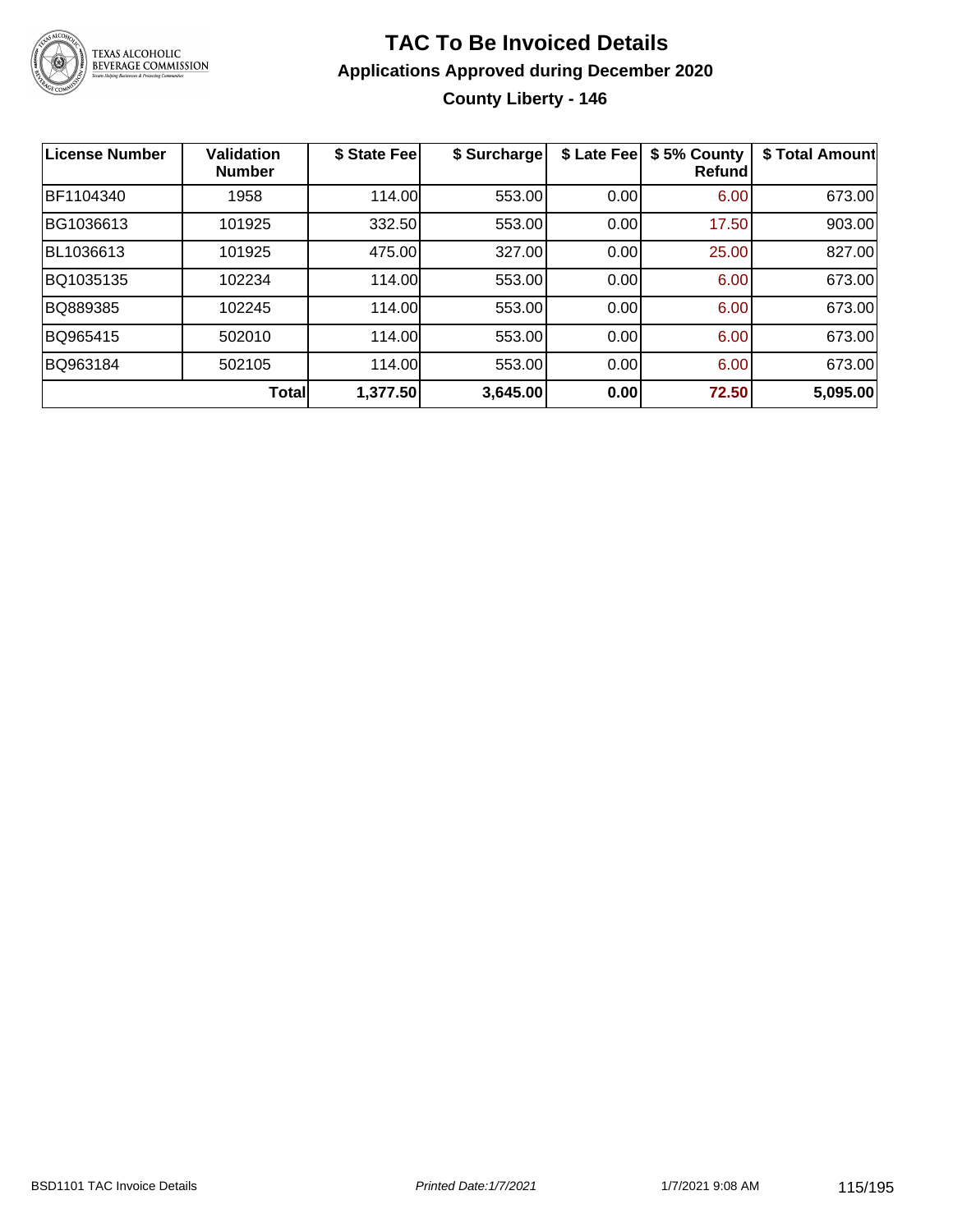

**County Limestone - 147**

| ∣License Number | <b>Validation</b><br><b>Number</b> | \$ State Fee | \$ Surcharge |       | <b>Refund</b> | \$ Late Fee   \$5% County   \$ Total Amount |
|-----------------|------------------------------------|--------------|--------------|-------|---------------|---------------------------------------------|
| BG1103316       | 2521                               | 332.50       | 553.00       | 0.001 | 17.50         | 903.00                                      |
| BQ1104039       | 2808                               | 114.00       | 553.00       | 0.001 | 6.00          | 673.00                                      |
|                 | Totall                             | 446.50       | 1,106.00     | 0.00  | 23.50         | 1,576.00                                    |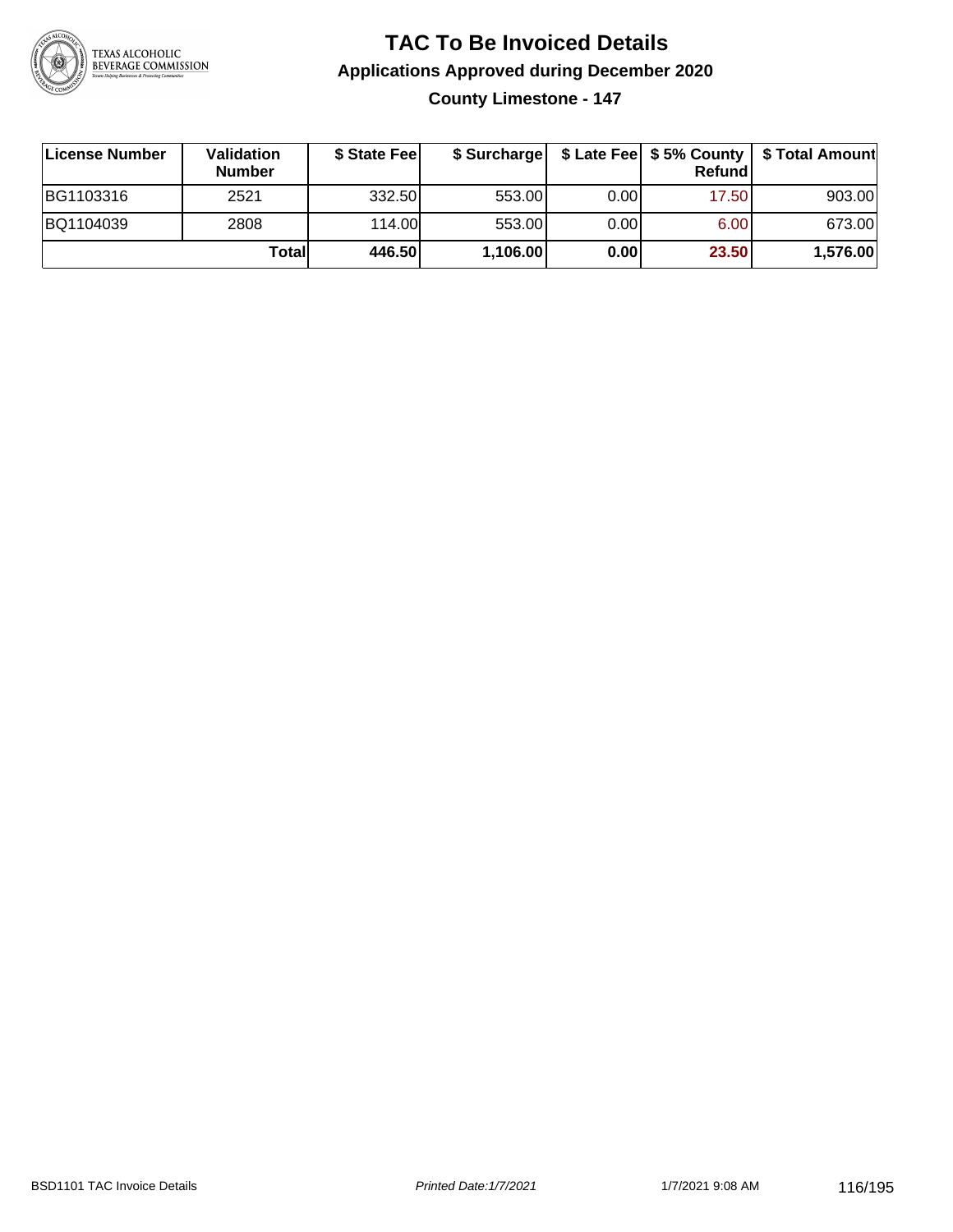

**County Live Oak - 149**

| License Number | <b>Validation</b><br>Number | \$ State Fee  | \$ Surcharge |       | Refundl | \$ Late Fee   \$5% County   \$ Total Amount |
|----------------|-----------------------------|---------------|--------------|-------|---------|---------------------------------------------|
| BF822119       | 501961                      | 114.00        | 553.00       | 0.001 | 6.00    | 673.00                                      |
|                | Totall                      | <b>114.00</b> | 553.00       | 0.00  | 6.00    | 673.00                                      |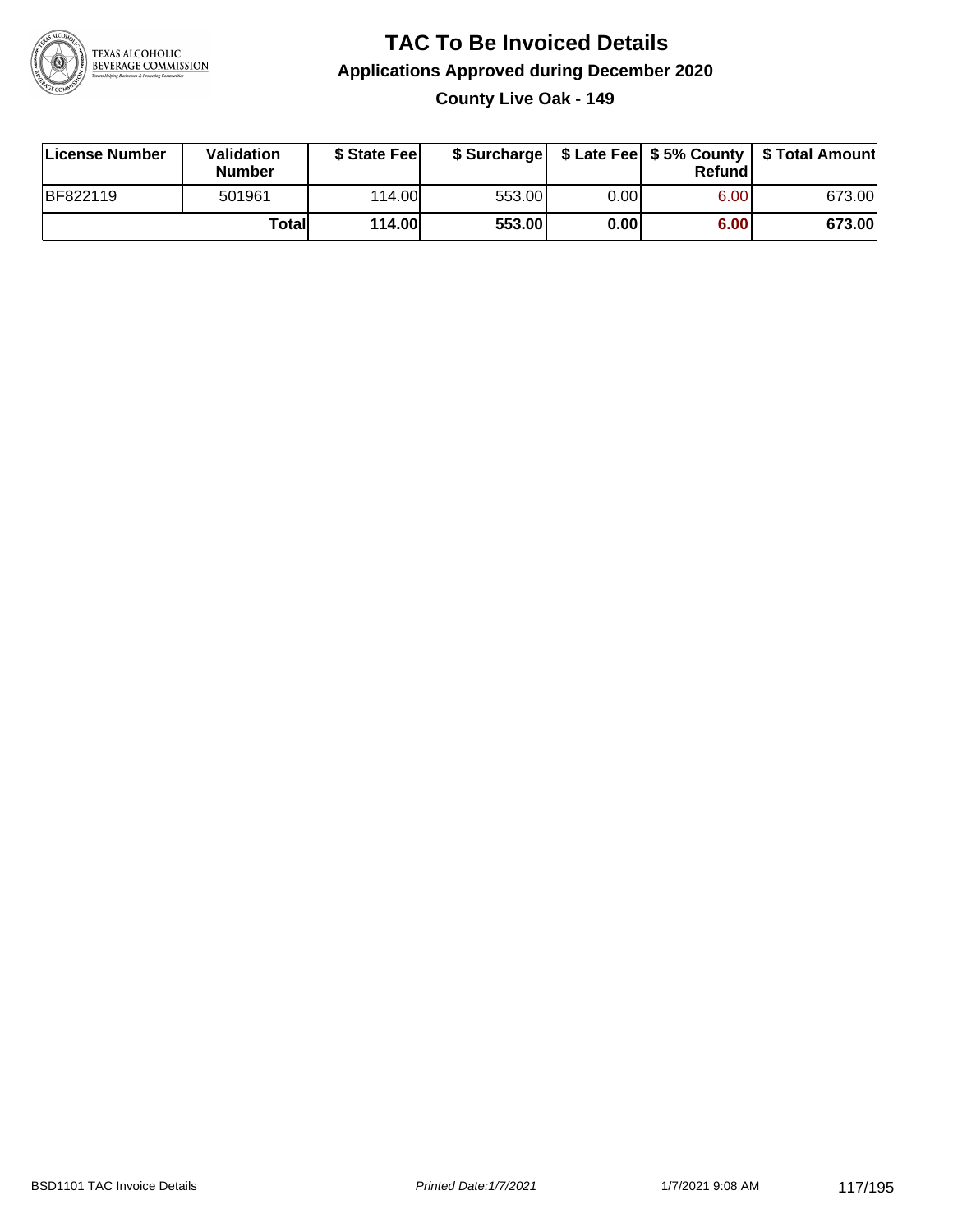

**County Llano - 150**

| License Number | <b>Validation</b><br><b>Number</b> | \$ State Fee | \$ Surcharge |       | Refundl | \$ Late Fee   \$5% County   \$ Total Amount |
|----------------|------------------------------------|--------------|--------------|-------|---------|---------------------------------------------|
| BQ760840       | 502042                             | 114.00       | 553.00       | 0.001 | 6.00    | 673.00                                      |
| BQ760841       | 502133                             | 114.00       | 553.00       | 0.001 | 6.00    | 673.00                                      |
|                | Totall                             | 228.00       | 1,106.00     | 0.00  | 12.00   | 1,346.00                                    |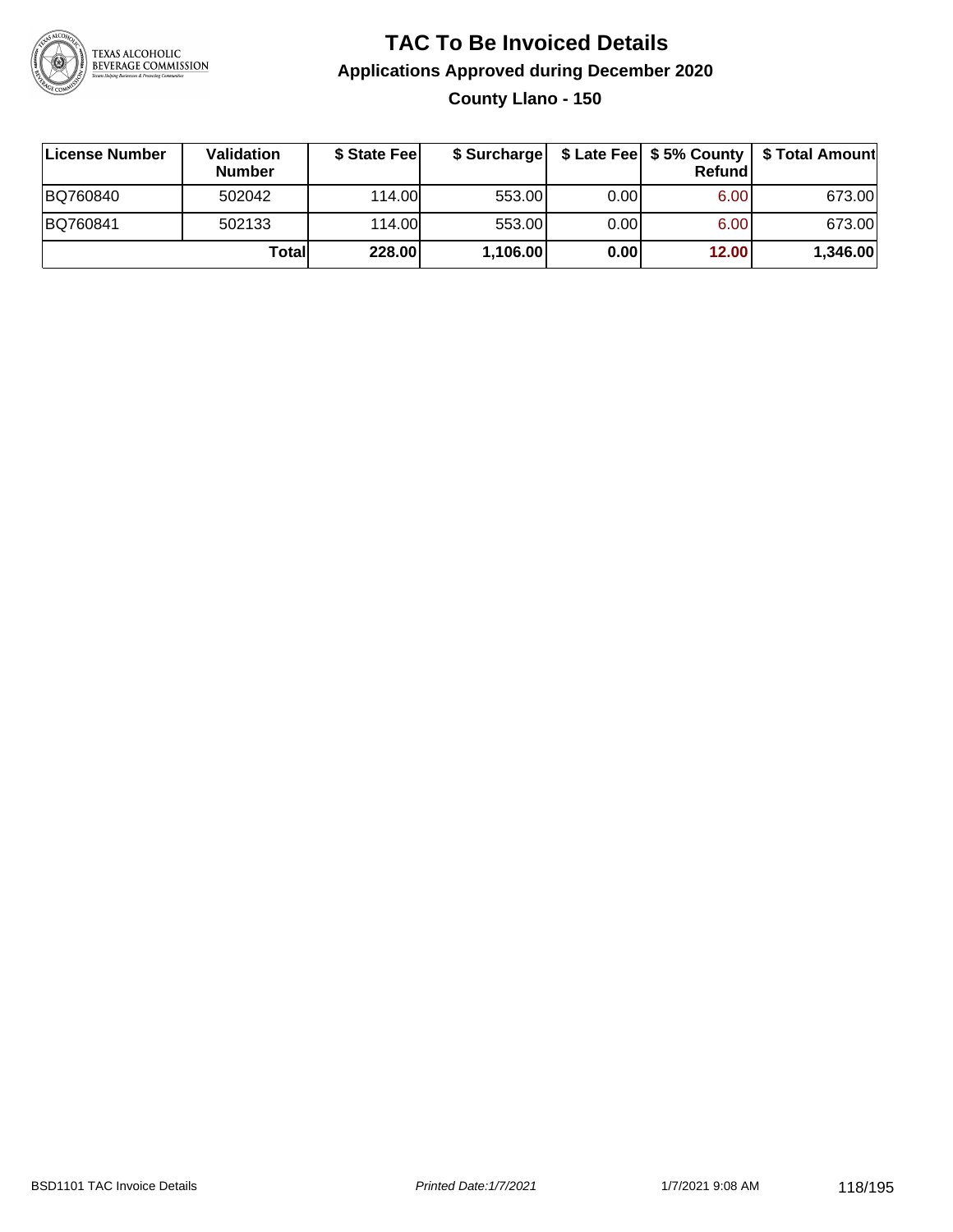

## TEXAS ALCOHOLIC<br>BEVERAGE COMMISSION

### **TAC To Be Invoiced Details Applications Approved during December 2020 County Lubbock - 152**

| <b>License Number</b> | Validation<br><b>Number</b> | \$ State Fee | \$ Surcharge |        | \$ Late Fee   \$5% County<br>Refund | \$ Total Amount |
|-----------------------|-----------------------------|--------------|--------------|--------|-------------------------------------|-----------------|
| BQ1102724             | 2468                        | 114.00       | 553.00       | 0.00   | 6.00                                | 673.00          |
| BG1102241             | 2785                        | 332.50       | 553.00       | 0.00   | 17.50                               | 903.00          |
| BF1102374             | 2988                        | 114.00       | 553.00       | 0.00   | 6.00                                | 673.00          |
| BQ961397              | 100582                      | 114.00       | 553.00       | 0.00   | 6.00                                | 673.00          |
| BQ961395              | 100584                      | 114.00       | 553.00       | 0.00   | 6.00                                | 673.00          |
| BF887875              | 100769                      | 114.00       | 553.00       | 0.00   | 6.00                                | 673.00          |
| BF757471              | 101200                      | 114.00       | 553.00       | 0.00   | 6.00                                | 673.00          |
| BQ963501              | 101428                      | 114.00       | 553.00       | 0.00   | 6.00                                | 673.00          |
| BF958663              | 101528                      | 114.00       | 553.00       | 100.00 | 6.00                                | 773.00          |
| BQ963784              | 101950                      | 114.00       | 553.00       | 0.00   | 6.00                                | 673.00          |
| BQ963776              | 101951                      | 114.00       | 553.00       | 0.00   | 6.00                                | 673.00          |
| BQ963219              | 102552                      | 114.00       | 553.00       | 0.00   | 6.00                                | 673.00          |
| BG891484              | 103077                      | 332.50       | 553.00       | 0.00   | 17.50                               | 903.00          |
| BQ963884              | 103260                      | 114.00       | 553.00       | 0.00   | 6.00                                | 673.00          |
| BG966652              | 103852                      | 332.50       | 553.00       | 0.00   | 17.50                               | 903.00          |
| BQ965310              | 104001                      | 114.00       | 553.00       | 0.00   | 6.00                                | 673.00          |
| BQ965311              | 104001                      | 114.00       | 553.00       | 0.00   | 6.00                                | 673.00          |
| BF963730              | 104138                      | 114.00       | 553.00       | 0.00   | 6.00                                | 673.00          |
| BQ966141              | 104447                      | 114.00       | 553.00       | 0.00   | 6.00                                | 673.00          |
| BF827324              | 104540                      | 114.00       | 553.00       | 0.00   | 6.00                                | 673.00          |
| BQ827262              | 104542                      | 114.00       | 553.00       | 0.00   | 6.00                                | 673.00          |
| BE1035214             | 411634                      | 285.00       | 553.00       | 0.00   | 15.00                               | 853.00          |
| BG963444              | 502159                      | 332.50       | 553.00       | 0.00   | 17.50                               | 903.00          |
| BQ763777              | 503648                      | 114.00       | 553.00       | 0.00   | 6.00                                | 673.00          |
| BQ763954              | 503691                      | 114.00       | 553.00       | 0.00   | 6.00                                | 673.00          |
|                       | Total                       | 3,895.00     | 13,825.00    | 100.00 | 205.00                              | 18,025.00       |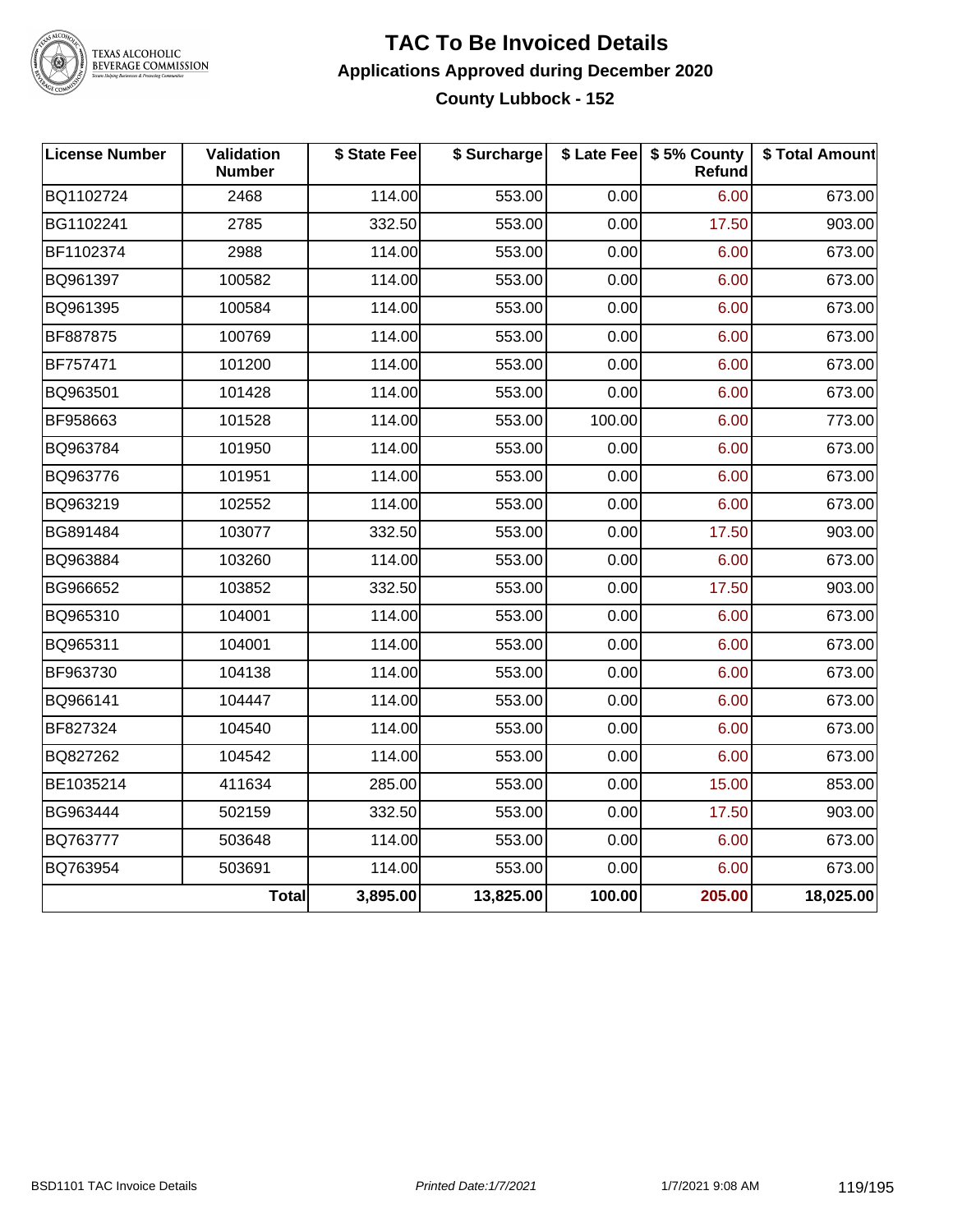

### **TAC To Be Invoiced Details Applications Approved during December 2020 County Lynn - 153**

| License Number | Validation<br><b>Number</b> | \$ State Fee  |        |      | Refund | \$ Surcharge   \$ Late Fee   \$5% County   \$ Total Amount |
|----------------|-----------------------------|---------------|--------|------|--------|------------------------------------------------------------|
| BQ763432       | 103770                      | 114.00L       | 553.00 | 0.00 | 6.00   | 673.00                                                     |
|                | Totall                      | <b>114.00</b> | 553.00 | 0.00 | 6.00   | 673.00                                                     |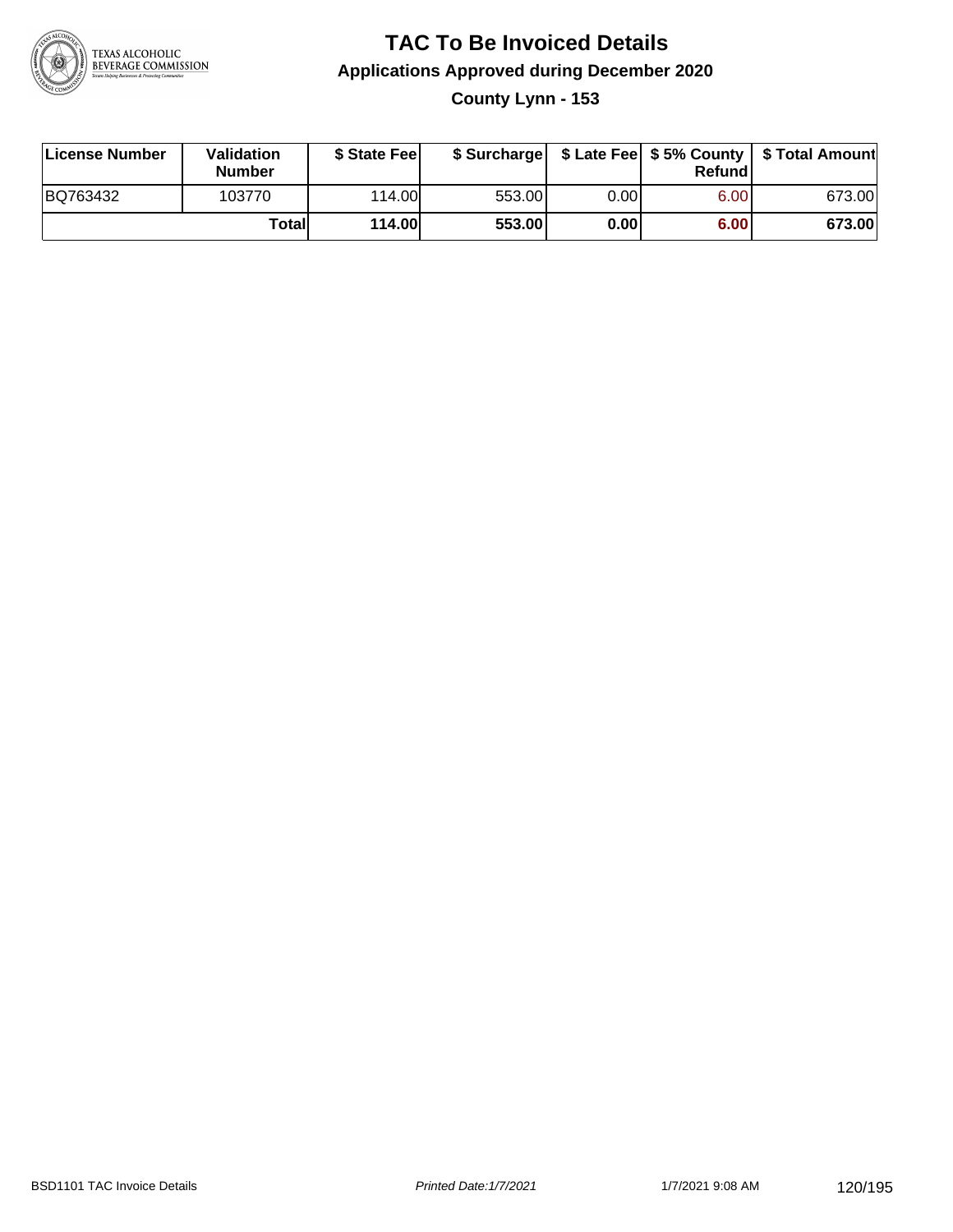

**County McCulloch - 154**

| License Number | <b>Validation</b><br><b>Number</b> | \$ State Feel | \$ Surcharge |       | Refundl | \$ Late Fee   \$5% County   \$ Total Amount |
|----------------|------------------------------------|---------------|--------------|-------|---------|---------------------------------------------|
| BG758271       | 100602                             | 332.50        | 553.00       | 0.00I | 17.50   | 903.00                                      |
|                | Totall                             | 332.50        | 553.00       | 0.00  | 17.50   | 903.00                                      |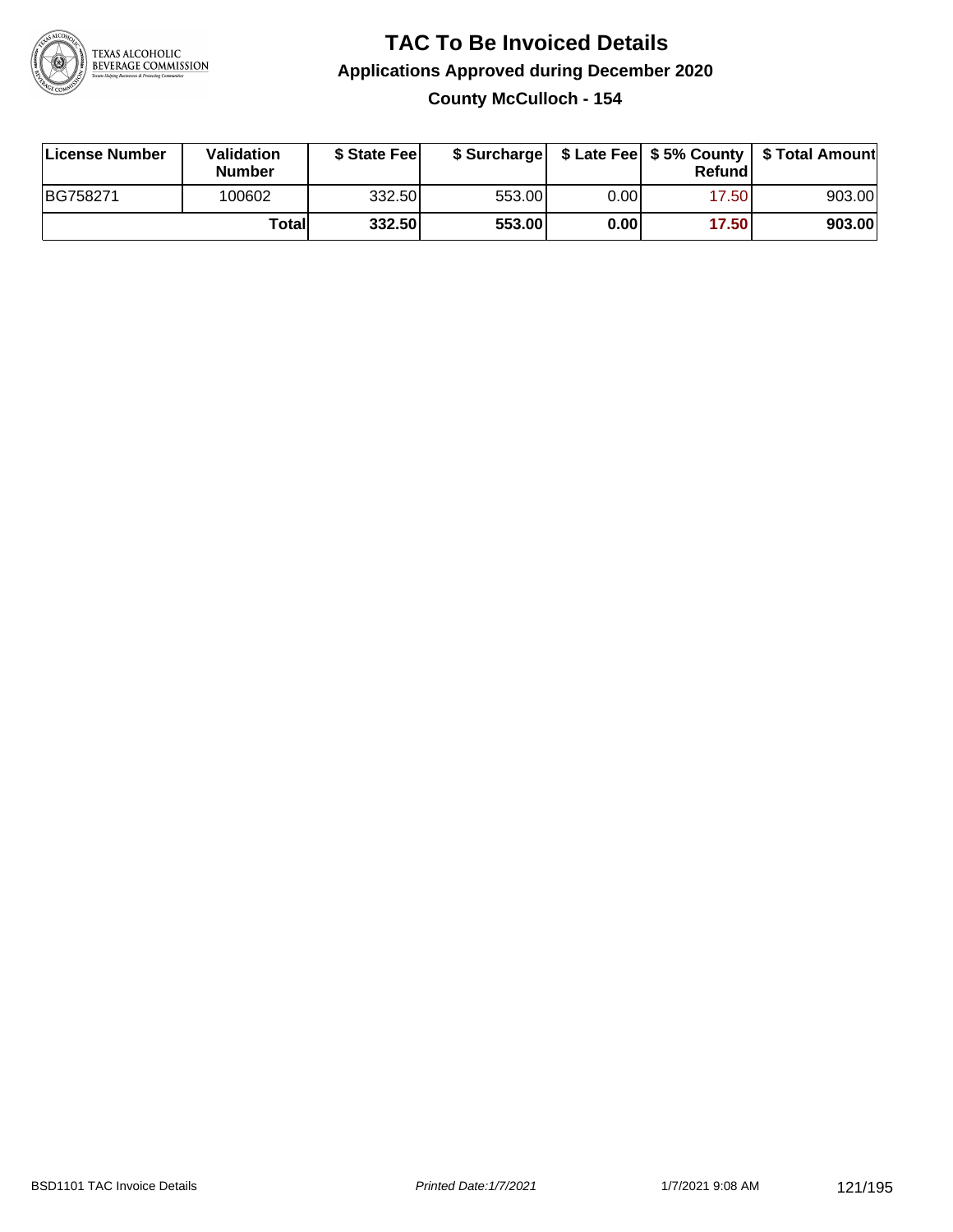

TEXAS ALCOHOLIC<br>BEVERAGE COMMISSION

### **TAC To Be Invoiced Details Applications Approved during December 2020 County McLennan - 155**

| <b>License Number</b> | <b>Validation</b><br><b>Number</b> | \$ State Fee | \$ Surcharge |      | \$ Late Fee   \$5% County<br>Refund | \$ Total Amount |
|-----------------------|------------------------------------|--------------|--------------|------|-------------------------------------|-----------------|
| BG1103994             | 2139                               | 332.50       | 553.00       | 0.00 | 17.50                               | 903.00          |
| BF1102295             | 2638                               | 114.00       | 553.00       | 0.00 | 6.00                                | 673.00          |
| BG1030667             | 100134                             | 332.50       | 553.00       | 0.00 | 17.50                               | 903.00          |
| BQ959437              | 100351                             | 114.00       | 553.00       | 0.00 | 6.00                                | 673.00          |
| BG961566              | 100428                             | 332.50       | 553.00       | 0.00 | 17.50                               | 903.00          |
| BG819424              | 100476                             | 332.50       | 553.00       | 0.00 | 17.50                               | 903.00          |
| BQ958462              | 100740                             | 114.00       | 553.00       | 0.00 | 6.00                                | 673.00          |
| BG1033894             | 101120                             | 332.50       | 553.00       | 0.00 | 17.50                               | 903.00          |
| BG1034075             | 101159                             | 332.50       | 553.00       | 0.00 | 17.50                               | 903.00          |
| BF1032785             | 101177                             | 114.00       | 553.00       | 0.00 | 6.00                                | 673.00          |
| BF889011              | 101179                             | 114.00       | 553.00       | 0.00 | 6.00                                | 673.00          |
| BQ960574              | 101469                             | 114.00       | 553.00       | 0.00 | 6.00                                | 673.00          |
| BQ967068              | 500720                             | 114.00       | 553.00       | 0.00 | 6.00                                | 673.00          |
| BF890551              | 502000                             | 114.00       | 553.00       | 0.00 | 6.00                                | 673.00          |
| BQ763124              | 503632                             | 114.00       | 553.00       | 0.00 | 6.00                                | 673.00          |
| BQ763181              | 503660                             | 114.00       | 553.00       | 0.00 | 6.00                                | 673.00          |
|                       | <b>Total</b>                       | 3,135.00     | 8,848.00     | 0.00 | 165.00                              | 12,148.00       |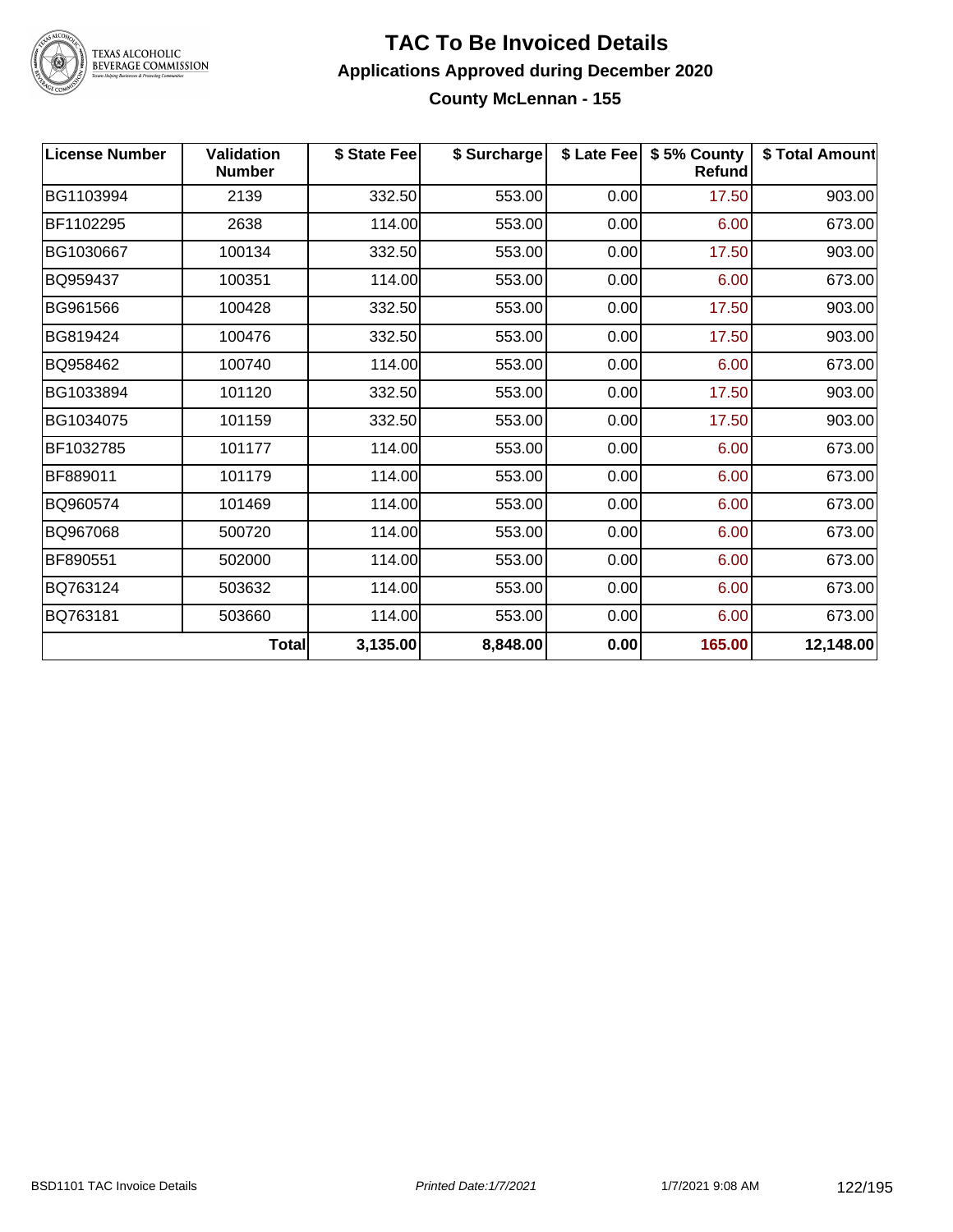

### **TAC To Be Invoiced Details Applications Approved during December 2020 County Marion - 158**

| <b>License Number</b> | Validation<br><b>Number</b> | \$ State Fee | \$ Surcharge |      | \$ Late Fee   \$5% County<br><b>Refund</b> | \$ Total Amount |
|-----------------------|-----------------------------|--------------|--------------|------|--------------------------------------------|-----------------|
| BG1104358             | 2908                        | 332.50       | 553.00       | 0.00 | 17.50                                      | 903.00          |
| BQ1103927             | 2938                        | 114.00L      | 553.00       | 0.00 | 6.00                                       | 673.00          |
| BF759224              | 407966                      | 114.00       | 553.00       | 0.00 | 6.00                                       | 673.00          |
| BQ761040              | 502115                      | 114.00       | 553.00       | 0.00 | 6.00                                       | 673.00          |
|                       | Total                       | 674.50       | 2,212.00     | 0.00 | 35.50                                      | 2,922.00        |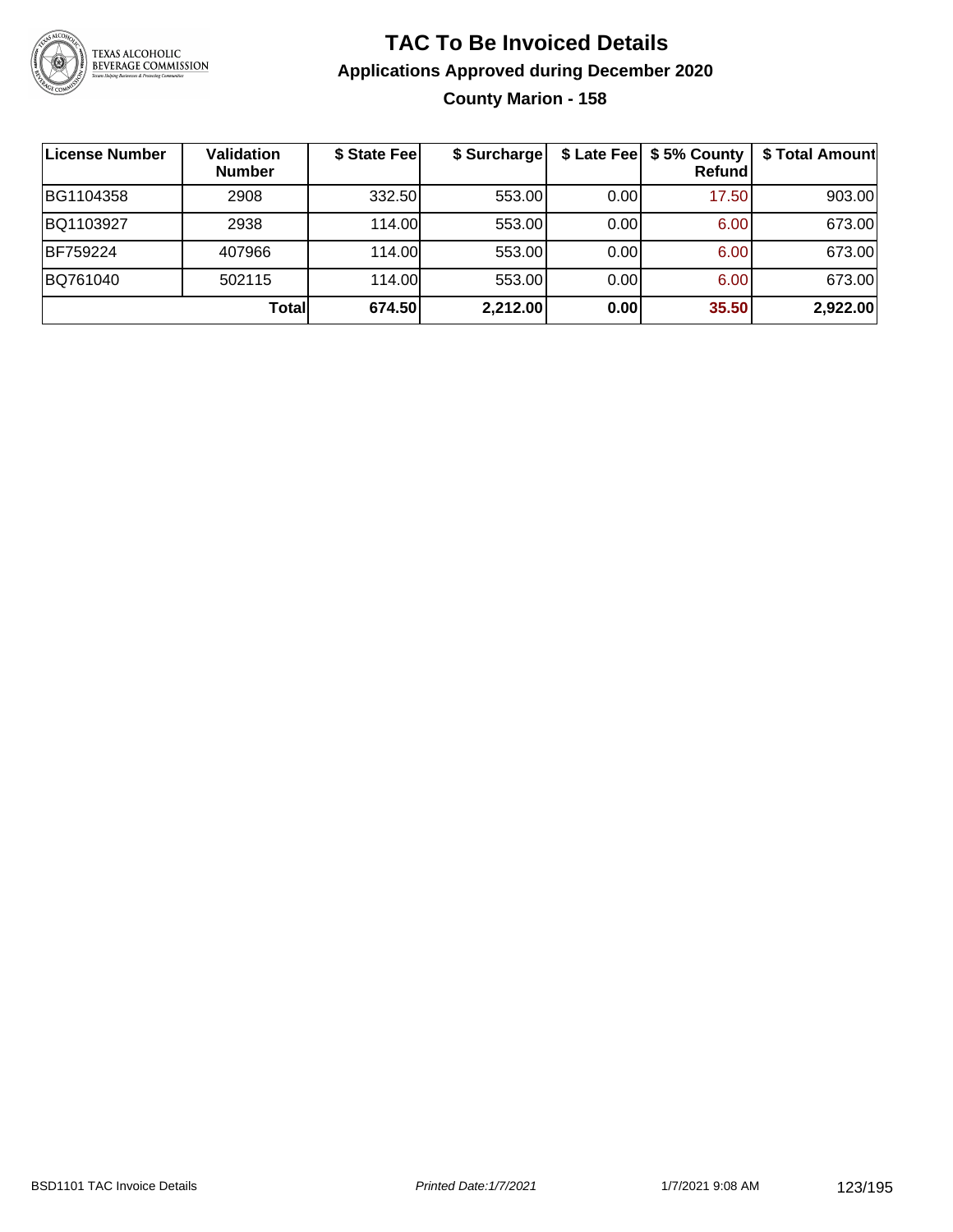

**County Maverick - 162**

| License Number | Validation<br><b>Number</b> | \$ State Feel | \$ Surcharge |      | Refundl | \$ Late Fee   \$5% County   \$ Total Amount |
|----------------|-----------------------------|---------------|--------------|------|---------|---------------------------------------------|
| BG764083       | 104387                      | 332.50        | 553.00       | 0.00 | 17.50   | 903.00                                      |
|                | Totall                      | 332.50        | 553.00       | 0.00 | 17.50   | 903.00                                      |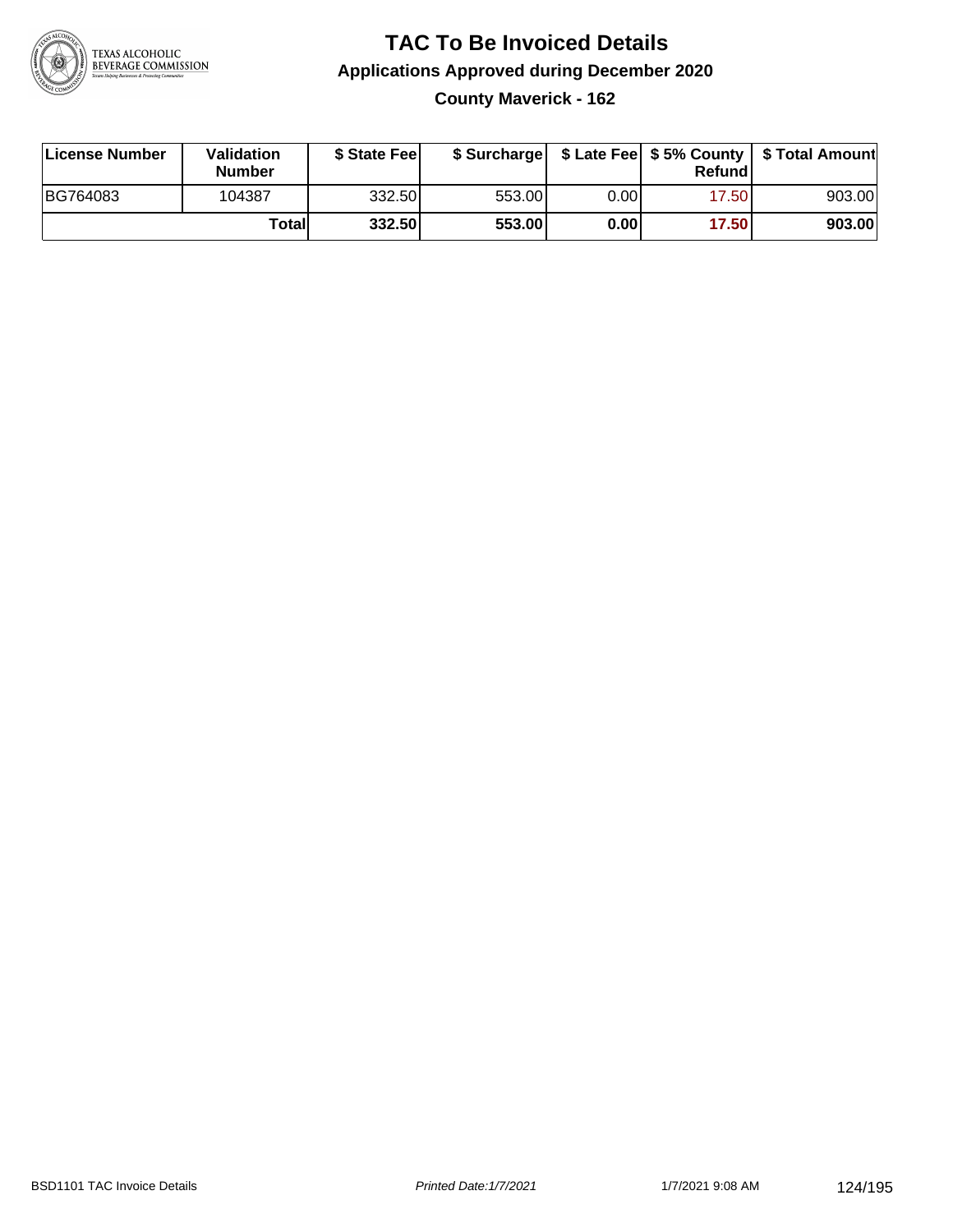

### **TAC To Be Invoiced Details Applications Approved during December 2020 County Medina - 163**

| <b>License Number</b> | Validation<br><b>Number</b> | \$ State Fee | \$ Surcharge | \$ Late Fee | \$5% County<br>Refund | \$ Total Amount |
|-----------------------|-----------------------------|--------------|--------------|-------------|-----------------------|-----------------|
| BQ1102485             | 3157                        | 114.00       | 553.00       | 0.00        | 6.00                  | 673.00          |
| BF1103773             | 3177                        | 114.00       | 553.00       | 0.00        | 6.00                  | 673.00          |
| BF1103900             | 3178                        | 114.00       | 553.00       | 0.00        | 6.00                  | 673.00          |
| BQ965295              | 102979                      | 114.00       | 553.00       | 0.00        | 6.00                  | 673.00          |
| BQ1036601             | 501991                      | 114.00       | 553.00       | 0.00        | 6.00                  | 673.00          |
| BQ764581              | 503606                      | 114.00       | 553.00       | 0.00        | 6.00                  | 673.00          |
| BQ764624              | 503645                      | 114.00       | 553.00       | 0.00        | 6.00                  | 673.00          |
| BG1104699             | 505474                      | 332.50       | 553.00       | 0.00        | 17.50                 | 903.00          |
|                       | <b>Total</b>                | 1,130.50     | 4,424.00     | 0.00        | 59.50                 | 5,614.00        |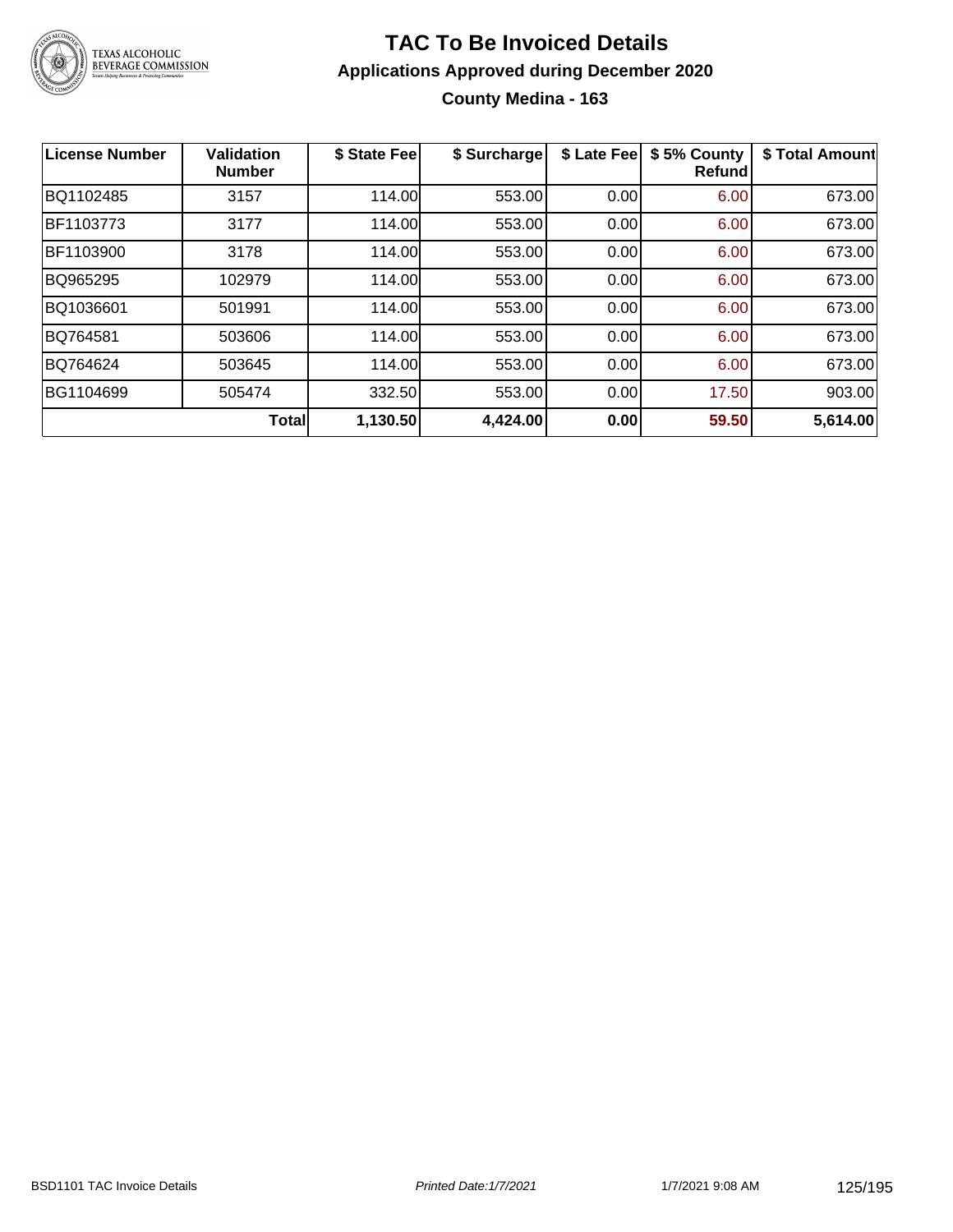

TEXAS ALCOHOLIC<br>BEVERAGE COMMISSION

### **TAC To Be Invoiced Details Applications Approved during December 2020 County Midland - 165**

| <b>License Number</b> | <b>Validation</b><br><b>Number</b> | \$ State Fee | \$ Surcharge | \$ Late Fee | \$5% County<br><b>Refund</b> | \$ Total Amount |
|-----------------------|------------------------------------|--------------|--------------|-------------|------------------------------|-----------------|
| BF1102911             | 2588                               | 114.00       | 553.00       | 0.00        | 6.00                         | 673.00          |
| BG1103105             | 3294                               | 332.50       | 553.00       | 0.00        | 17.50                        | 903.00          |
| BF960196              | 101500                             | 114.00       | 553.00       | 0.00        | 6.00                         | 673.00          |
| BQ963025              | 102623                             | 114.00       | 553.00       | 0.00        | 6.00                         | 673.00          |
| BG760703              | 103031                             | 332.50       | 553.00       | 0.00        | 17.50                        | 903.00          |
| BQ892321              | 103909                             | 114.00       | 553.00       | 0.00        | 6.00                         | 673.00          |
| BQ893337              | 103909                             | 114.00       | 553.00       | 0.00        | 6.00                         | 673.00          |
| BG1038233             | 104017                             | 332.50       | 553.00       | 0.00        | 17.50                        | 903.00          |
| BP1038233             | 104017                             | 950.00       | 426.00       | 0.00        | 50.00                        | 1,426.00        |
| BQ823703              | 500799                             | 114.00       | 553.00       | 0.00        | 6.00                         | 673.00          |
| BQ962392              | 501854                             | 114.00       | 553.00       | 0.00        | 6.00                         | 673.00          |
| BQ967335              | 503623                             | 114.00       | 553.00       | 0.00        | 6.00                         | 673.00          |
| BQ967330              | 503753                             | 114.00       | 553.00       | 0.00        | 6.00                         | 673.00          |
|                       | <b>Total</b>                       | 2,973.50     | 7,062.00     | 0.00        | 156.50                       | 10,192.00       |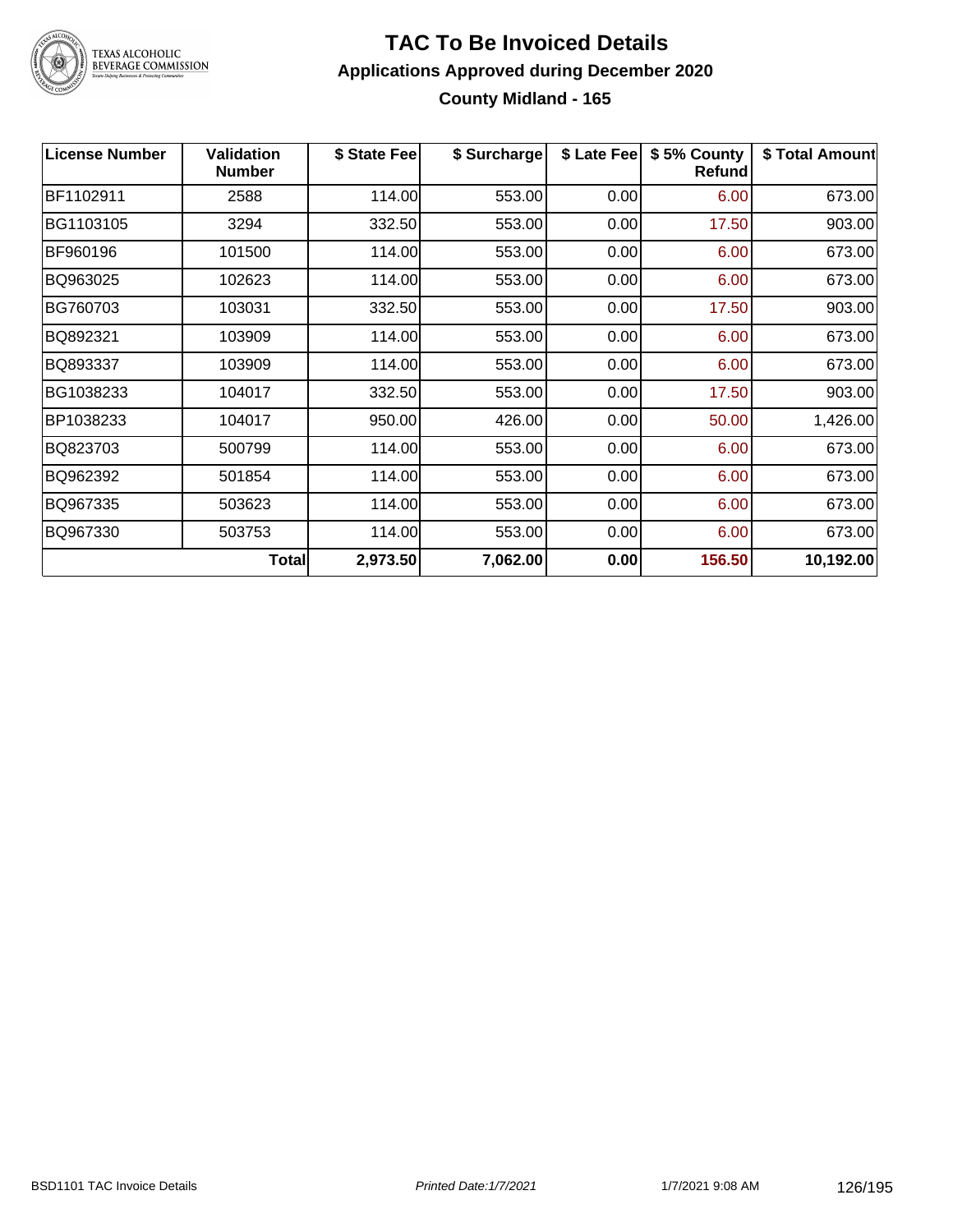

**County Milam - 166**

| ∣License Number | <b>Validation</b><br><b>Number</b> | \$ State Fee | \$ Surcharge |      | Refundl           | \$ Late Fee   \$5% County   \$ Total Amount |
|-----------------|------------------------------------|--------------|--------------|------|-------------------|---------------------------------------------|
| BQ821024        | 500412                             | 114.00       | 553.00       | 0.00 | 6.00 <sub>1</sub> | 673.00                                      |
| BQ765368        | 504843                             | 114.00       | 553.00       | 0.00 | 6.00 <sub>1</sub> | 673.00                                      |
|                 | Totall                             | 228.00       | 1,106.00     | 0.00 | 12.00             | 1,346.00                                    |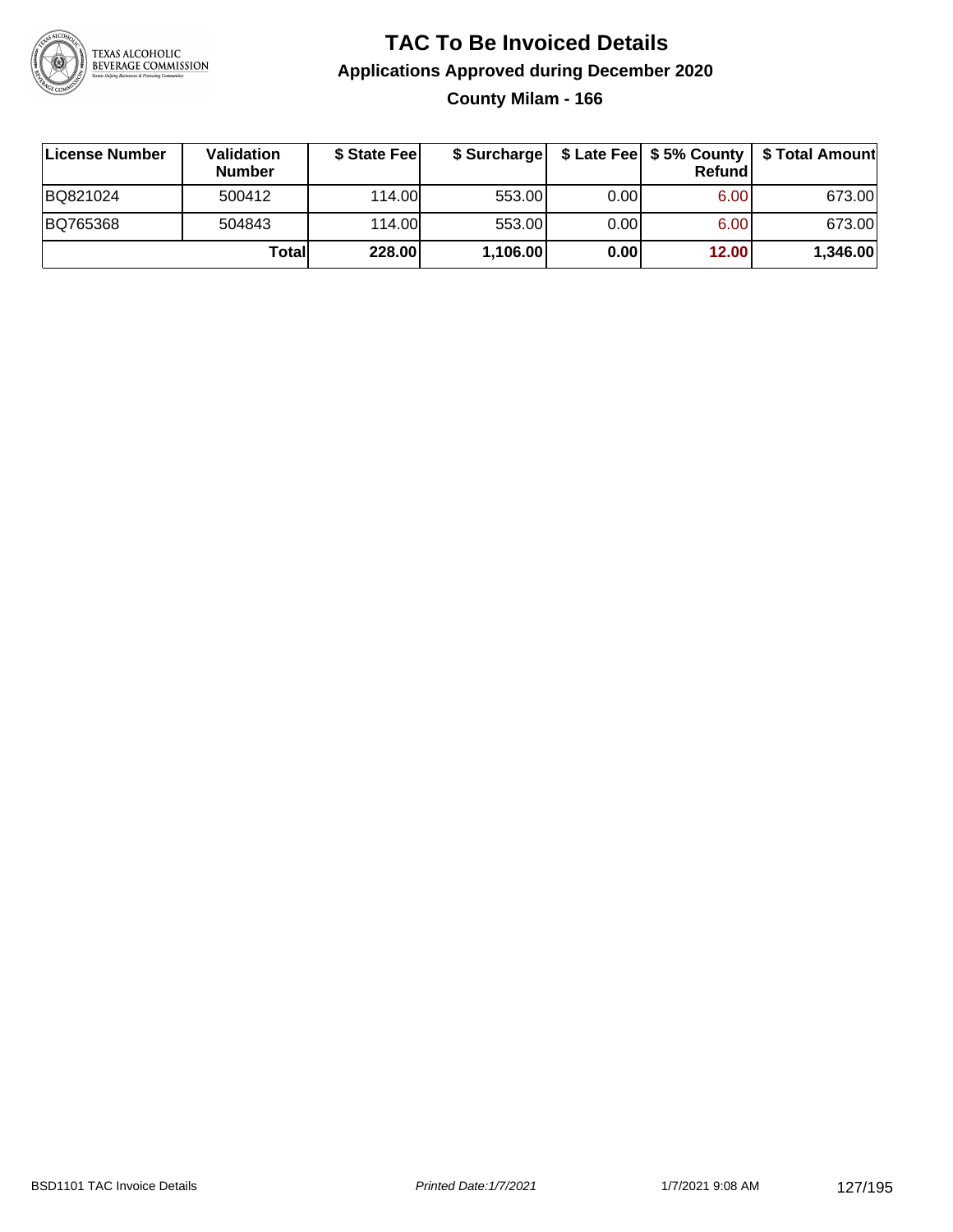

### **TAC To Be Invoiced Details Applications Approved during December 2020 County Mitchell - 168**

| License Number | <b>Validation</b><br><b>Number</b> | \$ State Fee |          |       | Refundl | \$ Surcharge   \$ Late Fee   \$5% County   \$ Total Amount |
|----------------|------------------------------------|--------------|----------|-------|---------|------------------------------------------------------------|
| BQ1103966      | 3473                               | 114.00       | 553.00   | 0.001 | 6.00    | 673.00                                                     |
| BQ1104105      | 3511                               | 114.00       | 553.00   | 0.00  | 6.00    | 673.00                                                     |
|                | Totall                             | 228.00       | 1,106.00 | 0.00  | 12.00   | 1,346.00                                                   |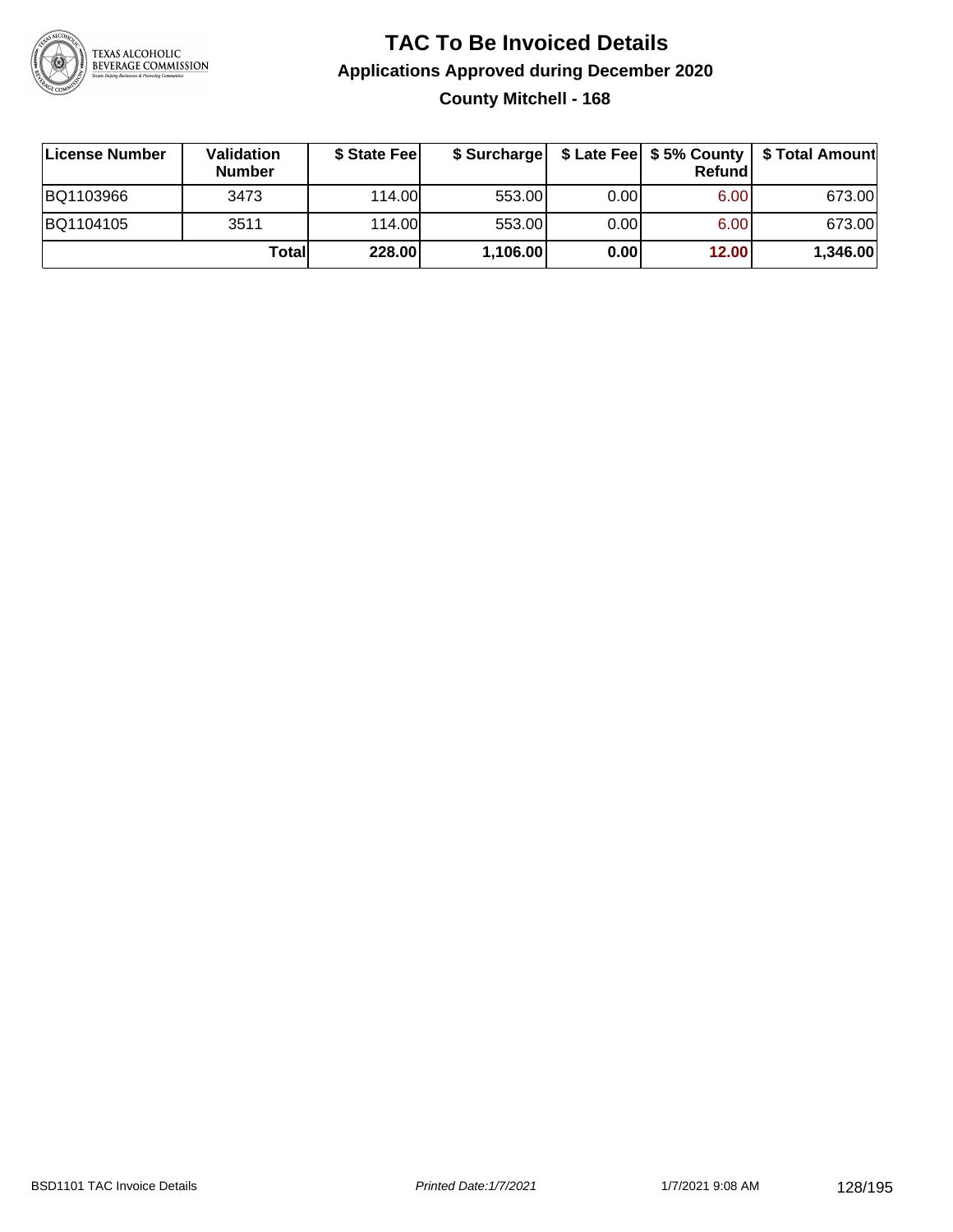

**County Montague - 169**

| License Number | Validation<br><b>Number</b> | \$ State Fee  | \$ Surcharge |      | Refundl | \$ Late Fee   \$5% County   \$ Total Amount |
|----------------|-----------------------------|---------------|--------------|------|---------|---------------------------------------------|
| BQ820246       | 100414                      | 114.00        | 553.00       | 0.00 | 6.00    | 673.00                                      |
|                | Totall                      | <b>114.00</b> | 553.00       | 0.00 | 6.00    | 673.00                                      |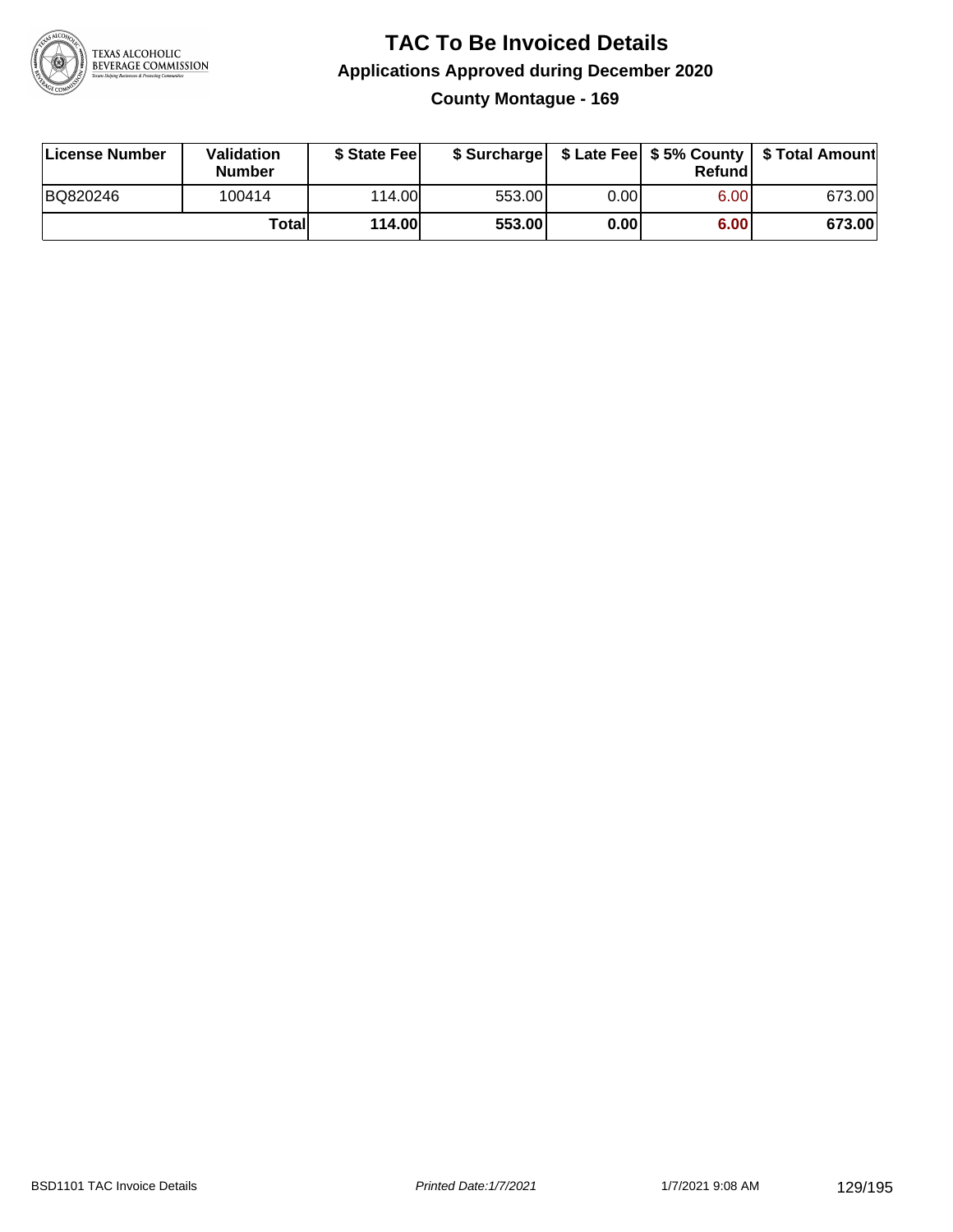

TEXAS ALCOHOLIC<br>BEVERAGE COMMISSION

### **TAC To Be Invoiced Details Applications Approved during December 2020 County Montgomery - 170**

| <b>License Number</b> | Validation<br><b>Number</b> | \$ State Fee | \$ Surcharge |      | \$ Late Fee   \$5% County<br>Refund | \$ Total Amount |
|-----------------------|-----------------------------|--------------|--------------|------|-------------------------------------|-----------------|
| BG1104159             | 2138                        | 332.50       | 553.00       | 0.00 | 17.50                               | 903.00          |
| BG1102613             | 2350                        | 332.50       | 553.00       | 0.00 | 17.50                               | 903.00          |
| BQ1102516             | 2522                        | 114.00       | 553.00       | 0.00 | 6.00                                | 673.00          |
| BQ1104784             | 2557                        | 114.00       | 553.00       | 0.00 | 6.00                                | 673.00          |
| BG1104449             | 2797                        | 332.50       | 553.00       | 0.00 | 17.50                               | 903.00          |
| BQ1104255             | 2864                        | 114.00       | 553.00       | 0.00 | 6.00                                | 673.00          |
| BF1102849             | 2951                        | 114.00       | 553.00       | 0.00 | 6.00                                | 673.00          |
| BQ1103056             | 3192                        | 114.00       | 553.00       | 0.00 | 6.00                                | 673.00          |
| BG1104319             | 3340                        | 332.50       | 553.00       | 0.00 | 17.50                               | 903.00          |
| BF1030793             | 100279                      | 114.00       | 553.00       | 0.00 | 6.00                                | 673.00          |
| BG1029635             | 100336                      | 332.50       | 553.00       | 0.00 | 17.50                               | 903.00          |
| BQ822692              | 100438                      | 114.00       | 553.00       | 0.00 | 6.00                                | 673.00          |
| BG1034180             | 100497                      | 332.50       | 553.00       | 0.00 | 17.50                               | 903.00          |
| BQ821229              | 100634                      | 114.00       | 553.00       | 0.00 | 6.00                                | 673.00          |
| BG1034301             | 101284                      | 332.50       | 553.00       | 0.00 | 17.50                               | 903.00          |
| BQ823783              | 101364                      | 114.00       | 553.00       | 0.00 | 6.00                                | 673.00          |
| BF289280              | 131689                      | 114.00       | 553.00       | 0.00 | 6.00                                | 673.00          |
| BQ886489              | 500350                      | 114.00       | 553.00       | 0.00 | 6.00                                | 673.00          |
| BQ821535              | 500351                      | 114.00       | 553.00       | 0.00 | 6.00                                | 673.00          |
| BQ885818              | 500506                      | 114.00       | 553.00       | 0.00 | 6.00                                | 673.00          |
| BQ958458              | 500956                      | 114.00       | 553.00       | 0.00 | 6.00                                | 673.00          |
| BQ1034311             | 501428                      | 114.00       | 553.00       | 0.00 | 6.00                                | 673.00          |
| BG637551              | 501466                      | 332.50       | 553.00       | 0.00 | 17.50                               | 903.00          |
| BQ759444              | 501502                      | 114.00       | 553.00       | 0.00 | 6.00                                | 673.00          |
| BQ762421              | 502019                      | 114.00       | 553.00       | 0.00 | 6.00                                | 673.00          |
| BQ762402              | 502026                      | 114.00       | 553.00       | 0.00 | 6.00                                | 673.00          |
| BQ762426              | 502041                      | 114.00       | 553.00       | 0.00 | 6.00                                | 673.00          |
| BQ762412              | 502076                      | 114.00       | 553.00       | 0.00 | 6.00                                | 673.00          |
| BQ762418              | 502086                      | 114.00       | 553.00       | 0.00 | 6.00                                | 673.00          |
| BQ762431              | 502121                      | 114.00       | 553.00       | 0.00 | 6.00                                | 673.00          |
| BQ762486              | 502131                      | 114.00       | 553.00       | 0.00 | 6.00                                | 673.00          |
| BG1102674             | 504364                      | 332.50       | 553.00       | 0.00 | 17.50                               | 903.00          |
| BG1104989             | 505468                      | 332.50       | 553.00       | 0.00 | 17.50                               | 903.00          |
|                       | <b>Total</b>                | 5,947.00     | 18,249.00    | 0.00 | 313.00                              | 24,509.00       |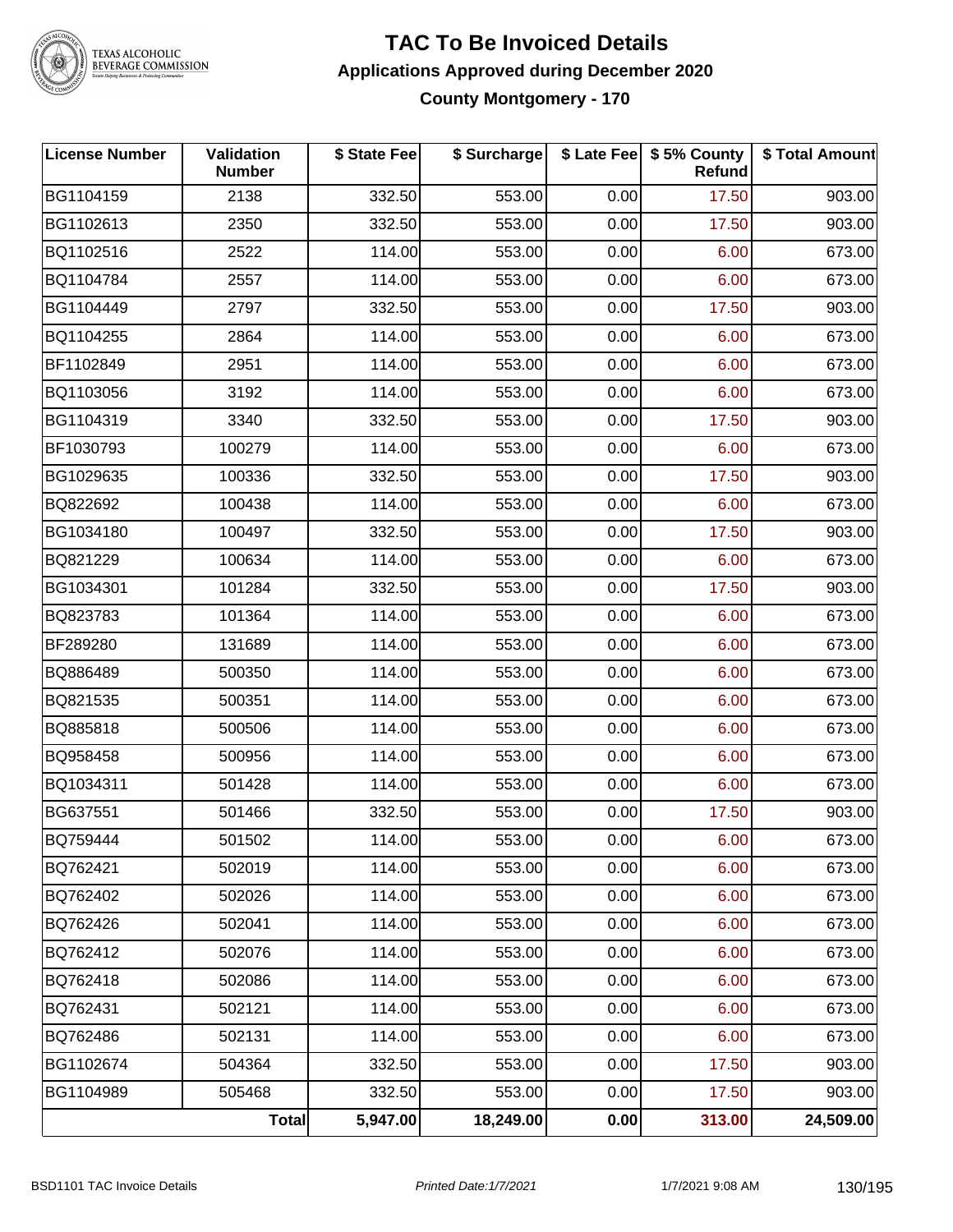

### **TAC To Be Invoiced Details Applications Approved during December 2020 County Moore - 171**

| ∣License Number | <b>Validation</b><br><b>Number</b> | \$ State Fee | \$ Surcharge |      | \$ Late Fee   \$5% County<br>Refundl | \$ Total Amount |
|-----------------|------------------------------------|--------------|--------------|------|--------------------------------------|-----------------|
| BG1103618       | 2631                               | 332.50       | 553.00       | 0.00 | 17.50                                | 903.00          |
| BE962964        | 102461                             | 285.00       | 553.00       | 0.00 | 15.00                                | 853.00          |
| BL962964        | 102461                             | 475.00       | 327.00       | 0.00 | 25.00                                | 827.00          |
| BQ1033913       | 501229                             | 114.00L      | 553.00       | 0.00 | 6.00                                 | 673.00          |
|                 | <b>Total</b>                       | 1,206.50     | 1,986.00     | 0.00 | 63.50                                | 3,256.00        |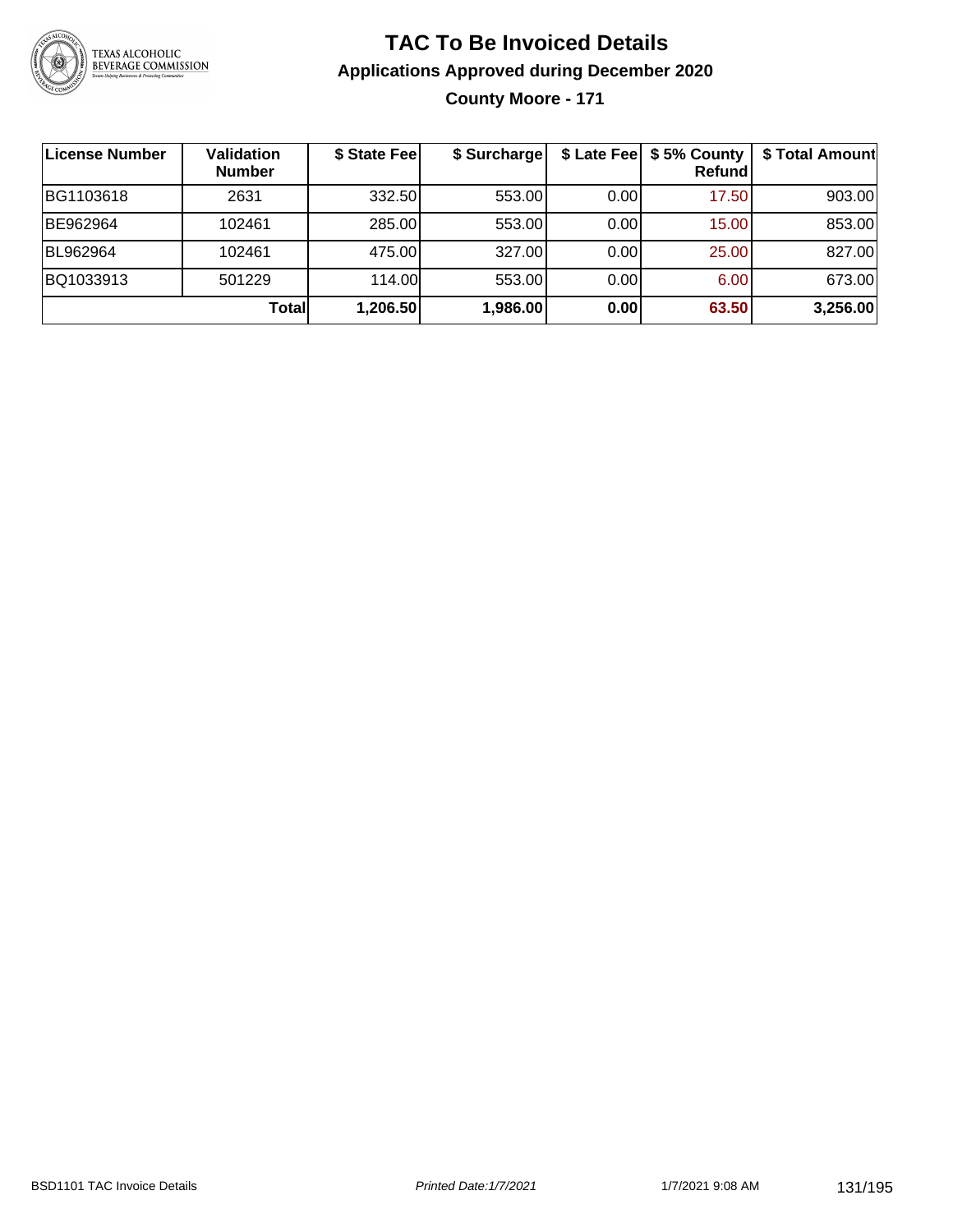

**County Nacogdoches - 174**

| License Number | <b>Validation</b><br><b>Number</b> | \$ State Feel | \$ Surcharge | \$ Late Fee | \$5% County<br>Refundl | \$ Total Amount |
|----------------|------------------------------------|---------------|--------------|-------------|------------------------|-----------------|
| BQ1104262      | 2974                               | 114.00        | 553.00       | 0.00        | 6.00                   | 673.00          |
| BQ1036512      | 101700                             | 114.00        | 553.00       | 0.00        | 6.00                   | 673.00          |
| BQ960401       | 131752                             | 114.00        | 553.00       | 0.00        | 6.00                   | 673.00          |
| BQ759846       | 500390                             | 114.00        | 553.00       | 0.00        | 6.00                   | 673.00          |
| BQ759727       | 500419                             | 114.00        | 553.00       | 0.00        | 6.00                   | 673.00          |
| BQ764194       | 503713                             | 114.00        | 553.00       | 0.00        | 6.00                   | 673.00          |
|                | <b>Total</b>                       | 684.00        | 3,318.00     | 0.00        | 36.00                  | 4,038.00        |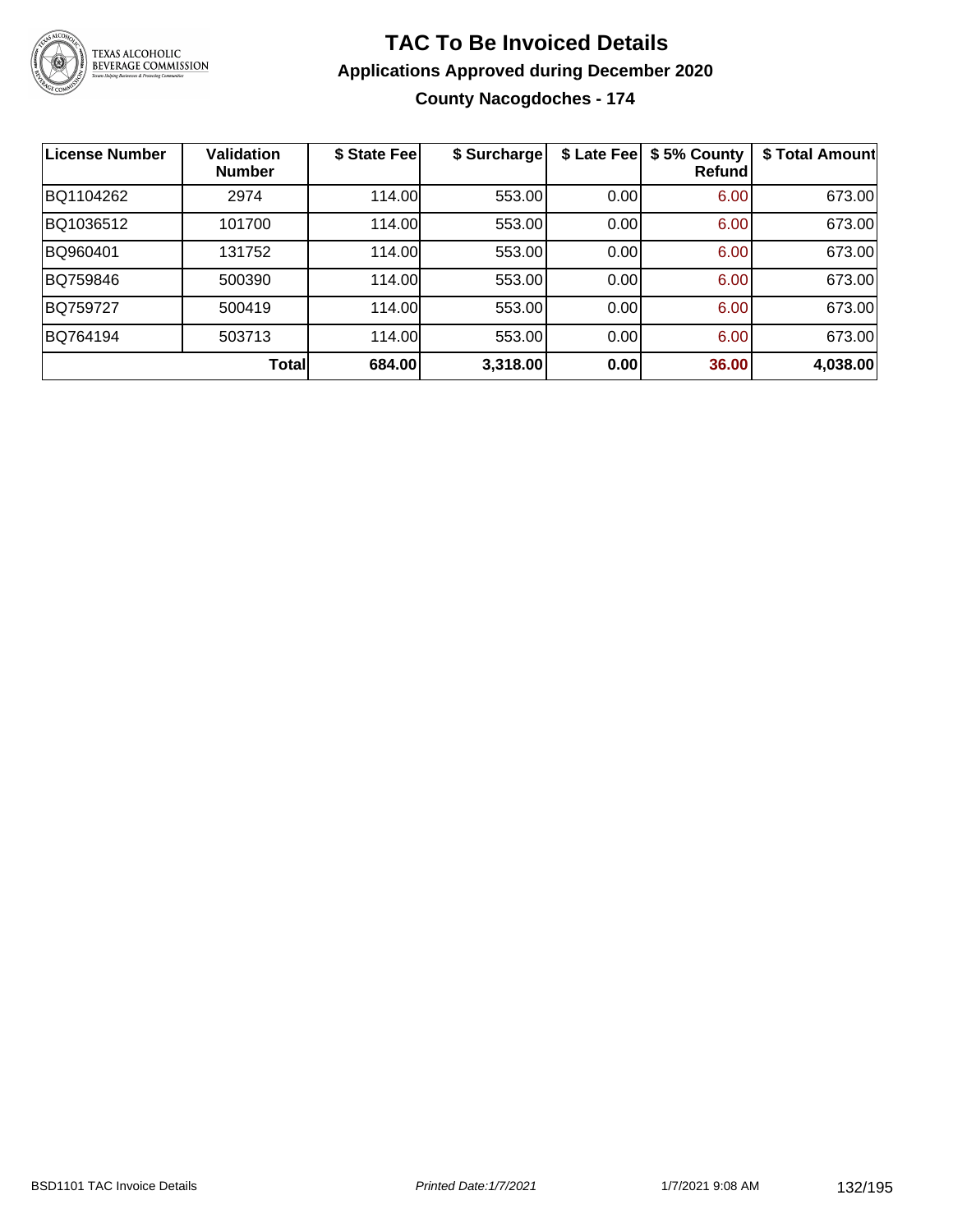

**County Navarro - 175**

| ∣License Number | Validation<br><b>Number</b> | \$ State Fee | \$ Surcharge |       | Refundl | \$ Late Fee   \$5% County   \$ Total Amount |
|-----------------|-----------------------------|--------------|--------------|-------|---------|---------------------------------------------|
| BG889161        | 101356                      | 332.50       | 553.00       | 0.00  | 17.50   | 903.00                                      |
| BQ961596        | 500937                      | 114.00L      | 553.00       | 0.001 | 6.00    | 673.00                                      |
|                 | Totall                      | 446.50       | 1,106.00     | 0.00  | 23.50   | 1,576.00                                    |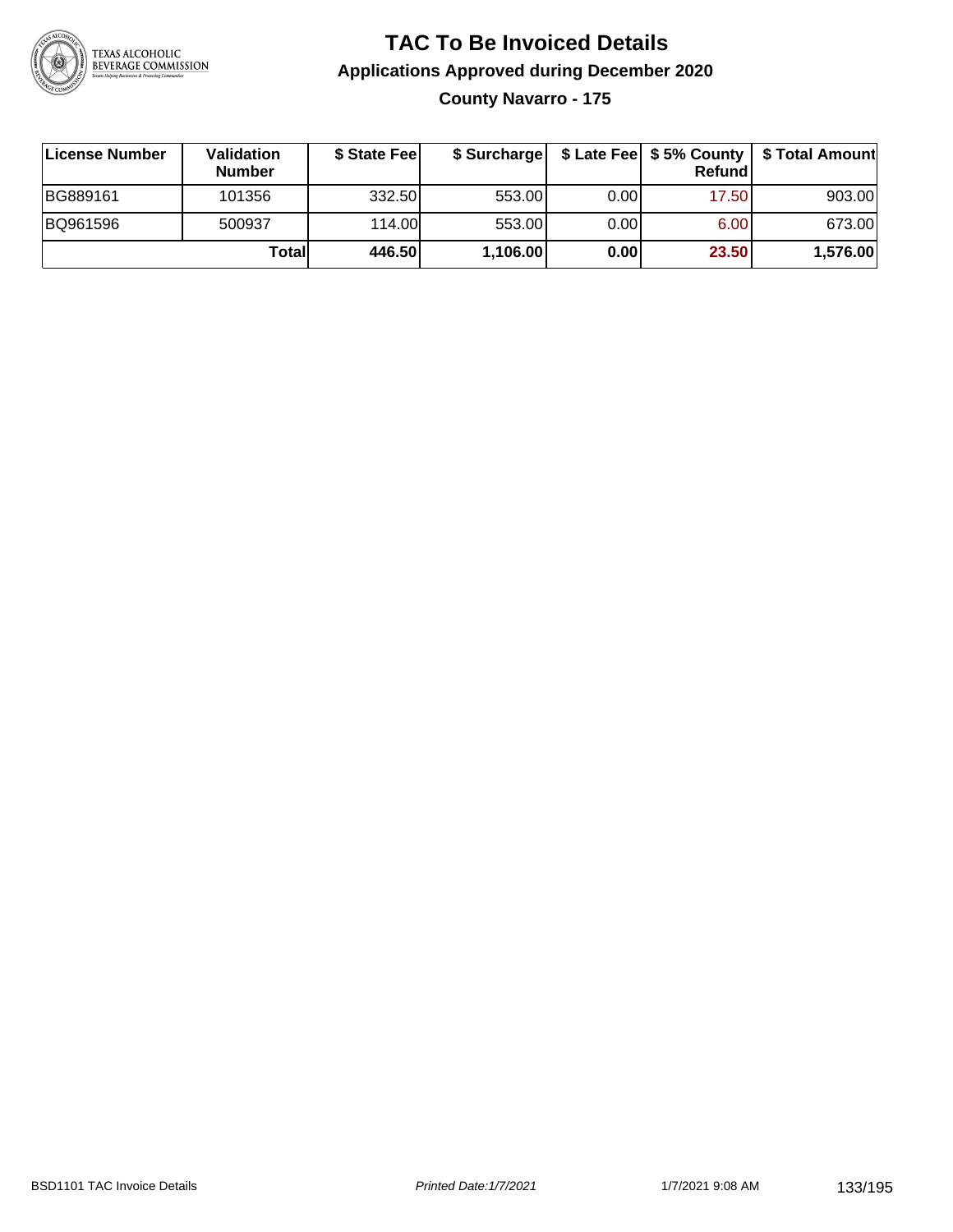

**County Nolan - 177**

| License Number | <b>Validation</b><br><b>Number</b> | \$ State Feel | \$ Surcharge |      | Refundl |        |
|----------------|------------------------------------|---------------|--------------|------|---------|--------|
| BF822025       | 101116                             | 114.00L       | 553.00       | 0.00 | 6.00    | 673.00 |
|                | Totall                             | 114.00        | 553.00       | 0.00 | 6.00    | 673.00 |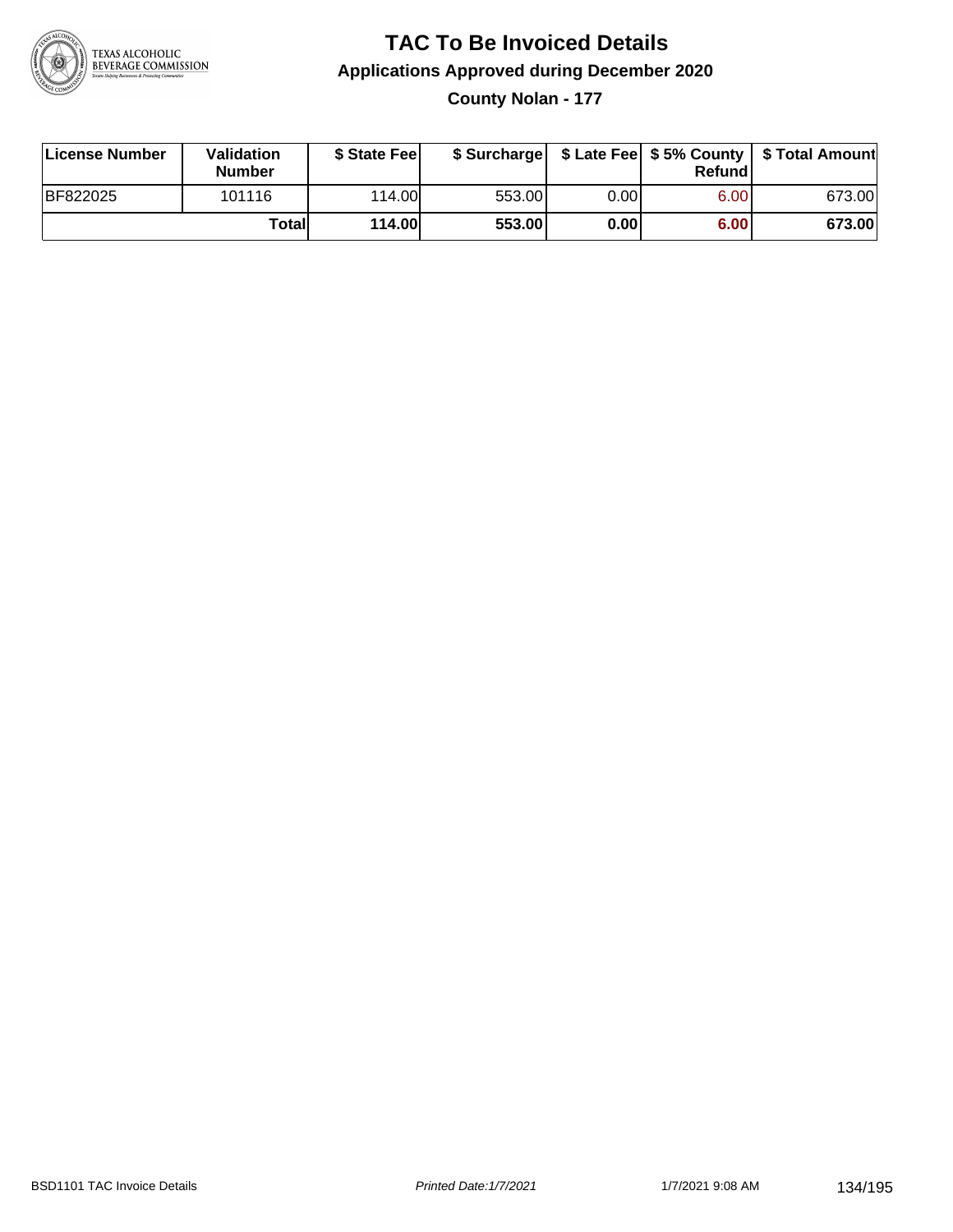

TEXAS ALCOHOLIC<br>BEVERAGE COMMISSION

### **TAC To Be Invoiced Details Applications Approved during December 2020 County Nueces - 178**

| <b>License Number</b> | <b>Validation</b><br><b>Number</b> | \$ State Fee | \$ Surcharge |        | \$ Late Fee   \$5% County<br><b>Refund</b> | \$ Total Amount |
|-----------------------|------------------------------------|--------------|--------------|--------|--------------------------------------------|-----------------|
| BG1103765             | 1795                               | 332.50       | 553.00       | 0.00   | 17.50                                      | 903.00          |
| BL1103765             | 1795                               | 475.00       | 327.00       | 0.00   | 25.00                                      | 827.00          |
| BQ1103941             | 1855                               | 114.00       | 553.00       | 0.00   | 6.00                                       | 673.00          |
| BG1103793             | 3111                               | 332.50       | 553.00       | 0.00   | 17.50                                      | 903.00          |
| BF1104938             | 3236                               | 114.00       | 553.00       | 0.00   | 6.00                                       | 673.00          |
| BG1104947             | 3741                               | 332.50       | 553.00       | 0.00   | 17.50                                      | 903.00          |
| BG885853              | 102072                             | 332.50       | 553.00       | 100.00 | 17.50                                      | 1,003.00        |
| BQ1037016             | 102148                             | 114.00       | 553.00       | 0.00   | 6.00                                       | 673.00          |
| BQ762247              | 102684                             | 114.00       | 553.00       | 0.00   | 6.00                                       | 673.00          |
| BG760030              | 102810                             | 332.50       | 553.00       | 0.00   | 17.50                                      | 903.00          |
| BL760030              | 102810                             | 475.00       | 327.00       | 0.00   | 25.00                                      | 827.00          |
| BG1034654             | 103471                             | 332.50       | 553.00       | 100.00 | 17.50                                      | 1,003.00        |
| BG1036557             | 104315                             | 332.50       | 553.00       | 0.00   | 17.50                                      | 903.00          |
| BQ967344              | 104359                             | 114.00       | 553.00       | 0.00   | 6.00                                       | 673.00          |
| BQ965771              | 104490                             | 114.00       | 553.00       | 0.00   | 6.00                                       | 673.00          |
| BG875360              | 503169                             | 332.50       | 553.00       | 0.00   | 17.50                                      | 903.00          |
| BG296539              | 503332                             | 332.50       | 553.00       | 0.00   | 17.50                                      | 903.00          |
| BQ765291              | 504905                             | 114.00       | 553.00       | 0.00   | 6.00                                       | 673.00          |
| BQ765344              | 504932                             | 114.00       | 553.00       | 0.00   | 6.00                                       | 673.00          |
|                       | Total                              | 4,854.50     | 10,055.00    | 200.00 | 255.50                                     | 15,365.00       |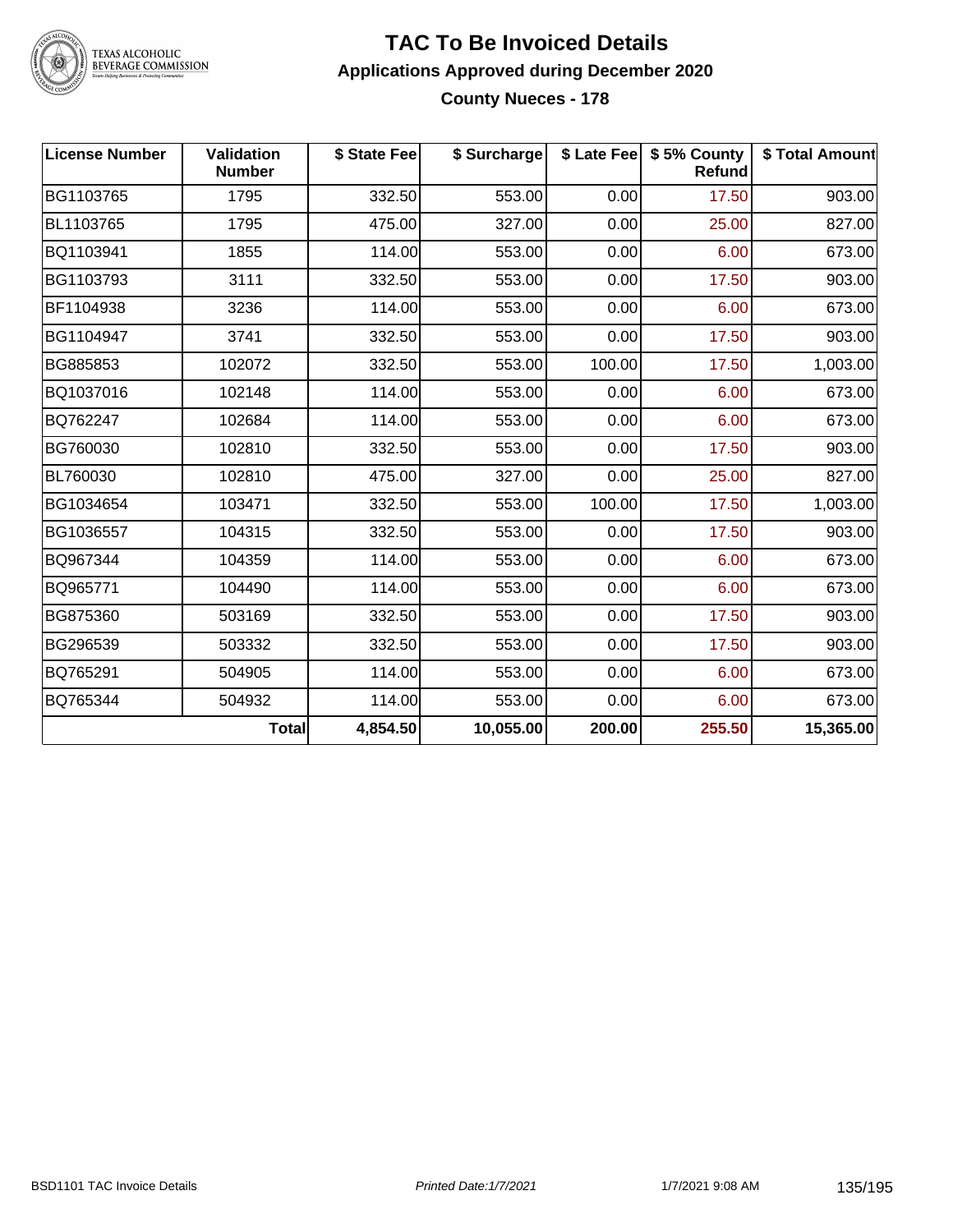

### **TAC To Be Invoiced Details Applications Approved during December 2020 County Oldham - 180**

| License Number | Validation<br><b>Number</b> | \$ State Fee  |        |      | Refund | \$ Surcharge   \$ Late Fee   \$5% County   \$ Total Amount |
|----------------|-----------------------------|---------------|--------|------|--------|------------------------------------------------------------|
| BQ1038517      | 501992                      | 114.00        | 553.00 | 0.00 | 6.00   | 673.00                                                     |
|                | Totall                      | <b>114.00</b> | 553.00 | 0.00 | 6.00   | 673.00                                                     |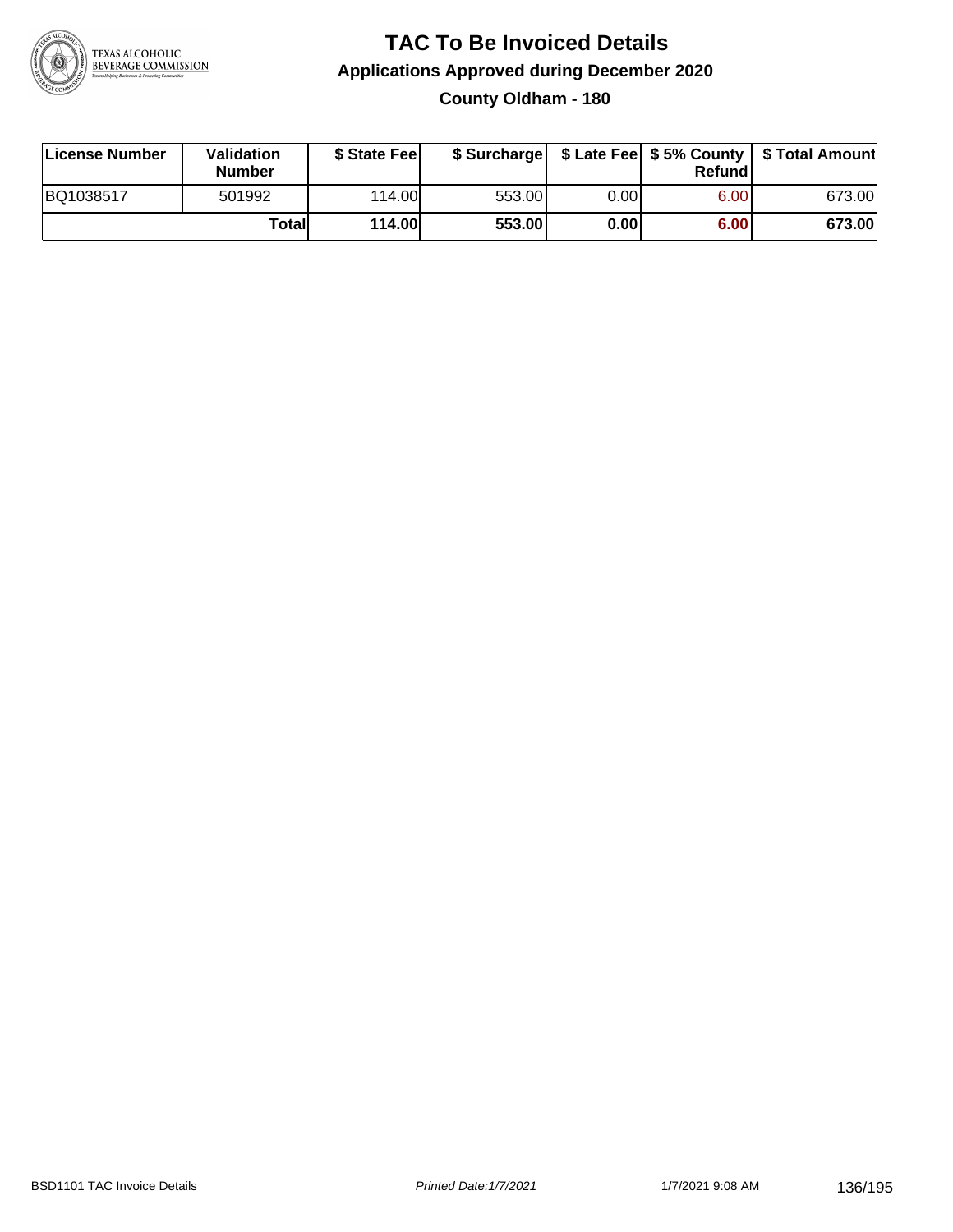

### **TAC To Be Invoiced Details Applications Approved during December 2020 County Orange - 181**

| <b>License Number</b> | <b>Validation</b><br><b>Number</b> | \$ State Fee | \$ Surcharge |      | \$ Late Fee   \$5% County<br><b>Refund</b> | \$ Total Amount |
|-----------------------|------------------------------------|--------------|--------------|------|--------------------------------------------|-----------------|
| BQ885272              | 100335                             | 114.00L      | 553.00       | 0.00 | 6.00                                       | 673.00          |
| BQ760236              | 100777                             | 114.00L      | 553.00       | 0.00 | 6.00                                       | 673.00          |
| BF826872              | 104292                             | 114.00       | 553.00       | 0.00 | 6.00                                       | 673.00          |
| BQ960533              | 500388                             | 114.00L      | 553.00       | 0.00 | 6.00                                       | 673.00          |
|                       | Totall                             | 456.00       | 2,212.00     | 0.00 | 24.00                                      | 2,692.00        |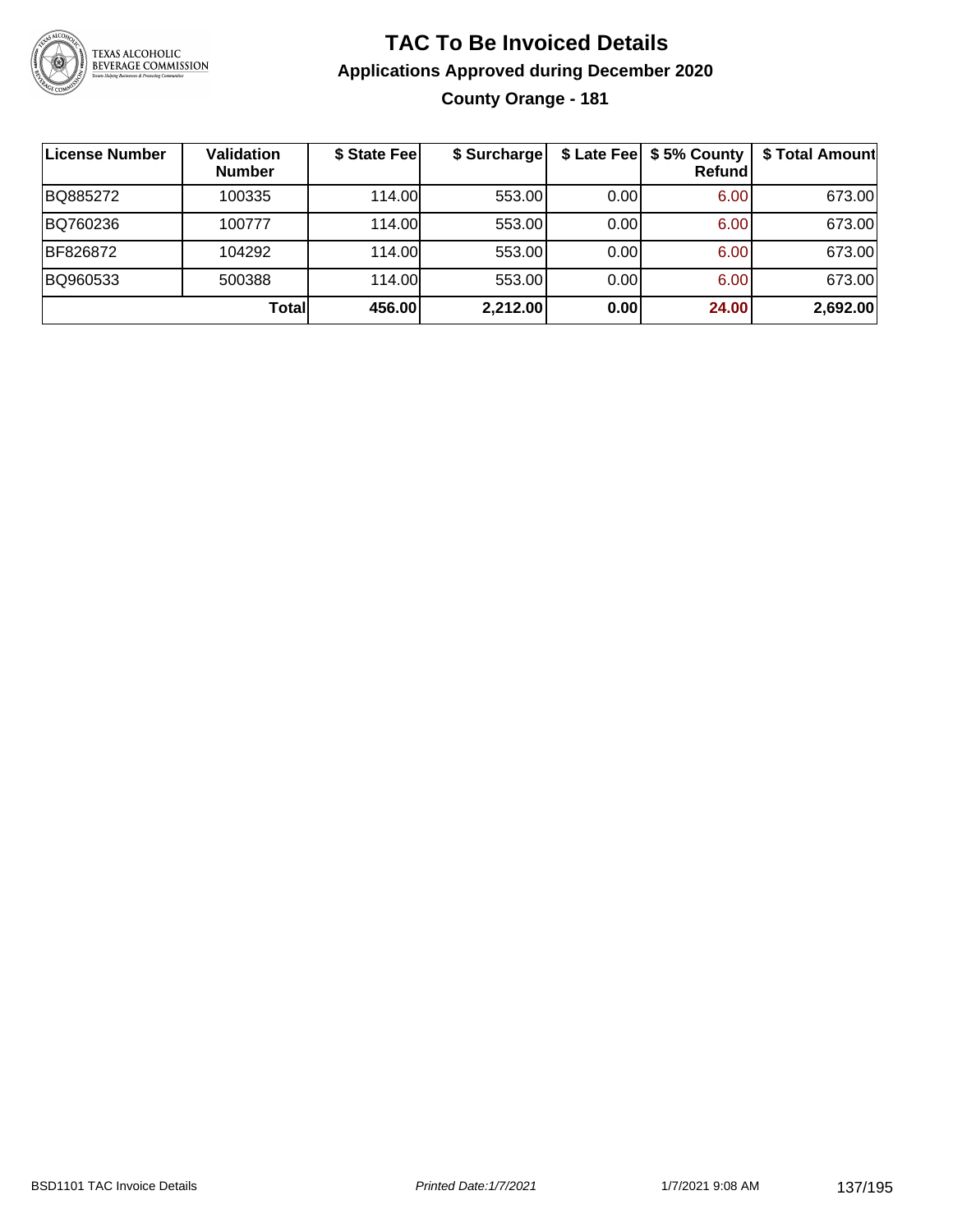

### **TAC To Be Invoiced Details Applications Approved during December 2020 County Palo Pinto - 182**

| License Number | <b>Validation</b><br><b>Number</b> | \$ State Fee | \$ Surcharge | \$ Late Fee | \$5% County<br>Refundl | \$ Total Amount |
|----------------|------------------------------------|--------------|--------------|-------------|------------------------|-----------------|
| BE1028782      | 100295                             | 285.00       | 553.00       | 100.00      | 15.00                  | 953.00          |
| BG959065       | 101612                             | 332.50       | 553.00       | 0.00        | 17.50                  | 903.00          |
| BL959065       | 101612                             | 475.00       | 327.00       | 0.00        | 25.00                  | 827.00          |
| BQ824040       | 101853                             | 114.00       | 553.00       | 0.00        | 6.00                   | 673.00          |
| BF759665       | 102050                             | 114.00       | 553.00       | 0.00        | 6.00                   | 673.00          |
| BQ824035       | 502068                             | 114.00       | 553.00       | 0.00        | 6.00                   | 673.00          |
|                | Total                              | 1,434.50     | 3,092.00     | 100.00      | 75.50                  | 4,702.00        |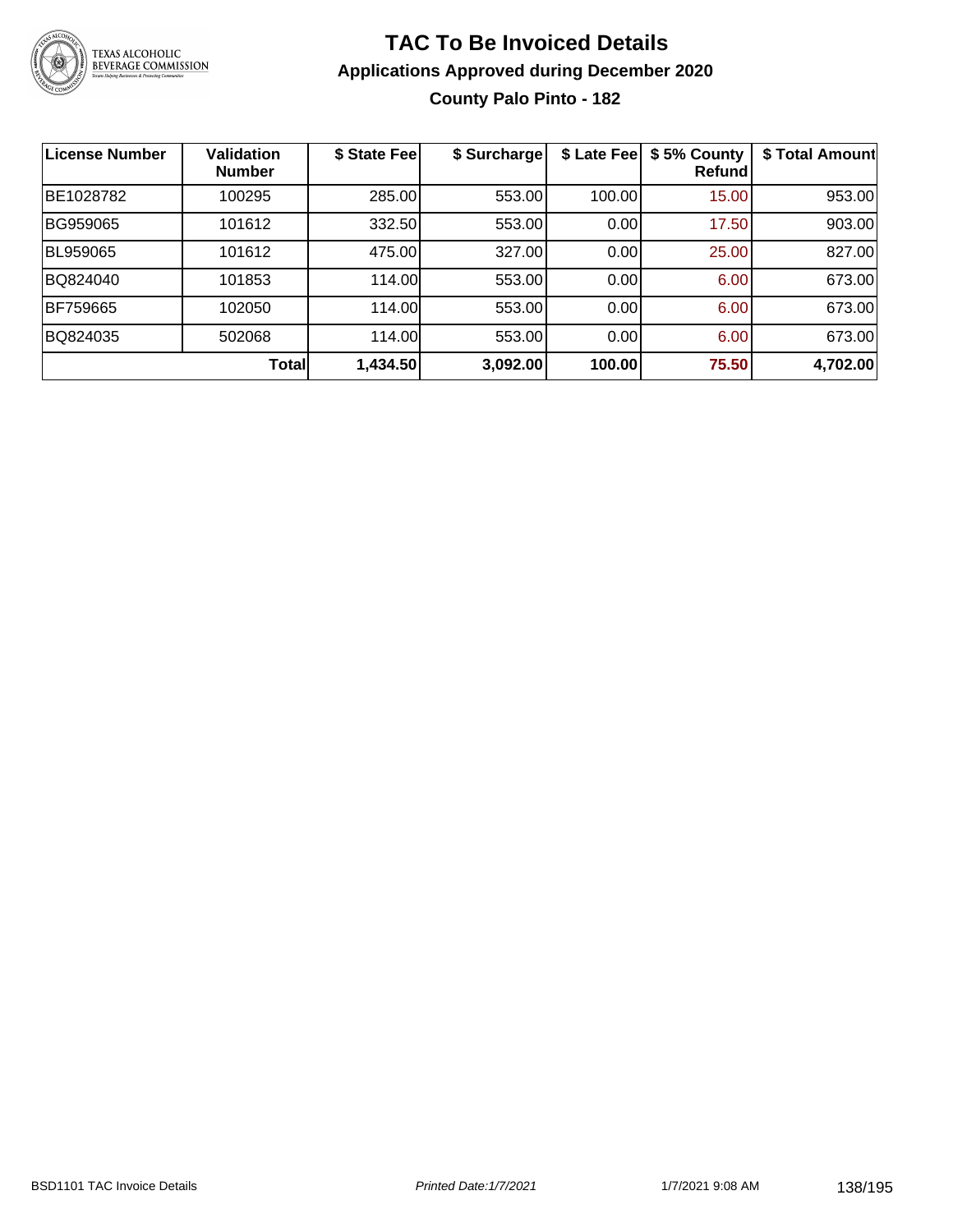

### **TAC To Be Invoiced Details Applications Approved during December 2020 County Panola - 183**

| License Number | Validation<br><b>Number</b> | \$ State Feel | \$ Surcharge |      | Refundl | \$ Late Fee   \$5% County   \$ Total Amount |
|----------------|-----------------------------|---------------|--------------|------|---------|---------------------------------------------|
| BQ1035137      | 101941                      | 114.00L       | 553.00       | 0.00 | 6.00    | 673.00                                      |
| BQ886169       | 131701                      | 114.00L       | 553.00       | 0.00 | 6.00    | 673.00                                      |
|                | Total                       | 228.00        | 1,106.00     | 0.00 | 12.00   | 1,346.00                                    |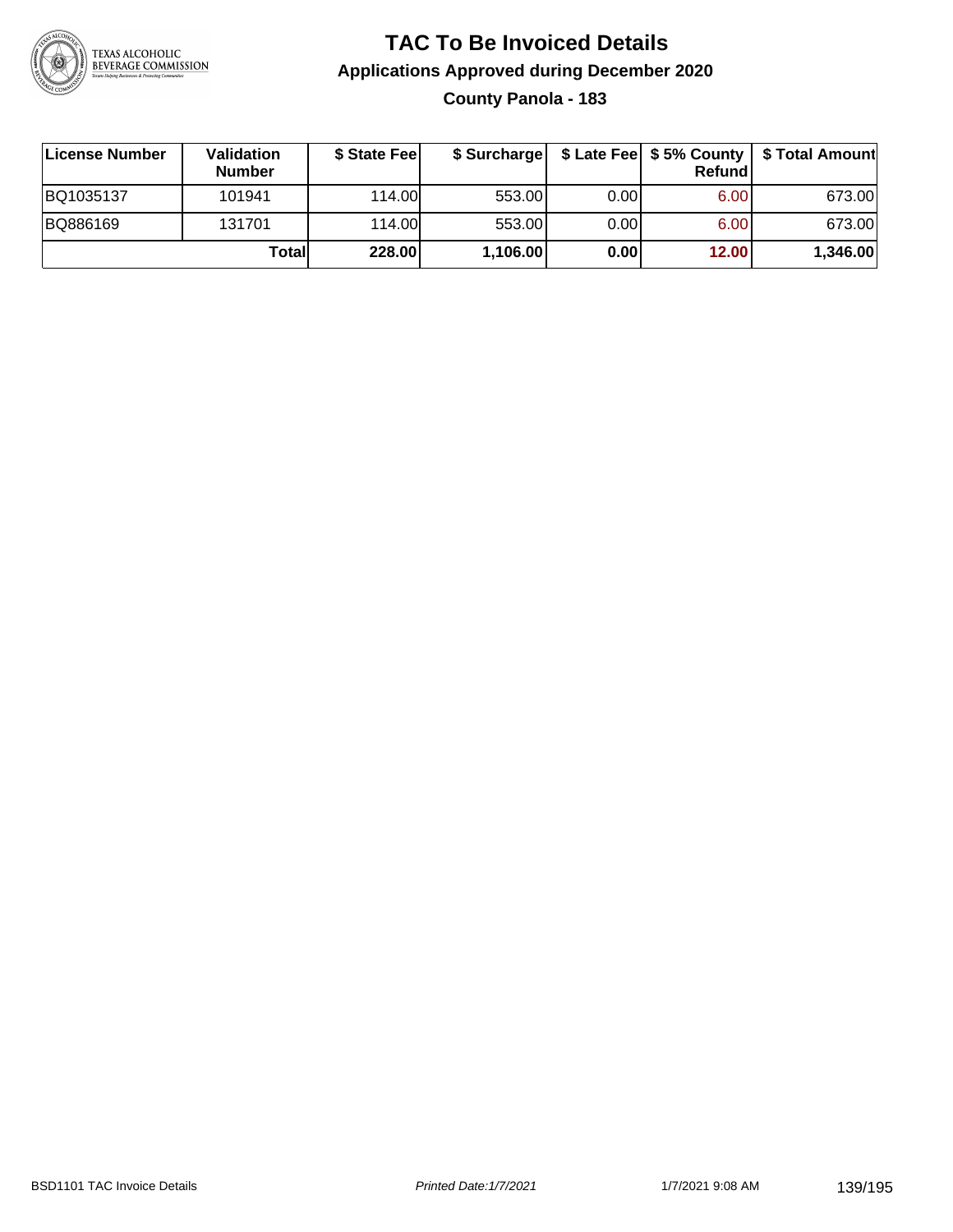

### **TAC To Be Invoiced Details Applications Approved during December 2020 County Parker - 184**

| <b>License Number</b> | Validation<br><b>Number</b> | \$ State Fee | \$ Surcharge | \$ Late Fee | \$5% County<br>Refundl | \$ Total Amount |
|-----------------------|-----------------------------|--------------|--------------|-------------|------------------------|-----------------|
| BQ1103968             | 2777                        | 114.00       | 553.00       | 0.00        | 6.00                   | 673.00          |
| BB890205              | 102021                      | 570.00       | 701.00       | 0.00        | 30.00                  | 1,301.00        |
| BQ1034450             | 102899                      | 114.00       | 553.00       | 0.00        | 6.00                   | 673.00          |
| BQ948166              | 122699                      | 114.00       | 553.00       | 0.00        | 6.00                   | 673.00          |
| BQ891492              | 502001                      | 114.00       | 553.00       | 0.00        | 6.00                   | 673.00          |
| BQ762370              | 502103                      | 114.00       | 553.00       | 0.00        | 6.00                   | 673.00          |
|                       | <b>Total</b>                | 1,140.00     | 3,466.00     | 0.00        | 60.00                  | 4,666.00        |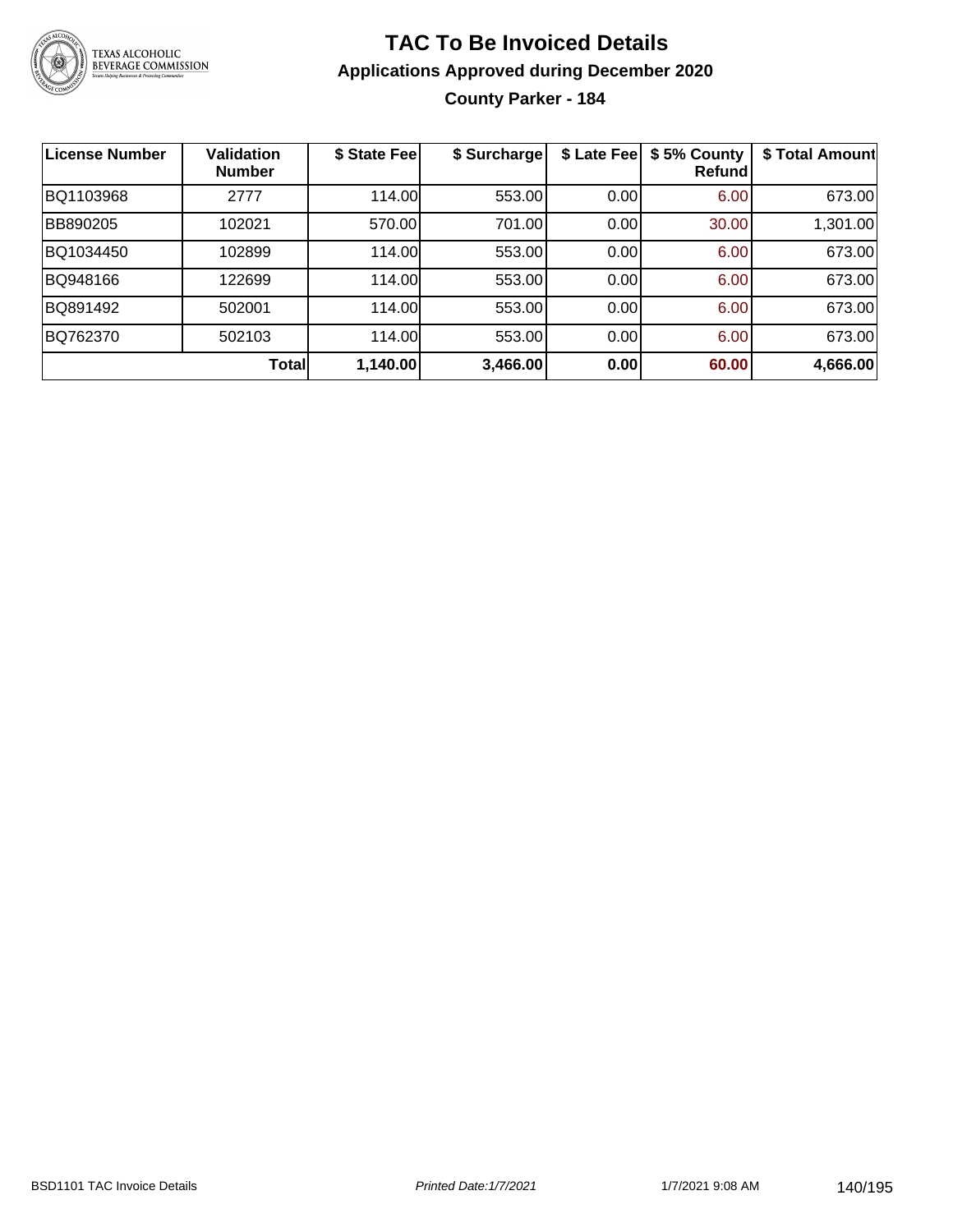

**County Pecos - 186**

| License Number | Validation<br><b>Number</b> | \$ State Feel |        |       | Refundl | \$ Surcharge   \$ Late Fee   \$5% County   \$ Total Amount |
|----------------|-----------------------------|---------------|--------|-------|---------|------------------------------------------------------------|
| BG887951       | 102027                      | 332.50        | 553.00 | 0.001 | 17.50   | 903.00                                                     |
|                | Totall                      | 332.50        | 553.00 | 0.00  | 17.50   | 903.00                                                     |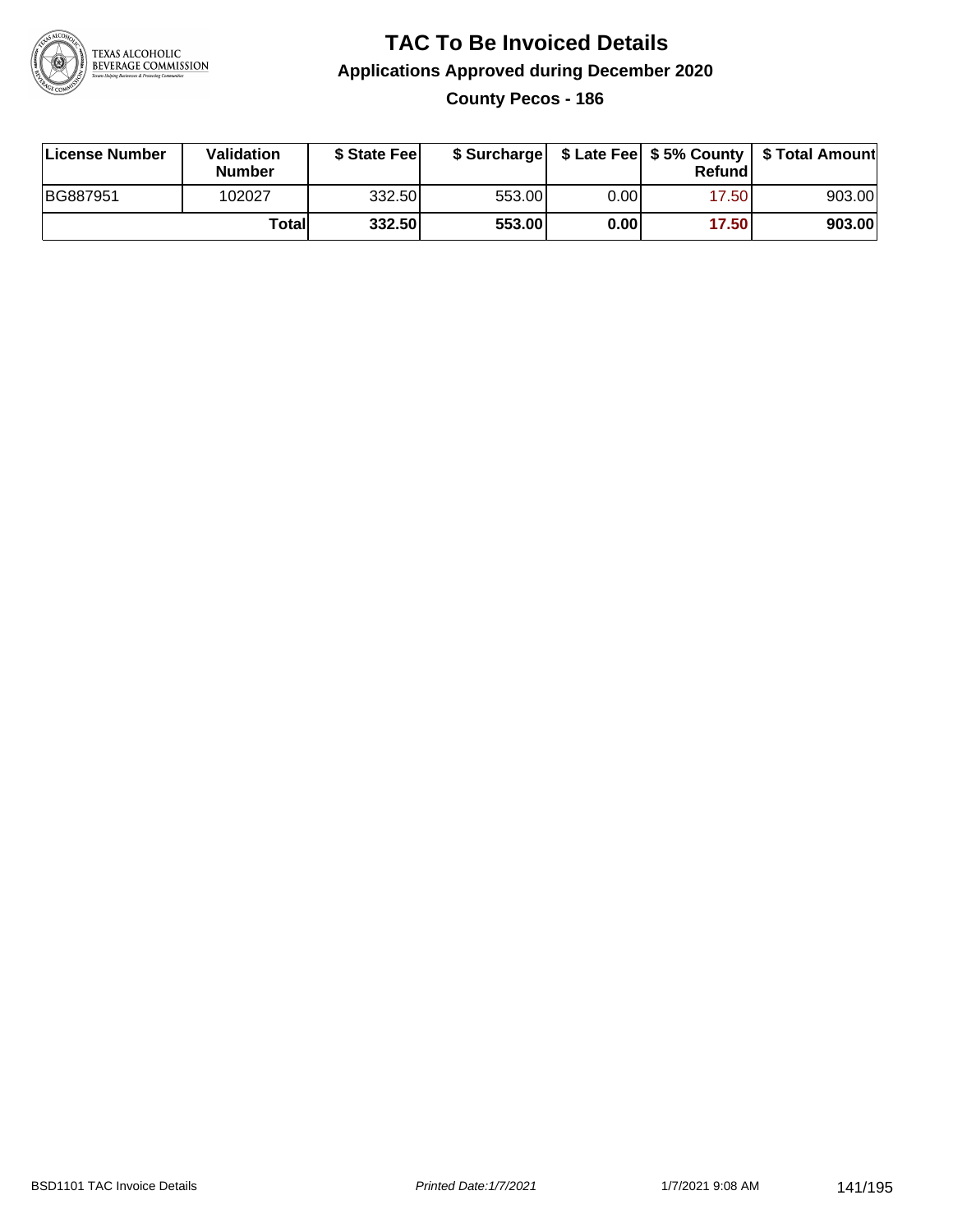

### **TAC To Be Invoiced Details Applications Approved during December 2020 County Polk - 187**

| <b>License Number</b> | <b>Validation</b><br><b>Number</b> | \$ State Fee | \$ Surcharge | \$ Late Fee | \$5% County<br>Refundl | \$ Total Amount |
|-----------------------|------------------------------------|--------------|--------------|-------------|------------------------|-----------------|
| BQ1034297             | 100727                             | 114.00       | 553.00       | 0.00        | 6.00                   | 673.00          |
| BQ960392              | 131752                             | 114.00       | 553.00       | 0.00        | 6.00                   | 673.00          |
| BQ762480              | 502047                             | 114.00       | 553.00       | 0.00        | 6.00                   | 673.00          |
| BQ762495              | 502083                             | 114.00       | 553.00       | 0.00        | 6.00                   | 673.00          |
| BQ762493              | 502096                             | 114.00       | 553.00       | 0.00        | 6.00                   | 673.00          |
| BQ966804              | 503754                             | 114.00       | 553.00       | 0.00        | 6.00                   | 673.00          |
|                       | <b>Total</b>                       | 684.00       | 3,318.00     | 0.00        | 36.00                  | 4,038.00        |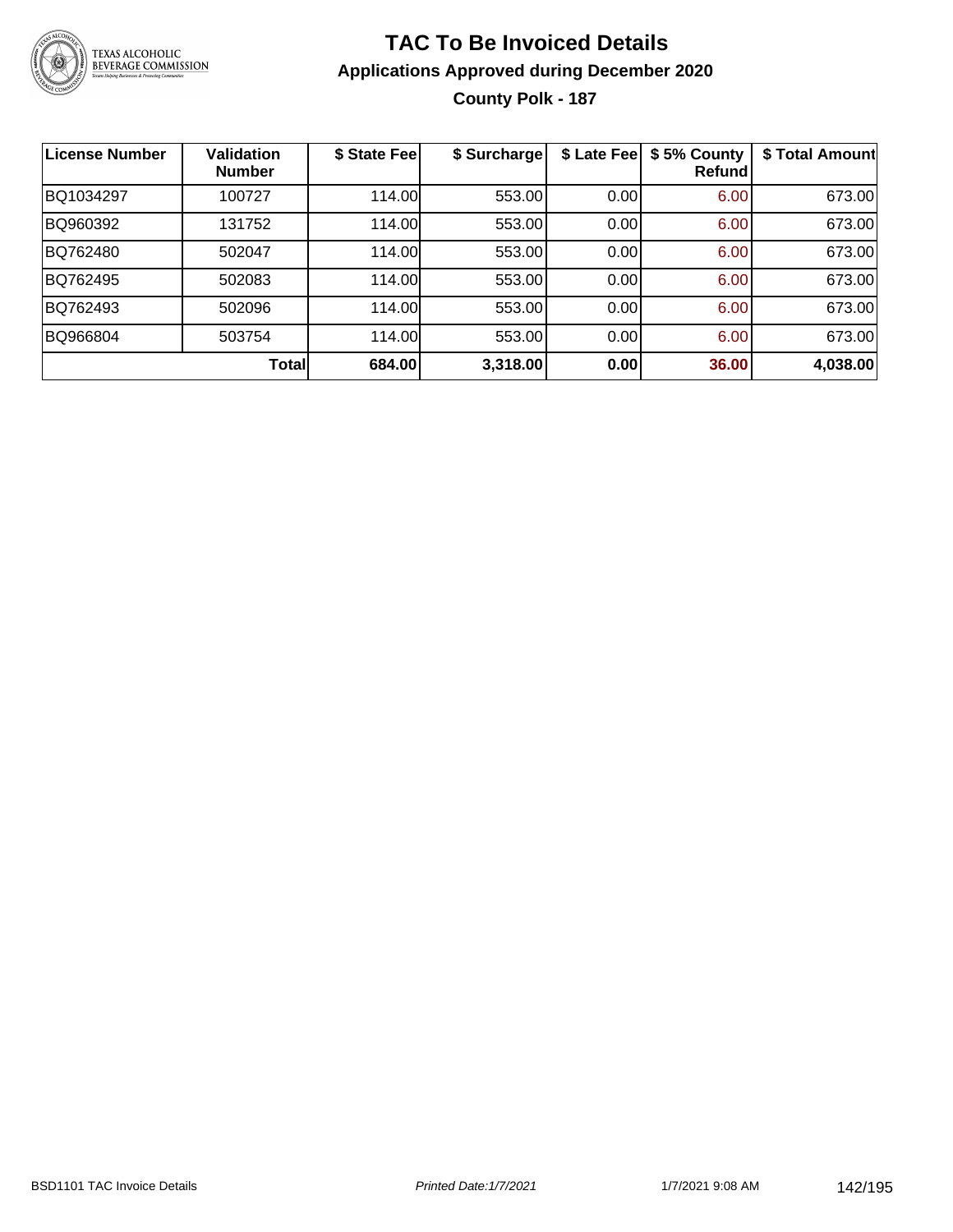

### **TAC To Be Invoiced Details Applications Approved during December 2020 County Potter - 188**

| License Number | <b>Validation</b><br><b>Number</b> | \$ State Fee | \$ Surcharge | \$ Late Fee | \$5% County<br>Refundl | \$ Total Amount |
|----------------|------------------------------------|--------------|--------------|-------------|------------------------|-----------------|
| BQ1034819      | 101022                             | 114.00       | 553.00       | 0.00        | 6.00                   | 673.00          |
| BQ893106       | 103912                             | 114.00       | 553.00       | 0.00        | 6.00                   | 673.00          |
| BQ892664       | 103933                             | 114.00       | 553.00       | 0.00        | 6.00                   | 673.00          |
| BG889566       | 104156                             | 332.50       | 553.00       | 0.00        | 17.50                  | 903.00          |
| BQ823744       | 501852                             | 114.00       | 553.00       | 0.00        | 6.00                   | 673.00          |
|                | <b>Total</b>                       | 788.50       | 2,765.00     | 0.00        | 41.50                  | 3,595.00        |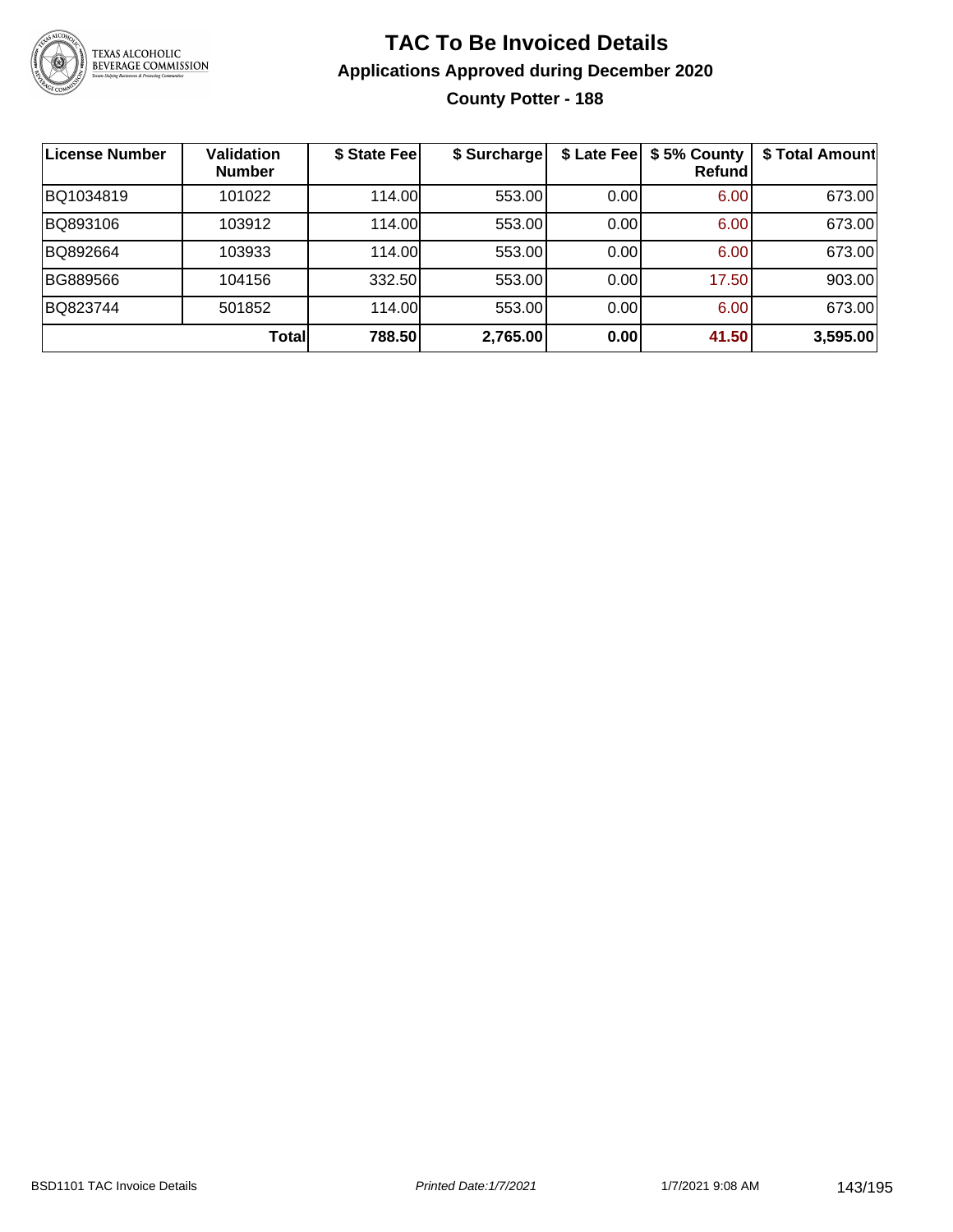

### **TAC To Be Invoiced Details Applications Approved during December 2020 County Presidio - 189**

| ∣License Number | <b>Validation</b><br><b>Number</b> | \$ State Fee | \$ Surcharge |      | \$ Late Fee   \$5% County<br>Refundl | \$ Total Amount |
|-----------------|------------------------------------|--------------|--------------|------|--------------------------------------|-----------------|
| BG1035749       | 101207                             | 332.50       | 553.00       | 0.00 | 17.50                                | 903.00          |
| BG961041        | 102519                             | 332.50       | 553.00       | 0.00 | 17.50                                | 903.00          |
| BQ824928        | 502104                             | 114.00       | 553.00       | 0.00 | 6.00                                 | 673.00          |
|                 | Totall                             | 779.00       | 1,659.00     | 0.00 | 41.00                                | 2,479.00        |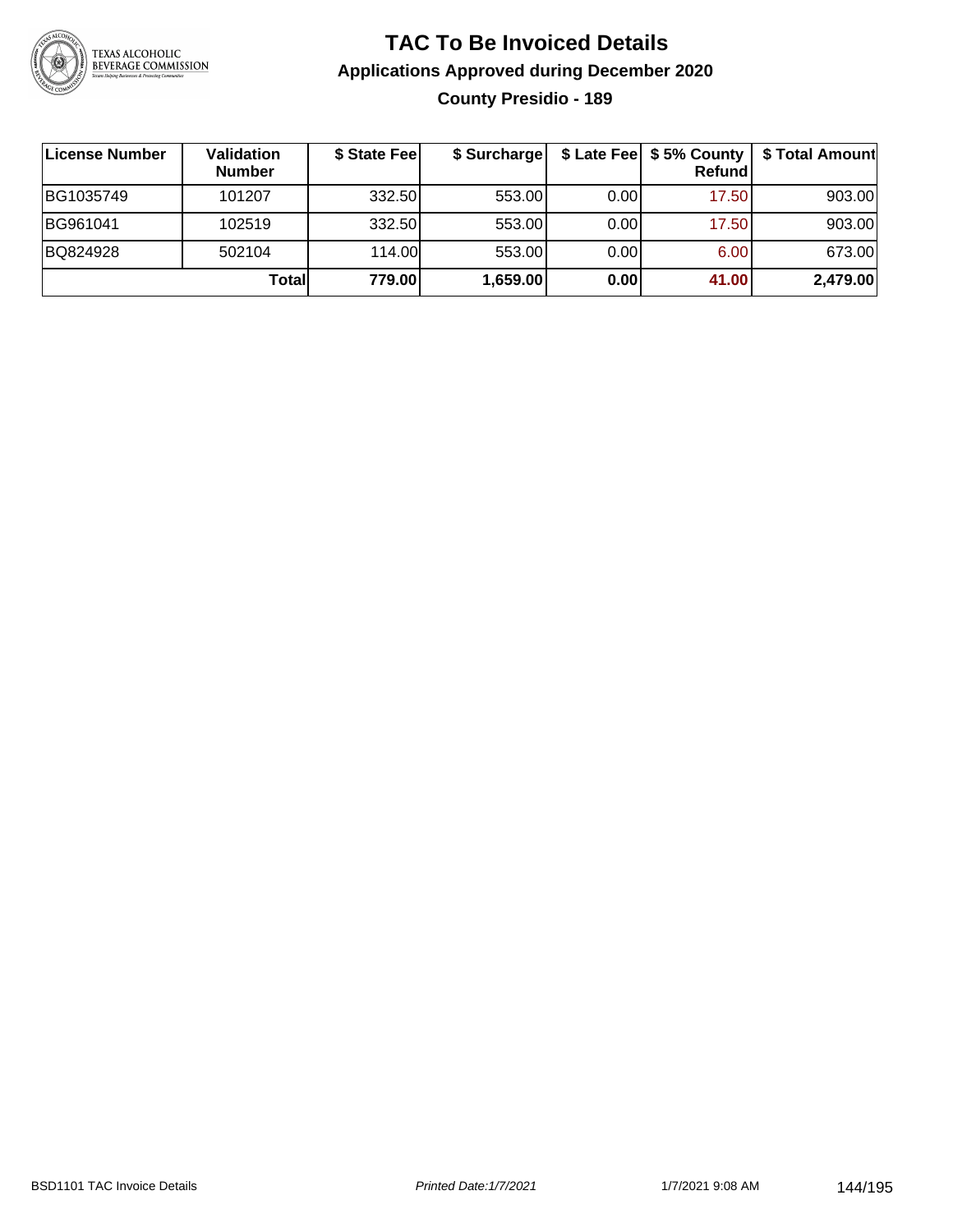

### **TAC To Be Invoiced Details Applications Approved during December 2020 County Randall - 191**

| <b>License Number</b> | <b>Validation</b><br><b>Number</b> | \$ State Fee | \$ Surcharge | \$ Late Fee | \$5% County<br>Refundl | \$ Total Amount |
|-----------------------|------------------------------------|--------------|--------------|-------------|------------------------|-----------------|
| BG1035147             | 101550                             | 332.50       | 553.00       | 0.00        | 17.50                  | 903.00          |
| BF825180              | 103098                             | 114.00       | 553.00       | 0.00        | 6.00                   | 673.00          |
| BQ892662              | 103930                             | 114.00       | 553.00       | 0.00        | 6.00                   | 673.00          |
| BQ892661              | 103934                             | 114.00       | 553.00       | 0.00        | 6.00                   | 673.00          |
| BQ892659              | 104538                             | 114.00       | 553.00       | 0.00        | 6.00                   | 673.00          |
| BQ761010              | 502111                             | 114.00       | 553.00       | 0.00        | 6.00                   | 673.00          |
|                       | <b>Total</b>                       | 902.50       | 3,318.00     | 0.00        | 47.50                  | 4,268.00        |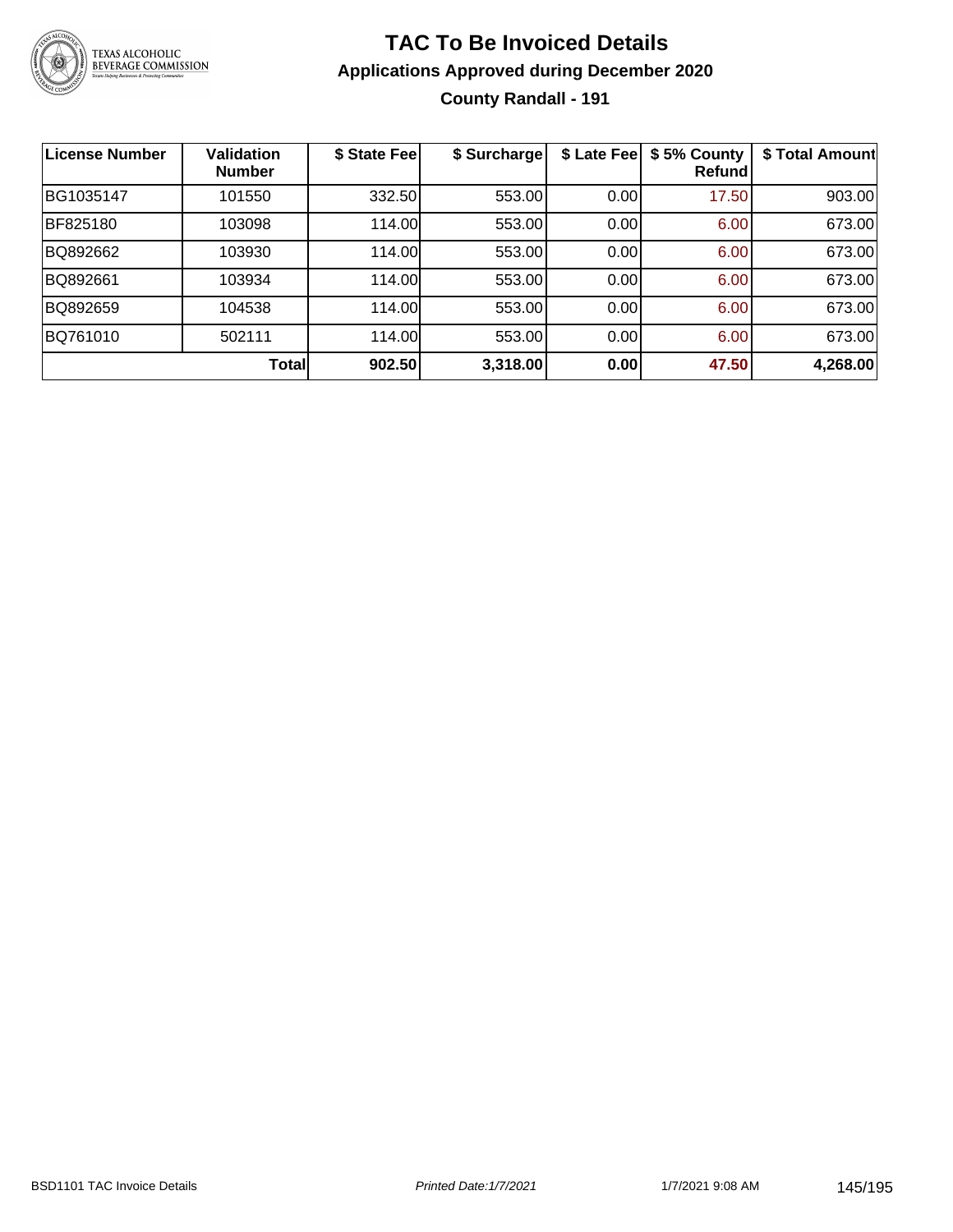

#### **TAC To Be Invoiced Details Applications Approved during December 2020 County Reagan - 192**

| License Number | Validation<br><b>Number</b> | \$ State Fee  |        |       | Refund | \$ Surcharge   \$ Late Fee   \$5% County   \$ Total Amount |
|----------------|-----------------------------|---------------|--------|-------|--------|------------------------------------------------------------|
| BE888349       | 100934                      | 285.00        | 553.00 | 0.001 | 15.00  | 853.00                                                     |
|                | Totall                      | <b>285.00</b> | 553.00 | 0.00  | 15.00  | 853.00                                                     |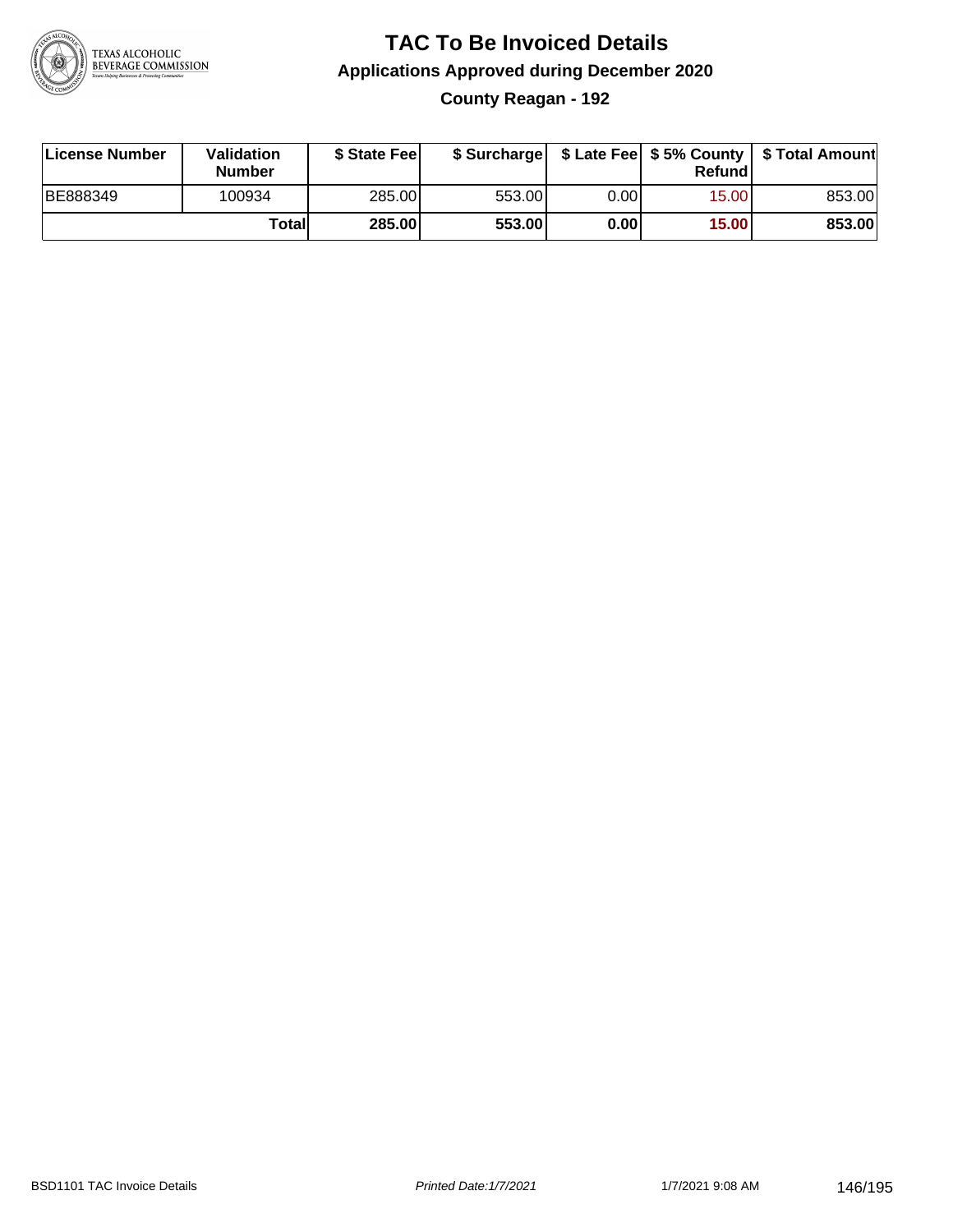

**County Red River - 194**

| License Number | Validation<br><b>Number</b> | \$ State Fee  | \$ Surcharge |      | Refundl | \$ Late Fee   \$5% County   \$ Total Amount |
|----------------|-----------------------------|---------------|--------------|------|---------|---------------------------------------------|
| BF1102640      | 2903                        | 114.00        | 553.00       | 0.00 | 6.00    | 673.00                                      |
|                | Totall                      | <b>114.00</b> | 553.00       | 0.00 | 6.00    | 673.00                                      |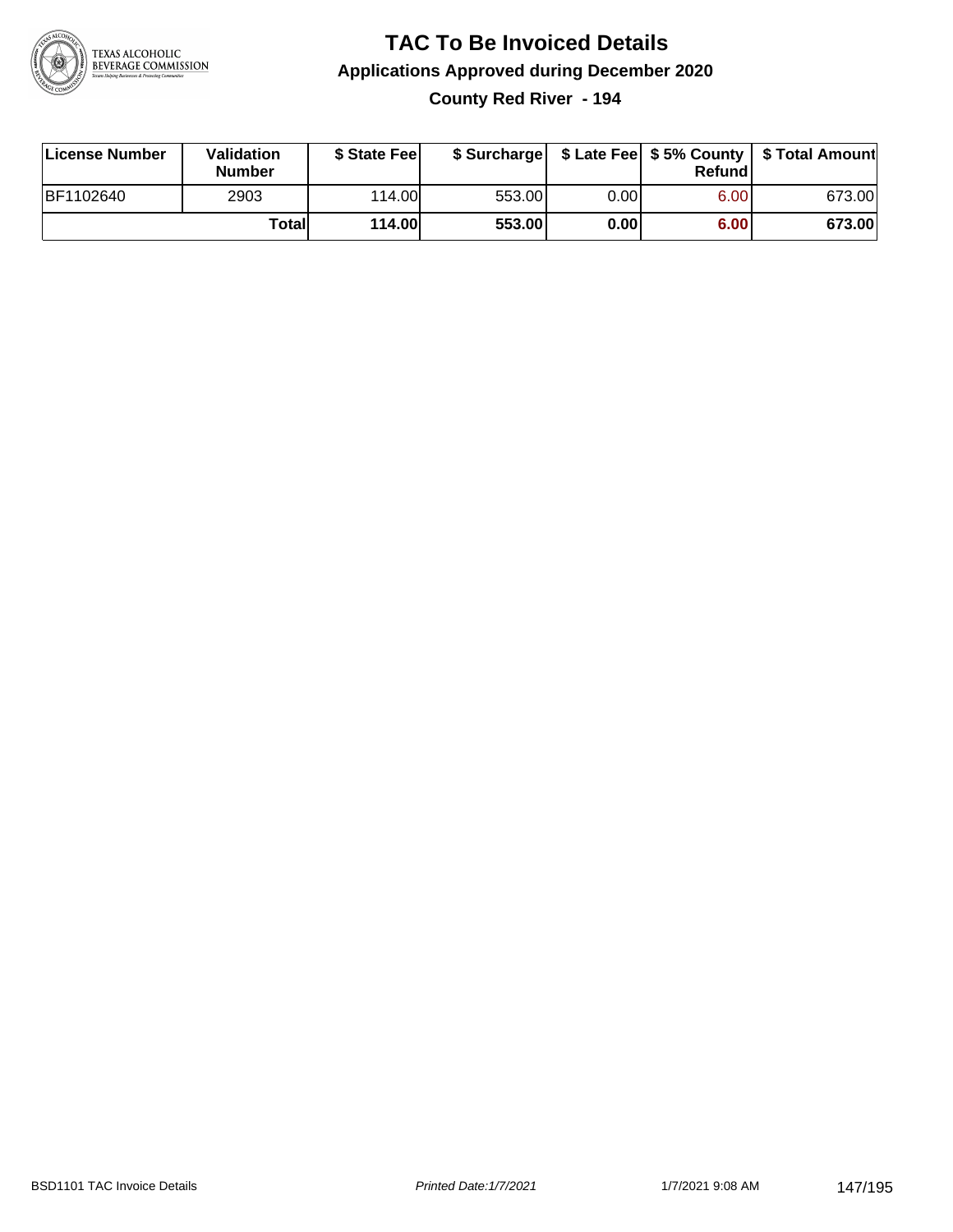

**County Reeves - 195**

| License Number | <b>Validation</b><br>Number | \$ State Feel | \$ Surcharge |       | Refundl | \$ Late Fee   \$5% County   \$ Total Amount |
|----------------|-----------------------------|---------------|--------------|-------|---------|---------------------------------------------|
| BQ1104065      | 2952                        | 114.00        | 553.00       | 0.001 | 6.00    | 673.00                                      |
|                | Totall                      | 114.00        | 553.00       | 0.00  | 6.00    | 673.00                                      |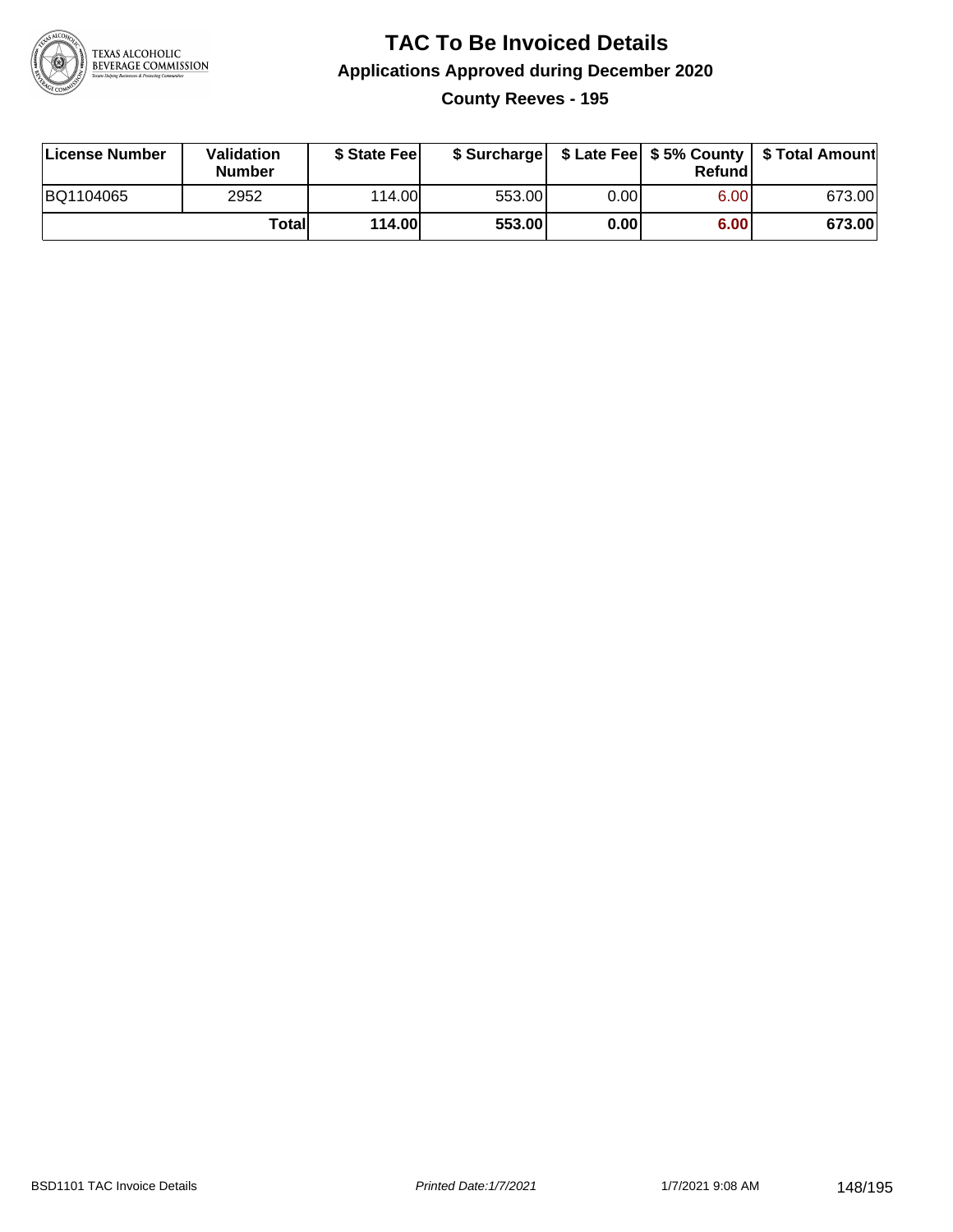

### **TAC To Be Invoiced Details Applications Approved during December 2020 County Rockwall - 199**

| License Number | Validation<br><b>Number</b> | \$ State Fee | \$ Surcharge |      | \$ Late Fee   \$5% County<br>Refundl | \$ Total Amount |
|----------------|-----------------------------|--------------|--------------|------|--------------------------------------|-----------------|
| BQ889939       | 102854                      | 114.00       | 553.00       | 0.00 | 6.00                                 | 673.00          |
| BQ961134       | 501595                      | 114.00       | 553.00       | 0.00 | 6.00                                 | 673.00          |
| BQ961133       | 501596                      | 114.00       | 553.00       | 0.00 | 6.00                                 | 673.00          |
|                | Totall                      | 342.00       | 1,659.00     | 0.00 | 18.00                                | 2,019.00        |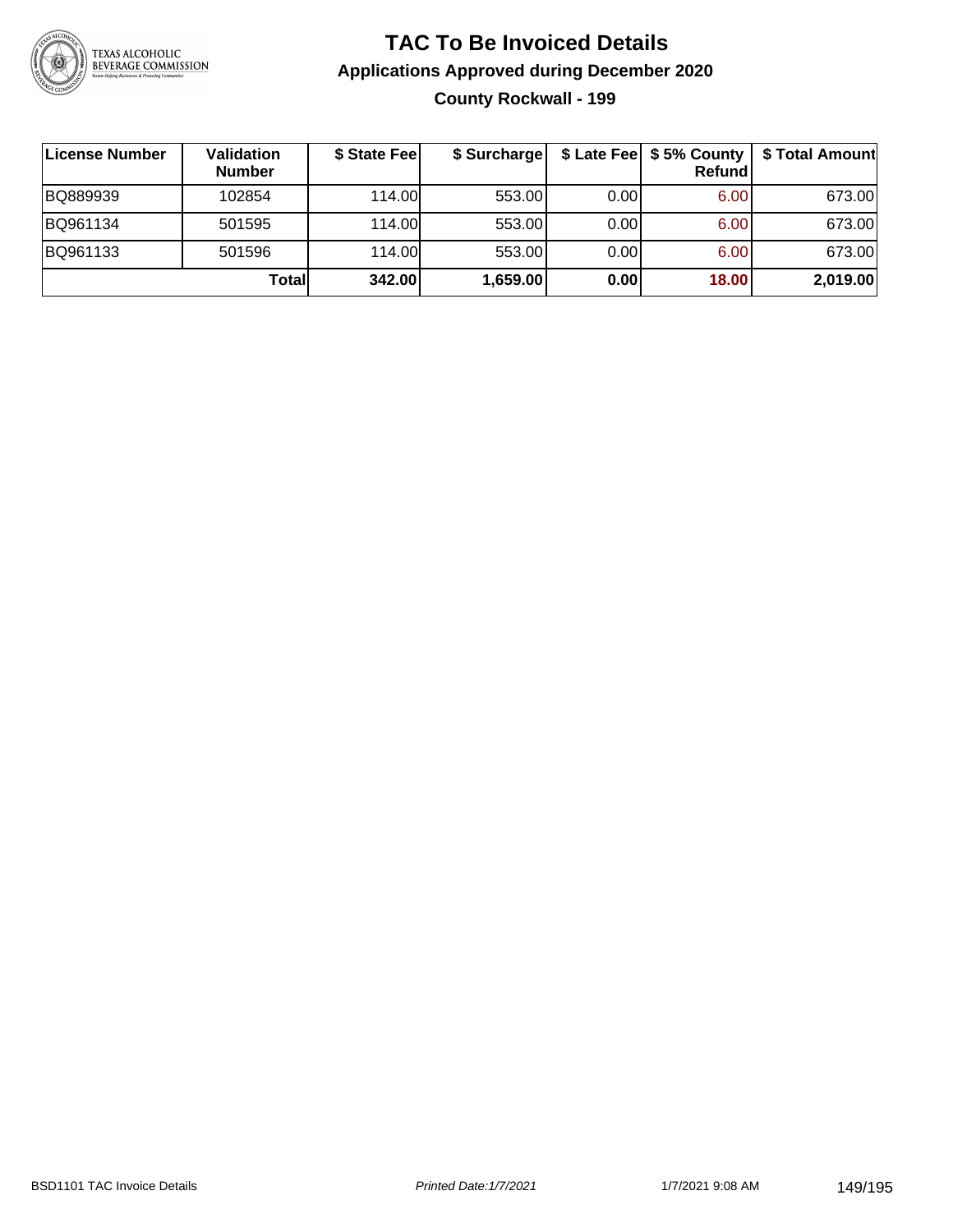

**County Runnels - 200**

| License Number | Validation<br><b>Number</b> | \$ State Fee | \$ Surcharge |       | Refundl           | \$ Late Fee   \$5% County   \$ Total Amount |
|----------------|-----------------------------|--------------|--------------|-------|-------------------|---------------------------------------------|
| BF1104970      | 3537                        | 114.00       | 553.00       | 0.00  | 6.00 <sub>1</sub> | 673.00                                      |
| BQ893450       | 104193                      | 114.00       | 553.00       | 0.001 | 6.00 <sub>1</sub> | 673.00                                      |
|                | Totall                      | 228.00       | 1,106.00     | 0.00  | 12.00             | 1,346.00                                    |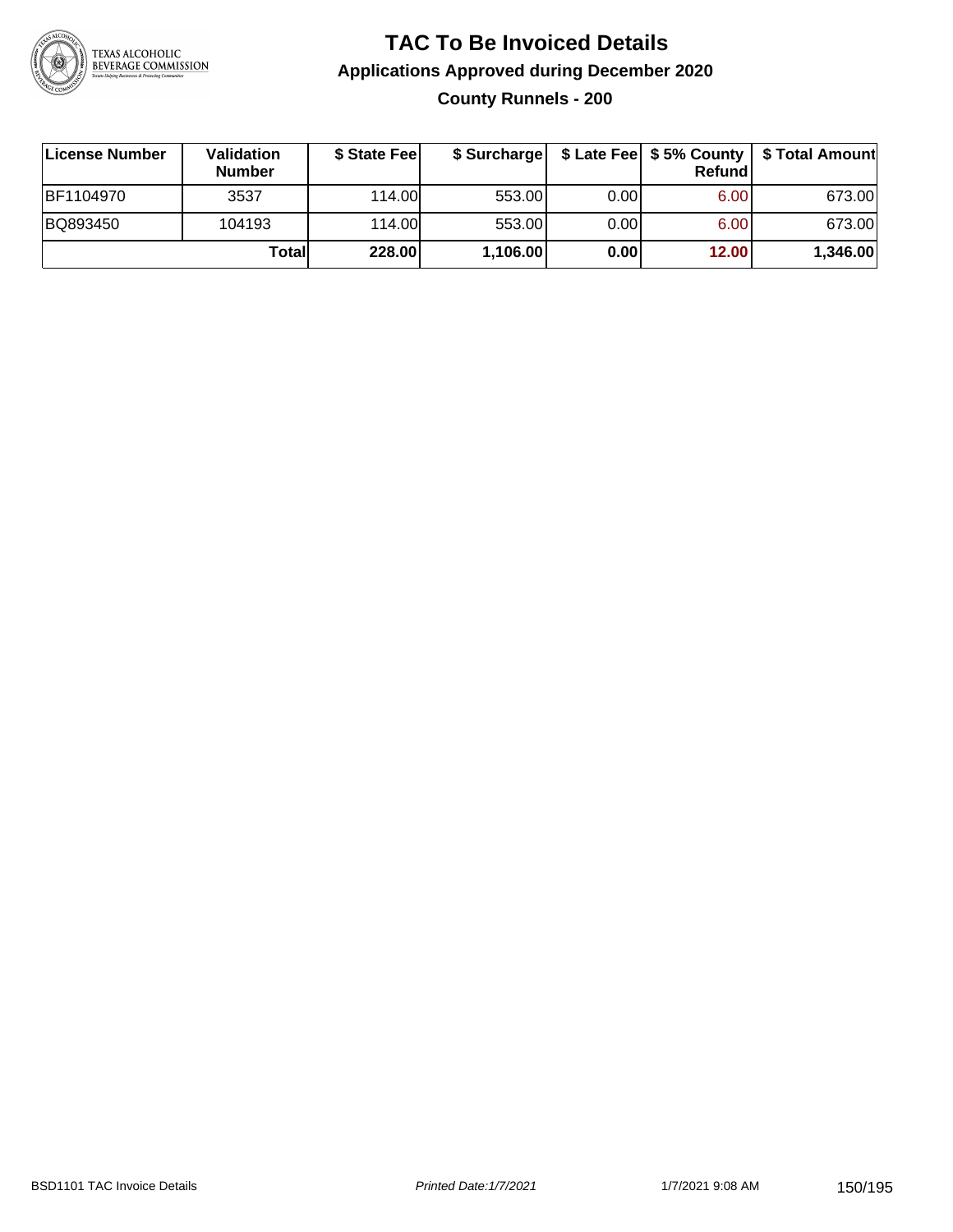

**County San Augustine - 203**

| License Number | <b>Validation</b><br><b>Number</b> | \$ State Fee  | \$ Surcharge |       | Refundl |        |
|----------------|------------------------------------|---------------|--------------|-------|---------|--------|
| BQ960395       | 131752                             | 114.00L       | 553.00       | 0.001 | 6.00    | 673.00 |
|                | Totall                             | <b>114.00</b> | 553.00       | 0.00  | 6.00    | 673.00 |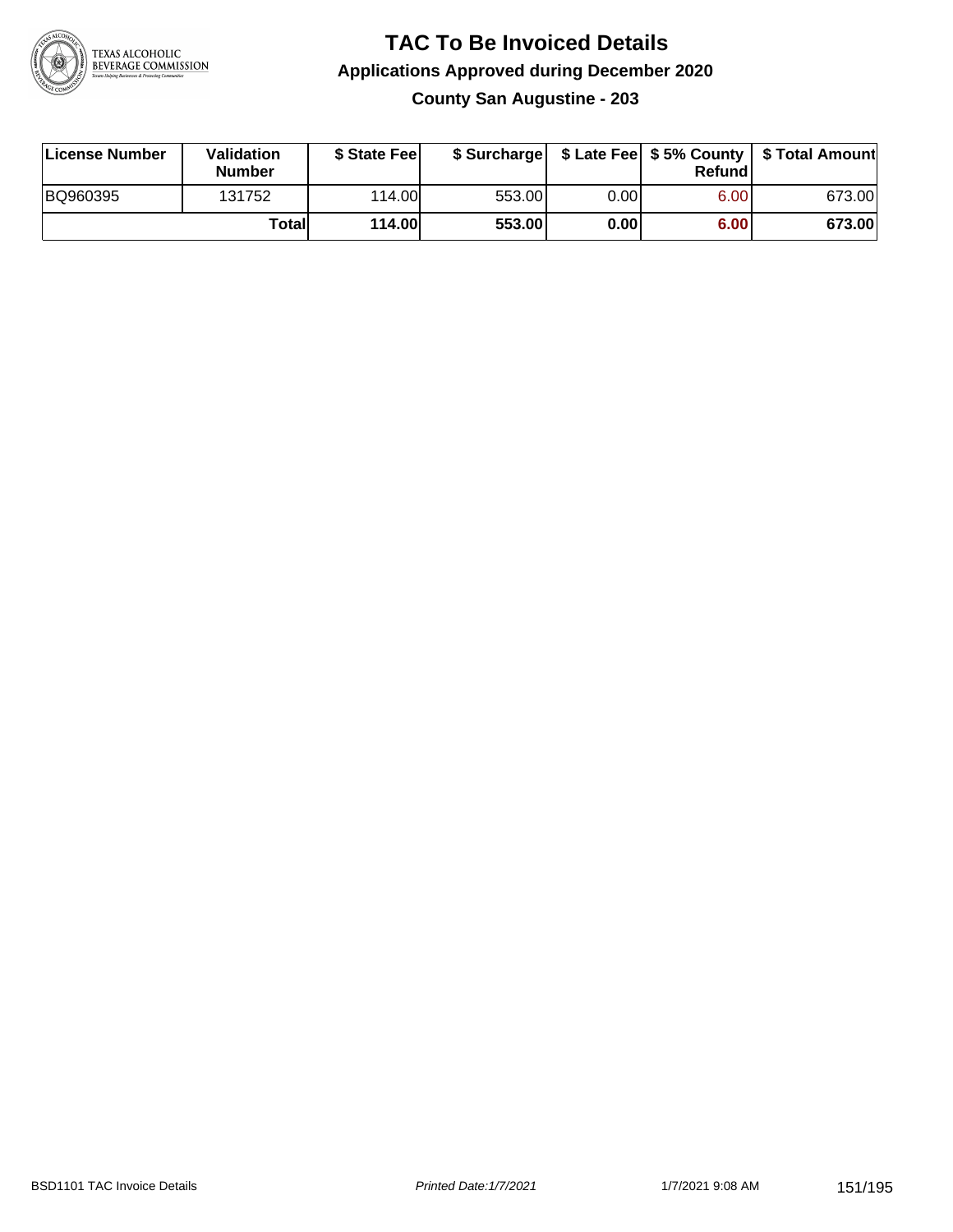

**County San Jacinto - 204**

| ∣License Number | Validation<br><b>Number</b> | \$ State Feel | \$ Surcharge |      | <b>Refund</b>     | \$ Late Fee   \$5% County   \$ Total Amount |
|-----------------|-----------------------------|---------------|--------------|------|-------------------|---------------------------------------------|
| BF1104151       | 3227                        | 114.00        | 553.00       | 0.00 | 6.00              | 673.00                                      |
| BF1035332       | 102431                      | 114.00        | 553.00       | 0.00 | 6.00              | 673.00                                      |
| BQ764206        | 503641                      | 114.00        | 553.00       | 0.00 | 6.00 <sub>1</sub> | 673.00                                      |
|                 | Totall                      | 342.00        | 1,659.00     | 0.00 | 18.00             | 2,019.00                                    |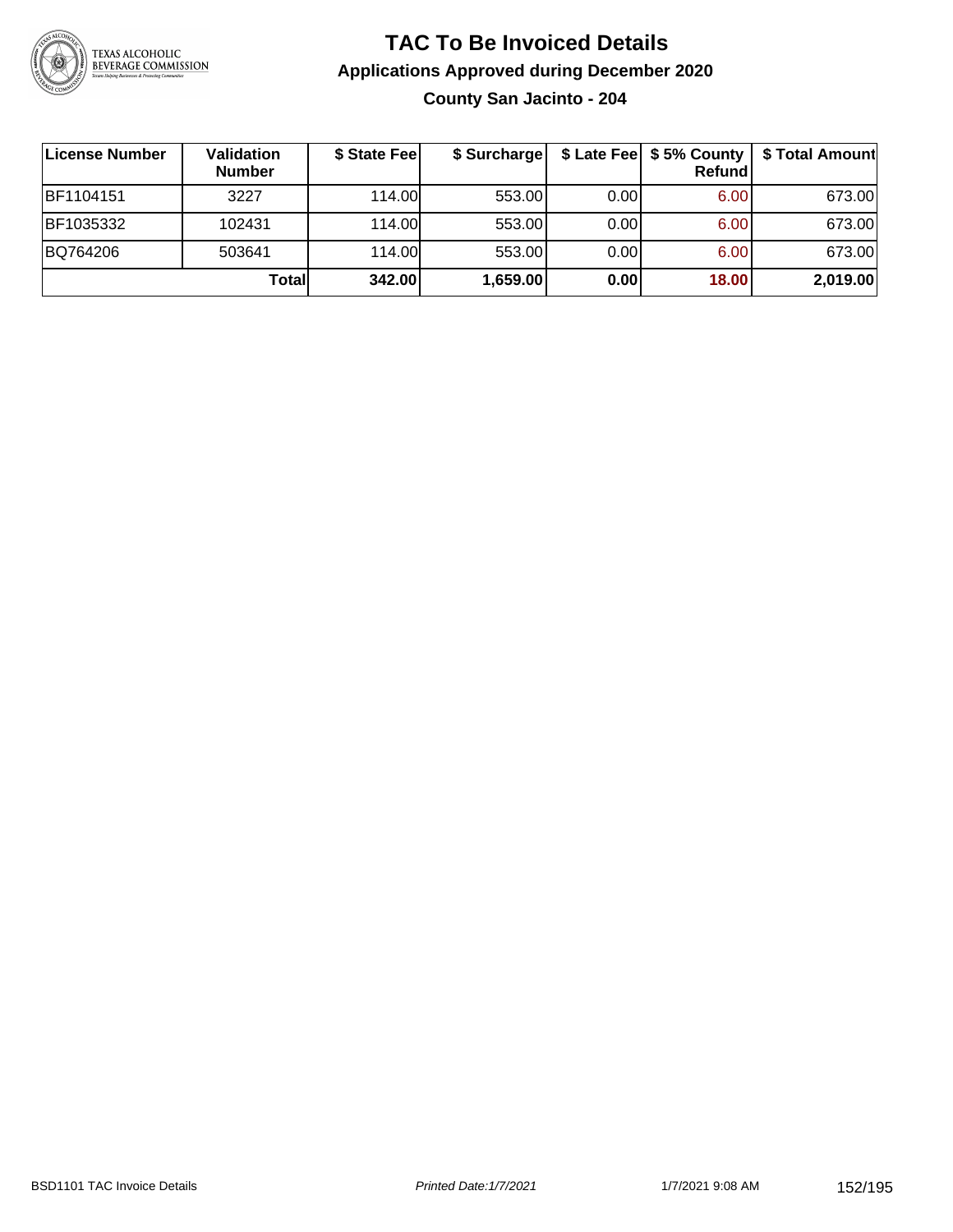

#### **TAC To Be Invoiced Details Applications Approved during December 2020 County San Patricio - 205**

| <b>License Number</b> | <b>Validation</b><br><b>Number</b> | \$ State Fee | \$ Surcharge | \$ Late Fee | \$5% County<br><b>Refund</b> | \$ Total Amount |
|-----------------------|------------------------------------|--------------|--------------|-------------|------------------------------|-----------------|
| BG1102266             | 2400                               | 332.50       | 553.00       | 0.00        | 17.50                        | 903.00          |
| BQ1104625             | 3399                               | 114.00       | 553.00       | 0.00        | 6.00                         | 673.00          |
| BG761847              | 102524                             | 332.50       | 553.00       | 0.00        | 17.50                        | 903.00          |
| BQ961589              | 103138                             | 114.00       | 553.00       | 0.00        | 6.00                         | 673.00          |
| BQ966981              | 103926                             | 114.00       | 553.00       | 0.00        | 6.00                         | 673.00          |
| BG820285              | 501704                             | 332.50       | 553.00       | 0.00        | 17.50                        | 903.00          |
| BQ763797              | 503649                             | 114.00       | 553.00       | 0.00        | 6.00                         | 673.00          |
| BG257496              | 516145                             | 332.50       | 553.00       | 0.00        | 17.50                        | 903.00          |
|                       | <b>Total</b>                       | 1,786.00     | 4,424.00     | 0.00        | 94.00                        | 6,304.00        |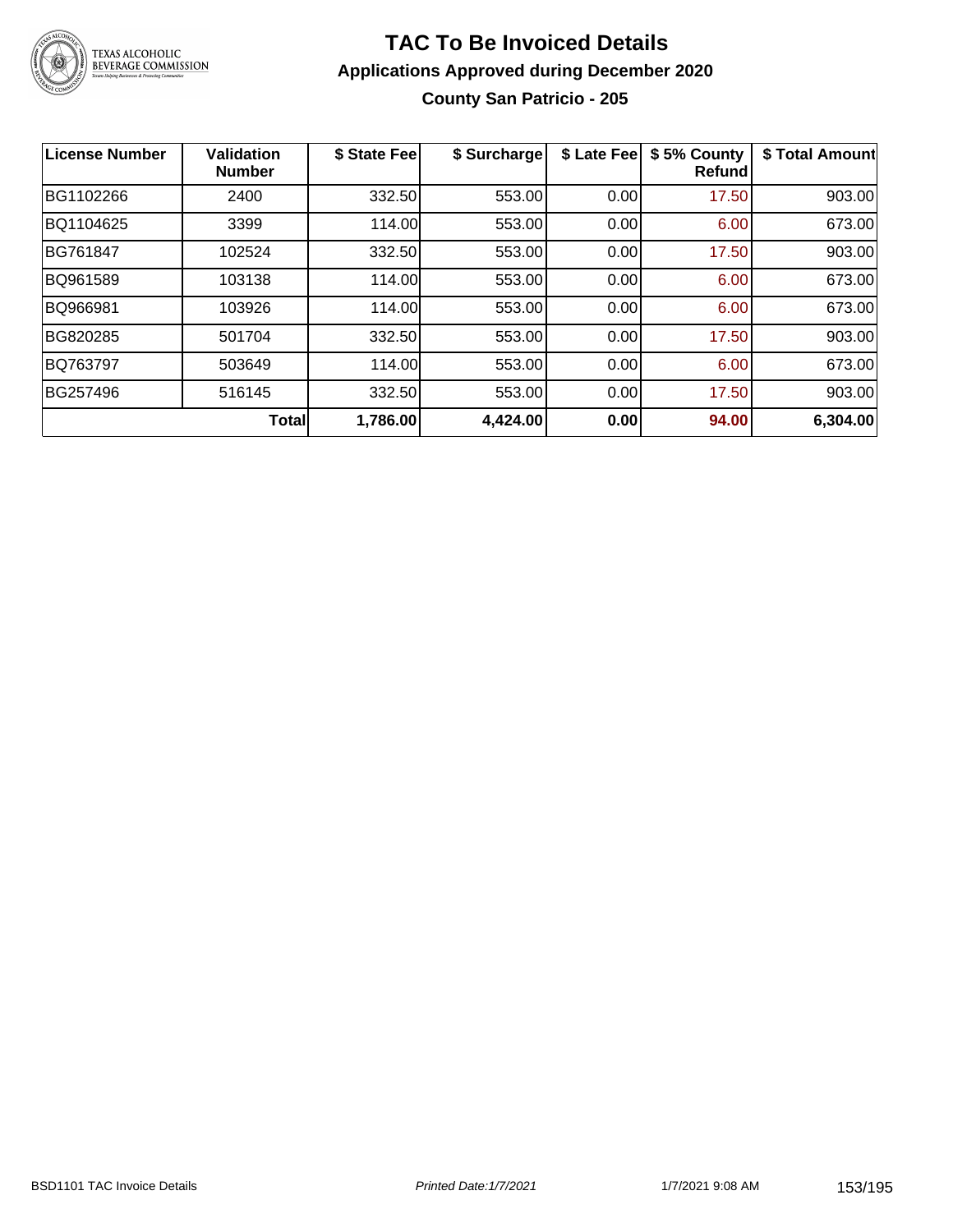

**County Schleicher - 207**

| License Number | <b>Validation</b><br>Number | \$ State Feel | \$ Surcharge |       | Refundl | \$ Late Fee   \$5% County   \$ Total Amount |
|----------------|-----------------------------|---------------|--------------|-------|---------|---------------------------------------------|
| BQ1102818      | 3243                        | 114.00        | 553.00       | 0.001 | 6.00    | 673.00                                      |
|                | Totall                      | <b>114.00</b> | 553.00       | 0.00  | 6.00    | 673.00                                      |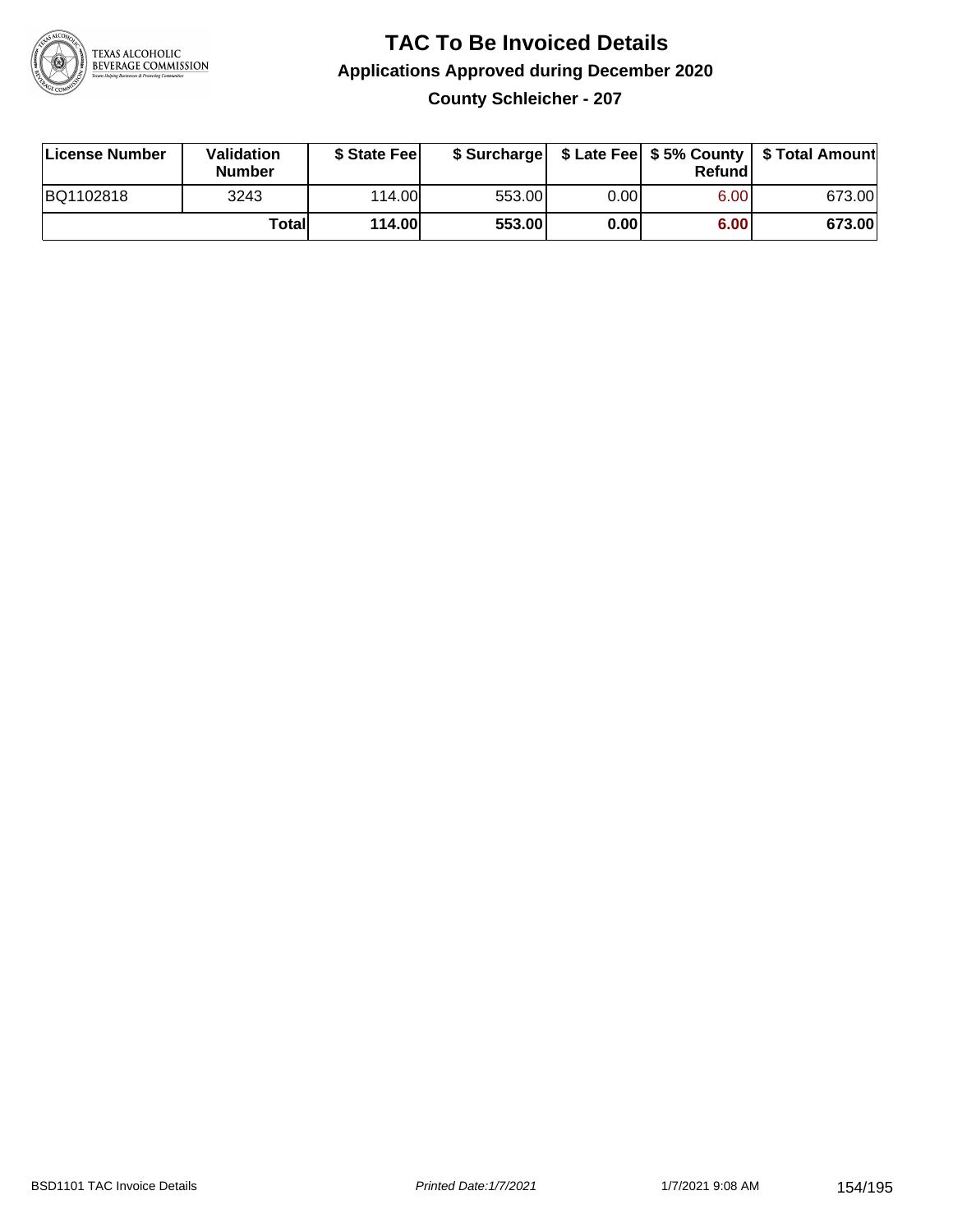

### **TAC To Be Invoiced Details Applications Approved during December 2020 County Scurry - 208**

| License Number  | Validation<br><b>Number</b> | \$ State Feel |        |      | Refund | \$ Surcharge   \$ Late Fee   \$5% County   \$ Total Amount |
|-----------------|-----------------------------|---------------|--------|------|--------|------------------------------------------------------------|
| <b>BF820304</b> | 101353                      | 114.00        | 553.00 | 0.00 | 6.00   | 673.00                                                     |
|                 | Totall                      | <b>114.00</b> | 553.00 | 0.00 | 6.00   | 673.00                                                     |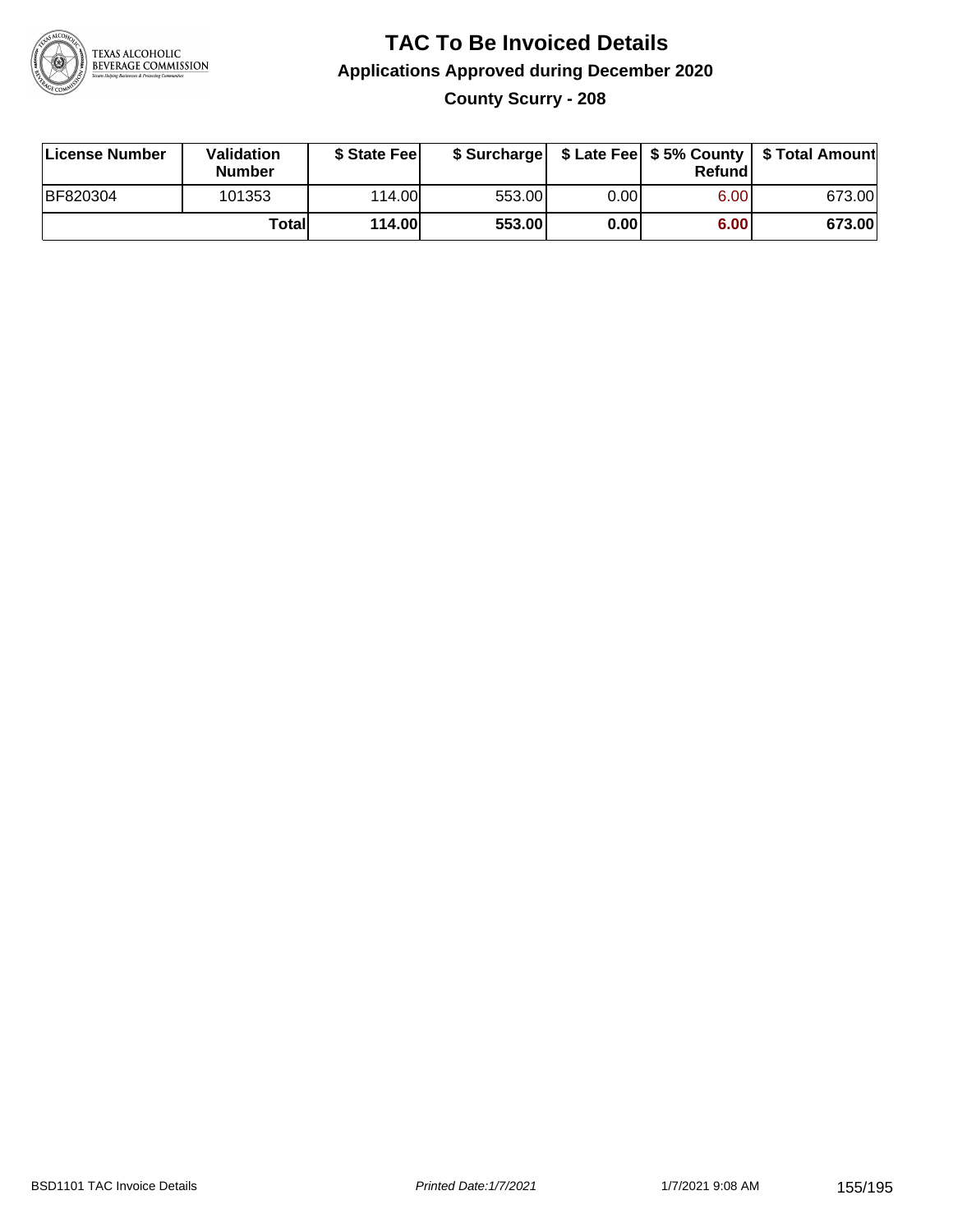

### **TAC To Be Invoiced Details Applications Approved during December 2020 County Shelby - 210**

| License Number | <b>Validation</b><br><b>Number</b> | \$ State Feel |          |       | Refundl | \$ Surcharge   \$ Late Fee   \$5% County   \$ Total Amount |
|----------------|------------------------------------|---------------|----------|-------|---------|------------------------------------------------------------|
| BQ1034614      | 100202                             | 114.00        | 553.00   | 0.001 | 6.00    | 673.00                                                     |
| BQ960631       | 500805                             | 114.00        | 553.00   | 0.001 | 6.00    | 673.00                                                     |
|                | Totall                             | 228.00        | 1,106.00 | 0.00  | 12.00   | 1,346.00                                                   |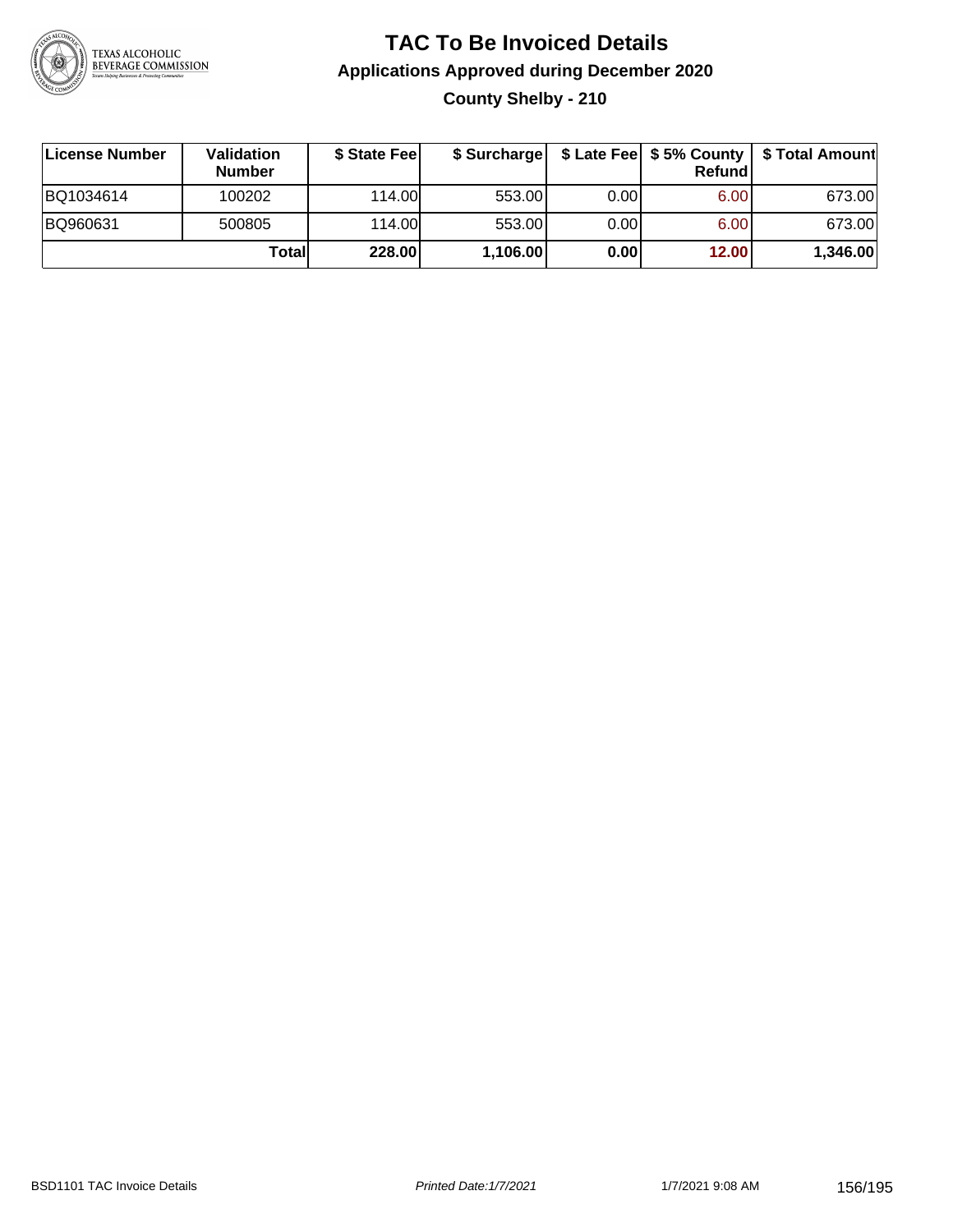

### TEXAS ALCOHOLIC<br>BEVERAGE COMMISSION

#### **TAC To Be Invoiced Details Applications Approved during December 2020 County Smith - 212**

| <b>License Number</b> | <b>Validation</b><br><b>Number</b> | \$ State Fee | \$ Surcharge | \$ Late Fee | \$5% County<br>Refund | \$ Total Amount |
|-----------------------|------------------------------------|--------------|--------------|-------------|-----------------------|-----------------|
| BQ1103953             | 2816                               | 114.00       | 553.00       | 0.00        | 6.00                  | 673.00          |
| BF1102469             | 3159                               | 114.00       | 553.00       | 0.00        | 6.00                  | 673.00          |
| BF1102531             | 3162                               | 114.00       | 553.00       | 0.00        | 6.00                  | 673.00          |
| BF1102535             | 3163                               | 114.00       | 553.00       | 0.00        | 6.00                  | 673.00          |
| BF1104981             | 3273                               | 114.00       | 553.00       | 0.00        | 6.00                  | 673.00          |
| BG1031273             | 100962                             | 332.50       | 553.00       | 0.00        | 17.50                 | 903.00          |
| BP1031273             | 100962                             | 950.00       | 426.00       | 0.00        | 50.00                 | 1,426.00        |
| BQ1032530             | 100977                             | 114.00       | 553.00       | 0.00        | 6.00                  | 673.00          |
| BQ1035506             | 101262                             | 114.00       | 553.00       | 0.00        | 6.00                  | 673.00          |
| BQ1035711             | 101983                             | 114.00       | 553.00       | 0.00        | 6.00                  | 673.00          |
| BQ1033938             | 102049                             | 114.00       | 553.00       | 0.00        | 6.00                  | 673.00          |
| BQ1035022             | 102085                             | 114.00       | 553.00       | 0.00        | 6.00                  | 673.00          |
| BQ891328              | 502020                             | 114.00       | 553.00       | 0.00        | 6.00                  | 673.00          |
| BG890436              | 503186                             | 332.50       | 553.00       | 0.00        | 17.50                 | 903.00          |
| BQ966978              | 503668                             | 114.00       | 553.00       | 0.00        | 6.00                  | 673.00          |
|                       | Total                              | 2,983.00     | 8,168.00     | 0.00        | 157.00                | 11,308.00       |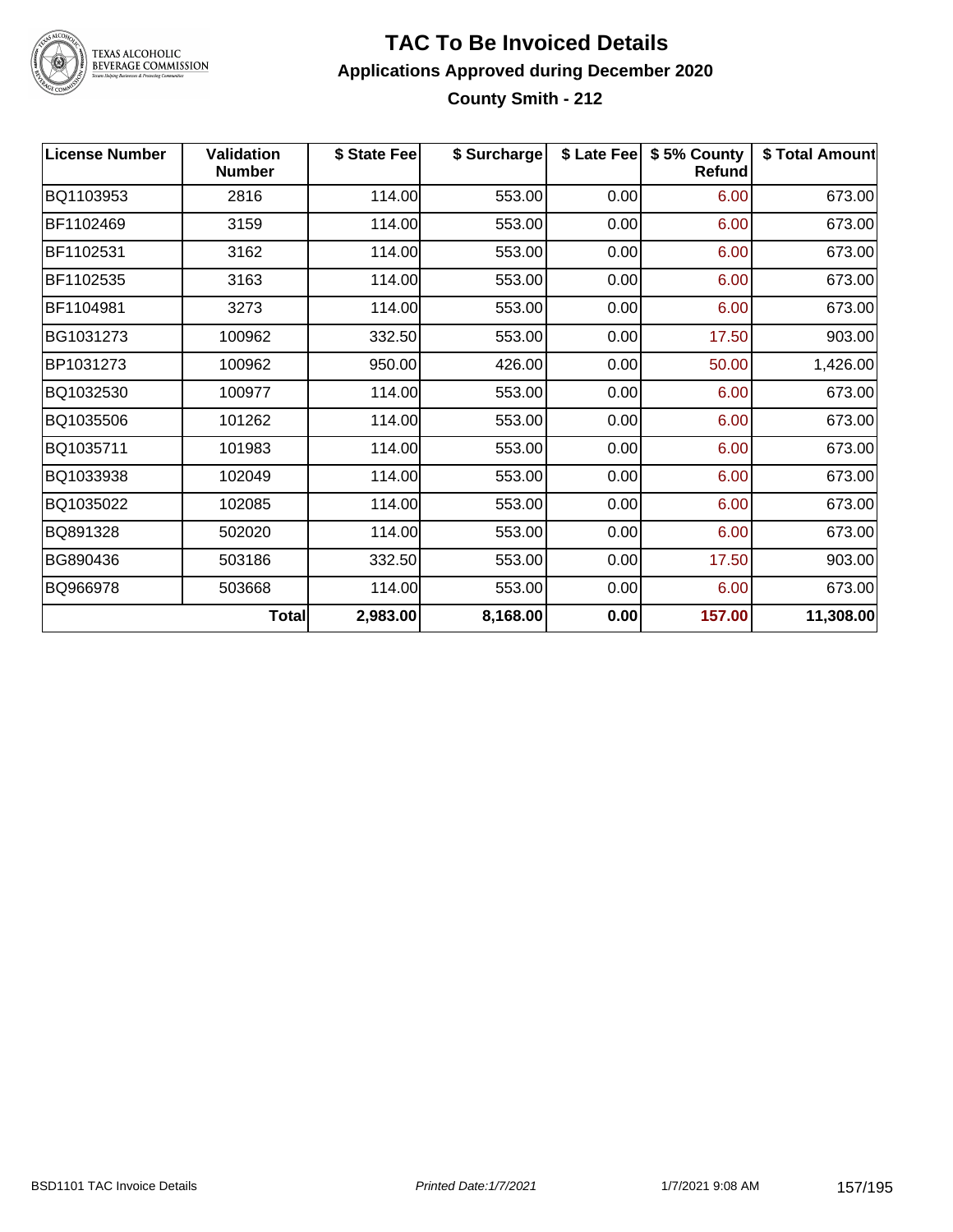

**County Somervell - 213**

| ∣License Number | Validation<br><b>Number</b> | \$ State Fee | \$ Surcharge |       | <b>Refund</b>     | \$ Late Fee   \$5% County   \$ Total Amount |
|-----------------|-----------------------------|--------------|--------------|-------|-------------------|---------------------------------------------|
| BQ1104153       | 2513                        | 114.00       | 553.00       | 0.00  | 6.00              | 673.00                                      |
| BQ761766        | 502071                      | 114.00L      | 553.00       | 0.001 | 6.00 <sub>1</sub> | 673.00                                      |
|                 | Totall                      | 228.00       | 1,106.00     | 0.00  | 12.00             | 1,346.00                                    |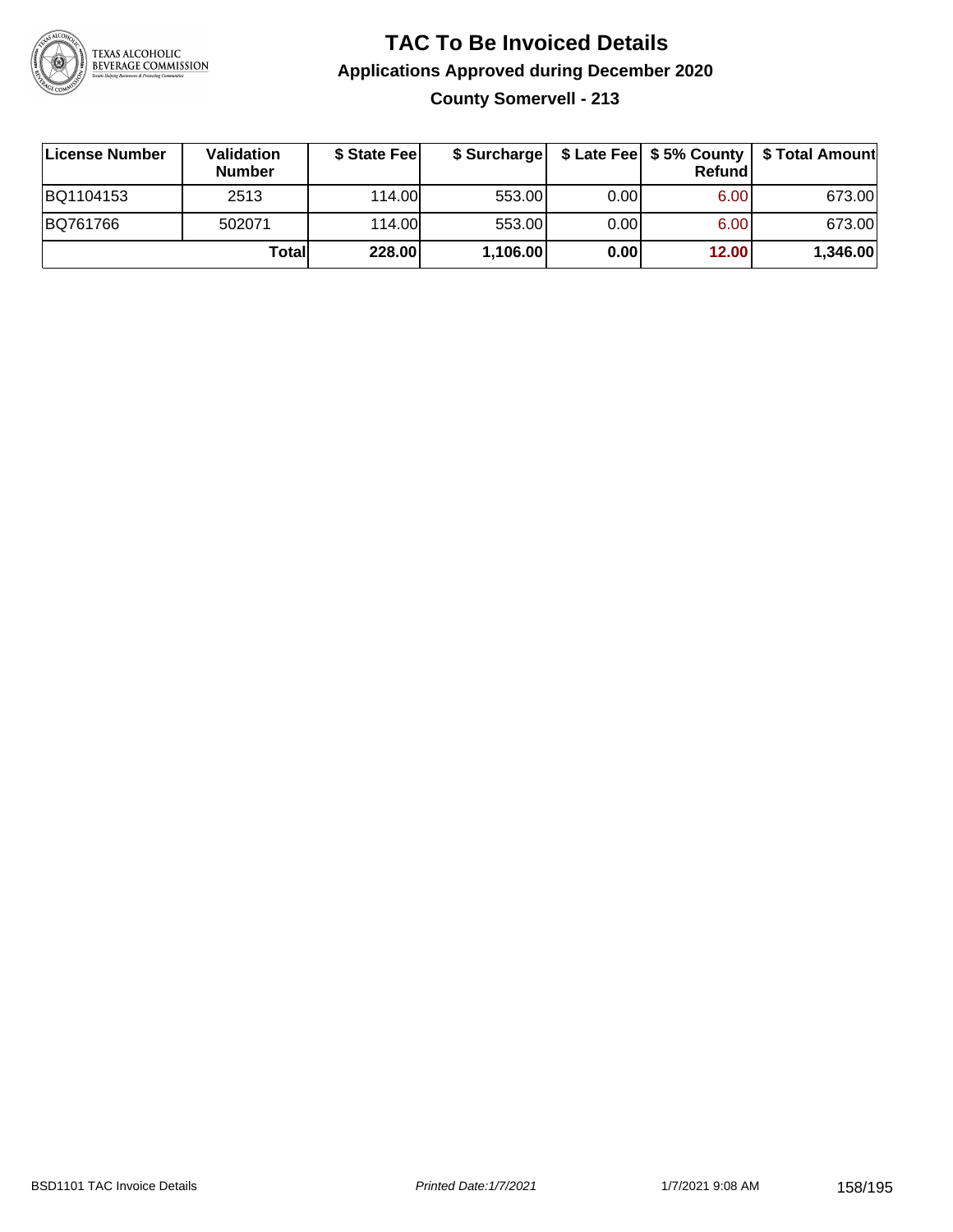

### **TAC To Be Invoiced Details Applications Approved during December 2020 County Starr - 214**

| <b>License Number</b> | Validation<br><b>Number</b> | \$ State Fee | \$ Surcharge | \$ Late Fee | \$5% County<br><b>Refund</b> | \$ Total Amount |
|-----------------------|-----------------------------|--------------|--------------|-------------|------------------------------|-----------------|
| BQ1103919             | 2496                        | 114.00       | 553.00       | 0.00        | 6.00                         | 673.00          |
| BG1103372             | 2609                        | 332.50       | 553.00       | 0.00        | 17.50                        | 903.00          |
| BQ1102438             | 2949                        | 114.00       | 553.00       | 0.00        | 6.00                         | 673.00          |
| BQ959696              | 102108                      | 114.00       | 553.00       | 0.00        | 6.00                         | 673.00          |
| BG1035283             | 102150                      | 332.50       | 553.00       | 0.00        | 17.50                        | 903.00          |
| BF1037513             | 103833                      | 114.00       | 553.00       | 0.00        | 6.00                         | 673.00          |
| BQ1040864             | 104475                      | 114.00       | 553.00       | 0.00        | 6.00                         | 673.00          |
| BQ1040480             | 104527                      | 114.00       | 553.00       | 0.00        | 6.00                         | 673.00          |
| BF1013371             | 503593                      | 114.00       | 553.00       | 0.00        | 6.00                         | 673.00          |
|                       | <b>Total</b>                | 1,463.00     | 4,977.00     | 0.00        | 77.00                        | 6,517.00        |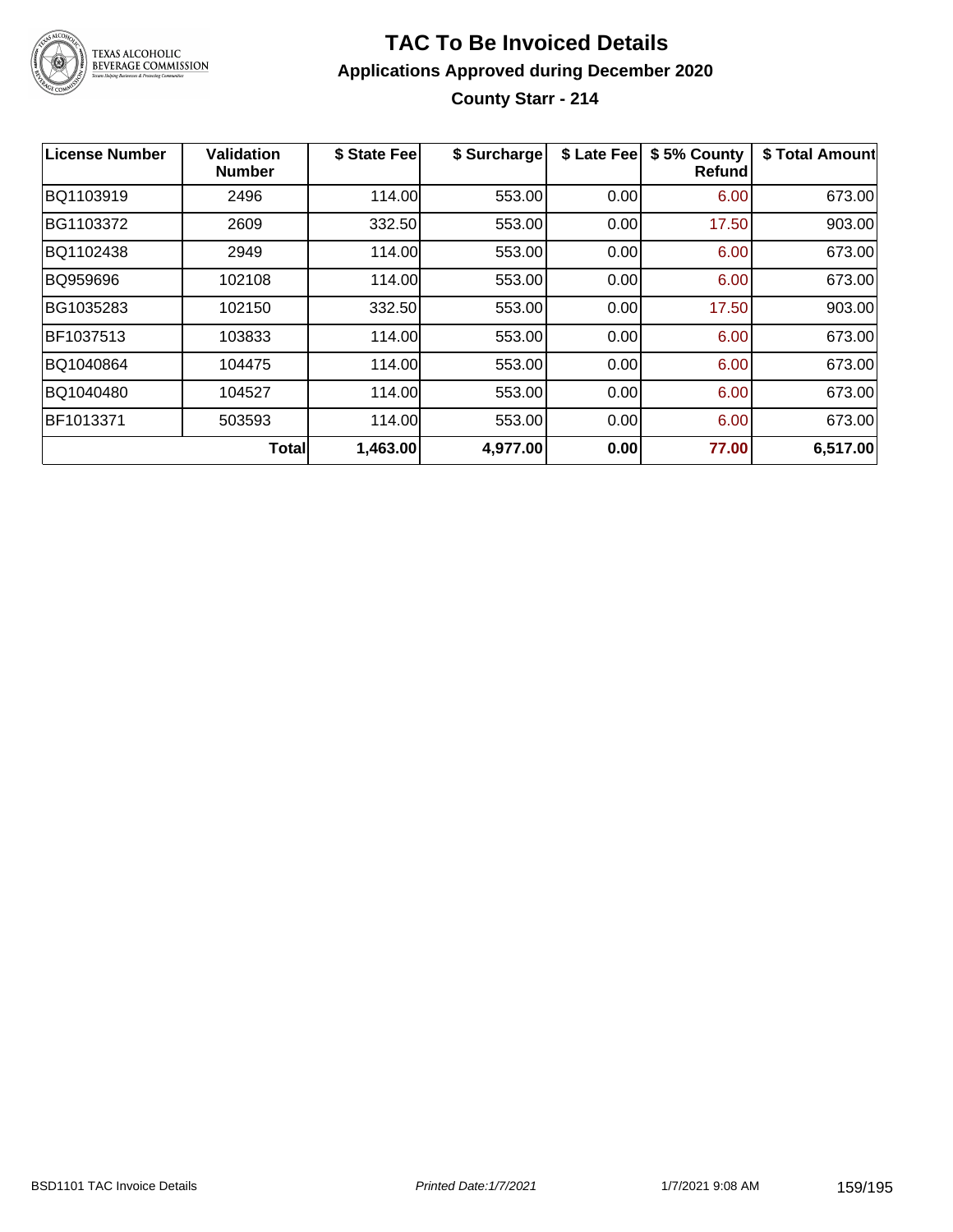

### **TAC To Be Invoiced Details Applications Approved during December 2020 County Sterling - 216**

| License Number | <b>Validation</b><br><b>Number</b> | \$ State Feel |          |       | <b>Refund</b> | \$ Surcharge   \$ Late Fee   \$5% County   \$ Total Amount |
|----------------|------------------------------------|---------------|----------|-------|---------------|------------------------------------------------------------|
| BQ892687       | 103712                             | 114.00L       | 553.00   | 0.001 | 6.00          | 673.00                                                     |
| BQ892686       | 104001                             | 114.00L       | 553.00   | 0.001 | 6.00          | 673.00                                                     |
|                | Totall                             | 228.00        | 1,106.00 | 0.00  | 12.00         | 1,346.00                                                   |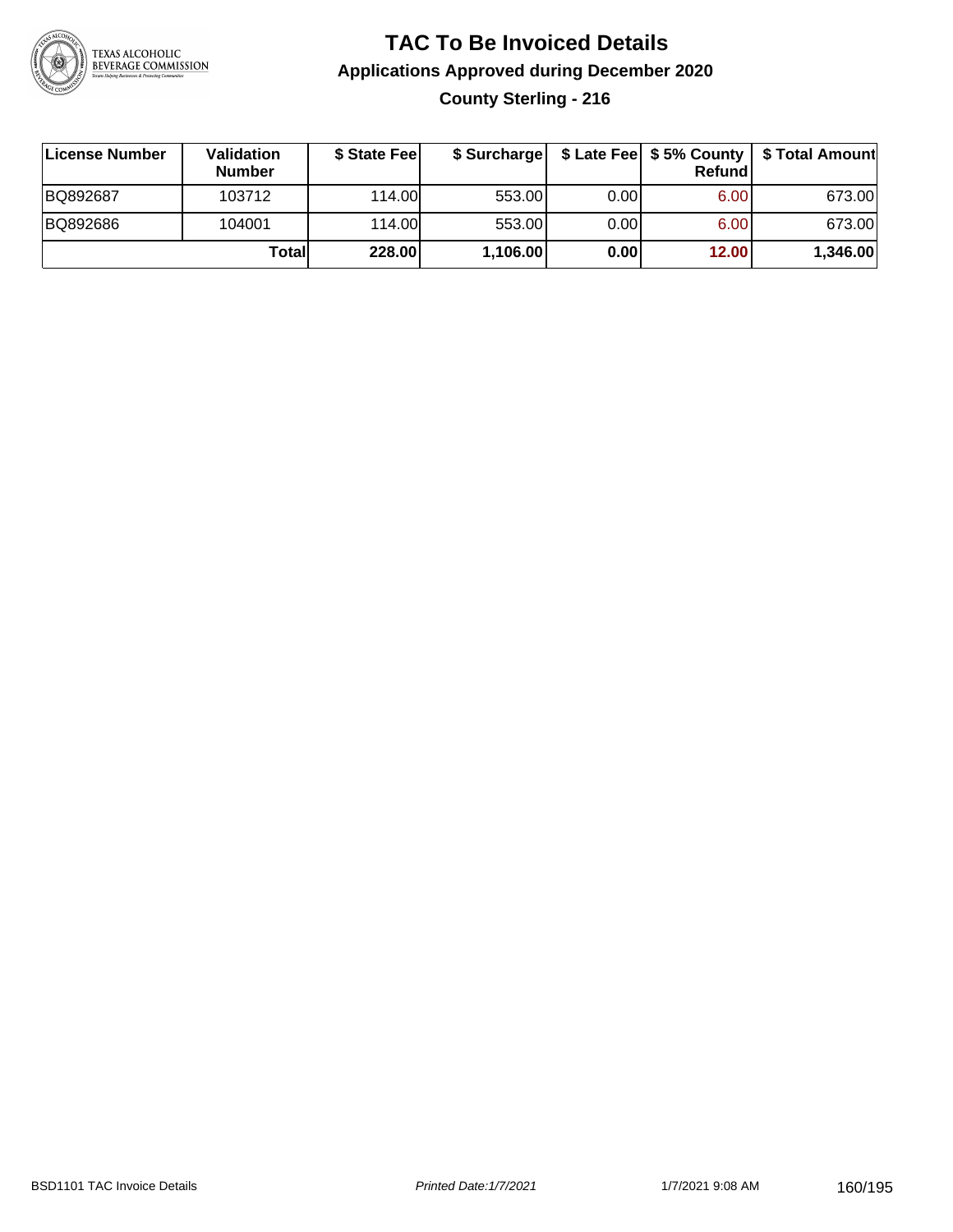

#### **TAC To Be Invoiced Details Applications Approved during December 2020 County Sutton - 218**

| <b>License Number</b> | <b>Validation</b><br><b>Number</b> | \$ State Fee  |        |       | Refundl | \$ Surcharge   \$ Late Fee   \$5% County   \$ Total Amount |
|-----------------------|------------------------------------|---------------|--------|-------|---------|------------------------------------------------------------|
| BQ765730              | 504886                             | 114.00L       | 553.00 | 0.001 | 6.00    | 673.00                                                     |
|                       | Total                              | <b>114.00</b> | 553.00 | 0.00  | 6.00    | 673.00                                                     |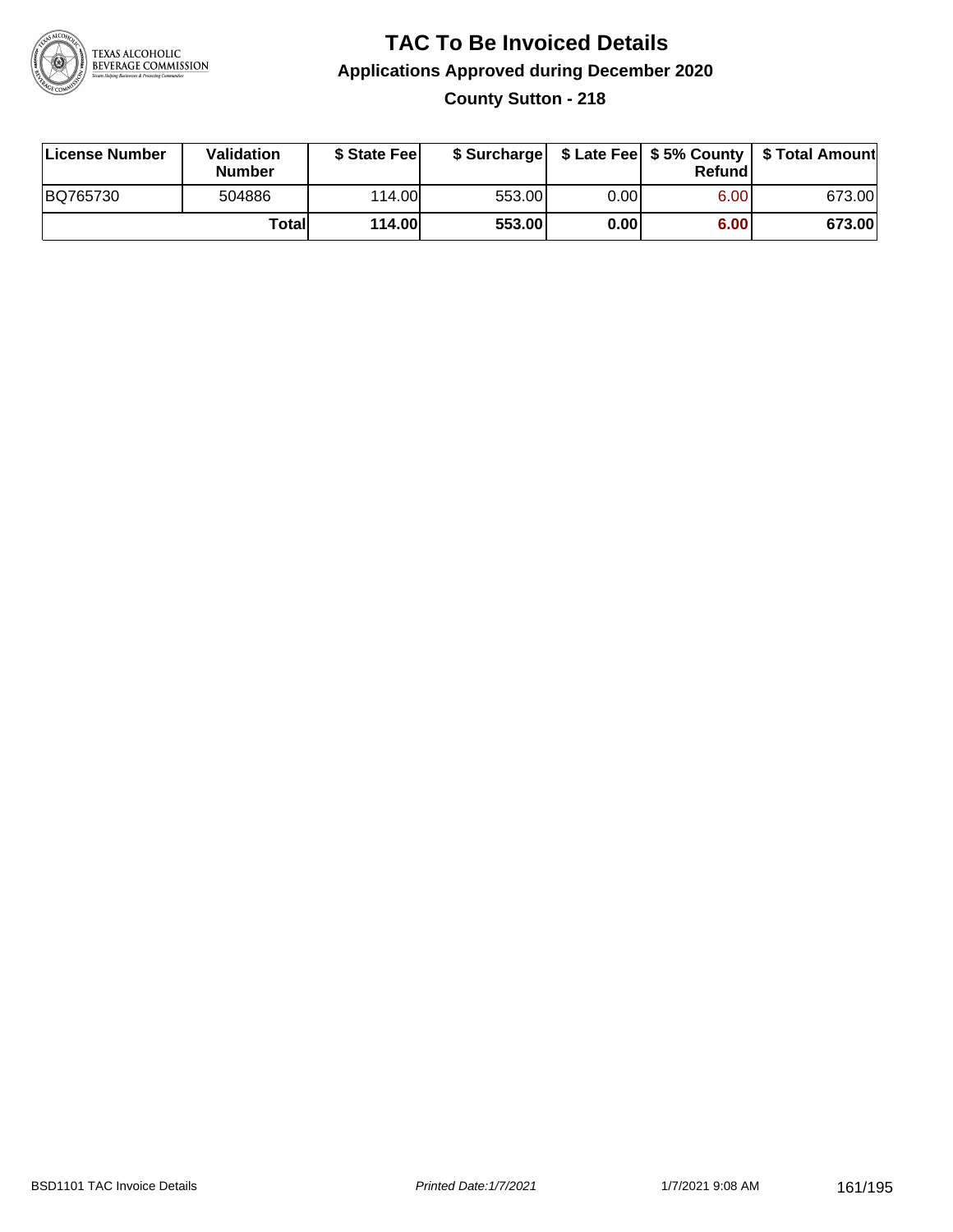

TEXAS ALCOHOLIC<br>BEVERAGE COMMISSION

#### **TAC To Be Invoiced Details Applications Approved during December 2020 County Tarrant - 220**

| <b>License Number</b> | Validation<br><b>Number</b> | \$ State Fee | \$ Surcharge |      | \$ Late Fee   \$5% County<br>Refund | \$ Total Amount |
|-----------------------|-----------------------------|--------------|--------------|------|-------------------------------------|-----------------|
| BQ1104254             | 278                         | 114.00       | 553.00       | 0.00 | 6.00                                | 673.00          |
| BF1102683             | 1114                        | 114.00       | 553.00       | 0.00 | 6.00                                | 673.00          |
| BQ1104259             | 1168                        | 114.00       | 553.00       | 0.00 | 6.00                                | 673.00          |
| BQ1104440             | 2013                        | 114.00       | 553.00       | 0.00 | 6.00                                | 673.00          |
| BF1102387             | 2089                        | 114.00       | 553.00       | 0.00 | 6.00                                | 673.00          |
| BF1102213             | 2323                        | 114.00       | 553.00       | 0.00 | 6.00                                | 673.00          |
| BQ1102891             | 2359                        | 114.00       | 553.00       | 0.00 | 6.00                                | 673.00          |
| BF1104839             | 2369                        | 114.00       | 553.00       | 0.00 | 6.00                                | 673.00          |
| BG1104363             | 2459                        | 1,900.00     | 553.00       | 0.00 | 100.00                              | 2,553.00        |
| BQ1103583             | 2773                        | 114.00       | 553.00       | 0.00 | 6.00                                | 673.00          |
| BQ1103571             | 2810                        | 114.00       | 553.00       | 0.00 | 6.00                                | 673.00          |
| BF1103356             | 2904                        | 114.00       | 553.00       | 0.00 | 6.00                                | 673.00          |
| BG1102851             | 2926                        | 1,900.00     | 553.00       | 0.00 | 100.00                              | 2,553.00        |
| BF1104968             | 2975                        | 114.00       | 553.00       | 0.00 | 6.00                                | 673.00          |
| BF1104085             | 2976                        | 114.00       | 553.00       | 0.00 | 6.00                                | 673.00          |
| BQ1104061             | 2994                        | 114.00       | 553.00       | 0.00 | 6.00                                | 673.00          |
| BF1102465             | 3160                        | 114.00       | 553.00       | 0.00 | 6.00                                | 673.00          |
| BF1102461             | 3161                        | 114.00       | 553.00       | 0.00 | 6.00                                | 673.00          |
| BF1102702             | 3164                        | 114.00       | 553.00       | 0.00 | 6.00                                | 673.00          |
| BQ1103657             | 3304                        | 114.00       | 553.00       | 0.00 | 6.00                                | 673.00          |
| BQ1104173             | 3356                        | 114.00       | 553.00       | 0.00 | 6.00                                | 673.00          |
| BG1104109             | 3477                        | 1,900.00     | 553.00       | 0.00 | 100.00                              | 2,553.00        |
| BQ1104636             | 3501                        | 114.00       | 553.00       | 0.00 | 6.00                                | 673.00          |
| BQ1104546             | 3672                        | 114.00       | 553.00       | 0.00 | 6.00                                | 673.00          |
| BE1104909             | 3674                        | 1,900.00     | 553.00       | 0.00 | 100.00                              | 2,553.00        |
| BL1104909             | 3674                        | 475.00       | 327.00       | 0.00 | 25.00                               | 827.00          |
| BF884939              | 100021                      | 114.00       | 553.00       | 0.00 | 6.00                                | 673.00          |
| BQ818825              | 100216                      | 114.00       | 553.00       | 0.00 | 6.00                                | 673.00          |
| BQ818747              | 100248                      | 114.00       | 553.00       | 0.00 | 6.00                                | 673.00          |
| BQ1033234             | 100276                      | 114.00       | 553.00       | 0.00 | 6.00                                | 673.00          |
| BG1029647             | 100337                      | 1,425.00     | 553.00       | 0.00 | 75.00                               | 2,053.00        |
| BF888028              | 100353                      | 114.00       | 553.00       | 0.00 | 6.00                                | 673.00          |
| BQ885727              | 100414                      | 114.00       | 553.00       | 0.00 | 6.00                                | 673.00          |
| BQ962025              | 100438                      | 114.00       | 553.00       | 0.00 | 6.00                                | 673.00          |
| BG960026              | 100539                      | 1,425.00     | 553.00       | 0.00 | 75.00                               | 2,053.00        |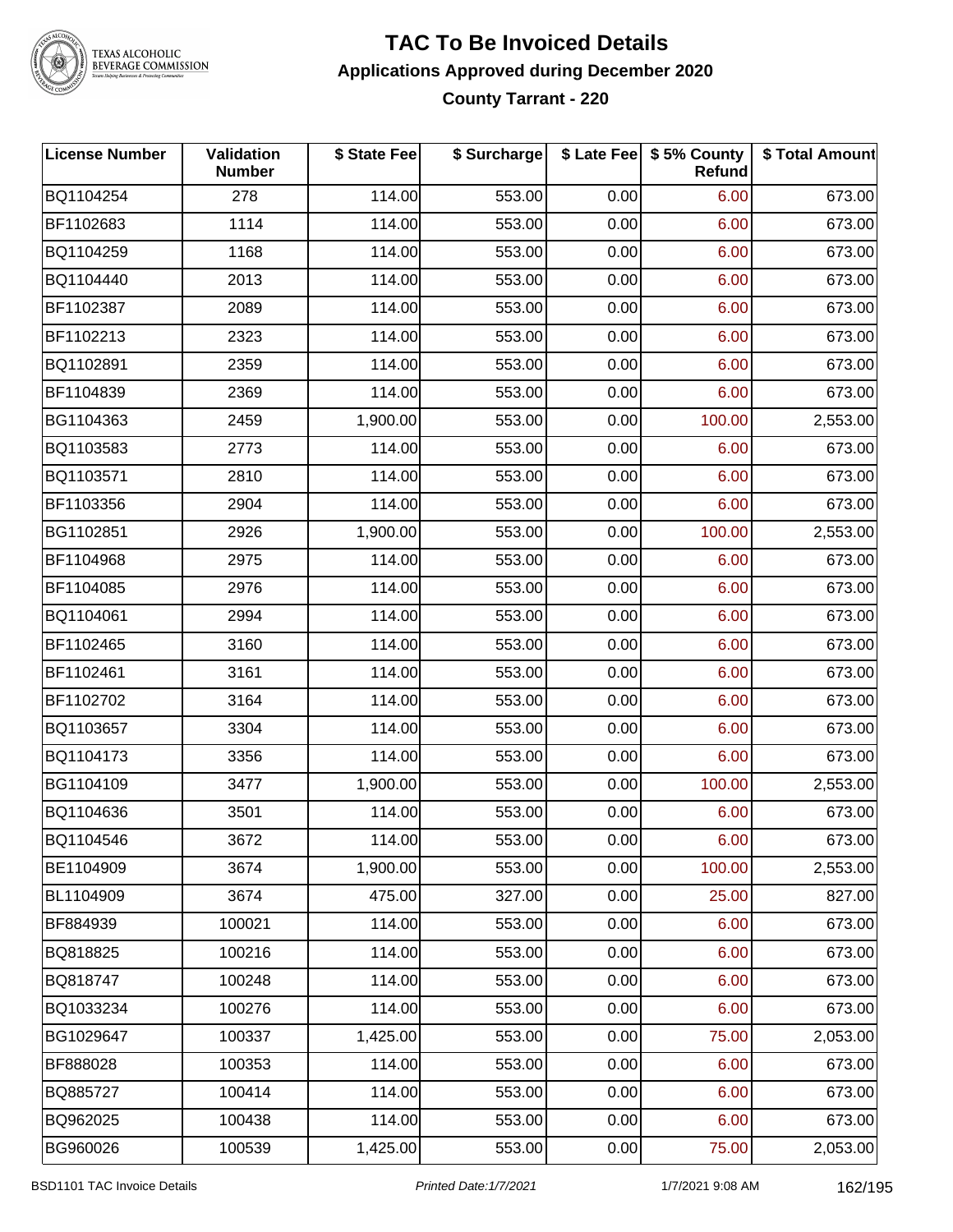| <b>License Number</b> | Validation<br><b>Number</b> | \$ State Fee | \$ Surcharge |        | \$ Late Fee   \$5% County<br>Refund | \$ Total Amount |
|-----------------------|-----------------------------|--------------|--------------|--------|-------------------------------------|-----------------|
| BQ760443              | 100598                      | 114.00       | 553.00       | 0.00   | 6.00                                | 673.00          |
| BQ885427              | 100695                      | 114.00       | 553.00       | 0.00   | 6.00                                | 673.00          |
| BQ960618              | 100719                      | 114.00       | 553.00       | 0.00   | 6.00                                | 673.00          |
| BQ883991              | 100754                      | 114.00       | 553.00       | 0.00   | 6.00                                | 673.00          |
| BQ1034817             | 100787                      | 114.00       | 553.00       | 0.00   | 6.00                                | 673.00          |
| BQ885152              | 100795                      | 114.00       | 553.00       | 0.00   | 6.00                                | 673.00          |
| BQ959143              | 100799                      | 114.00       | 553.00       | 0.00   | 6.00                                | 673.00          |
| BQ823036              | 100837                      | 114.00       | 553.00       | 0.00   | 6.00                                | 673.00          |
| BQ819545              | 100899                      | 114.00       | 553.00       | 0.00   | 6.00                                | 673.00          |
| BG1034785             | 100905                      | 1,425.00     | 553.00       | 0.00   | 75.00                               | 2,053.00        |
| BF888297              | 101073                      | 114.00       | 553.00       | 0.00   | 6.00                                | 673.00          |
| BG821097              | 101098                      | 1,425.00     | 553.00       | 0.00   | 75.00                               | 2,053.00        |
| BG962329              | 101148                      | 1,425.00     | 553.00       | 0.00   | 75.00                               | 2,053.00        |
| BQ886685              | 101175                      | 114.00       | 553.00       | 0.00   | 6.00                                | 673.00          |
| BG1030980             | 101217                      | 1,425.00     | 553.00       | 0.00   | 75.00                               | 2,053.00        |
| BF959276              | 101234                      | 114.00       | 553.00       | 0.00   | 6.00                                | 673.00          |
| BQ823731              | 101244                      | 114.00       | 553.00       | 0.00   | 6.00                                | 673.00          |
| BQ1032878             | 101295                      | 114.00       | 553.00       | 0.00   | 6.00                                | 673.00          |
| BQ759321              | 101322                      | 114.00       | 553.00       | 0.00   | 6.00                                | 673.00          |
| BQ963329              | 101364                      | 114.00       | 553.00       | 0.00   | 6.00                                | 673.00          |
| BF1036391             | 101366                      | 114.00       | 553.00       | 0.00   | 6.00                                | 673.00          |
| BG884933              | 101429                      | 1,425.00     | 553.00       | 0.00   | 75.00                               | 2,053.00        |
| BF1032119             | 101495                      | 114.00       | 553.00       | 0.00   | 6.00                                | 673.00          |
| BQ1034284             | 101501                      | 114.00       | 553.00       | 0.00   | 6.00                                | 673.00          |
| BG959670              | 101503                      | 1,425.00     | 553.00       | 0.00   | 75.00                               | 2,053.00        |
| BQ1034631             | 101536                      | 114.00       | 553.00       | 0.00   | 6.00                                | 673.00          |
| BF1035457             | 101549                      | 114.00       | 553.00       | 0.00   | 6.00                                | 673.00          |
| BQ758837              | 101616                      | 114.00       | 553.00       | 0.00   | 6.00                                | 673.00          |
| BQ821294              | 101641                      | 114.00       | 553.00       | 0.00   | 6.00                                | 673.00          |
| BQ821364              | 101676                      | 114.00       | 553.00       | 0.00   | 6.00                                | 673.00          |
| BQ821683              | 101676                      | 114.00       | 553.00       | 0.00   | 6.00                                | 673.00          |
| BQ889678              | 101692                      | 114.00       | 553.00       | 0.00   | 6.00                                | 673.00          |
| BG959243              | 101695                      | 1,425.00     | 553.00       | 0.00   | 75.00                               | 2,053.00        |
| BQ885170              | 101731                      | 114.00       | 553.00       | 100.00 | 6.00                                | 773.00          |
| BQ1036812             | 101771                      | 114.00       | 553.00       | 0.00   | 6.00                                | 673.00          |
| BF1036324             | 101788                      | 114.00       | 553.00       | 0.00   | 6.00                                | 673.00          |
| BF1036824             | 101789                      | 114.00       | 553.00       | 0.00   | 6.00                                | 673.00          |
| BQ1036841             | 101793                      | 114.00       | 553.00       | 0.00   | 6.00                                | 673.00          |
| BI1033515             | 101798                      | 38.00        | 278.00       | 0.00   | 2.00                                | 318.00          |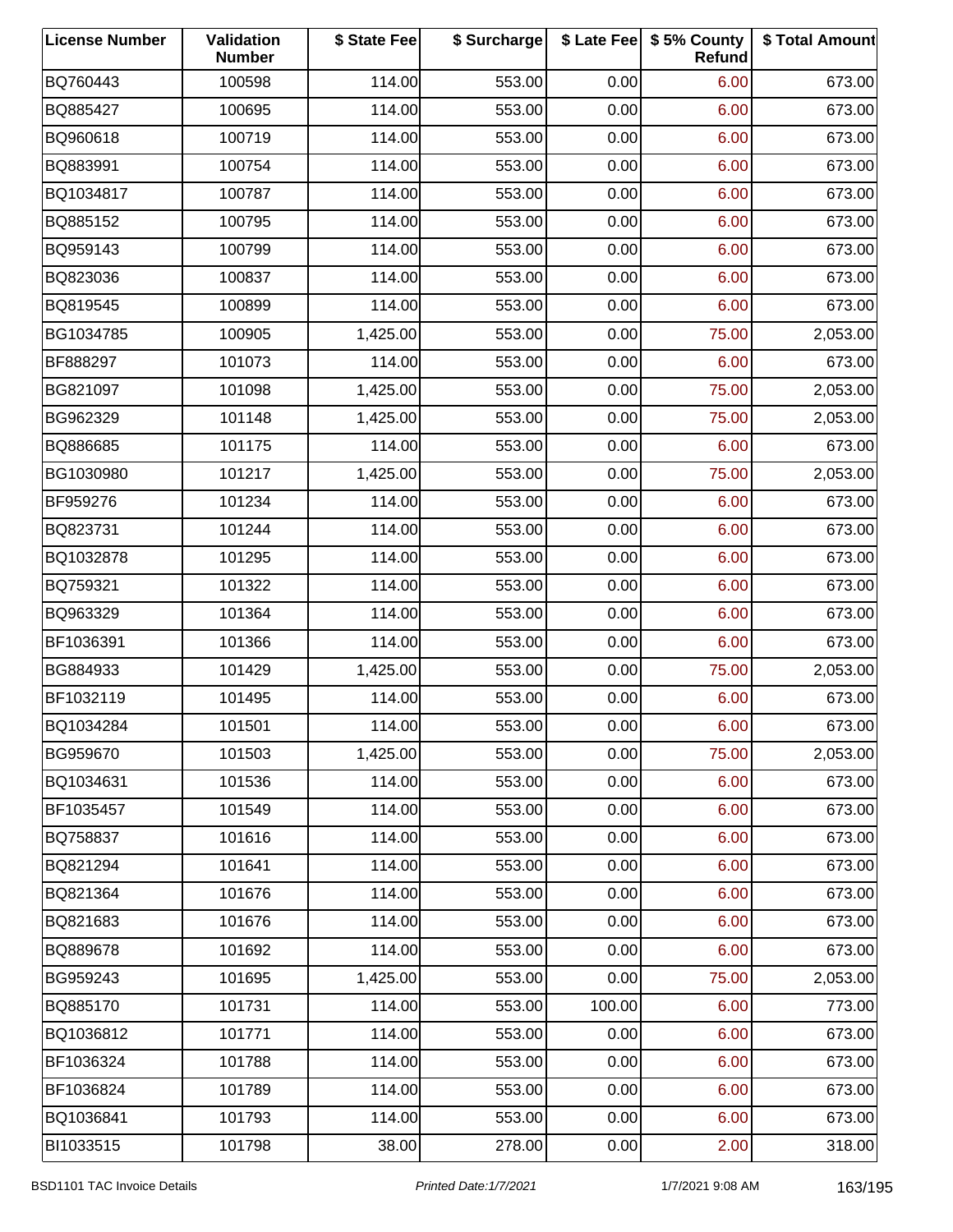| <b>License Number</b> | Validation<br><b>Number</b> | \$ State Fee | \$ Surcharge |        | \$ Late Fee   \$5% County<br>Refund | \$ Total Amount |
|-----------------------|-----------------------------|--------------|--------------|--------|-------------------------------------|-----------------|
| BQ1033004             | 101849                      | 114.00       | 553.00       | 0.00   | 6.00                                | 673.00          |
| BQ960328              | 101895                      | 114.00       | 553.00       | 0.00   | 6.00                                | 673.00          |
| BQ761357              | 101920                      | 114.00       | 553.00       | 0.00   | 6.00                                | 673.00          |
| BG758285              | 101922                      | 1,425.00     | 553.00       | 100.00 | 75.00                               | 2,153.00        |
| BQ963111              | 101944                      | 114.00       | 553.00       | 0.00   | 6.00                                | 673.00          |
| BG885942              | 101966                      | 1,425.00     | 553.00       | 0.00   | 75.00                               | 2,053.00        |
| BF1033725             | 101993                      | 114.00       | 553.00       | 0.00   | 6.00                                | 673.00          |
| BF963690              | 102018                      | 114.00       | 553.00       | 0.00   | 6.00                                | 673.00          |
| BQ758707              | 102029                      | 114.00       | 553.00       | 0.00   | 6.00                                | 673.00          |
| BF1036884             | 102057                      | 114.00       | 553.00       | 0.00   | 6.00                                | 673.00          |
| BG960169              | 102074                      | 1,425.00     | 553.00       | 0.00   | 75.00                               | 2,053.00        |
| BQ823115              | 102085                      | 114.00       | 553.00       | 0.00   | 6.00                                | 673.00          |
| BQ823150              | 102085                      | 114.00       | 553.00       | 0.00   | 6.00                                | 673.00          |
| BQ890075              | 102086                      | 114.00       | 553.00       | 0.00   | 6.00                                | 673.00          |
| BQ890503              | 102088                      | 114.00       | 553.00       | 0.00   | 6.00                                | 673.00          |
| BQ761314              | 102121                      | 114.00       | 553.00       | 0.00   | 6.00                                | 673.00          |
| BG886776              | 102163                      | 1,425.00     | 553.00       | 0.00   | 75.00                               | 2,053.00        |
| BL886776              | 102163                      | 475.00       | 327.00       | 0.00   | 25.00                               | 827.00          |
| BF889735              | 102207                      | 114.00       | 553.00       | 0.00   | 6.00                                | 673.00          |
| BF759091              | 102315                      | 114.00       | 553.00       | 0.00   | 6.00                                | 673.00          |
| BQ825087              | 102405                      | 114.00       | 553.00       | 0.00   | 6.00                                | 673.00          |
| BQ960914              | 102462                      | 114.00       | 553.00       | 0.00   | 6.00                                | 673.00          |
| BQ824932              | 102521                      | 114.00       | 553.00       | 0.00   | 6.00                                | 673.00          |
| BQ1036086             | 102537                      | 114.00       | 553.00       | 0.00   | 6.00                                | 673.00          |
| BQ963980              | 102621                      | 114.00       | 553.00       | 0.00   | 6.00                                | 673.00          |
| BF1034413             | 102637                      | 114.00       | 553.00       | 0.00   | 6.00                                | 673.00          |
| BQ762017              | 102662                      | 114.00       | 553.00       | 0.00   | 6.00                                | 673.00          |
| BG964279              | 102897                      | 1,425.00     | 553.00       | 0.00   | 75.00                               | 2,053.00        |
| BG960413              | 102955                      | 1,425.00     | 553.00       | 0.00   | 75.00                               | 2,053.00        |
| BL960413              | 102955                      | 475.00       | 327.00       | 0.00   | 25.00                               | 827.00          |
| BQ891312              | 102975                      | 114.00       | 553.00       | 0.00   | 6.00                                | 673.00          |
| BG822928              | 102994                      | 1,425.00     | 553.00       | 0.00   | 75.00                               | 2,053.00        |
| BL822928              | 102994                      | 475.00       | 327.00       | 0.00   | 25.00                               | 827.00          |
| BQ1036935             | 102995                      | 114.00       | 553.00       | 0.00   | 6.00                                | 673.00          |
| BG1034259             | 103001                      | 1,425.00     | 553.00       | 0.00   | 75.00                               | 2,053.00        |
| BQ762553              | 103096                      | 114.00       | 553.00       | 0.00   | 6.00                                | 673.00          |
| BQ891794              | 103096                      | 114.00       | 553.00       | 0.00   | 6.00                                | 673.00          |
| BF819000              | 131437                      | 114.00       | 553.00       | 0.00   | 6.00                                | 673.00          |
| BG670330              | 131563                      | 1,425.00     | 553.00       | 0.00   | 75.00                               | 2,053.00        |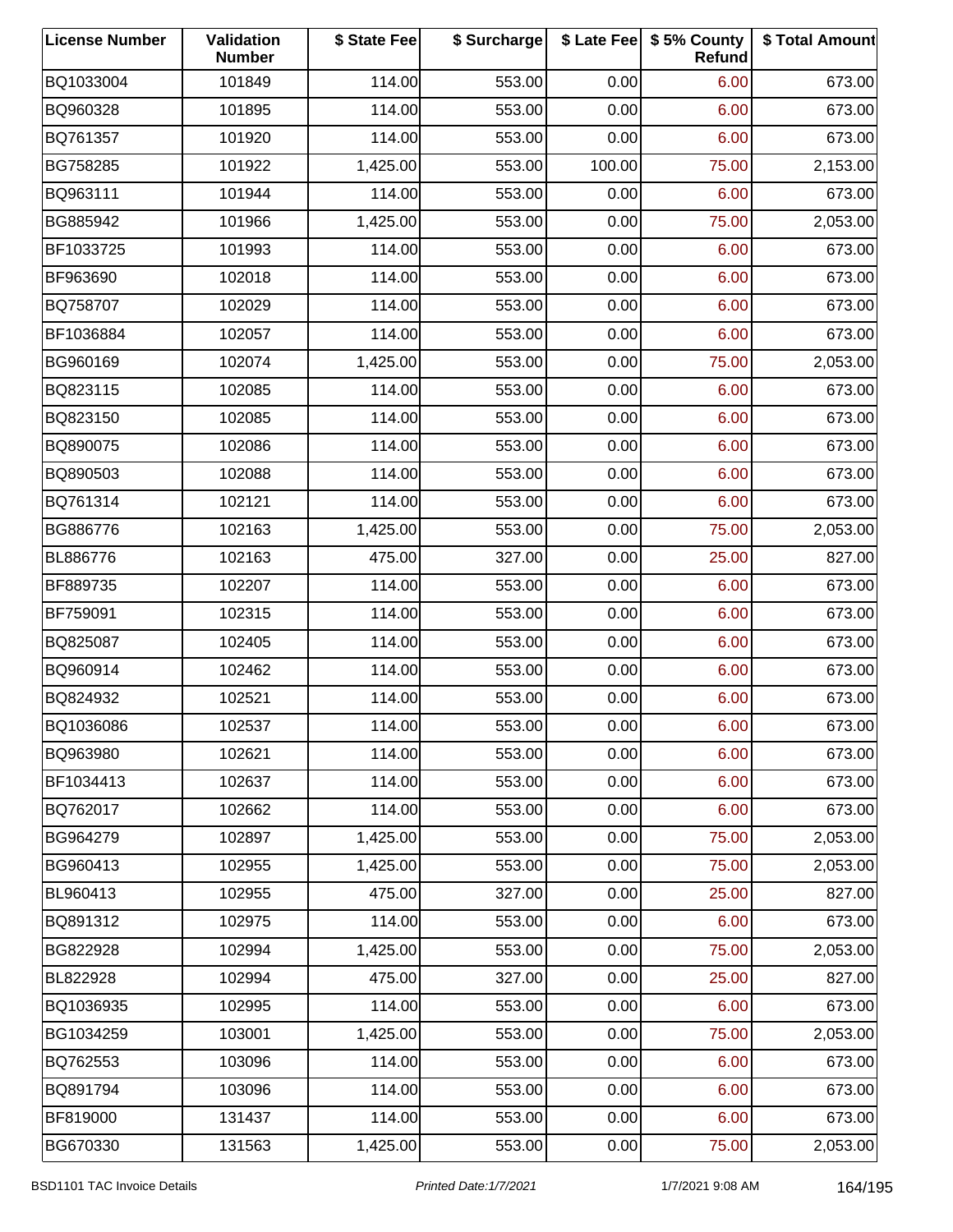| <b>License Number</b> | Validation<br><b>Number</b> | \$ State Fee | \$ Surcharge |      | \$ Late Fee   \$5% County<br>Refund | \$ Total Amount |
|-----------------------|-----------------------------|--------------|--------------|------|-------------------------------------|-----------------|
| BQ886700              | 131766                      | 114.00       | 553.00       | 0.00 | 6.00                                | 673.00          |
| BQ885435              | 131812                      | 114.00       | 553.00       | 0.00 | 6.00                                | 673.00          |
| BQ1028344             | 500094                      | 114.00       | 553.00       | 0.00 | 6.00                                | 673.00          |
| BQ760171              | 500389                      | 114.00       | 553.00       | 0.00 | 6.00                                | 673.00          |
| BQ760253              | 500393                      | 114.00       | 553.00       | 0.00 | 6.00                                | 673.00          |
| BQ760442              | 500395                      | 114.00       | 553.00       | 0.00 | 6.00                                | 673.00          |
| BQ760676              | 500400                      | 114.00       | 553.00       | 0.00 | 6.00                                | 673.00          |
| BQ822688              | 500402                      | 114.00       | 553.00       | 0.00 | 6.00                                | 673.00          |
| BQ760398              | 500407                      | 114.00       | 553.00       | 0.00 | 6.00                                | 673.00          |
| BQ760173              | 500411                      | 114.00       | 553.00       | 0.00 | 6.00                                | 673.00          |
| BQ822640              | 500418                      | 114.00       | 553.00       | 0.00 | 6.00                                | 673.00          |
| BF757047              | 500718                      | 114.00       | 553.00       | 0.00 | 6.00                                | 673.00          |
| BQ760736              | 500788                      | 114.00       | 553.00       | 0.00 | 6.00                                | 673.00          |
| BQ760444              | 500791                      | 114.00       | 553.00       | 0.00 | 6.00                                | 673.00          |
| BQ760250              | 500797                      | 114.00       | 553.00       | 0.00 | 6.00                                | 673.00          |
| BQ822758              | 500798                      | 114.00       | 553.00       | 0.00 | 6.00                                | 673.00          |
| BQ760252              | 500810                      | 114.00       | 553.00       | 0.00 | 6.00                                | 673.00          |
| BF821316              | 501215                      | 114.00       | 553.00       | 0.00 | 6.00                                | 673.00          |
| BQ960627              | 501240                      | 114.00       | 553.00       | 0.00 | 6.00                                | 673.00          |
| BQ1033047             | 501670                      | 114.00       | 553.00       | 0.00 | 6.00                                | 673.00          |
| BQ888738              | 501671                      | 114.00       | 553.00       | 0.00 | 6.00                                | 673.00          |
| BG886292              | 501836                      | 1,425.00     | 553.00       | 0.00 | 75.00                               | 2,053.00        |
| BF1036350             | 501842                      | 114.00       | 553.00       | 0.00 | 6.00                                | 673.00          |
| BQ761313              | 502015                      | 114.00       | 553.00       | 0.00 | 6.00                                | 673.00          |
| BQ761159              | 502023                      | 114.00       | 553.00       | 0.00 | 6.00                                | 673.00          |
| BQ761259              | 502028                      | 114.00       | 553.00       | 0.00 | 6.00                                | 673.00          |
| BQ762015              | 502034                      | 114.00       | 553.00       | 0.00 | 6.00                                | 673.00          |
| BQ761158              | 502060                      | 114.00       | 553.00       | 0.00 | 6.00                                | 673.00          |
| BQ762014              | 502066                      | 114.00       | 553.00       | 0.00 | 6.00                                | 673.00          |
| BQ762012              | 502080                      | 114.00       | 553.00       | 0.00 | 6.00                                | 673.00          |
| BF761831              | 502089                      | 114.00       | 553.00       | 0.00 | 6.00                                | 673.00          |
| BQ762141              | 502093                      | 114.00       | 553.00       | 0.00 | 6.00                                | 673.00          |
| BQ762013              | 502098                      | 114.00       | 553.00       | 0.00 | 6.00                                | 673.00          |
| BQ761277              | 502110                      | 114.00       | 553.00       | 0.00 | 6.00                                | 673.00          |
| BQ761146              | 502112                      | 114.00       | 553.00       | 0.00 | 6.00                                | 673.00          |
| BQ760839              | 502120                      | 114.00       | 553.00       | 0.00 | 6.00                                | 673.00          |
| BQ761826              | 502122                      | 114.00       | 553.00       | 0.00 | 6.00                                | 673.00          |
| BQ761367              | 502129                      | 114.00       | 553.00       | 0.00 | 6.00                                | 673.00          |
| BQ762016              | 502130                      | 114.00       | 553.00       | 0.00 | 6.00                                | 673.00          |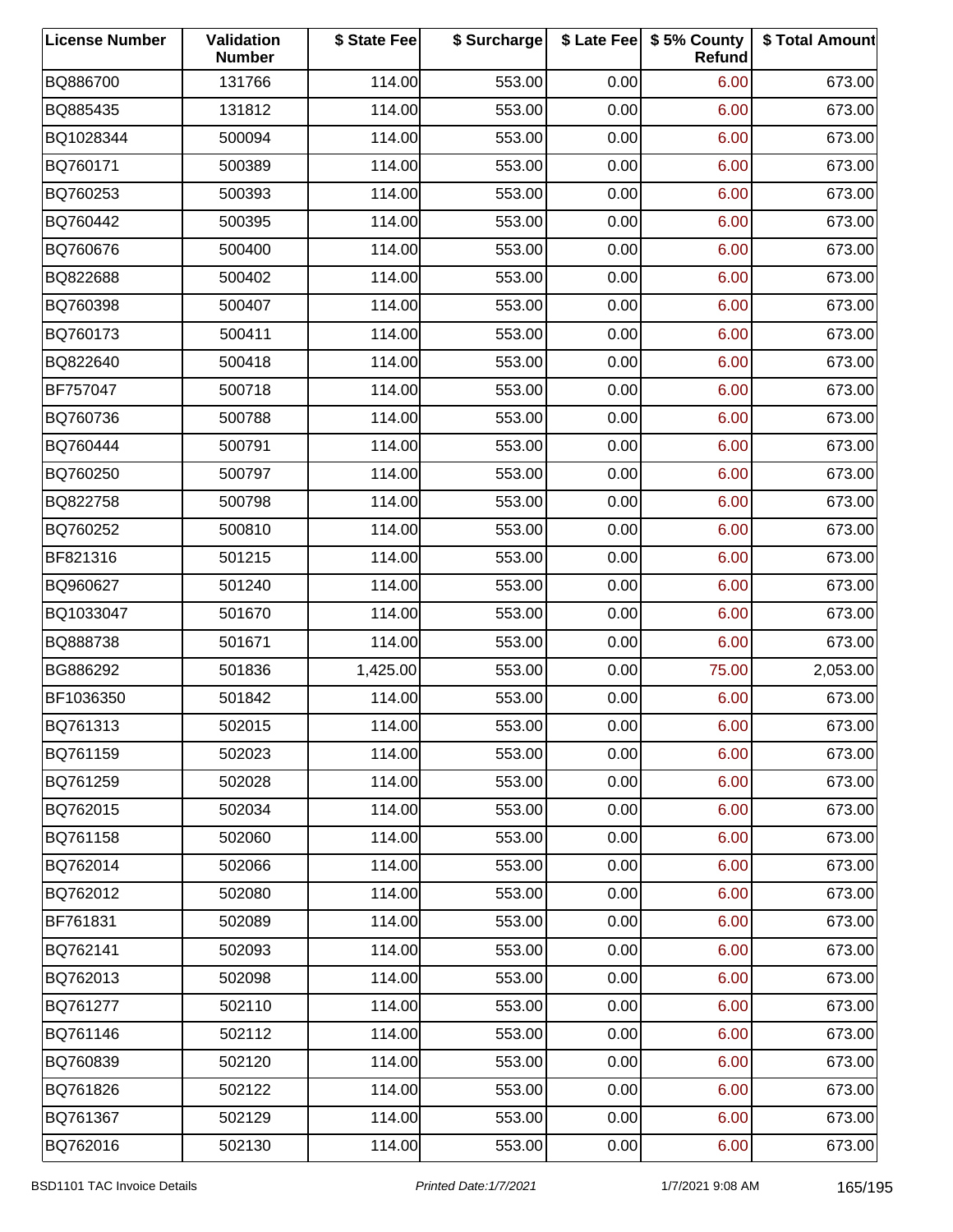| License Number | <b>Validation</b><br><b>Number</b> | \$ State Fee | \$ Surcharge |        | \$ Late Fee   \$5% County<br>Refundl | \$ Total Amount |
|----------------|------------------------------------|--------------|--------------|--------|--------------------------------------|-----------------|
| BG1037157      | 502157                             | 1,425.00     | 553.00       | 0.00   | 75.00                                | 2,053.00        |
| BQ1033920      | 502268                             | 114.00       | 553.00       | 0.00   | 6.00                                 | 673.00          |
| BQ765613       | 504839                             | 114.00       | 553.00       | 0.00   | 6.00                                 | 673.00          |
| BG1025619      | 517261                             | 1,425.00     | 553.00       | 0.00   | 75.00                                | 2,053.00        |
|                | Totall                             | 53,827.00    | 85,089.00    | 200.00 | 2,833.00                             | 141,949.00      |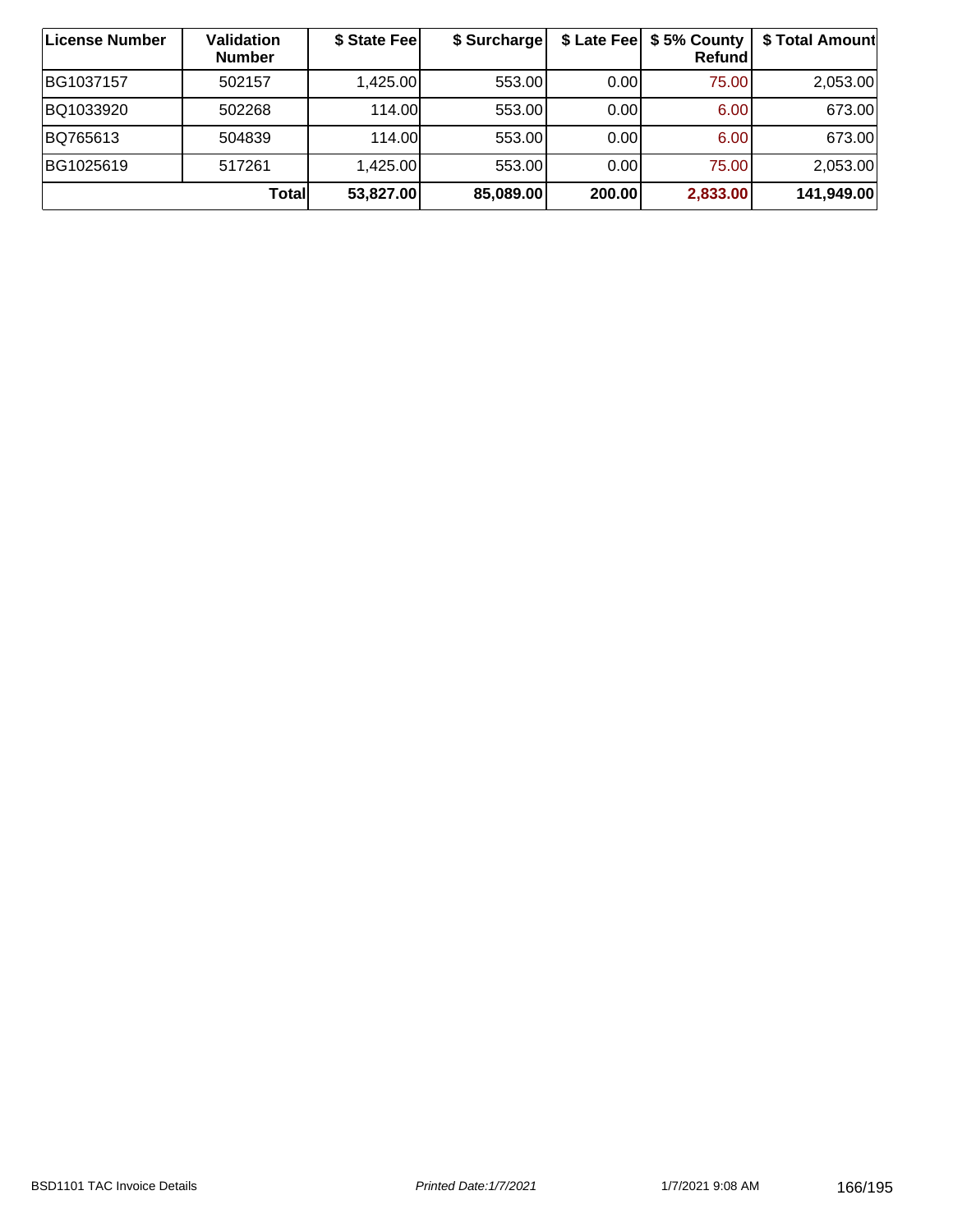

**County Taylor - 221**

| License Number | <b>Validation</b><br><b>Number</b> | \$ State Fee | \$ Surcharge | \$ Late Fee | \$5% County<br>Refundl | \$ Total Amount |
|----------------|------------------------------------|--------------|--------------|-------------|------------------------|-----------------|
| BF961707       | 102119                             | 114.00       | 553.00       | 0.00        | 6.00                   | 673.00          |
| BG1036844      | 102410                             | 332.50       | 553.00       | 0.00        | 17.50                  | 903.00          |
| BQ892388       | 103766                             | 114.00       | 553.00       | 0.00        | 6.00                   | 673.00          |
| BF891297       | 104002                             | 114.00       | 553.00       | 0.00        | 6.00                   | 673.00          |
| BQ759685       | 500784                             | 114.00       | 553.00       | 0.00        | 6.00                   | 673.00          |
| BQ759683       | 500792                             | 114.00       | 553.00       | 0.00        | 6.00                   | 673.00          |
| BQ759684       | 500793                             | 114.00       | 553.00       | 0.00        | 6.00                   | 673.00          |
|                | <b>Total</b>                       | 1,016.50     | 3,871.00     | 0.00        | 53.50                  | 4,941.00        |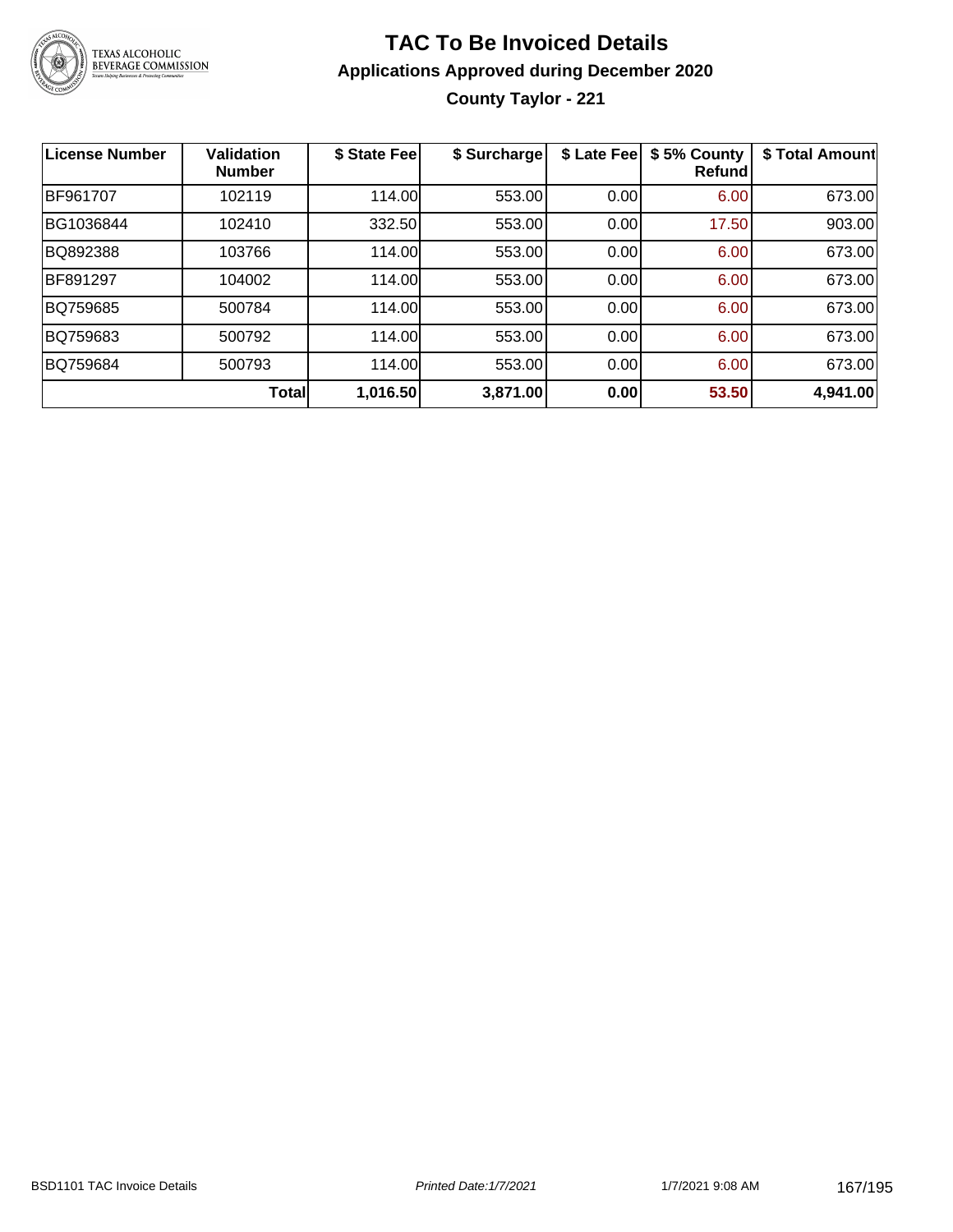

### **TAC To Be Invoiced Details Applications Approved during December 2020 County Titus - 225**

| License Number | Validation<br><b>Number</b> | \$ State Feel |          |      | Refund | \$ Surcharge   \$ Late Fee   \$5% County   \$ Total Amount |
|----------------|-----------------------------|---------------|----------|------|--------|------------------------------------------------------------|
| BG1033652      | 100771                      | 332.50        | 553.00   | 0.00 | 17.50  | 903.00                                                     |
| BG1037178      | 102422                      | 332.50        | 553.00   | 0.00 | 17.50  | 903.00                                                     |
|                | Totall                      | 665.00        | 1,106.00 | 0.00 | 35.00  | 1,806.00                                                   |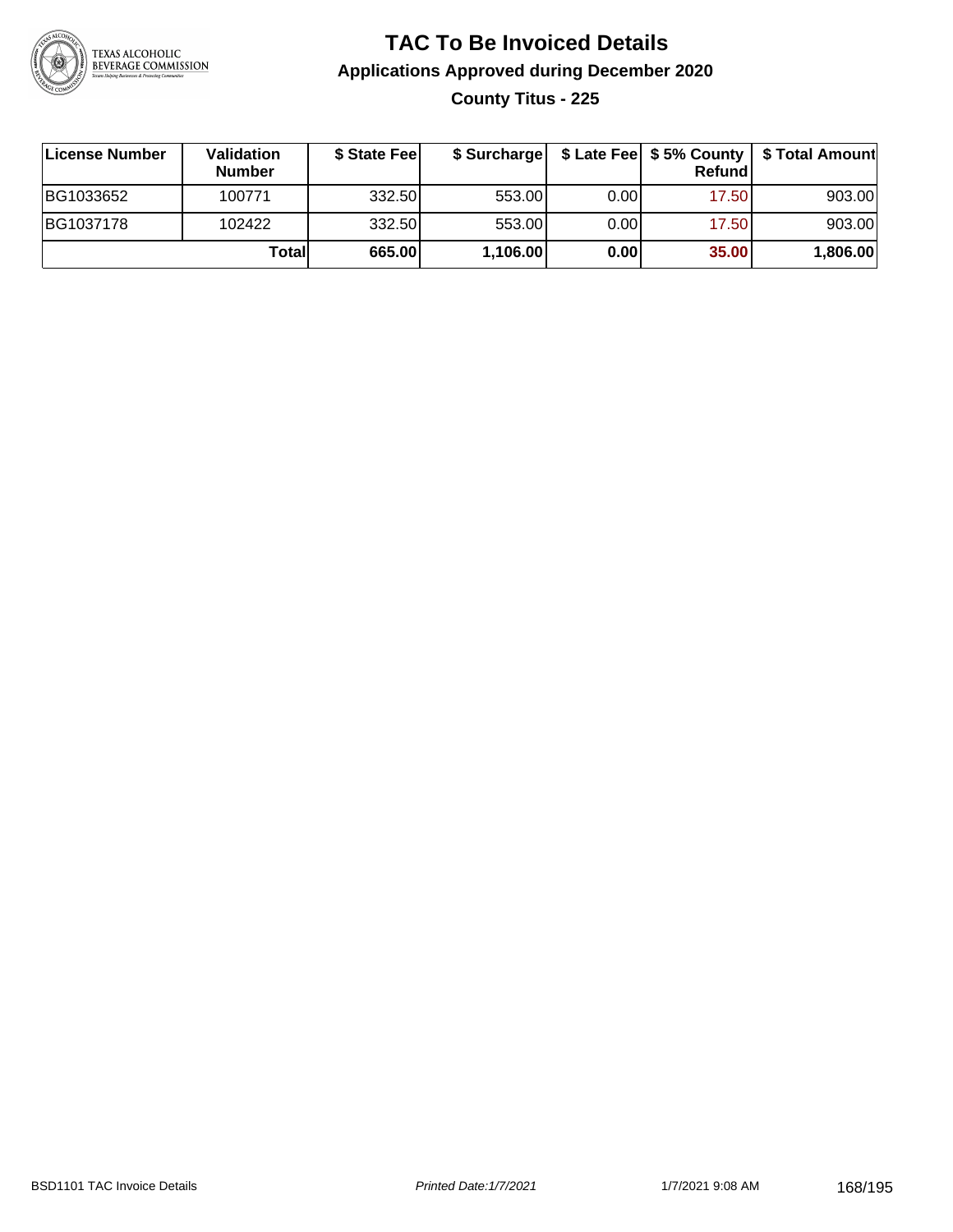

TEXAS ALCOHOLIC<br>BEVERAGE COMMISSION

#### **TAC To Be Invoiced Details Applications Approved during December 2020 County Tom Green - 226**

| <b>License Number</b> | <b>Validation</b><br><b>Number</b> | \$ State Fee | \$ Surcharge | \$ Late Fee | \$5% County<br><b>Refund</b> | \$ Total Amount |
|-----------------------|------------------------------------|--------------|--------------|-------------|------------------------------|-----------------|
| BQ1102490             | 3153                               | 114.00       | 553.00       | 0.00        | 6.00                         | 673.00          |
| BQ1102995             | 3153                               | 114.00       | 553.00       | 0.00        | 6.00                         | 673.00          |
| BQ1102526             | 3176                               | 114.00       | 553.00       | 0.00        | 6.00                         | 673.00          |
| BQ1102790             | 3244                               | 114.00       | 553.00       | 0.00        | 6.00                         | 673.00          |
| BQ1102834             | 3244                               | 114.00       | 553.00       | 0.00        | 6.00                         | 673.00          |
| BQ1104455             | 3526                               | 114.00       | 553.00       | 0.00        | 6.00                         | 673.00          |
| BQ821188              | 100598                             | 114.00       | 553.00       | 0.00        | 6.00                         | 673.00          |
| BF1035229             | 100782                             | 114.00       | 553.00       | 0.00        | 6.00                         | 673.00          |
| BG959542              | 101870                             | 332.50       | 553.00       | 0.00        | 17.50                        | 903.00          |
| BG961849              | 103104                             | 332.50       | 553.00       | 0.00        | 17.50                        | 903.00          |
| BQ1040827             | 503752                             | 114.00       | 553.00       | 0.00        | 6.00                         | 673.00          |
|                       | Total                              | 1,691.00     | 6,083.00     | 0.00        | 89.00                        | 7,863.00        |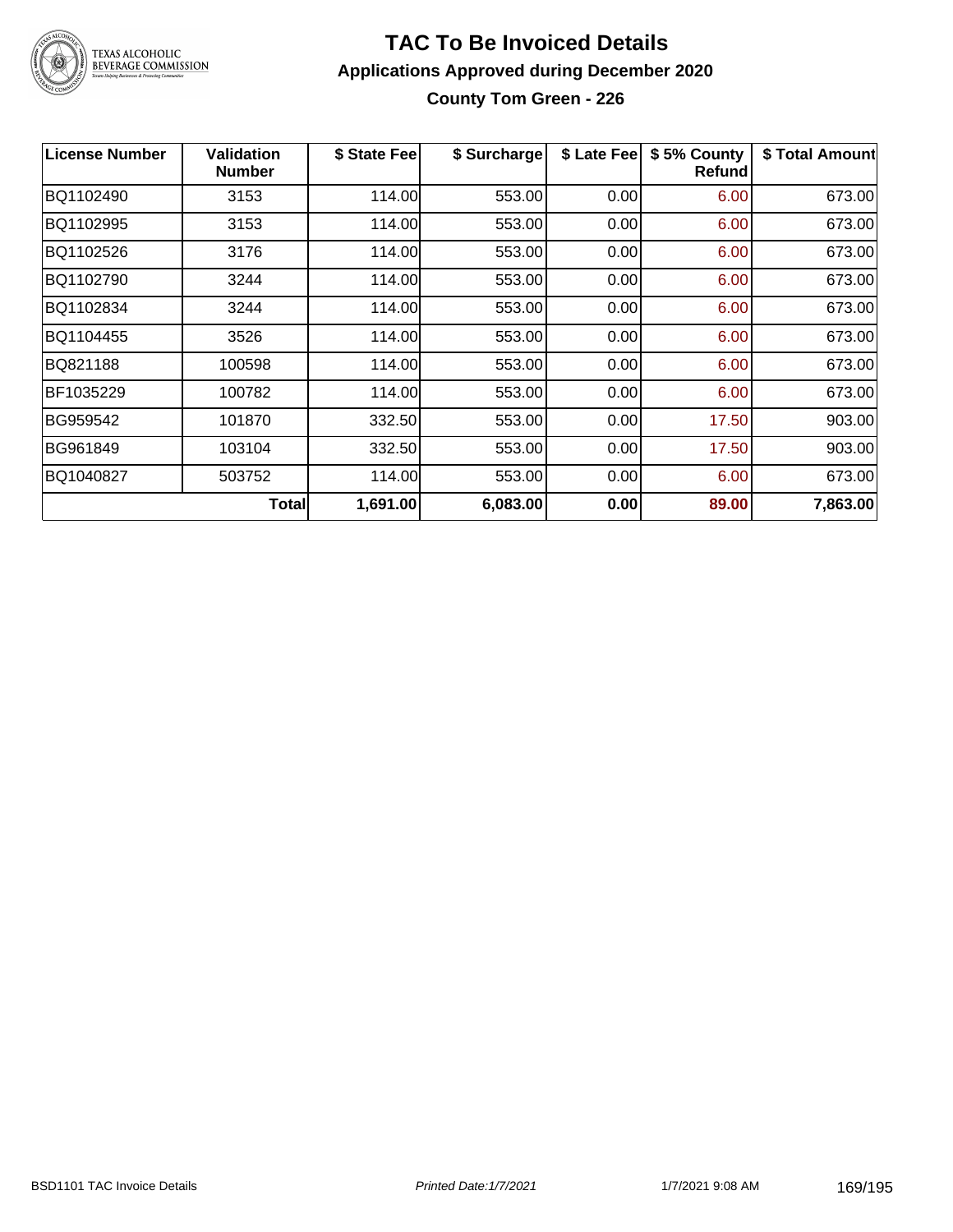

TEXAS ALCOHOLIC<br>BEVERAGE COMMISSION

#### **TAC To Be Invoiced Details Applications Approved during December 2020 County Travis - 227**

| <b>License Number</b> | Validation<br><b>Number</b> | \$ State Fee | \$ Surcharge |      | \$ Late Fee   \$5% County<br>Refund | \$ Total Amount |
|-----------------------|-----------------------------|--------------|--------------|------|-------------------------------------|-----------------|
| BQ1104241             | 869                         | 114.00       | 553.00       | 0.00 | 6.00                                | 673.00          |
| BQ1103313             | 1610                        | 114.00       | 553.00       | 0.00 | 6.00                                | 673.00          |
| BG1102462             | 1887                        | 332.50       | 553.00       | 0.00 | 17.50                               | 903.00          |
| BG1103868             | 2434                        | 332.50       | 553.00       | 0.00 | 17.50                               | 903.00          |
| BQ1103974             | 2435                        | 114.00       | 553.00       | 0.00 | 6.00                                | 673.00          |
| BQ1104557             | 2508                        | 114.00       | 553.00       | 0.00 | 6.00                                | 673.00          |
| BQ1104267             | 2550                        | 114.00       | 553.00       | 0.00 | 6.00                                | 673.00          |
| BG1104986             | 2766                        | 332.50       | 553.00       | 0.00 | 17.50                               | 903.00          |
| BG1104091             | 2960                        | 332.50       | 553.00       | 0.00 | 17.50                               | 903.00          |
| BG1103923             | 2986                        | 332.50       | 553.00       | 0.00 | 17.50                               | 903.00          |
| BG1102463             | 3045                        | 332.50       | 553.00       | 0.00 | 17.50                               | 903.00          |
| BF1103033             | 3142                        | 114.00       | 553.00       | 0.00 | 6.00                                | 673.00          |
| BG1030385             | 100120                      | 332.50       | 553.00       | 0.00 | 17.50                               | 903.00          |
| BL1030385             | 100120                      | 475.00       | 327.00       | 0.00 | 25.00                               | 827.00          |
| BG758117              | 100122                      | 332.50       | 553.00       | 0.00 | 17.50                               | 903.00          |
| BL758117              | 100122                      | 475.00       | 327.00       | 0.00 | 25.00                               | 827.00          |
| BG1032693             | 100143                      | 332.50       | 553.00       | 0.00 | 17.50                               | 903.00          |
| BG960653              | 100220                      | 332.50       | 553.00       | 0.00 | 17.50                               | 903.00          |
| BG759137              | 100223                      | 332.50       | 553.00       | 0.00 | 17.50                               | 903.00          |
| BG961090              | 100245                      | 332.50       | 553.00       | 0.00 | 17.50                               | 903.00          |
| BQ759301              | 100598                      | 114.00       | 553.00       | 0.00 | 6.00                                | 673.00          |
| BQ884586              | 100621                      | 114.00       | 553.00       | 0.00 | 6.00                                | 673.00          |
| BQ1032406             | 100643                      | 114.00       | 553.00       | 0.00 | 6.00                                | 673.00          |
| BQ1031314             | 100660                      | 114.00       | 553.00       | 0.00 | 6.00                                | 673.00          |
| BG962511              | 100788                      | 332.50       | 553.00       | 0.00 | 17.50                               | 903.00          |
| BQ960238              | 100841                      | 114.00       | 553.00       | 0.00 | 6.00                                | 673.00          |
| BQ821185              | 100875                      | 114.00       | 553.00       | 0.00 | 6.00                                | 673.00          |
| BG1028461             | 100965                      | 332.50       | 553.00       | 0.00 | 17.50                               | 903.00          |
| BQ962513              | 101029                      | 114.00       | 553.00       | 0.00 | 6.00                                | 673.00          |
| BG1030605             | 101057                      | 332.50       | 553.00       | 0.00 | 17.50                               | 903.00          |
| BP1030605             | 101057                      | 950.00       | 426.00       | 0.00 | 50.00                               | 1,426.00        |
| BF1035443             | 101117                      | 114.00       | 553.00       | 0.00 | 6.00                                | 673.00          |
| BG1033689             | 101119                      | 332.50       | 553.00       | 0.00 | 17.50                               | 903.00          |
| BG886927              | 101132                      | 332.50       | 553.00       | 0.00 | 17.50                               | 903.00          |
| BG823631              | 101146                      | 332.50       | 553.00       | 0.00 | 17.50                               | 903.00          |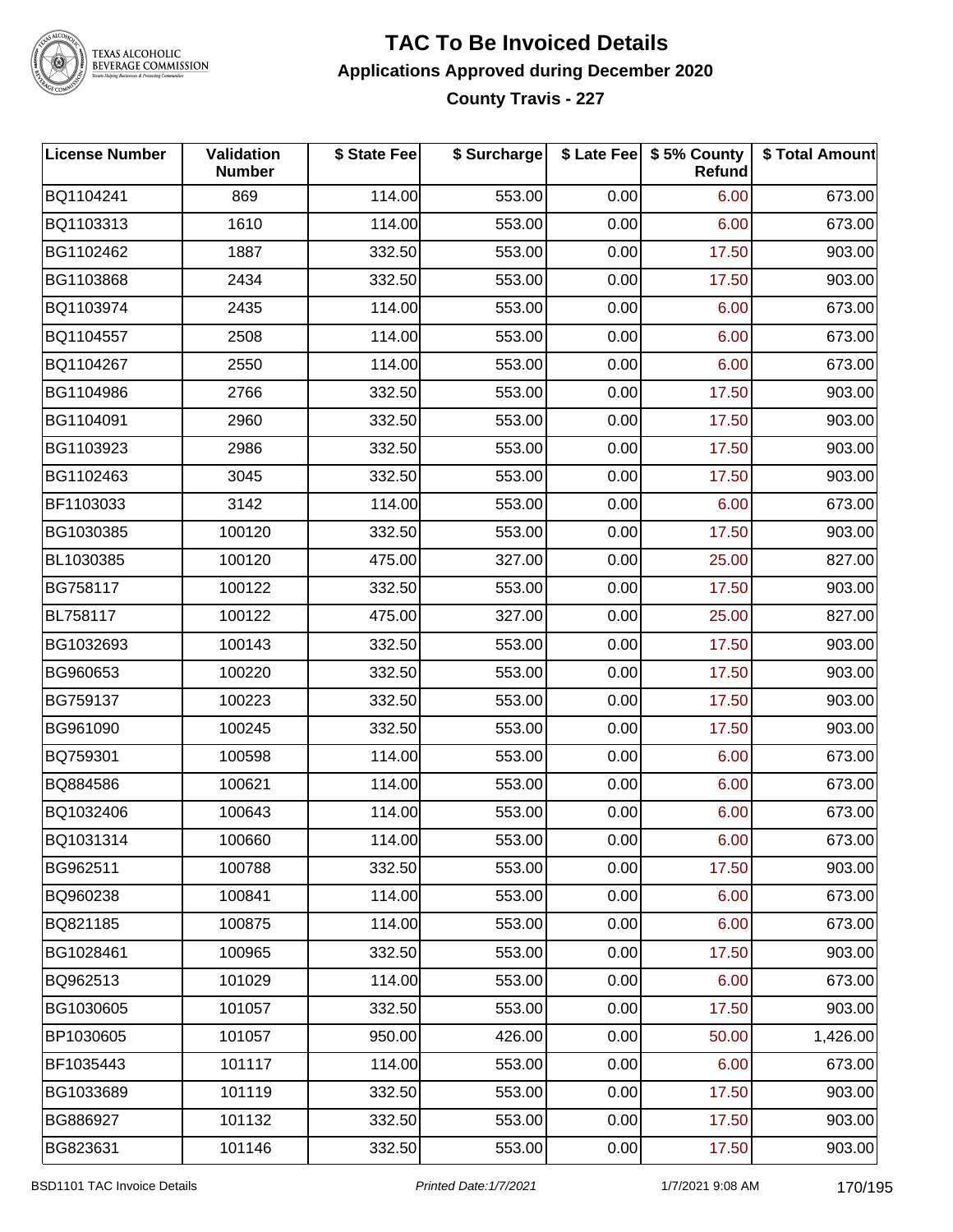| <b>License Number</b> | Validation<br><b>Number</b> | \$ State Fee | \$ Surcharge |        | \$ Late Fee   \$5% County<br><b>Refund</b> | \$ Total Amount |
|-----------------------|-----------------------------|--------------|--------------|--------|--------------------------------------------|-----------------|
| BF961167              | 101228                      | 114.00       | 553.00       | 0.00   | 6.00                                       | 673.00          |
| BQ1035705             | 101271                      | 114.00       | 553.00       | 0.00   | 6.00                                       | 673.00          |
| BG961900              | 101277                      | 332.50       | 553.00       | 0.00   | 17.50                                      | 903.00          |
| BG1032885             | 101289                      | 332.50       | 553.00       | 0.00   | 17.50                                      | 903.00          |
| BQ962075              | 101351                      | 114.00       | 553.00       | 0.00   | 6.00                                       | 673.00          |
| BG1030733             | 101361                      | 332.50       | 553.00       | 100.00 | 17.50                                      | 1,003.00        |
| BQ760993              | 101364                      | 114.00       | 553.00       | 0.00   | 6.00                                       | 673.00          |
| BG1034073             | 101515                      | 332.50       | 553.00       | 0.00   | 17.50                                      | 903.00          |
| BG1033181             | 101568                      | 332.50       | 553.00       | 0.00   | 17.50                                      | 903.00          |
| BG1034056             | 101578                      | 332.50       | 553.00       | 0.00   | 17.50                                      | 903.00          |
| BG887353              | 101719                      | 332.50       | 553.00       | 0.00   | 17.50                                      | 903.00          |
| BG887552              | 101759                      | 332.50       | 553.00       | 0.00   | 17.50                                      | 903.00          |
| BG1034034             | 101808                      | 332.50       | 553.00       | 0.00   | 17.50                                      | 903.00          |
| BG826376              | 103525                      | 332.50       | 553.00       | 0.00   | 17.50                                      | 903.00          |
| BL826376              | 103525                      | 475.00       | 327.00       | 0.00   | 25.00                                      | 827.00          |
| BA1040909             | 104674                      | 1,425.00     | 651.00       | 0.00   | 75.00                                      | 2,151.00        |
| BG1038257             | 105691                      | 332.50       | 553.00       | 100.00 | 17.50                                      | 1,003.00        |
| BG962646              | 107464                      | 332.50       | 553.00       | 100.00 | 17.50                                      | 1,003.00        |
| BG767119              | 108336                      | 332.50       | 553.00       | 0.00   | 17.50                                      | 903.00          |
| BQ662902              | 122697                      | 114.00       | 553.00       | 0.00   | 6.00                                       | 673.00          |
| BF1029021             | 131498                      | 114.00       | 553.00       | 0.00   | 6.00                                       | 673.00          |
| BG759013              | 131608                      | 332.50       | 553.00       | 0.00   | 17.50                                      | 903.00          |
| BG957205              | 500205                      | 332.50       | 553.00       | 0.00   | 17.50                                      | 903.00          |
| BG957291              | 500325                      | 332.50       | 553.00       | 0.00   | 17.50                                      | 903.00          |
| BG1103314             | 501221                      | 332.50       | 553.00       | 0.00   | 17.50                                      | 903.00          |
| BQ890457              | 502079                      | 114.00       | 553.00       | 0.00   | 6.00                                       | 673.00          |
| BG1021718             | 516925                      | 332.50       | 553.00       | 0.00   | 17.50                                      | 903.00          |
| BG1026199             | 517078                      | 332.50       | 553.00       | 100.00 | 17.50                                      | 1,003.00        |
|                       | <b>Total</b>                | 18,496.50    | 34,132.00    | 400.00 | 973.50                                     | 54,002.00       |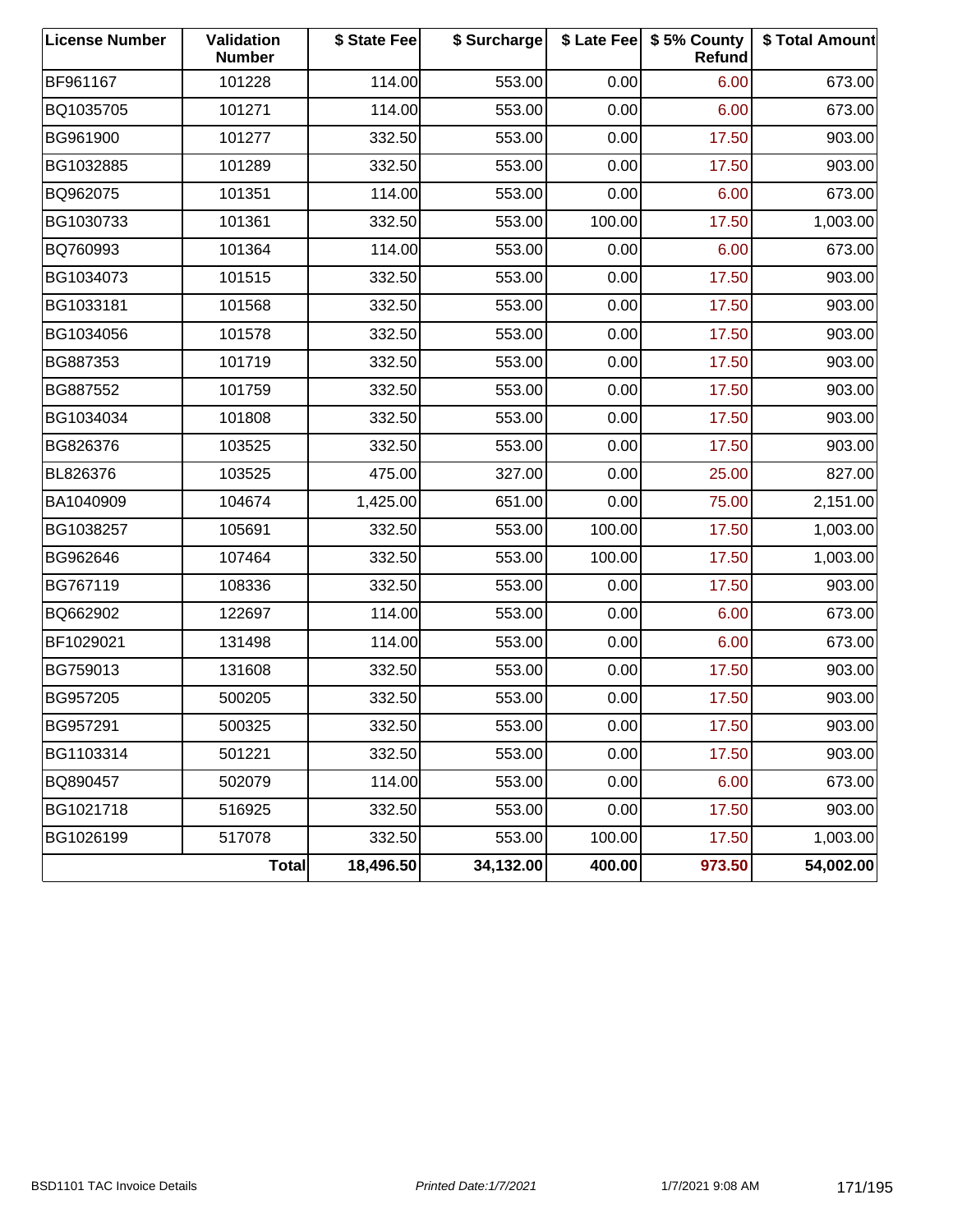

### **TAC To Be Invoiced Details Applications Approved during December 2020 County Trinity - 228**

| License Number | <b>Validation</b><br><b>Number</b> | \$ State Fee | \$ Surcharge |      | \$ Late Fee   \$5% County  <br><b>Refund</b> | \$ Total Amount |
|----------------|------------------------------------|--------------|--------------|------|----------------------------------------------|-----------------|
| BQ961490       | 100333                             | 114.00L      | 553.00       | 0.00 | 6.00                                         | 673.00          |
| BG1028956      | 500426                             | 332.50       | 553.00       | 0.00 | 17.50                                        | 903.00          |
| BQ883396       | 501625                             | 114.00       | 553.00       | 0.00 | 6.00                                         | 673.00          |
| BQ761161       | 502123                             | 114.00L      | 553.00       | 0.00 | 6.00                                         | 673.00          |
|                | Totall                             | 674.50       | 2,212.00     | 0.00 | 35.50                                        | 2,922.00        |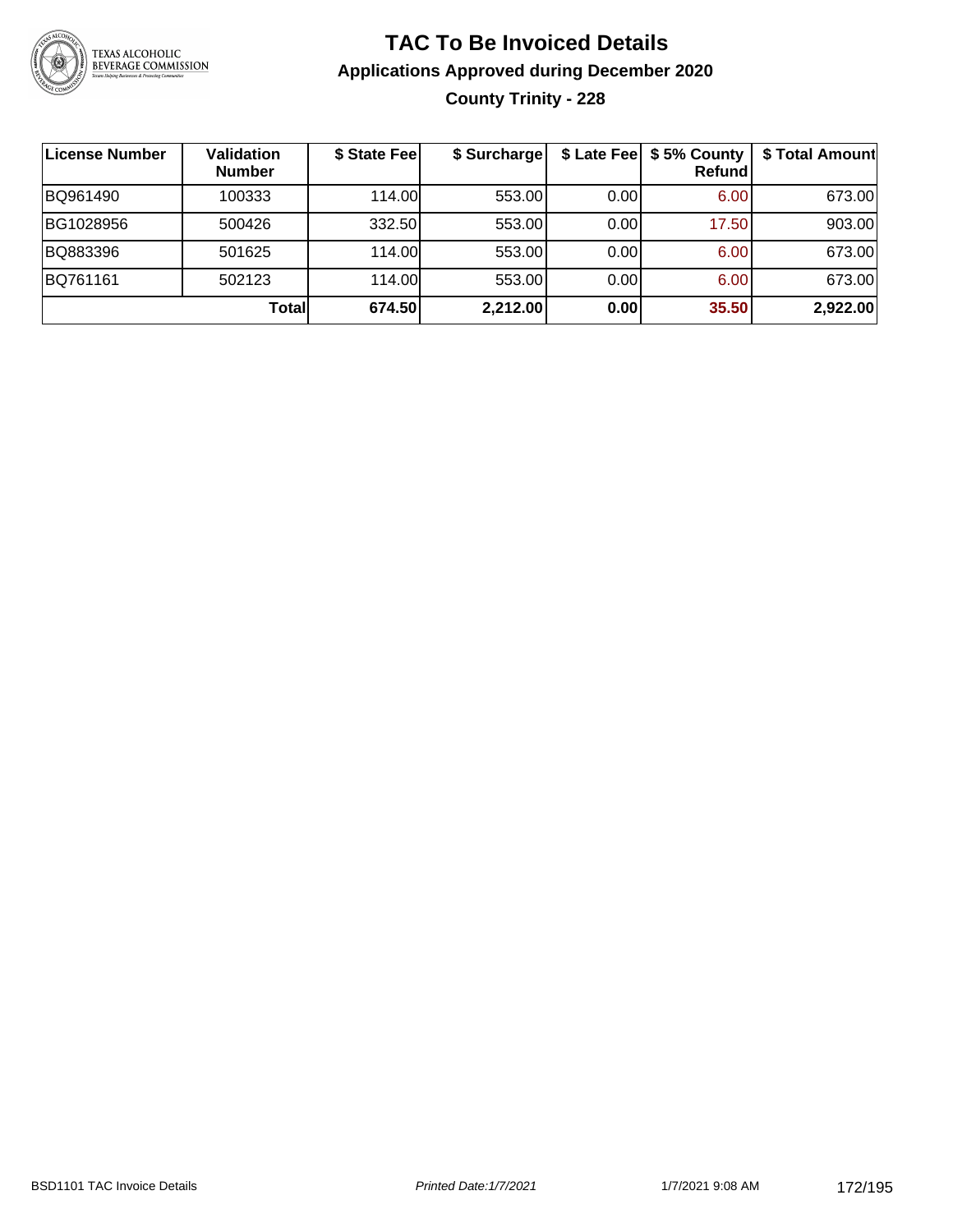

**County Tyler - 229**

| License Number | <b>Validation</b><br>Number | \$ State Feel | \$ Surcharge |       | Refundl | \$ Late Fee   \$5% County   \$ Total Amount |
|----------------|-----------------------------|---------------|--------------|-------|---------|---------------------------------------------|
| BQ960397       | 131752                      | 114.00        | 553.00       | 0.001 | 6.00    | 673.00                                      |
|                | Totall                      | 114.00        | 553.00       | 0.00  | 6.00    | 673.00                                      |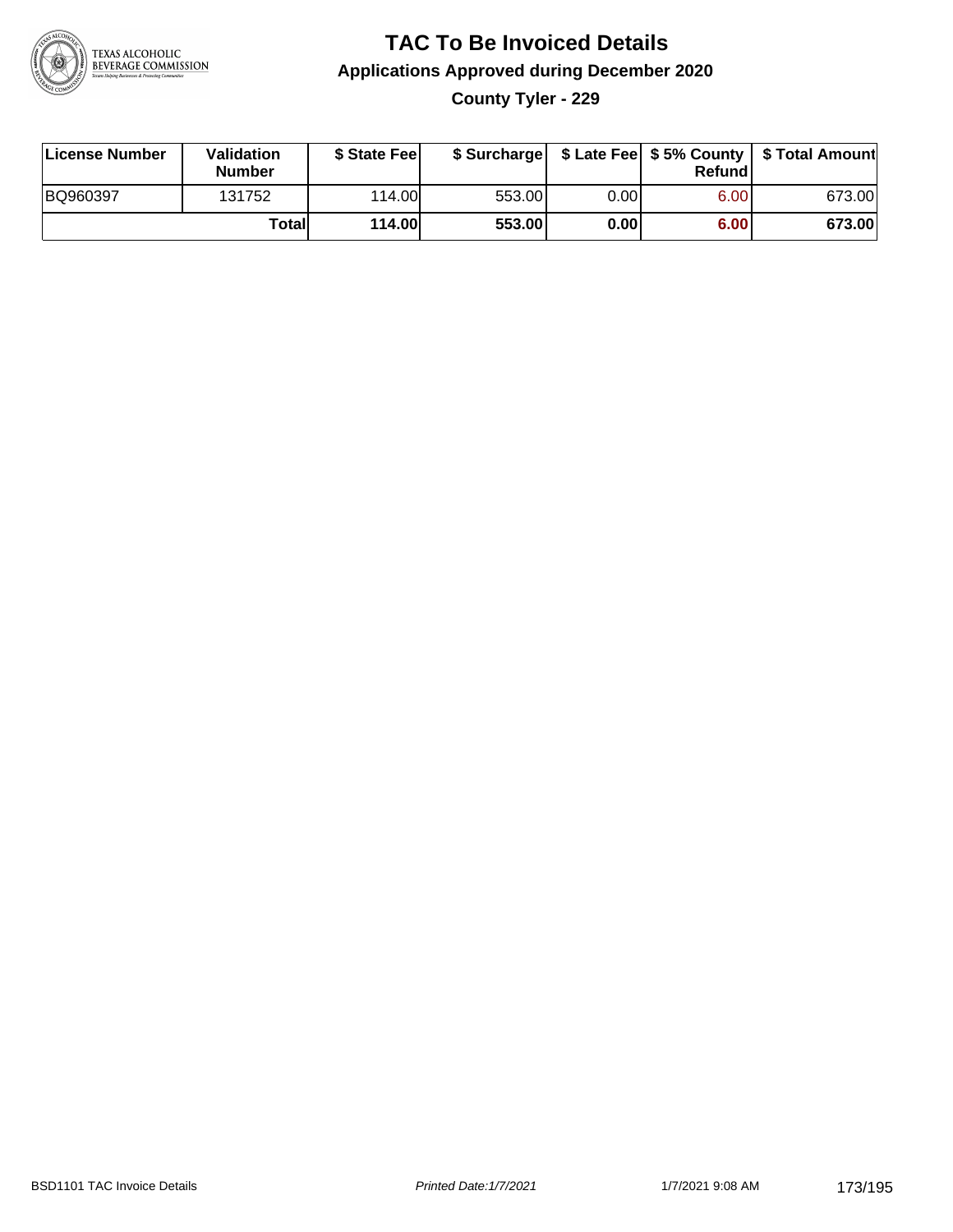

### **TAC To Be Invoiced Details Applications Approved during December 2020 County Upshur - 230**

| ∣License Number | Validation<br><b>Number</b> | \$ State Fee | \$ Surcharge |      | \$ Late Fee   \$5% County  <br>Refund | \$ Total Amount |
|-----------------|-----------------------------|--------------|--------------|------|---------------------------------------|-----------------|
| BQ1033215       | 100434                      | 114.00       | 553.00       | 0.00 | 6.00                                  | 673.00          |
| BQ961155        | 100458                      | 114.00       | 553.00       | 0.00 | 6.00                                  | 673.00          |
| BQ761111        | 502029                      | 114.00       | 553.00       | 0.00 | 6.00                                  | 673.00          |
|                 | Totall                      | 342.00       | 1,659.00     | 0.00 | 18.00                                 | 2,019.00        |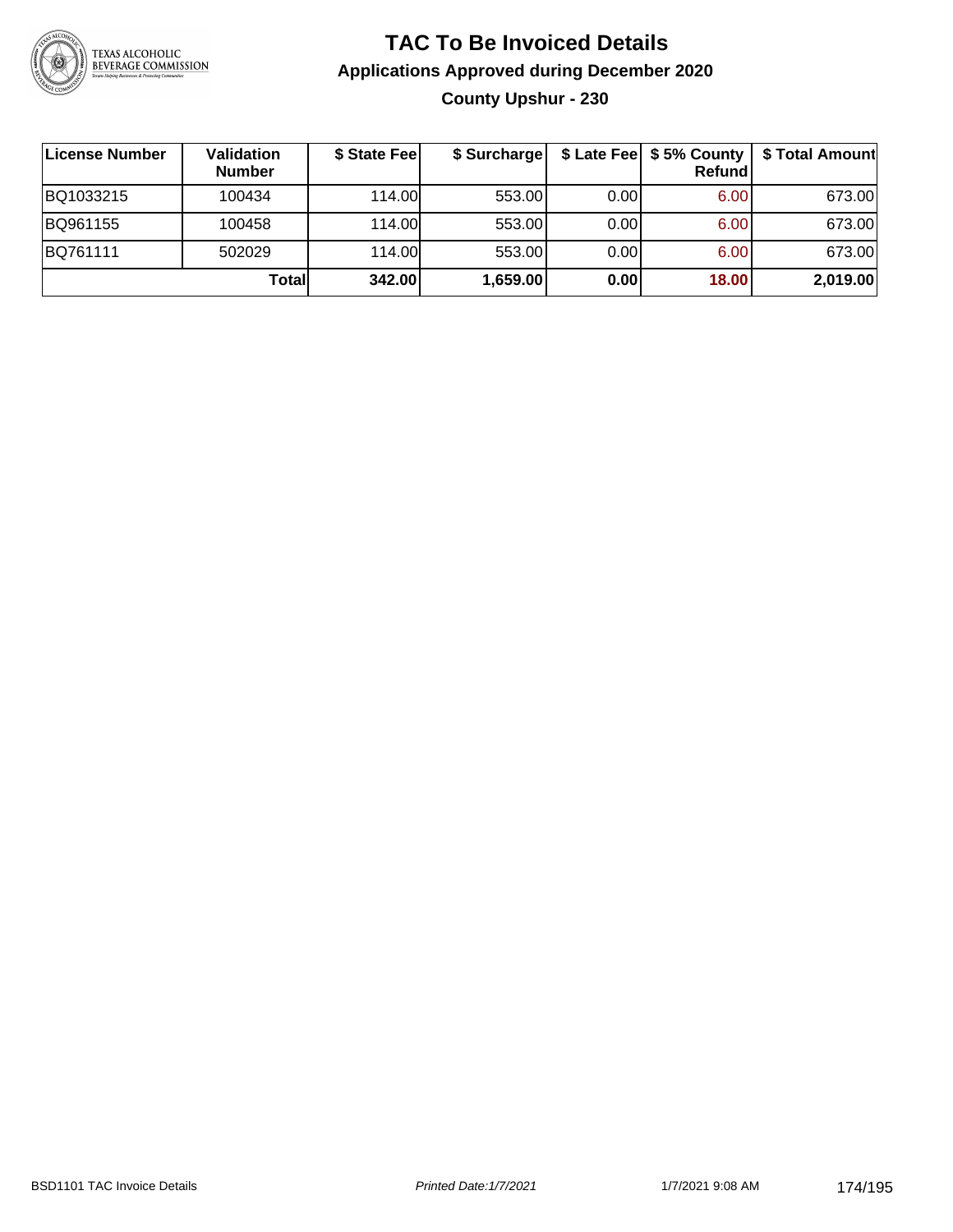

**County Upton - 231**

| License Number | Validation<br><b>Number</b> | \$ State Fee | \$ Surcharge |       | Refundl           | \$ Late Fee   \$5% County   \$ Total Amount |
|----------------|-----------------------------|--------------|--------------|-------|-------------------|---------------------------------------------|
| BF822299       | 102670                      | 114.00       | 553.00       | 0.00  | 6.00 <sub>1</sub> | 673.00                                      |
| BQ761284       | 502126                      | 114.00L      | 553.00       | 0.001 | 6.00 <sub>1</sub> | 673.00                                      |
|                | Totall                      | 228.00       | 1,106.00     | 0.00  | 12.00             | 1,346.00                                    |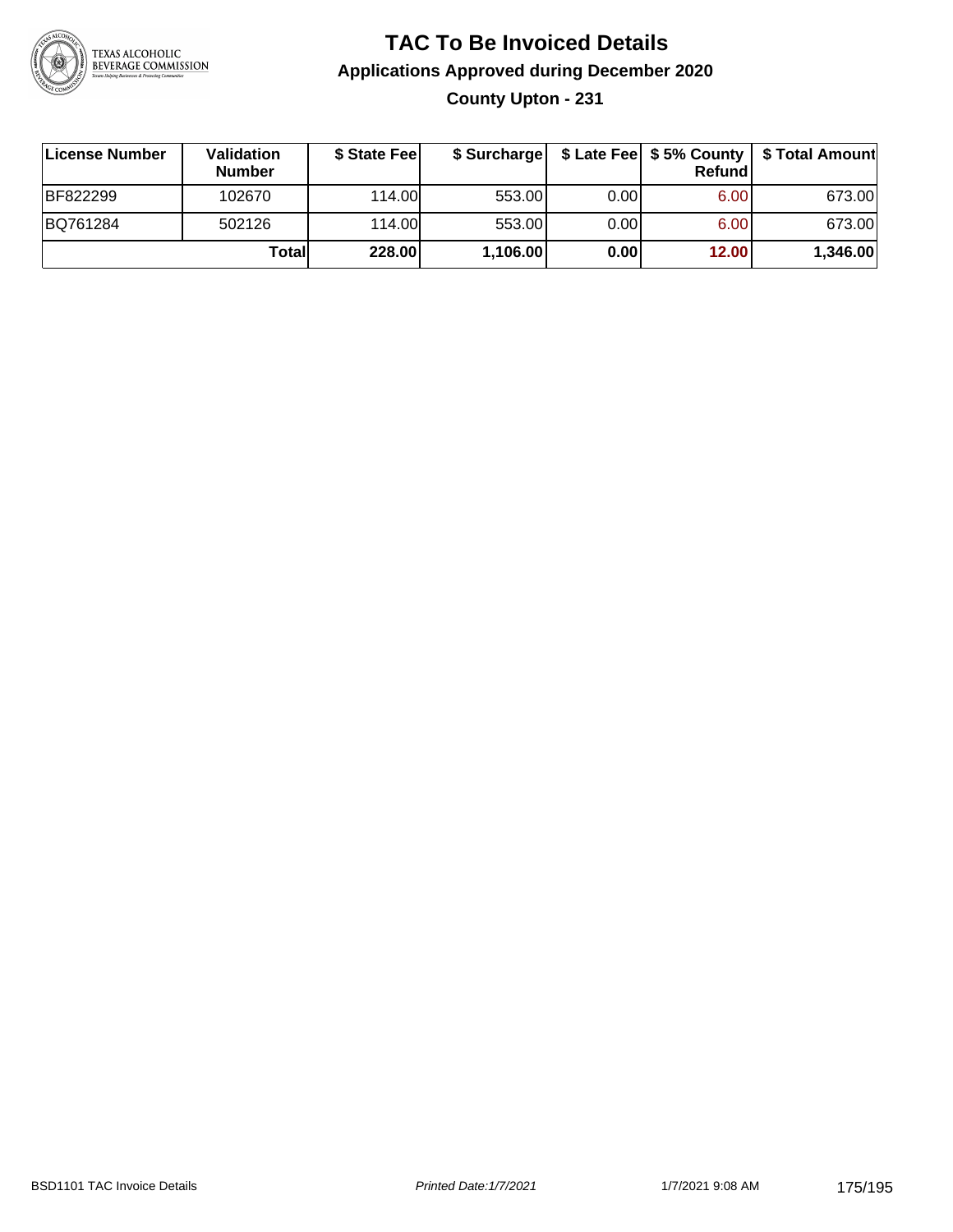

**County Val Verde - 233**

| License Number | Validation<br><b>Number</b> | \$ State Fee | \$ Surcharge |       | Refundl |          |
|----------------|-----------------------------|--------------|--------------|-------|---------|----------|
| BQ1040876      | 104338                      | 114.00L      | 553.00       | 0.001 | 6.00    | 673.00   |
| BQ827174       | 104359                      | 114.00L      | 553.00       | 0.00  | 6.00    | 673.00   |
|                | Totall                      | 228.00       | 1,106.00     | 0.00  | 12.00   | 1,346.00 |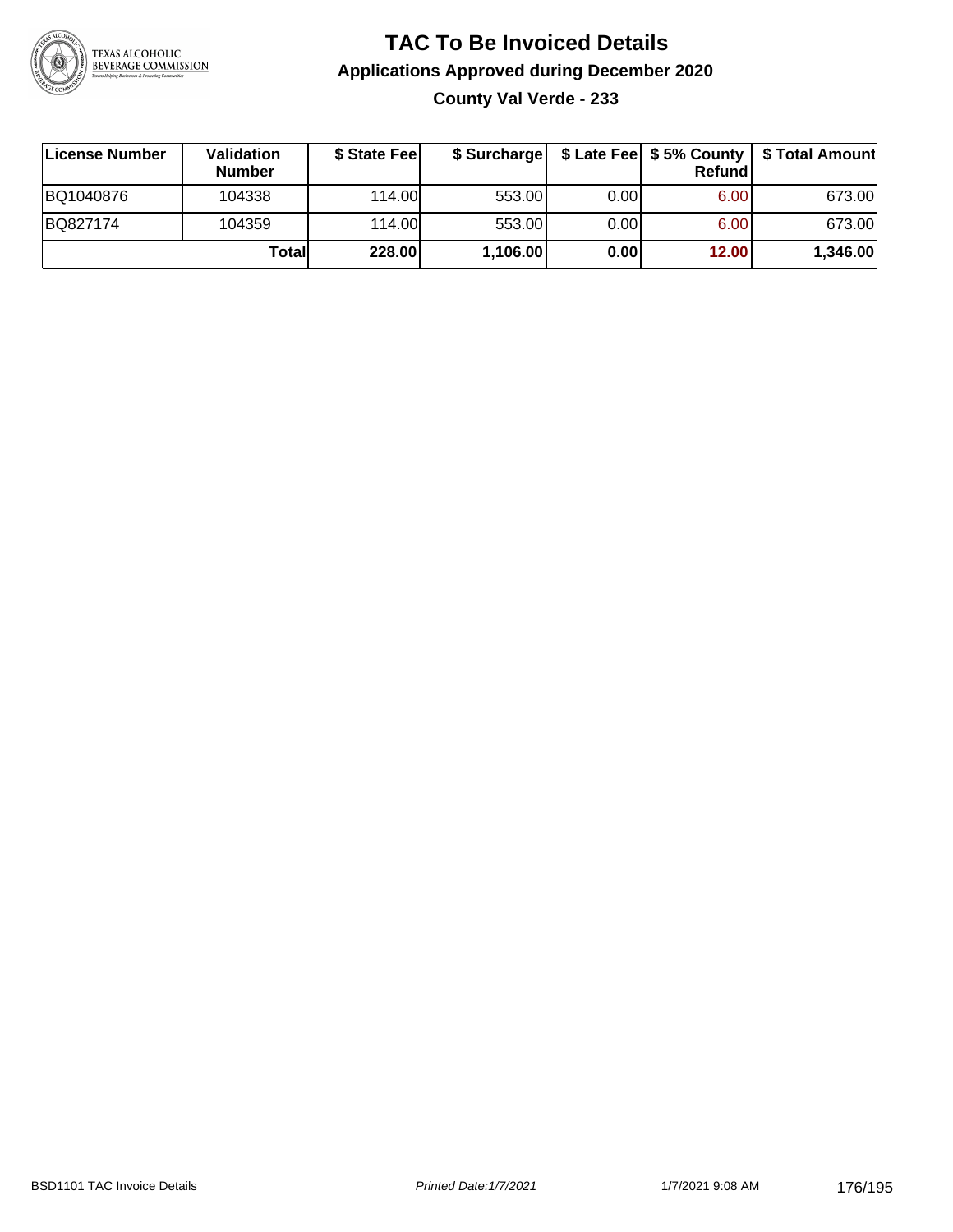

**County Van Zandt - 234**

| License Number | Validation<br><b>Number</b> | \$ State Fee  | \$ Surcharge |      | Refundl | \$ Late Fee   \$5% County   \$ Total Amount |
|----------------|-----------------------------|---------------|--------------|------|---------|---------------------------------------------|
| BQ1035746      | 101877                      | 114.00        | 553.00       | 0.00 | 6.00    | 673.00                                      |
|                | Totall                      | <b>114.00</b> | 553.00       | 0.00 | 6.00    | 673.00                                      |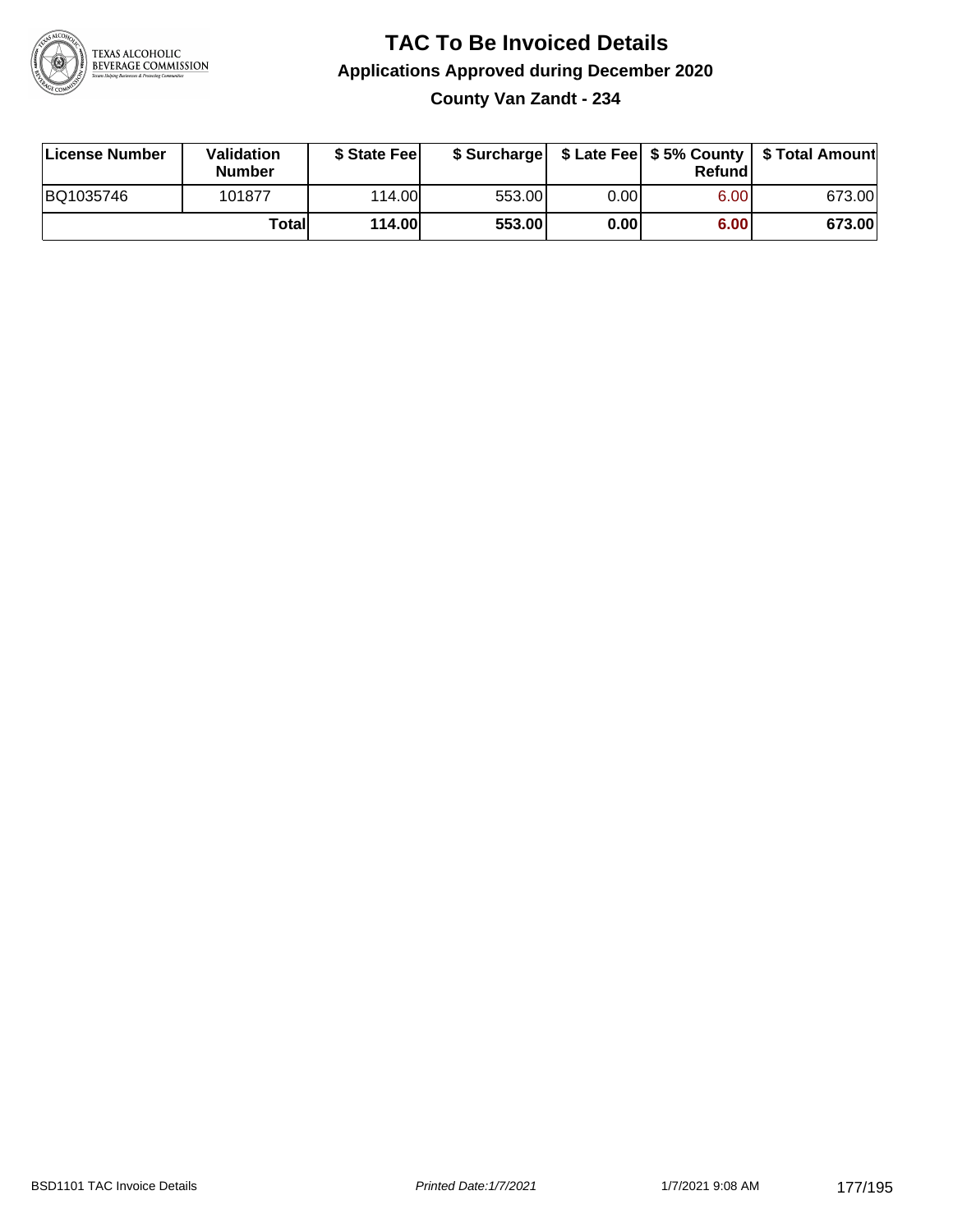

### **TAC To Be Invoiced Details Applications Approved during December 2020 County Victoria - 235**

| License Number | <b>Validation</b><br><b>Number</b> | \$ State Fee | \$ Surcharge |      | \$ Late Fee   \$5% County<br><b>Refund</b> | \$ Total Amount |
|----------------|------------------------------------|--------------|--------------|------|--------------------------------------------|-----------------|
| BQ1103972      | 3100                               | 114.00       | 553.00       | 0.00 | 6.00                                       | 673.00          |
| BQ1033551      | 102338                             | 114.00       | 553.00       | 0.00 | 6.00                                       | 673.00          |
| BQ826052       | 104459                             | 114.00       | 553.00       | 0.00 | 6.00                                       | 673.00          |
| BQ826050       | 104461                             | 114.00       | 553.00       | 0.00 | 6.00                                       | 673.00          |
| BQ826049       | 104462                             | 114.00       | 553.00       | 0.00 | 6.00                                       | 673.00          |
|                | <b>Total</b>                       | 570.00       | 2,765.00     | 0.00 | 30.00                                      | 3,365.00        |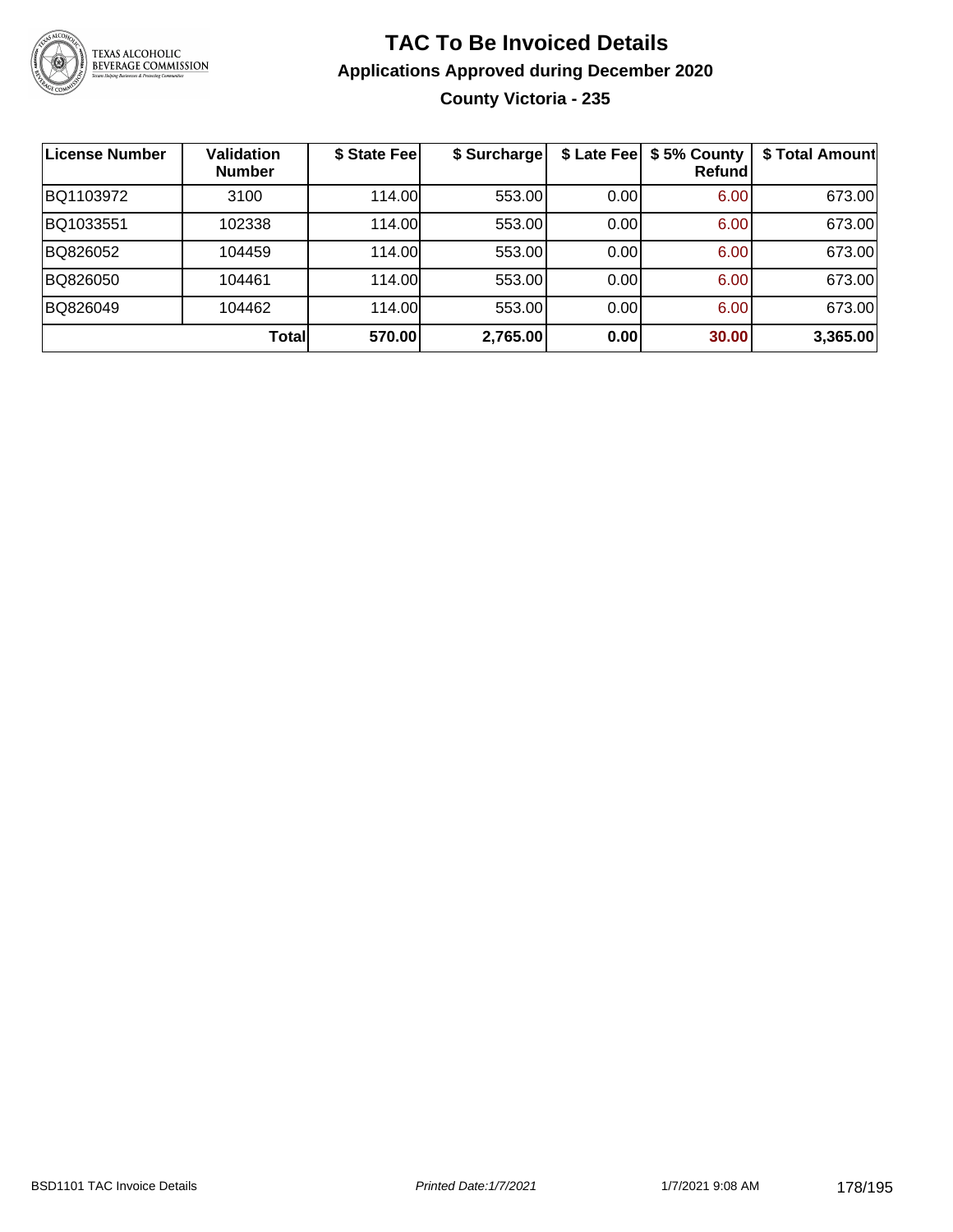

### **TAC To Be Invoiced Details Applications Approved during December 2020 County Walker - 236**

| License Number | <b>Validation</b><br><b>Number</b> | \$ State Fee | \$ Surcharge |      | \$ Late Fee   \$5% County  <br>Refund | \$ Total Amount |
|----------------|------------------------------------|--------------|--------------|------|---------------------------------------|-----------------|
| BG1102441      | 2170                               | 332.50       | 553.00       | 0.00 | 17.50                                 | 903.00          |
| BQ1104840      | 2532                               | 114.00       | 553.00       | 0.00 | 6.00                                  | 673.00          |
| BG886256       | 100973                             | 332.50       | 553.00       | 0.00 | 17.50                                 | 903.00          |
|                | Totall                             | 779.00       | 1,659.00     | 0.00 | 41.00                                 | 2,479.00        |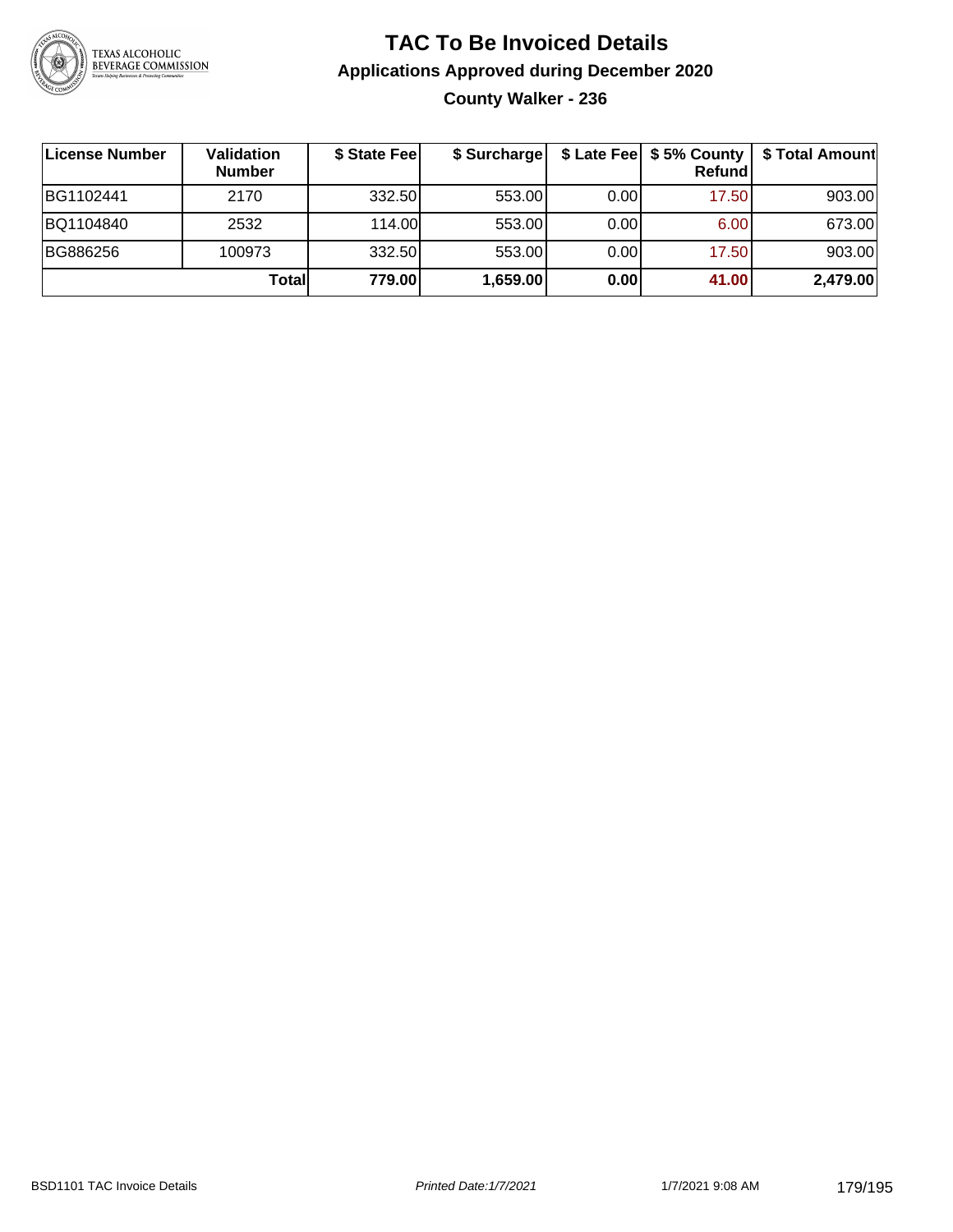

**County Waller - 237**

| ∣License Number | <b>Validation</b><br><b>Number</b> | \$ State Fee | \$ Surcharge |       | <b>Refund</b> | \$ Late Fee   \$5% County   \$ Total Amount |
|-----------------|------------------------------------|--------------|--------------|-------|---------------|---------------------------------------------|
| BG1033556       | 101302                             | 332.50       | 553.00       | 0.001 | 17.50         | 903.00                                      |
| BQ962008        | 500803                             | 114.00       | 553.00       | 0.001 | 6.00          | 673.00                                      |
|                 | Totall                             | 446.50       | 1,106.00     | 0.00  | 23.50         | 1,576.00                                    |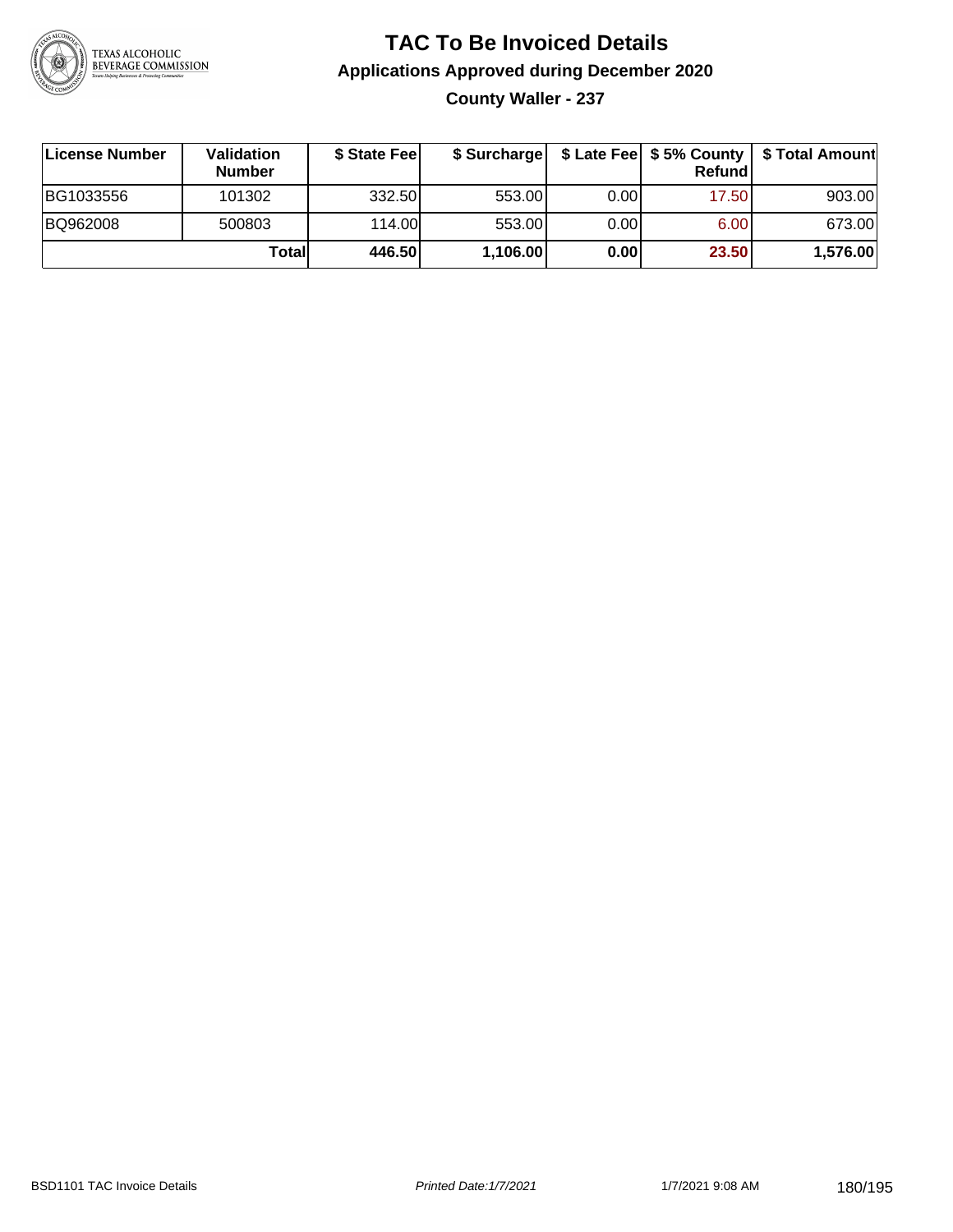

**County Ward - 238**

| License Number | Validation<br><b>Number</b> | \$ State Feel |        |       | Refundl | \$ Surcharge   \$ Late Fee   \$5% County   \$ Total Amount |
|----------------|-----------------------------|---------------|--------|-------|---------|------------------------------------------------------------|
| BQ1104245      | 3009                        | 114.00        | 553.00 | 0.001 | 6.00    | 673.00                                                     |
|                | Totall                      | <b>114.00</b> | 553.00 | 0.00  | 6.00    | 673.00                                                     |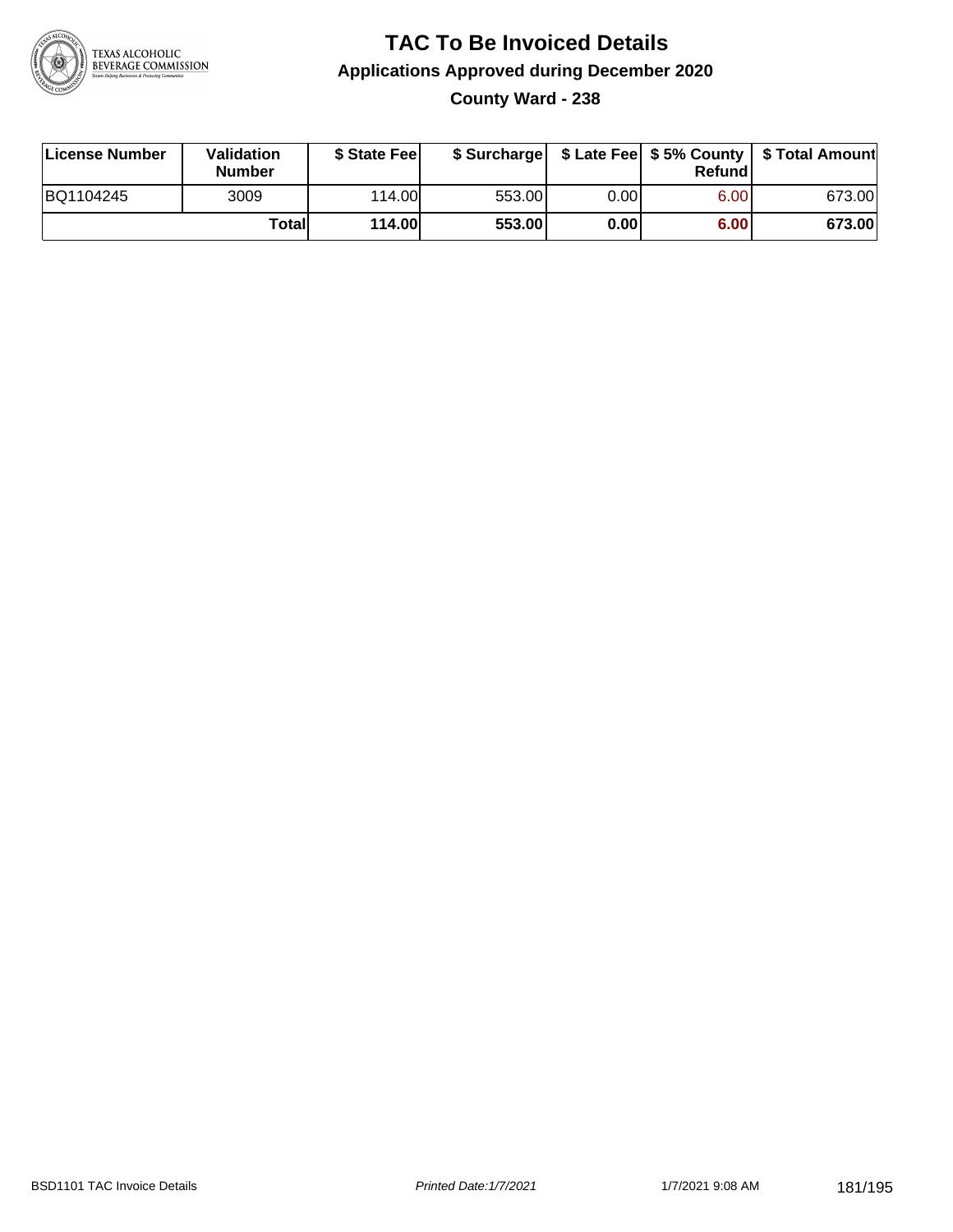

### **TAC To Be Invoiced Details Applications Approved during December 2020 County Washington - 239**

| License Number | Validation<br><b>Number</b> | \$ State Feel | \$ Surcharge |      | \$ Late Fee   \$5% County  <br>Refund | \$ Total Amount |
|----------------|-----------------------------|---------------|--------------|------|---------------------------------------|-----------------|
| BG1103616      | 2291                        | 332.50        | 553.00       | 0.00 | 17.50                                 | 903.00          |
| BQ821649       | 101034                      | 114.00        | 553.00       | 0.00 | 6.00                                  | 673.00          |
| BQ762700       | 502107                      | 114.00        | 553.00       | 0.00 | 6.00                                  | 673.00          |
|                | Totall                      | 560.50        | 1,659.00     | 0.00 | 29.50                                 | 2,249.00        |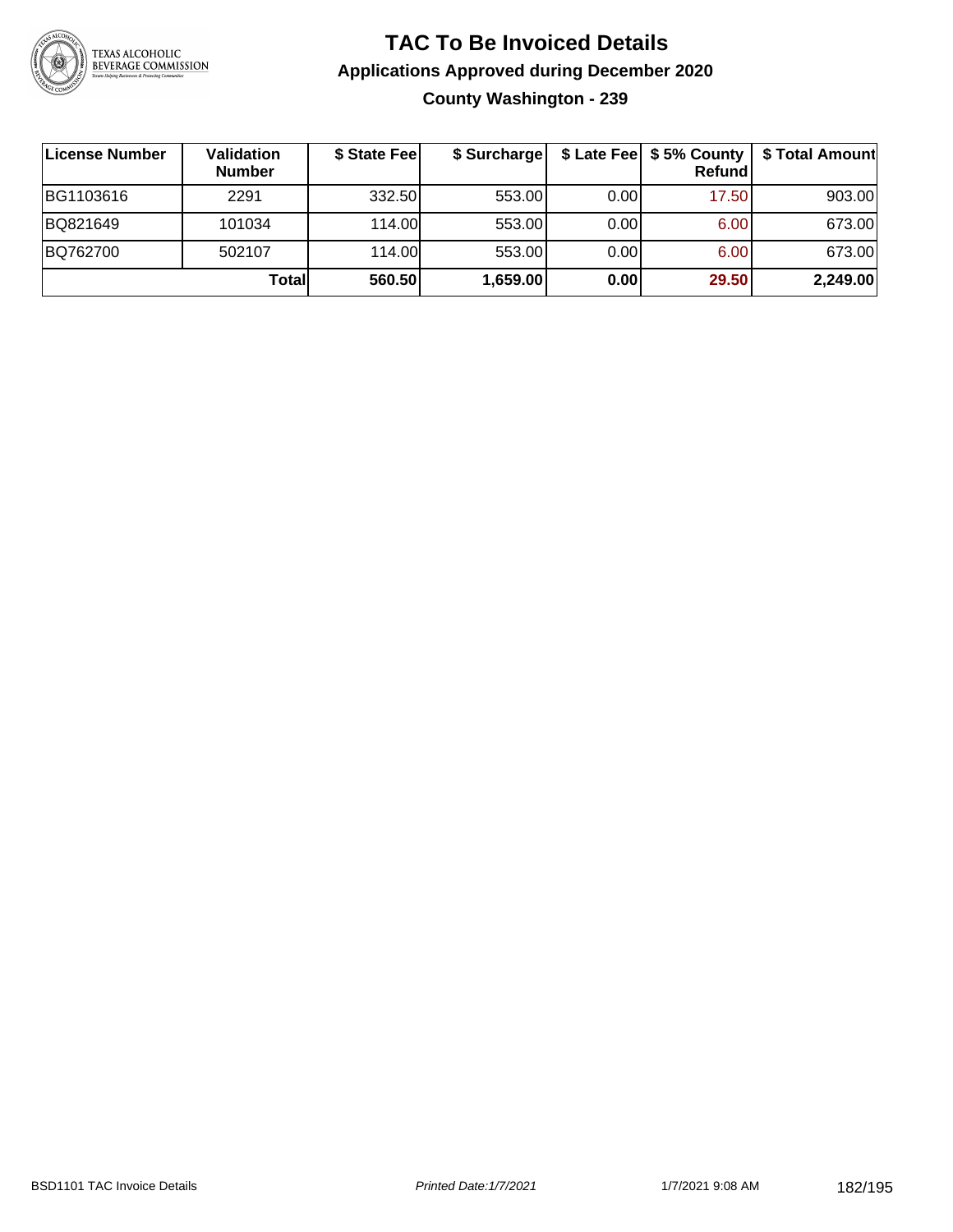

TEXAS ALCOHOLIC<br>BEVERAGE COMMISSION

### **TAC To Be Invoiced Details Applications Approved during December 2020 County Webb - 240**

| <b>License Number</b> | Validation<br><b>Number</b> | \$ State Fee | \$ Surcharge |        | \$ Late Fee   \$5% County<br>Refund | \$ Total Amount |
|-----------------------|-----------------------------|--------------|--------------|--------|-------------------------------------|-----------------|
| BQ1102800             | 2778                        | 114.00       | 553.00       | 0.00   | 6.00                                | 673.00          |
| BQ1104772             | 3710                        | 114.00       | 553.00       | 0.00   | 6.00                                | 673.00          |
| BG759288              | 101395                      | 332.50       | 553.00       | 0.00   | 17.50                               | 903.00          |
| BL759288              | 101395                      | 475.00       | 327.00       | 0.00   | 25.00                               | 827.00          |
| BQ886880              | 101490                      | 114.00       | 553.00       | 0.00   | 6.00                                | 673.00          |
| BQ1033317             | 101676                      | 114.00       | 553.00       | 0.00   | 6.00                                | 673.00          |
| BQ962394              | 101705                      | 114.00       | 553.00       | 0.00   | 6.00                                | 673.00          |
| BG885885              | 101716                      | 332.50       | 553.00       | 0.00   | 17.50                               | 903.00          |
| BQ964416              | 102168                      | 114.00       | 553.00       | 0.00   | 6.00                                | 673.00          |
| BQ890264              | 103111                      | 114.00       | 553.00       | 0.00   | 6.00                                | 673.00          |
| BQ890266              | 103113                      | 114.00       | 553.00       | 0.00   | 6.00                                | 673.00          |
| BQ890268              | 103114                      | 114.00       | 553.00       | 0.00   | 6.00                                | 673.00          |
| BQ890273              | 103116                      | 114.00       | 553.00       | 0.00   | 6.00                                | 673.00          |
| BQ890283              | 103117                      | 114.00       | 553.00       | 0.00   | 6.00                                | 673.00          |
| BQ890289              | 103119                      | 114.00       | 553.00       | 0.00   | 6.00                                | 673.00          |
| BG763249              | 103456                      | 332.50       | 553.00       | 0.00   | 17.50                               | 903.00          |
| BG889985              | 103781                      | 332.50       | 553.00       | 0.00   | 17.50                               | 903.00          |
| BF1039406             | 103869                      | 114.00       | 553.00       | 0.00   | 6.00                                | 673.00          |
| BG760666              | 104126                      | 332.50       | 553.00       | 100.00 | 17.50                               | 1,003.00        |
| BG965671              | 104480                      | 332.50       | 553.00       | 0.00   | 17.50                               | 903.00          |
| BL965671              | 104480                      | 475.00       | 327.00       | 0.00   | 25.00                               | 827.00          |
| BQ885867              | 501400                      | 114.00       | 553.00       | 0.00   | 6.00                                | 673.00          |
| BQ289165              | 501406                      | 114.00       | 553.00       | 0.00   | 6.00                                | 673.00          |
| BQ765286              | 504890                      | 114.00       | 553.00       | 0.00   | 6.00                                | 673.00          |
| BQ765284              | 504899                      | 114.00       | 553.00       | 0.00   | 6.00                                | 673.00          |
|                       | <b>Total</b>                | 4,883.00     | 13,373.00    | 100.00 | 257.00                              | 18,613.00       |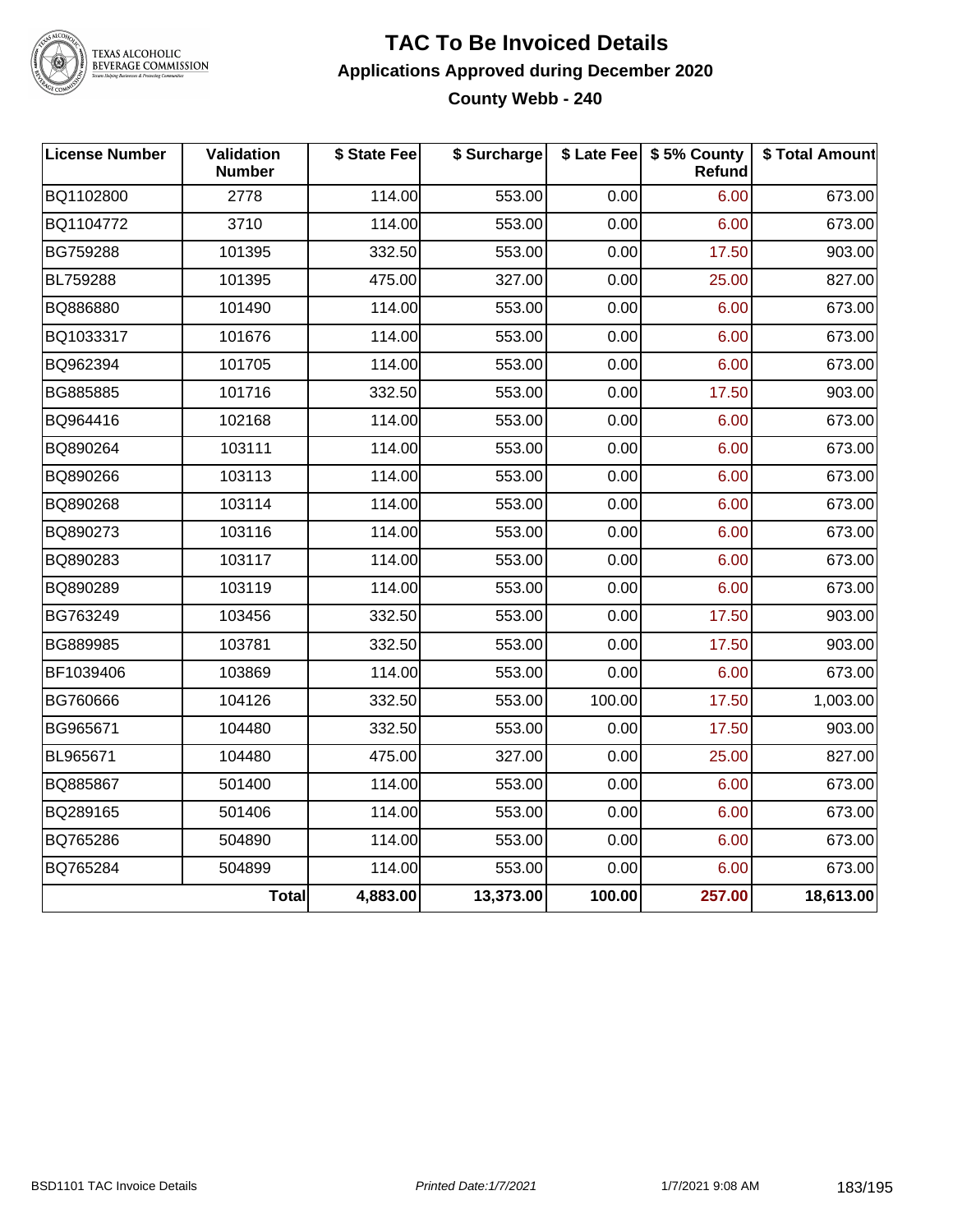

## **TAC To Be Invoiced Details Applications Approved during December 2020 County Wharton - 241**

| License Number | Validation<br><b>Number</b> | \$ State Fee | \$ Surcharge |        | $$$ Late Fee $$$ \$ 5% County $ $<br>Refundl | \$ Total Amount |
|----------------|-----------------------------|--------------|--------------|--------|----------------------------------------------|-----------------|
| BQ100979       | 100104                      | 114.00       | 553.00       | 100.00 | 6.00                                         | 773.00          |
| BF884746       | 100763                      | 114.00       | 553.00       | 0.00   | 6.00                                         | 673.00          |
| BQ889303       | 502067                      | 114.00       | 553.00       | 0.00   | 6.00                                         | 673.00          |
|                | Totall                      | 342.00       | 1,659.00     | 100.00 | 18.00                                        | 2,119.00        |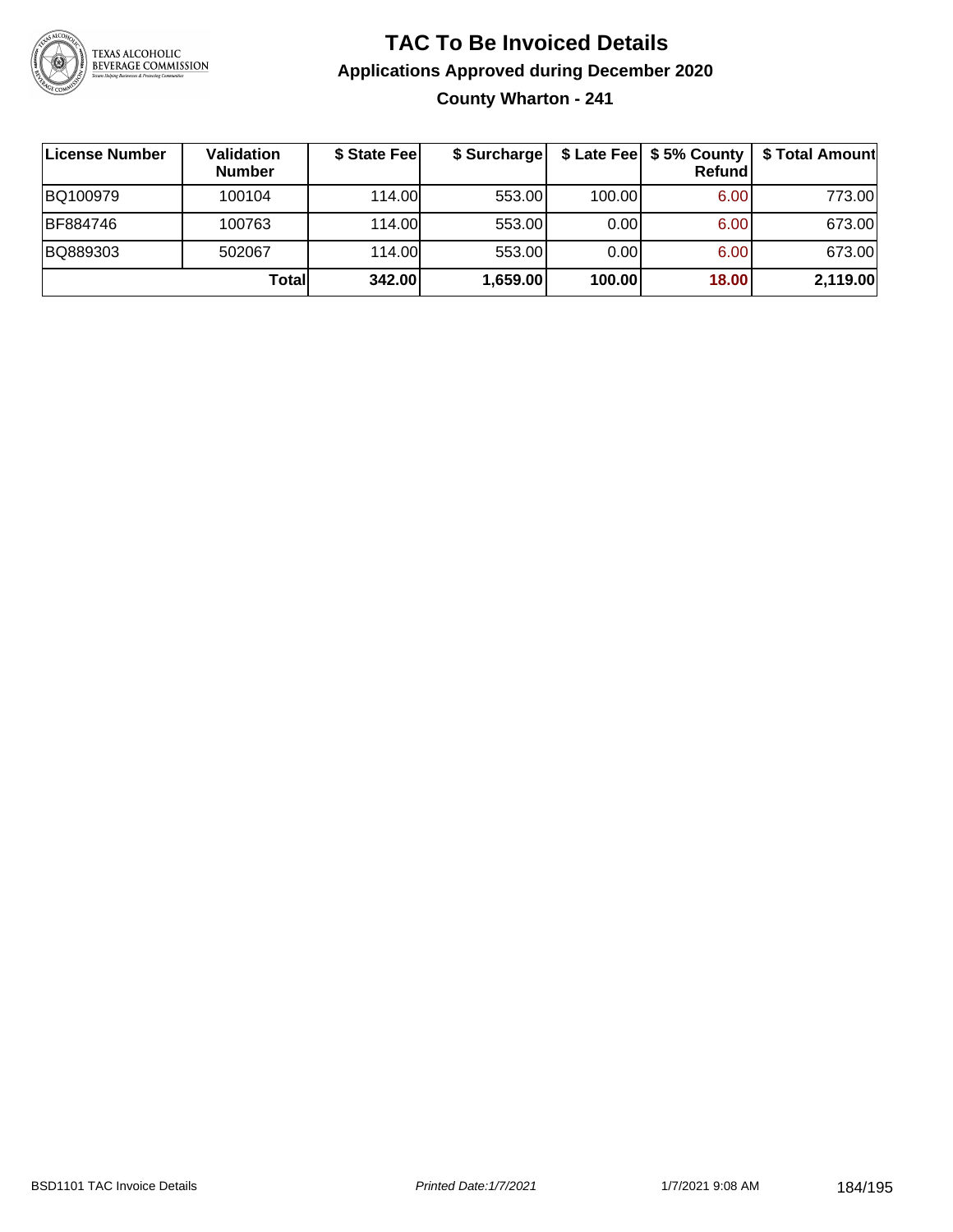

**County Wheeler - 242**

| License Number  | Validation<br><b>Number</b> | \$ State Fee  | \$ Surcharge |      | Refundl | \$ Late Fee   \$5% County   \$ Total Amount |
|-----------------|-----------------------------|---------------|--------------|------|---------|---------------------------------------------|
| <b>BF960350</b> | 102266                      | 114.00        | 553.00       | 0.00 | 6.00    | 673.00                                      |
|                 | Totall                      | <b>114.00</b> | 553.00       | 0.00 | 6.00    | 673.00                                      |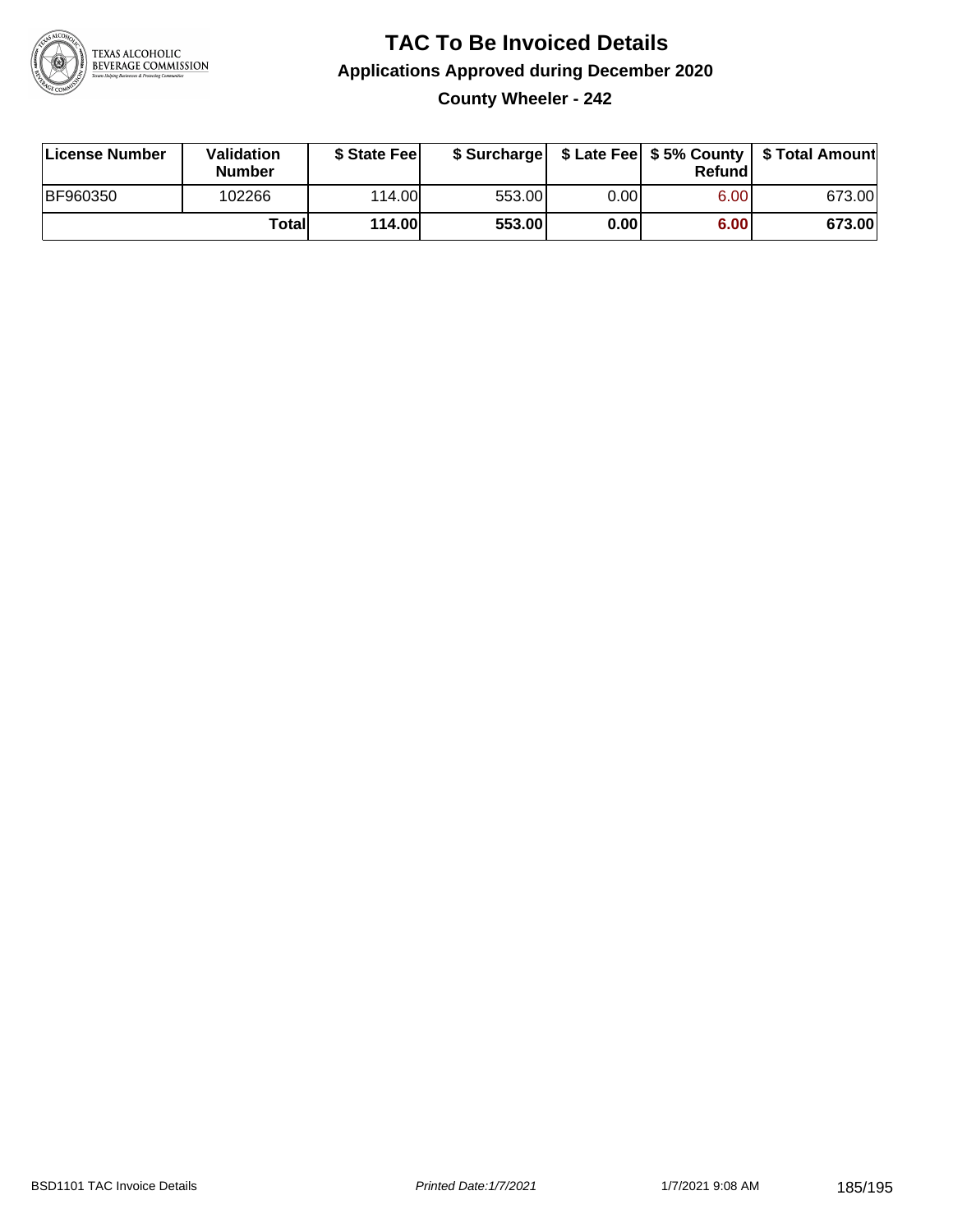

TEXAS ALCOHOLIC<br>BEVERAGE COMMISSION

### **TAC To Be Invoiced Details Applications Approved during December 2020 County Wichita - 243**

| <b>License Number</b> | <b>Validation</b><br><b>Number</b> | \$ State Fee | \$ Surcharge | \$ Late Fee | \$5% County<br>Refund | \$ Total Amount |
|-----------------------|------------------------------------|--------------|--------------|-------------|-----------------------|-----------------|
| BQ1102471             | 2549                               | 114.00       | 553.00       | 0.00        | 6.00                  | 673.00          |
| BQ1102739             | 2954                               | 114.00       | 553.00       | 0.00        | 6.00                  | 673.00          |
| BG1104334             | 3353                               | 332.50       | 553.00       | 0.00        | 17.50                 | 903.00          |
| BF1033553             | 100806                             | 114.00       | 553.00       | 0.00        | 6.00                  | 673.00          |
| BQ884411              | 100868                             | 114.00       | 553.00       | 0.00        | 6.00                  | 673.00          |
| BQ884542              | 100869                             | 114.00       | 553.00       | 0.00        | 6.00                  | 673.00          |
| BQ885117              | 100870                             | 114.00       | 553.00       | 0.00        | 6.00                  | 673.00          |
| BQ962978              | 103016                             | 114.00       | 553.00       | 0.00        | 6.00                  | 673.00          |
| BQ759024              | 500403                             | 114.00       | 553.00       | 0.00        | 6.00                  | 673.00          |
| BQ889560              | 501998                             | 114.00       | 553.00       | 0.00        | 6.00                  | 673.00          |
| BQ889793              | 502004                             | 114.00       | 553.00       | 0.00        | 6.00                  | 673.00          |
|                       | <b>Total</b>                       | 1,472.50     | 6,083.00     | 0.00        | 77.50                 | 7,633.00        |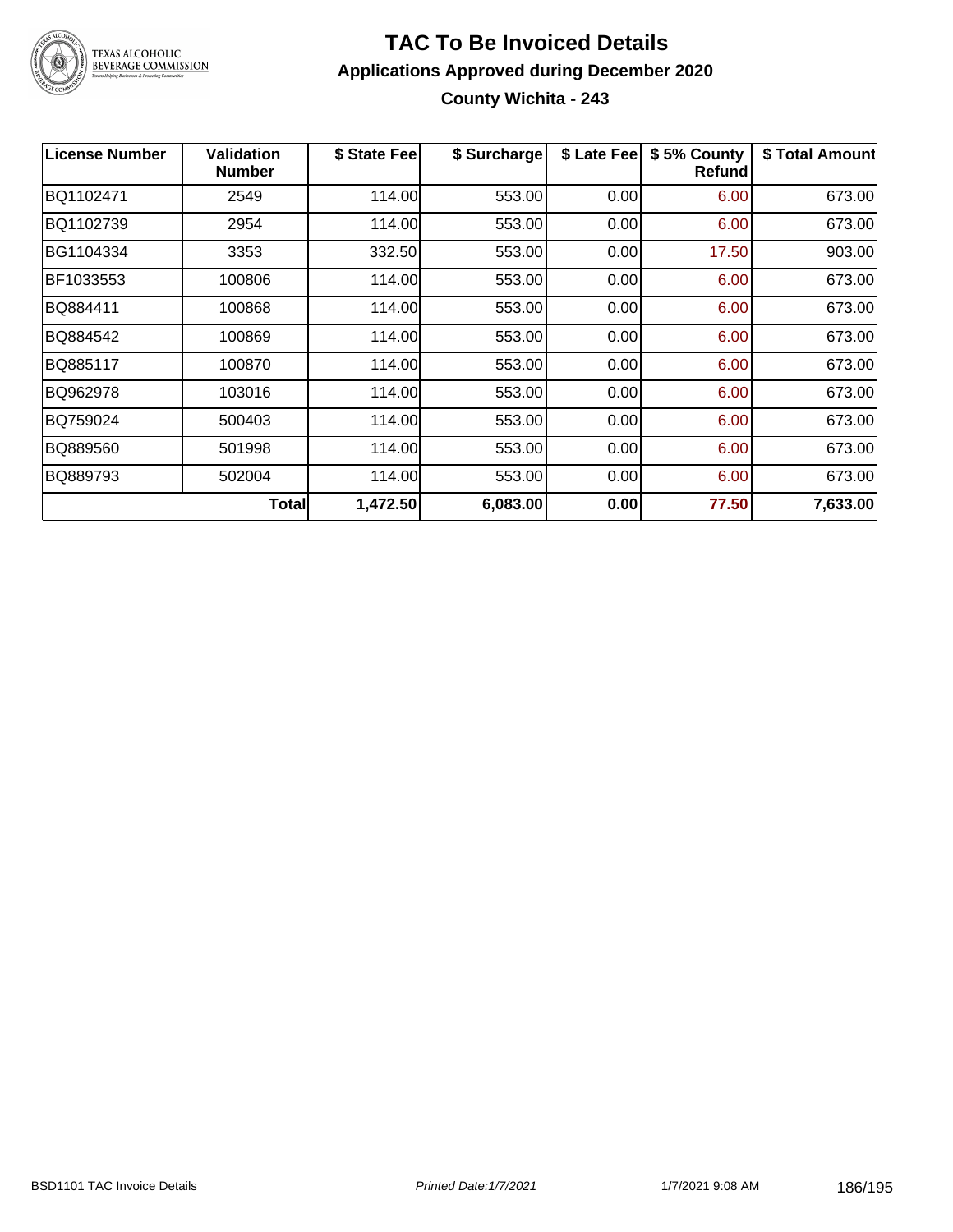

## **TAC To Be Invoiced Details Applications Approved during December 2020 County Willacy - 245**

| License Number | <b>Validation</b><br><b>Number</b> | \$ State Feel | \$ Surcharge | \$ Late Fee | \$5% County<br>Refundl | \$ Total Amount |
|----------------|------------------------------------|---------------|--------------|-------------|------------------------|-----------------|
| BG1102500      | 2057                               | 332.50        | 553.00       | 0.00        | 17.50                  | 903.00          |
| BQ962039       | 102085                             | 114.00        | 553.00       | 0.00        | 6.00                   | 673.00          |
| BF1038663      | 103479                             | 114.00L       | 553.00       | 0.00        | 6.00                   | 673.00          |
| BQ963412       | 503514                             | 114.00        | 553.00       | 0.00        | 6.00                   | 673.00          |
| BQ764393       | 503654                             | 114.00L       | 553.00       | 0.00        | 6.00                   | 673.00          |
|                | Total                              | 788.50        | 2,765.00     | 0.00        | 41.50                  | 3,595.00        |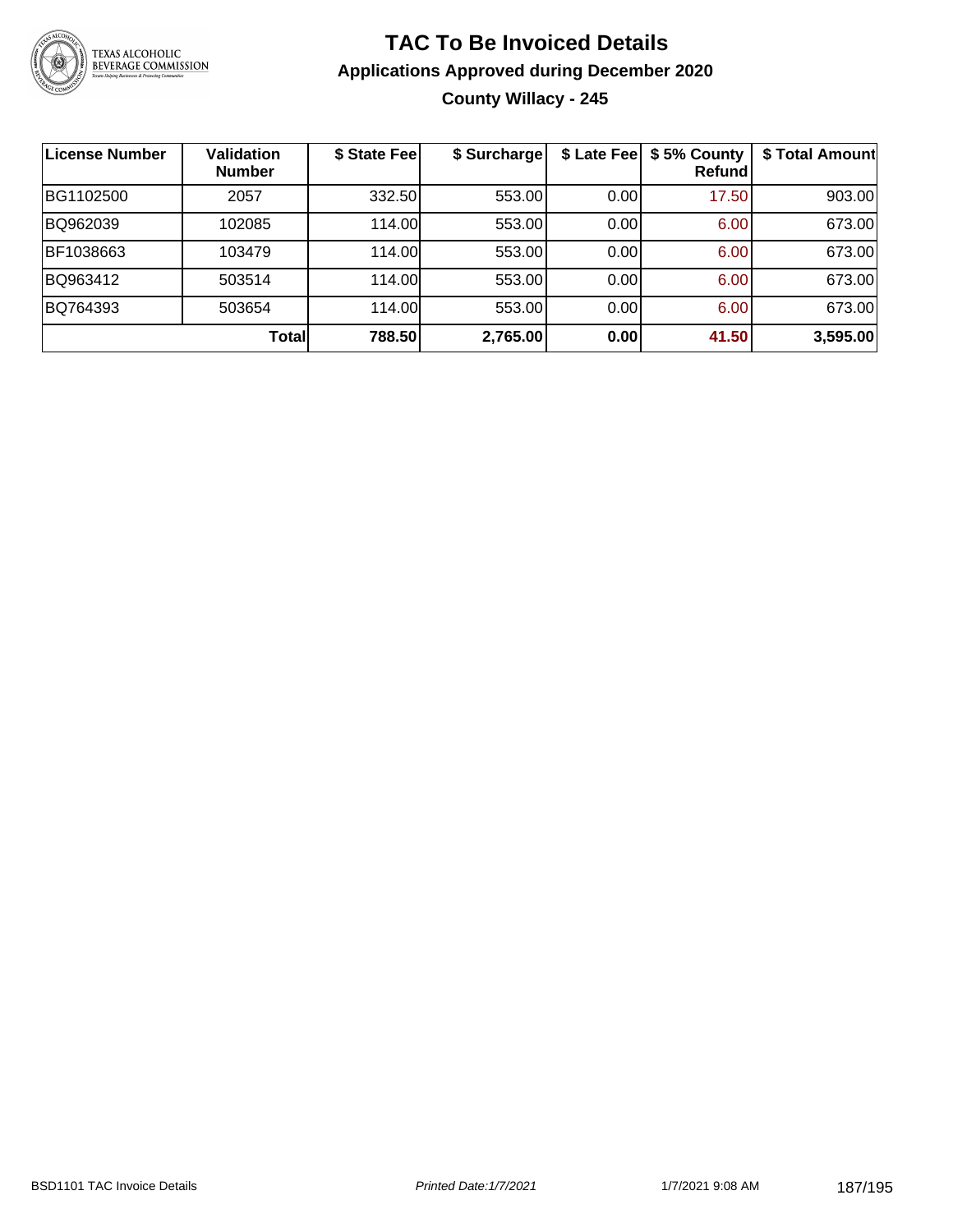

TEXAS ALCOHOLIC<br>BEVERAGE COMMISSION

### **TAC To Be Invoiced Details Applications Approved during December 2020 County Williamson - 246**

| <b>License Number</b> | Validation<br><b>Number</b> | \$ State Fee | \$ Surcharge |      | \$ Late Fee   \$5% County<br><b>Refund</b> | \$ Total Amount |
|-----------------------|-----------------------------|--------------|--------------|------|--------------------------------------------|-----------------|
| BQ1104350             | 1432                        | 114.00       | 553.00       | 0.00 | 6.00                                       | 673.00          |
| BG1104257             | 2930                        | 332.50       | 553.00       | 0.00 | 17.50                                      | 903.00          |
| BQ1103983             | 3048                        | 114.00       | 553.00       | 0.00 | 6.00                                       | 673.00          |
| BQ1104637             | 3577                        | 114.00       | 553.00       | 0.00 | 6.00                                       | 673.00          |
| BG1030019             | 100160                      | 332.50       | 553.00       | 0.00 | 17.50                                      | 903.00          |
| BG729858              | 100214                      | 332.50       | 553.00       | 0.00 | 17.50                                      | 903.00          |
| BG729940              | 100218                      | 332.50       | 553.00       | 0.00 | 17.50                                      | 903.00          |
| BQ958108              | 100374                      | 114.00       | 553.00       | 0.00 | 6.00                                       | 673.00          |
| BG1034337             | 100375                      | 332.50       | 553.00       | 0.00 | 17.50                                      | 903.00          |
| BQ760148              | 100598                      | 114.00       | 553.00       | 0.00 | 6.00                                       | 673.00          |
| BQ960956              | 100667                      | 114.00       | 553.00       | 0.00 | 6.00                                       | 673.00          |
| BG756556              | 100895                      | 332.50       | 553.00       | 0.00 | 17.50                                      | 903.00          |
| BF759131              | 101130                      | 114.00       | 553.00       | 0.00 | 6.00                                       | 673.00          |
| BQ1035894             | 101145                      | 114.00       | 553.00       | 0.00 | 6.00                                       | 673.00          |
| BG822136              | 101310                      | 332.50       | 553.00       | 0.00 | 17.50                                      | 903.00          |
| BF1034060             | 101318                      | 114.00       | 553.00       | 0.00 | 6.00                                       | 673.00          |
| BF960857              | 101464                      | 114.00       | 553.00       | 0.00 | 6.00                                       | 673.00          |
| BF961690              | 101464                      | 114.00       | 553.00       | 0.00 | 6.00                                       | 673.00          |
| BG1028313             | 131625                      | 332.50       | 553.00       | 0.00 | 17.50                                      | 903.00          |
| BQ1038027             | 501273                      | 114.00       | 553.00       | 0.00 | 6.00                                       | 673.00          |
| BQ885469              | 501420                      | 114.00       | 553.00       | 0.00 | 6.00                                       | 673.00          |
| BQ762128              | 502011                      | 114.00       | 553.00       | 0.00 | 6.00                                       | 673.00          |
| BQ762011              | 502099                      | 114.00       | 553.00       | 0.00 | 6.00                                       | 673.00          |
| BG888315              | 503446                      | 332.50       | 553.00       | 0.00 | 17.50                                      | 903.00          |
| BP888315              | 503446                      | 950.00       | 426.00       | 0.00 | 50.00                                      | 1,426.00        |
| BQ764526              | 503636                      | 114.00       | 553.00       | 0.00 | 6.00                                       | 673.00          |
| BQ764586              | 503707                      | 114.00       | 553.00       | 0.00 | 6.00                                       | 673.00          |
|                       | Total                       | 5,880.50     | 14,804.00    | 0.00 | 309.50                                     | 20,994.00       |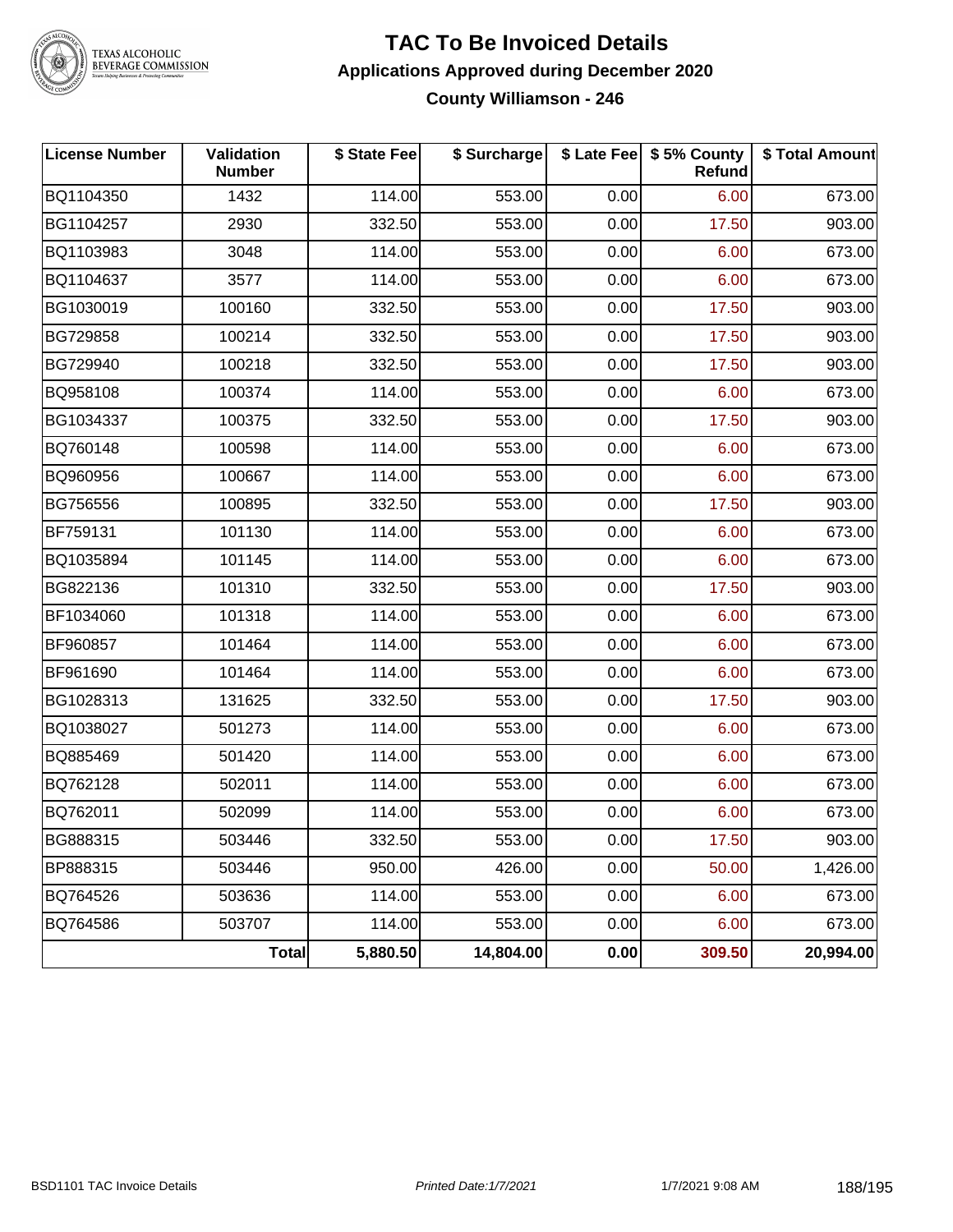

**County Wilson - 247**

| License Number | Validation<br><b>Number</b> | \$ State Feel |          |      | Refundl | \$ Surcharge   \$ Late Fee   \$5% County   \$ Total Amount |
|----------------|-----------------------------|---------------|----------|------|---------|------------------------------------------------------------|
| BG1102487      | 3122                        | 332.50        | 553.00   | 0.00 | 17.50   | 903.00                                                     |
| BG1036332      | 103939                      | 332.50        | 553.00   | 0.00 | 17.50   | 903.00                                                     |
|                | Totall                      | 665.00        | 1,106.00 | 0.00 | 35.00   | 1,806.00                                                   |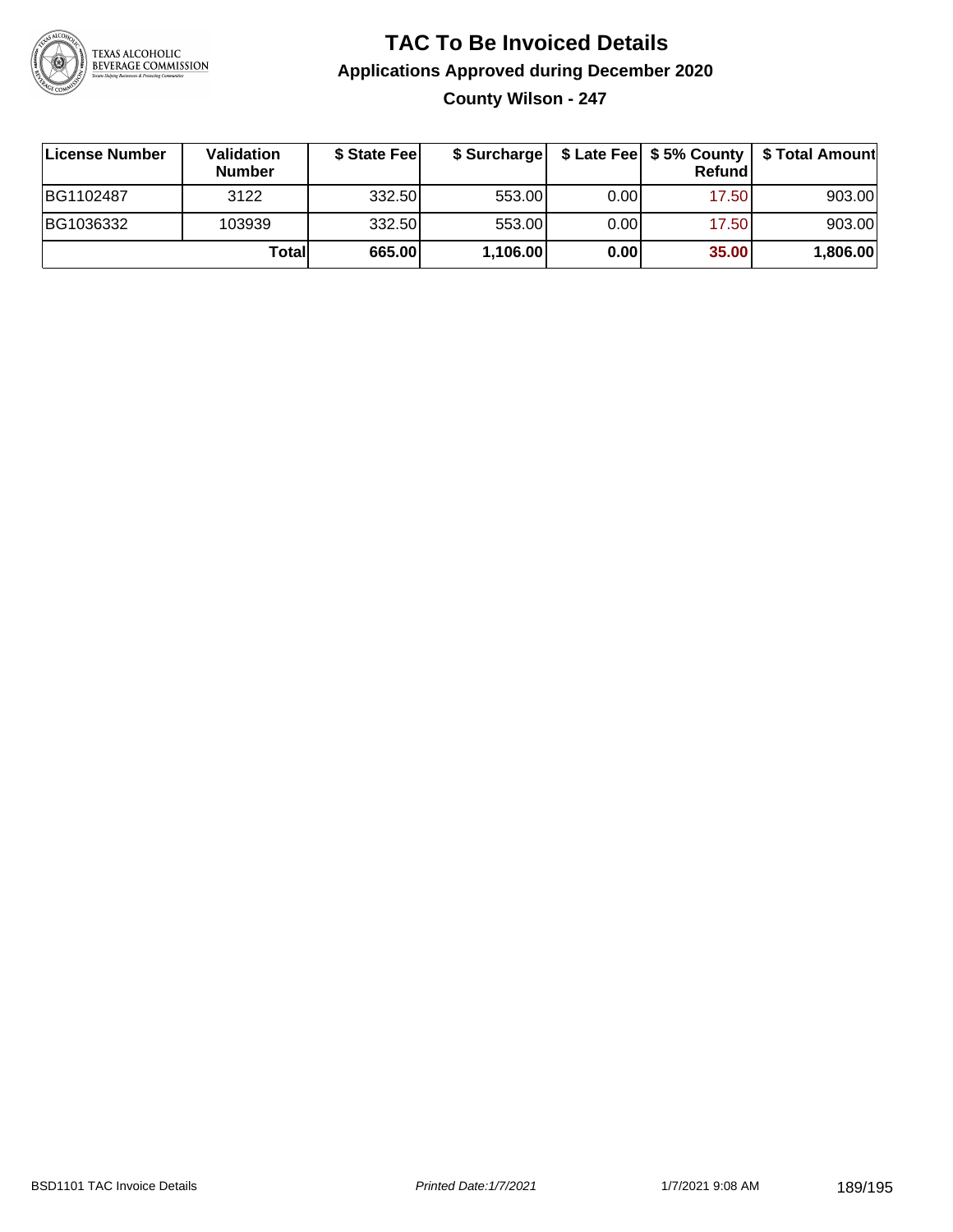

## **TAC To Be Invoiced Details Applications Approved during December 2020 County Winkler - 248**

| License Number | <b>Validation</b><br><b>Number</b> | \$ State Fee | \$ Surcharge |      | \$ Late Fee   \$5% County<br><b>Refund</b> | \$ Total Amount |
|----------------|------------------------------------|--------------|--------------|------|--------------------------------------------|-----------------|
| BG1030578      | 101031                             | 332.50       | 553.00       | 0.00 | 17.50                                      | 903.00          |
| BG823609       | 103826                             | 332.50       | 553.00       | 0.00 | 17.50                                      | 903.00          |
| BG763438       | 104134                             | 332.50       | 553.00       | 0.00 | 17.50                                      | 903.00          |
| BG1032434      | 503981                             | 332.50       | 553.00       | 0.00 | 17.50                                      | 903.00          |
|                | Total                              | 1,330.00     | 2,212.00     | 0.00 | 70.00                                      | 3,612.00        |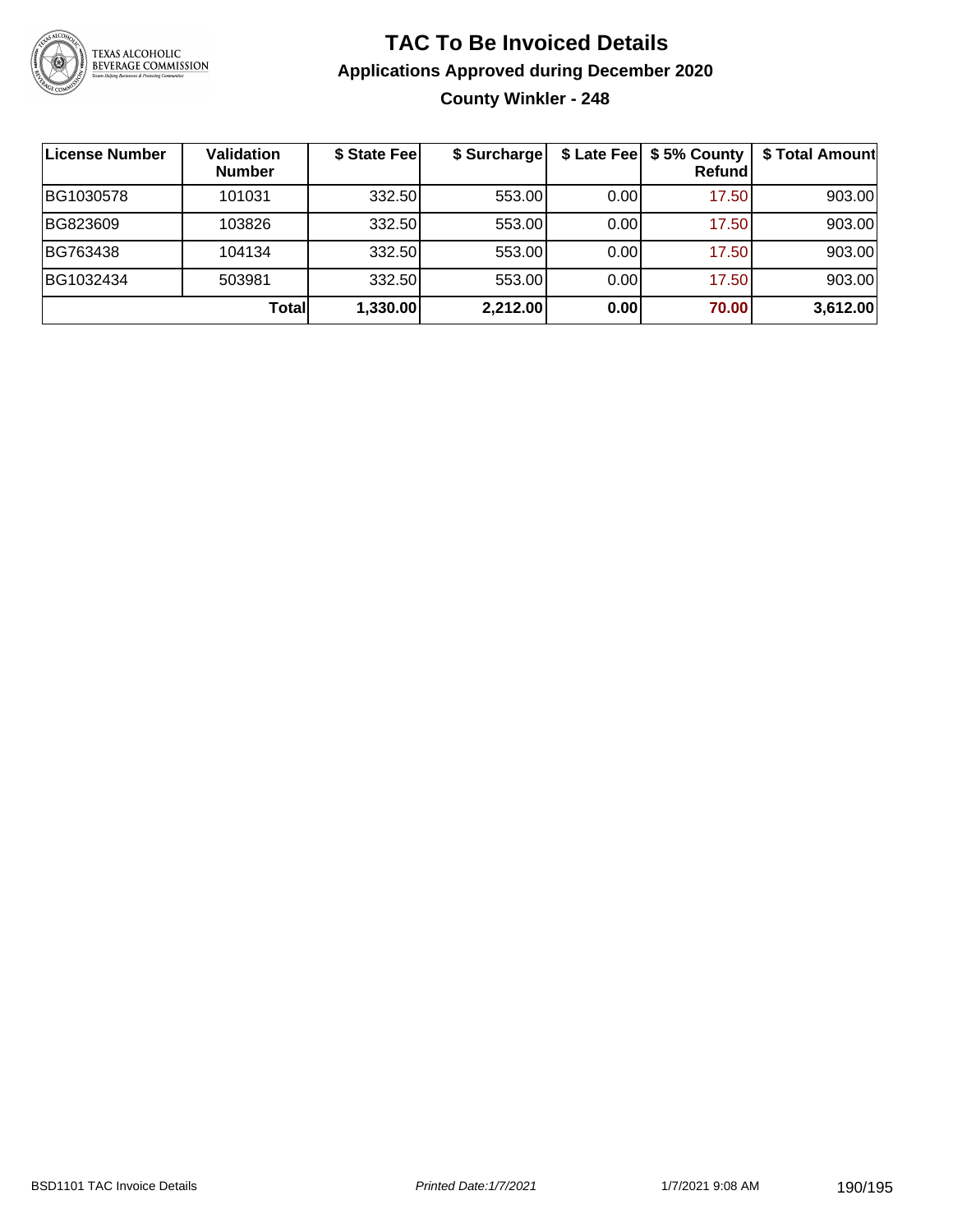

## **TAC To Be Invoiced Details Applications Approved during December 2020 County Wise - 249**

| License Number | <b>Validation</b><br><b>Number</b> | \$ State Fee | \$ Surcharge |      | \$ Late Fee   \$5% County<br>Refundl | \$ Total Amount |
|----------------|------------------------------------|--------------|--------------|------|--------------------------------------|-----------------|
| BQ1032337      | 100373                             | 114.00       | 553.00       | 0.00 | 6.00                                 | 673.00          |
| BQ962413       | 500802                             | 114.00       | 553.00       | 0.00 | 6.00                                 | 673.00          |
| BQ962412       | 500804                             | 114.00       | 553.00       | 0.00 | 6.00                                 | 673.00          |
| BQ1034233      | 501429                             | 114.00       | 553.00       | 0.00 | 6.00                                 | 673.00          |
|                | Total                              | 456.00       | 2,212.00     | 0.00 | 24.00                                | 2,692.00        |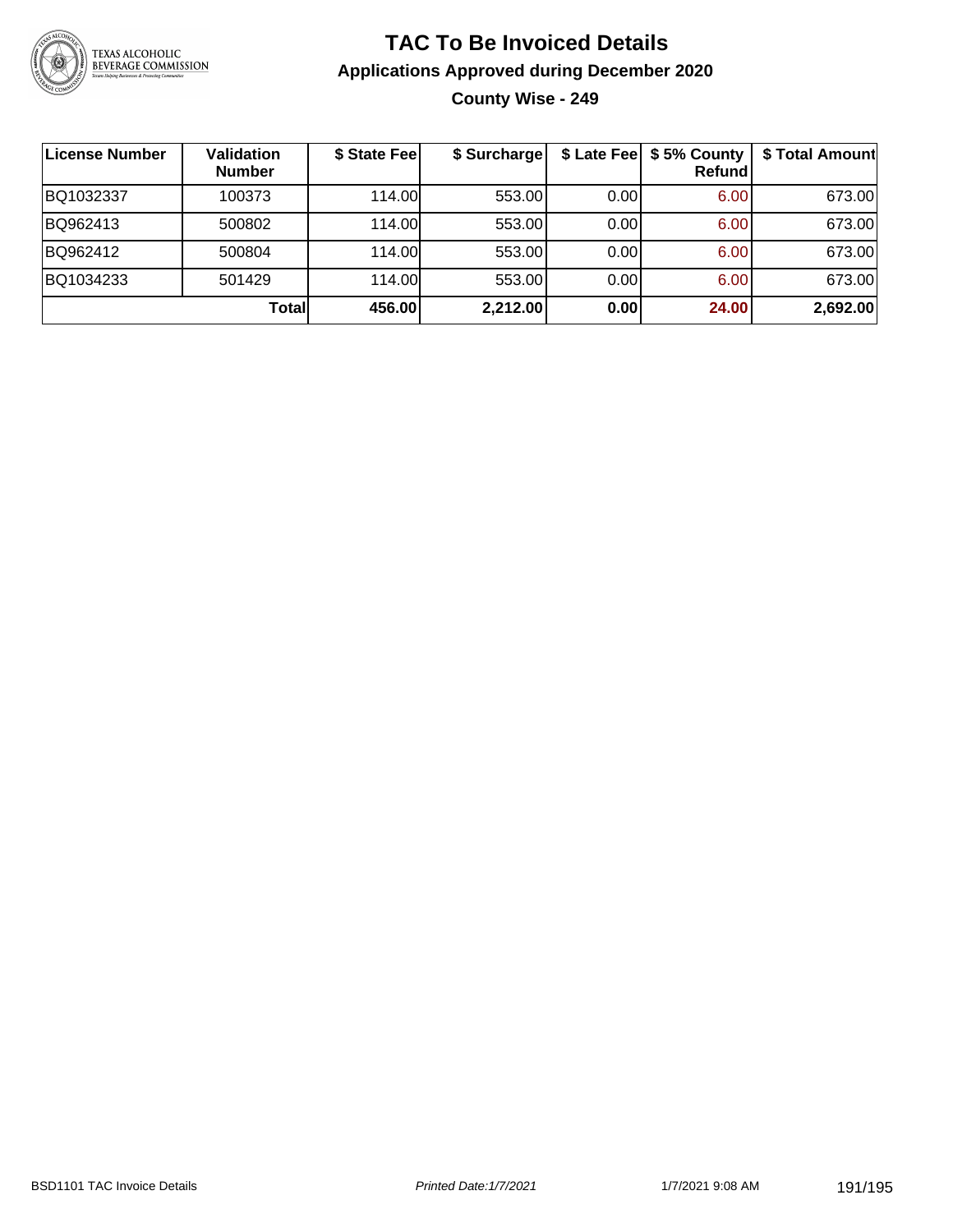

## **TAC To Be Invoiced Details Applications Approved during December 2020 County Wood - 250**

| License Number | Validation<br><b>Number</b> | \$ State Fee | \$ Surcharge |       | Refund | \$ Late Fee   \$5% County   \$ Total Amount |
|----------------|-----------------------------|--------------|--------------|-------|--------|---------------------------------------------|
| BG1104532      | 3132                        | 332.50       | 553.00       | 0.001 | 17.50  | 903.00                                      |
| BQ821647       | 500409                      | 114.00       | 553.00       | 0.001 | 6.00   | 673.00                                      |
| BQ824317       | 502009                      | 114.00       | 553.00       | 0.001 | 6.00   | 673.00                                      |
|                | Totall                      | 560.50       | 1,659.00     | 0.00  | 29.50  | 2,249.00                                    |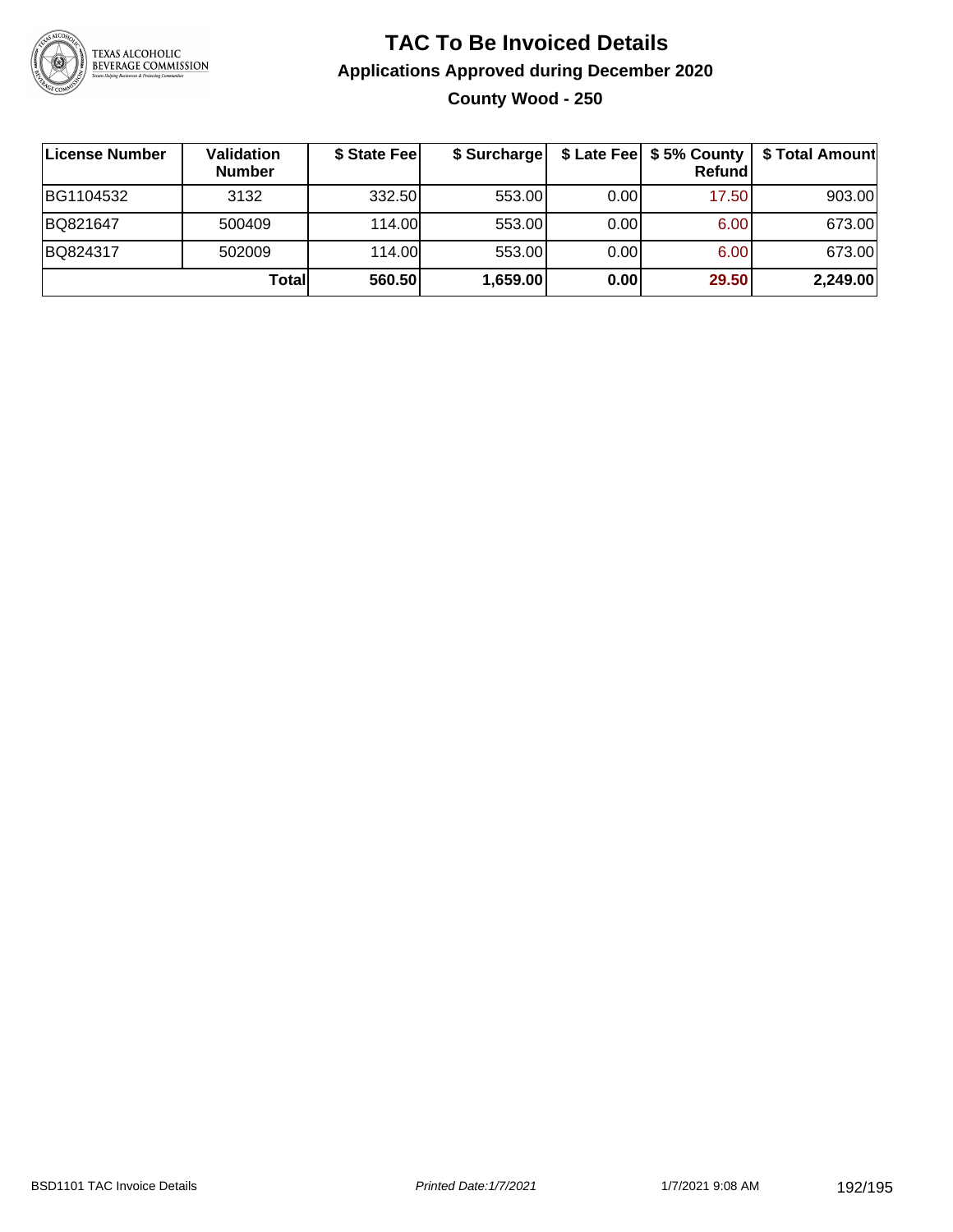

**County Zapata - 253**

| License Number | <b>Validation</b><br>Number | \$ State Feel | \$ Surcharge |       | Refundl | \$ Late Fee   \$5% County   \$ Total Amount |
|----------------|-----------------------------|---------------|--------------|-------|---------|---------------------------------------------|
| BQ890152       | 103108                      | 114.00        | 553.00       | 0.001 | 6.00    | 673.00                                      |
|                | Totall                      | <b>114.00</b> | 553.00       | 0.00  | 6.00    | 673.00                                      |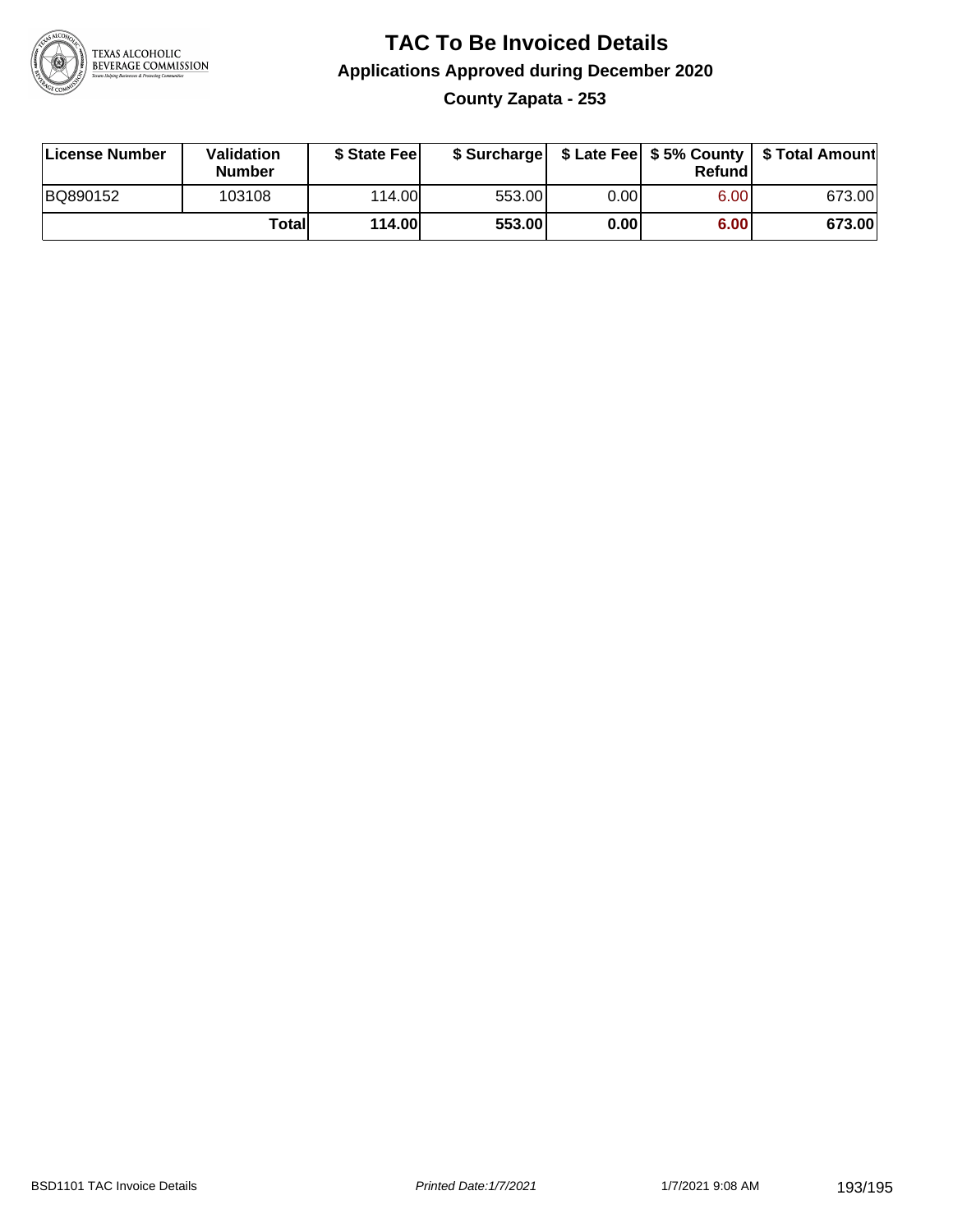

## **TAC To Be Invoiced Details Applications Approved during December 2020 County Zavala - 254**

| License Number | Validation<br><b>Number</b> | \$ State Fee | \$ Surcharge |       | \$ Late Fee   \$5% County<br>Refundl | \$ Total Amount |
|----------------|-----------------------------|--------------|--------------|-------|--------------------------------------|-----------------|
| BG1104463      | 3316                        | 332.50       | 553.00       | 0.001 | 17.50                                | 903.00          |
| BL1104463      | 3316                        | 475.00       | 327.00       | 0.00  | 25.00                                | 827.00          |
| BQ824934       | 502072                      | 114.00       | 553.00       | 0.00  | 6.00                                 | 673.00          |
|                | Total                       | 921.50       | 1,433.00     | 0.00  | 48.50                                | 2,403.00        |